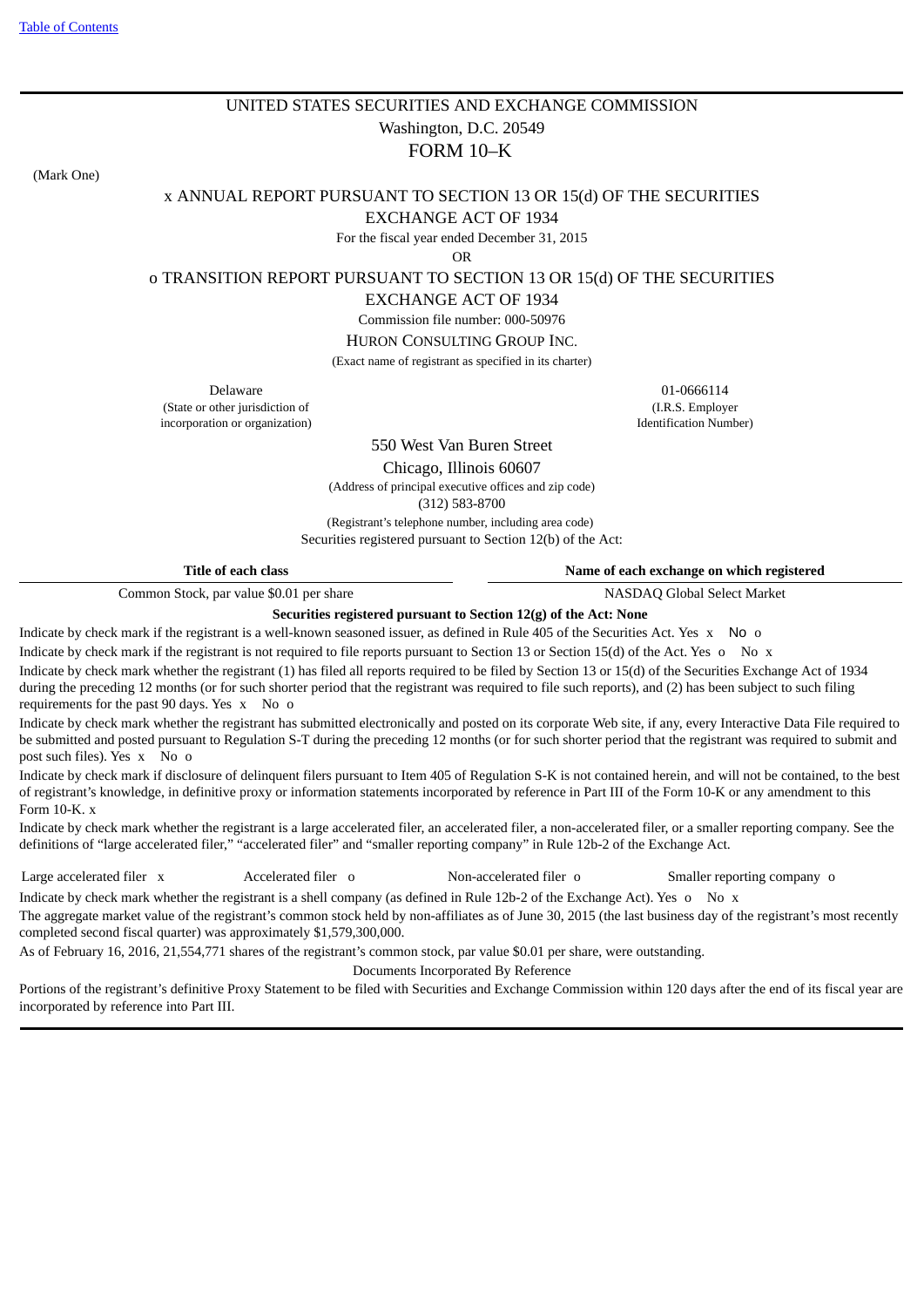## HURON CONSULTING GROUP INC.

## ANNUAL REPORT ON FORM 10-K FOR FISCAL YEAR ENDED DECEMBER 31, 2015

# TABLE OF CONTENTS

| <b>PART I</b>   |                                                                                                              |              |
|-----------------|--------------------------------------------------------------------------------------------------------------|--------------|
| Item 1.         | <b>Business</b>                                                                                              | $\mathbf{1}$ |
| Item 1A.        | <b>Risk Factors</b>                                                                                          | 6            |
| Item 1B.        | <b>Unresolved Staff Comments</b>                                                                             | 16           |
| Item 2.         | <b>Properties</b>                                                                                            | 16           |
| Item 3.         | <b>Legal Proceedings</b>                                                                                     | 16           |
| Item 4.         | <b>Mine Safety Disclosures</b>                                                                               | 17           |
| <b>PART II</b>  |                                                                                                              |              |
| Item 5.         | Market for Registrant's Common Equity, Related Stockholder Matters and Issuer Purchases of Equity Securities | 18           |
| Item 6.         | <b>Selected Financial Data</b>                                                                               | 20           |
| Item 7.         | <b>Management's Discussion and Analysis of Financial Condition and Results of Operations</b>                 | 21           |
| Item 7A.        | <b>Quantitative and Qualitative Disclosures About Market Risk</b>                                            | 43           |
| Item 8.         | <b>Financial Statements and Supplementary Data</b>                                                           | 44           |
| Item 9.         | Changes in and Disagreements with Accountants on Accounting and Financial Disclosure                         | 44           |
| Item 9A.        | <b>Controls and Procedures</b>                                                                               | 44           |
| Item 9B.        | <b>Other Information</b>                                                                                     | 45           |
| <b>PART III</b> |                                                                                                              |              |
| Item 10.        | Directors, Executive Officers and Corporate Governance                                                       | 46           |
| Item 11.        | <b>Executive Compensation</b>                                                                                | 46           |
| Item 12.        | <b>Security Ownership of Certain Beneficial Owners and Management and Related Stockholder Matters</b>        | 47           |
| Item 13.        | Certain Relationships and Related Transactions, and Director Independence                                    | 47           |
| Item 14.        | <b>Principal Accounting Fees and Services</b>                                                                | 47           |
| <b>PART IV</b>  |                                                                                                              |              |
| Item 15.        | <b>Exhibits and Financial Statement Schedules</b>                                                            | 48           |

**[SIGNATURES](#page-52-0)** [52](#page-52-0)

Page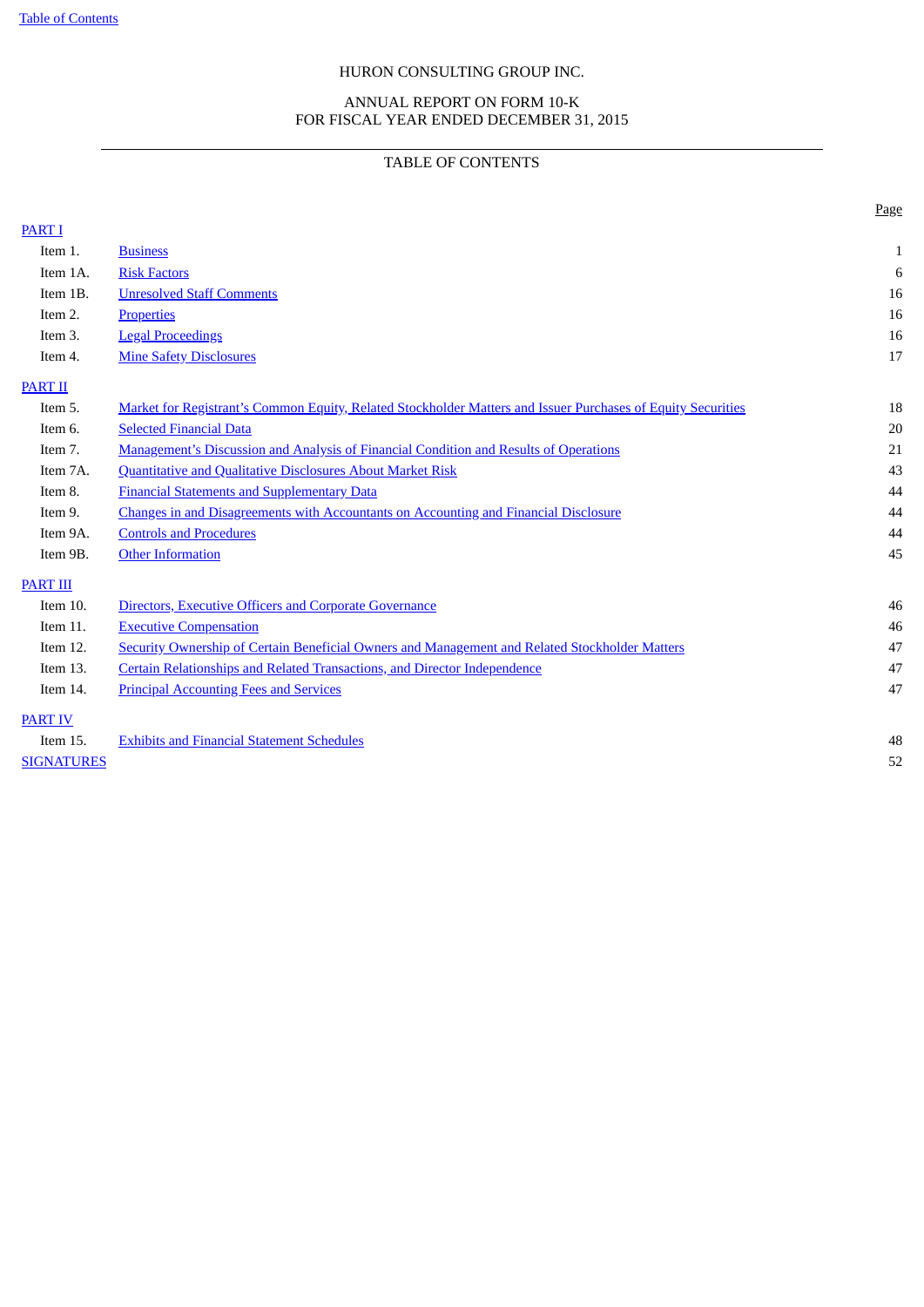## **FORWARD-LOOKING STATEMENTS**

In this Annual Report on Form 10-K, unless the context otherwise requires, the terms "Huron," "company," "we," "us" and "our" refer to Huron Consulting Group Inc. and its subsidiaries.

Statements in this Annual Report on Form 10-K that are not historical in nature, including those concerning the Company's current expectations about its future requirements and needs, are "forward-looking" statements as defined in Section 21E of the Securities Exchange Act of 1934, as amended (the "Exchange Act") and the Private Securities Litigation Reform Act of 1995. Forward-looking statements are identified by words such as "may," "should," "expects," "provides," "anticipates," "assumes," "can," "will," "meets," "could," "likely," "intends," "might," "predicts," "seeks," "would," "believes," "estimates," "plans," "continues," or "outlook" or similar expressions. These forward-looking statements reflect our current expectation about our future requirements and needs, results, levels of activity, performance, or achievements. Some of the factors that could cause actual results to differ materially from the forward-looking statements contained herein include, without limitation: failure to achieve expected utilization rates, billing rates, and the number of revenue-generating professionals; inability to expand or adjust our service offerings in response to market demands; our dependence on renewal of clientbased services; dependence on new business and retention of current clients and qualified personnel; failure to maintain third-party provider relationships and strategic alliances; inability to license technology to and from third parties; the impairment of goodwill; various factors related to income and other taxes; difficulties in successfully integrating the businesses we acquire and achieving expected benefits from such acquisitions; risks relating to privacy, information security, and related laws and standards; and a general downturn in market conditions. These forward-looking statements involve known and unknown risks, uncertainties and other factors, including, among others, those described under Item 1A. "Risk Factors," that may cause actual results, levels of activity, performance or achievements to be materially different from any anticipated results, levels of activity, performance or achievements expressed or implied by these forward-looking statements. We disclaim any obligation to update or revise any forward-looking statements as a result of new information or future events, or for any other reason.

## **PART I**

#### <span id="page-2-1"></span><span id="page-2-0"></span>**ITEM 1. BUSINESS.**

## **OVERVIEW**

Huron is a global professional services firm focused on assisting clients with their most complex business issues by delivering high-value, quality solutions to support their long-term strategic objectives. Huron specializes in serving clients in the healthcare, higher education, life sciences, and commercial sectors as these organizations face significant transformational change and regulatory or economic pressures in dynamic market environments. With its deep industry and technical expertise, Huron provides advisory, consulting, technology, and analytic solutions to deliver sustainable and measurable results.

Since our founding in 2002, we have grown significantly; we have increased the number of full-time employees from 249 in 2002 to 2,671 as of December 31, 2015, through hiring and acquisitions of complementary and strategic businesses. Our recent acquisitions include Studer Group, Rittman Mead India, and Cloud62 in 2015; Threshold Consulting, Vonlay, and The Frankel Group in 2014; and Blue Stone International in 2013.

We have hired experienced professionals, many of whom are recognized as experts in their fields, from such organizations as the four largest public accounting firms, referred to as the Big Four, and other consulting firms. As of December 31, 2015, we had 124 client-serving managing directors. These individuals have an average of 26 years of business experience.

Our headquarters are located in Chicago, Illinois; other domestic and international offices include Atlanta, Georgia; Boston, Massachusetts; Buffalo, New York; Dallas, Texas; Detroit, Michigan; Houston, Texas; Madison, Wisconsin; New York City, New York; Pensacola, Florida; Portland, Oregon; San Francisco, California; Washington, D.C.; Bangalore, India; and Toronto, Canada.

#### **2015 Acquisitions**

## *Studer Group*

On February 12, 2015, we completed our acquisition of Studer Holdings, Inc. ("Studer Group"), a premier professional services firm that assists healthcare providers achieve cultural transformation to deliver and sustain improvement in clinical outcomes and financial results. The acquisition leverages the Huron Healthcare segment's performance improvement and clinical transformation capabilities with Studer Group's Evidence-Based Leadership<sup>SM</sup> framework to provide leadership and cultural transformation expertise for healthcare provider clients. We completed the acquisition in exchange for consideration with a fair value of approximately \$325.2 million, consisting of \$323.2 million in cash and \$2.2 million in Huron common stock, less the receipt of a net working capital adjustment payment of \$0.2 million. The results of operations of Studer Group have been included in our consolidated financial statements and the segment operating results of Huron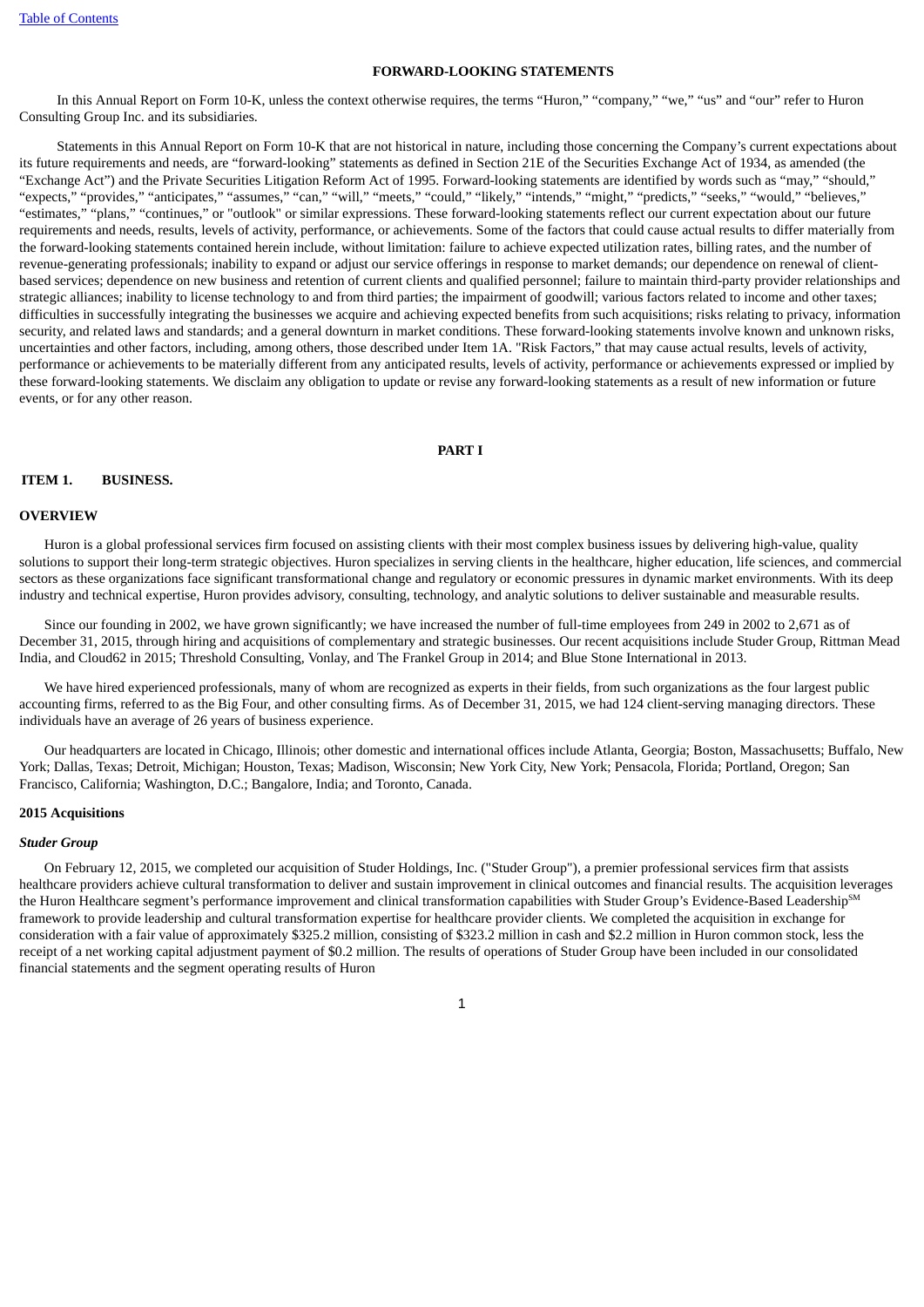Healthcare from the date of acquisition. See Note 4 "Acquisitions" within our consolidated financial statements for further information regarding the Studer Group acquisition.

## *Rittman Mead India*

Effective July 1, 2015, we completed our acquisition of Rittman Mead Consulting Private Limited ("Rittman Mead India"), the India affiliate of Rittman Mead Consulting Ltd. Rittman Mead India is a data and analytics consulting firm that specializes in the implementation of enterprise performance management and analytics systems. The results of operations of Rittman Mead India have been included in our consolidated financial statements and the segment operating results of Huron Business Advisory from the date of acquisition.

#### *Cloud62*

On October 1, 2015, we completed our acquisition of Cloud62, Inc., a Buffalo, New York-based provider of business consulting services specializing in Salesforce.com implementations and related cloud-based applications. The results of operations of Cloud62 have been included in our consolidated financial statements and the segment operating results of Huron Business Advisory from the date of acquisition.

See Note 4 "Acquisitions" within our consolidated financial statements for further information regarding our recent acquisitions.

#### **2015 Divestiture**

#### *Huron Legal*

On December 31, 2015, we completed our divestiture of the Huron Legal segment to Consilio, Inc. for net proceeds of \$110.1 million. Huron Legal provides eDiscovery services, consulting services and contract management services related to law department management, information governance and compliance, legal discovery, litigation management, and legal analytics to legal departments, law firms and companies in connection with their eDiscovery, law department operations and contract and litigation management needs. All of the operations of our Huron Legal segment have been reclassified as discontinued operations in our consolidated financial statements for the years ended December 31, 2015, 2014 and 2013 and as of December 31, 2015 and 2014, and unless indicated otherwise, the information included within this Annual Report on Form 10-K relates to our continuing operations. See Note 3 "Discontinued Operations" within our consolidated financial statements for further information regarding the Huron Legal divestiture.

## **OUR SERVICES**

We provide professional services through four operating segments: Huron Healthcare, Huron Education and Life Sciences, Huron Business Advisory and All Other. For the year ended December 31, 2015, we derived 64%, 24%, and 12% of our revenues from Huron Healthcare, Huron Education and Life Sciences, and Huron Business Advisory, respectively.

For further financial information on our segment results, see Part II—Item 7. "Management's Discussion and Analysis of Financial Condition and Results of Operations" and Note 18 "Segment Information" within the notes to our consolidated financial statements.

#### **Huron Healthcare**

Our Huron Healthcare segment provides strategic advisory, consulting, and technology solutions to national and regional hospitals and integrated health systems, academic medical centers, community hospitals, and physician practices. We deliver solutions to address challenges in the rapidly evolving healthcare environment to improve quality and patient outcomes, increase revenue, reduce expenses, and enhance physician, patient, and employee satisfaction across the healthcare enterprise.

This segment's primary service lines include:

- **• Revenue cycle solutions.** Our revenue cycle solutions are designed to optimize performance and deliver sustainable revenue cycle improvement and a predictable revenue stream, while increasing patient, physician, and staff satisfaction. We work with our clients to improve clinical documentation so that it fully and accurately reflects the severity of illness, complexity of care, and resources consumed. Improved physician documentation results in greater coding specificity, improved case mix index, and appropriate reimbursement for utilized resources. Our technology-enabled solutions help clients optimize investments in financial and support systems, and integrate information with work flow to enable high performance organizations.
- **Cost and clinical solutions.** Our cost and clinical solutions focus on providing a systematic and comprehensive approach to help clients reduce costs across the enterprise while optimizing clinical performance, improving quality and outcomes, and achieving staff alignment across the continuum of care. We help clients improve clinical and administrative operations across inpatient, perioperative, emergency, and outpatient settings as well as physician practices through strategic advisory, consulting, and technology-enabled services. We help clients establish operational and data-enabled clinical transformation, scale and integration improvements, and operational excellence. By fully aligning goals and incentives, we help clients drive efficiency and quality across the clinical and administrative enterprises to improve quality outcomes, reduce costs, and improve patient and staff satisfaction.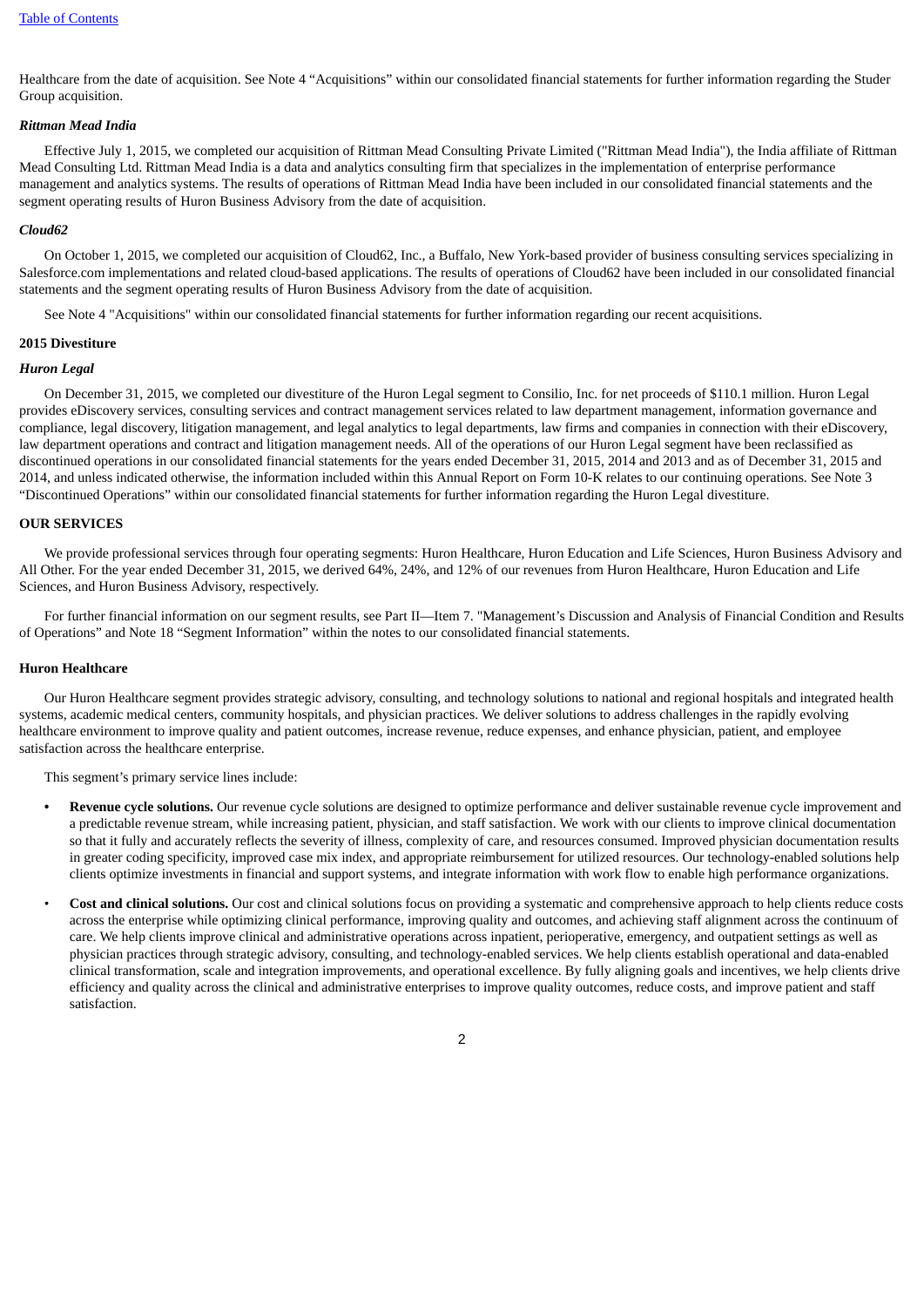**• Studer Group.** Studer Group<sup>®</sup> works with healthcare organizations primarily in the United States and Canada to build a sustainable culture that promotes accountability and fosters innovation. Through the use of coaching partnerships, software accelerators, and leadership conferences, Studer Group partners with organizations to help them achieve and sustain exceptional improvement in clinical outcomes and financial results.

## **Huron Education and Life Sciences**

Our Huron Education and Life Sciences segment provides management consulting services and technology solutions to the higher education, academic medical center, pharmaceutical and medical device, and research industries. We work with our clients to develop and implement strategic priorities, performance improvement, technology, and research enterprise solutions to help them address challenges relating to financial management, strategy, operational and organizational effectiveness, research administration, and regulatory compliance.

This segment's primary service lines include:

- **• Higher Education.** Our higher education professionals have extensive experience working with colleges and universities on complex strategic, financial, operational, and technology issues. Our strategy and operations solutions assist institutions of higher education align their missions and strategic priorities with their operations to improve quality and reduce costs across the organization. Our strategy and operations solutions include enrollment management, student lifecycle management, financial management, and performance improvement services. To support an institution's technology, data, and analytics strategy, our technology professionals provide services in enterprise systems planning, design and implementation, IT strategy, and governance and research software products and implementation services. Our research solutions, including operational, compliance, and cost reimbursement, assist our clients as they face immense regulatory and cost and reimbursement pressure in their research organizations.
- **• Life Sciences.** Our Life Sciences practice brings together a highly skilled team of professionals focused on helping companies, from large pharmaceuticals to newly formed biotechs, to drive measurable value and comply with government regulations. We provide clients with integrated solutions across the life sciences value chain in the areas of corporate and financial strategy, compliance and operations, reimbursement and access strategy, commercial segmentation, lifecycle management and R&D and product strategy. We assist companies in complying with government regulations including fair market value analysis, litigation and investigations, and auditing and monitoring. In addition, we advise companies on commercial contracting strategies, government pricing and transparency reporting, data strategy and analytics, and overall business process improvement.

### **Huron Business Advisory**

Our Huron Business Advisory segment provides services to the C-suite of middle market and large organizations, lending institutions, law firms, investment banks, and private equity firms. We assist clients in a broad range of industries and across the spectrum from healthy, well-capitalized companies to organizations in transition, and to creditors, owners, and other key constituents.

This segment's primary service lines include:

- **• Business Advisory.** Our Business Advisory practice resolves complex business issues and enhances client enterprise value through a suite of services including capital advisory, transaction advisory, operational improvement, restructuring and turnaround, valuation, and dispute advisory. We improve operations or capital structures for businesses performing at less than optimal levels, assess the short-term and long-term prospects of potential acquisition and divestiture opportunities, and provide independent valuation and consulting services to assist clients in making informed decisions for transaction, tax, or litigation purposes. Securities transactions are provided by our registered broker-dealer Huron Transaction Advisory LLC, a member of FINRA.
- **• Enterprise Performance Management and Analytics.** Our Enterprise Performance Management and Analytics professionals deliver solutions that enable organizations to manage and optimize their financial performance, operational efficiency, and client experience. With expertise in full-service enterprise performance management (EPM), business analytics, customer relationship management (CRM), and big data professional services, Huron's global presence and remote delivery capabilities help clients drive results and gain a competitive advantage. Our comprehensive offerings include organizational improvements and technology consulting, leveraging both cloud and on-premise configurations. Huron is a Platinum level member of the Oracle PartnerNetwork (OPN) and a Silver level partner of the Salesforce.com partner network.

## **All Other**

Our All Other segment consists of any line of business not managed by our other three operating segments. These businesses include our public sector consulting practice and our foreign consulting operations based in the Middle East, both of which we wound down in 2015.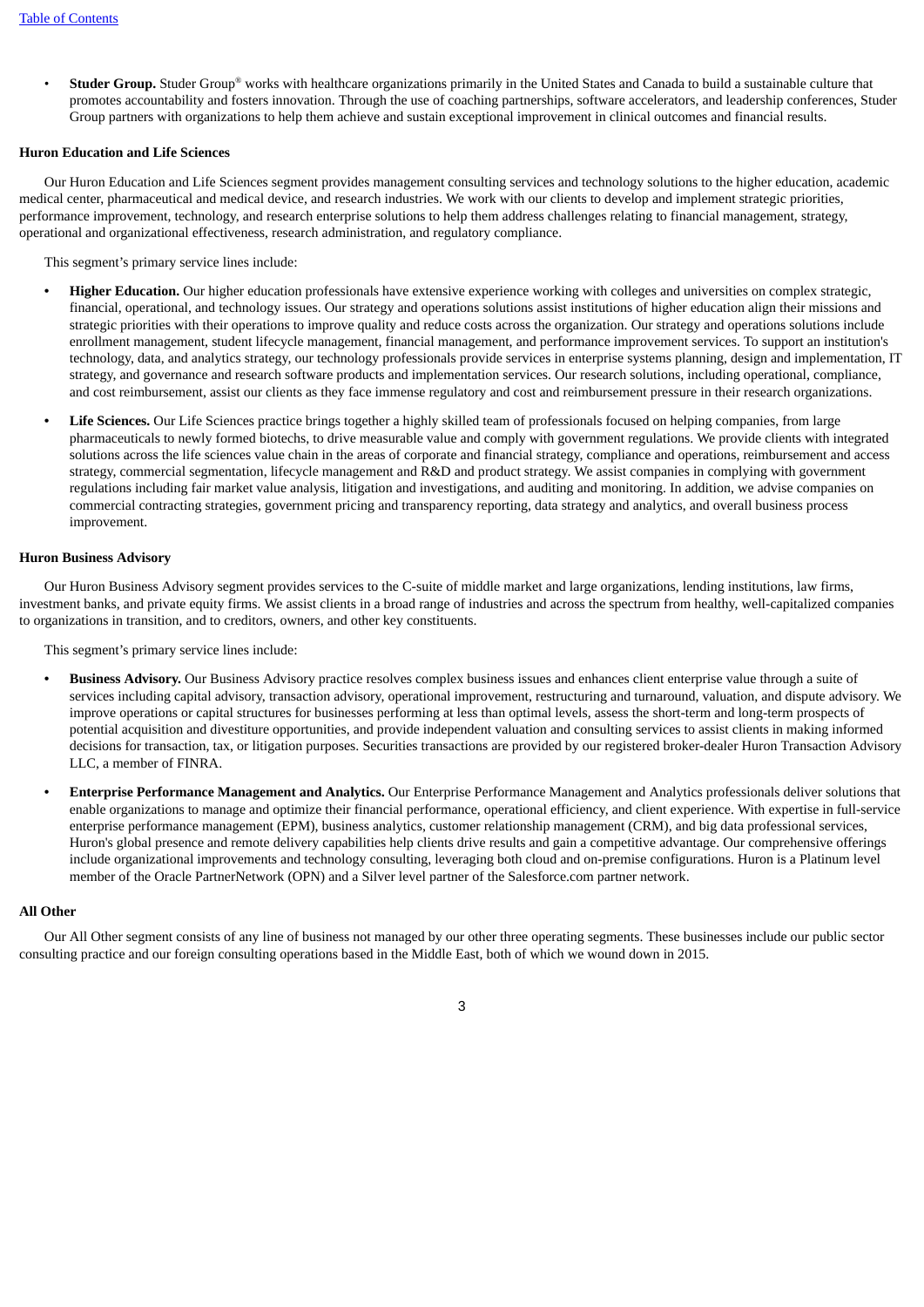## **OUR CLIENTS AND INDUSTRIES**

We provide consulting services to a wide variety of both financially sound and distressed organizations, including healthcare organizations, leading academic institutions, Fortune 500 companies, and governmental entities. We have worked with more than 450 health systems, hospitals, and academic medical centers and more than 400 universities and research institutions. In 2015, we served over 800 clients, including over 200 new clients. Our top ten clients represented approximately 29.9%, 31.5%, and 36.7% of our revenues in the years ended December 31, 2015, 2014, and 2013, respectively, with no single client accounting for more than 10% of our revenues during those years.

Our clients are in a broad array of industries, including healthcare, education, professional services, pharmaceutical, technology, transportation services, telecommunications, financial services, electronics, consumer products, governmental, retail, mining, oil and gas, energy and utilities, and industrial manufacturing.

## **EMPLOYEES**

Our success depends on our ability to attract, retain, and develop highly talented professionals by creating a work environment where both employees and teams thrive and individuals are rewarded not only for their own contributions but also for the success of our organization as a whole. To accomplish these goals and recognize high performance, we have developed comprehensive employee programs incorporating training and development opportunities, competitive compensation, performance management, benefits and wellness, as well as corporate social responsibility, facilitated through our Huron Helping Hands program and the diversity and inclusion council.

Our employee population is divided into two groups; client-serving and service and support. As of December 31, 2015, we had 2,671 full-time employees, including 124 client-serving managing directors. Our client-serving employees serve our clients as critical business advisors in support of transforming their business. Our managing directors are the key drivers of our business. They work externally to serve clients as advisors and engagement team leaders, originate revenue by developing new and existing client relationships, and enhance our reputation. Internally they create our intellectual capital and develop our people. Our senior directors, directors, and managers manage day-to-day client relationships and oversee the delivery and quality of our work product. Our associates and analysts gather and organize data, conduct detailed analyses, and prepare presentations that synthesize and distill information to support recommendations we deliver to clients. Our service and support employees include our senior management team as well as professionals who provide sales support, methodology creation, software development, and corporate functions consisting of our facilities, finance and accounting, human resources, information technology, legal, and marketing teams. These employees provide strategic direction and support that enables the success of our client-serving employees. At December 31, 2015, this population contained 18 managing directors, executives, and corporate vice presidents.

In addition to our full-time employees, we engage contractors who supplement our full-time client-serving employees on an as-needed basis by providing highly unique skill sets that are not required to be staffed on a full-time basis.

Supporting our employees' career progression is critical to our retention success. We provide this support through established training and development programs. We provide structured orientation and training programs for new campus hires and experienced employees to enable a more effective assimilation into the Company. "Milestone" programs are development programs offered to recently promoted employees to support their transition to a new role with greater responsibility. In addition to these milestone programs, we offer a variety of leadership development programs for those we deem capable of taking on broader roles in the organization at the senior director and managing director level. We also provide a variety of continuing education opportunities to all our employees, including formal classroom environments, on-line courses, and webinars to further develop employees' technical knowledge and ability to work cooperatively and coach others. We encourage our employees to enhance their professional skills through outside courses that certify their technical skills and to pursue certain advanced degrees. Employees are assigned internal performance coaches to help them establish expectations that are reviewed quarterly, including identifying opportunities for professional development, formal training, and technical skill certifications.

Our compensation philosophy focuses on rewarding and retaining our high performing employees. To accomplish this, we offer employees a competitive base salary, performance incentives, and competitive benefits.

Our incentive compensation plan is designed to recognize and reward performance of both the organization and individuals and to ensure we properly recognize and retain our top performers. We take both practice and Company financial performance into consideration in the determination of bonus pool funding. At the practice level, the annual bonus pool is funded based on achievement of its annual financial goals. The board of directors then reviews and approves the total incentive compensation pool for all practices in the context of the Company's overall financial performance. Individual bonus awards are based on the practice's financial performance, individual bonus targets, and the individual's performance as evaluated through our performance management process. The intent of the incentive compensation plan is to differentiate rewards based on individual performance, ensuring that our top performers for the year receive incentives that are commensurate with their contributions, enabling us to retain them and continue to provide our clients with exceptional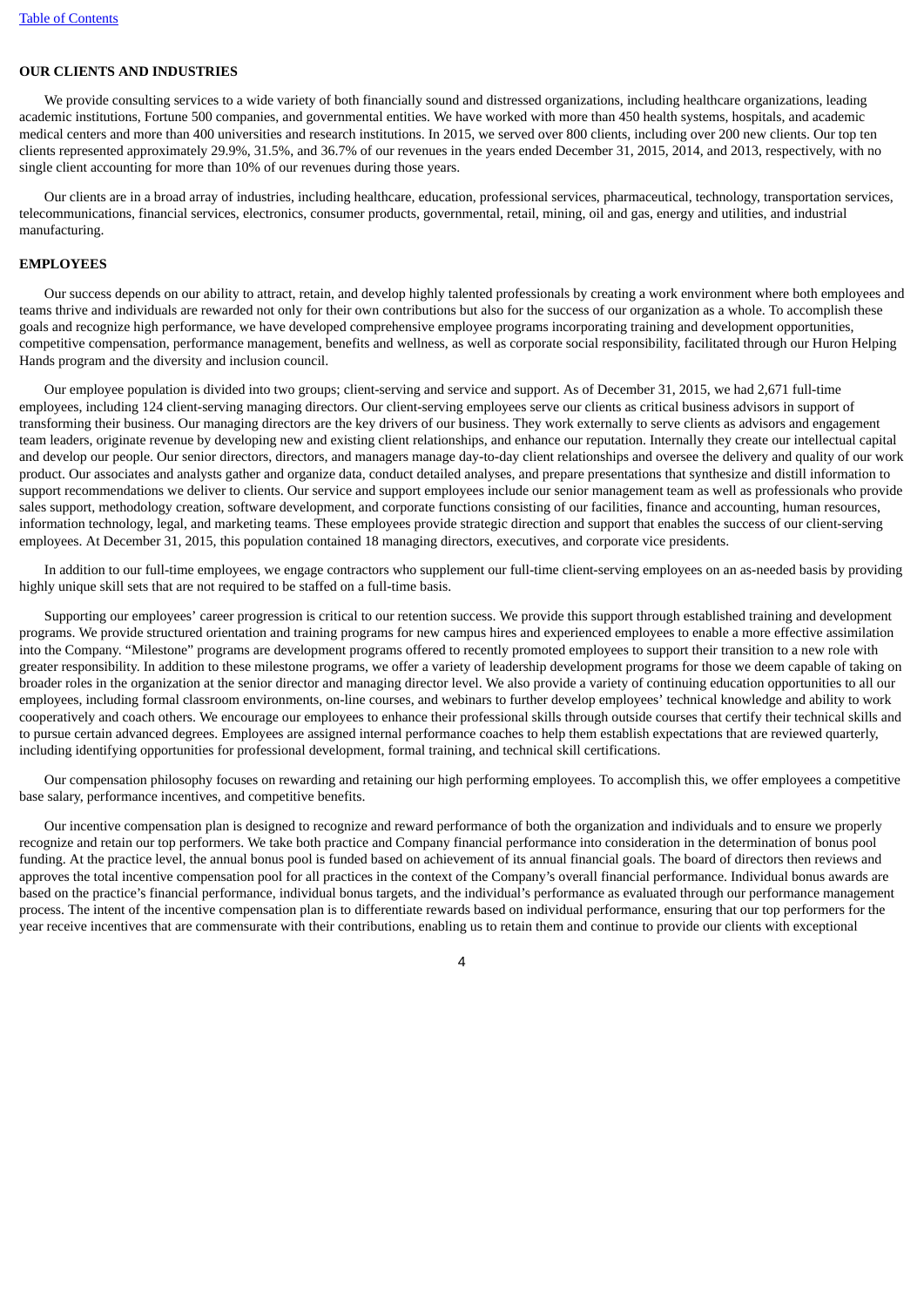service. The incentive compensation plan for our named executive officers is funded based on a blend of achievement of financial goals and strategic initiatives.

Managing directors' individual compensation levels, including base salary and target incentive awards, are set to align with the value of their expected contributions to the organization. As the key drivers of the organization's success, their compensation is designed to include equity awards as a core component. The use of equity is intended to encourage retention, align the interests of our managing directors with shareholders, and help managing directors build wealth over their career at Huron through annual grants as well as stock price appreciation.

Our benefit and wellness programs are designed to be both comprehensive and tailored to our employee population. One specific benefit we have created is a travel reward to recognize the significant travel commitment of our workforce. Our wellness benefits are aimed at supporting our employees in maintaining a healthy lifestyle which is beneficial to the employee and the Company, given the demanding nature of the work. Through these unique benefits, as well as our health and welfare plans, retirement benefits, stock purchase plan, and other standard benefit programs, we provide a core sense of security to our employees.

Our corporate social responsibility efforts are designed to support an individual's charitable interests while also providing a venue for our employees to come together to make an impact in the communities in which we live and work. In addition, the diversity and inclusion council supports the needs of our growing employee population through employee resource groups and corporate-wide educational efforts to ensure we are fostering a welcoming and nurturing environment for all employees.

### **BUSINESS DEVELOPMENT AND MARKETING**

Our business development and marketing activities are aimed at cultivating relationships, driving demand, generating leads and building a strong brand reputation with hospital, health system, and university administrators, and the offices of the C-suite of middle market and large corporate organizations. We believe that excellent service delivery to clients is critical to building and maintaining relationships and our brand reputation, and we emphasize the importance of client service to all of our employees.

Currently, we generate most of our new business opportunities through relationships that our managing directors have with individuals working in hospitals and health systems, academic institutions, and corporations. We also view cross-selling as a key component in building our business. Often, the client relationship of a managing director in one area leads to opportunities in another area. All of our managing directors understand their role in ongoing relationship and business development, which is reinforced through our compensation and incentive programs. We actively seek to identify new business opportunities, and frequently receive referrals and repeat business from past and current clients. In addition, to complement the business development efforts of our managing directors, we have dedicated business development professionals who are focused exclusively on developing client relationships and generating new business.

## **COMPETITION**

The consulting services industry is extremely competitive, highly fragmented, and subject to rapid change. The industry includes a large number of participants with a variety of skills and industry expertise, including other strategy, business operations, technology, and financial consulting firms, general management consulting firms, the consulting practices of major accounting firms, technical and economic advisory firms, regional and specialty consulting firms, and the internal professional resources of organizations. We compete with a large number of service and technology providers in all of our segments. Our competitors often vary, depending on the particular practice area. We expect to continue to face competition from new entrants.

We believe the principal competitive factors in our market include reputation, the ability to attract and retain top talent, and the capacity to manage engagements effectively to drive high value to clients. There is also competition on price, although to a lesser extent due to the criticality of the issues that many of our services address. Our competitors may have a greater geographic footprint, a broader international presence, and more resources than we do, but we believe that our industry experience and reputation, ability to deliver meaningful client results, and balanced portfolio of services enable us to compete favorably in the consulting marketplace.

## **AVAILABLE INFORMATION**

<span id="page-6-0"></span>Our Annual Report on Form 10-K, Quarterly Reports on Form 10-Q, Current Reports on Form 8-K, and amendments to those reports filed or furnished pursuant to Section 13(a) or 15(d) of the Exchange Act are available free of charge on our website, www.huronconsultinggroup.com, as soon as reasonably practicable after we electronically file such material with, or furnish it to, the SEC. Any materials we file with the SEC may be read and copied at the SEC's Public Reference Room at 100 F Street, NE, Washington, D.C. 20549. Information on the operation of the Public Reference Room may be obtained by calling the SEC at 1-800-SEC-0330. The SEC maintains an Internet site (http://www.sec.gov) that contains reports, proxy and information statements and other information regarding issuers that file electronically with the SEC.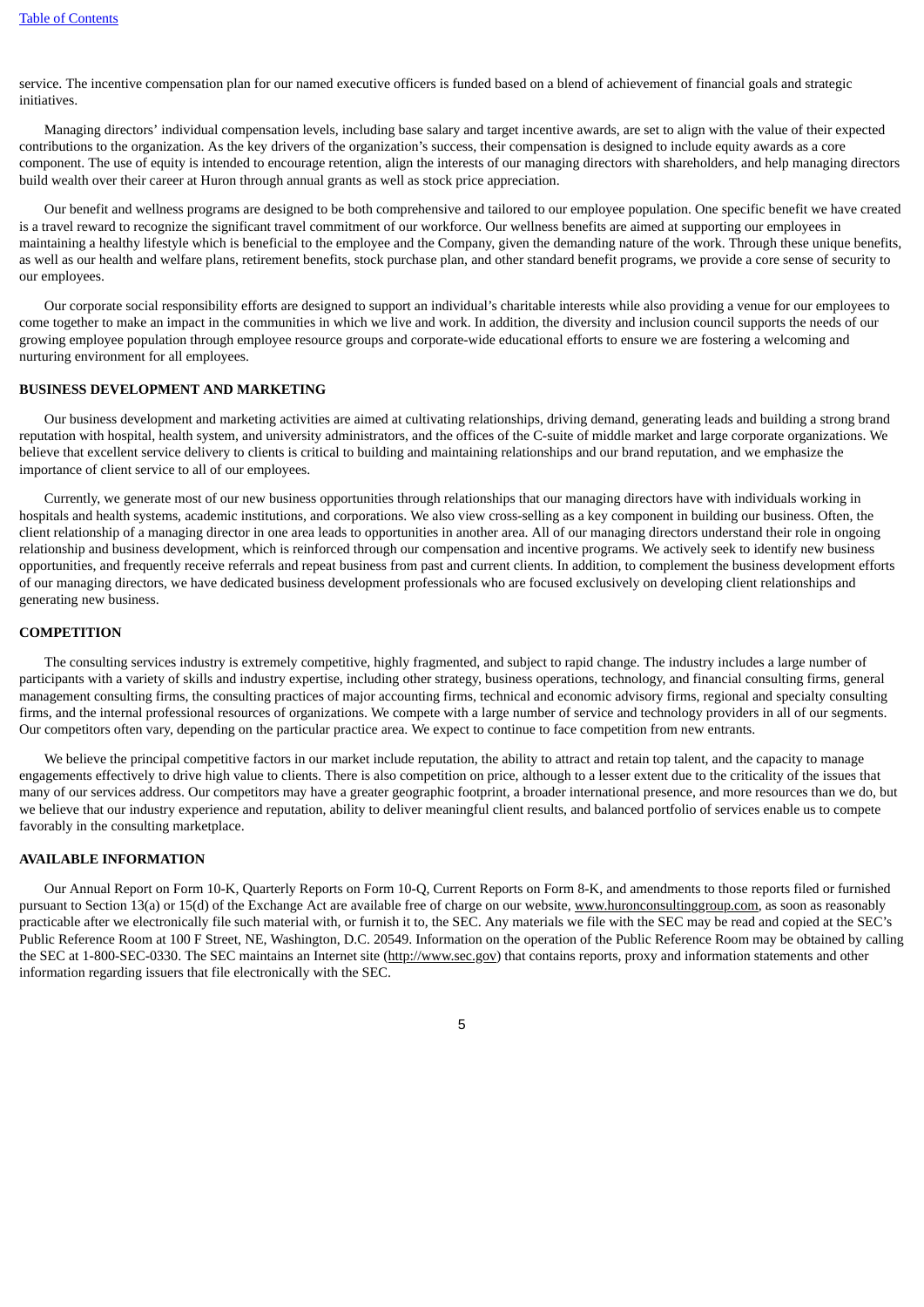## **ITEM 1A. RISK FACTORS.**

The following discussion of risk factors may be important to understanding the statements in this Annual Report on Form 10-K or elsewhere. The following information should be read in conjunction with Part II—Item 7. "Management's Discussion and Analysis of Financial Condition and Results of Operations" and the Consolidated Financial Statements and related notes in this Annual Report on Form 10-K. Discussions about the important operational risks that our business encounters can be found in Part II—Item 7. "Management's Discussion and Analysis of Financial Condition and Results of Operations."

### An inability to retain our senior management team and other managing directors would be detrimental to the success of our business.

We rely heavily on our senior management team, our practice leaders, and other managing directors; our ability to retain them is particularly important to our future success. Given the highly specialized nature of our services, the senior management team must have a thorough understanding of our service offerings as well as the skills and experience necessary to manage an organization consisting of a diverse group of professionals. In addition, we rely on our senior management team and other managing directors to generate and market our business. Further, our senior management's and other managing directors' personal reputations and relationships with our clients are a critical element in obtaining and maintaining client engagements. Although we enter into nonsolicitation agreements with our senior management team and other managing directors, we generally do not enter into non-competition agreements. Accordingly, members of our senior management team and our other managing directors are not contractually prohibited from leaving or joining one of our competitors, and some of our clients could choose to use the services of that competitor instead of our services. If one or more members of our senior management team or our other managing directors leave and we cannot replace them with a suitable candidate quickly, we could experience difficulty in securing and successfully completing engagements and managing our business properly, which could harm our business prospects and results of operations.

## Our inability to hire and retain talented people in an industry where there is great competition for talent could have a serious negative effect on our **prospects and results of operations.**

Our business involves the delivery of professional services and is highly labor-intensive. Our success depends largely on our general ability to attract, develop, motivate, and retain highly skilled professionals. Further, we must successfully maintain the right mix of professionals with relevant experience and skill sets as we continue to grow, as we expand into new service offerings, and as the market evolves. The loss of a significant number of our professionals, the inability to attract, hire, develop, train, and retain additional skilled personnel, or failure to maintain the right mix of professionals could have a serious negative effect on us, including our ability to manage, staff, and successfully complete our existing engagements and obtain new engagements. Qualified professionals are in great demand, and we face significant competition for both senior and junior professionals with the requisite credentials and experience. Our principal competition for talent comes from other consulting firms and accounting firms, as well as from organizations seeking to staff their internal professional positions. Many of these competitors may be able to offer significantly greater compensation and benefits or more attractive lifestyle choices, career paths, or geographic locations than we do. Therefore, we may not be successful in attracting and retaining the skilled consultants we require to conduct and expand our operations successfully. Increasing competition for these revenue-generating professionals may also significantly increase our labor costs, which could negatively affect our margins and results of operations.

### Additional hiring, departures, business acquisitions and dispositions could disrupt our operations, increase our costs or otherwise harm our **business.**

Our business strategy is dependent in part upon our ability to grow by hiring individuals or groups of individuals and by acquiring complementary businesses. However, we may be unable to identify, hire, acquire, or successfully integrate new employees and acquired businesses without substantial expense, delay, or other operational or financial obstacles. From time to time, we will evaluate the total mix of services we provide and we may conclude that businesses may not achieve the results we previously expected. Competition for future hiring and acquisition opportunities in our markets could increase the compensation we offer to potential employees or the prices we pay for businesses we wish to acquire. In addition, we may be unable to achieve the financial, operational, and other benefits we anticipate from any hiring or acquisition, as well as any disposition, including those we have completed so far. New acquisitions could also negatively impact existing practices and cause current employees to depart. Hiring additional employees or acquiring businesses could also involve a number of additional risks, including:

- the diversion of management's time, attention, and resources from managing and marketing our Company;
- the failure to retain key acquired personnel or existing personnel who may view the acquisition unfavorably;
- the potential loss of clients of acquired businesses;
- the need to compensate new employees while they wait for their restrictive covenants with other institutions to expire;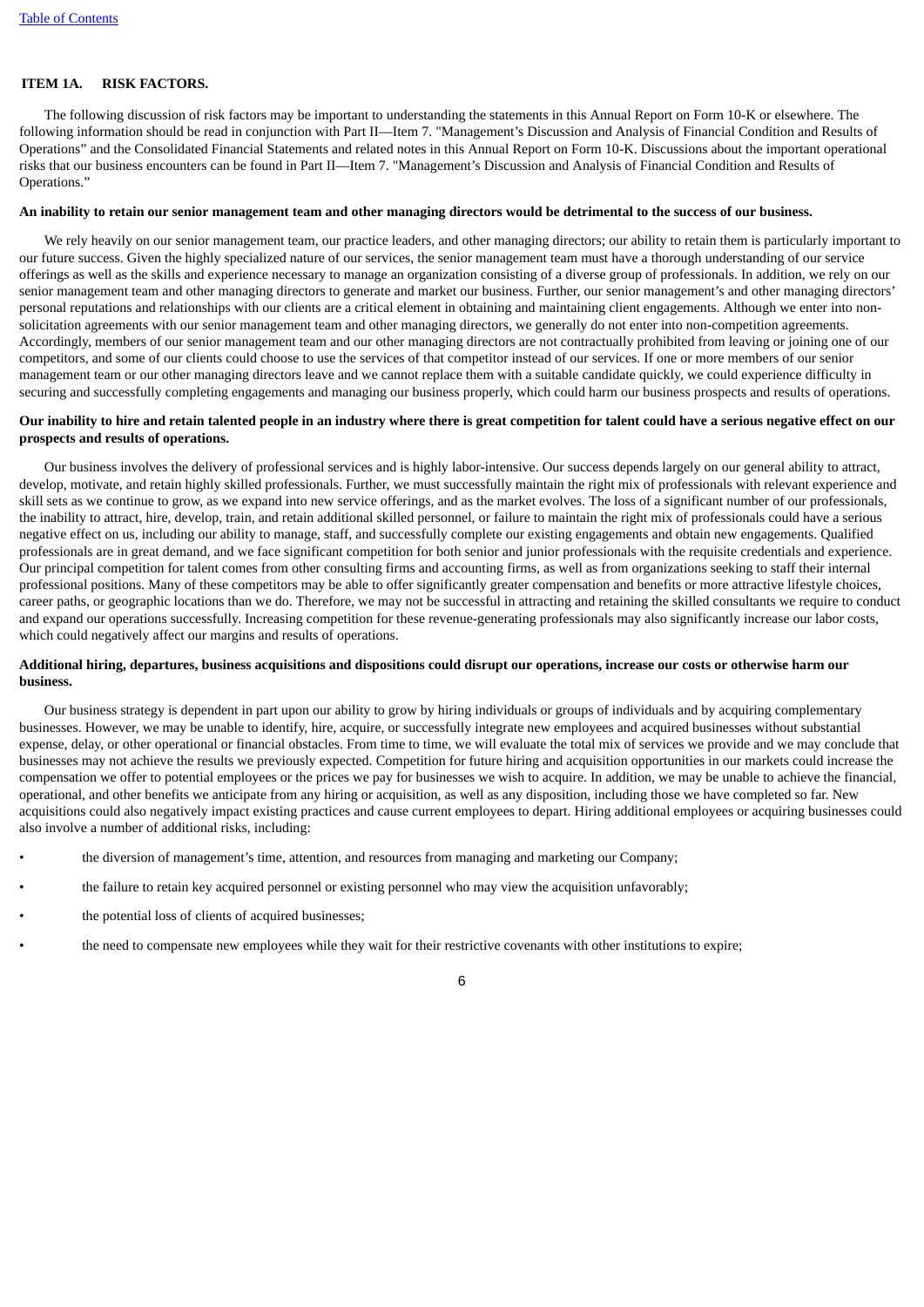- the potential need to raise significant amounts of capital to finance a transaction or the potential issuance of equity securities that could be dilutive to our existing stockholders;
- increased costs to improve, coordinate, or integrate managerial, operational, financial, and administrative systems;
- the potential assumption of liabilities of an acquired business;
- the inability to attain the expected synergies with an acquired business;
- the usage of earn-outs based on the future performance of our business acquisitions may deter the acquired company from fully integrating into our existing business;
- the perception of inequalities if different groups of employees are eligible for different benefits and incentives or are subject to different policies and programs; and
- difficulties in integrating diverse backgrounds and experiences of consultants, including if we experience a transition period for newly hired consultants that results in a temporary drop in our utilization rates or margins.

All of our prior acquisitions were accounted for as purchases, some of which involved purchase prices well in excess of tangible asset values, resulting in the creation of a significant amount of goodwill and other intangible assets. Under generally accepted accounting principles, we do not amortize goodwill or intangible assets acquired in a business combination that are determined to have indefinite useful lives, but instead review them annually (or more frequently if impairment indicators arise) for impairment. To the extent that we determine that such an asset has been impaired, we will write down its carrying value on our balance sheet and book an impairment charge in our statement of operations. If, as a result of acquisitions or otherwise, the amount of intangible assets being amortized increases, so will our amortization charges in future periods.

Also, selling practices and shutting down operations present similar challenges in a service business. Dispositions not only require management's time, but they can impair existing relationships with clients or otherwise affect client satisfaction, particularly in situations where the divestiture eliminates only part of the complement of consulting services provided to a client. Dispositions may also involve continued financial involvement, as we may be required to retain responsibility for, or agree to indemnify buyers against, liabilities related to a business sold. For example, in connection with the sale of our Huron Legal segment to Consilio, Inc., which was completed on December 31, 2015, we have contractually agreed to indemnify the buyer against certain liabilities. If we fail to successfully address these risks, our ability to compete may be impaired and our results of operations may be adversely affected.

## Changes in capital markets, legal or regulatory requirements, and general economic or other factors beyond our control could reduce demand for **our services, in which case our revenues and profitability could decline.**

A number of factors outside of our control affect demand for our services. These include:

- fluctuations in U.S. and global economies;
- the U.S. or global financial markets and the availability, costs, and terms of credit;
- changes in laws and regulations; and
- other economic factors and general business conditions.

We are not able to predict the positive or negative effects that future events or changes to the U.S. or global economy, financial markets, regulatory and business environment could have on our operations.

#### If we are unable to manage fluctuations in our business successfully, we may not be able to sustain profitability.

We have grown significantly since we commenced operations and have increased the number of our full-time professionals from 249 in 2002 to 2,671 as of December 31, 2015. Additionally, our considerable growth has placed demands on our management and our internal systems, procedures, and controls and will continue to do so in the near future. To successfully manage growth, we must periodically adjust and strengthen our operating, financial, accounting, and other systems, procedures, and controls, which could increase our costs and may adversely affect our gross profits and our ability to sustain profitability if we do not generate increased revenues to offset the costs. As a public company, our information and control systems must enable us to prepare accurate and timely financial information and other required disclosures. If we discover deficiencies in our existing information and control systems that impede our ability to satisfy our reporting requirements, we must successfully implement improvements to those systems in an efficient and timely manner.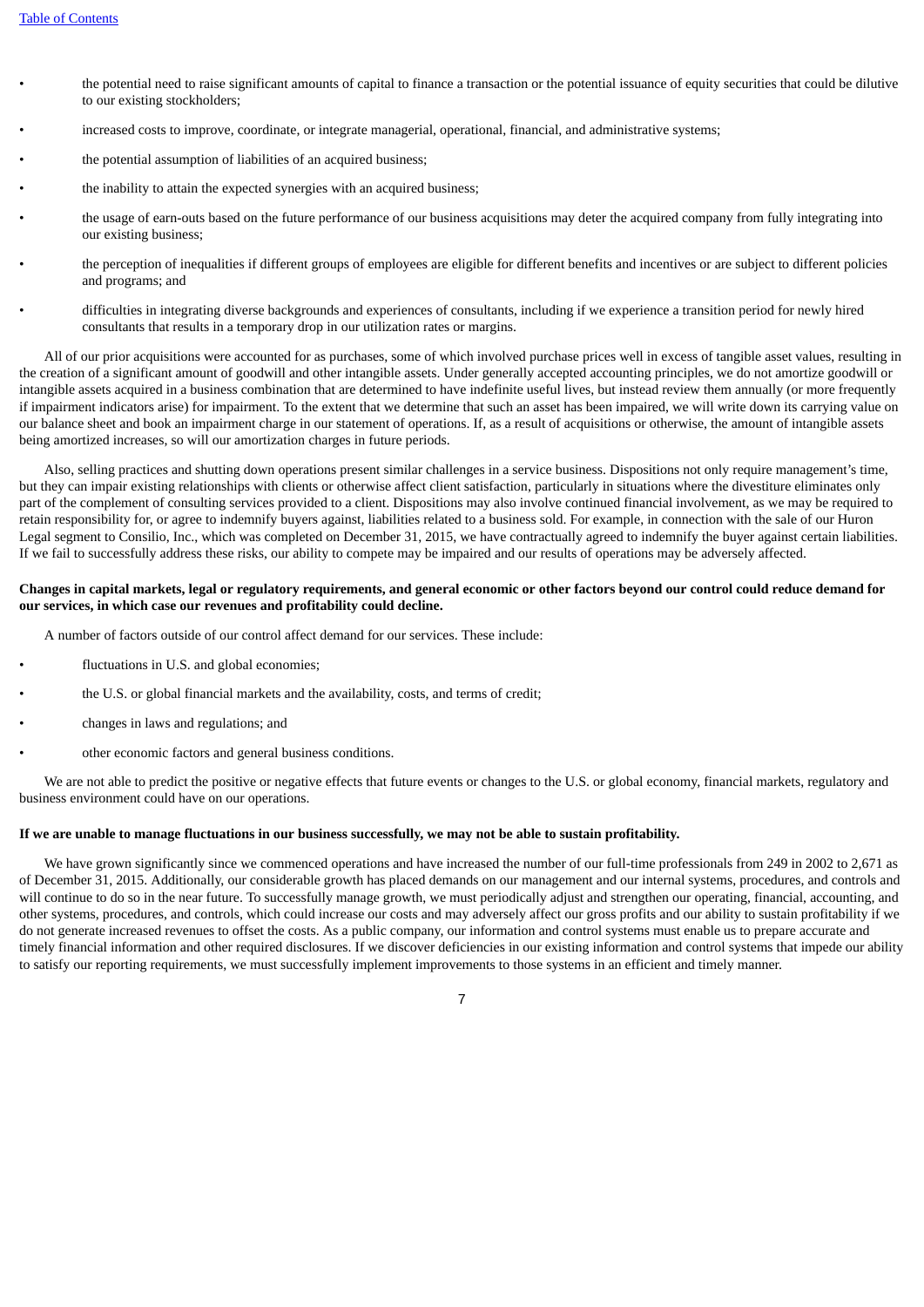Although we have generated positive earnings since we became a public company, we may not sustain profitability in the future. Additionally, the nature of our services and the general economic environment make it difficult to predict our future operating results. To sustain profitability, we must:

- attract, integrate, retain, and motivate highly qualified professionals;
- achieve and maintain adequate utilization and suitable billing rates for our revenue-generating professionals;
- expand our existing relationships with our clients and identify new clients in need of our services;
- successfully resell engagements and secure new engagements every year;
- maintain and enhance our brand recognition; and
- adapt quickly to meet changes in our markets, our business mix, the economic environment, the credit markets, and competitive developments.

## Our financial results could suffer if we are unable to achieve or maintain adequate utilization and suitable billing rates for our consultants.

Our profitability depends to a large extent on the utilization and billing rates of our professionals. Utilization of our professionals is affected by a number of factors, including:

- the number and size of client engagements;
- the timing of the commencement, completion and termination of engagements, which in many cases is unpredictable;
- our ability to transition our consultants efficiently from completed engagements to new engagements;
- the hiring of additional consultants because there is generally a transition period for new consultants that results in a temporary drop in our utilization rate;
- unanticipated changes in the scope of client engagements;
- our ability to forecast demand for our services and thereby maintain an appropriate level of consultants; and
- conditions affecting the industries in which we practice as well as general economic conditions.

The billing rates of our consultants that we are able to charge are also affected by a number of factors, including:

- our clients' perception of our ability to add value through our services;
- the market demand for the services we provide;
- an increase in the number of clients in the government sector;
- introduction of new services by us or our competitors;
- our competition and the pricing policies of our competitors; and
	- current economic conditions.

If we are unable to achieve and maintain adequate overall utilization as well as maintain or increase the billing rates for our consultants, our financial results could materially suffer. In addition, our consultants oftentimes perform services at the physical locations of our clients. If there are natural disasters, disruptions to travel and transportation or problems with communications systems, our ability to perform services for, and interact with, our clients at their physical locations may be negatively impacted which could have an adverse effect on our business and results of operations.

## Our quarterly results of operations have fluctuated in the past and may continue to fluctuate in the future as a result of certain factors, some of **which may be outside of our control.**

A key element of our strategy is to market our products and services directly to certain large organizations, such as health systems and acute care hospitals, and to increase the number of our products and services utilized by existing clients. The sales cycle for some of our products and services is often lengthy and may involve significant commitment of client personnel. As a consequence, the commencement

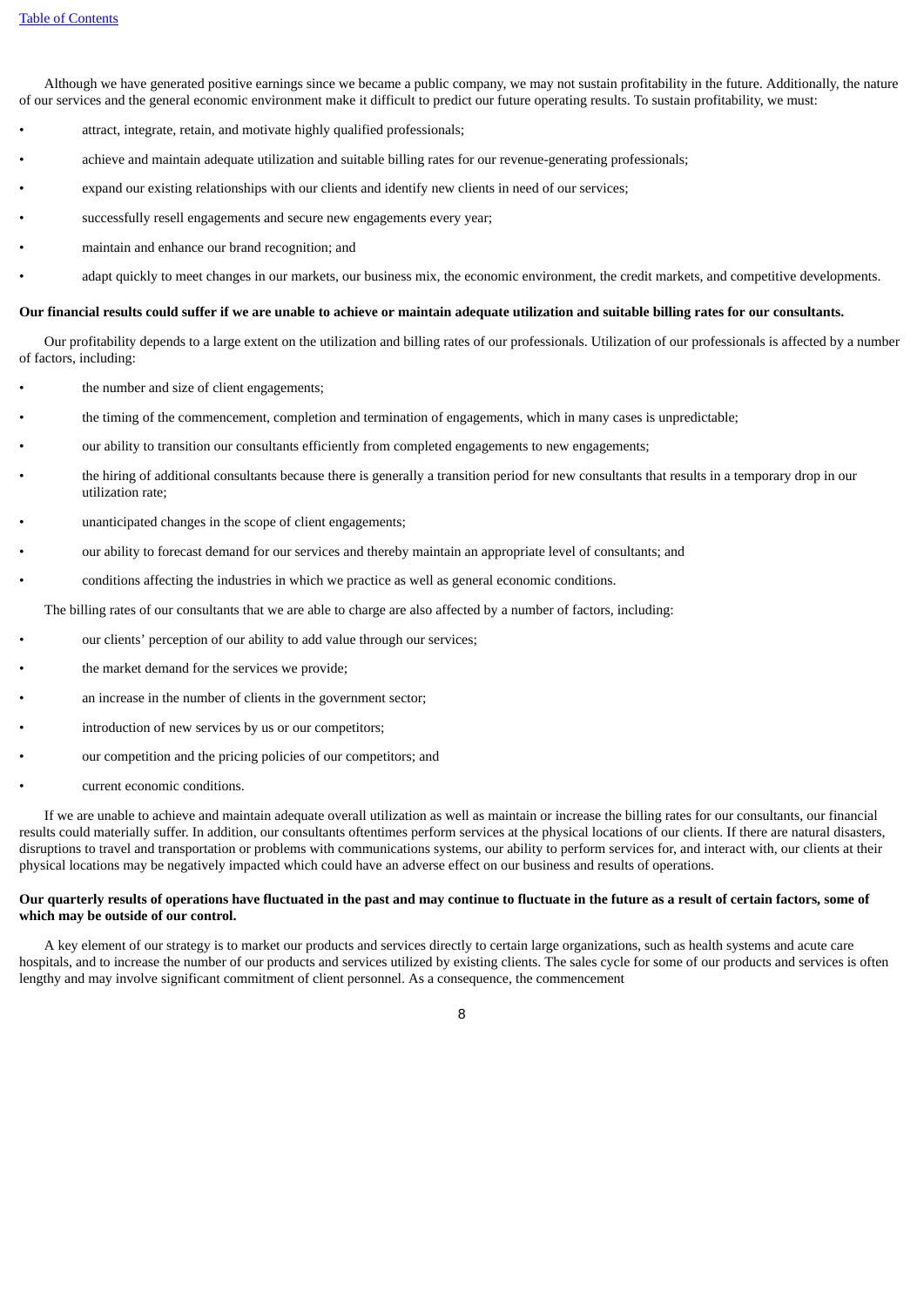date of a client engagement often cannot be accurately forecasted. As discussed below, certain of our client contracts contain terms that result in revenue that is deferred and cannot be recognized until the occurrence of certain events. As a result, the period of time between contract signing and recognition of associated revenue may be lengthy, and we are not able to predict with certainty the period in which revenue will be recognized.

Certain of our contracts provide that some portion or all of our fees are at risk if our services do not result in the achievement of certain performance targets. To the extent that any revenue is contingent upon the achievement of a performance target, we only recognize revenue upon client confirmation that the performance targets have been achieved. If a client fails to provide such confirmation in a timely manner, our ability to recognize revenue will be delayed.

Fee discounts, pressure to not increase or even decrease our rates and less advantageous contract terms, could result in the loss of clients, lower revenues and operating income, higher costs and less profitable engagements. More discounts or write-offs than we expect in any period would have a negative impact on our results of operations.

Other fluctuations in our quarterly results of operations may be due to a number of other factors, some of which are not within our control, including:

- the timing and volume of client invoices processed and payments received, which may affect the fees payable to us under certain of our engagements;
- client decisions regarding renewal or termination of their contracts;
- the amount and timing of costs related to the development or acquisition of technologies or businesses; and
- unforeseen legal expenses, including litigation and other settlement gains or losses.

We base our annual employee bonus expense upon our expected annual adjusted earnings before interest, taxes, depreciation and amortization ("EBITDA") for that year. If we experience lower adjusted EBITDA in a quarter without a corresponding change to our full-year adjusted EBITDA expectation, our estimated bonus expense will not be reduced, which will have a negative impact on our quarterly results of operations for that quarter. Our quarterly results of operations may vary significantly and period-to-period comparisons of our results of operations may not be meaningful. The results of one quarter should not be relied upon as an indication of future performance. If our quarterly results of operations fall below the expectations of securities analysts or investors, the price of our common stock could decline substantially.

## Revenues from our performance-based engagements are difficult to predict, and the timing and extent of recovery of our costs is uncertain.

We have engagement agreements under which our fees include a significant performance-based component. Performance-based fees are contingent on the achievement of specific measures, such as our clients meeting cost-saving or other contractually-defined goals. The achievement of these contractuallydefined goals may be subject to acknowledgment by the client and is often impacted by factors outside of our control, such as the actions of the client or other third parties. Because performance-based fees are contingent, revenues on such engagements, which are recognized when all revenue recognition criteria are met, are not certain and the timing of receipt is difficult to predict and may not occur evenly throughout the year. The percentage of our revenues derived from performance-based fees for the years ended December 31, 2015, 2014, and 2013, was 8.7%, 17.2%, and 19.6%, respectively. A greater number of performance-based fee arrangements may result in increased volatility in our working capital requirements and greater variations in our quarter-to-quarter results, which could affect the price of our common stock. In addition, an increase in the proportion of performance-based fee arrangements may temporarily offset the positive effect on our operating results from an increase in our utilization rate until the related revenues are recognized.

## The profitability of our fixed-fee engagements with clients may not meet our expectations if we underestimate the cost of these engagements.

When making proposals for fixed-fee engagements, we estimate the costs and timing for completing the engagements. These estimates reflect our best judgment regarding the efficiencies of our methodologies and consultants as we plan to deploy them on engagements. Any increased or unexpected costs or unanticipated delays in connection with the performance of fixed-fee engagements, including delays caused by factors outside our control, could make these contracts less profitable or unprofitable, which would have an adverse effect on our profit margin. For the years ended December 31, 2015, 2014, and 2013, fixed-fee engagements represented 58.0%, 50.3%, and 48.5% of our revenues, respectively.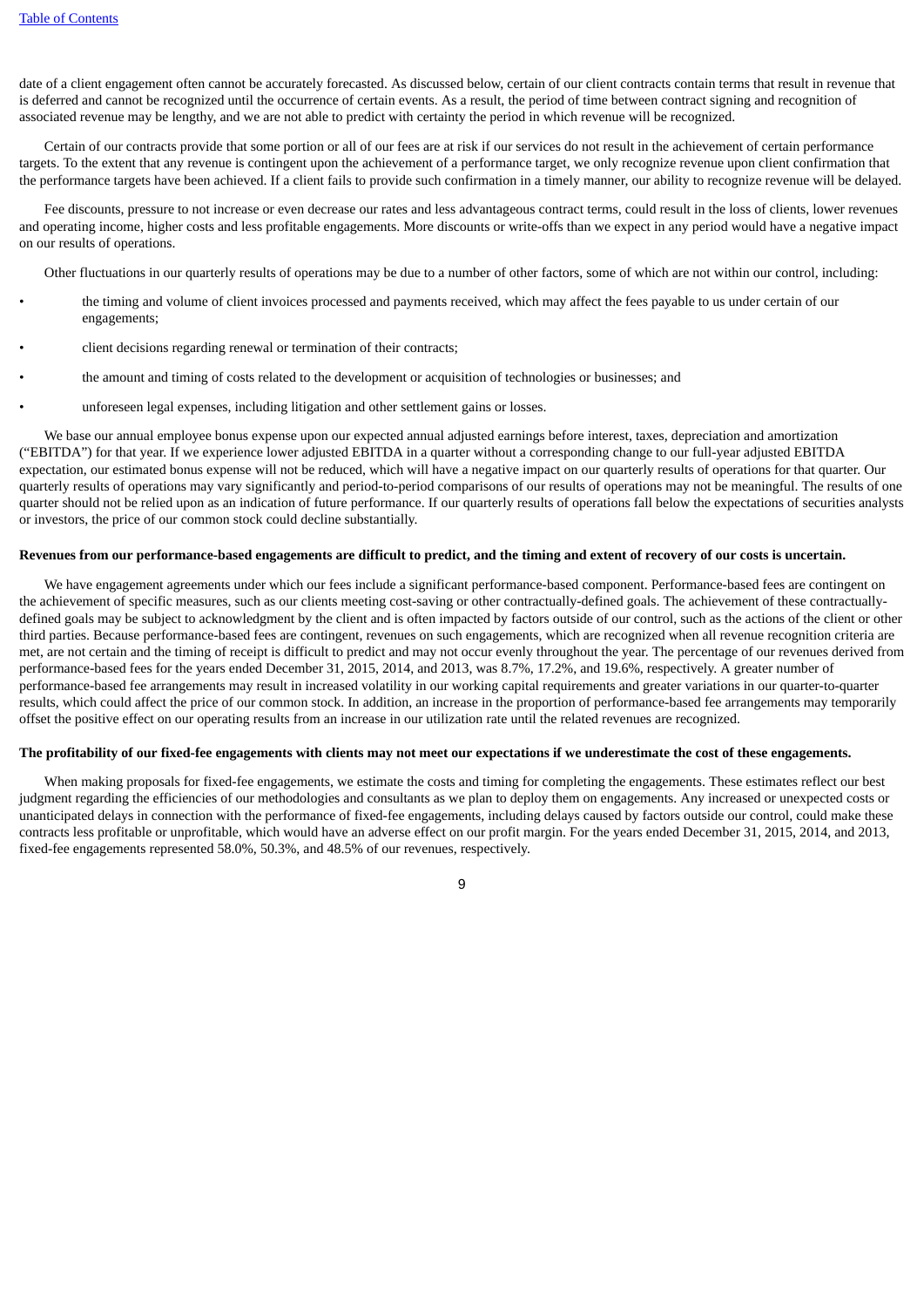## Our business is becoming increasingly dependent on information technology and will require additional investments in order to grow and meet the **demands of our clients.**

We depend on the use of sophisticated technologies and systems. Some of our practices provide services that are increasingly dependent on the use of software applications and systems that we do not own and could become unavailable. Moreover, our technology platforms will require continuing investments by us in order to expand existing service offerings and develop complementary services. A portion of our business, in which we provide implementation and consulting services for third-party software technology, has grown over the last few years. If third-party software technology that is important to our business does not continue to be available or utilized within the marketplace, certain services that we provide to clients may no longer be relevant in the marketplace, which may harm our financial condition and operating results. Our future success depends on our ability to adapt our services and infrastructure while continuing to improve the performance, features, and reliability of our services in response to the evolving demands of the marketplace.

### We could experience system failures, service interruptions, or security breaches that could negatively impact our business.

Our organization is comprised of employees who work on matters throughout the United States and overseas. Our technology platform is a "virtual office" from which we all operate. We may be subject to disruption to our operating systems from technology events that are beyond our control, including the possibility of failures at third-party data centers, disruptions to the Internet, natural disasters, power losses, and malicious attacks. In addition, despite the implementation of security measures, our infrastructure and operating systems, including the Internet and related systems, may be vulnerable to physical break-ins, hackers, improper employee or contractor access, computer viruses, programming errors, denial-of-service attacks, or other attacks by third parties seeking to disrupt operations or misappropriate information or similar physical or electronic breaches of security. While we have taken and are taking reasonable steps to prevent and mitigate the damage of such events, including implementation of system security measures, information backup, and disaster recovery processes, those steps may not be effective and there can be no assurance that any such steps can be effective against all possible risks. We will need to continue to invest in technology in order to achieve redundancies necessary to prevent service interruptions. Access to our systems as a result of a security breach, the failure of our systems, or the loss of data could result in legal claims or proceedings, liability, or regulatory penalties and disrupt operations, which could adversely affect our business and financial results.

## Our reputation could be damaged and we could incur additional liabilities if we fail to protect client and employee data through our own accord or if **our information systems are breached.**

We rely on information technology systems to process, transmit, and store electronic information and to communicate among our locations around the world and with our clients, partners, and employees. The breadth and complexity of this infrastructure increases the potential risk of security breaches which could lead to potential unauthorized disclosure of confidential information.

In providing services to clients, we may manage, utilize, and store sensitive or confidential client or employee data, including personal data and protected health information. As a result, we are subject to numerous laws and regulations designed to protect this information, such as the U.S. federal and state laws governing the protection of health or other personally identifiable information, including the Health Insurance Portability and Accountability Act (HIPAA), and international laws such as the European Union Directive on Data Protection. In addition, many states, U.S. federal governmental authorities and non-U.S. jurisdictions have adopted, proposed or are considering adopting or proposing, additional data security and/or data privacy statutes or regulations. Continued governmental focus on data security and privacy may lead to additional legislative and regulatory action, which could increase the complexity of doing business. The increased emphasis on information security and the requirements to comply with applicable U.S. and foreign data security and privacy laws and regulations may increase our costs of doing business and negatively impact our results of operations.

These laws and regulations are increasing in complexity and number. If any person, including any of our employees, negligently disregards or intentionally breaches our established controls with respect to client or employee data, or otherwise mismanages or misappropriates that data, we could be subject to significant monetary damages, regulatory enforcement actions, fines, and/or criminal prosecution.

In addition, unauthorized disclosure of sensitive or confidential client or employee data, whether through systems failure, employee negligence, fraud, or misappropriation, could damage our reputation and cause us to lose clients and their related revenue in the future.

## **Our international expansion could result in additional risks.**

We operate both domestically and internationally, including in Canada, Europe, Asia, and the Middle East. Although historically our international operations have been limited, we intend to continue to expand internationally. Such expansion may result in additional risks that are not present domestically and which could adversely affect our business or our results of operations, including:

• compliance with additional U.S. regulations and those of other nations applicable to international operations;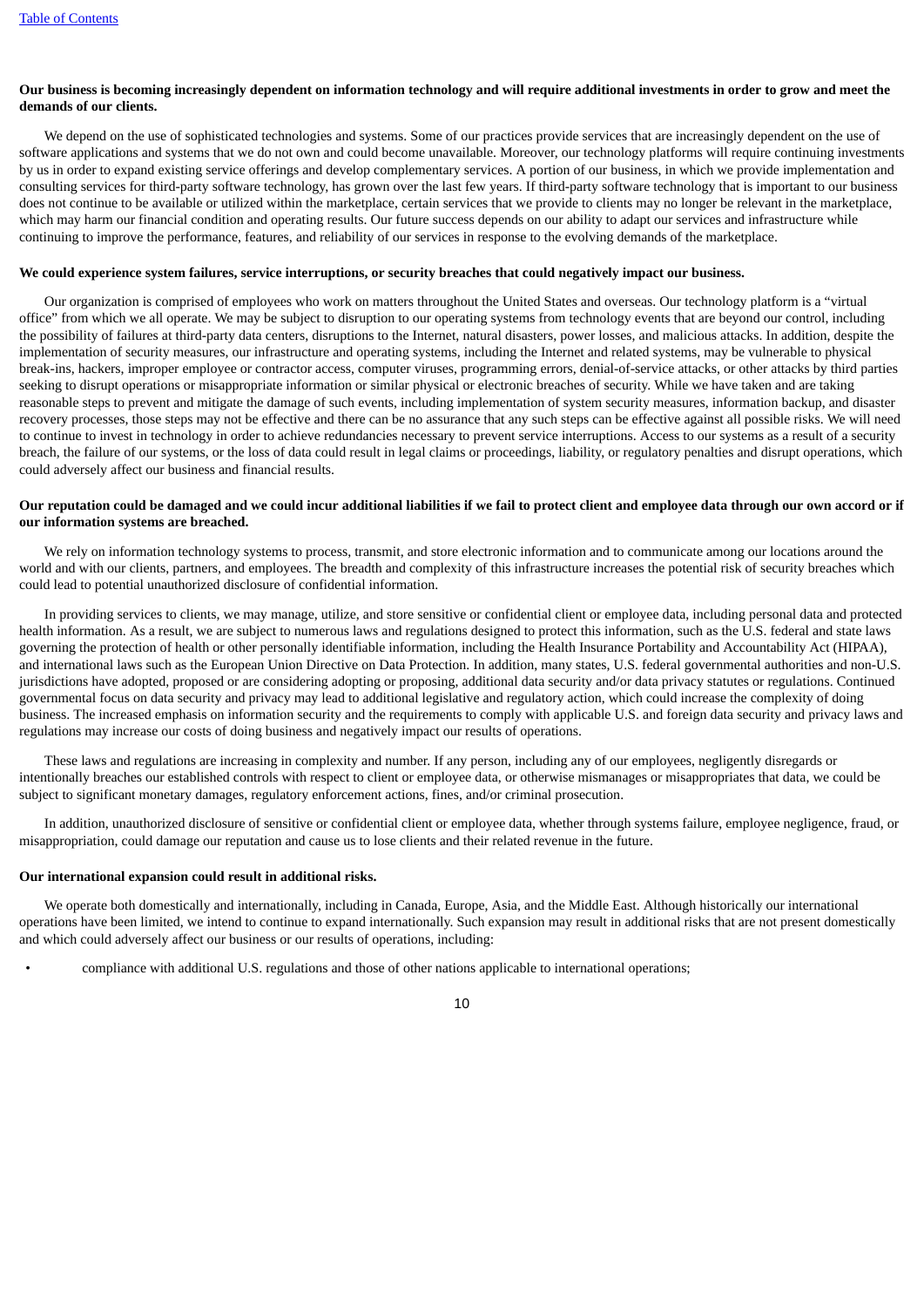- cultural and language differences;
- employment laws and rules and related social and cultural factors;
- losses related to start-up costs, lack of revenue, higher costs due to low utilization, and delays in purchase decisions by prospective clients;
- currency fluctuations between the U.S. dollar and foreign currencies, which are harder to predict in the current adverse global economic climate;
- restrictions on the repatriation of earnings;
- potentially adverse tax consequences and limitations on our ability to utilize losses generated in our foreign operations;
- different regulatory requirements and other barriers to conducting business;
- different or less stable political and economic environments;
- greater personal security risks for employees traveling to or located in unstable locations; and
- civil disturbances or other catastrophic events.

Further, conducting business abroad subjects us to increased regulatory compliance and oversight. For example, in connection with our international operations, we are subject to laws prohibiting certain payments to governmental officials, such as the Foreign Corrupt Practices Act. A failure to comply with applicable regulations could result in regulatory enforcement actions as well as substantial civil and criminal penalties assessed against us and our employees.

## Our obligations under the Amended Credit Agreement are secured by a pledge of certain of the equity interests in our subsidiaries and a lien on substantially all of our assets and those of our subsidiary grantors. If we default on these obligations, our lenders may foreclose on our assets, **including our pledged equity interest in our subsidiaries.**

On March 31, 2015, we entered into a second amended and restated security agreement with Bank of America (the "Security Agreement") and a second amended and restated pledge agreement (the "Pledge Agreement") in connection with our entry into the Second Amended and Restated Credit Agreement, dated as of March 31, 2015 (as amended and restated, the "Amended Credit Agreement"). Pursuant to the Security Agreement and to secure our obligations under the Amended Credit Agreement, we granted our lenders a first-priority lien, subject to permitted liens, on substantially all of the personal property assets that we and the subsidiary grantors own. Pursuant to the Pledge Agreement, we granted our lenders 100% of the voting stock or other equity interests in our domestic subsidiaries and 65% of the voting stock or other equity interests in certain of our foreign subsidiaries. If we default on our obligations under the Amended Credit Agreement, our lenders could accelerate our indebtedness and may be able to exercise their liens on the equity interests subject to the Pledge Agreement and their liens on substantially all of our assets and the assets of our subsidiary grantors, which would have a material adverse effect on our business, operations, financial condition, and liquidity. In addition, the covenants contained in the Amended Credit Agreement impose restrictions on our ability to engage in certain activities, such as the incurrence of additional indebtedness, certain investments, certain acquisitions and dispositions, and the payment of dividends.

## Our indebtedness could adversely affect our ability to raise additional capital to fund our operations and obligations, expose us to interest rate risk **to the extent of our variable-rate debt, and adversely affect our financial results.**

At December 31, 2015, we had outstanding indebtedness totaling \$312.0 million, including \$250 million principal amount of our 1.25% convertible senior notes. Our ability to make scheduled payments of the principal of, to pay interest on, make payments upon conversion, or to refinance our indebtedness, depends on our future performance. Our business may not continue to generate cash flow from operations in the future sufficient to satisfy our obligations under our current indebtedness and any future indebtedness we may incur and to make necessary capital expenditures. If we are unable to generate such cash flow, we may be required to adopt one or more alternatives, such as reducing or delaying investments or capital expenditures, selling assets, refinancing, or obtaining additional equity capital on terms that may be onerous or highly dilutive. Our ability to refinance our current indebtedness or future indebtedness will depend on the capital markets and our financial condition at such time. We may not be able to engage in any of these activities or engage in these activities on desirable terms, which could result in a default on the current indebtedness or future indebtedness.

In addition, our indebtedness, combined with our other financial obligations and contractual commitments, could have other important consequences. For example, it could:

• expose us to the risk of increased interest rates because some of our borrowings are at variable interest rates;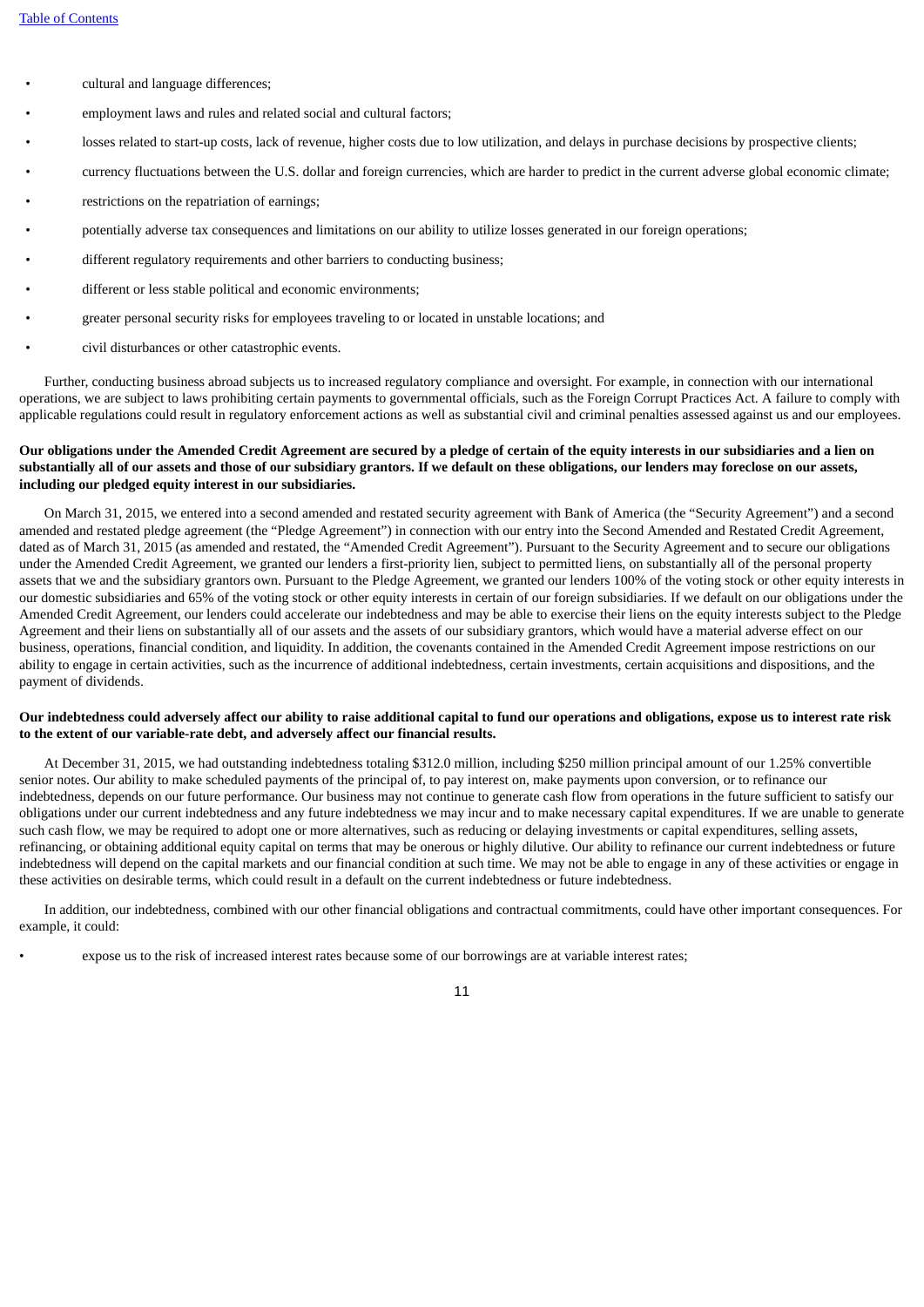- make us more vulnerable to adverse changes in general U.S. and worldwide economic, industry, and competitive conditions and adverse changes in government regulation;
- limit our ability to obtain additional financing and flexibility in planning for, or reacting to, changes in our business and our industry;
- place us at a disadvantage compared to our competitors who have less debt or have better access to capital resources; and
- require us to dedicate a larger portion of our cash from operations to service our indebtedness and thus reduce the level of cash for other purposes such as funding working capital, strategic acquisitions, capital expenditures, and other general corporate purposes.

Any of these factors could materially and adversely affect our business, financial condition, and results of operations. In addition, if we incur additional indebtedness, the risks related to our business and our ability to service or repay our indebtedness would increase.

## The accounting method for convertible debt securities that may be settled in cash, such as our convertible notes, could have a material effect on our **reported financial results.**

Under GAAP, an entity must separately account for the debt component and the embedded conversion option of convertible debt instruments that may be settled entirely or partially in cash upon conversion, such as our convertible notes, in a manner that reflects a company's economic interest cost. The effect of the accounting treatment for such instruments is that the value of such embedded conversion option would be treated as an original issue discount for purposes of accounting for the debt component of the notes and that original issue discount is amortized into interest expense over the term of the notes using an effective yield method. As a result, over the term of our convertible notes, we will initially be required to record a greater amount of noncash interest expense. Accordingly, we will report lower net income in our financial results because of the recognition of both the current period's amortization of the debt discount and our convertible notes' coupon interest, which could adversely affect our reported or future financial results, the trading price of our common stock, and the trading price of our convertible notes.

Under certain circumstances, the shares of common stock underlying convertible debt instruments (such as our convertible notes) that may be settled entirely or partially in cash are reflected in earnings per share utilizing the treasury stock method, the effect of which is that such shares of common stock are not included in the calculation of diluted earnings per share except to the extent that the conversion value of the notes exceeds their principal amount at the end of the reporting period. Under the treasury stock method, for diluted earnings per share purposes, our convertible notes are accounted for as if the number of shares of common stock that would be necessary to settle such excess, if we elected to settle such excess in shares of common stock, are issued. The accounting standards in the future may not continue to permit the use of the treasury stock method. If we are unable to use the treasury stock method in accounting for the shares of common stock issuable upon conversion of our convertible notes, then our diluted earnings per share could be adversely affected.

In addition, if the conditional conversion feature of our convertible notes is triggered, even if holders do not elect to convert their convertible notes, we could be required under applicable accounting rules to reclassify all of the outstanding principal of our convertible notes as a current, rather than long-term, liability, which would result in a material reduction of our net working capital.

## We may not have the ability to raise the funds necessary to pay the amount of cash due upon conversion of our convertible notes, if relevant, or the fundamental change repurchase price due when a holder submits its convertible notes for repurchase upon the occurrence of a fundamental change, and our debt may contain limitations on our ability to pay cash upon conversion or required repurchase of our convertible notes.

Upon the occurrence of a fundamental change as defined in the indenture governing our convertible notes, holders of our convertible notes may require us to repurchase, for cash, all or a portion of their convertible notes at a repurchase price equal to 100% of their principal amount, plus accrued and unpaid interest, if any. In addition, upon conversion of our convertible notes, we will be required to make cash payments in respect of our convertible notes being converted, including if the conditional conversion feature of our convertible notes is triggered, unless we elect to deliver solely shares of our common stock to settle such conversion.

We may not have sufficient financial resources, or may be unable to arrange financing, to pay the fundamental change repurchase price if holders of our convertible notes submit their convertible notes for purchase by us upon the occurrence of a fundamental change or to pay the amount of cash (if any) due if holders of our convertible notes surrender their convertible notes for conversion. In addition, the occurrence of a fundamental change may cause an event of default under agreements governing our or our subsidiaries' indebtedness. Agreements governing any of our future debt may restrict our ability to make each of the required cash payments even if we have sufficient funds to make them. Furthermore, our ability to purchase our convertible notes or to pay cash (if any) due upon the conversion of our convertible notes may be limited by law or regulatory authorities. In addition, if we fail to repurchase our convertible notes or to pay the amount of cash (if any) due upon conversion of our convertible notes, we will be in default under the indenture. A default under the indenture or the fundamental change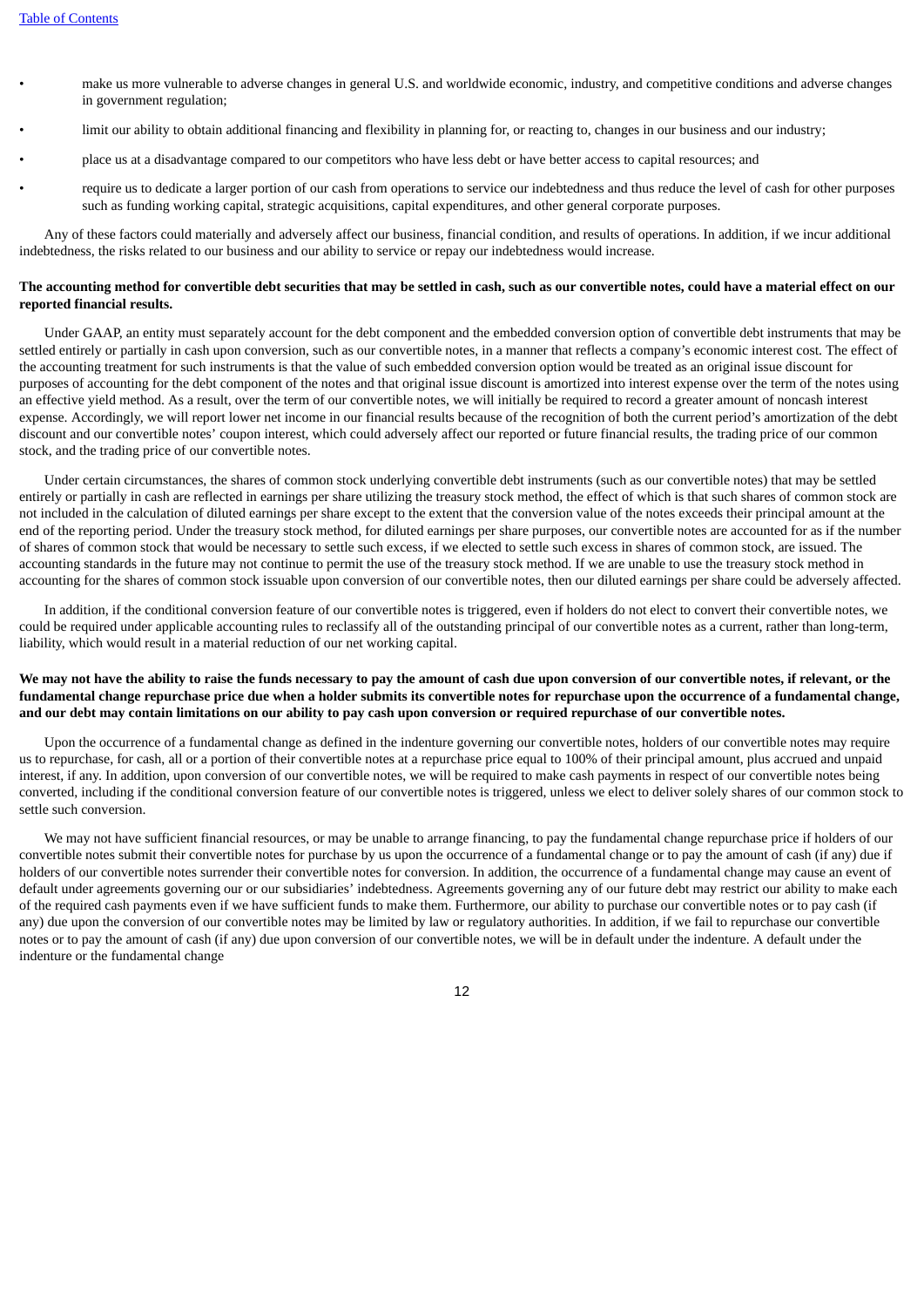itself could also lead to a default under agreements governing our other indebtedness, which in turn may result in the acceleration of such other indebtedness we may then have outstanding. If the repayment of the other indebtedness were to be accelerated, we may not have sufficient funds to repay that indebtedness and to repurchase our convertible notes or to pay the amount of cash (if any) due upon conversion.

## The fundamental change provisions associated with our convertible notes may delay or prevent an otherwise beneficial takeover attempt of us.

The fundamental change purchase rights, which will allow holders of our convertible notes to require us to repurchase all or a portion of their convertible notes upon the occurrence of a fundamental change, and the provisions requiring an increase to the conversion rate for conversions in connection with certain other circumstances may delay or prevent a takeover of us that might otherwise be beneficial to investors.

#### The convertible note hedge transactions and the warrant transactions may affect the value of our convertible notes and our common stock.

In connection with the pricing of our convertible notes, we entered into privately negotiated convertible note hedge transactions with affiliates of Merrill Lynch, Pierce, Fenner & Smith Incorporated and J.P. Morgan Securities as hedge counterparties. The convertible note hedge transactions collectively cover, subject to customary anti-dilution adjustments, the number of shares of common stock that initially underlie our convertible notes. We also entered into separate privately negotiated warrant transactions with the hedge counterparties relating to the same number of shares of our common stock, subject to customary anti-dilution adjustments.

We expect that the hedge counterparties and/or their affiliates may modify their hedge positions with respect to the convertible note hedge transactions and the warrant transactions from time to time by purchasing and/or selling shares of our common stock and/or our convertible notes in privately negotiated transactions and/or open market transactions or by entering into and/or unwinding various over-the-counter derivative transactions with respect to our common stock. This activity could also cause or prevent an increase or decrease in the market value of our common stock. In addition, the hedge counterparties and/or their affiliates may choose to engage in, or to discontinue engaging in, any of these transactions with or without notice at any time, and their decisions will be in their sole discretion and not within our control.

The hedge counterparties are financial institutions which will be subject to the risk that one or both of the hedge counterparties might default under their respective convertible note hedge transactions. Upon a default by any hedge counterparty, we may suffer adverse tax consequences and more dilution than we currently anticipate with respect to our common stock. We can provide no assurances as to the financial stability or viability of the hedge counterparties.

## Our intellectual property rights in our "Huron Consulting Group" name are important, and any inability to use that name could negatively impact **our ability to build brand identity.**

We believe that establishing, maintaining, and enhancing the "Huron Consulting Group" name is important to our business. We are, however, aware of a number of other companies that use names containing "Huron." There could be potential trade name or service mark infringement claims brought against us by the users of these similar names and marks and those users may have trade name or service mark rights that are senior to ours. If another company were to successfully challenge our right to use our name, or if we were unable to prevent a competitor from using a name that is similar to our name, our ability to build brand identity could be negatively impacted.

## Our business performance might not be sufficient for us to meet the full-year financial guidance that we provide publicly.

We provide full-year financial guidance to the public based upon our expectations regarding our financial performance. While we believe that our annual financial guidance provides investors and analysts with insight to our view of the Company's future performance, such financial guidance is based on assumptions that may not always prove to be accurate and may vary from actual results. If we fail to meet the full-year financial guidance that we provide, or if we find it necessary to revise such guidance during the year, the market value of our common stock could be adversely affected.

## **Expanding our service offerings or number of offices may not be profitable.**

We may choose to develop new service offerings, open new offices, or eliminate service offerings because of market opportunities or client demands. Developing new service offerings involves inherent risks, including:

- our inability to estimate demand for the new service offerings;
	- competition from more established market participants;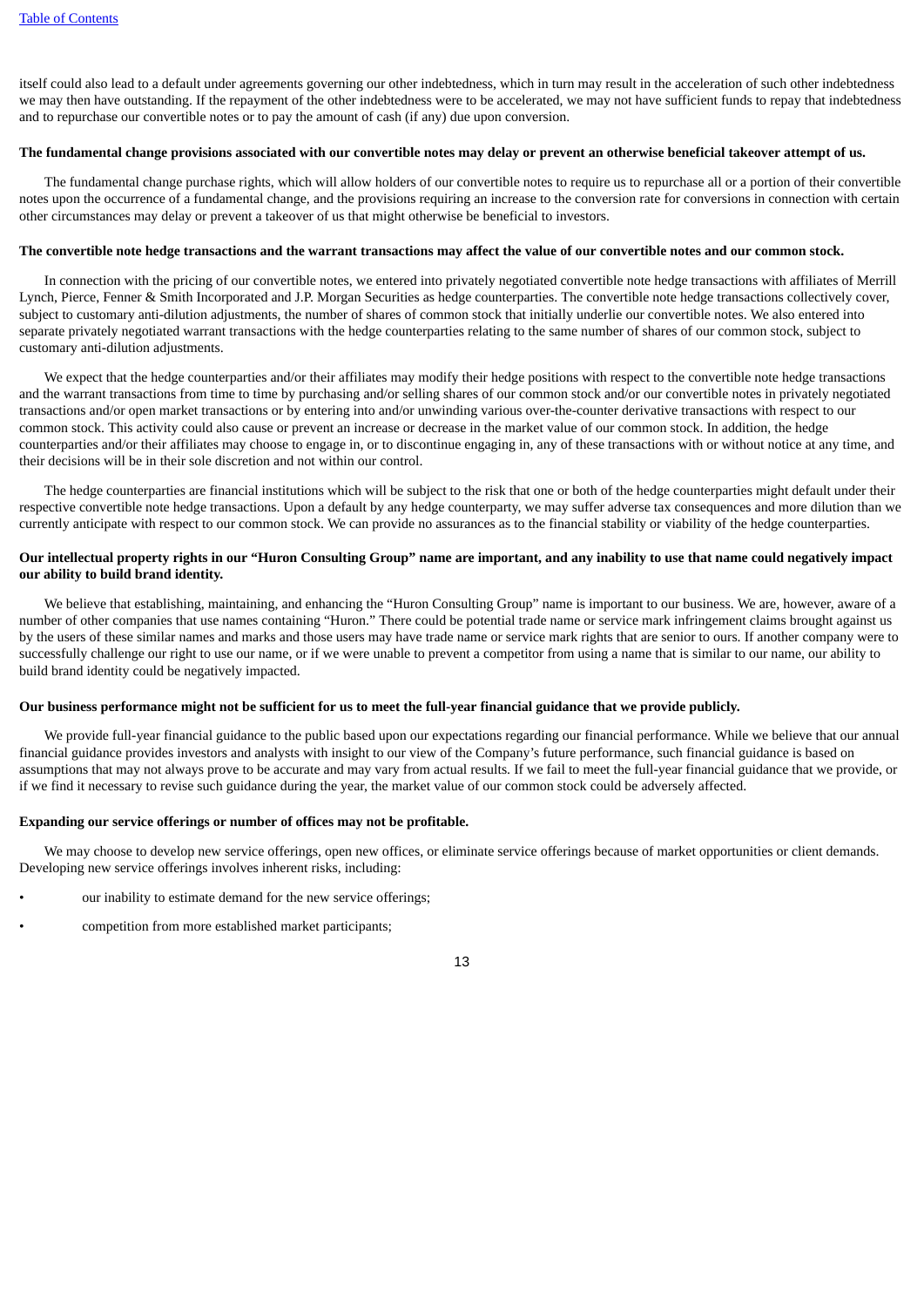- a lack of market understanding; and
- unanticipated expenses to recruit and hire qualified consultants and to market our new service offerings.

In addition, expanding into new geographic areas and expanding current service offerings is challenging and may require integrating new employees into our culture as well as assessing the demand in the applicable market. If we cannot manage the risks associated with new service offerings or new locations effectively, we are unlikely to be successful in these efforts, which could harm our ability to sustain profitability and our business prospects.

## The healthcare industry is an area of significant focus for our business, and factors that adversely affect the financial condition of the healthcare **industry could consequently affect our business.**

We derive a significant portion of our revenue from clients in the healthcare industry. As a result, our financial condition and results of operations could be adversely affected by conditions affecting the healthcare industry generally and hospitals and health systems particularly. The healthcare industry is highly regulated and is subject to changing political, legislative, regulatory, and other influences. Existing and new federal and state laws and regulations affecting the healthcare industry could create unexpected liabilities for us, could cause us or our clients to incur additional costs, and could restrict our or our clients' operations. Many healthcare laws are complex and their application to us, our clients, or the specific services and relationships we have with our clients are not always clear. In addition, federal and state legislatures have periodically introduced programs to reform or amend the U.S. healthcare system at both the federal and state level, such as the Patient Protection and Affordable Care Act and the Health Care and Education Reconciliation Act of 2010. Due to the significant implementation issues arising under these laws, it is unclear what long-term effects they will have on the healthcare industry and in turn on our business, financial condition, and results of operations. Our failure to accurately anticipate the application of these laws and regulations, or our failure to comply with such laws and regulations, could create liability for us, result in adverse publicity and negatively affect our business.

There are many factors that could affect the purchasing practices, operations, and, ultimately, the operating funds of healthcare organizations, such as reimbursement policies for healthcare expenses, federal and state budgetary considerations, consolidation in the healthcare industry, and regulation, litigation, and general economic conditions. In particular, we could be required to make unplanned modifications of our products and services (which would require additional time and investment) or we could suffer reductions in demand for our products and services as a result of changes in regulations affecting the healthcare industry, such as changes in the way that healthcare organizations are paid for their services (e.g., based on patient outcomes instead of services provided).

In addition, state tax authorities have challenged the tax-exempt status of some hospitals and other healthcare facilities claiming such status on the basis that they are operating as charitable and/or religious organizations. If the tax-exempt status of any of our clients is revoked or compromised by new legislation or interpretation of existing legislation, that client's financial health could be adversely affected, which could adversely impact demand for our services, our sales, revenue, financial condition, and results of operations.

## Our ability to maintain and attract new business and talented personnel depends upon our reputation, the professional reputation of our revenue**generating employees, and the quality of our services.**

As a professional services firm, our ability to secure new engagements and retain and attract talented personnel depends heavily upon our reputation and the individual reputations of our professionals. Any factor that diminishes our reputation or that of our employees, including not meeting client expectations or misconduct by our employees, could make it substantially more difficult for us to attract new engagements, clients, and employees. Similarly, because we obtain many of our new engagements from former or current clients or from referrals by those clients or by law firms that we have worked with in the past, any client that questions the quality of our work or that of our consultants could impair our ability to secure additional new engagements and clients.

## A significant portion of our revenues is derived from a limited number of clients, and our engagement agreements, including those related to our largest clients, can be terminated by our clients with little or no notice and without penalty, which may cause our operating results to be **unpredictable and may result in unexpected declines in our utilization and revenues.**

As a consulting firm, we have derived, and expect to continue to derive, a significant portion of our revenues from a limited number of clients. Our ten largest clients accounted for approximately 29.9%, 31.5%, and 36.7% of our revenues for the years ended December 31, 2015, 2014, and 2013, respectively. No single client accounted for more than 10% of our revenues in 2015, 2014, or 2013. Our clients typically retain us on an engagement-by-engagement basis, rather than under fixed-term contracts; the volume of work performed for any particular client is likely to vary from year to year, and a major client in one fiscal period may not require or may decide not to use our services in any subsequent fiscal period. Moreover, a large portion of our new engagements comes from existing clients. Accordingly, the failure to obtain new large engagements or multiple engagements from existing or new clients could have a material adverse effect on the amount of revenues we generate.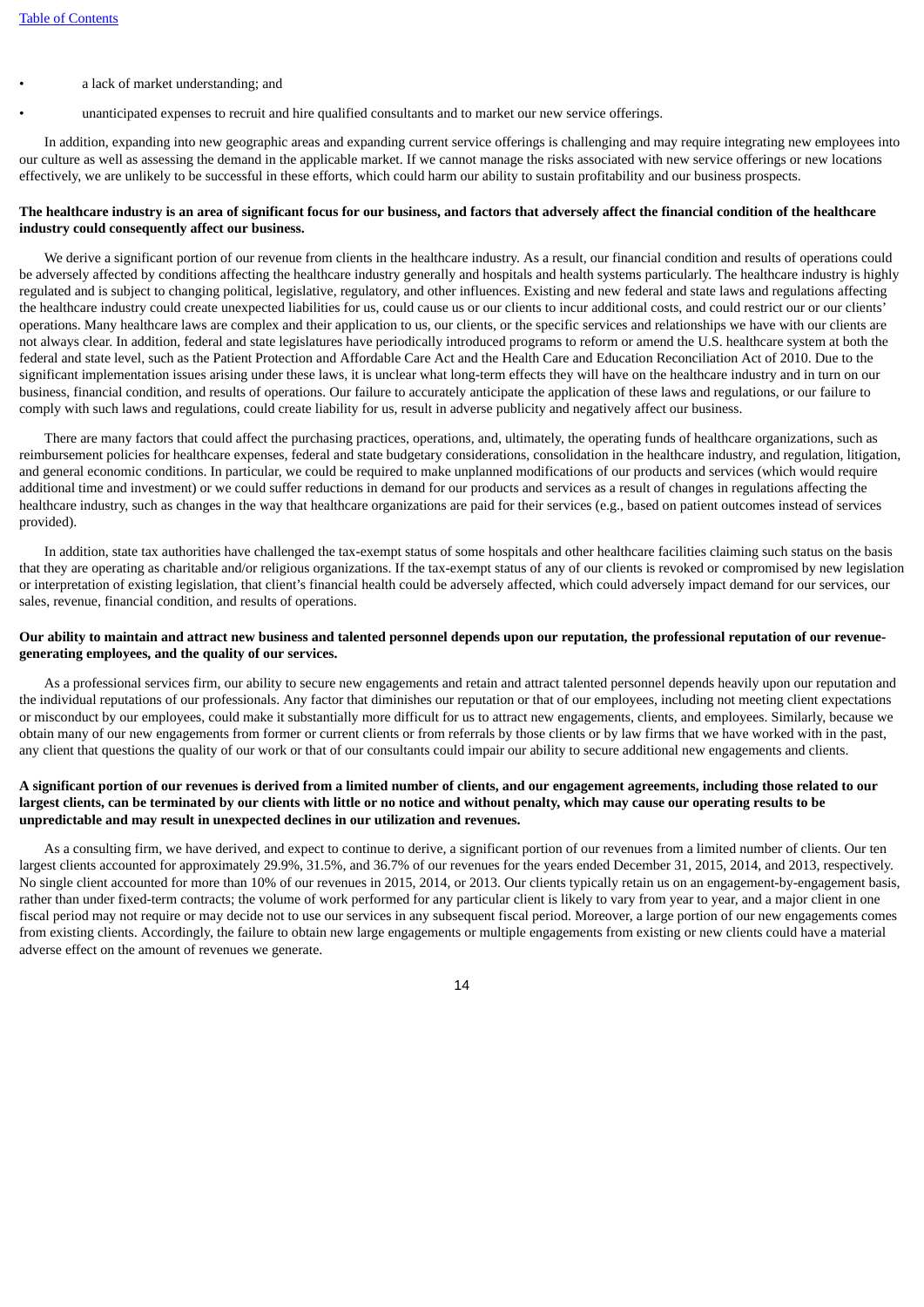In addition, almost all of our engagement agreements can be terminated by our clients with little or no notice and without penalty. In client engagements that involve multiple engagements or stages, there is a risk that a client may choose not to retain us for additional stages of an engagement or that a client will cancel or delay additional planned engagements. For clients in bankruptcy, a bankruptcy court could elect not to retain our interim management consultants, terminate our retention, require us to reduce our fees for the duration of an engagement, or elect not to approve claims against fees earned by us prior to or after the bankruptcy filing.

Terminations of engagements, cancellations of portions of the project plan, delays in the work schedule, or reductions in fees could result from factors unrelated to our services. When engagements are terminated or reduced, we lose the associated future revenues, and we may not be able to recover associated costs or redeploy the affected employees in a timely manner to minimize the negative impact. In addition, our clients' ability to terminate engagements with little or no notice and without penalty makes it difficult to predict our operating results in any particular fiscal period.

## **Our engagements could result in professional liability, which could be very costly and hurt our reputation.**

Our engagements typically involve complex analyses and the exercise of professional judgment. As a result, we are subject to the risk of professional liability. From time to time, lawsuits with respect to our work are pending. Litigation alleging that we performed negligently or breached any other obligations could expose us to significant legal liabilities and, regardless of outcome, is often very costly, could distract our management, could damage our reputation, and could harm our financial condition and operating results. In addition, certain of our engagements, including interim management engagements and corporate restructurings, involve greater risks than other consulting engagements. We are not always able to include provisions in our engagement agreements that are designed to limit our exposure to legal claims relating to our services. While we attempt to identify and mitigate our exposure with respect to liability arising out of our consulting engagements, these efforts may be ineffective and an actual or alleged error or omission on our part or the part of our client or other third parties in one or more of our engagements could have an adverse impact on our financial condition and results of operations. In addition, we carry professional liability insurance to cover many of these types of claims, but the policy limits and the breadth of coverage may be inadequate to cover any particular claim or all claims plus the cost of legal defense. For example, we provide services on engagements in which the impact on a client may substantially exceed the limits of our errors and omissions insurance coverage. If we are found to have professional liability with respect to work performed on such an engagement, we may not have sufficient insurance to cover the entire liability.

## **The consulting services industry is highly competitive and we may not be able to compete effectively.**

The consulting services industry in which we operate includes a large number of participants and is intensely competitive. We face competition from other business operations and financial consulting firms, general management consulting firms, the consulting practices of major accounting firms, regional and specialty consulting firms, and the internal professional resources of organizations. In addition, because there are relatively low barriers to entry, we expect to continue to face additional competition from new entrants into the business operations and financial consulting industries. Competition in several of the sectors in which we operate is particularly intense as many of our competitors are seeking to expand their market share in these sectors. Many of our competitors have a greater national and international presence, as well as have a significantly greater number of personnel, financial, technical, and marketing resources. In addition, these competitors may generate greater revenues and have greater name recognition than we do. Some of our competitors may also have lower overhead and other costs and, therefore, may be able to more effectively compete through lower cost service offerings. Our ability to compete also depends in part on the ability of our competitors to hire, retain, and motivate skilled professionals, the price at which others offer comparable services, the ability of our competitors to offer new and valuable products and services to clients, and our competitors' responsiveness to their clients. If we are unable to compete successfully with our existing competitors or with any new competitors, our financial results will be adversely affected.

#### **Conflicts of interest could preclude us from accepting engagements thereby causing decreased utilization and revenues.**

<span id="page-16-0"></span>We provide services in connection with bankruptcy and other proceedings that usually involve sensitive client information and frequently are adversarial. In connection with bankruptcy proceedings, we are required by law to be "disinterested" and may not be able to provide multiple services to a particular client. In addition, our engagement agreement with a client or other business reasons may preclude us from accepting engagements from time to time with our clients' competitors or adversaries. As we adjust the size of our operations and the complement of consulting services, the number of conflict situations may continue to increase. Moreover, in many industries in which we provide services, there has been a continuing trend toward business consolidations and strategic alliances. These consolidations and alliances reduce the number of companies that may seek our services and increase the chances that we will be unable to accept new engagements as a result of conflicts of interest. If we are unable to accept new engagements for any reason, our consultants may become underutilized, which would adversely affect our revenues and results of operations in future periods.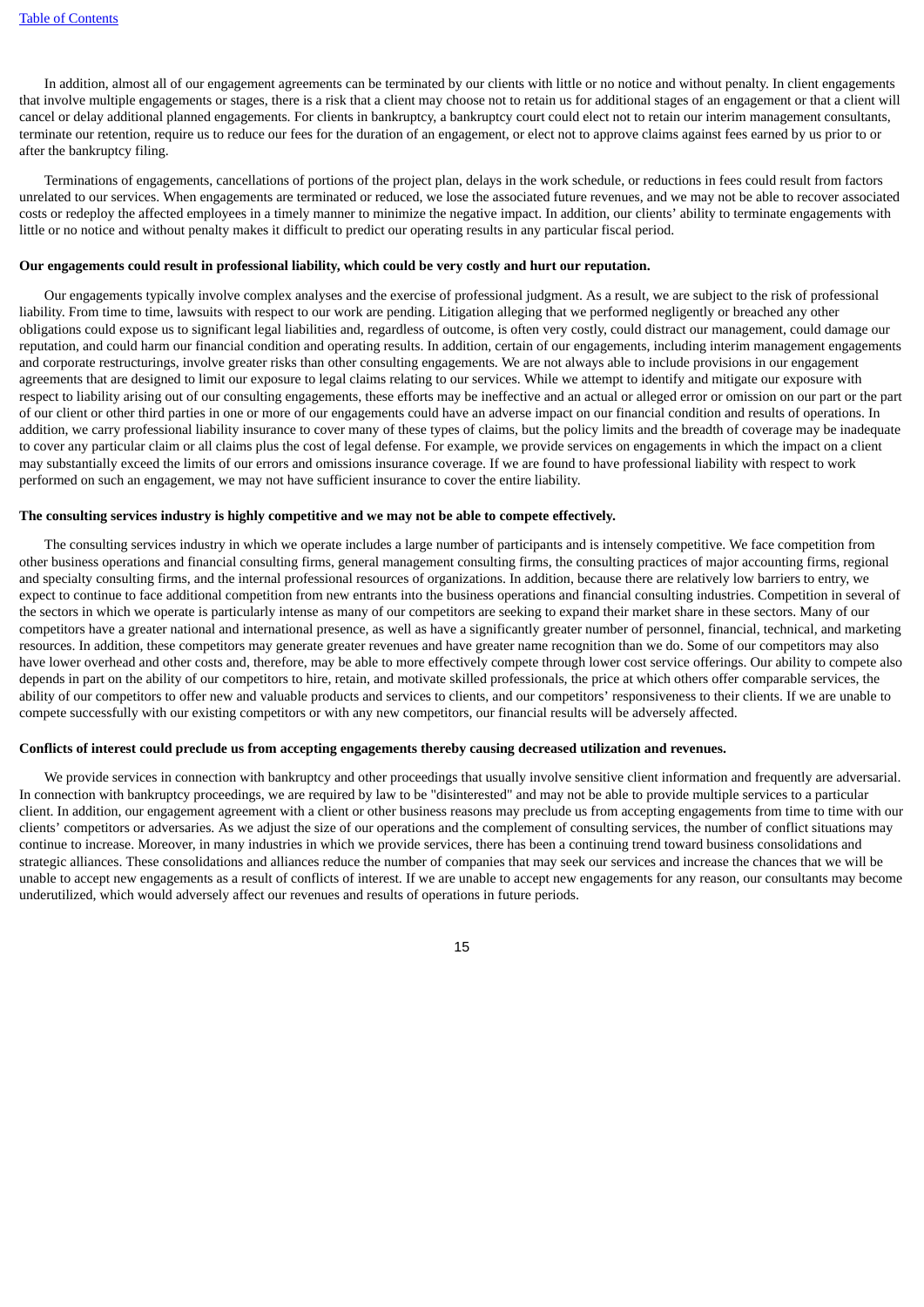### **ITEM 1B. UNRESOLVED STAFF COMMENTS.**

None.

### <span id="page-17-0"></span>**ITEM 2. PROPERTIES.**

As of December 31, 2015, our principal executive offices in Chicago, Illinois, consisted of approximately 140,000 square feet of office space, under a lease expiring September 2024. We have one five-year renewal option that will allow us to continue to occupy this office space until September 2029. This facility accommodates our executive team and corporate departments, as well as professionals in each of our practices. Additionally, we occupy leased facilities for our other domestic and international offices, including those located in the following cities: Atlanta, Georgia; Boston, Massachusetts; Buffalo, New York; Dallas, Texas; Detroit, Michigan; Houston, Texas; Madison, Wisconsin; New York City, New York; Pensacola, Florida; Portland, Oregon; San Francisco, California; Washington, D.C.; Bangalore, India; and Toronto, Canada. We do not own any real property. We believe that our leased facilities are adequate to meet our current needs and that additional facilities are available for lease to meet future needs.

## <span id="page-17-1"></span>**ITEM 3. LEGAL PROCEEDINGS.**

## **Tamalluk Business Development LLC v. Huron Consulting Services LLC (Abu Dhabi Court of First Instance)**

On August 22, 2013, we learned that Tamalluk Business Development LLC, who was Huron's agent in Abu Dhabi, and its principal, Mubarak Ahmad Bin Hamouda Al Dhaheri, filed a claim against Huron Consulting Services LLC in the Abu Dhabi Court of First Instance. The lawsuit alleged that under the agency agreement, Tamalluk was entitled to a commission on certain amounts that Huron collected from Abu Dhabi clients, and that Huron breached the agreement with Tamalluk and caused damages by declining to enter into a client engagement in Abu Dhabi and subsequently terminating the agency agreement with Tamalluk. Claimants alleged they were entitled to \$50 million for damage to reputation and defamation and another \$50 million for breach of contract. Huron submitted its written response on September 25, 2013. The response stated that Huron had the right to terminate the agency agreement with Tamalluk, and Huron had the sole discretion whether to accept or reject an engagement. Huron also filed a counterclaim on October 10, 2013 seeking a judicial order to permit the cancellation of Huron's commercial license to allow Huron to cease doing business in Abu Dhabi. On December 17, 2013, the Abu Dhabi court ruled in Huron's favor on all claims and held that Huron permissibly terminated the contract with Tamalluk and Huron did not owe Tamalluk any compensation related to Tamalluk's claims. In addition, the court terminated the Local Sponsorship Agreement as requested by Huron in its counterclaim. Tamalluk appealed the decision, and on March 18, 2014, the appellate court upheld the decision in Huron's favor. Tamalluk filed an appeal on May 18, 2014 to the Court of Cassation, which is the highest court in Abu Dhabi. On October 21, 2014, the Court of Cassation referred the case back to the appellate court for consideration of Claimants' allegations relating to damage to reputation and defamation, which the appellate court had not previously addressed. The Court of Cassation ruled in Huron's favor on the other claims and on Huron's counterclaim. On October 13, 2015, the appellate court ruled in Huron's favor and denied Tamalluk's claims for damage to reputation and defamation. Tamalluk did not appeal to the Court of Cassation in the time period prescribed by law, and therefore the litigation is concluded.

#### **Physiotherapy Associates**

In 2011, Huron was engaged to design and implement new processes, software, tools, and techniques to assist Physiotherapy Associates, Inc. ("PA") in reducing older accounts receivable levels and optimizing cash flow. The engagement agreement specifically provided that Huron will not be auditing financial statements and that Huron's services are not designed, and should not be relied on, to disclose weaknesses in internal controls, financial statement errors, irregularities, illegal acts, or disclosure deficiencies.

In November 2013, Physiotherapy Holdings, Inc., and certain subsidiaries and affiliates (including PA) filed a voluntary petition for bankruptcy pursuant to Chapter 11 of the Bankruptcy Code, which resulted in part from claims related to an alleged overstatement of PA's revenues and profitability in connection with the sale of PA in 2012. The Joint Prepackaged Plan of Reorganization (the "Plan"), which was confirmed by the Bankruptcy Court in December 2013, established and funded a Litigation Trust to pursue certain claims on behalf of certain beneficiaries. The Plan disclosed a lengthy list of potential defendants and witnesses regarding these claims, including but not limited to the debtors' officers, directors, certain employees, former owners, investment bankers, auditors, and various consultants. This list of potential defendants and witnesses included Huron, as well as three of Huron's current or former employees.

The Plan suggested that Huron, among others, was involved in "actively marketing PA" for sale and provided opinions to unnamed parties "defending the quality of PA's earnings." While we believe that we have meritorious defenses, to avoid the time and expense of protracted litigation, in September 2015 we reached an agreement with the Litigation Trust to settle the matter for \$3.6 million. As a result, in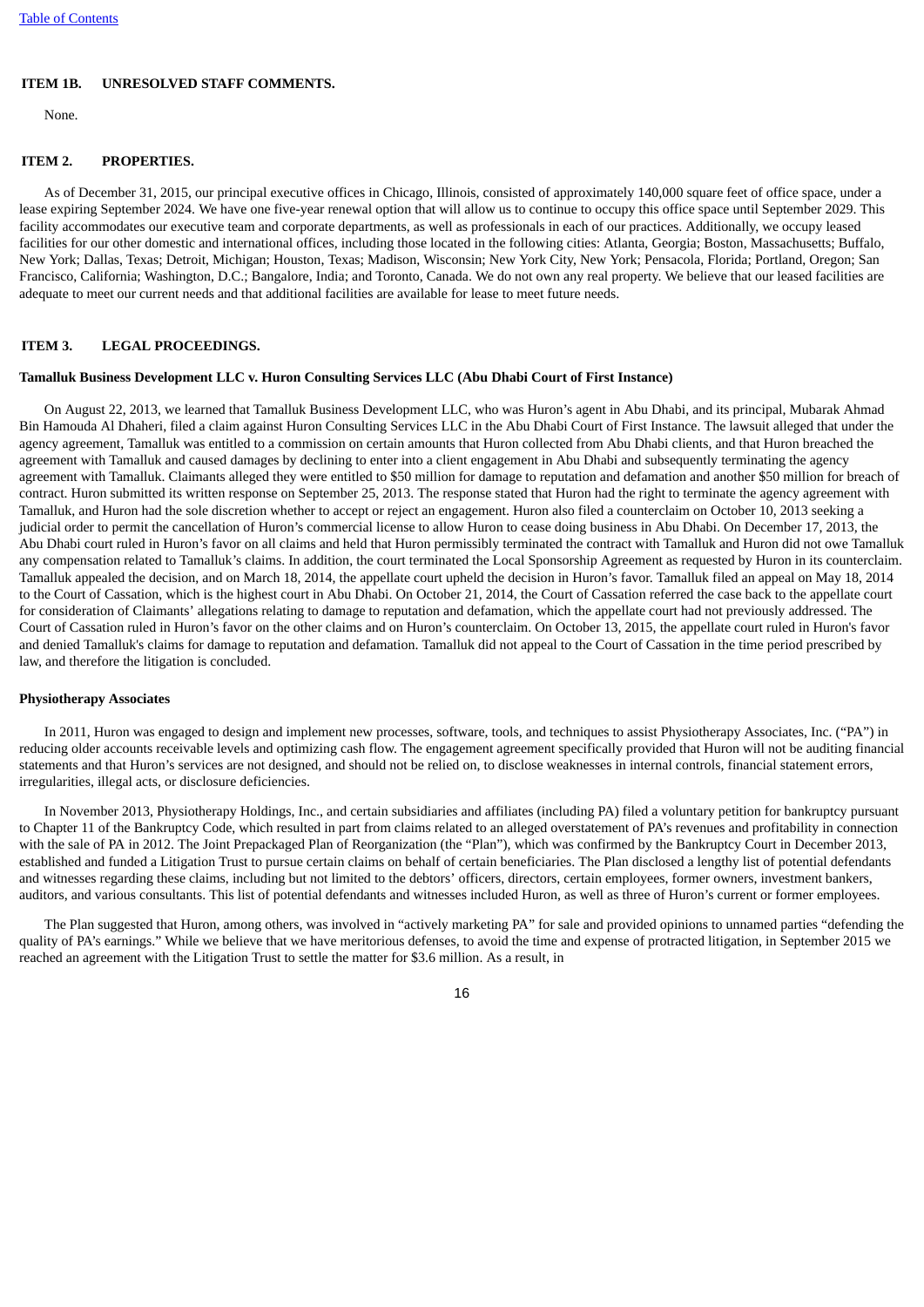the third quarter of 2015 we increased our accrued liability from \$1.3 million to \$3.6 million, and increased our insurance receivable from \$0.5 million to \$2.8 million. The settlement agreement has been finalized and approved by the Bankruptcy Court.

## **Other Litigation**

During the fourth quarter of 2015, we settled two lawsuits brought by Huron, resulting in a gain of \$10.0 million being recorded. We collected the \$10.0 million in January 2016.

From time to time, we are involved in legal proceedings and litigation arising in the ordinary course of business. As of the date of this Annual Report on Form 10-K, we are not a party to any other litigation or legal proceeding that, in the current opinion of management, could have a material adverse effect on our financial position or results of operations. However, due to the risks and uncertainties inherent in legal proceedings, actual results could differ from current expected results.

## <span id="page-18-0"></span>**ITEM 4. MINE SAFETY DISCLOSURES.**

<span id="page-18-1"></span>Not applicable.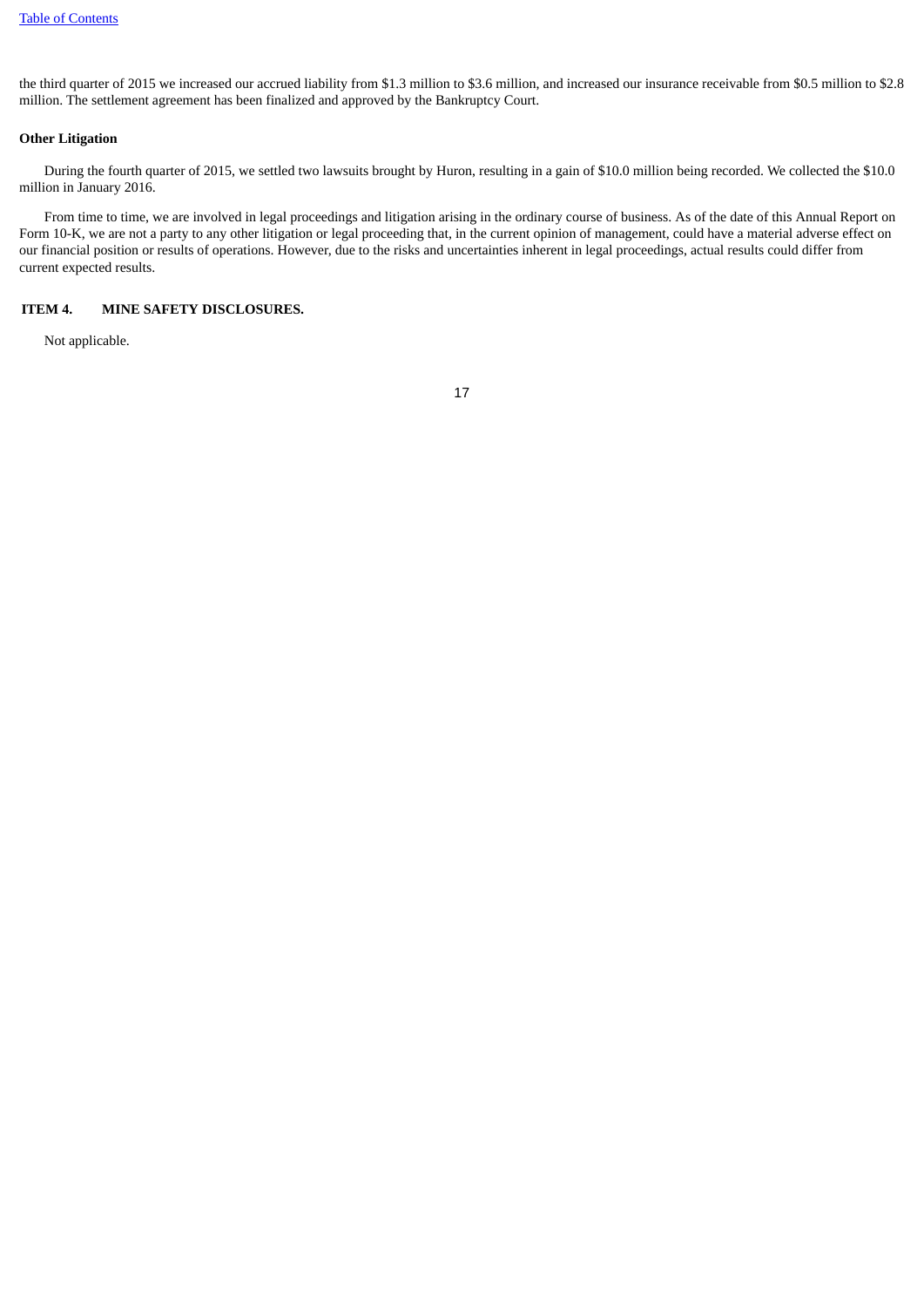## **PART II**

## <span id="page-19-0"></span>**ITEM 5. MARKET FOR REGISTRANT'S COMMON EQUITY, RELATED STOCKHOLDER MATTERS AND ISSUER PURCHASES OF EQUITY SECURITIES.**

### **Market Information**

Our common stock is traded on The NASDAQ Global Select Market under the symbol "HURN." The following table sets forth, on a per share basis and for the periods indicated, the high and low sale prices for our common stock as reported by The NASDAQ Stock Market.

|                       |                           | <b>High</b> |     | Low   |
|-----------------------|---------------------------|-------------|-----|-------|
| 2014                  |                           |             |     |       |
| <b>First Quarter</b>  | \$                        | 70.41       | \$  | 59.27 |
| <b>Second Quarter</b> | \$                        | 72.07       | -\$ | 57.18 |
| Third Quarter         | \$                        | 72.66       | -S  | 59.67 |
| Fourth Quarter        | \$                        | 72.80       | \$  | 59.54 |
| 2015                  |                           |             |     |       |
| <b>First Quarter</b>  | $\$$                      | 78.89       | -\$ | 62.29 |
| <b>Second Quarter</b> | \$                        | 71.92       | -\$ | 58.13 |
| <b>Third Quarter</b>  | $\boldsymbol{\mathsf{S}}$ | 78.13       | -\$ | 61.37 |
| Fourth Quarter        | \$                        | 65.03       | S   | 43.35 |

### **Holders**

As of February 16, 2016, there were 758 registered holders of record of Huron's common stock. A number of the Company's stockholders hold their shares in street name; therefore, the Company believes that there are substantially more beneficial owners of its common stock.

## **Dividends**

We have not declared or paid dividends on our common stock since we became a public company. Our board of directors re-evaluates this policy periodically. Any determination to pay cash dividends will be at the discretion of the board of directors and will be dependent upon our results of operations, financial condition, capital requirements, terms of our financing arrangements, and such other factors as the board of directors deems relevant. In addition, the amount of dividends we may pay is subject to the restricted payment provisions of our senior secured credit facility. See the Liquidity and Capital Resources section under Part II—Item 7. "Management's Discussion and Analysis of Financial Condition and Results of Operations" for further information on the restricted payment provisions of our senior secured credit facility.

### **Securities Authorized for Issuance Under Equity Compensation Plans**

The information required by this item appears under Item 12. "Security Ownership of Certain Beneficial Owners and Management and Related Stockholders Matters" included elsewhere in this Annual Report on Form 10-K.

## **Purchases of Equity Securities by the Issuer and Affiliated Purchasers**

On February 12, 2015, as partial consideration for our acquisition of Studer Group, we issued 28,486 shares of the Company's common stock, par value \$0.01 per share, with an aggregate value of \$2.2 million. The issuance was exempt from registration under Section 4(a)(2) of the Securities Act of 1933, as amended, as a transaction by an issuer not involving a public offering.

Our Stock Ownership Participation Program, 2012 Omnibus Incentive Plan (as amended and restated), and our 2004 Omnibus Stock Plan, which was replaced by the 2012 Omnibus Incentive Plan on a prospective basis, permit the netting of common stock upon vesting of restricted stock awards to satisfy individual tax withholding requirements. During the quarter ended December 31, 2015, we reacquired 33,297 shares of common stock with a weighted average fair market value of \$58.87 as a result of such tax withholdings.

In October 2014, our board of directors authorized a share repurchase program pursuant to which we may, from time to time, repurchase up to \$50 million of our common stock through October 31, 2015 (the "October 2014 Share Repurchase Program"). In October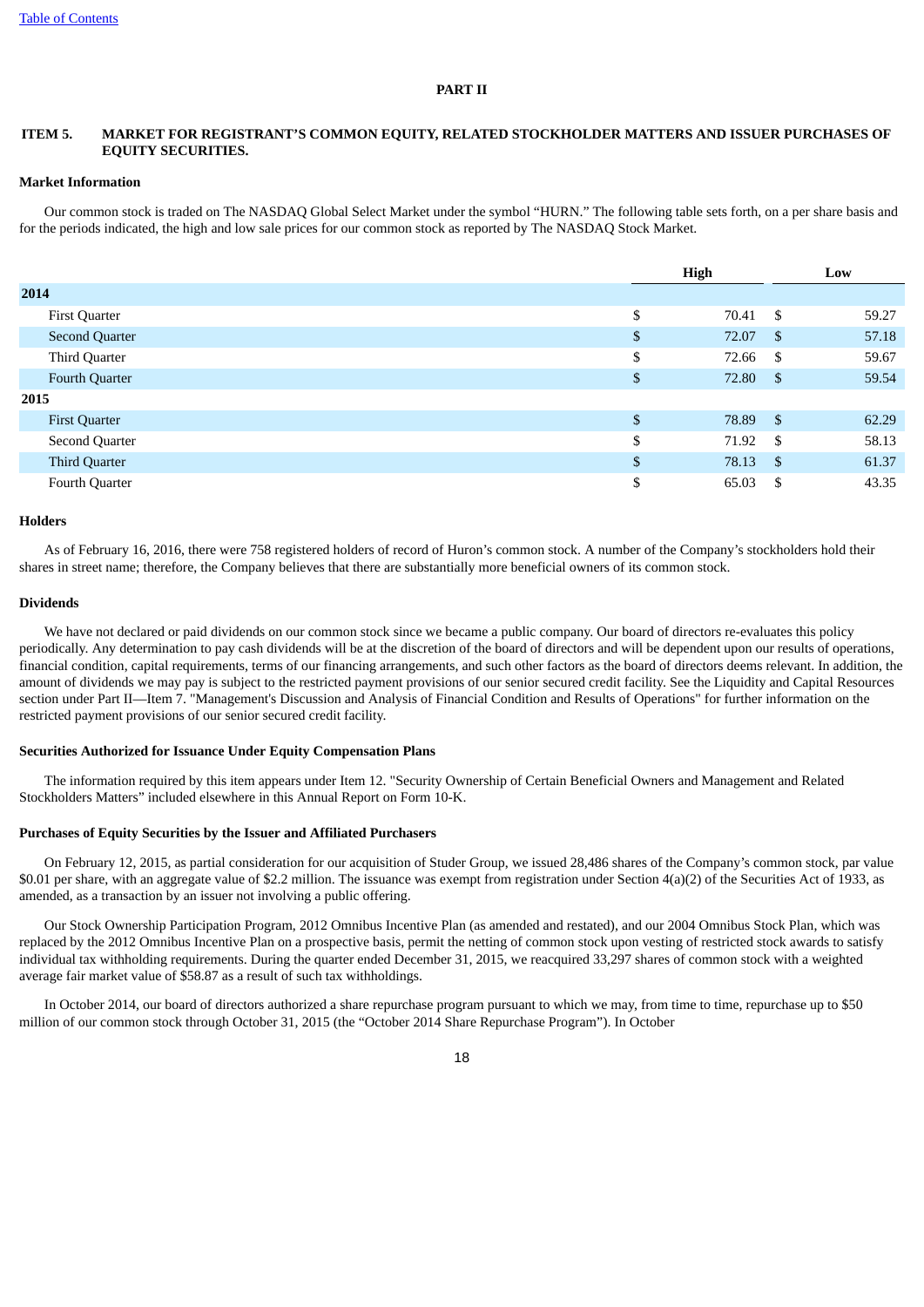2015, our board of directors authorized an extension of the October 2014 Share Repurchase Program through October 31, 2016, and in December 2015, our board of directors authorized an increase to the October 2014 Share Repurchase Program to \$125 million. The amount and timing of the repurchases will be determined by management and will depend on a variety of factors, including the trading price of our common stock, general market and business conditions, and applicable legal requirements.

| <b>Period</b>                        | <b>Total Number of</b><br>Shares Purchased <sup>(1)</sup> |  | <b>Average Price</b><br><b>Paid Per Share</b> | <b>Total Number of</b><br><b>Shares Purchased as Part of</b><br><b>Publicly Announced Plans or</b><br>Programs |              | <b>Dollar Value of</b><br><b>Shares that May Yet</b><br><b>Be Purchased</b><br>under the Plans or<br>Programs $(2)$ |  |  |
|--------------------------------------|-----------------------------------------------------------|--|-----------------------------------------------|----------------------------------------------------------------------------------------------------------------|--------------|---------------------------------------------------------------------------------------------------------------------|--|--|
| October 1, 2015 – October 31, 2015   | 75                                                        |  | 62.53                                         |                                                                                                                |              | 36,501,715                                                                                                          |  |  |
| November 1, 2015 – November 30, 2015 | $\overline{\phantom{0}}$                                  |  |                                               | $\qquad \qquad$                                                                                                | - \$         | 36,501,715                                                                                                          |  |  |
| December 1, 2015 – December 31, 2015 | 399,823                                                   |  | 57.62                                         | 366,601                                                                                                        | $\mathbf{S}$ | 90,408,840                                                                                                          |  |  |
| Total                                | 399,898                                                   |  | 57.62                                         | 366,601                                                                                                        |              |                                                                                                                     |  |  |

(1) The number of shares purchased includes 75 shares in October 2015 and 33,222 shares in December 2015 to satisfy employee tax withholding requirements. These shares do not reduce the repurchase authority under the October 2014 Share Repurchase Program.

<span id="page-20-0"></span>(2) As of the end of the period.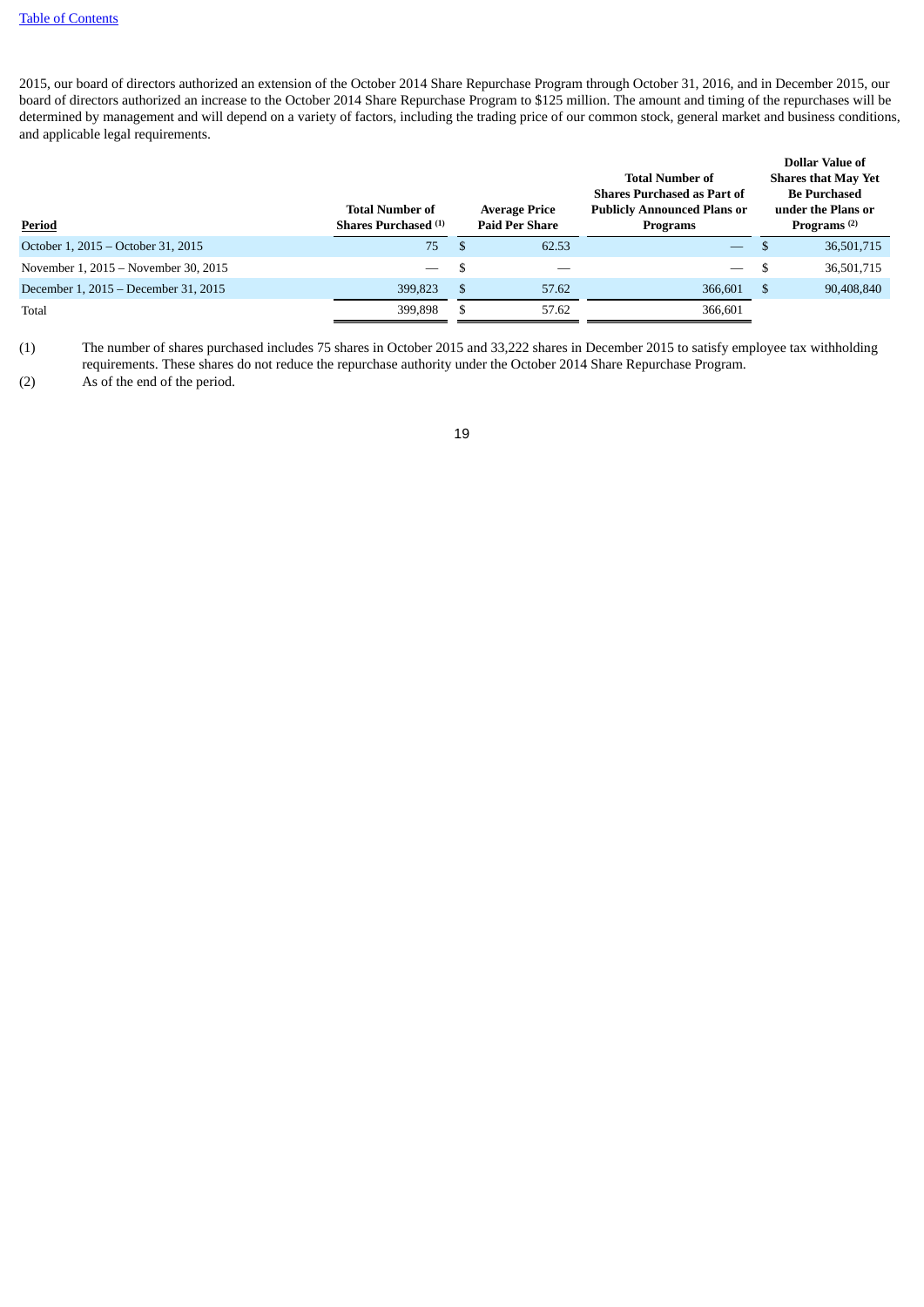## **ITEM 6. SELECTED FINANCIAL DATA.**

We have derived the following selected consolidated financial data as of and for the years ended December 31, 2011 through 2015 from our consolidated financial statements. The following data reflects the business acquisitions that we have completed through December 31, 2015. The results of operations for acquired businesses have been included in our results of operations since the date of their acquisitions. The following data also reflects the classification of discontinued operations as of December 31, 2015. Amounts previously reported on our Consolidated Statements of Operations and Consolidated Balance Sheets for the years 2011 through 2014 have been reclassified to adhere to the discontinued operations presentation. See Note 3 "Discontinued Operations" within the notes to our consolidated financial statements for additional information on our discontinued operations. The information set forth below is not necessarily indicative of the results of future operations and should be read in conjunction with Item 7. "Management's Discussion and Analysis of Financial Condition and Results of Operations" and the Consolidated Financial Statements and related notes included elsewhere in this Annual Report on Form 10-K.

| <b>Consolidated Statements of Operations Data</b>                                                                          | <b>Year Ended December 31,</b> |           |      |         |    |          |    |          |    |           |
|----------------------------------------------------------------------------------------------------------------------------|--------------------------------|-----------|------|---------|----|----------|----|----------|----|-----------|
| (in thousands, except per share data):                                                                                     |                                | 2015      | 2014 |         |    | 2013     |    | 2012     |    | 2011      |
| Revenues and reimbursable expenses:                                                                                        |                                |           |      |         |    |          |    |          |    |           |
| <b>Revenues</b>                                                                                                            | \$                             | 699,010   | \$   | 627,686 | \$ | 538,128  | \$ | 441,043  | \$ | 433,959   |
| Reimbursable expenses                                                                                                      |                                | 70,013    |      | 73,847  |    | 64,623   |    | 52,354   |    | 48,959    |
| Total revenues and reimbursable expenses                                                                                   |                                | 769,023   |      | 701,533 |    | 602,751  |    | 493,397  |    | 482,918   |
| Direct costs and reimbursable expenses (exclusive of depreciation and<br>amortization shown in operating expenses) $(1)$ : |                                |           |      |         |    |          |    |          |    |           |
| Direct costs                                                                                                               |                                | 401,915   |      | 384,277 |    | 323,398  |    | 261,092  |    | 259,284   |
| Amortization of intangible assets and software development costs                                                           |                                | 16,788    |      | 4,590   |    | 2,660    |    | 3,635    |    | 5,349     |
| Reimbursable expenses                                                                                                      |                                | 69,932    |      | 73,855  |    | 64,665   |    | 52,360   |    | 49,070    |
| Total direct costs and reimbursable expenses                                                                               |                                | 488,635   |      | 462,722 |    | 390,723  |    | 317,087  |    | 313,703   |
| Operating expenses and other operating gains:                                                                              |                                |           |      |         |    |          |    |          |    |           |
| Selling, general and administrative expenses                                                                               |                                | 157,902   |      | 132,799 |    | 116,976  |    | 107,616  |    | 105,642   |
| Restructuring charges                                                                                                      |                                | 3,329     |      | 2,811   |    | 305      |    | 3,047    |    | 3,798     |
| Restatement related expenses                                                                                               |                                |           |      |         |    |          |    | 1,785    |    | 4,579     |
| Litigation and other (gains) losses                                                                                        |                                | (9, 476)  |      | (590)   |    | (5,875)  |    | 1,150    |    | 1,096     |
| Depreciation and amortization <sup>(1)</sup>                                                                               |                                | 25,135    |      | 15,451  |    | 10,723   |    | 10,650   |    | 13,019    |
| Goodwill impairment charges                                                                                                |                                |           |      |         |    |          |    | 13,083   |    | 21,973    |
| Total operating expenses and other operating gains                                                                         |                                | 176,890   |      | 150,471 |    | 122,129  |    | 137,331  |    | 150,107   |
| Operating income                                                                                                           |                                | 103,498   |      | 88,340  |    | 89,899   |    | 38,979   |    | 19,108    |
| Other income (expense), net:                                                                                               |                                |           |      |         |    |          |    |          |    |           |
| Interest expense, net of interest income                                                                                   |                                | (18, 136) |      | (8,679) |    | (6, 475) |    | (8, 142) |    | (12,092)  |
| Other income (expense), net                                                                                                |                                | (1,797)   |      | 400     |    | 353      |    | 425      |    | (323)     |
| Total other expense, net                                                                                                   |                                | (19, 933) |      | (8,279) |    | (6, 122) |    | (7,717)  |    | (12, 415) |
| Income from continuing operations before income tax expense                                                                |                                | 83,565    |      | 80,061  |    | 83,777   |    | 31,262   |    | 6,693     |
| Income tax expense                                                                                                         |                                | 21,670    |      | 33,059  |    | 32,200   |    | 14,211   |    | 6,015     |
| Net income from continuing operations                                                                                      |                                | 61,895    |      | 47,002  |    | 51,577   |    | 17,051   |    | 678       |
| Income (loss) from discontinued operations, net of tax                                                                     |                                | (2,843)   |      | 32,049  |    | 14,856   |    | 19,377   |    | 19,841    |
| Net income                                                                                                                 | \$                             | 59,052    | \$   | 79,051  | \$ | 66,433   | \$ | 36,428   | \$ | 20,519    |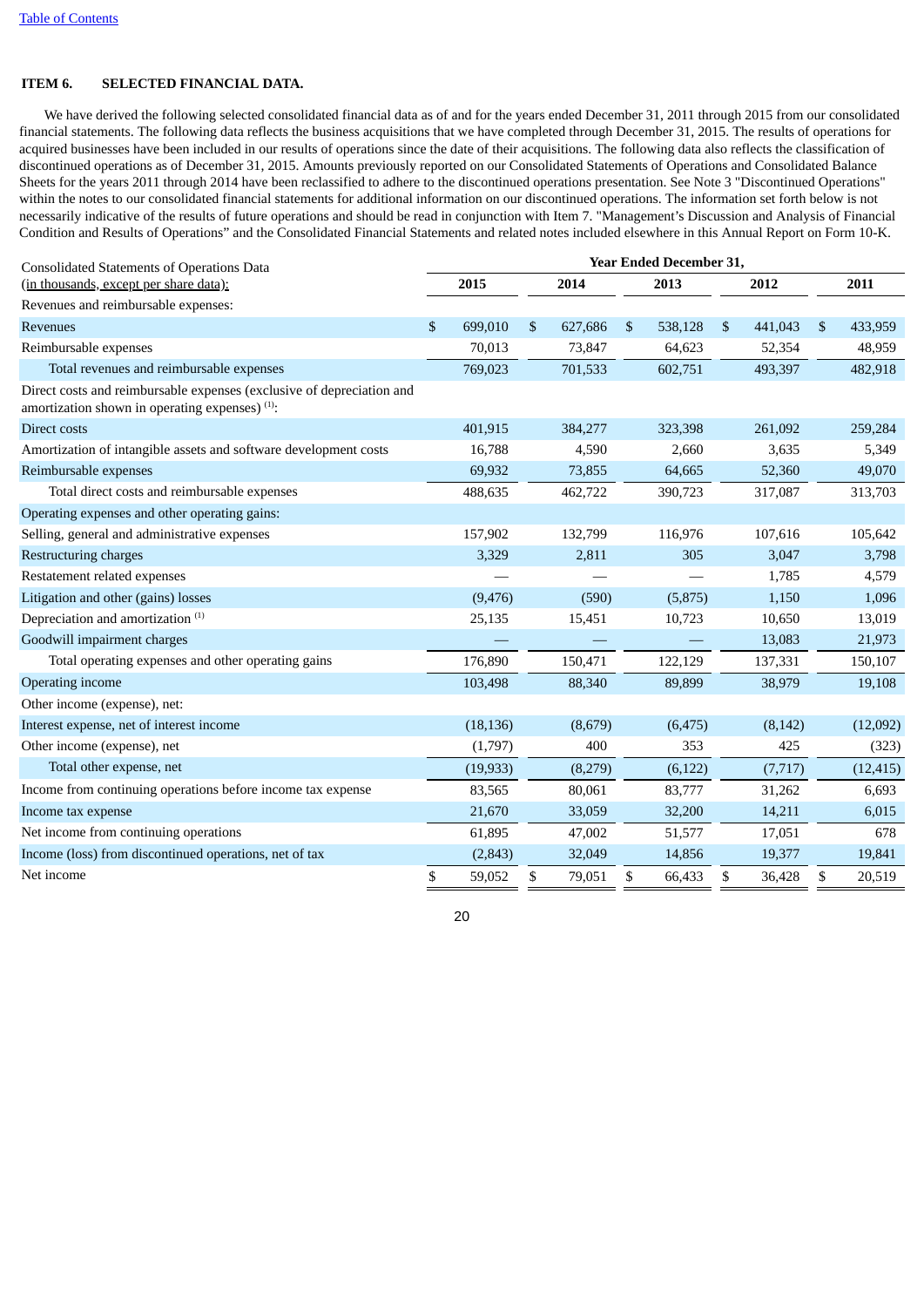| <b>Consolidated Statements of Operations Data</b>                   |              |        |               |        |     | <b>Year Ended December 31,</b> |               |        |               |        |
|---------------------------------------------------------------------|--------------|--------|---------------|--------|-----|--------------------------------|---------------|--------|---------------|--------|
| <u>(in thousands, except per share data):</u>                       |              | 2015   |               | 2014   |     | 2013                           |               | 2012   |               | 2011   |
| Net earnings per basic share:                                       |              |        |               |        |     |                                |               |        |               |        |
| Net income from continuing operations                               | \$           | 2.80   | <sup>\$</sup> | 2.10   | -S  | 2.31                           | - \$          | 0.78   | \$.           | 0.03   |
| Income (loss) from discontinued operations, net of tax              |              | (0.13) |               | 1.42   |     | 0.67                           |               | 0.88   |               | 0.93   |
| Net income                                                          | \$           | 2.67   | <sup>\$</sup> | 3.52   | -S  | 2.98                           | <sup>\$</sup> | 1.66   | \$.           | 0.96   |
| Net earnings per diluted share:                                     |              |        |               |        |     |                                |               |        |               |        |
| Net income from continuing operations                               | \$           | 2.74   | -\$           | 2.05   | -\$ | 2.26                           | - \$          | 0.77   | <sup>\$</sup> | 0.03   |
| Income (loss) from discontinued operations, net of tax              |              | (0.13) |               | 1.40   | S   | 0.66                           | \$.           | 0.86   | \$            | 0.92   |
| Net income                                                          | $\mathbb{S}$ | 2.61   | \$            | 3.45   | \$. | 2.92                           | <sup>\$</sup> | 1.63   | \$            | 0.95   |
| Weighted average shares used in calculating net earnings per share: |              |        |               |        |     |                                |               |        |               |        |
| <b>Basic</b>                                                        |              | 22,136 |               | 22,431 |     | 22,322                         |               | 21,905 |               | 21,324 |
| Diluted                                                             |              | 22,600 |               | 22,925 |     | 22,777                         |               | 22,285 |               | 21,676 |

|                                                 |    | As of December 31, |  |           |     |         |  |         |  |         |  |  |  |  |
|-------------------------------------------------|----|--------------------|--|-----------|-----|---------|--|---------|--|---------|--|--|--|--|
| Consolidated Balance Sheet Data (in thousands): |    | 2015               |  | 2014      |     | 2013    |  | 2012    |  | 2011    |  |  |  |  |
| Cash and cash equivalents                       | \$ | 58.437             |  | 256,872   |     | 58,131  |  | 25,162  |  | 5,080   |  |  |  |  |
| Working capital                                 | \$ | 98.168             |  | 309.783   | S   | 99.130  |  | 83.647  |  | 41,822  |  |  |  |  |
| <b>Total assets</b>                             | \$ | 1.164.160          |  | 1.155.914 | \$. | 885,600 |  | 787,900 |  | 786,644 |  |  |  |  |
| Long-term debt $(2)$                            | \$ | 311.993            |  | 327,852   | S   | 143.798 |  | 192.500 |  | 193,500 |  |  |  |  |
| Total stockholders' equity (3)                  | \$ | 652,325            |  | 600.634   |     | 530.264 |  | 445.321 |  | 396,789 |  |  |  |  |

(1) Intangible assets amortization relating to customer contracts, certain client relationships, and software and amortization of software development costs are presented as a component of total direct costs. Depreciation and intangible assets amortization not classified as direct costs are presented as a component of operating expenses.

(2) Consists of bank borrowings, convertible senior notes, and capital lease obligations, net of current portions.

(3) We have not declared or paid dividends on our common stock in the periods presented above. See Item 5. "Market for Registrant's Common Equity, Related Stockholder Matters and Issuer Purchases of Equity Securities—Dividends."

## <span id="page-22-0"></span>**ITEM 7. MANAGEMENT'S DISCUSSION AND ANALYSIS OF FINANCIAL CONDITION AND RESULTS OF OPERATIONS.**

You should read the following discussion and analysis of our financial condition and results of operations together with the information under Part II-Item 6. "Selected Financial Data," and our historical audited Consolidated Financial Statements and related notes appearing under Part II-ltem 8. "Financial Statements and Supplementary Data." The following discussion and analysis of our financial condition and results of operations contains forward-looking statements and involves numerous risks and uncertainties, including, without limitation, those described under Part I-Item 1A. "Risk Factors" and "Forward-Looking Statements" of this Annual Report on Form 10-K. Actual results may differ materially from those contained in any forward*looking statements.*

## **OVERVIEW**

We are a global professional services firm focused on assisting clients with their most complex business issues by delivering high-value, quality solutions to support their long-term strategic objectives. Huron specializes in serving clients in the healthcare, higher education, life sciences, and commercial sectors as these organizations face significant transformational change and regulatory or economic pressures in dynamic market environments. With its deep industry and technical expertise, Huron provides advisory, consulting, technology, and analytic solutions to deliver sustainable and measurable results.

We provide our services and manage our business under four operating segments: Huron Healthcare, Huron Education and Life Sciences, Huron Business Advisory, and All Other. See Part I—Item 1. "Business—Overview—Our Services" and Note 18 "Segment Information" within the notes to our consolidated financial statements for a detailed discussion of our four segments.

On December 31, 2015, we completed our divestiture of the Huron Legal segment. See Note 3 "Discontinued Operations" under Part II—Item 8. "Financial Statements and Supplementary Data" for information on our discontinued operations.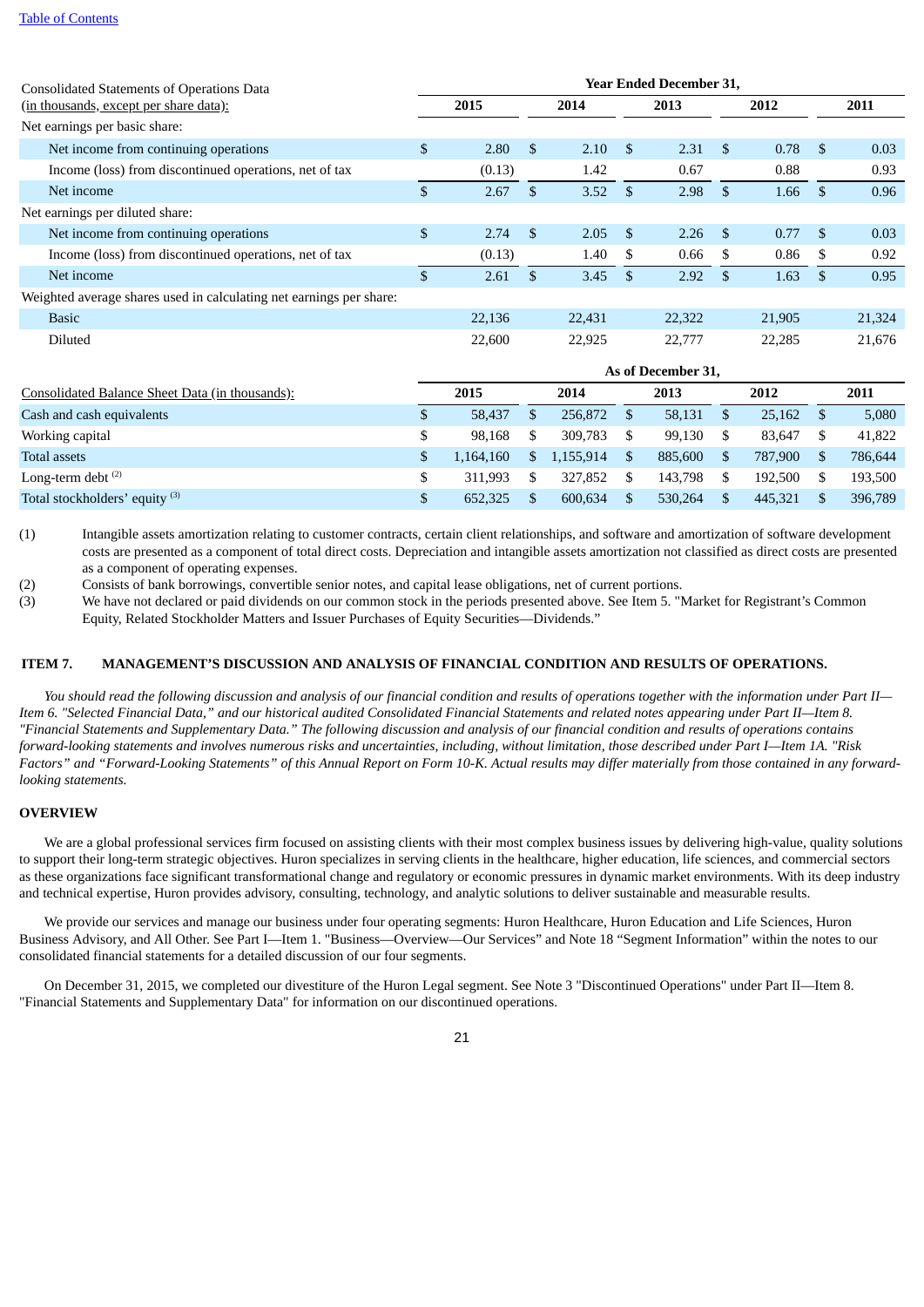#### **How We Generate Revenues**

A large portion of our revenues is generated by our full-time consultants who provide consulting services to our clients and are billable to our clients based on the number of hours worked. A smaller portion of our revenues is generated by our other professionals, also referred to as full-time equivalents, many of whom work variable schedules as needed by our clients. Full-time equivalent professionals include specialized finance and operational consultants, our cultural transformation consultants from our Studer Group solution, which include coaches and their support staff, and our employees who provide software support and maintenance services to our clients. We translate the hours that these other professionals work on client engagements into a full-time equivalent measure that we use to manage our business. We refer to our full-time consultants and other professionals collectively as revenue-generating professionals.

Revenues generated by our full-time consultants are primarily driven by the number of consultants we employ and their utilization rates, as well as the billing rates we charge our clients. Revenues generated by our other professionals, or full-time equivalents, are largely dependent on the number of consultants we employ, their hours worked, and billing rates charged. Revenues generated by our coaches are largely dependent on the number of coaches we employ and the total value, scope, and terms of the consulting contracts under which they provide services, which are primarily fixed-fee contracts.

We generate the majority of our revenues from providing professional services under four types of billing arrangements: fixed-fee (including software license revenue), time-and-expense, performance-based, and software support and maintenance and subscriptions.

In fixed-fee billing arrangements, we agree to a pre-established fee in exchange for a predetermined set of professional services. We set the fees based on our estimates of the costs and timing for completing the engagements. It is the client's expectation in these engagements that the pre-established fee will not be exceeded except in mutually agreed upon circumstances. We generally recognize revenues under fixed-fee billing arrangements using a proportionate performance approach, which is based on work completed to-date versus our estimates of the total services to be provided under the engagement. Contracts within our Studer Group solution are fixed-fee partner contracts with multiple deliverables, which primarily consist of coaching services, as well as seminars, materials and software products ("Partner Contracts"). Revenues for coaching services and software products are generally recognized on a straight-line basis over the length of the contract. All other revenues under Partner Contracts are recognized at the time the service is provided.

Fixed-fee arrangements also include software licenses for our revenue cycle management software and research administration and compliance software. Licenses for our revenue cycle management software are sold only as a component of our consulting projects, and the services we provide are essential to the functionality of the software. Therefore, revenues from these software licenses are recognized over the term of the related consulting services contract. License revenue from our research administration and compliance software is generally recognized in the month in which the software is delivered.

Fixed-fee engagements represented 58.0%, 50.3% and 48.5% of our revenues for the years ended December 31, 2015, 2014, and 2013, respectively.

Time-and-expense billing arrangements require the client to pay based on the number of hours worked by our revenue-generating professionals at agreed upon rates. Time-and-expense arrangements also include certain speaking engagements, conferences, and publication orders purchased by our clients outside of Partner Contracts within our Studer Group solution. We recognize revenues under time-and-expense billing arrangements as the related services or publications are provided. Time-and-expense engagements represented 28.7%, 28.3%, and 27.7% of our revenues in 2015, 2014, and 2013, respectively.

In performance-based fee billing arrangements, fees are tied to the attainment of contractually defined objectives. We enter into performance-based engagements in essentially two forms. First, we generally earn fees that are directly related to the savings formally acknowledged by the client as a result of adopting our recommendations for improving operational and cost effectiveness in the areas we review. Second, we have performance-based engagements in which we earn a success fee when and if certain predefined outcomes occur. Often, performance-based fees supplement our time-and-expense or fixed-fee engagements. We do not recognize revenues under performance-based billing arrangements until all related performance criteria are met. Performance-based fee revenues represented 8.7%, 17.2%, and 19.6% of our revenues in 2015, 2014, and 2013, respectively. Performance-based fee engagements may cause significant variations in quarterly revenues and operating results depending on the timing of achieving the performance-based criteria.

Clients that have purchased one of our software licenses can pay an annual fee for software support and maintenance. We also generate subscription revenue from our cloud-based analytic tools and solutions. Software support and maintenance and subscription-based revenues are recognized ratably over the support or subscription period, which ranges from one to three years. These fees are billed in advance and included in deferred revenues until recognized. Software support and maintenance and subscription-based revenues represented 4.6%, 4.2%, and 4.2% of our revenues in 2015, 2014, and 2013, respectively.

Our quarterly results are impacted principally by our full-time consultants' utilization rate, the billing rates we charge our clients, the number of our revenue-generating professionals who are available to work, and the amount of performance-based fees recognized, which often vary significantly between quarters. Our utilization rate can be negatively affected by increased hiring because there is generally a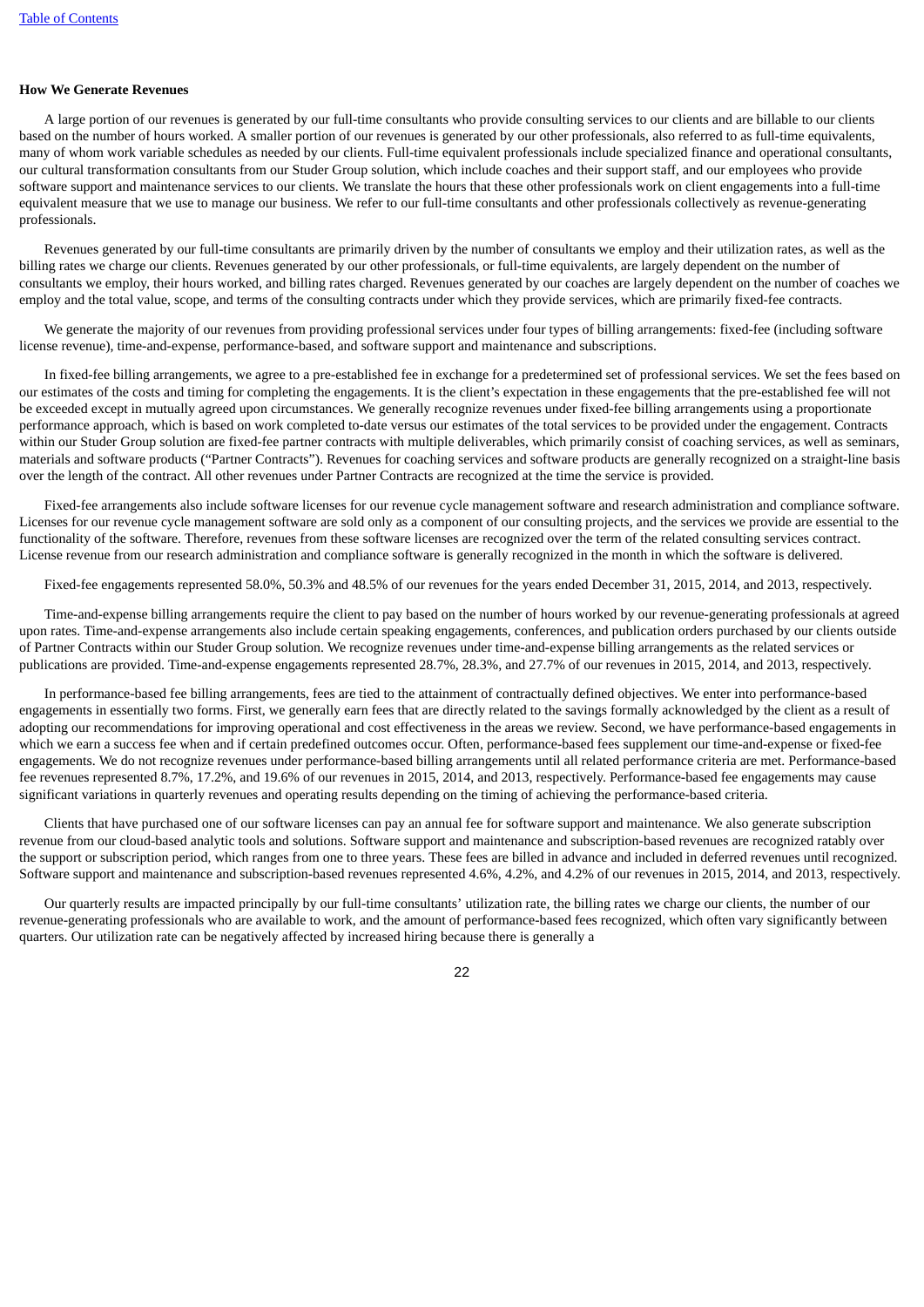transition period for new professionals that results in a temporary drop in our utilization rate. Our utilization rate can also be affected by seasonal variations in the demand for our services from our clients. For example, during the third and fourth quarters of the year, vacations taken by our clients can result in the deferral of activity on existing and new engagements, which would negatively affect our utilization rate. The number of business work days is also affected by the number of vacation days taken by our consultants and holidays in each quarter. We typically have fewer business work days available in the fourth quarter of the year, which can impact revenues during that period.

Time-and-expense engagements do not provide us with a high degree of predictability as to performance in future periods. Unexpected changes in the demand for our services can result in significant variations in utilization and revenues and present a challenge to optimal hiring and staffing. Moreover, our clients typically retain us on an engagement-by-engagement basis, rather than under long-term recurring contracts. The volume of work performed for any particular client can vary widely from period to period.

## **Reimbursable expenses**

Reimbursable expenses that are billed to clients, primarily relating to travel and out-of-pocket expenses incurred in connection with engagements, are included in total revenues and reimbursable expenses, and typically an equivalent amount of these expenses are included in total direct costs and reimbursable expenses. Reimbursable expenses also include those subcontractors who are billed to our clients at cost. We manage our business on the basis of revenues before reimbursable expenses. We believe this is the most accurate reflection of our services because it eliminates the effect of reimbursable expenses that we bill to our clients at cost.

## **Total direct costs**

Our most significant expenses are costs classified as total direct costs. These total direct costs primarily include salaries, performance bonuses, payroll taxes, and benefits for revenue-generating professionals, as well as technology costs and fees paid to independent contractors that we retain to supplement our revenue-generating professionals, typically on an as-needed basis for specific client engagements. Direct costs also include share-based compensation, which represents the cost of restricted stock and performance-based share awards granted to our revenue-generating professionals. Compensation expense for restricted stock awards and performance-based share awards is recognized ratably using either the graded vesting attribution method or the straight-line attribution method, as appropriate, over the requisite service period, which is generally three to four years. As a result of the granting of restricted stock awards, performance-based share awards, and anticipated future awards, share-based compensation expense may increase in the future. Total direct costs also include amortization of intangible assets primarily relating to customer contracts, certain customer relationships, and technology and software, as well as internally developed software costs.

#### **Operating expenses and other operating gains**

Our operating expenses include selling, general and administrative expenses, which consist primarily of salaries, performance bonuses, payroll taxes, benefits, and share-based compensation for our support personnel. As a result of the granting of restricted stock awards and performance-based share awards and anticipated future awards, share-based compensation expense may increase in the future. Also included in this category are sales and marketing related expenses, rent and other office related expenses, professional fees, recruiting and training expenses, restructuring charges, and litigation and other gains and losses. Other operating expenses include depreciation and certain amortization expenses not included in total direct costs.

#### **Segment results**

Segment operating income consists of the revenues generated by a segment, less the direct costs of revenue and selling, general and administrative costs that are incurred directly by the segment. Unallocated corporate costs include corporate costs related to administrative functions that are performed in a centralized manner that are not attributable to a particular segment. These administrative function costs include corporate office support costs, certain office facility costs, costs relating to accounting and finance, human resources, legal, marketing, information technology, and Company-wide business development functions, as well as costs related to overall corporate management.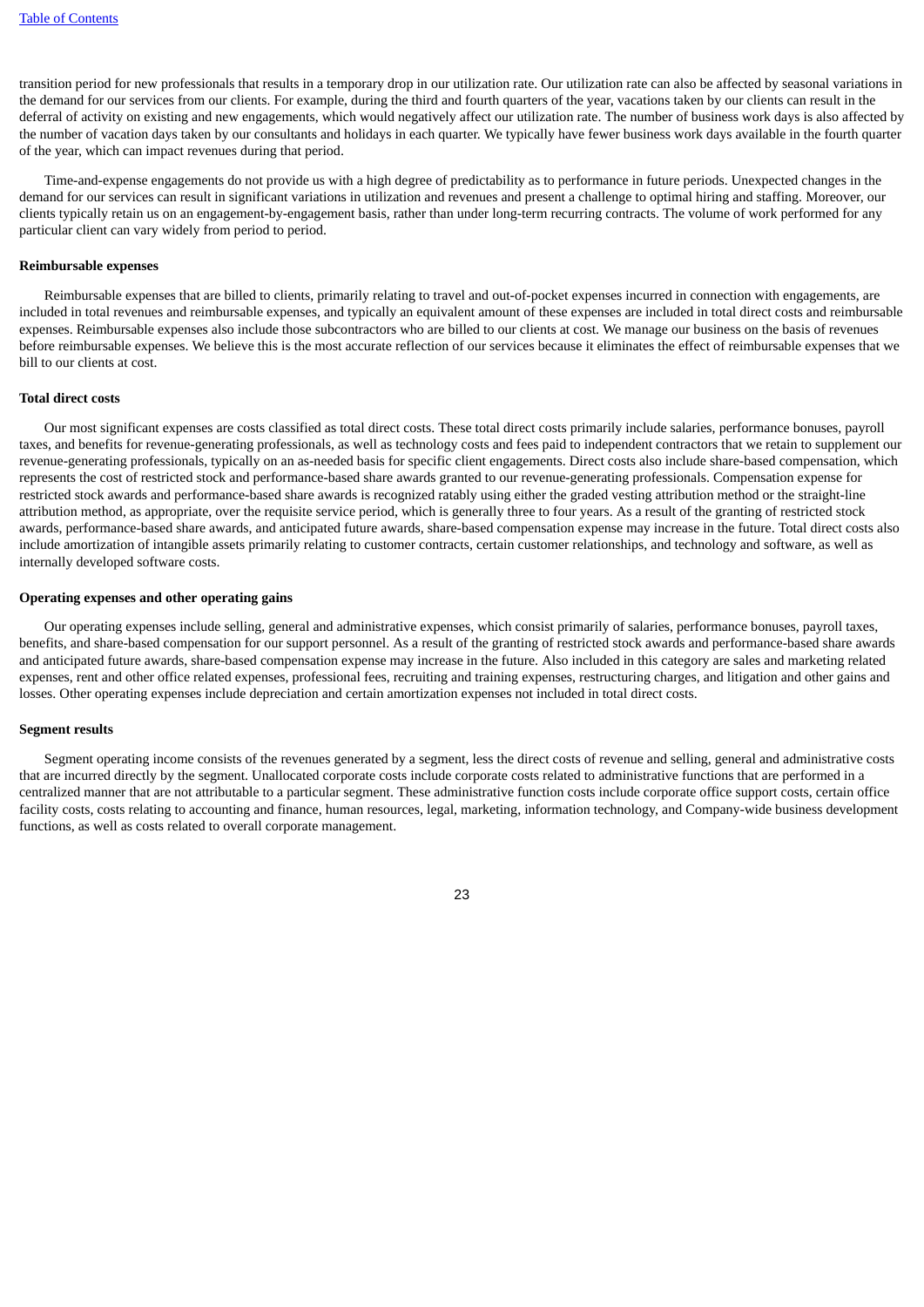## **RESULTS OF OPERATIONS**

The following table sets forth, for the periods indicated, selected segment and consolidated operating results and other operating data. The results of operations for acquired businesses have been included in our results of operations since the date of their respective acquisition. All of the results of operations for the Huron Legal segment have been reclassified as discontinued operations for the periods presented. See Note 3 "Discontinued Operations" within the notes to our consolidated financial statements for additional information on the Huron Legal divestiture.

|                                                                                    | <b>Year Ended December 31,</b> |    |          |    |         |
|------------------------------------------------------------------------------------|--------------------------------|----|----------|----|---------|
|                                                                                    | 2015                           |    | 2014     |    | 2013    |
| <b>Segment and Consolidated Operating Results (in thousands):</b>                  |                                |    |          |    |         |
| <b>Huron Healthcare:</b>                                                           |                                |    |          |    |         |
| Revenues                                                                           | \$<br>446,887                  | \$ | 415,803  | \$ | 358,766 |
| Operating income                                                                   | \$<br>169,560                  | \$ | 159,015  | \$ | 141,870 |
| Segment operating income as a percentage of segment revenues                       | 37.9%                          |    | 38.2%    |    | 39.5%   |
| <b>Huron Education and Life Sciences:</b>                                          |                                |    |          |    |         |
| Revenues                                                                           | \$<br>167,933                  | \$ | 145,962  | \$ | 143,609 |
| Operating income                                                                   | \$<br>44,216                   | \$ | 36,131   | \$ | 35,966  |
| Segment operating income as a percentage of segment revenues                       | 26.3%                          |    | 24.8%    |    | 25.0%   |
| <b>Huron Business Advisory:</b>                                                    |                                |    |          |    |         |
| Revenues                                                                           | \$<br>82,968                   | \$ | 62,840   | \$ | 34,669  |
| Operating income                                                                   | \$<br>19,263                   | \$ | 14,035   | \$ | 7,211   |
| Segment operating income as a percentage of segment revenues                       | 23.2%                          |    | 22.3%    |    | 20.8%   |
| <b>All Other:</b>                                                                  |                                |    |          |    |         |
| Revenues                                                                           | \$<br>1,222                    | \$ | 3,081    | \$ | 1,084   |
| <b>Operating loss</b>                                                              | \$<br>(1,718)                  | \$ | (2, 466) | \$ | (1,256) |
| Segment operating loss as a percentage of segment revenues                         | N/M                            |    | N/M      |    | N/M     |
| <b>Total Company:</b>                                                              |                                |    |          |    |         |
| Revenues                                                                           | \$<br>699,010                  | \$ | 627,686  | \$ | 538,128 |
| Reimbursable expenses                                                              | 70,013                         |    | 73,847   |    | 64,623  |
| <b>Total revenues and reimbursable expenses</b>                                    | \$<br>769,023                  | \$ | 701,533  | \$ | 602,751 |
| <b>Statements of Earnings reconciliation:</b>                                      |                                |    |          |    |         |
| Segment operating income                                                           | \$<br>231,321                  | \$ | 206,715  | \$ | 183,791 |
| Items not allocated at the segment level:                                          |                                |    |          |    |         |
| Other operating expenses and gains                                                 | 102,688                        |    | 102,924  |    | 83,169  |
| Depreciation and amortization expense                                              | 25,135                         |    | 15,451   |    | 10,723  |
| <b>Total operating income</b>                                                      | \$                             | \$ |          | \$ | 89,899  |
|                                                                                    | 103,498                        |    | 88,340   |    |         |
| <b>Other Operating Data (excluding All Other):</b>                                 |                                |    |          |    |         |
| Number of full-time billable consultants (at period end) <sup>(1)</sup> :          |                                |    |          |    |         |
| Huron Healthcare                                                                   | 1,037                          |    | 1,099    |    | 966     |
| Huron Education and Life Sciences                                                  | 478                            |    | 418      |    | 413     |
| <b>Huron Business Advisory</b>                                                     | 306                            |    | 205      |    | 155     |
| Total                                                                              | 1,821                          |    | 1,722    |    | 1,534   |
| Average number of full-time billable consultants (for the period) <sup>(1)</sup> : |                                |    |          |    |         |
| Huron Healthcare                                                                   | 1,085                          |    | 1,070    |    | 907     |
| Huron Education and Life Sciences                                                  | 442                            |    | 417      |    | 427     |
| Huron Business Advisory                                                            | 243                            |    | 180      |    | 85      |
| Total                                                                              | 1,770                          |    | 1,667    |    | 1,419   |
| Full-time billable consultant utilization rate (2):                                |                                |    |          |    |         |
| Huron Healthcare                                                                   | 77.9%                          |    | 78.3%    |    | 83.0%   |
| Huron Education and Life Sciences                                                  | 75.5%                          |    | 71.3%    |    | 66.6%   |
| <b>Huron Business Advisory</b>                                                     | 75.0%                          |    | 68.0%    |    | 72.7%   |
| Total                                                                              | 76.9%                          |    | 75.4%    |    | 77.4%   |
| Full-time billable consultant average billing rate per hour (3):                   |                                |    |          |    |         |
| Huron Healthcare                                                                   | \$<br>217                      | \$ | 248      | \$ | 233     |
| Huron Education and Life Sciences                                                  | \$<br>231                      | \$ | 219      | \$ | 216     |
| Huron Business Advisory <sup>(4)</sup>                                             | \$<br>228                      | \$ | 255      | \$ | 285     |
| <b>Total</b>                                                                       | \$<br>222                      | \$ | 242      | \$ | 232     |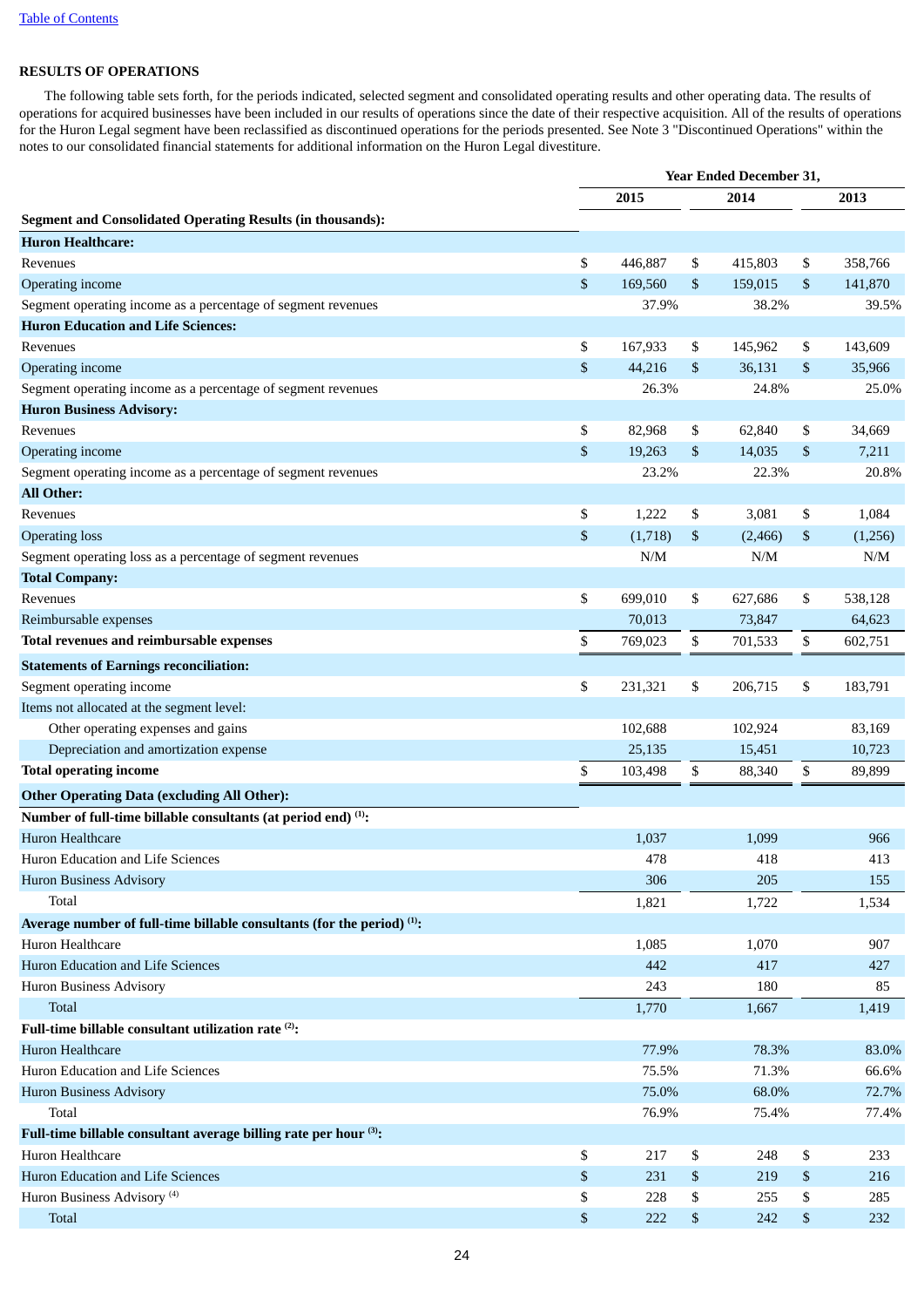## **Other Operating Data (continued):**

| Revenue per full-time billable consultant (in thousands):     |           |     |     |     |     |
|---------------------------------------------------------------|-----------|-----|-----|-----|-----|
| Huron Healthcare                                              | \$<br>313 | \$  | 363 | \$  | 369 |
| <b>Huron Education and Life Sciences</b>                      | \$<br>325 | \$  | 292 | \$. | 272 |
| <b>Huron Business Advisory</b>                                | \$<br>328 | S.  | 330 | \$  | 392 |
| Total                                                         | \$<br>318 | \$  | 341 | \$  | 341 |
| Average number of full-time equivalents (for the period) (5): |           |     |     |     |     |
| Huron Healthcare                                              | 179       |     | 60  |     | 53  |
| Huron Education and Life Sciences                             | 43        |     | 43  |     | 44  |
| <b>Huron Business Advisory</b>                                | 8         |     | 9   |     | 2   |
| Total                                                         | 230       |     | 112 |     | 99  |
| Revenue per full-time equivalent (in thousands):              |           |     |     |     |     |
| Huron Healthcare                                              | \$<br>604 | \$  | 461 | \$  | 449 |
| <b>Huron Education and Life Sciences</b>                      | \$<br>574 | -\$ | 558 | \$. | 620 |
| <b>Huron Business Advisory</b>                                | \$<br>408 | S.  | 390 | \$  | 530 |
| Total                                                         | \$<br>591 | \$  | 493 | S   | 530 |

 $(1)$  Consists of our full-time professionals who provide consulting services and generate revenues based on the number of hours worked.

(2) Utilization rate for our full-time billable consultants is calculated by dividing the number of hours all of our full-time billable consultants worked on client assignments during a period by the total available working hours for all of these consultants during the same period, assuming a forty-hour work week, less paid holidays and vacation days.

(3) Average billing rate per hour for our full-time billable consultants is calculated by dividing revenues for a period by the number of hours worked on client assignments during the same period.

(4) The Huron Business Advisory segment includes the operations of Rittman Mead India, a business we acquired effective July 1, 2015. Absent the impact of Rittman Mead India, the average billing rate per hour for Huron Business Advisory for the year ended December 31, 2015 would have been \$256.

(5) Consists of consultants who work variable schedules as needed by our clients, including full-time employees who provide software support and maintenance services to our clients, and cultural transformation consultants within our Studer Group solution, which include coaches and their support staff.

N/M - Not meaningful

## **Non-GAAP Measures**

We also assess our results of operations using certain non-GAAP financial measures. These non-GAAP financial measures differ from GAAP because the non-GAAP financial measures we calculate to measure adjusted earnings before interest, taxes, depreciation and amortization ("EBITDA"), adjusted net income from continuing operations, and adjusted diluted earnings per share from continuing operations exclude a number of items required by GAAP, each discussed below. These non-GAAP financial measures should be considered in addition to, and not as a substitute for or superior to, any measure of performance, cash flows, or liquidity prepared in accordance with GAAP. Our non-GAAP financial measures may be defined differently from time to time and may be defined differently than similar terms used by other companies, and accordingly, care should be exercised in understanding how we define our non-GAAP financial measures.

Our management uses the non-GAAP financial measures to gain an understanding of our comparative operating performance, for example when comparing such results with previous periods or forecasts. These non-GAAP financial measures are used by management in their financial and operating decision making because management believes they reflect our ongoing business in a manner that allows for meaningful period-to-period comparisons. Management also uses these non-GAAP financial measures when publicly providing our business outlook, for internal management purposes, and as a basis for evaluating potential acquisitions and dispositions. We believe that these non-GAAP financial measures provide useful information to investors and others in understanding and evaluating Huron's current operating performance and future prospects in the same manner as management does and in comparing in a consistent manner Huron's current financial results with Huron's past financial results.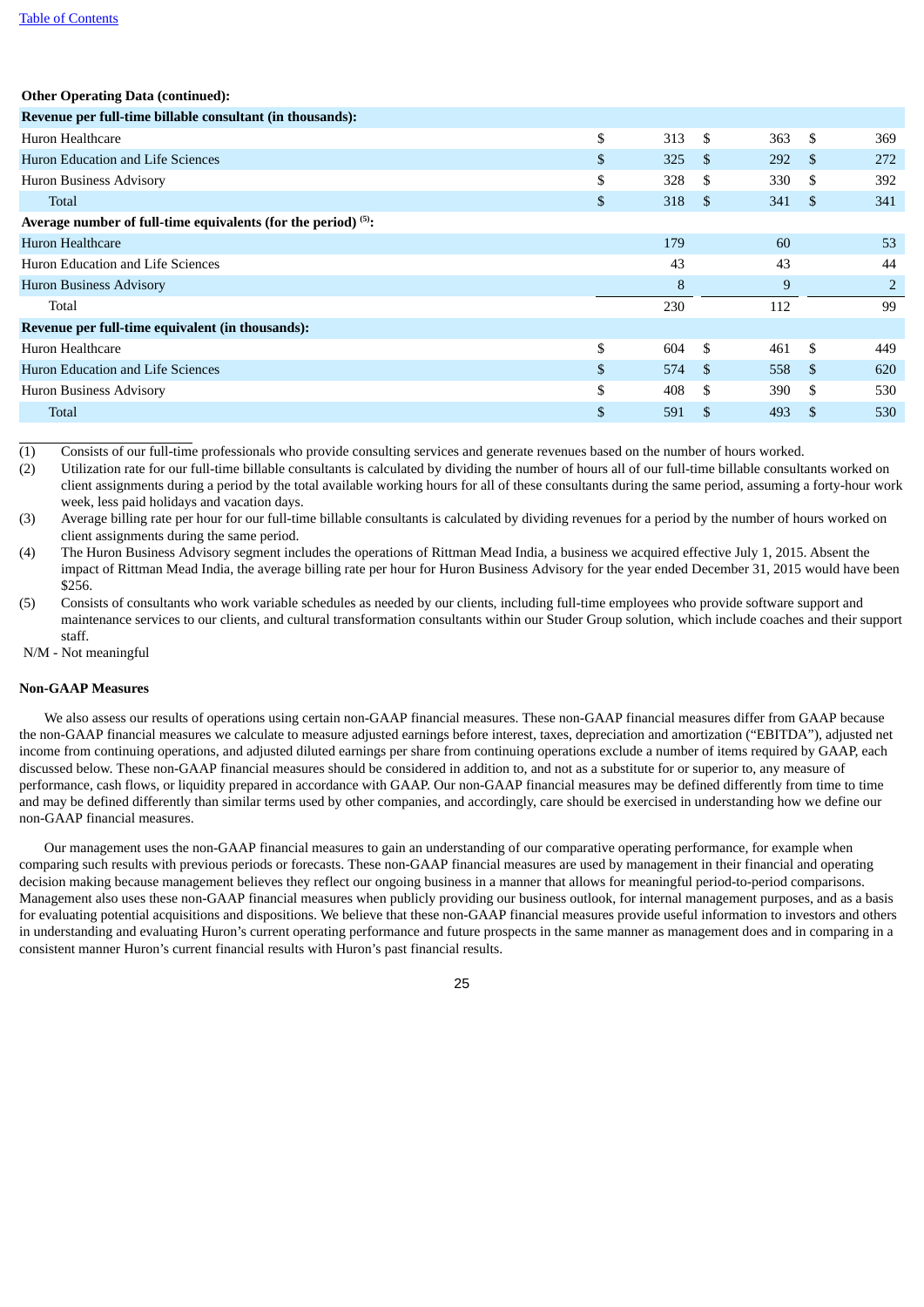The reconciliations of these financial measures from GAAP to non-GAAP are as follows (in thousands):

|                                                                         |   | <b>Year Ended December 31,</b> |    |         |         |         |  |  |  |
|-------------------------------------------------------------------------|---|--------------------------------|----|---------|---------|---------|--|--|--|
|                                                                         |   | 2015<br>2014                   |    |         | 2013    |         |  |  |  |
| <b>Revenues</b>                                                         |   | 699,010                        | \$ | 627,686 | \$      | 538,128 |  |  |  |
| Net income from continuing operations                                   | S | 61,895                         | \$ | 47,002  | \$      | 51,577  |  |  |  |
| Add back:                                                               |   |                                |    |         |         |         |  |  |  |
| Income tax expense                                                      |   | 21,670<br>33,059               |    |         |         | 32,200  |  |  |  |
| Interest and other expenses                                             |   | 19,933<br>8,279                |    |         |         | 6,122   |  |  |  |
| Depreciation and amortization                                           |   | 41,923                         |    | 20,041  |         | 13,383  |  |  |  |
| Earnings before interest, taxes, depreciation and amortization (EBITDA) |   | 145,421<br>108,381             |    |         |         | 103,282 |  |  |  |
| Add back:                                                               |   |                                |    |         |         |         |  |  |  |
| Restructuring charges                                                   |   | 3,329                          |    | 2,811   | 305     |         |  |  |  |
| Litigation and other gains, net                                         |   | (9, 476)                       |    | (590)   | (5,875) |         |  |  |  |
| <b>Adjusted EBITDA</b>                                                  |   | 139,274                        |    | 110,602 | \$      | 97,712  |  |  |  |
| Adjusted EBITDA as a percentage of revenues                             |   | 19.9%                          |    | 17.6%   |         | 18.2%   |  |  |  |
|                                                                         |   | <b>Year Ended December 31,</b> |    |         |         |         |  |  |  |
|                                                                         |   | 2015                           |    | 2014    |         | 2013    |  |  |  |
| Net income from continuing operations                                   | ፍ | 61 895                         | ፍ  | 47,002  | ፍ       | 51 577  |  |  |  |

| Net income from continuing operations                          | 61,895     | 47,002<br>-S          | 51,577  |
|----------------------------------------------------------------|------------|-----------------------|---------|
| Weighted average shares-diluted                                | 22,600     | 22,925                | 22,777  |
| Diluted earnings per share from continuing operations          | \$<br>2.74 | <sup>\$</sup><br>2.05 | 2.26    |
| Add back:                                                      |            |                       |         |
| Amortization of intangible assets                              | 28,696     | 8,896                 | 3,933   |
| Restructuring charges                                          | 3,329      | 2,811                 | 305     |
| Litigation and other gains, net                                | (9, 476)   | (590)                 | (5,875) |
| Non-cash interest on convertible notes                         | 7,141      | 2,139                 |         |
| Tax effect                                                     | (11,698)   | (5,302)               | 655     |
| Net tax (benefit) expense related to "check-the-box" elections | (12, 336)  | 1,161                 |         |
| Total adjustments, net of tax                                  | 5,656      | 9,115                 | (982)   |
| Adjusted net income from continuing operations                 | 67,551     | 56,117                | 50,595  |
| Adjusted diluted earnings per share from continuing operations | 2.99       | 2.45<br>-S            | 2.22    |

These non-GAAP financial measures include adjustments for the following items:

*Restructuring charges:* We have incurred charges due to the restructuring of various parts of our business. These restructuring charges have primarily consisted of costs associated with office space consolidations, including the accelerated depreciation of certain leasehold improvements, and severance charges. We have excluded the effect of the restructuring charges from our non-GAAP measures because the amount of each restructuring charge is significantly affected by the timing and size of the restructured business or component of a business.

*Litigation and other gains, net:* We have excluded the effects of the net litigation gain and remeasurement gain related to a contingent acquisition liability recorded in 2015, the remeasurement gain related to a contingent acquisition liability recorded in 2014, and the net litigation gains recorded in 2013 to permit comparability with periods that were not impacted by these items.

*Amortization of intangible assets*: We have excluded the effect of amortization of intangible assets from the calculation of Adjusted net income from continuing operations presented above. Amortization of intangibles is inconsistent in its amount and frequency and is significantly affected by the timing and size of our acquisitions.

*Non-cash interest on convertible notes:* We incur non-cash interest expense relating to the implied value of the equity conversion component of our \$250 million principal amount of 1.25% convertible senior notes due 2019 (the "Convertible Notes") that we issued in September 2014. The value of the equity conversion component is treated as a debt discount and amortized to interest expense over the life of the Convertible Notes using the effective interest rate method. We exclude this non-cash interest expense that does not represent cash interest payments made to our note holders from the calculation of Adjusted net income from continuing operations.

*Tax effect:* The non-GAAP income tax adjustment reflects the incremental tax rate applicable to the non-GAAP adjustments.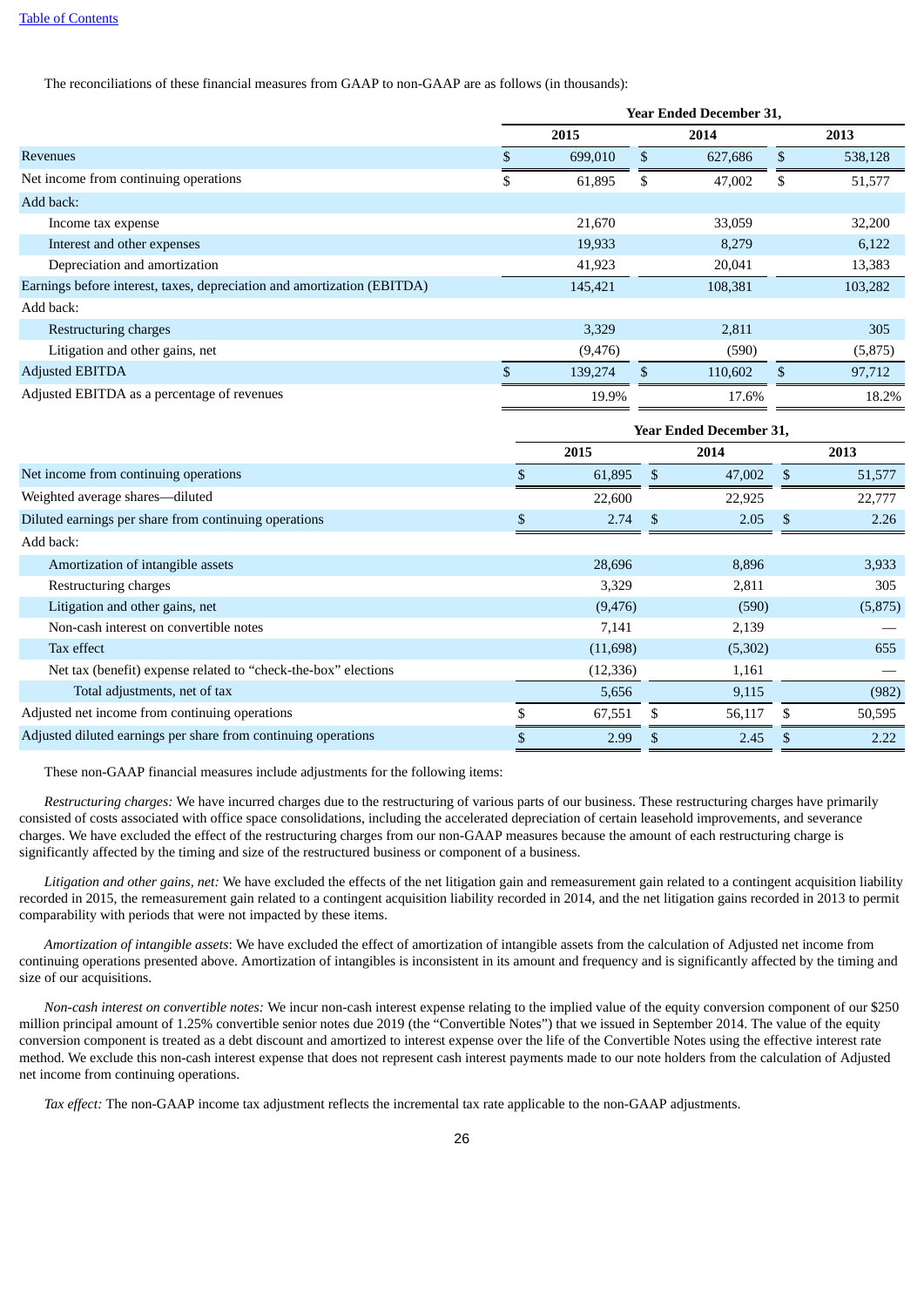*Net tax (benefit) expense related to "check-the-box" elections:* We have excluded the effects of our "check-the-box" elections to treat two of our whollyowned foreign subsidiaries in the fourth quarter of 2015 and one of our wholly-owned foreign subsidiaries in the first quarter of 2014 as disregarded entities for U.S. federal income tax purposes because their exclusion permits comparability with periods that were not impacted by this item.

*Income tax expense, Interest and other expenses, Depreciation and amortization:* We have excluded the effects of income tax expense, interest and other expenses, and depreciation and amortization in the calculation of EBITDA as these are customary exclusions as defined by the calculation of EBITDA to arrive at meaningful earnings from core operations excluding the effect of such items.

#### **Year Ended December 31, 2015 Compared to Year Ended December 31, 2014**

## **Revenues**

Revenues increased \$71.3 million, or 11.4%, to \$699.0 million for the year ended December 31, 2015, from \$627.7 million for the year ended December 31, 2014. Revenues for 2015 included \$81.5 million from our acquisitions of Studer Group, Cloud62, and Rittman Mead India, which were completed in 2015, and \$11.5 million of incremental revenues due to the full year impact in 2015 of our acquisitions of Vonlay and Threshold Consulting, which were completed in 2014.

Of the overall \$71.3 million increase in revenues, \$79.4 million was attributable to an increase in revenue generated by our full-time equivalents, partially offset by an \$8.1 million decrease in revenue from our full-time billable consultants.

The increase in revenue attributable to full-time equivalents primarily reflected the revenue generated by our healthcare coaches in the Huron Healthcare segment, which was the result of our acquisition of Studer Group during the first quarter of 2015.

The decrease in full-time billable consultant revenues reflected a decrease in the average billing rate, partially offset by increases in the average number of billable consultants and consultant utilization rate. As discussed below in Segment Results, this decrease in revenue was primarily the result of lower revenues from full-time billable consultants in our Huron Healthcare segment, which was largely driven by lower performance-based fees, a decrease in revenue in our performance improvement solutions, and project timing, all compared to the prior year, partially offset by strengthened demand for our services in the Huron Education and Life Sciences and Huron Business Advisory segments.

#### **Total Direct Costs**

Our total direct costs increased \$29.8 million, or 7.7%, to \$418.7 million for the year ended December 31, 2015 from \$388.9 million for the year ended December 31, 2014. Total direct costs for the year ended December 31, 2015 included \$43.0 million from Studer Group. The overall increase primarily related to a \$39.0 million increase in salaries and related expenses for our revenue-generating professionals, a \$12.1 million increase in intangible asset amortization expense, and a \$3.6 million increase in product and event costs, partially offset by a \$23.7 million decrease in bonus expense for our revenuegenerating professionals and a \$3.3 million decrease in contractor expense during 2015 compared to 2014.

As a percentage of revenues, our total direct costs decreased to 59.9% during 2015 compared to 62.0% during 2014, and primarily reflected the decrease in bonus expense for our revenue-generating professionals and the decrease in contractor expense. These decreases were partially offset by increases, as a percentage of revenues, in intangible asset amortization expense, salaries and related expenses for our revenue-generating professionals, and product and event costs, all of which were largely driven by the acquisition of Studer Group during 2015.

Total direct costs for the year ended December 31, 2015 included \$15.6 million of share-based compensation expense for our revenue-generating professionals compared to \$14.0 million in 2014.

Total direct costs for the year ended December 31, 2015 also included \$16.8 million of amortization expense for intangible assets, primarily representing customer-related assets and software acquired in business combinations, and software development costs, compared to \$4.6 million of amortization expense in 2014. The \$12.2 million increase in amortization expense was primarily attributable to \$13.9 million of amortization expense for intangible assets acquired in the Studer Group acquisition, partially offset by other intangible assets that became fully amortized during 2014.

## **Operating Expenses and Other Operating Gains**

Selling, general and administrative expenses increased \$25.1 million, or 18.9%, to \$157.9 million for the year ended December 31, 2015, compared to \$132.8 million for the year ended December 31, 2014. Selling, general and administrative expenses for the year ended December 31, 2015 included \$23.2 million from Studer Group. This overall increase was primarily related to a \$12.4 million increase in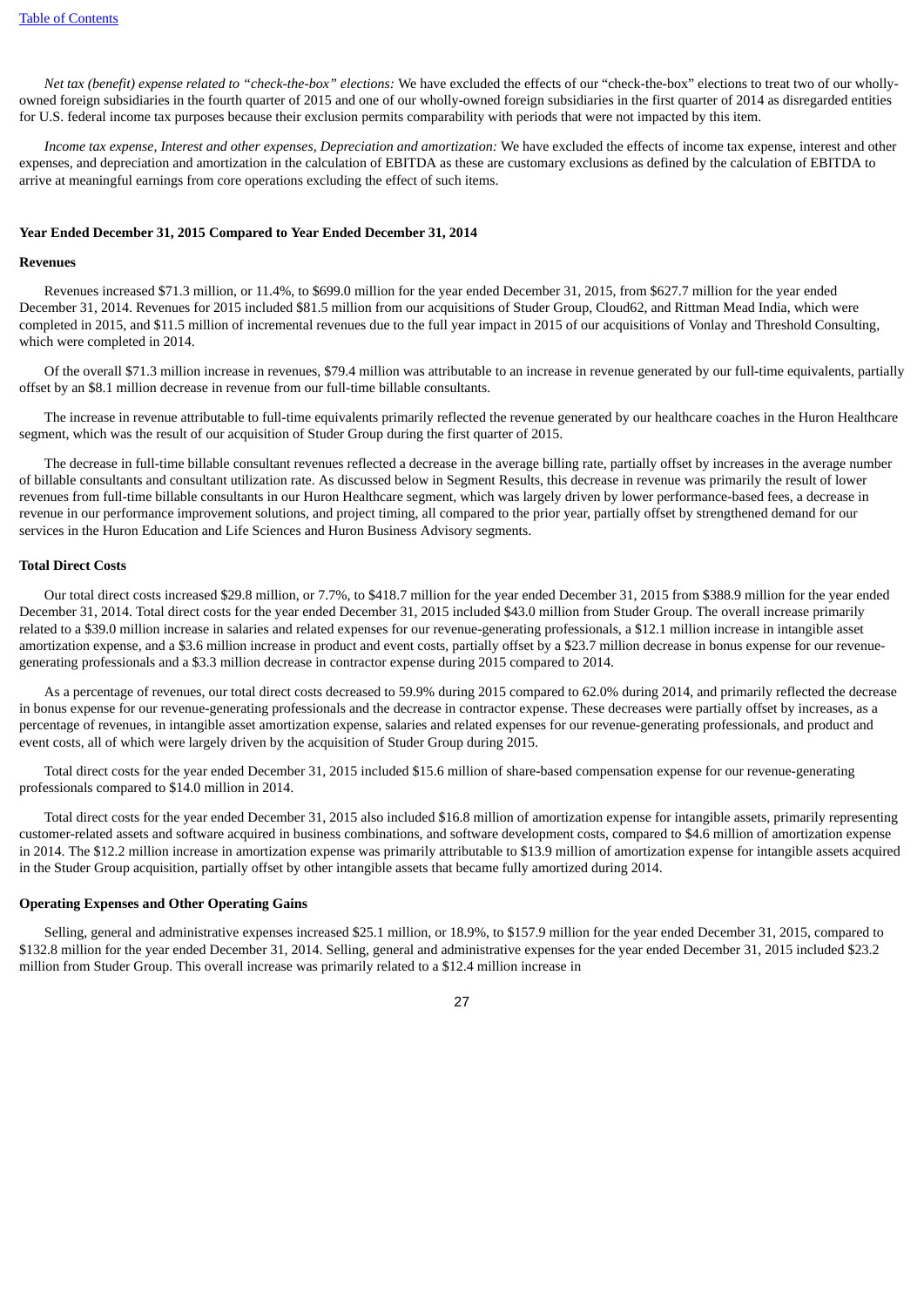salaries and related expenses for our support personnel, a \$3.1 million increase in facilities and other office related expenses, a \$1.8 million increase in bonus expense, a \$1.1 million increase in promotion and sponsorship expenses, and a \$0.9 million increase in outside professional services expenses. As a percentage of revenues, selling, general and administrative expenses increased to 22.6% during 2015 compared to 21.2% during 2014, primarily due to the items described above. Also included in selling, general and administrative expenses is share-based compensation expense for our non-revenue-generating professionals, which totaled \$3.6 million in 2015, compared to \$4.7 million in 2014.

Restructuring charges for the year ended December 31, 2015 totaled \$3.3 million, compared to \$2.8 million for the year ended December 31, 2014. The charges in 2015 consisted of \$2.8 million related to workforce reductions to better align our resources with market demand and \$0.5 million related to office exit costs primarily related to updated assumptions for the lease accrual of the Washington, D.C. space vacated in the fourth quarter of 2014. Of the \$3.3 million pretax charge, \$1.2 million related to our Huron Healthcare segment, \$1.1 million related to our All Other segment as we wound down our public sector consulting practice and our foreign consulting operations based in the Middle East, and \$1.0 million related to our corporate operations. The \$2.8 million charge in 2014 related to the consolidation of office spaces in Washington, D.C., Chicago, and New York, and the closure of our office in San Diego. The \$2.8 million charge for office space reductions primarily includes \$1.8 million related to the accrual of our remaining lease obligations at vacated spaces, net of estimated sublease income, and \$0.9 million related to accelerated depreciation of assets disposed of as a result of the exit of space. The vacated locations in Chicago and New York were acquired as part of business acquisitions during 2013 and 2014. The \$2.8 million total charge in 2014 related to our corporate operations. See Note 10 "Restructuring Charges" within the notes to our consolidated financial statements for further discussion of our restructuring expenses.

Litigation and other gains totaled \$9.5 million for the year ended December 31, 2015, compared to \$0.6 million during the year ended December 31, 2014. The gain of \$9.5 million in 2015 consisted of a \$9.2 million net gain from litigation settlements and a \$0.3 million remeasurement gain related to a decrease in the fair value of a contingent consideration liability incurred in connection with a business acquisition that was completed in the fourth quarter of 2014. During the fourth quarter of 2015, we settled two lawsuits brought by Huron, resulting in a gain of \$10.0 million being recorded. We collected the \$10.0 million in January 2016. During the second quarter of 2015, we recorded a net litigation accrual of \$0.8 million related to the Physiotherapy Associates matter, which is discussed in more detail in Note 17 "Commitments, Contingencies and Guarantees" within the notes to the consolidated financial statements. During the year ended December 31, 2014, we recorded remeasurement gains totaling \$0.6 million related to a decrease in the fair value of a contingent consideration liability incurred in connection with another business acquisition that was completed in the first quarter of 2014.

Depreciation and amortization expense increased \$9.7 million, or 62.7%, to \$25.1 million for the year ended December 31, 2015, from \$15.5 million for the year ended December 31, 2014. The increase was primarily attributable to \$7.3 million of amortization expense for intangible assets acquired in the Studer Group acquisition and \$1.2 million of depreciation expense for fixed assets acquired in the Studer Group acquisition. Intangible asset amortization included within operating expenses relates to certain customer relationships, non-competition agreements, and trade names acquired in connection with our business acquisitions.

#### **Operating Income**

Operating income increased \$15.2 million, or 17.2%, to \$103.5 million for the year ended December 31, 2015, from \$88.3 million for the year ended December 31, 2014. Operating margin, which is defined as operating income expressed as a percentage of revenues, increased to 14.8% in 2015 compared to 14.1% in 2014. The increase in operating margin was primarily attributable to the decrease in bonus expense for our revenue-generating professionals and the increase in litigation and other gains, largely offset by the increases, as a percentage of revenues, in intangible asset amortization expense and salaries and related expenses for both our revenue-generating professionals and support personnel.

## **Other Expense, Net**

Other expense, net increased \$11.7 million to \$19.9 million for the year ended December 31, 2015, from \$8.3 million for the year ended December 31, 2014. The increase was primarily attributable to a \$9.5 million increase in interest expense, net and a \$1.5 million increase in foreign currency transaction losses. The increase in interest expense, net was due to our Convertible Notes issued in September 2014 and interest expense resulting from higher levels of borrowings under our credit facility. During 2015, cash interest expense related to the coupon of the Convertible Notes was \$3.1 million and the non-cash interest expense related to the amortization of the debt discount and debt issuance costs totaled \$8.3 million. During 2014, cash interest expense related to the coupon of the Convertible Notes was \$1.0 million and the non-cash interest expense related to the amortization of the debt discount and debt issuance costs totaled \$2.5 million. For the year ending December 31, 2016, we expect interest expense related to the coupon of the Convertible Notes to be \$3.1 million and interest expense for the amortization of debt discount and debt issuance costs related to the Convertible Notes to be \$8.7 million.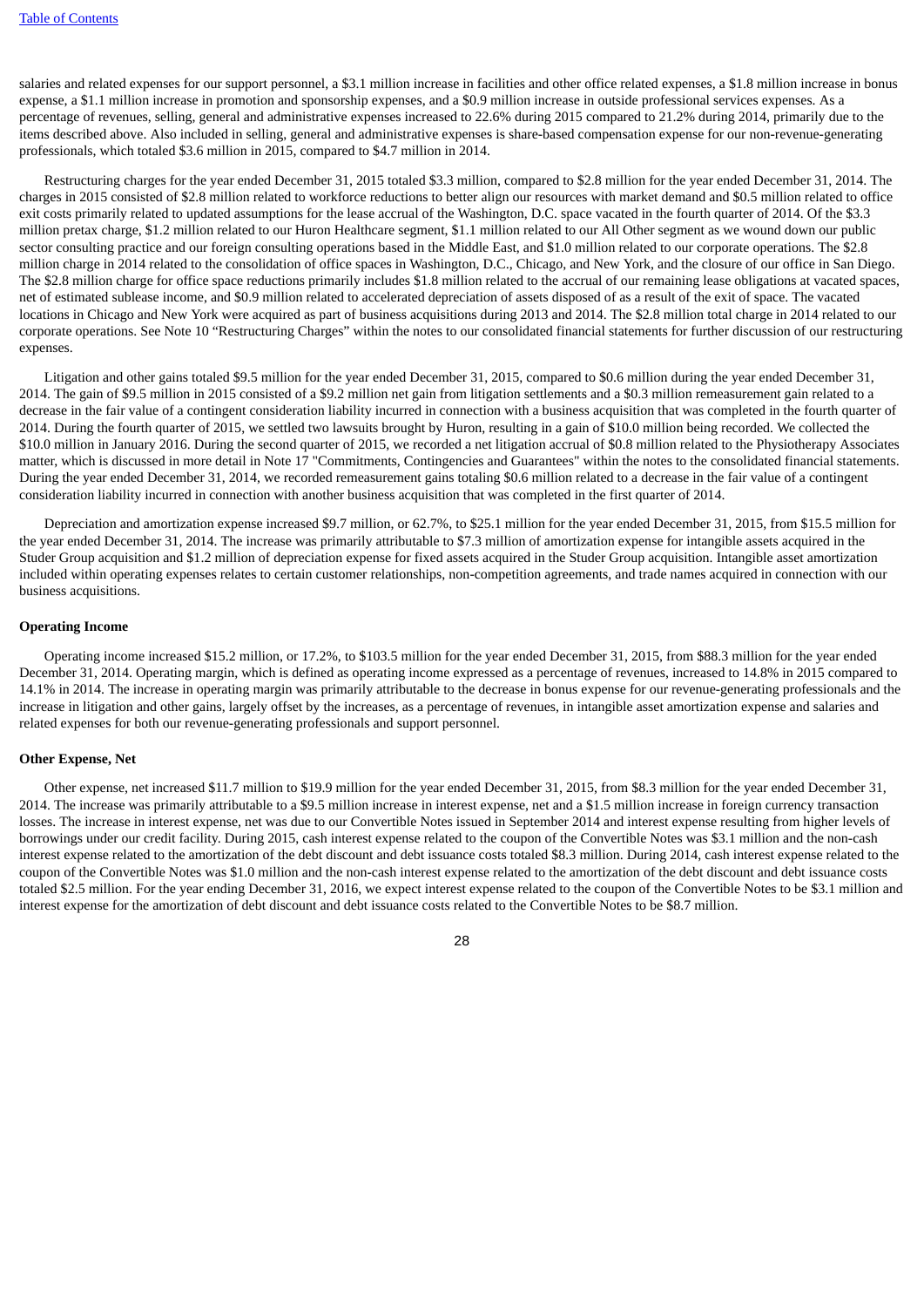#### **Income Tax Expense**

For the year ended December 31, 2015, we recognized income tax expense from continuing operations of \$21.7 million on income from continuing operations of \$83.6 million, for an effective tax rate of 25.9%. For the year ended December 31, 2014, we recognized income tax expense from continuing operations of \$33.1 million on income from continuing operations of \$80.1 million, for an effective tax rate of 41.3%. Our effective tax rate for 2015 was lower than the statutory rate, inclusive of state income taxes, primarily due to the impact of a tax election made in the fourth quarter of 2015 to classify two of our wholly-owned foreign subsidiaries as disregarded entities for U.S. federal income tax purposes (commonly referred to as a "check-the-box" election). As a result of this election, we expect to realize an income tax benefit of \$13.0 million, of which \$0.7 million is unrecognized, resulting in a net recognized tax benefit of \$12.3 million. Our effective tax rate for 2014 was higher than the statutory rate, inclusive of state income taxes, primarily due to an increase in valuation allowance and foreign source losses with no tax benefits.

#### **Net Income from Continuing Operations**

Net income from continuing operations was \$61.9 million for the year ended December 31, 2015, compared to \$47.0 million for the year ended December 31, 2014. The \$14.9 million increase in net income from continuing operations was primarily due to the increase in operating income, as well as the decrease in income tax expense due to our check-the-box election, partially offset by the increase in interest expense, as discussed above. As a result of the increase in net income from continuing operations, diluted earnings per share from continuing operations for the year ended December 31, 2015 was \$2.74 compared to \$2.05 for 2014.

### **Discontinued Operations**

Net loss from discontinued operations was \$2.8 million for the year ended December 31, 2015, compared to net income from discontinued operations of \$32.0 million for the year ended December 31, 2014. See Note 3 "Discontinued Operations" within the notes to our consolidated financial statements for additional information about our discontinued operations.

## **EBITDA and Adjusted EBITDA**

EBITDA increased \$37.0 million, or 34.2%, to \$145.4 million for the year ended December 31, 2015, from \$108.4 million for the year ended December 31, 2014. Adjusted EBITDA increased \$28.7 million, or 25.9%, to \$139.3 million in 2015 from \$110.6 million in 2014. The increase in EBITDA was primarily due to the increase in segment operating income, exclusive of the increase in amortization expense, as discussed below in Segment Results. The increase in Adjusted EBITDA was primarily due to the increase in segment operating income, exclusive of the increase in amortization expense, partially offset by an increase in corporate expenses, exclusive of litigation and other gains.

#### **Adjusted Net Income from Continuing Operations**

Adjusted net income from continuing operations increased \$11.4 million, or 20.4%, to \$67.6 million for the year ended December 31, 2015, compared to \$56.1 million for the year ended December 31, 2014. The increase was primarily attributable to the increase in segment operating income, exclusive of the increase in amortization expense, partially offset by an increase in corporate expenses and interest and other expenses, exclusive of litigation and other gains. As a result of the increase in adjusted net income from continuing operations, adjusted diluted earnings per share from continuing operations for 2015 was \$2.99, compared to \$2.45 for 2014.

#### **Segment Results**

#### **Huron Healthcare**

#### **Revenues**

Huron Healthcare segment revenues increased \$31.1 million, or 7.5%, to \$446.9 million for the year ended December 31, 2015, from \$415.8 million for the year ended December 31, 2014. Revenues for 2015 included \$79.8 million from our acquisition of Studer Group completed in 2015, and \$10.7 million of incremental revenues due to the full year impact in 2015 of our acquisition of Vonlay completed in 2014. Revenues for 2015 were negatively impacted by a \$0.8 million charge related to the fair value adjustment of deferred revenue acquired in the Studer Group acquisition. We do not expect to incur any additional charges related to this adjustment as the \$0.8 million charge reflects the total fair value adjustment.

During 2015, revenues from fixed-fee engagements, time-and-expense engagements, performance-based arrangements, and software support and maintenance arrangements represented 75.7%, 7.2%, 11.7%, and 5.4% of this segment's revenues, respectively, compared to 65.0%, 5.4%, 24.8%, and 4.8%, respectively, in 2014.

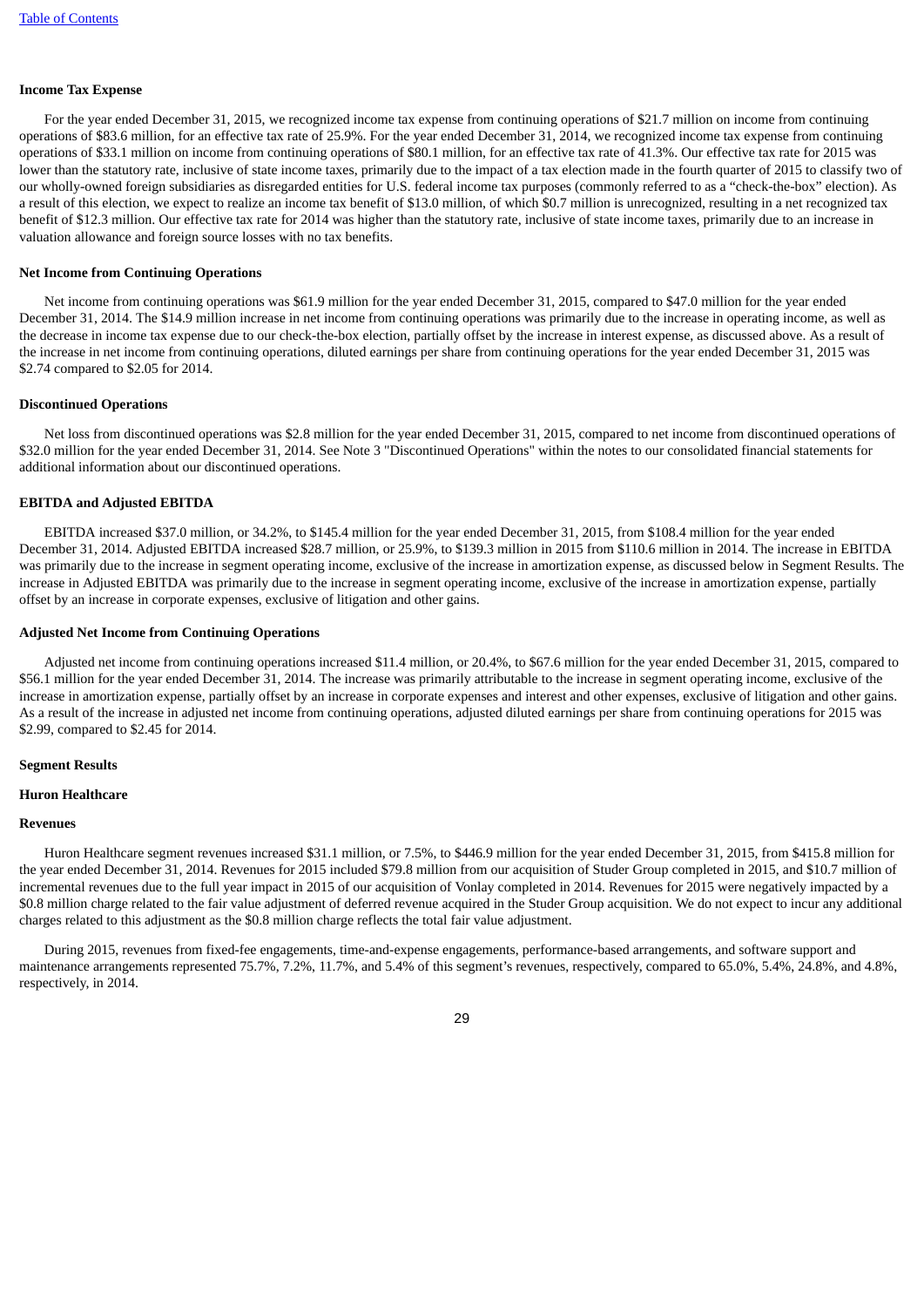Of the overall \$31.1 million increase in revenues, \$80.0 million was attributable to an increase in revenue from our full-time equivalents, partially offset by a \$48.9 million decrease in revenue attributable to our full-time billable consultants.

The increase in revenue attributable to our full-time equivalents reflected increases in both the average number of full-time equivalents and revenue per full-time equivalent in 2015 compared to 2014, and is primarily the result of our Studer Group acquisition.

The decrease in revenue attributable to our full-time billable consultants reflected decreases in the average billing rate and consultant utilization rate, partially offset by an increase in the average number of full-time billable consultants. This decrease in revenue was largely driven by lower performancebased fees, a decrease in revenue in our performance improvement solutions, and project timing, all compared to the prior year. Performance-based fee revenue was \$52.3 million during 2015 compared to \$103.2 million during 2014. The level of performance-based fees earned may vary based on our clients' risk sharing preferences and the mix of services we provide. Performance-based fee arrangements may cause significant variations in revenues, operating results, and average billing rates due to our level of execution and the timing of achievement of the performance-based criteria.

## **Operating Income**

Huron Healthcare segment operating income increased \$10.5 million, or 6.6%, to \$169.6 million for the year ended December 31, 2015, from \$159.0 million for the year ended December 31, 2014. The Huron Healthcare segment operating margin, defined as segment operating income expressed as a percentage of segment revenues, decreased slightly to 37.9% in 2015 from 38.2% in 2014. The slight decrease in this segment's operating margin was primarily attributable to increases, as a percentage of revenues, in salaries and related expenses for our revenue-generating professionals, salaries and related expenses and bonus expense for our support personnel, intangible asset amortization expense related to our acquisition of Studer Group, and product and event costs during 2015 compared to the prior year. The unfavorable impact of these items was largely offset by a decrease in bonus expense for our revenuegenerating professionals, as well as a decrease in technology expense, during 2015 compared to 2014.

#### **Huron Education and Life Sciences**

#### **Revenues**

Huron Education and Life Sciences segment revenues increased \$22.0 million, or 15.1%, to \$167.9 million for the year ended December 31, 2015, from \$146.0 million for the year ended December 31, 2014. Revenues from fixed-fee engagements, time-and-expense engagements, performance-based arrangements, and software support and maintenance arrangements represented 32.2%, 62.7%, 0.3%, and 4.8% of this segment's revenues, respectively, during 2015. Revenues from fixed-fee engagements, time-and-expense engagements, and software support and maintenance arrangements represented 24.3%, 71.2%, and 4.5% of this segment's revenues, respectively, during 2014.

Of the overall \$22.0 million increase in revenues, \$21.8 million was attributable to an increase in revenue generated by our full-time billable consultants and \$0.2 million was attributable to our full-time equivalents. The overall increase in revenues was driven by strong demand across all practices within this segment. The increase in revenues from our full-time billable consultants reflected increases in the average number of full-time billable consultants, consultant utilization rate, and average billing rate in 2015 compared to 2014. The increase in revenue from our full-time equivalents reflected an increase in revenue per full-time equivalent in 2015 compared to 2014.

#### **Operating Income**

Huron Education and Life Sciences segment operating income increased \$8.1 million, or 22.4%, to \$44.2 million for the year ended December 31, 2015, from \$36.1 million for the year ended December 31, 2014. The Huron Education and Life Sciences segment operating margin increased to 26.3% for 2015 from 24.8% for 2014. The increase in this segment's operating margin was primarily attributable to revenue growth that outpaced the increase in salaries and related expenses for both our revenue-generating professionals and support personnel, as well as a decrease in contractor expense, partially offset by an increase in bonus expense for our revenue-generating professionals and support personnel as a percentage of revenues.

#### **Huron Business Advisory**

#### **Revenues**

Huron Business Advisory segment revenues increased \$20.1 million, or 32.0%, to \$83.0 million for the year ended December 31, 2015, from \$62.8 million for the year ended December 31, 2014. Revenues for 2015 included \$1.6 million from our acquisitions of Cloud62 and Rittman Mead India, which were completed in 2015, and \$0.8 million of incremental revenues due to the full year impact in 2015 of our acquisition of Threshold Consulting completed in 2014. Revenues from fixed-fee engagements, time-and-expense engagements, performance-based engagements, and software support and maintenance arrangements represented 14.7%, 75.3%, 9.6%, and 0.4% of this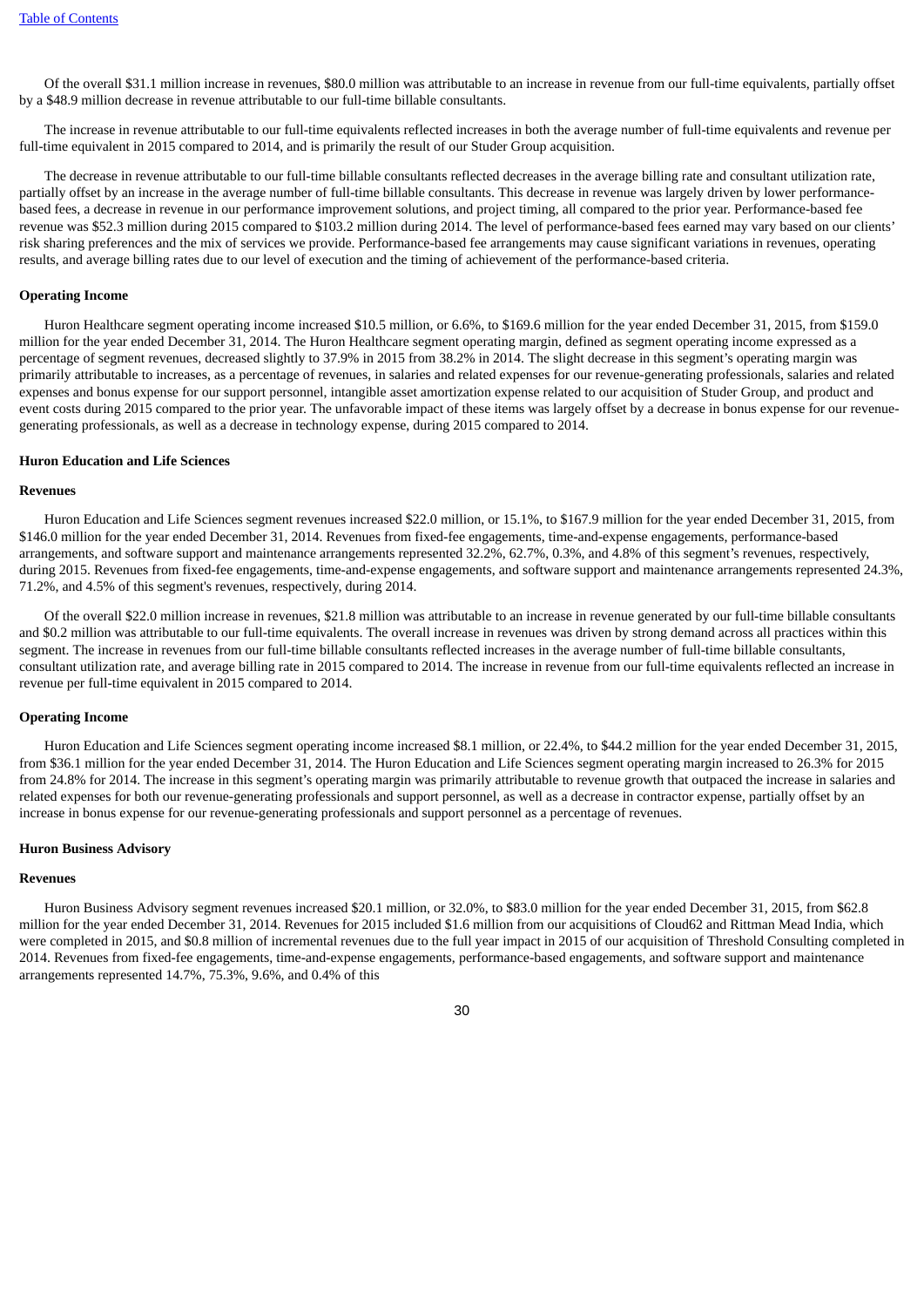segment's revenues, respectively, during 2015. Revenues from fixed-fee engagements, time-and-expense engagements, and performance-based engagements represented 13.8%, 79.5%, and 6.7% of this segment's revenues, respectively, in 2014. Performance-based fee revenue for the year ended December 31, 2015 was \$8.0 million, of which \$5.2 million was generated by Huron Transaction Advisory LLC, our registered broker-dealer. Performance-based fee revenue for the year ended December 31, 2014 was \$4.2 million, of which \$2.5 million was generated by Huron Transaction Advisory LLC. The level of performancebased fees earned may vary based on our clients' preferences and the mix of services we provide. Performance-based fee arrangements may cause significant variations in revenues, operating results, and average billing rates due to our level of execution and the timing of achievement of the performance-based criteria.

The \$20.1 million increase in revenues was attributable to an increase in revenue generated by our full-time billable consultants. This revenue growth reflected increases in the average number of full-time billable consultants and consultant utilization rate, partially offset by a decrease in the average billing rate when comparing 2015 to 2014. The decrease in the average billing rate was largely the result of our acquisition of Rittman Mead India.

## **Operating Income**

Huron Business Advisory segment operating income increased by \$5.2 million, or 37.2%, to \$19.3 million for the year ended December 31, 2015, compared to \$14.0 million for the year ended December 31, 2014. Segment operating margin increased to 23.2% for 2015 from 22.3% for 2014. The increase in this segment's operating margin was primarily attributable to revenue growth that outpaced increases in salaries and related expenses and bonus expense for our revenue-generating professionals and a decrease in contractor expense, partially offset by increases, as a percentage of revenues, in salaries and related expenses and bonus expense for our support personnel and practice administration and meetings expenses.

#### **Year Ended December 31, 2014 Compared to Year Ended December 31, 2013**

#### **Revenues**

Revenues increased \$89.6 million, or 16.6%, to \$627.7 million for the year ended December 31, 2014, from \$538.1 million for the year ended December 31, 2013. Revenues for 2014 included \$36.0 million from our acquisitions of Vonlay, The Frankel Group Associates, and Threshold Consulting, which were completed in 2014, and \$21.6 million of incremental revenues due to the full year impact in 2014 of our acquisition of Blue Stone International completed in 2013.

Of the overall \$89.6 million increase in revenues, \$87.0 million was attributable to our full-time billable consultants, while \$2.6 million was attributable to our full-time equivalents. The \$87.0 million increase in full-time billable consultant revenues was driven by increases in the average number of billable consultants and the average billing rate, partially offset by a decrease in our consultant utilization rate. This increase primarily reflected strengthened demand for our services in the Huron Healthcare, Huron Business Advisory, and Huron Education and Life Sciences segments. Performance-based fee revenue was \$107.9 million for the year ended December 31, 2014, compared to \$105.5 million for the year ended December 31, 2013. The level of performance-based fees earned may vary based on our clients' preferences and the mix of services we provide. Performance-based fee engagements may cause significant variations in revenues, operating results, and average billing rates due to our level of execution and the timing of achievement of the performance-based criteria.

The \$2.6 million increase in full-time equivalent revenues was primarily driven by an increase in the average number of full-time equivalents, partially offset by a decrease in revenue per full-time equivalent. Revenue attributable to full-time equivalents reflected increased use of contractors in the Huron Healthcare and Huron Business Advisory segments, partially offset by a decreased use of contractors in the Huron Education and Life Sciences segment.

#### **Total Direct Costs**

Our total direct costs increased \$62.8 million, or 19.3%, to \$388.9 million for the year ended December 31, 2014 from \$326.1 million for the year ended December 31, 2013. The increase was primarily related to a \$52.5 million increase in salaries and related expenses for our revenue-generating professionals, a \$7.8 million increase in bonus expense for our revenue-generating professionals, and a \$1.9 million increase in amortization expense for intangible assets and software development costs. As a percentage of revenues, our total direct costs increased to 62.0% during 2014 compared to 60.6% during 2013. This primarily reflected an increase in salaries and related expenses for our revenue-generating professionals as a percentage of revenues, largely offset by revenue growth that outpaced the increase in bonus expense for our revenue-generating professionals and a decrease in contractor expense. The increase in salaries and related expenses for our revenue-generating professionals as a percentage of revenues was largely driven by the businesses acquired during 2014 and the fourth quarter of 2013 within our Healthcare, Education and Life Sciences, and Business Advisory segments.

Total direct costs for the year ended December 31, 2014 included \$14.0 million of share-based compensation expense for our revenue-generating professionals compared to \$12.1 million in 2013. The increase in share-based compensation expense was primarily attributable to an increase in the amount of restricted stock awards granted to employees in 2014 and an increase in the amount of performance-based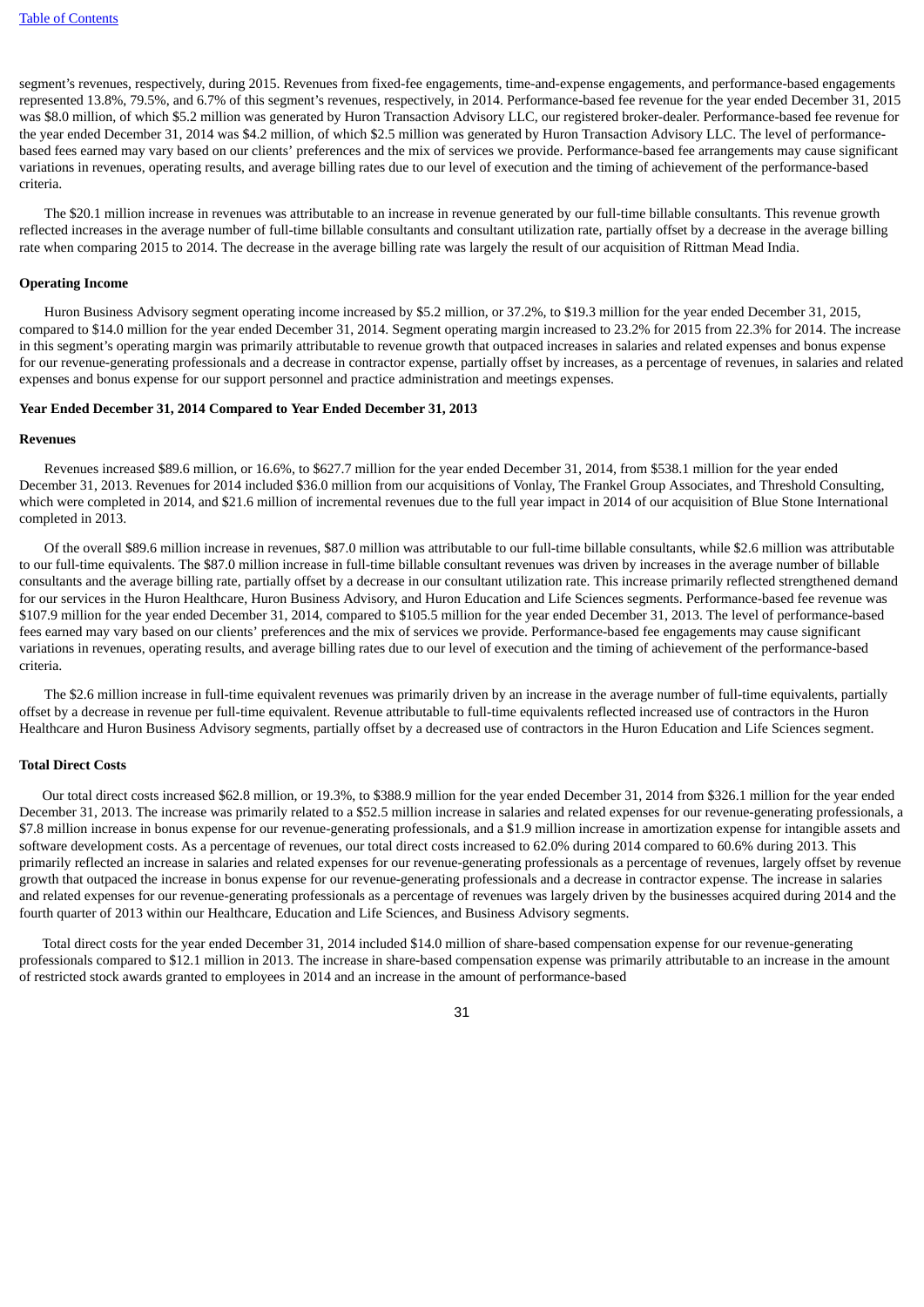stock awards earned in 2014 based on 2014 performance compared to the amount of performance-based stock awards that were earned in 2013 based on 2013 performance.

Total direct costs for the year ended December 31, 2014 also included \$4.6 million of amortization expense for intangible assets, primarily representing customer-related assets and software acquired in business combinations, and software development costs, compared to \$2.7 million of amortization expense in 2013. The increase in amortization expense was primarily related to the amortization of intangible assets from businesses we acquired during 2014 and the fourth quarter of 2013, as well as an increase in amortization expense for certain software development costs.

## **Operating Expenses and Other Operating Gains**

Selling, general and administrative expenses increased \$15.8 million, or 13.5%, to \$132.8 million for the year ended December 31, 2014, compared to \$117.0 million for the year ended December 31, 2013. This increase was primarily related to a \$7.4 million increase in salaries and related expenses for our support personnel, a \$2.6 million increase in facilities and other office related expenses, a \$2.2 million increase in promotion and sponsorship expenses, a \$1.4 million increase in outside professional service expenses, a \$0.9 million increase in legal expenses, and a \$0.9 million increase in accounting, tax, and audit fees. These increases were partially offset by a \$1.5 million decrease in bonus expense. As a percentage of revenues, selling, general and administrative expenses decreased to 21.2% during 2014 from 21.7% during 2013, primarily due to the decrease in bonus expense. Also included in selling, general and administrative expenses is share-based compensation expense for our non-revenue-generating professionals, which totaled \$4.7 million in 2014, compared to \$4.0 million in 2013.

Restructuring charges for the year ended December 31, 2014 totaled \$2.8 million, compared to \$0.3 million for the year ended December 31, 2013. The charges in 2014 primarily consisted of \$2.8 million in pretax charges related to the consolidation of office spaces in Washington, D.C., Chicago, and New York, and closure of our office in San Diego. Of the total \$2.8 million charge for office space reduction, \$1.8 million is related to the accrual of our remaining lease obligations at vacated spaces, net of estimated sublease income, and \$0.9 million is related to accelerated depreciation of assets disposed of as a result of the exit of space. The vacated locations in Chicago and New York were acquired as part of business acquisitions during 2013 and 2014. The restructuring expense in 2013 primarily consisted of the early termination of certain computer lease contracts related to the integration of our Blue Stone International, LLC acquisition. See Note 10 "Restructuring Charges" within the notes to our consolidated financial statements for further discussion of our restructuring expenses.

During the year ended December 31, 2014, we recorded remeasurement gains totaling \$0.6 million related to the contingent consideration liability incurred in connection with a business acquisition that was completed in the first quarter of 2014. The initial acquisition date fair value of this liability was \$0.6 million. There was no remeasurement gain or loss for the comparable period last year.

Net litigation and other gains totaled \$5.9 million for the year ended December 31, 2013. These gains primarily consisted of a \$5.3 million gain that was recorded as a result of reaching a settlement agreement to resolve a lawsuit brought by Huron.

Depreciation and amortization expense increased \$4.7 million, or 44.1%, to \$15.5 million for the year ended December 31, 2014, from \$10.7 million for the year ended December 31, 2013. The increase primarily related to the amortization of intangible assets from businesses acquired during 2014 and the fourth quarter of 2013, as well as the depreciation of network equipment and leasehold improvements that were placed into service during the second half of 2013 and first half of 2014. Intangible asset amortization included within operating expenses relates to customer relationships, non-competition agreements, trade names, and licenses acquired in connection with our acquisitions.

### **Operating Income**

Operating income decreased \$1.6 million, or 1.7%, to \$88.3 million for the year ended December 31, 2014, from \$89.9 million for the year ended December 31, 2013. Operating margin, which is defined as operating income expressed as a percentage of revenues, decreased to 14.1% in 2014 compared to 16.7% in 2013. The decrease in operating margin was primarily attributable to the increases in salaries and related expenses for our revenue-generating professionals and restructuring charges as a percentage of revenues and the decrease in litigation and other gains, partially offset by revenue growth that outpaced the increase in bonus expense for our revenue-generating professionals and the decrease in bonus expense for our support personnel.

## **Other Expense, Net**

Total other expense, net increased \$2.2 million, or 35.2%, to \$8.3 million for the year ended December 31, 2014, from \$6.1 million for the year ended December 31, 2013. This increase is primarily attributable to a \$2.2 million increase in interest expense, which increased due to our Convertible Notes issued in September 2014, partially offset by a decrease in our borrowing levels under our senior secured credit facility. For 2014, interest expense related to the Convertible Notes totaled \$3.5 million, consisting of \$1.0 million for the stated coupon of the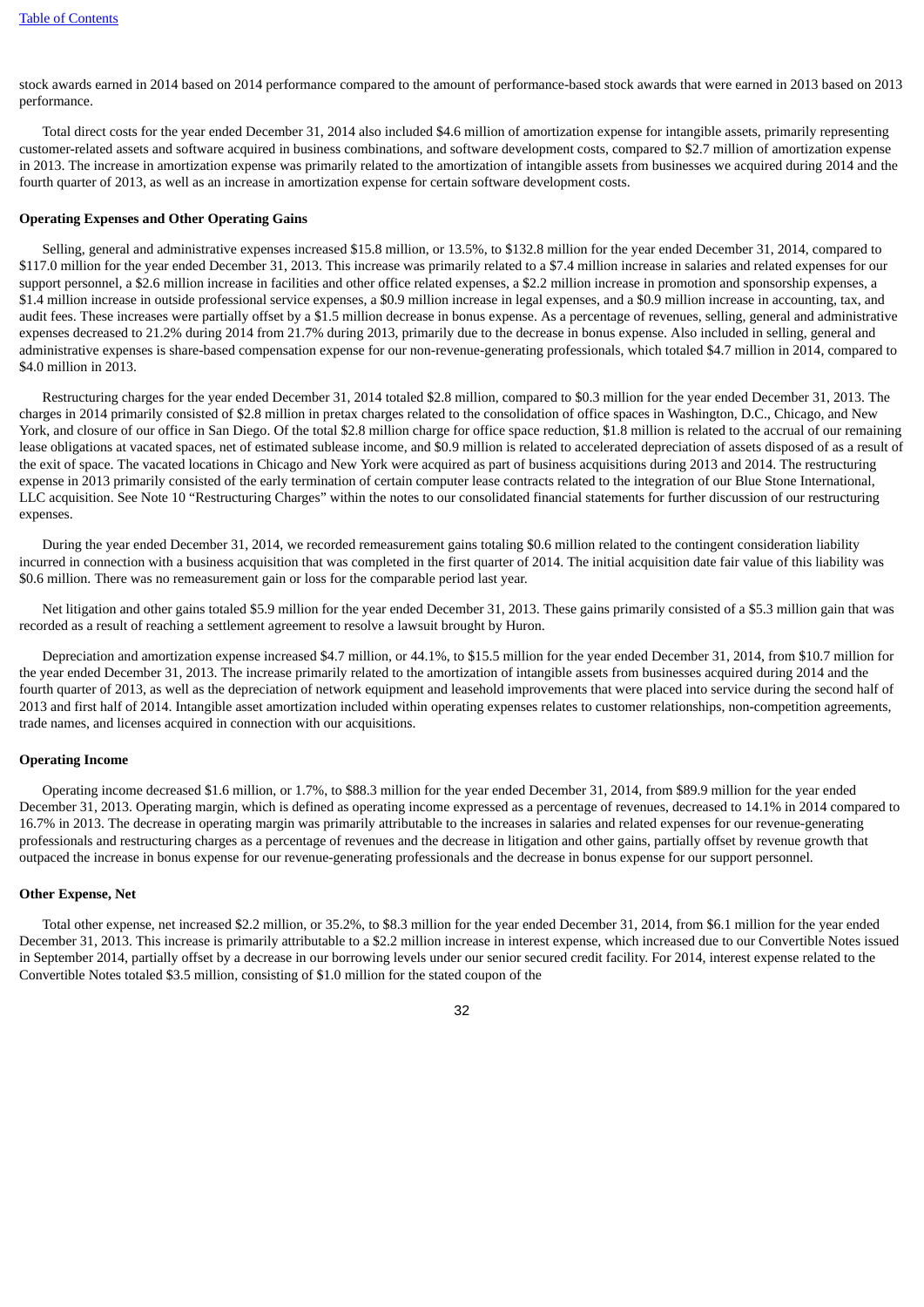Convertible Notes and \$2.5 million for the amortization of debt discount and debt issuance costs.

## **Income Tax Expense**

For the year ended December 31, 2014, we recognized income tax expense from continuing operations of \$33.1 million on income from continuing operations of \$80.1 million, for an effective tax rate of 41.3%. For the year ended December 31, 2013, we recognized income tax expense from continuing operations of \$32.2 million on income from continuing operations of \$83.8 million, for an effective tax rate of 38.4%. Our effective tax rate for 2014 was higher than the statutory rate, inclusive of state income taxes, primarily due to an increase in valuation allowance and foreign source losses with no tax benefits. Our effective tax rate for 2013 was lower than the statutory rate, inclusive of state income taxes, primarily due to the impact of tax credits and certain deductions, partially offset by the impact of no tax benefit for foreign losses and certain non-deductible business expenses.

#### **Net Income from Continuing Operations**

Net income from continuing operations was \$47.0 million for the year ended December 31, 2014, compared to \$51.6 million for the year ended December 31, 2013. The \$4.6 million decrease in net income from continuing operations was primarily due to the decrease in operating income and the increase in interest expense, as discussed above. As a result of the decrease in net income from continuing operations, diluted earnings per share from continuing operations for the year ended December 31, 2014 was \$2.05 compared to \$2.26 for 2013.

#### **Discontinued Operations**

Net income from discontinued operations was \$32.0 million for the year ended December 31, 2014, compared to \$14.9 million for the year ended December 31, 2013. This increase is primarily the result of a "check-the-box" election we made in the first quarter of 2014 to classify one of our whollyowned foreign subsidiaries as a disregarded entity for U.S. federal income tax purposes. As a result of this election, we realized an income tax benefit of \$13.8 million, of which \$2.4 million is unrecognized, resulting in a net recognized tax benefit for discontinued operations of \$11.4 million. See Note 3 "Discontinued Operations" within the notes to our consolidated financial statements for additional information about our discontinued operations.

#### **EBITDA and Adjusted EBITDA**

EBITDA increased \$5.1 million, or 4.9%, to \$108.4 million for the year ended December 31, 2014, from \$103.3 million for the year ended December 31, 2013. Adjusted EBITDA increased \$12.9 million, or 13.2%, to \$110.6 million in 2014 from \$97.7 million in 2013. The increase in EBITDA was primarily due to the increase in segment operating income, as discussed below in Segment Results, partially offset by an increase in corporate expenses and a decrease in litigation and other gains. The increase in Adjusted EBITDA was primarily due to the increase in segment operating income, partially offset by an increase in corporate expenses, excluding the impact of the restructuring charges and litigation and other gains.

### **Adjusted Net Income from Continuing Operations**

Adjusted net income from continuing operations increased \$5.5 million, or 10.9%, to \$56.1 million for the year ended December 31, 2014, compared to \$50.6 million for the year ended December 31, 2013. The increase was primarily attributable to the increase in segment operating income, partially offset by an increase in corporate expenses. As a result of the increase in adjusted net income from continuing operations, adjusted diluted earnings per share from continuing operations for 2014 was \$2.45, compared to \$2.22 for 2013.

#### **Segment Results**

## **Huron Healthcare**

## **Revenues**

Huron Healthcare segment revenues increased \$57.0 million, or 15.9%, to \$415.8 million for the year ended December 31, 2014, from \$358.8 million for the year ended December 31, 2013. Revenues for 2014 included \$20.0 million from our acquisition of Vonlay, which was completed in 2014. During 2014, revenues from fixed-fee engagements, time-and-expense engagements, performance-based arrangements, and software support and maintenance arrangements represented 65.0%, 5.4%, 24.8%, and 4.8% of this segment's revenues, respectively, compared to 64.6%, 1.6%, 29.1%, and 4.7%, respectively, in 2013.

Of the overall \$57.0 million increase in revenues, \$53.2 million was attributable to our full-time billable consultants and \$3.8 million was attributable to our full-time equivalents. The increase in demand for our services in the Huron Healthcare segment reflected the continued pressures our clients face as the result of evolving business models, rising costs, and declining reimbursements from government and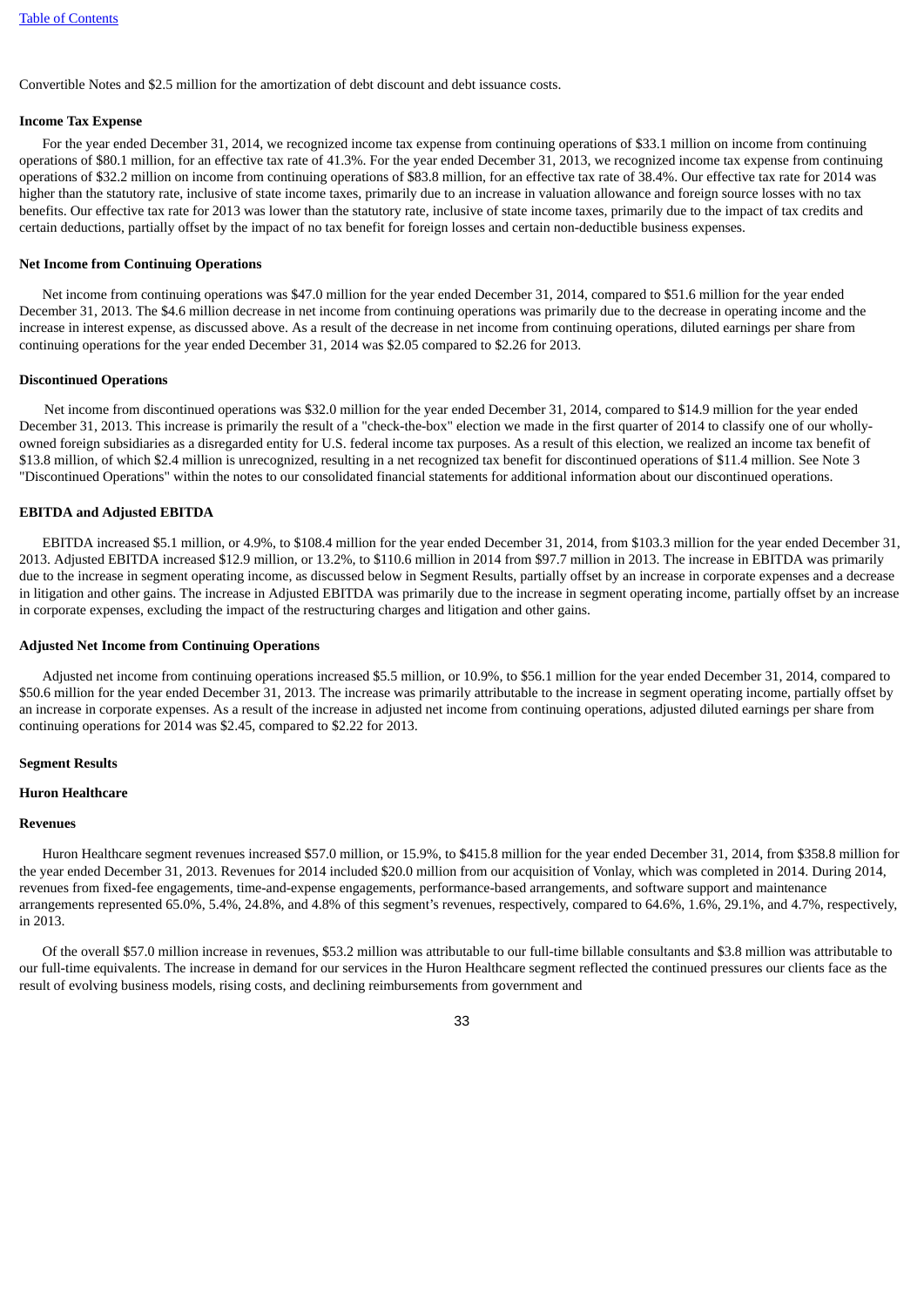commercial payers. The increase in full-time billable consultant revenues reflected increases in the average number of full-time billable consultants and the average billing rate, partially offset by a decrease in consultant utilization rate. Performance-based fee revenue was \$103.2 million during 2014 compared to \$104.5 million during 2013. The level of performance-based fees earned may vary based on our clients' preferences and the mix of services we provide. Performance-based fee arrangements may cause significant variations in revenues, operating results, and average billing rates due to our level of execution and the timing of achievement of the performance-based criteria. With regard to our full-time equivalents, the Huron Healthcare segment experienced increases in both the average number of full-time equivalents and revenue per full-time equivalent during the year ended December 31, 2014 compared to the same period last year.

## **Operating Income**

Huron Healthcare segment operating income increased \$17.1 million, or 12.1%, to \$159.0 million for the year ended December 31, 2014, from \$141.9 million for the year ended December 31, 2013. The Huron Healthcare segment operating margin, defined as segment operating income expressed as a percentage of segment revenues, decreased to 38.2% in 2014 from 39.5% in 2013. The decrease in this segment's operating margin was primarily attributable to an increase in salaries and related expenses for our revenue-generating professionals as a percentage of revenues, as well as increases in contractor expense and intangible asset amortization expense as percentages of revenues, partially offset by revenue growth that outpaced the increase in bonus expense for our revenue-generating professionals during 2014 compared to 2013.

#### **Huron Education and Life Sciences**

#### **Revenues**

Huron Education and Life Sciences segment revenues increased \$2.4 million, or 1.6%, to \$146.0 million for the year ended December 31, 2014, from \$143.6 million for the year ended December 31, 2013. Revenues for 2014 included \$15.5 million from our acquisition of The Frankel Group Associates, which was completed in 2014. Revenues from fixed-fee engagements, time-and-expense engagements, and software support and maintenance arrangements represented 24.3%, 71.2%, and 4.5% of this segment's revenues, respectively, during 2014, compared to 15.0%, 81.0%, and 4.0%, respectively, in 2013.

Of the overall \$2.4 million increase in revenues, \$5.4 million was attributable to an increase in revenue generated by our full-time billable consultants, partially offset by a \$3.0 million decrease in revenue generated by our full-time equivalents. The increase in revenues from our full-time billable consultants was driven by increases in the consultant utilization rate and the average billing rate, partially offset by a decrease in the average number of full-time billable consultants in 2014 compared to 2013. The decrease in revenue attributable to our full-time equivalents was attributable to decreases in both revenue per fulltime equivalent and the average number of full-time equivalents in 2014 compared to 2013.

#### **Operating Income**

Huron Education and Life Sciences segment operating income increased \$0.2 million to \$36.1 million for the year ended December 31, 2014, from \$36.0 million for the year ended December 31, 2013. The Huron Education and Life Sciences segment operating margin decreased slightly to 24.8% for 2014 from 25.0% for 2013. The decrease in this segment's operating margin was primarily attributable to increases in salaries and related expenses for both our revenue-generating professionals and support personnel and bonus expense for our revenue-generating professionals, all as a percentage of revenues, partially offset by decreases in contractor expense and practice administration and meetings expense.

#### **Huron Business Advisory**

## **Revenues**

Huron Business Advisory segment revenues increased \$28.2 million, or 81.3%, to \$62.8 million for the year ended December 31, 2014, from \$34.7 million for the year ended December 31, 2013. Revenues for 2014 included \$30.0 million from our EPM practice (formerly referred to as Blue Stone International, LLC, a business that we acquired during the fourth quarter of 2013), compared to revenues of \$4.7 million during 2013. Included in the \$30.0 million of revenues from our EPM practice in 2014 is \$0.6 million from Threshold Consulting, Inc., a business that we acquired in the fourth quarter of 2014. Revenues from fixed-fee engagements, time-and-expense engagements, and performance-based engagements represented 13.8%, 79.5%, and 6.7% of this segment's revenues, respectively, during 2014, compared to 18.4%, 78.8%, and 2.8% of this segment's revenues, respectively, in 2013. Performance-based fee revenue was \$4.2 million for the year ended December 31, 2014, of which \$2.5 million was generated by Huron Transaction Advisory LLC, our registered broker-dealer established in the first quarter of 2014. Performance-based fee revenue was \$1.0 million for the year ended December 31, 2013. The level of performance-based fees earned may vary based on our clients' preferences and the mix of services we provide. Performance-based fee arrangements may cause significant variations in revenues, operating results, and average billing rates due to our level of execution and the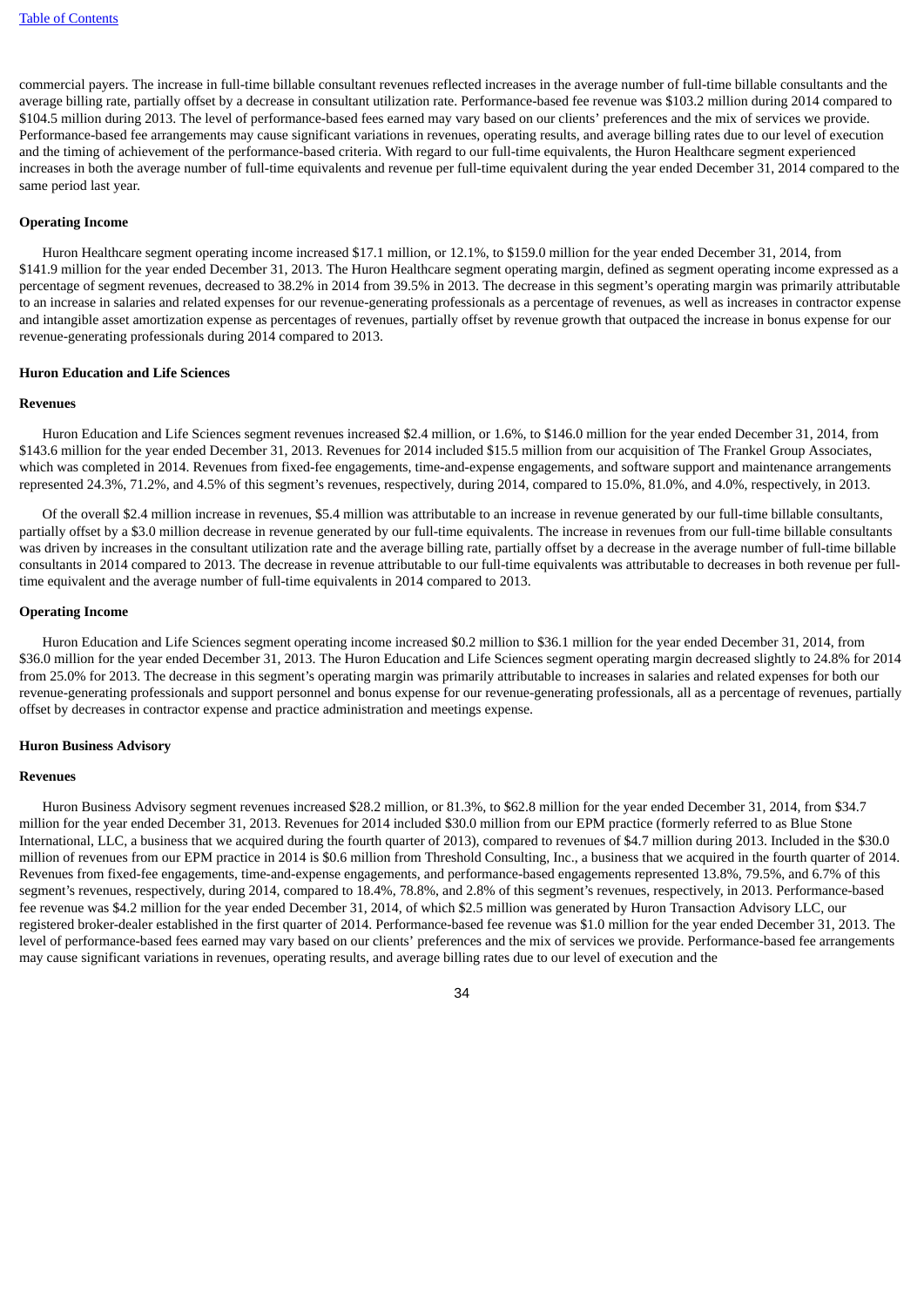timing of achievement of the performance-based criteria.

Of the overall \$28.2 million increase in revenues, \$26.2 million was attributable to our full-time billable consultants and \$2.0 million was attributable to our full-time equivalents. The increase in revenues from our full-time billable consultants reflected an increase in the average number of full-time billable consultants, partially offset by decreases in our consultant utilization rate and average billing rate when comparing 2014 to 2013. The increase in revenue attributable to our full-time equivalents was driven by an increase in the average number of full-time equivalents, partially offset by a decrease in revenue per full-time equivalent. The increases in the average number of full-time billable consultants and full-time equivalents, and the decreases in the average billing rate and revenue per full-time equivalent are largely the result of our acquisition of Blue Stone International, LLC.

### **Operating Income**

Huron Business Advisory segment operating income increased by \$6.8 million, or 94.6%, to \$14.0 million for the year ended December 31, 2014, compared to \$7.2 million for the year ended December 31, 2013. Segment operating margin increased to 22.3% for 2014 from 20.8% for 2013. The increase in this segment's operating margin was primarily attributable to revenue growth that outpaced the increases in bonus expense for our revenue-generating professionals and salaries and related expenses for both our revenue-generating professionals and support personnel. Decreases in restructuring expense, severance expense, and bonus expense for our support personnel also contributed to the increase in the operating margin, partially offset by increases in contractor expense, practice administration and meetings expense, and promotion and sponsorship expense as percentages of revenue.

### **LIQUIDITY AND CAPITAL RESOURCES**

Cash and cash equivalents were \$58.4 million, \$256.9 million, and \$58.1 million at December 31, 2015, 2014, and 2013, respectively. As of December 31, 2015, our primary sources of liquidity are cash on hand, cash flows from our U.S. operations, and borrowing capacity available under our credit facility.

|                                                      |    | <b>Year Ended December 31,</b> |          |               |  |           |  |
|------------------------------------------------------|----|--------------------------------|----------|---------------|--|-----------|--|
| <b>Cash Flows (in thousands):</b>                    |    | 2015                           |          | 2014          |  | 2013      |  |
| Net cash provided by operating activities            | \$ | 164,267                        | <b>S</b> | 146,453       |  | 115,258   |  |
| Net cash used in investing activities                | \$ | $(272, 158)$ \$                |          | $(93,831)$ \$ |  | (52, 658) |  |
| Net cash provided by (used in) financing activities  | \$ | $(89,955)$ \$                  |          | 146,170       |  | (29, 648) |  |
| Effect of exchange rate changes on cash              |    | $(589)$ \$                     |          | $(51)$ \$     |  | 17        |  |
| Net increase (decrease) in cash and cash equivalents | D  | $(198, 435)$ \$                |          | 198.741       |  | 32,969    |  |

### **Operating Activities**

Net cash provided by operating activities totaled \$164.3 million, \$146.5 million, and \$115.3 million for the years ended December 31, 2015, 2014, and 2013, respectively. Our operating assets and liabilities consist primarily of receivables from billed and unbilled services, accounts payable and accrued expenses, accrued payroll and related benefits, and deferred revenues. The volume of services rendered and the related billings and timing of collections on those billings, as well as payments of our accounts payable and salaries, bonuses, and related benefits to employees affect these account balances.

The increase in cash provided by operations in 2015 compared to 2014 was primarily attributable to increased cash collections from clients, driven by our growth in revenues, as well as lower tax payments, partially offset by an increase in operating expenditures and an increase in the amount paid for annual performance bonuses during the first quarter of 2015 compared to the first quarter of 2014.

The increase in cash provided by operations in 2014 when compared to 2013 was primarily attributable to increased cash collections from clients, driven by our growth in revenues, as well as lower tax payments, and higher net income, partially offset by an increase in the amount paid for annual performance bonuses and an increase in unbilled services from clients. The increase in the unbilled services from clients was driven by several large healthcare implementation projects where the services provided and corresponding revenue recognized as of December 31, 2014 has exceeded the amount billed to the client in accordance with the contractual billing terms. We billed and collected these unbilled services in 2015. The increase in unbilled services was largely offset by the improved collections on billed services.

### **Investing Activities**

Net cash used in investing activities was \$272.2 million, \$93.8 million, and \$52.7 million for the years ended December 31, 2015, 2014, and 2013, respectively.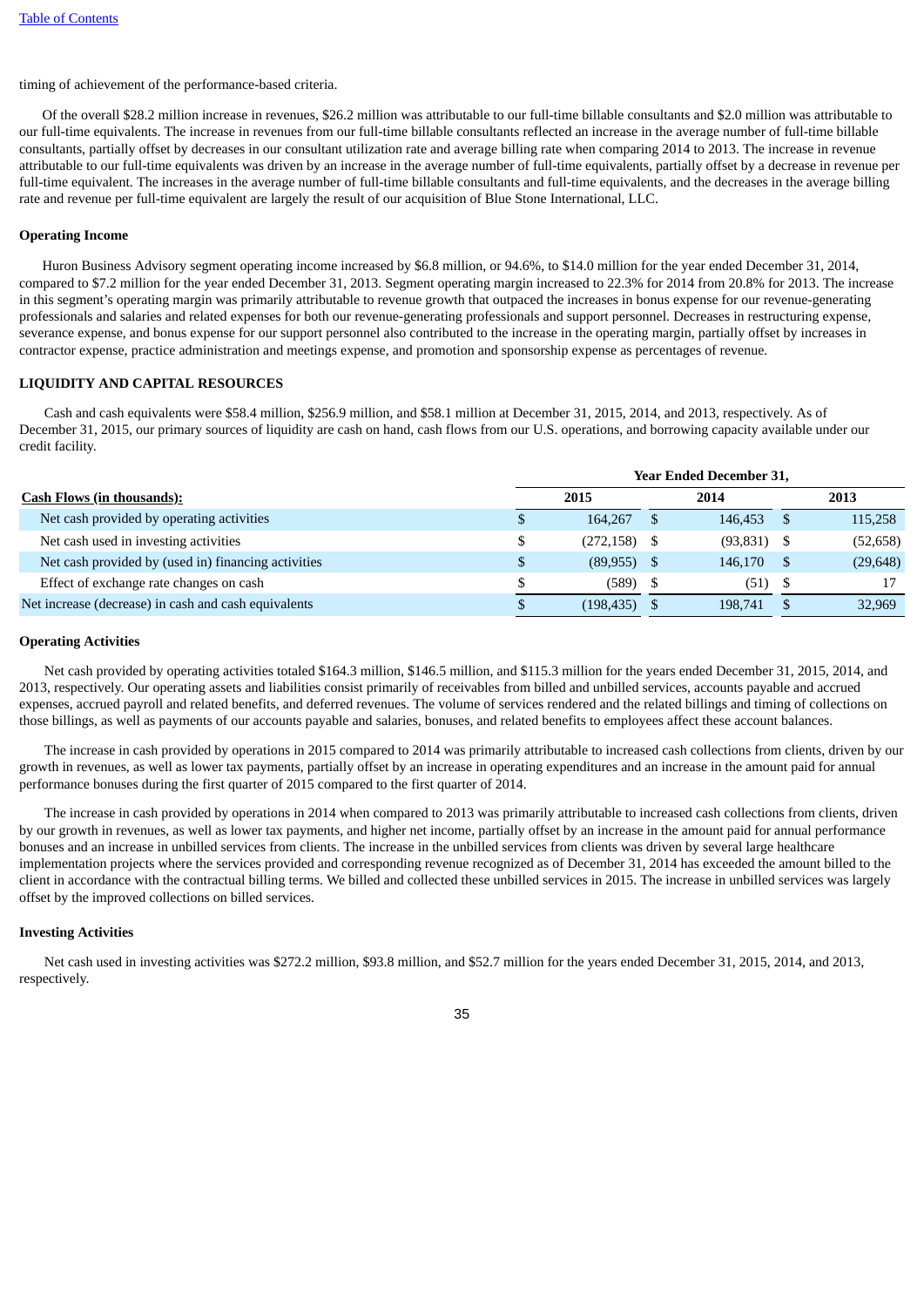The use of cash in 2015 primarily consisted of \$340.0 million for purchases of businesses, \$18.6 million for purchases of property and equipment, and \$15.4 million for the purchase of convertible debt investments in Shorelight Holdings, LLC ("Shorelight"). Shorelight, the parent company of Shorelight Education, is a U.S.-based company that partners with leading nonprofit universities to increase access and retention of international students, boost institutional growth, and enhance an institution's global footprint. The zero coupon convertible notes will mature on July 1, 2020, unless converted earlier. The use of cash in 2015 was partially offset by the net proceeds received of \$108.5 million for the sale of the Huron Legal segment in December 2015. See Note 3 "Discontinued Operations" within the notes to our consolidated financial statements for information about the sale of the Huron Legal segment.

The use of cash in 2014 primarily consisted of \$54.0 million for purchases of businesses, \$25.9 million for purchases of property and equipment, and \$12.5 million for the purchase of convertible debt investments in Shorelight.

The use of cash in 2013 primarily consisted of \$30.3 million for purchases of businesses and \$20.2 million for purchases of property and equipment.

We estimate that the cash utilized for purchases of property and equipment in 2016 will be approximately \$20.0 million, primarily consisting of information technology related equipment and leasehold improvements to support our corporate infrastructure.

### **Financing Activities**

Net cash used in financing activities was \$90.0 million for the year ended December 31, 2015. During 2015, we borrowed \$314.0 million under our credit facility, including \$102.0 million for the Studer Group acquisition, made repayments on our credit facility of \$365.8 million, and repurchased and retired \$34.6 million of our common stock under our October 2014 Share Repurchase Program, as defined below.

Net cash provided by financing activities was \$146.2 million for the year ended December 31, 2014. During 2014, we issued \$250 million principal amount of the Convertible Notes, which provided proceeds of \$242.7 million, net of issuance costs. In connection with the issuance of the Convertible Notes, we paid \$42.1 million for the convertible note hedge transactions and received \$23.6 million for the sale of warrants. Borrowings made under our credit facility to fund operations during 2014 totaled \$129.0 million, with repayments during the period totaling \$154.0 million. During 2014, we repurchased and retired \$50.0 million of our common stock under the February 2014 Share Repurchase Program, as defined below, which completed the repurchase program.

Net cash used in financing activities was \$29.6 million for the year ended December 31, 2013. During 2013, our financing activities primarily consisted of \$119.8 million of repayments on our credit facility, mostly offset by \$96.0 million of borrowings made under our credit facility. Our financing activities during 2013 also included \$5.4 million of deferred acquisition payments related to prior year acquisitions and \$1.2 million for debt issuance costs.

In October 2014, our board of directors authorized a share repurchase program pursuant to which we may, from time to time, repurchase up to \$50 million of our common stock through October 31, 2015 (the "October 2014 Share Repurchase Program"). In October 2015, our board of directors authorized an extension of the October 2014 Share Repurchase Program through October 31, 2016; and in December 2015, our board of directors increased the authorized amount to \$125 million. The amount and timing of the repurchases will be determined by management and will depend on a variety of factors, including the trading price of our common stock, general market and business conditions, and applicable legal requirements. No shares were repurchased under this program in 2014. During the twelve months ended December 31, 2015, we repurchased 583,880 shares at an average cost of \$59.24 per share.

In February 2014, our board of directors authorized a share repurchase program permitting us to repurchase up to \$50 million of our common stock through February 28, 2015 (the "February 2014 Share Repurchase Program"). We completed the February 2014 Share Repurchase Program in October 2014.

#### **Financing Arrangements**

At December 31, 2015, we had \$250.0 million principal amount of our 1.25% convertible senior notes outstanding and \$92.0 million outstanding under our senior secured credit facility, as discussed below.

### *1.25% Convertible Senior Notes*

In September 2014, we issued \$250 million principal amount of the Convertible Notes in a private offering. The Convertible Notes are senior unsecured obligations of the Company and will pay interest semi-annually on April 1 and October 1 of each year at an annual rate of 1.25%. The Convertible Notes will mature on October 1, 2019, unless earlier repurchased by the Company or converted in accordance with their terms.

Upon conversion, the Convertible Notes will be settled, at our election, in cash, shares of the Company's common stock, or a combination of cash and shares of the Company's common stock. Our current intent and policy is to settle conversions with a combination of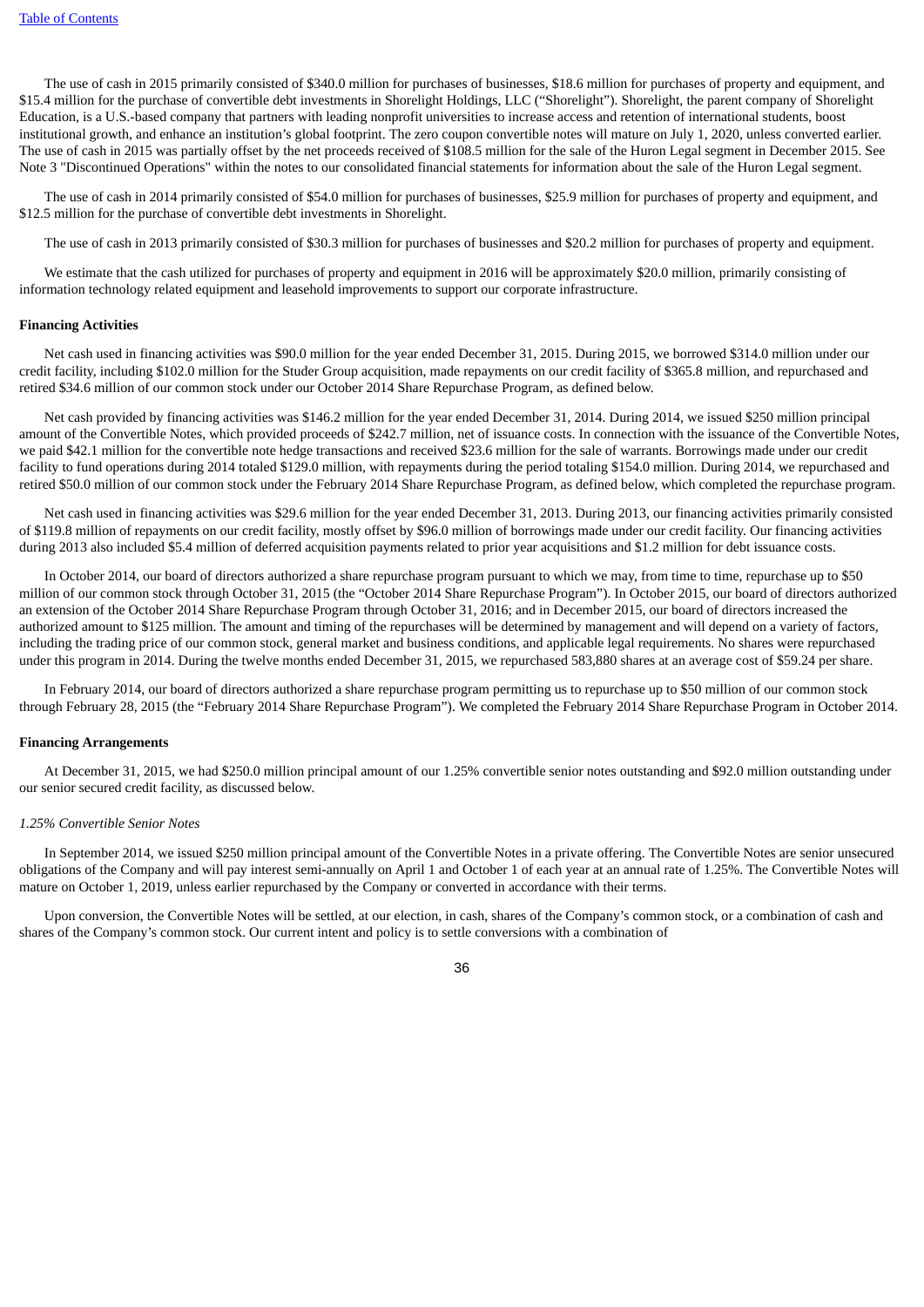cash and shares of common stock with the principal amount of the Convertible Notes paid in cash, in accordance with the settlement provisions of the Indenture.

The initial conversion rate for the Convertible Notes is 12.5170 shares of our common stock per \$1,000 principal amount of the Convertible Notes, which is equal to an initial conversion price of approximately \$79.89 per share of our common stock.

In connection with the issuance of the Convertible Notes, we entered into convertible note hedge transactions and warrant transactions. The convertible note hedge transactions are intended to reduce the potential future economic dilution associated with the conversion of the Convertible Notes and, combined with the warrants, effectively raise the price at which economic dilution would occur from the initial conversion price of approximately \$79.89 to approximately \$97.12 per share.

For further information see Note 7 "Financing Arrangements" within the notes to our consolidated financial statements. For a discussion of certain risks and uncertainties related to the Convertible Notes see Part I—Item 1A. "Risk Factors."

### *Senior Secured Credit Facility*

On March 31, 2015, the Company and certain of the Company's subsidiaries entered into a Second Amended and Restated Credit Agreement dated as of March 31, 2015 (the "Amended Credit Agreement"). The Amended Credit Agreement amended and restated, in its entirety, the credit agreement entered into as of April 14, 2011 (as amended and modified, the "Existing Credit Agreement").

The Amended Credit Agreement consists of a \$500 million senior secured revolving credit facility that becomes due and payable in full upon maturity on March 31, 2020. The Amended Credit Agreement provides for the option to increase the revolving credit facility or establish term loan facilities in an aggregate amount of up to \$100 million, subject to customary conditions and the approval of any lender whose commitment would be increased, resulting in a maximum available principal amount under the Amended Credit Agreement of \$600 million. The initial borrowings under the Amended Credit Agreement were used to refinance borrowings outstanding under the Existing Credit Agreement, and future borrowings under the Amended Credit Agreement may be used for working capital, capital expenditures, share repurchases, and general corporate purposes.

Fees and interest on borrowings vary based on our Consolidated Leverage Ratio (as defined in the Amended Credit Agreement). At our option, borrowings under the Amended Credit Agreement will bear interest at one, two, three or six-month LIBOR or an alternate base rate, in each case plus the applicable margin. The applicable margin will fluctuate between 1.25% per annum and 1.75% per annum, in the case of LIBOR borrowings, or between 0.25% per annum and 0.75% per annum, in the case of base rate loans, based upon our Consolidated Leverage Ratio at such time.

Amounts borrowed under the Amended Credit Agreement may be prepaid at any time without premium or penalty. We are required to prepay the amounts outstanding under the Amended Credit Agreement in certain circumstances, including a requirement to pay all amounts outstanding under the Amended Credit Agreement 90 days prior to the Convertible Indebtedness Maturity Date (as defined in the Amended Credit Agreement) unless (1) the Convertible Indebtedness Maturity Date is waived or extended to a later date, (2) the Company can demonstrate (a) Liquidity (as defined in the Amended Credit Agreement) in an amount at least equal to the principal amount due on the Convertible Indebtedness Maturity Date, and (b) financial covenant compliance after giving effect to such payments and any additional indebtedness incurred on a pro forma basis, or (3) this requirement is waived by the Required Lenders (as defined in the Amended Credit Agreement). In addition, we have the right to permanently reduce or terminate the unused portion of the commitments provided under the Amended Credit Agreement at any time.

The Amended Credit Agreement contains usual and customary representations and warranties; affirmative and negative covenants, which include limitations on liens, investments, additional indebtedness, and restricted payments; and two quarterly financial covenants as follows: (i) a maximum Consolidated Leverage Ratio (defined as the ratio of debt to consolidated EBITDA) of either 3.25 to 1.00 or 3.50 to 1.00, depending on the measurement period, and (ii) a minimum Consolidated Interest Coverage Ratio (defined as the ratio of consolidated EBITDA to interest) of 3.50 to 1.00. Consolidated EBITDA for purposes of the financial covenants is calculated on a continuing operations basis and includes adjustments to add back share-based compensation costs, certain non-cash restructuring charges, and pro forma historical EBITDA for businesses acquired. At December 31, 2015, we were in compliance with these financial covenants with a Consolidated Leverage Ratio of 2.09 to 1.00 and a Consolidated Interest Coverage Ratio of 15.70 to 1.00.

The Amended Credit Agreement contains restricted payment provisions, including a potential limit on the amount of dividends we may pay. Pursuant to the terms of the Amended Credit Agreement, if our Consolidated Leverage Ratio is greater than 3.00, the amount of dividends and other Restricted Payments (as defined in the Amended Credit Agreement) we may pay is limited to an amount up to \$50 million plus 50% of cumulative consolidated net income from the closing date of the Amended Credit Agreement plus 50% of the net cash proceeds from equity issuances after the closing date of the Amended Credit Agreement.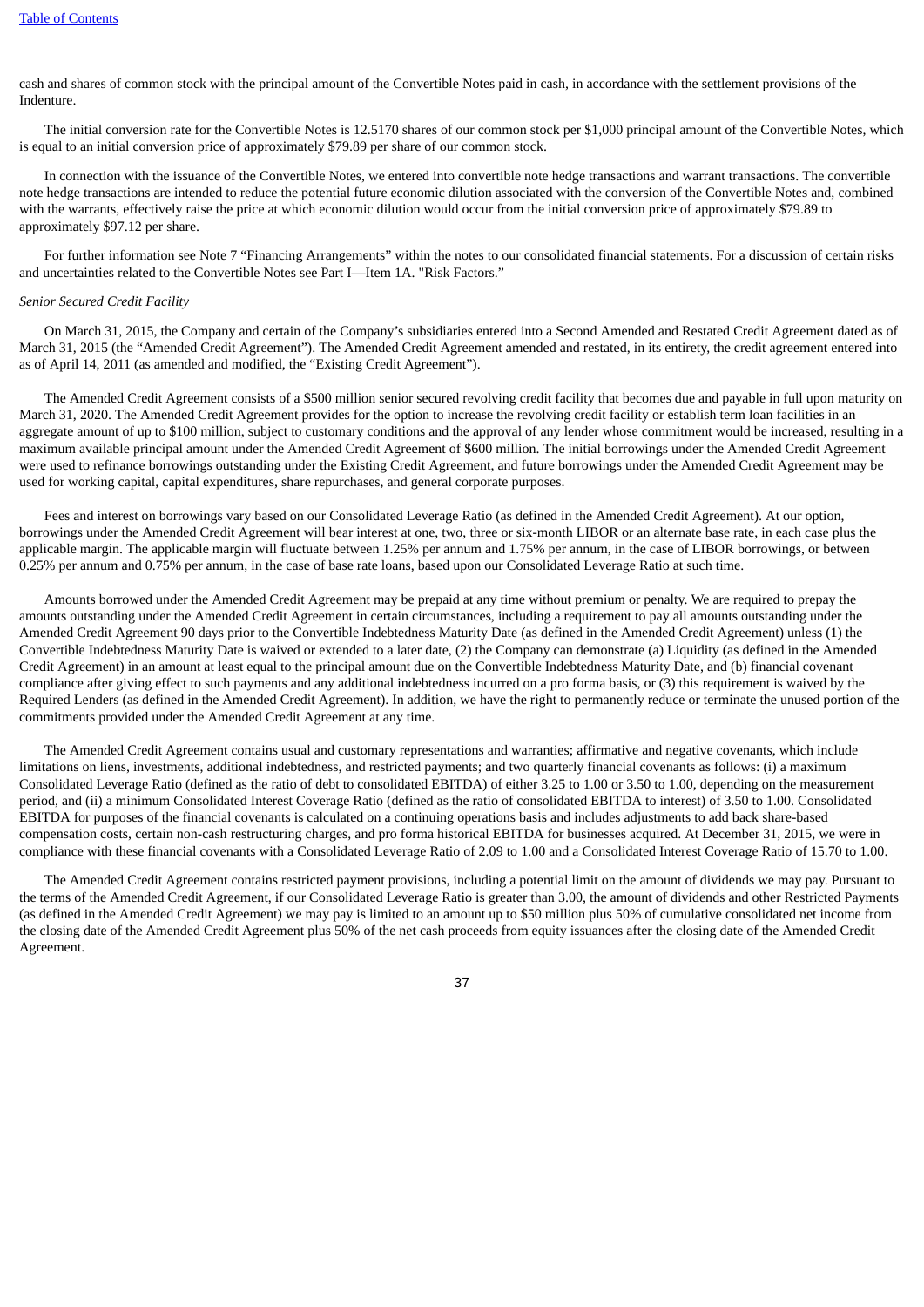Borrowings outstanding under the Amended Credit Agreement at December 31, 2015 totaled \$92.0 million. These borrowings carried a weighted average interest rate of 2.4% including the effect of the interest rate swaps described in Note 11 "Derivative Instruments and Hedging Activity" within the notes to the consolidated financial statements. Borrowings outstanding under the Existing Credit Agreement at December 31, 2014 were \$143.8 million and carried a weighted average interest rate of 2.3%. The borrowing capacity under the revolving credit facility is reduced by any outstanding borrowings under the revolving credit facility and outstanding letters of credit. At December 31, 2015, we had outstanding letters of credit totaling \$4.8 million, which are primarily used as security deposits for our office facilities. As of December 31, 2015, the unused borrowing capacity under the revolving credit facility was \$403.2 million.

For further information see Note 7 "Financing Arrangements" within the notes to our consolidated financial statements. For a discussion of certain risks and uncertainties related to the Amended Credit Agreement see Part I—Item 1A. "Risk Factors."

### **Future Needs**

Our primary financing need has been to fund our growth. Our growth strategy is to expand our service offerings, which may require investments in new hires, acquisitions of complementary businesses, possible expansion into other geographic areas, and related capital expenditures. We believe our internally generated liquidity, together with our available cash on hand, the borrowing capacity available under our revolving credit facility, and access to external capital resources will be adequate to fund our long-term growth and capital needs arising from cash commitments and debt service obligations. Our ability to secure short-term and long-term financing in the future will depend on several factors, including our future profitability, the quality of our accounts receivable and unbilled services, our relative levels of debt and equity, and the overall condition of the credit markets.

### **CONTRACTUAL OBLIGATIONS**

The following table represents our significant obligations and commitments as of December 31, 2015 and the scheduled years of payments (in thousands).

|                                                                 |              |    | <b>Payments Due by Period</b> |    |           |     |           |               |                      |
|-----------------------------------------------------------------|--------------|----|-------------------------------|----|-----------|-----|-----------|---------------|----------------------|
|                                                                 | <b>Total</b> |    | <b>Less than</b><br>1 Year    |    | 1-3 Years |     | 3-5 Years |               | More than<br>5 Years |
| Long-term bank borrowings—principal and interest <sup>(1)</sup> | 99,522       | S  | 1,770                         | S  | 3,540     | \$. | 94.212    | <sup>\$</sup> |                      |
| Convertible senior notes—principal and interest <sup>(2)</sup>  | 262,500      |    | 3,125                         |    | 6,250     |     | 253,125   |               |                      |
| Operating lease obligations <sup>(3)</sup>                      | 83,045       |    | 16,896                        |    | 23,187    |     | 16.457    |               | 26,505               |
| Purchase obligations <sup>(4)</sup>                             | 24,025       |    | 10.939                        |    | 12.245    |     | 841       |               |                      |
| Contingent consideration <sup>(5)</sup>                         | 2,063        |    |                               |    | 2,063     |     |           |               |                      |
| Uncertain tax positions <sup>(6)</sup>                          | 3.223        |    |                               |    |           |     |           |               |                      |
| Deferred compensation $(7)$                                     | 13,120       |    |                               |    |           |     |           |               |                      |
| Total contractual obligations                                   | 487,498      | S. | 32,730                        | S. | 47,285    | S.  | 364,635   |               | 26,505               |

- (1) The interest payments on long-term bank borrowings are estimated in the table above based on the principal amount outstanding and the interest rate in effect as of December 31, 2015. Actual future interest payments will differ due to changes in our borrowings outstanding and the interest rate on those borrowings, as the interest rate varies based on the fluctuations in the variable base rates and the spread we pay over those base rates pursuant to the Amended Credit Agreement. Refer to "Liquidity and Capital Resources" and Note 7 "Financing Arrangements" within the notes to our consolidated financial statements for more information on our outstanding borrowings.
- (2) In September 2014, we issued \$250 million principal of 1.25% convertible senior notes due 2019. We will pay cash interest on the outstanding notes at an annual rate of 1.25% semi-annually on April 1 and October 1 of each year until October 1, 2019, at which time we will repay any accrued and unpaid interest and the principal amount of all outstanding notes.
- (3) We lease our facilities under operating lease arrangements expiring on various dates through 2026, with various renewal options. We lease office facilities under non-cancelable operating leases that include fixed or minimum payments plus, in some cases, scheduled base rent increases over the term of the lease. Certain leases provide for monthly payments of real estate taxes, insurance and other operating expense applicable to the property. Some of the leases contain provisions whereby the future rental payments may be adjusted for increases in operating expense above the specified amount.
- (4) Purchase obligations include sponsorships, subscriptions to research tools, information technology, and other commitments to purchase services where we cannot cancel or would be required to pay a termination fee in the event of cancellation.
- (5) In connection with a business acquisition, we may be required to pay post-closing consideration to the sellers if specific financial performance targets are met over a number of years as specified in the related purchase agreement. As of December 31, 2015, the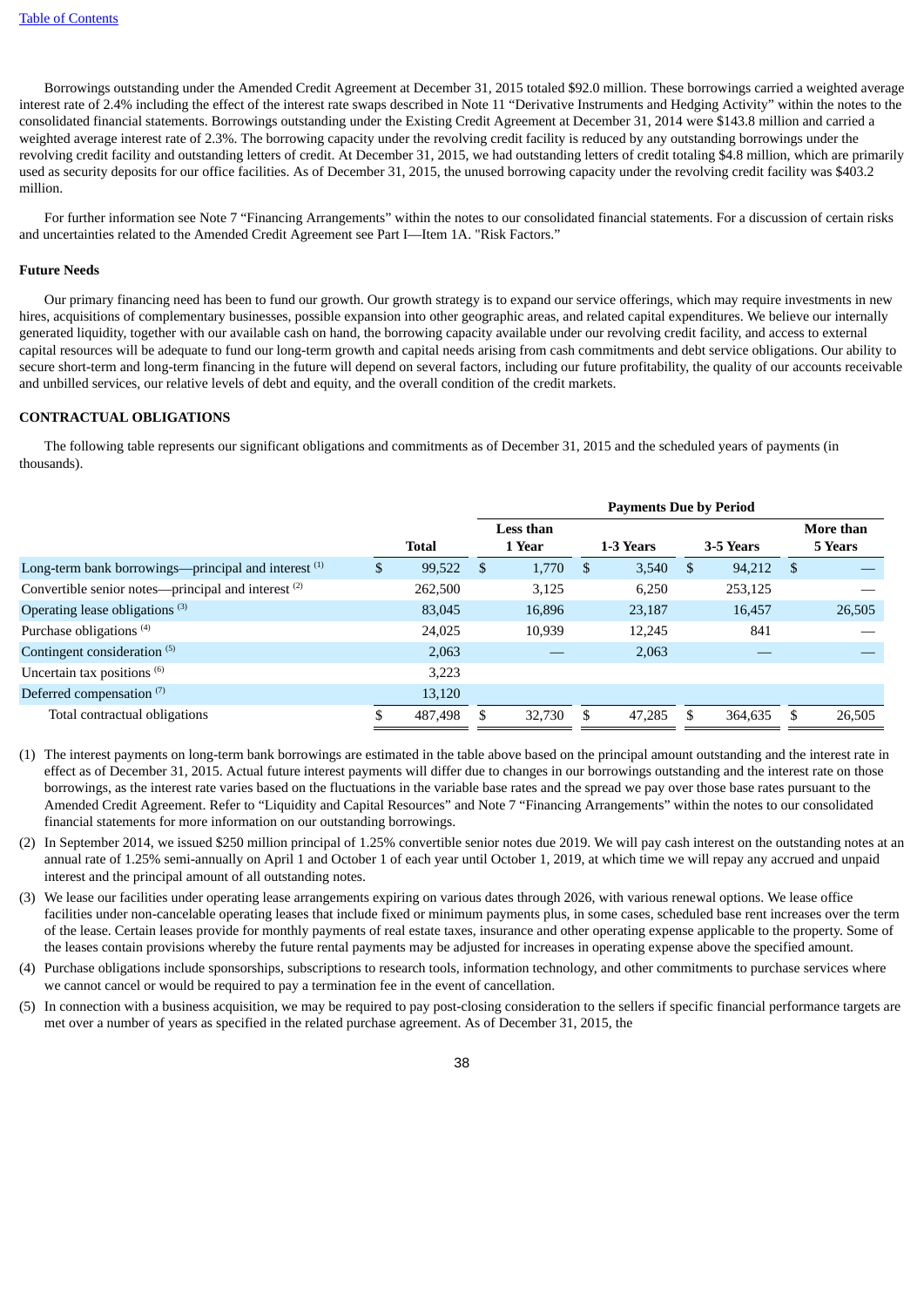estimated fair value of this contingent consideration liability was \$2.1 million. The actual amount that may be paid ranges from zero to \$2.5 million.

- (6) Our liabilities for uncertain tax positions are classified as non-current. As we are unable to reasonably estimate the timing of future payments as it depends on examinations by taxing authorities, the related balance has not been reflected in the "Payments Due by Period" section of the table.
- (7) Included in deferred compensation and other liabilities on our consolidated balance sheet as of December 31, 2015 is a \$13.1 million obligation for deferred compensation. As the specific payment dates for the deferred compensation are unknown, the related balances have not been reflected in the "Payments Due by Period" section of the table. Refer to Note 14 "Employee Benefit and Deferred Compensation Plans" within the notes to our consolidated financial statements for more information on our deferred compensation plan.

### **OFF-BALANCE SHEET ARRANGEMENTS**

We have not entered into any off-balance sheet arrangements.

# **CRITICAL ACCOUNTING POLICIES**

Management's discussion and analysis of financial condition and results of operations are based upon our consolidated financial statements, which have been prepared in accordance with accounting principles generally accepted in the United States of America ("GAAP"). Our significant accounting policies are discussed in Note 2 "Summary of Significant Accounting Policies," within the notes to our consolidated financial statements. We regularly review our financial reporting and disclosure practices and accounting policies to ensure that our financial reporting and disclosures provide accurate information relative to the current economic and business environment. The preparation of financial statements in conformity with GAAP requires management to make assessments, estimates, and assumptions that affect the reported amounts of assets and liabilities and disclosure of contingent assets and liabilities as of the date of the financial statements, as well as the reported amounts of revenues and expenses during the reporting period. Critical accounting policies are those policies that we believe present the most complex or subjective measurements and have the most potential to impact our financial position and operating results. While all decisions regarding accounting policies are important, we believe that there are four accounting policies that could be considered critical: revenue recognition, allowances for doubtful accounts and unbilled services, carrying values of goodwill and other intangible assets, and accounting for income taxes.

### **Revenue Recognition**

We recognize revenues in accordance with Account Standards Codification ("ASC") 605, *Revenue Recognition*. Under ASC 605, revenue is recognized when persuasive evidence of an arrangement exists, the related services are provided, the price is fixed or determinable, and collectability is reasonably assured. We generate the majority of our revenues from providing professional services under four types of billing arrangements: fixed-fee (including software license revenue), time-and-expense, performance-based, and software support and maintenance and subscriptions.

In fixed-fee billing arrangements, we agree to a pre-established fee in exchange for a predetermined set of professional services. We set the fees based on our estimates of the costs and timing for completing the engagements. We generally recognize revenues under fixed-fee billing arrangements using a proportionate performance approach, which is based on work completed to-date versus our estimates of the total services to be provided under the engagement. Contracts within our Studer Group solution are fixed-fee partner contracts with multiple deliverables, which primarily consist of coaching services, as well as seminars, materials and software products ("Partner Contracts"). Revenues for coaching services and software products are generally recognized on a straight-line basis over the length of the contract. All other revenues under Partner Contracts are recognized at the time the service is provided. Estimates of total engagement revenues and cost of services are monitored regularly during the term of the engagement. If our estimates indicate a potential loss, such loss is recognized in the period in which the loss first becomes probable and reasonably estimable.

We also generate revenues from software licenses for our revenue cycle management software and research administration and compliance software. Licenses for our revenue cycle management software are sold only as a component of our consulting projects, and the services we provide are essential to the functionality of the software. Therefore, revenues from these software licenses are recognized over the term of the related consulting services contract in accordance with ASC 605. License revenue from our research administration and compliance software is recognized in accordance with ASC 985-605, generally in the month in which the software is delivered.

Time-and-expense billing arrangements require the client to pay based on the number of hours worked by our revenue-generating professionals at agreed upon rates. Time-and-expense arrangements also include certain speaking engagements, conferences, and publication orders purchased by our clients outside of Partner Contracts within our Studer Group solution. We recognize revenues under time-and-expense arrangements as the related services or publications are provided.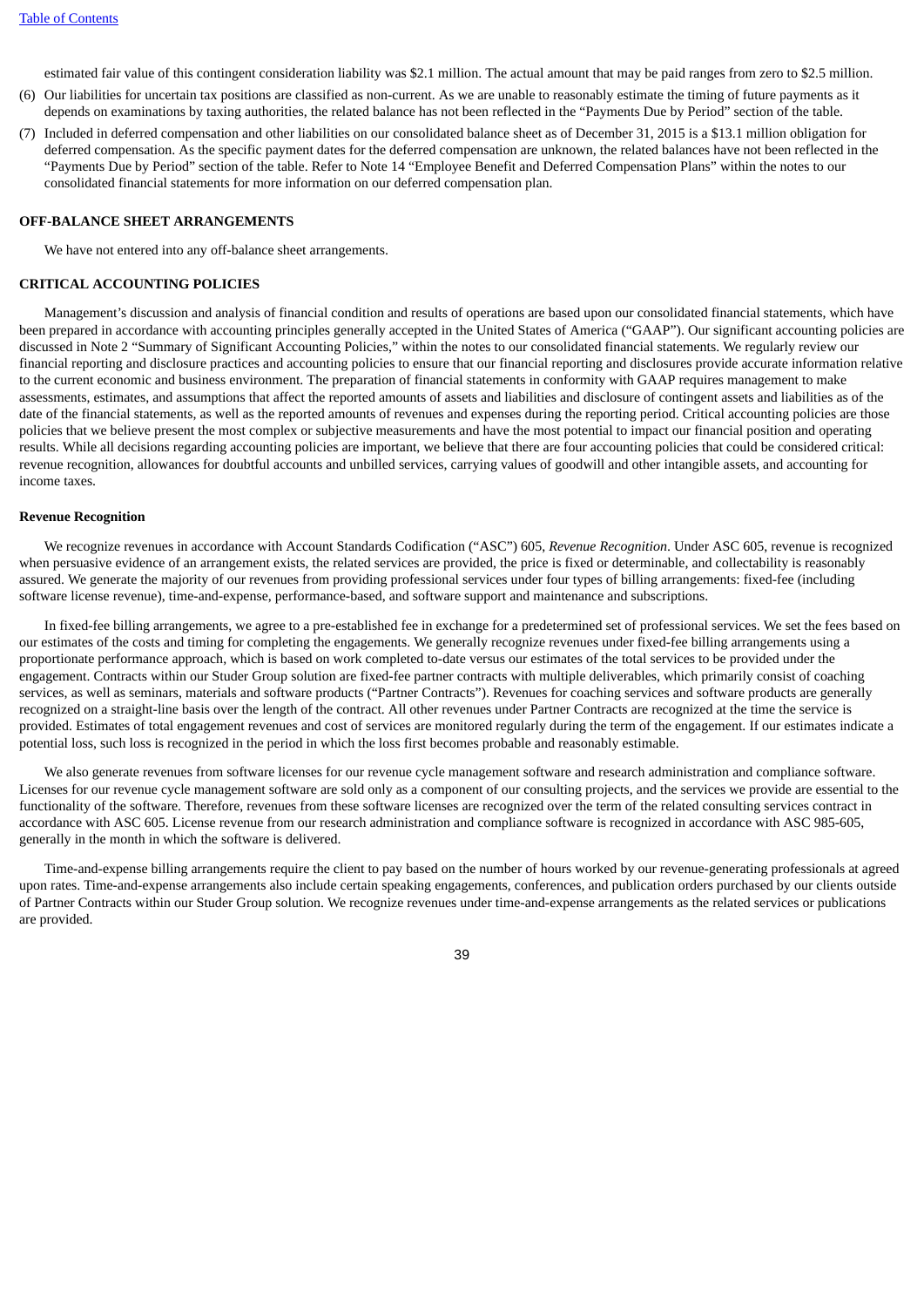In performance-based billing arrangements, fees are tied to the attainment of contractually defined objectives. We enter into performance-based engagements in essentially two forms. First, we generally earn fees that are directly related to the savings formally acknowledged by the client as a result of adopting our recommendations for improving operational and cost effectiveness in the areas we review. Second, we have performance-based engagements in which we earn a success fee when and if certain pre-defined outcomes occur. We do not recognize revenues under performance-based billing arrangements until all related performance criteria are met.

Clients that have purchased one of our software licenses can pay an annual fee for software support and maintenance. We also generate subscription revenue from our cloud-based analytic tools and solutions. Support and maintenance and subscription-based revenues are recognized ratably over the support or subscription period, which ranges from one to three years. These fees are billed in advance and included in deferred revenues until recognized.

We have arrangements with clients in which we provide multiple elements of services under one engagement contract. Revenues under these types of arrangements are allocated to each element based on the element's fair value in accordance with ASC 605 and recognized pursuant to the criteria described above.

Provisions are recorded for the estimated realization adjustments on all engagements, including engagements for which fees are subject to review by the bankruptcy courts. Expense reimbursements that are billable to clients are included in total revenues and reimbursable expenses, and typically an equivalent amount of reimbursable expenses are included in total direct costs and reimbursable expenses. Reimbursable expenses are primarily recognized as revenue in the period in which the expense is incurred. Subcontractors that are billed to clients at cost are also included in reimbursable expenses.

Differences between the timing of billings and the recognition of revenue are recognized as either unbilled services or deferred revenues in the accompanying consolidated balance sheets. Revenues recognized for services performed but not yet billed to clients are recorded as unbilled services. Client prepayments and retainers are classified as deferred revenues and recognized over future periods as earned in accordance with the applicable engagement agreement.

### **Allowances for Doubtful Accounts and Unbilled Services**

We maintain allowances for doubtful accounts and for services performed but not yet billed based on several factors, including the estimated cash realization from amounts due from clients, an assessment of a client's ability to make required payments, and the historical percentages of fee adjustments and write-offs by age of receivables and unbilled services. The allowances are assessed by management on a regular basis. These estimates may differ from actual results. If the financial condition of a client deteriorates in the future, impacting the client's ability to make payments, an increase to our allowance might be required or our allowance may not be sufficient to cover actual write-offs.

We record the provision for doubtful accounts and unbilled services as a reduction in revenue to the extent the provision relates to fee adjustments and other discretionary pricing adjustments. To the extent the provision relates to a client's inability to make required payments on accounts receivables, we record the provision to selling, general and administrative expenses.

### **Carrying Values of Goodwill and Other Intangibles Assets**

For an acquisition accounted for as a business combination, goodwill represents the excess of the cost over the fair value of the net assets acquired. We test goodwill for impairment, at the reporting unit level, annually and whenever events or circumstances make it more likely than not that an impairment may have occurred. We perform our annual goodwill impairment test as of November 30 and monitor for interim triggering events on an ongoing basis. A reporting unit is an operating segment or one level below an operating segment (referred to as a component) to which goodwill is assigned when initially recorded. We assign goodwill to reporting units based on our integration plans and the expected synergies resulting from the acquisition. At the time of our November 30, 2015 annual goodwill impairment test, we had five reporting units with goodwill balances: our Huron Healthcare and Huron Education and Life Sciences operating segments, our Financial Advisory practice and Enterprise Performance Management and Analytics ("EPM&A") practice, which together make up our Huron Business Advisory operating segment, and our Huron Legal operating segment, which we subsequently sold in December 2015.

Goodwill is reviewed for impairment utilizing a qualitative assessment or a quantitative two-step process. We have an option to make a qualitative assessment of a reporting unit's goodwill for impairment. If we choose to perform a qualitative assessment and determine the fair value more likely than not exceeds the carrying value, no further evaluation is necessary. For reporting units where we perform the quantitative two-step process, the first step requires us to compare the fair value of each reporting unit, which we generally determine using a combination of the income approach and the market approach, to the respective carrying value, which includes goodwill. For companies providing services similar to those provided by us, the income and market approaches will generally provide the most reliable indications of fair value because the value of such companies is dependent on their ability to generate earnings. If the fair value of the reporting unit exceeds its carrying value, the goodwill is not considered impaired. If the carrying value is higher than the fair value, there is an indication that an impairment may exist and the second step is required. In the second step, the implied fair value of goodwill is calculated as the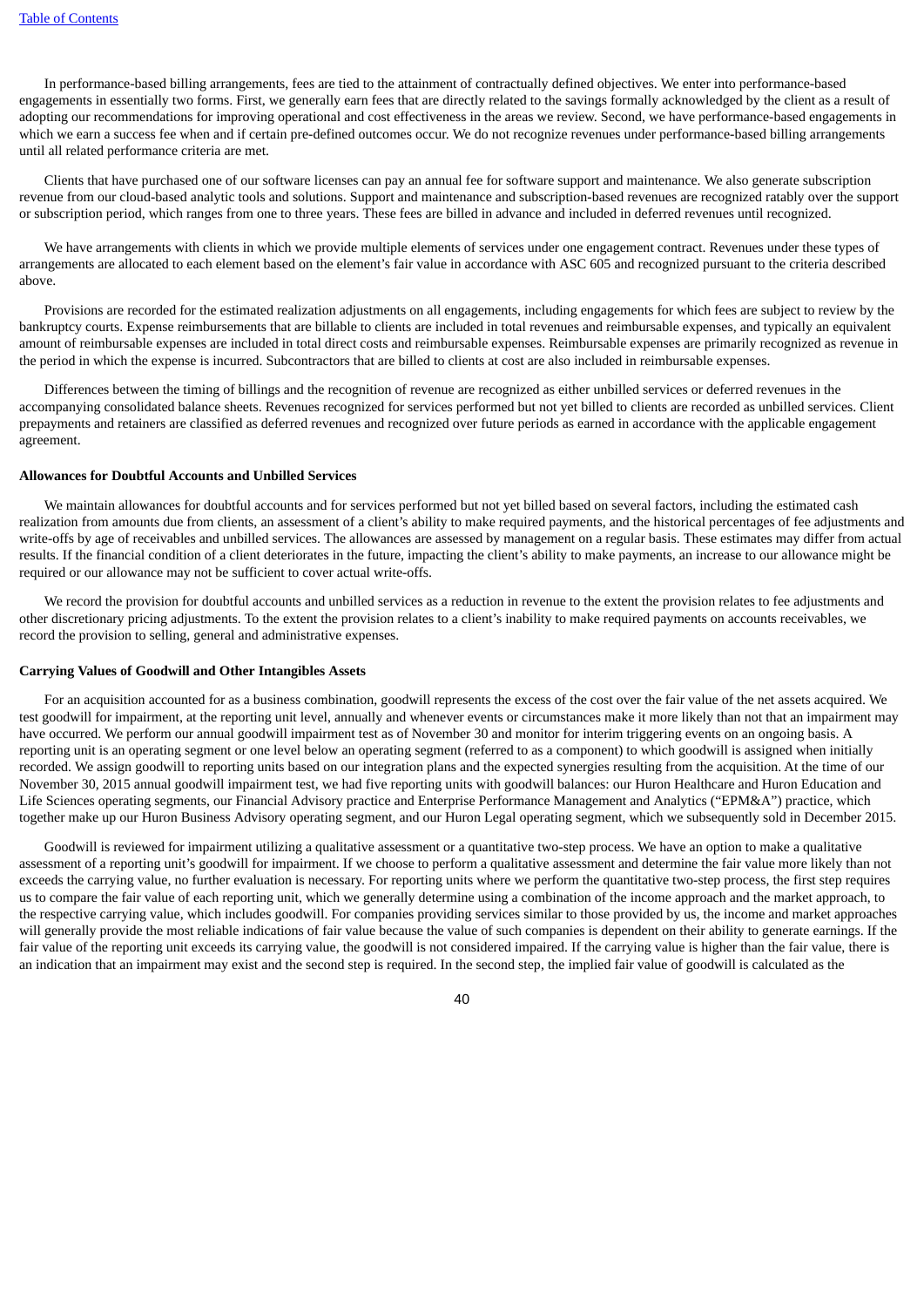excess of the fair value of a reporting unit over the fair values assigned to its assets and liabilities. If the implied fair value of goodwill is less than the carrying value of the reporting unit's goodwill, the difference is recognized as an impairment loss.

We tested our goodwill for impairment twice during 2015, as discussed below.

*First Quarter 2015 Goodwill Impairment Analysis.* During the first three months of 2015, the operating results for Huron Legal were generally in line with management's expectations for the quarter but still significantly below the results achieved during the first three quarters of 2014. Given the increase in the reporting unit's carrying value as a result of the Sky Analytics acquisition in the first quarter of 2015 and weakened results compared to the first nine months of 2014, we performed an interim impairment test for the goodwill balances within our Huron Legal reporting unit as of March 31, 2015. Our goodwill impairment test was performed using the quantitative two-step process. In estimating the fair value of the Huron Legal reporting unit, we relied on a combination of the income approach and the market approach, utilizing the guideline company method, with a fifty-fifty weighting. These methods require the use of significant estimates and assumptions, including long-term projections of future cash flows, market conditions, and discount rates reflecting the risk inherent in future cash flows. Based on the results of the first step of the goodwill impairment test, we determined that the fair value of our Huron Legal reporting unit exceeded its carrying value by 25%, or \$28.8 million. Since the fair value of the reporting unit exceeded its carrying value, the second step of the goodwill impairment test was not necessary.

We continued to monitor the results of the Huron Legal reporting unit in 2015, and did not identify any indicators of impairment that required additional interim impairment tests. Pursuant to our policy, we performed our annual goodwill impairment test on Huron Legal as of November 30, 2015, as discussed below.

*2015 Annual Goodwill Impairment Analysis.* Pursuant to our policy, we performed our annual goodwill impairment test as of November 30, 2015 on our five reporting units with goodwill balances: Huron Healthcare, Huron Education and Life Sciences, Financial Advisory, EPM&A, and Huron Legal which was subsequently sold in December 2015. Our All Other reporting unit does not have a goodwill balance.

For each reporting unit, we reviewed goodwill for impairment utilizing the quantitative two-step process. We performed the first step of the quantitative two-step impairment test by comparing the fair value of each reporting unit to its respective carrying amount, including goodwill. Based on the results of the first step of the goodwill impairment test, we determined that the fair value of each of the Huron Healthcare, Huron Education and Life Sciences, Financial Advisory, EPM&A, and Huron Legal reporting units exceeded its carrying value by 79%, 80%, 118%, 15%, and 3%, respectively. Since the fair value of each reporting unit exceeded its respective carrying value, the second step of the goodwill impairment test was not necessary.

In estimating the fair value of our Huron Healthcare, Huron Education and Life Sciences, Financial Advisory, and EPM&A reporting units, we relied on a combination of the income approach and the market approach, utilizing the guideline company method, with a fifty-fifty weighting. The fair value of the Huron Legal reporting unit used in the impairment test was based on the gross sales price of \$112 million, which was derived in a market transaction.

In the income approach, we utilized a discounted cash flow analysis, which involves estimating the expected after-tax cash flows that will be generated by the reporting unit and then discounting those cash flows to present value reflecting the relevant risks associated with the reporting unit and the time value of money. This approach requires the use of significant estimates and assumptions, including long-term projections of future cash flows, market conditions, and discount rates reflecting the risk inherent in future cash flows. In estimating future cash flows, we relied on an internally generated six-year forecast. For periods after the six-year forecast, we assumed a long-term annual revenue growth rate of 3.5% for all reporting units. Our forecast is based on historical experience, current backlog, expected market demand, and other industry information. Our discounted cash flow analysis assumed a 10.0% weighted average cost of capital ("WACC") discount rate for the Huron Healthcare and Huron Education and Life Sciences reporting units and a 14.0% WACC discount rate for the Financial Advisory and EPM&A reporting units.

In the market approach, we utilized the guideline company method, which involved calculating valuation multiples based on operating data from guideline publicly traded companies. Multiples derived from guideline companies provide an indication of how much a knowledgeable investor in the marketplace would be willing to pay for a company. For each reporting unit, these multiples are evaluated and adjusted based on specific characteristics of the reporting unit relative to the selected guideline companies and applied to the reporting unit's operating data to arrive at an indication of value.

Determining the fair value of a reporting unit requires us to make significant judgments, estimates, and assumptions. While we believe that the estimates and assumptions underlying our valuation methodology are reasonable, these estimates and assumptions could have a significant impact on whether or not an impairment charge is recognized and also the magnitude of any such charge. The results of an impairment analysis are as of a point in time. There is no assurance that the actual future earnings or cash flows of our reporting units will be consistent with our projections. We will monitor any changes to our assumptions and will evaluate goodwill as deemed warranted during future periods. Any significant decline in our operations could result in goodwill impairment charges.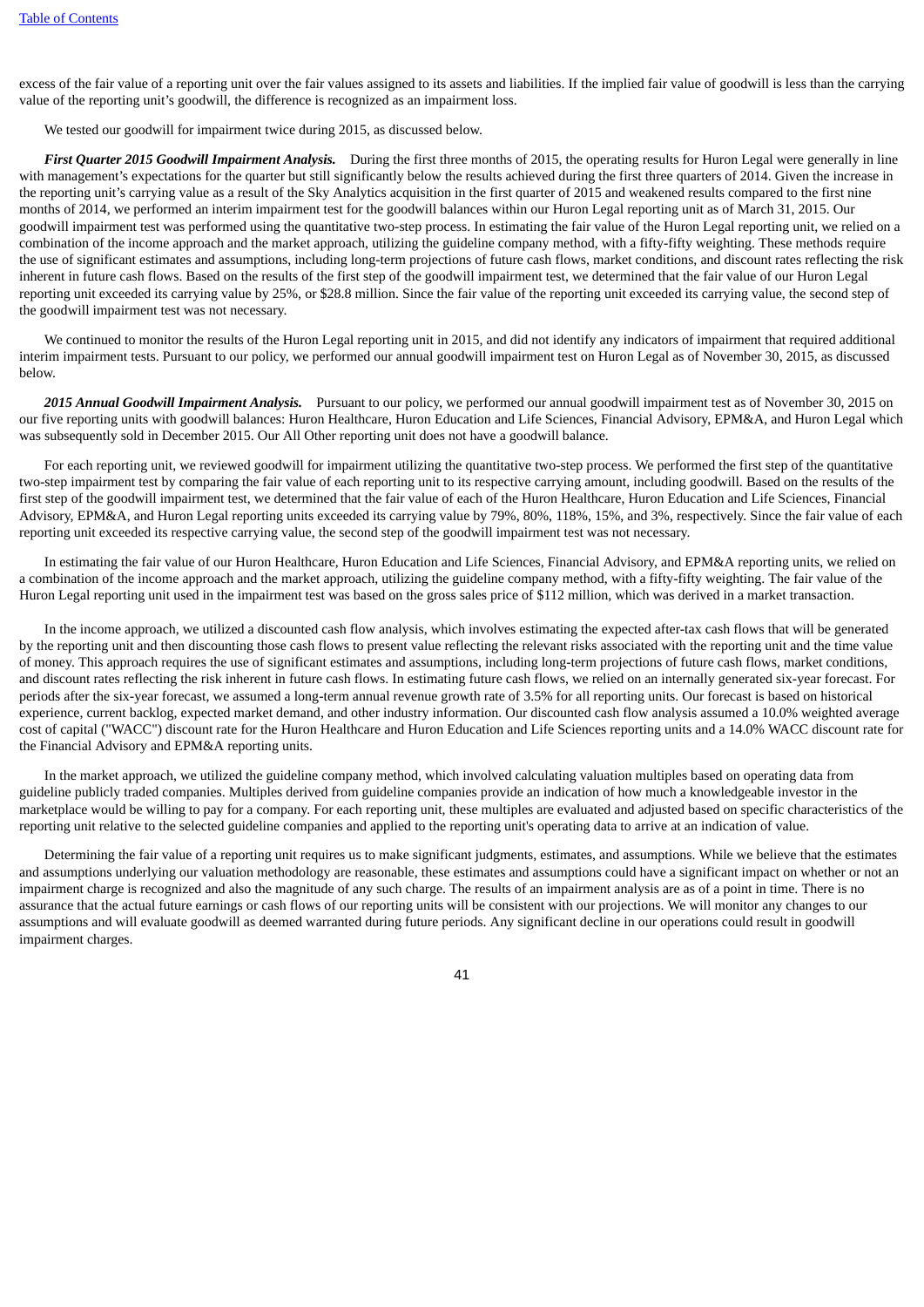The table below presents, based on the goodwill impairment test performed as of November 30, 2015, the decrease in the fair value of our reporting units given a 100 basis point increase in the assumed discount rate or a 100 basis point decrease in the assumed long-term annual revenue growth rate. The table below does not include the Huron Legal reporting unit as the fair value used in the goodwill impairment test was derived in a market transaction and the sale of the Huron Legal segment closed on December 31, 2015.

|                                                       |              | <b>Discount rate</b><br>increased by<br>100 bps |      | Long-term growth rate<br>decreased by<br>100 bps |
|-------------------------------------------------------|--------------|-------------------------------------------------|------|--------------------------------------------------|
| <b>Huron Healthcare</b>                               |              |                                                 |      |                                                  |
| Decrease in fair value                                | \$           | (77,100)                                        | \$   | (55,000)                                         |
| Percentage by which fair value exceeds carrying value |              | 69%                                             |      | 72%                                              |
| <b>Huron Education and Life Sciences</b>              |              |                                                 |      |                                                  |
| Decrease in fair value                                | \$           | (14,300)                                        | - \$ | (10,300)                                         |
| Percentage by which fair value exceeds carrying value |              | 68%                                             |      | 71%                                              |
| <b>Financial Advisory</b>                             |              |                                                 |      |                                                  |
| Decrease in fair value                                | \$           | (2,500)                                         | -\$  | (1,700)                                          |
| Percentage by which fair value exceeds carrying value |              | 107%                                            |      | 111%                                             |
| EPM&A                                                 |              |                                                 |      |                                                  |
| Decrease in fair value                                | $\mathbb{S}$ | $(2,300)$ \$                                    |      | (1,400)                                          |
| Percentage by which fair value exceeds carrying value |              | 9%                                              |      | 11%                                              |

The carrying values of goodwill for each of our reporting units as of December 31, 2015 are as follows (in thousands):

| <b>Reporting Unit</b>                                  | <b>Carrying Value</b><br>of Goodwill |
|--------------------------------------------------------|--------------------------------------|
| Huron Healthcare                                       | \$<br>610,264                        |
| Huron Education and Life Sciences                      | 102,906                              |
| <b>Financial Advisory</b>                              | 16,094                               |
| <b>Enterprise Performance Management and Analytics</b> | 22,136                               |
| Total                                                  | 751,400                              |

The carrying value of goodwill for the Huron Legal reporting unit immediately before the sale of that business was \$59.5 million, which was written off as a result of the sale on December 31, 2015.

Intangible assets represent purchased assets that lack physical substance but can be distinguished from goodwill. Our intangible assets, net of accumulated amortization, totaled \$95.0 million at December 31, 2015 and primarily consist of customer relationships, trade names, customer contracts, technology and software, publishing content, and non-competition agreements, all of which were acquired through business combinations. We use valuation techniques in estimating the initial fair value of acquired intangible assets. These valuations are primarily based on the present value of the estimated net cash flows expected to be derived from the intangible assets, discounted for assumptions such as future customer attrition. We evaluate our intangible assets for impairment whenever events or changes in circumstances indicate that the carrying amount of the assets may not be recoverable.

### **Income Taxes**

Our income tax expense, deferred tax assets and liabilities, and reserves for unrecognized tax benefits reflect management's best assessment of estimated future taxes to be paid. In determining our provision for income taxes on an interim basis, we estimate our annual effective tax rate based on information available at each interim period.

Deferred tax assets and liabilities are recorded for future tax consequences attributable to temporary differences between the financial statement carrying amounts of existing assets and liabilities and their respective tax bases. These deferred tax assets and liabilities are measured using enacted tax rates expected to apply to taxable income in the years in which those temporary differences are expected to be recovered or settled. Deferred tax assets are reduced by a valuation allowance when, in management's opinion, it is more likely than not that some portion or the entire deferred tax asset will not be realized.

Our tax positions are subject to income tax audits by federal, state, local, and foreign tax authorities. A tax benefit from an uncertain position may be recognized in the financial statements only if it is more likely than not that the position is sustainable, based on its technical merits. We measure the tax benefit recognized as the largest amount of benefit which is more likely than not to be realized upon settlement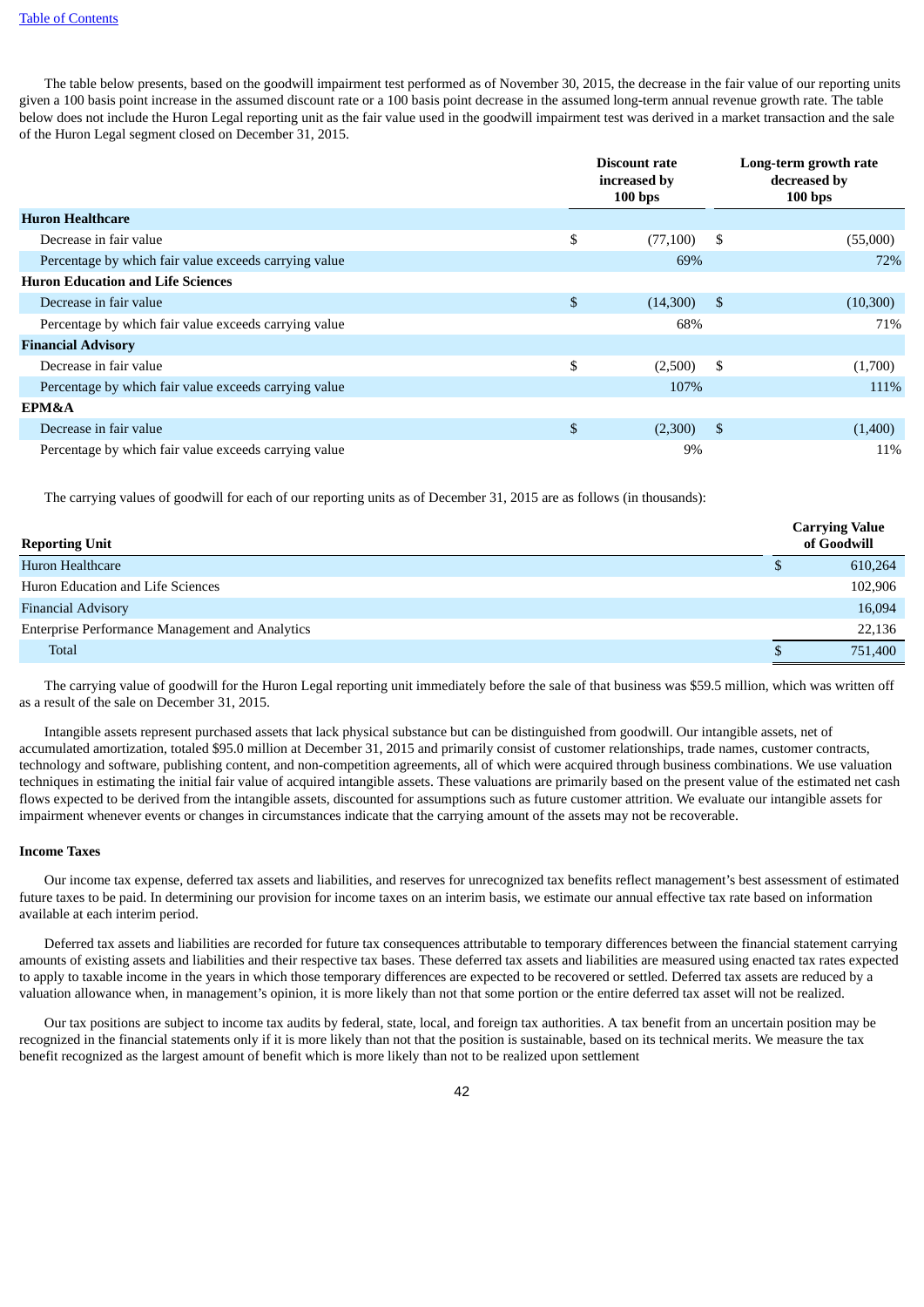with the taxing authority. The estimate of the potential outcome of any uncertain tax issue is subject to management's assessment of relevant risks, facts and circumstances existing at that time.

### **NEW ACCOUNTING PRONOUNCEMENTS**

Refer to Note 2 "Summary of Significant Accounting Policies" within the notes to the consolidated financial statements for information on new accounting pronouncements.

### **SUBSEQUENT EVENT**

Effective February 1, 2016, we completed our acquisition of MyRounding Solutions LLC ("MyRounding"), a Denver, Colorado-based firm specializing in digital health solutions to improve patient care. The addition of MyRounding strengthens Huron's cultural transformation services for healthcare providers and expands the integration of Huron's software and consulting solutions. The results of operations of MyRounding will be included within the Huron Healthcare segment.

### **ITEM 7A. QUANTITATIVE AND QUALITATIVE DISCLOSURES ABOUT MARKET RISK.**

We are exposed to market risks primarily from changes in interest rates and changes in the market value of our investments.

#### *Market Risk and Interest Rate Risk*

The value of the Convertible Notes is exposed to interest rate risk. Generally, the fair value of our fixed interest rate Convertible Notes will increase as interest rates fall and decrease as interest rates rise. In addition, the fair value of our Convertible Notes is affected by our stock price. The carrying value of our Convertible Notes was \$220.0 million as of December 31, 2015, which represents the liability component of the \$250 million principal balance. The total estimated fair value of our Convertible Notes at December 31, 2015 was \$248.0 million, and was determined based on the quoted bid price of the Convertible Notes in an over-the-counter market as of the last day of trading for the quarter ended December 31, 2015, which was \$99.204 per \$100 principal amount. At December 31, 2014, the carrying value of our Convertible Notes was \$212.9 million, which represented the liability component of the \$250 million principal balance, and the total estimated fair value of our Convertible Notes was \$261.9 million, which was determined based on the quoted bid price of the Convertible Notes in an over-the-counter market as of the last day of trading for the year ended December 31, 2014, which was \$104.761 per \$100 principal amount.

Concurrent with the issuance of the Convertible Notes, we entered into separate convertible note hedge and warrant transactions. The convertible note hedge transactions are intended to reduce the potential future economic dilution associated with the conversion of the Convertible Notes and, combined with the warrants, effectively raise the price at which economic dilution would occur from the initial conversion price of approximately \$79.89 to approximately \$97.12 per share. Under the convertible note hedge transactions, we have the option to purchase a total of approximately 3.1 million shares of our common stock, which is the number of shares initially issuable upon conversion of the Convertible Notes in full, at a price of approximately \$79.89, which corresponds to the initial conversion price of the Convertible Notes, subject to customary anti-dilution adjustments substantially similar to those in the Convertible Notes. Under the warrant transactions, the holders of the warrants have the option to purchase a total of approximately 3.1 million shares of our common stock at a price of approximately \$97.12. If the average market value per share of our common stock for the reporting period exceeds the strike price of the warrants, the warrants will have a dilutive effect on our earnings per share.

We have exposure to changes in interest rates associated with borrowings under our bank credit facility, which has variable interest rates tied to LIBOR or an alternate base rate, at our option. At December 31, 2015, we had borrowings outstanding under the credit facility totaling \$92.0 million that carried a weighted average interest rate of 2.4% including the effect of the interest rate swaps described below. As of December 31, 2015 these variable rate borrowings were fully hedged against changes in interest rates by the interest rate swaps described below, which had a notional amount of \$92.0 million at December 31, 2015. As our variable rate borrowings were fully hedged as of December 31, 2015, a change in the interest rate would have no impact on our consolidated financial statements. At December 31, 2014, our borrowings outstanding under the credit facility totaled \$143.8 million and carried a weighted average interest rate of 2.3%, including the effect of the interest rate swaps described below; and a hypothetical 100 basis point change in the interest rate at that time would have had a \$0.3 million effect on our pretax income, including the effect of the interest rate swaps. At December 31, 2014, the notional amount of the swap agreements in effect totaled \$115.0 million.

On December 8, 2011, we entered into a forward amortizing interest rate swap agreement effective on February 29, 2012 and ending on April 14, 2016. We entered into this derivative instrument to hedge against the interest rate risks of our variable-rate borrowings described above. The swap had an initial notional amount of \$56.6 million and amortizes throughout the term. Under the terms of the interest rate swap agreement, we receive from the counterparty interest on the notional amount based on one-month LIBOR and we pay to the counterparty a fixed rate of 0.9875%.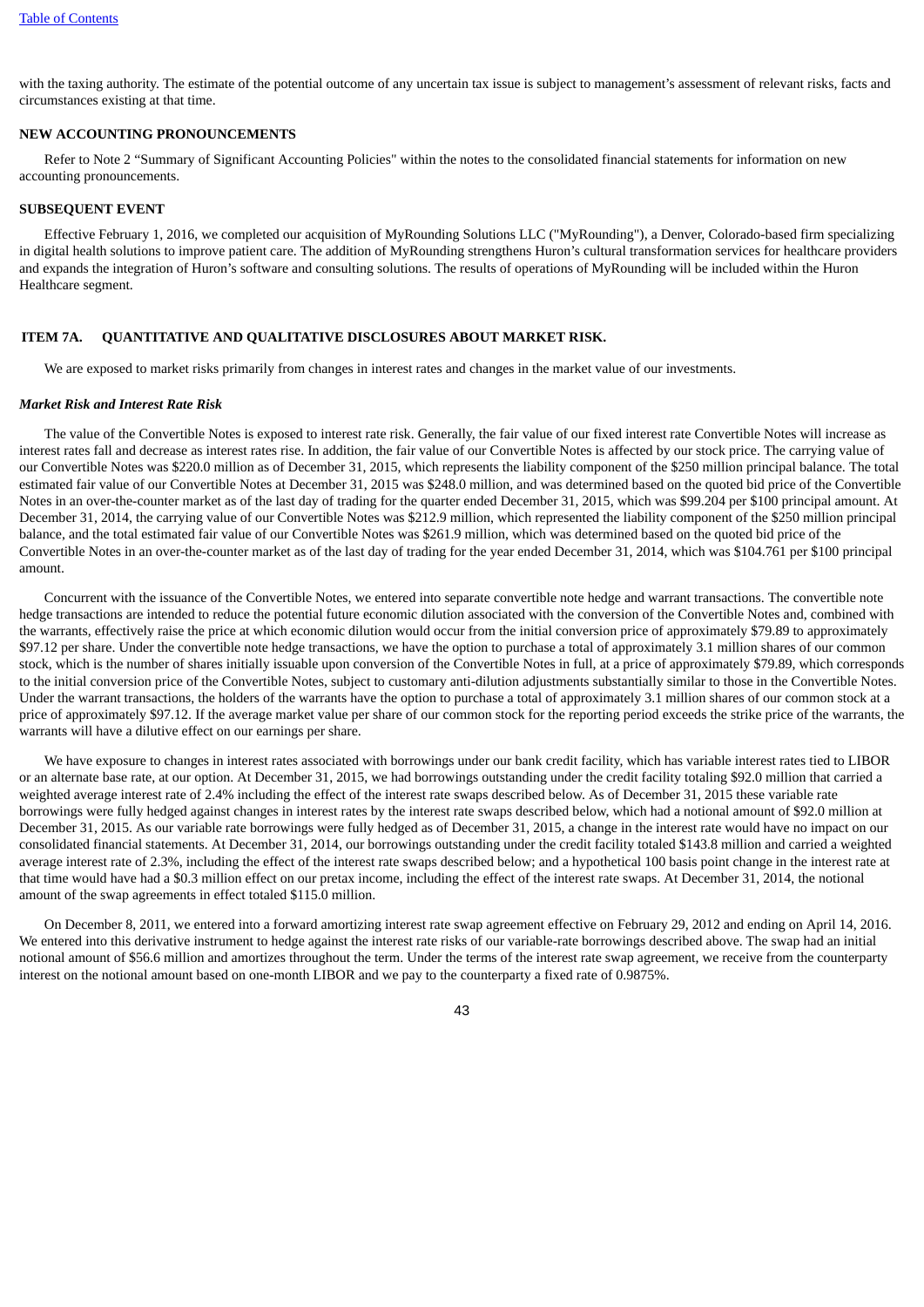On May 30, 2012, we entered into an amortizing interest rate swap agreement effective on May 31, 2012 and ending on April 14, 2016. We entered into this derivative instrument to further hedge against the interest rate risks of our variable-rate borrowings described above. The swap had an initial notional amount of \$37.0 million and amortizes throughout the term. Under the terms of the interest rate swap agreement, we receive from the counterparty interest on the notional amount based on one-month LIBOR and we pay to the counterparty a fixed rate of 0.70%.

On April 4, 2013, we entered into a forward amortizing interest rate swap agreement effective on March 31, 2014 and ending on August 31, 2017. We entered into this derivative instrument to further hedge against the interest rate risks of our variable-rate borrowings described above. The swap has an initial notional amount of \$60.0 million and amortizes throughout the term. Under the terms of the interest rate swap agreement, we will receive from the counterparty interest on the notional amount based on one-month LIBOR and we will pay to the counterparty a fixed rate of 0.985%.

We have a non-interest bearing convertible debt investment in a privately-held company, which we account for as an available-for-sale security. As such, the investment is carried at fair value with unrealized holding gains and losses excluded from earnings and reported in other comprehensive income. As of December 31, 2015, the fair value of the investment was \$34.8 million, with a total cost basis of \$27.9 million. At December 31, 2014, the fair value of the investment was \$12.3 million, with a cost basis of \$12.5 million.

We do not use derivative instruments for trading or other speculative purposes. From time to time, we invest excess cash in short-term marketable securities. These investments principally consist of overnight sweep accounts. Due to the short maturity of these investments, we have concluded that we do not have material market risk exposure.

# **ITEM 8. FINANCIAL STATEMENTS AND SUPPLEMENTARY DATA.**

The Company's Consolidated Financial Statements and supplementary data begin on page F-1 of this Annual Report on Form 10-K.

# **ITEM 9. CHANGES IN AND DISAGREEMENTS WITH ACCOUNTANTS ON ACCOUNTING AND FINANCIAL DISCLOSURE.**

None.

## **ITEM 9A. CONTROLS AND PROCEDURES.**

# **Evaluation of Disclosure Controls and Procedures**

Our management, with the participation of the Company's Chief Executive Officer and Chief Financial Officer, has evaluated the effectiveness of our disclosure controls and procedures (as such term is defined in Rules 13a-15(e) and 15d-15(e) under the Securities Exchange Act of 1934, as amended (the "Exchange Act")) as of December 31, 2015. Based on this evaluation, our Chief Executive Officer and Chief Financial Officer have concluded that, as of December 31, 2015, our disclosure controls and procedures were effective in recording, processing, summarizing and reporting, on a timely basis, information required to be disclosed by us in the reports we file or submit under the Exchange Act, and such information is accumulated and communicated to management as appropriate to allow timely decisions regarding required disclosure.

### **Management's Report on Internal Control Over Financial Reporting**

Our management is responsible for establishing and maintaining adequate internal control over financial reporting (as such term is defined in Rules 13a-15(f) and 15d-15(f) under the Exchange Act) for the Company. Internal control over financial reporting is a process designed under the supervision of the Company's Chief Executive Officer and Chief Financial Officer, and effected by the Company's board of directors, management and other personnel to provide reasonable assurance regarding the reliability of financial reporting and the preparation of financial statements for external purposes in accordance with GAAP and includes those policies and procedures that:

- (i) Pertain to the maintenance of records that in reasonable detail accurately and fairly reflect the transactions and dispositions of the assets of the Company;
- (ii) Provide reasonable assurance that transactions are recorded as necessary to permit preparation of financial statements in accordance with GAAP, and that receipts and expenditures of the Company are being made only in accordance with authorizations of management and directors of the Company; and
- (iii) Provide reasonable assurance regarding prevention or timely detection of unauthorized acquisition, use or disposition of the Company's assets that could have a material effect on the financial statements.

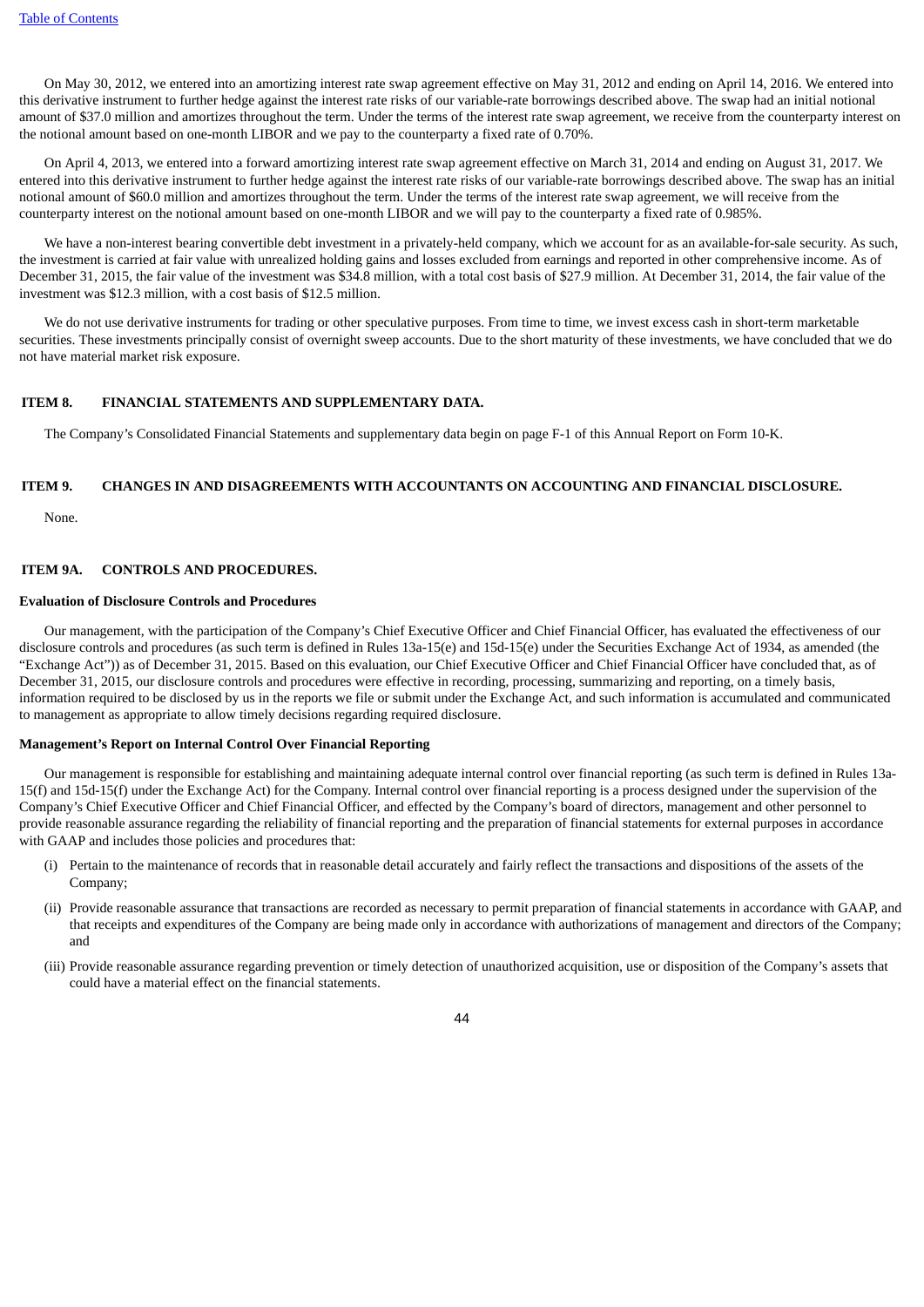Due to its inherent limitations, internal control over financial reporting may not prevent or detect misstatements. Also, projections of any evaluation of effectiveness to future periods are subject to the risk that controls may become inadequate because of changes in conditions, or that the degree of compliance with the policies or procedures may deteriorate.

In connection with the preparation of this report, our management, under the supervision and with the participation of our Chief Executive Officer and Chief Financial Officer, conducted an evaluation of the effectiveness of the internal control over financial reporting as of December 31, 2015 using the criteria set forth by the Committee of Sponsoring Organizations of the Treadway Commission ("COSO") in *Internal Control – Integrated Framework* (2013)*.* As a result of that evaluation, management concluded that our internal control over financial reporting was effective as of December 31, 2015.

The effectiveness of the Company's internal control over financial reporting as of December 31, 2015 has been audited by PricewaterhouseCoopers LLP, an independent registered public accounting firm, as stated in their report appearing on page F-2 of this Annual Report on Form 10-K.

Management excluded the internal controls of Studer Group in its annual assessment of the effectiveness of the Company's internal control over financial reporting because it was acquired by the Company in a purchase business combination during 2015. Total assets and total revenues of Studer Group represent 2% and 11% of the Company's total assets and total revenues, respectively, as reported in our consolidated financial statements as of and for the year ended December 31, 2015.

## **Changes in Internal Control over Financial Reporting**

There has been no change in our internal control over financial reporting (as such term is defined in Rules 13a-15(f) and 15d-15(f) under the Exchange Act) during the three months ended December 31, 2015 that has materially affected, or is reasonably likely to materially affect, our internal control over financial reporting.

### **ITEM 9B. OTHER INFORMATION.**

None.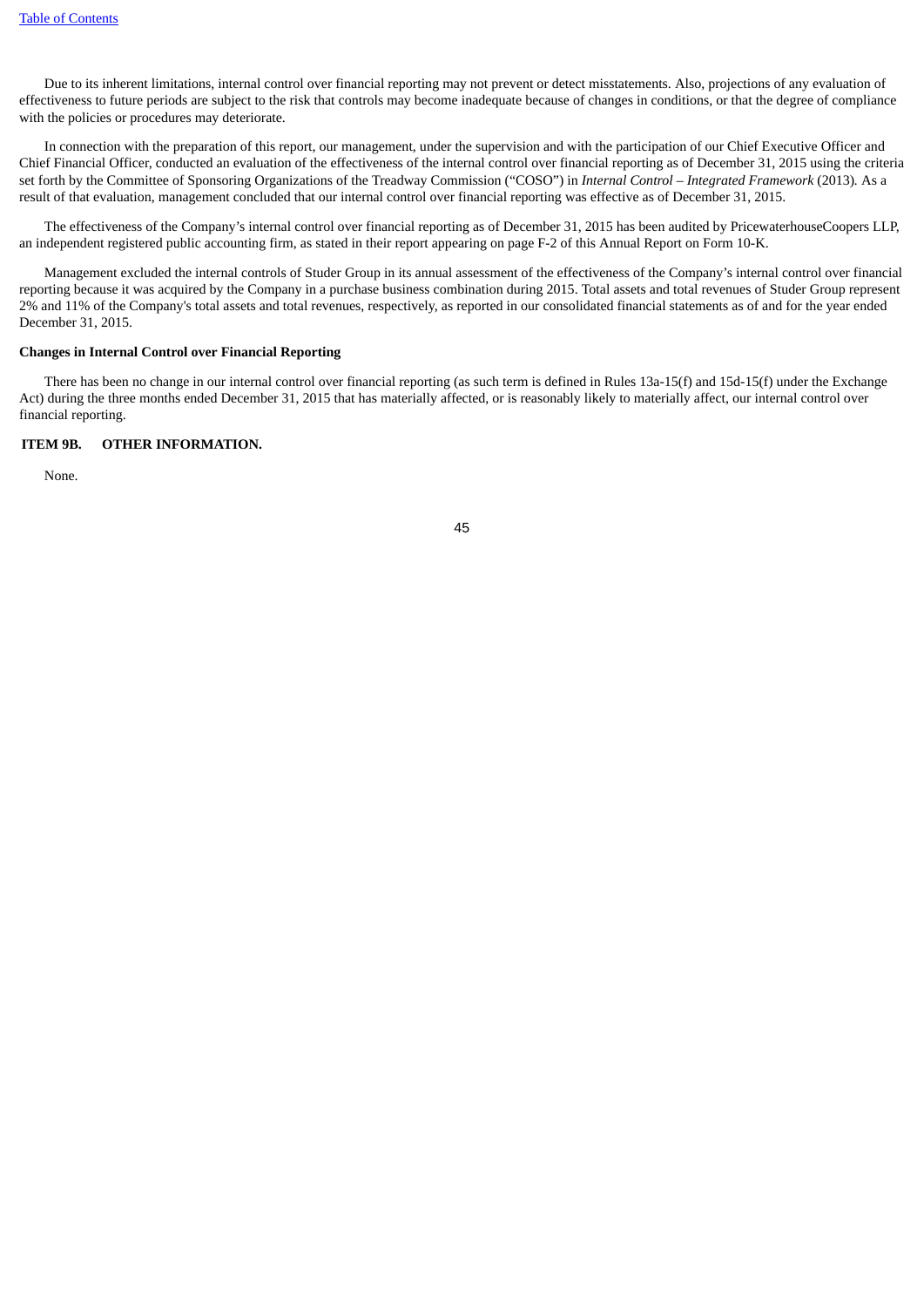### **PART III**

### **ITEM 10. DIRECTORS, EXECUTIVE OFFICERS AND CORPORATE GOVERNANCE.**

### **Directors, Executive Officers, Promoters and Control Persons**

The information required by this item is incorporated by reference from portions of our definitive proxy statement for our annual meeting of stockholders to be filed with the SEC pursuant to Regulation 14A by April 29, 2016 (the "Proxy Statement") under "Nominees to Board of Directors," "Directors Not Standing For Election" and "Executive Officers."

# **Compliance with Section 16(a) of the Exchange Act**

The information required by this item is incorporated by reference from a portion of the Proxy Statement under "Section 16(a) Beneficial Ownership Reporting Compliance."

### **Code of Business Conduct and Ethics**

We have adopted a Code of Business Conduct and Ethics (the "Code") that is applicable to all of our employees, officers and directors. The Code is available on the Corporate Governance page of our website at www.huronconsultinggroup.com. If we make any amendments to or grant any waivers from the Code which are required to be disclosed pursuant to the Securities Exchange Act of 1934, we will make such disclosures on our website.

### **Corporate Governance**

The information required by this item is incorporated by reference from a portion of the Proxy Statement under "Board Meetings and Committees."

# **ITEM 11. EXECUTIVE COMPENSATION.**

### **Executive Compensation**

The information required by this item is incorporated by reference from a portion of the Proxy Statement under "Executive Compensation."

### **Compensation Committee Interlocks and Insider Participation**

The information required by this item is incorporated by reference from a portion of the Proxy Statement under "Compensation Committee Interlocks and Insider Participation."

# **Compensation Committee Report**

The information required by this item is incorporated by reference from a portion of the Proxy Statement under "Compensation Committee Report."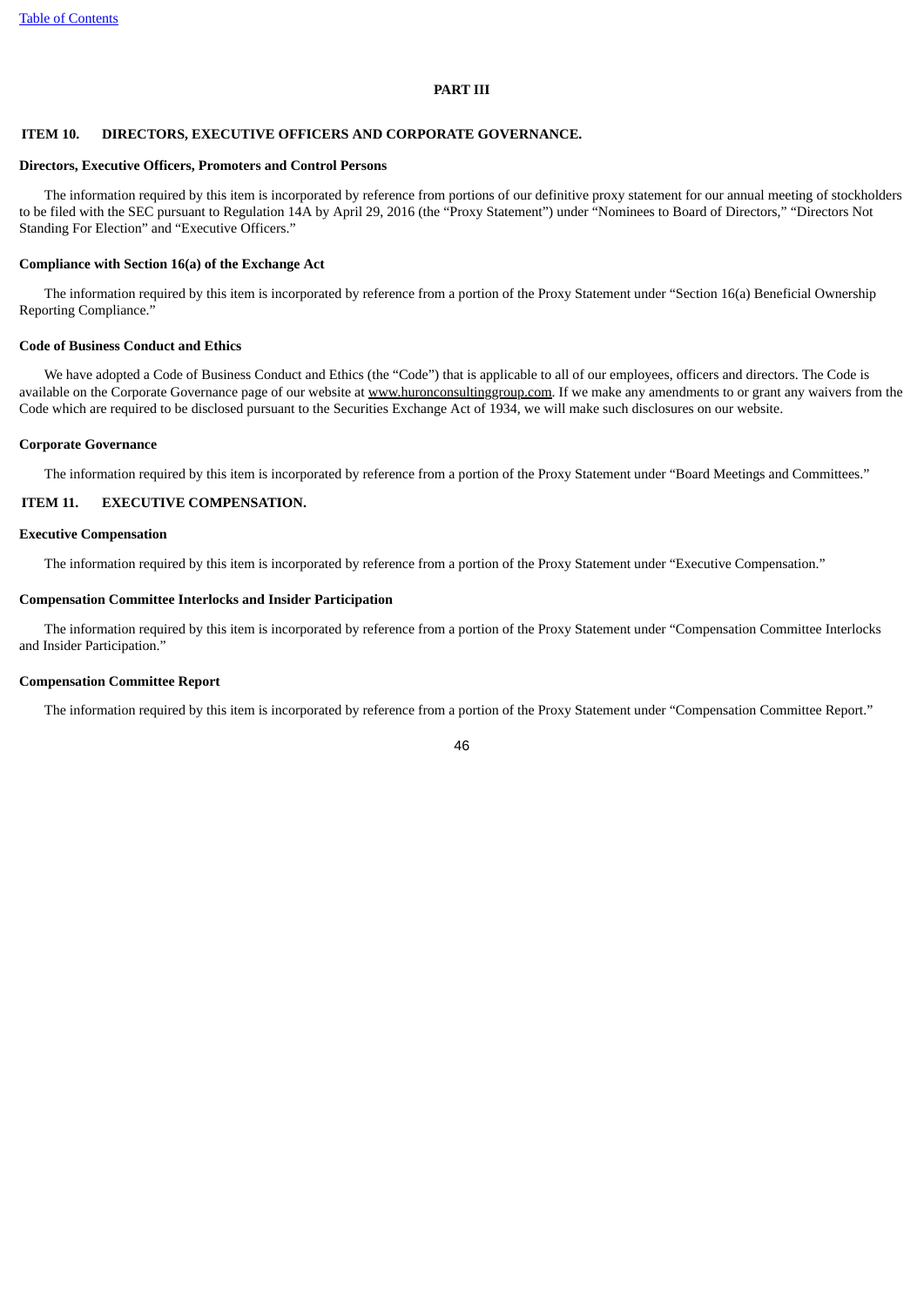# **ITEM 12. SECURITY OWNERSHIP OF CERTAIN BENEFICIAL OWNERS AND MANAGEMENT AND RELATED STOCKHOLDER MATTERS.**

# **Securities Authorized for Issuance Under Equity Compensation Plans**

The following table summarizes information as of December 31, 2015 with respect to equity compensation plans approved by shareholders. We do not have equity compensation plans that have not been approved by shareholders.

| <b>Plan Category</b>                                                | <b>Number of Shares</b><br>to be Issued Upon<br><b>Exercise of</b><br><b>Outstanding Options</b> |     | <b>Weighted Average</b><br><b>Exercise Price of</b><br><b>Outstanding Options</b> | <b>Number of Shares</b><br><b>Remaining Available</b><br>for Future Issuance<br>(excluding shares in<br>$1st$ column) |
|---------------------------------------------------------------------|--------------------------------------------------------------------------------------------------|-----|-----------------------------------------------------------------------------------|-----------------------------------------------------------------------------------------------------------------------|
| Equity compensation plans approved by shareholders <sup>(1)</sup> : |                                                                                                  |     |                                                                                   |                                                                                                                       |
| 2004 Omnibus Stock Plan                                             | 162,386                                                                                          | -\$ | 26.69                                                                             | (2)                                                                                                                   |
| 2012 Omnibus Incentive Plan                                         | 36,617                                                                                           | S   | 39.19                                                                             | 943,016                                                                                                               |
| <b>Stock Ownership Participation Program</b>                        | $\overline{\phantom{0}}$                                                                         | \$  |                                                                                   | 260,293                                                                                                               |
| Equity compensation plans not approved by shareholders              | N/A                                                                                              |     | N/A                                                                               | N/A                                                                                                                   |
| Total                                                               | 199,003                                                                                          |     | 28.99                                                                             | 1,203,309                                                                                                             |

- (1) Our 2012 Omnibus Incentive Plan was approved by our shareholders at our annual meeting held on May 1, 2012, and an amendment to the 2012 Omnibus Incentive Plan to increase the number of shares reserved for issuance thereunder by 850,000 shares was approved by our shareholders at our annual meeting held on May 2, 2014. Our Stock Ownership Participation Program was approved by our shareholders at our annual meeting held on May 1, 2015. Our 2004 Omnibus Stock Plan was approved by the existing shareholders prior to our initial public offering.
- (2) Upon adoption of the 2012 Omnibus Incentive Plan, we terminated the 2004 Omnibus Stock Plan with respect to future awards and no further awards will be granted under this plan.

# **Security Ownership of Certain Beneficial Owners and Management**

The information required by this item is incorporated by reference from a portion of the Proxy Statement under "Stock Ownership of Certain Beneficial Owners and Management."

# **ITEM 13. CERTAIN RELATIONSHIPS AND RELATED TRANSACTIONS, AND DIRECTOR INDEPENDENCE.**

# **Certain Relationships and Related Transactions**

The information required by this item is incorporated by reference from a portion of the Proxy Statement under "Certain Relationships and Related Transactions."

# **Director Independence**

The information required by this item is incorporated by reference from portions of the Proxy Statement under "Nominees to Board of Directors," "Directors Not Standing For Election," and "Board Meetings and Committees."

# **ITEM 14. PRINCIPAL ACCOUNTING FEES AND SERVICES.**

The information required by this item is incorporated by reference from a portion of the Proxy Statement under "Audit and Non-Audit Fees."

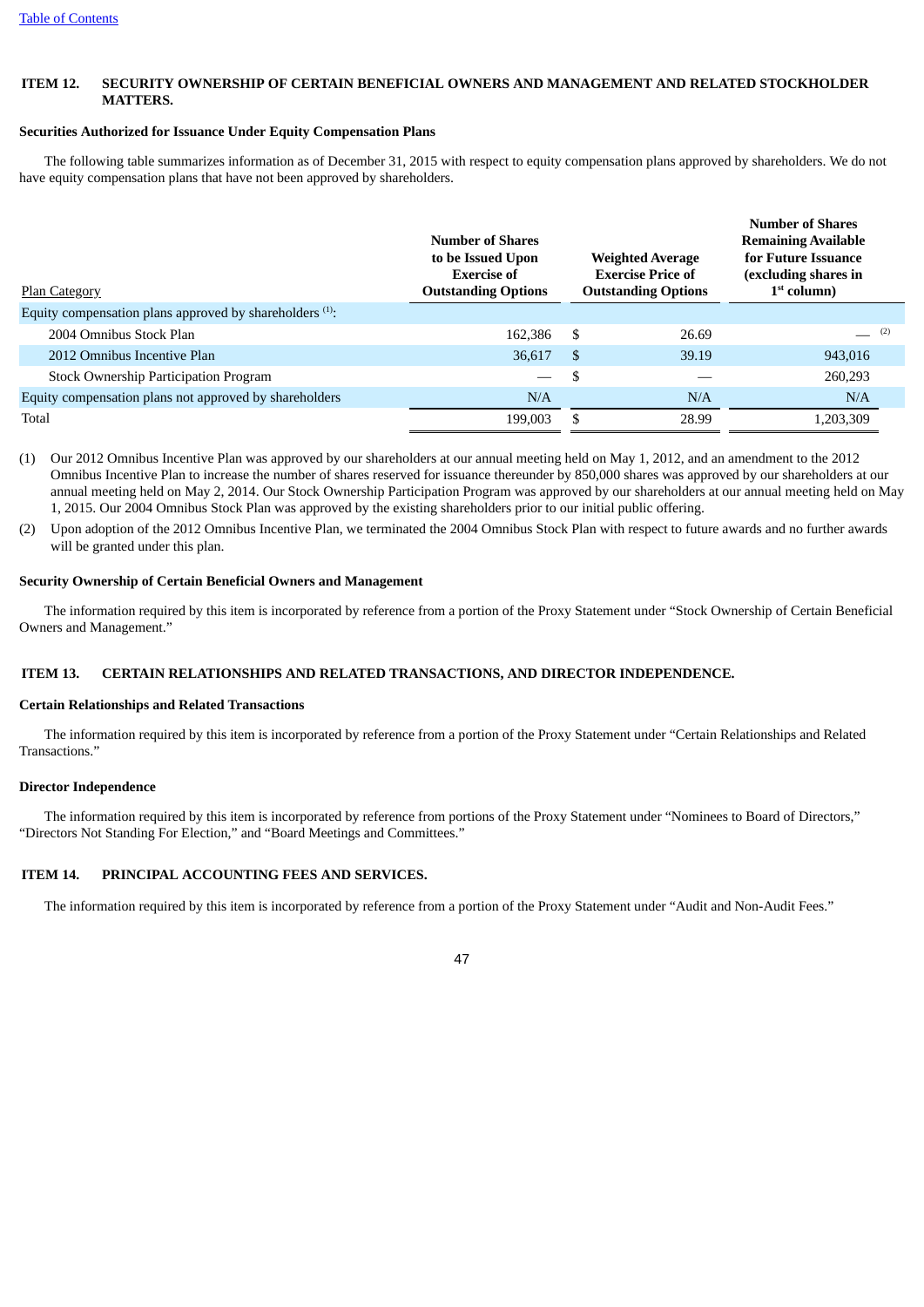### **PART IV**

# **ITEM 15. EXHIBITS AND FINANCIAL STATEMENT SCHEDULES.**

# **(a) Documents filed as part of this Annual Report on Form 10-K.**

**1.** Financial Statements—Our independent registered public accounting firm's report and our Consolidated Financial Statements are listed below and begin on page F-1 of this Form 10-K.

Report of Independent Registered Public Accounting Firm Consolidated Balance Sheets Consolidated Statements of Earnings and Other Comprehensive Income Consolidated Statements of Stockholders' Equity Consolidated Statements of Cash Flows Notes to Consolidated Financial Statements

- 2. Financial Statement Schedules—The financial statement schedules required by this item are included in the Consolidated Financial Statements and accompanying notes.
- 3. Exhibit Index

|                |                                                                                                                                                                                                                                                                                   |              |           | <b>Incorporated by Reference</b>   |               |                |                    |  |  |
|----------------|-----------------------------------------------------------------------------------------------------------------------------------------------------------------------------------------------------------------------------------------------------------------------------------|--------------|-----------|------------------------------------|---------------|----------------|--------------------|--|--|
| <b>Exhibit</b> |                                                                                                                                                                                                                                                                                   | <b>Filed</b> | Furnished |                                    | <b>Period</b> |                |                    |  |  |
| <b>Number</b>  | <b>Exhibit Description</b>                                                                                                                                                                                                                                                        | herewith     | herewith  | Form                               | <b>Ending</b> | <b>Exhibit</b> | <b>Filing Date</b> |  |  |
| 2.1            | Agreement and Plan of Merger, dated as of January<br>26, 2015, by and among Huron Consulting Group<br>Inc., Texas Acquisition Inc., Studer Holdings, Inc.<br>and Fortis Advisors LLC, solely in the capacity as<br>stockholders' and optionholders' representative<br>thereunder. |              |           | $8-K$                              |               | 2.1            | 2/13/2015          |  |  |
| 2.2            | Purchase Agreement, dated as of December 10,<br>2015, by and among Huron Consulting Group Inc.,<br>Huron Consulting Services LLC, Huron Consulting<br>Group Holdings LLC, and Consilio, Inc.                                                                                      |              |           | $8-K$                              |               | 2.1            | 1/7/2016           |  |  |
| 3.1            | Third Amended and Restated Certificate of<br>Incorporation of Huron Consulting Group Inc.                                                                                                                                                                                         |              |           | $10-K$                             | 12/31/2004    | 3.1            | 2/16/2005          |  |  |
| 3.2            | Amended and Restated Bylaws of Huron Consulting<br>Group Inc.                                                                                                                                                                                                                     |              |           | $8-K$                              |               | 3.1            | 10/28/2015         |  |  |
| 4.1            | Specimen Stock Certificate.                                                                                                                                                                                                                                                       |              |           | $S-1$<br>(File No. 333-<br>115434) |               | 4.1            | 10/5/2004          |  |  |
| 4.2            | Indenture (including Form of Note) with respect to<br>the Company's 1.25% Convertible Senior Notes due<br>2019, dated as of September 10, 2014, between<br>Huron Consulting Group Inc. and U.S. Bank<br>National Association, as trustee.                                         |              |           | $8-K$                              |               | 10.1           | 9/16/2014          |  |  |
| 10.1           | Office Lease, dated December 2003, between Union<br>Tower, LLC and Huron Consulting Services LLC<br>(formerly known as Huron Consulting Group LLC).                                                                                                                               |              |           | $S-1$<br>(File No. 333-<br>115434) |               | 10.1           | 10/5/2004          |  |  |
| $10.2*$        | Amended and Restated Huron Consulting Group<br>Inc. 2004 Omnibus Stock Plan.                                                                                                                                                                                                      |              |           | $S-8$                              |               | 10.1           | 5/5/2010           |  |  |
| $10.3*$        | Huron Consulting Group Inc. Deferred<br>Compensation Plan as Amended and Restated<br>effective January 1, 2009.                                                                                                                                                                   |              |           | $10-K$                             | 12/31/2008    | 10.12          | 2/24/2009          |  |  |
| $10.4*$        | Amended and Restated Senior Management<br>Agreement by and between Huron Consulting<br>Group Inc. and James H. Roth.                                                                                                                                                              |              |           | $8-K$                              |               | 10.1           | 1/14/2010          |  |  |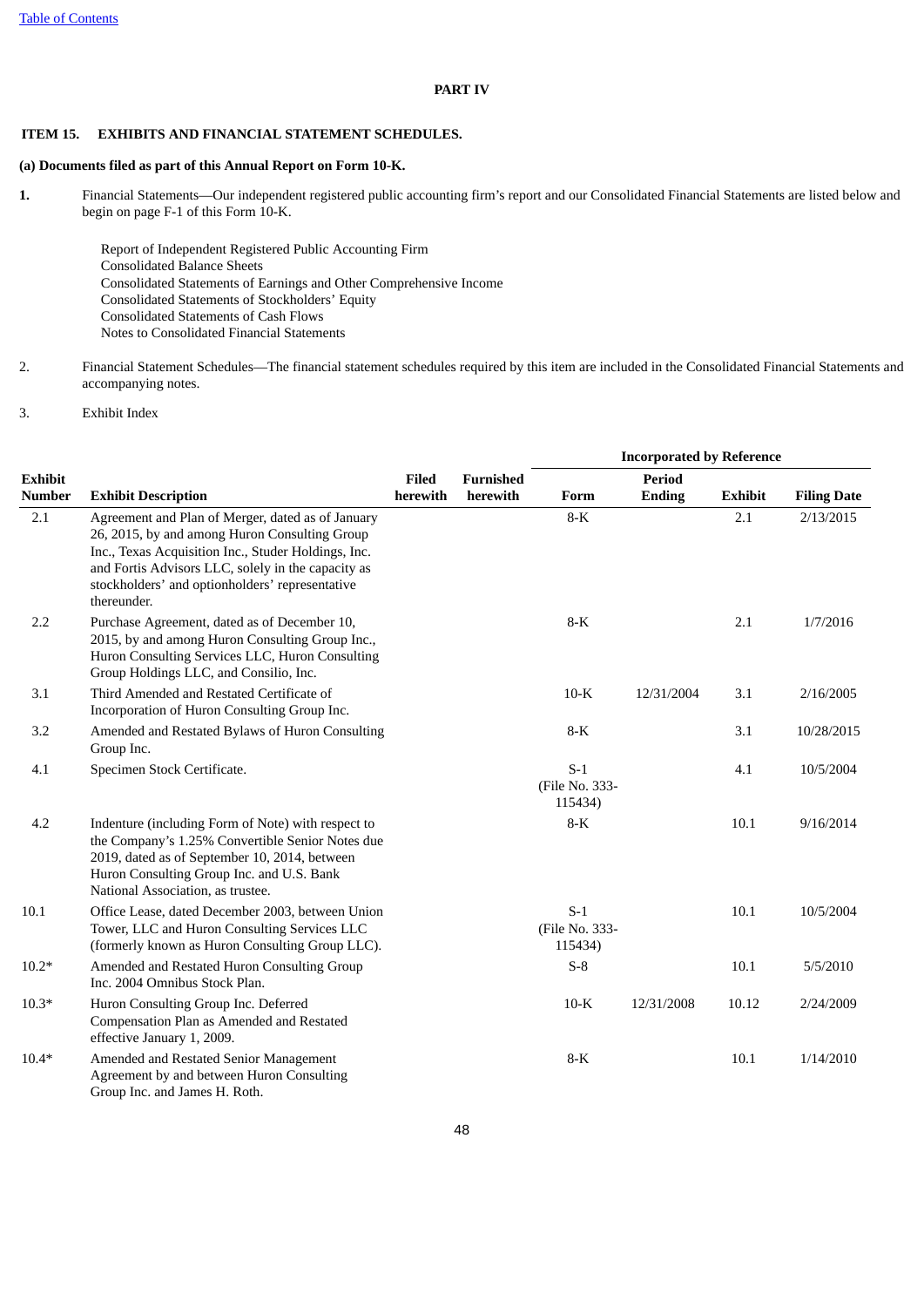|                                 |                                                                                                                                                                                                                                                              |                          |                       |        | <b>Incorporated by Reference</b> |                |                    |
|---------------------------------|--------------------------------------------------------------------------------------------------------------------------------------------------------------------------------------------------------------------------------------------------------------|--------------------------|-----------------------|--------|----------------------------------|----------------|--------------------|
| <b>Exhibit</b><br><b>Number</b> | <b>Exhibit Description</b>                                                                                                                                                                                                                                   | <b>Filed</b><br>herewith | Furnished<br>herewith | Form   | <b>Period</b><br><b>Ending</b>   | <b>Exhibit</b> | <b>Filing Date</b> |
| $10.5*$                         | Senior Management Agreement by and between<br>Huron Consulting Group Inc. and Diane Ratekin.                                                                                                                                                                 |                          |                       | $8-K$  |                                  | $10.1\,$       | 3/22/2011          |
| $10.6*$                         | Senior Management Agreement by and between<br>Huron Consulting Group Inc. and C. Mark Hussey.                                                                                                                                                                |                          |                       | 8-K    |                                  | 10.1           | 7/19/2011          |
| 10.7                            | First Amendment to Lease by and between Huron<br>Consulting Services LLC and Union Tower, LLC,<br>dated August 23, 2004.                                                                                                                                     |                          |                       | $10-K$ | 12/31/2012                       | 10.17          | 2/21/2013          |
| 10.8                            | Second Amendment to Lease by and between Huron<br>Consulting Services LLC and Union Tower, LLC,<br>dated March 14, 2007.                                                                                                                                     |                          |                       | $10-K$ | 12/31/2012                       | 10.18          | 2/21/2013          |
| 10.9                            | Third Amendment to Lease by and between Huron<br>Consulting Services LLC and Union Tower, LLC,<br>dated April 2, 2010.                                                                                                                                       |                          |                       | $10-K$ | 12/31/2012                       | 10.19          | 2/21/2013          |
| 10.10                           | Fourth Amendment to Lease by and between Huron<br>Consulting Services LLC and Union Tower, LLC,<br>dated December 31, 2012.                                                                                                                                  |                          |                       | $8-K$  |                                  | 10.1           | 1/4/2013           |
| $10.11*$                        | Form of the Huron Consulting Group Inc. 2012<br>Omnibus Incentive Plan Restricted Stock<br>Agreement.                                                                                                                                                        |                          |                       | $10-K$ | 12/31/2012                       | 10.20          | 2/21/2013          |
| 10.12                           | Purchase Agreement, dated as of September 4,<br>2014, between Huron Consulting Group Inc. and<br>Merrill Lynch, Pierce, Fenner & Smith Incorporated<br>and J.P. Morgan Securities LLC, as Representatives<br>of the several Initial Purchasers.              |                          |                       | $8-K$  |                                  | 10.1           | 9/5/2014           |
| 10.13                           | Base Convertible Bond Hedge Transaction<br>Confirmation, dated as of September 4, 2014, by<br>and between Huron Consulting Group Inc. and<br>Bank of America, N.A.                                                                                           |                          |                       | $8-K$  |                                  | 10.2           | 9/5/2014           |
| 10.14                           | Base Convertible Bond Hedge Transaction<br>Confirmation, dated as of September 4, 2014, by<br>and between Huron Consulting Group Inc. and J.P.<br>Morgan Securities LLC, as an agent for JPMorgan<br>Chase Bank, National Association, London Branch.        |                          |                       | $8-K$  |                                  | 10.3           | 9/5/2014           |
| 10.15                           | Base Issuer Warrant Transaction Confirmation,<br>dated as of September 4, 2014, by and between<br>Huron Consulting Group Inc. and Bank of America,<br>N.A.                                                                                                   |                          |                       | $8-K$  |                                  | 10.4           | 9/5/2014           |
| 10.16                           | Base Issuer Warrant Transaction Confirmation,<br>dated as of September 4, 2014, by and between<br>Huron Consulting Group Inc. and J.P. Morgan<br>Securities LLC, as an agent for JPMorgan Chase<br>Bank, National Association, London Branch.                |                          |                       | $8-K$  |                                  | 10.5           | 9/5/2014           |
| 10.17                           | Additional Convertible Bond Hedge Transaction<br>Confirmation, dated as of September 10, 2014, by<br>and between Huron Consulting Group Inc. and<br>Bank of America, N.A.                                                                                    |                          |                       | 8-K    |                                  | 10.1           | 9/16/2014          |
| 10.18                           | Additional Convertible Bond Hedge Transaction<br>Confirmation, dated as of September 10, 2014, by<br>and between Huron Consulting Group Inc. and J.P.<br>Morgan Securities LLC, as an agent for JPMorgan<br>Chase Bank, National Association, London Branch. |                          |                       | 8-K    |                                  | 10.2           | 9/16/2014          |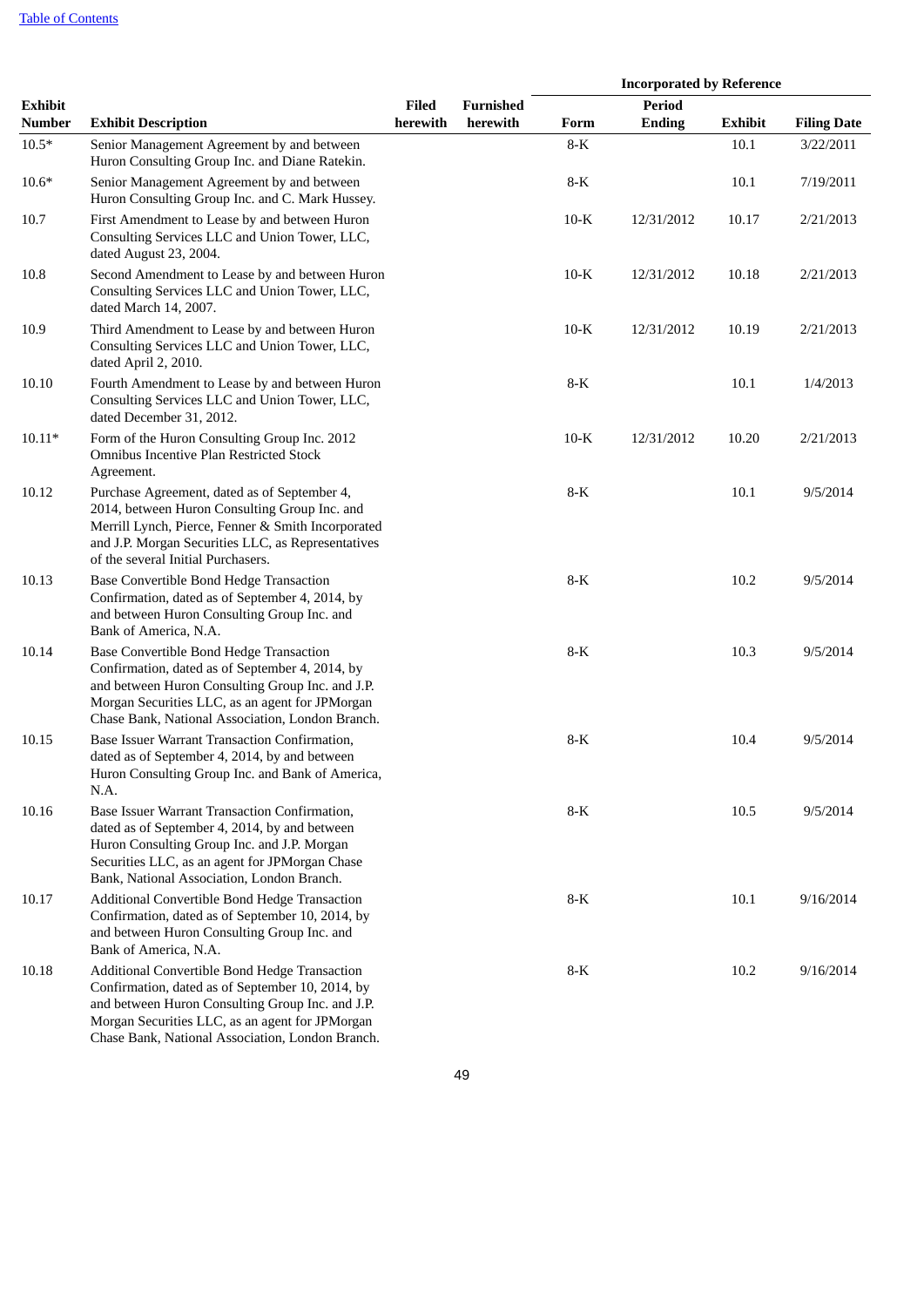|                                 |                                                                                                                                                                                                                                                                                                                                                                                                                                                                                                                                                                                    |                          |                              | <b>Incorporated by Reference</b> |                                |                |                    |
|---------------------------------|------------------------------------------------------------------------------------------------------------------------------------------------------------------------------------------------------------------------------------------------------------------------------------------------------------------------------------------------------------------------------------------------------------------------------------------------------------------------------------------------------------------------------------------------------------------------------------|--------------------------|------------------------------|----------------------------------|--------------------------------|----------------|--------------------|
| <b>Exhibit</b><br><b>Number</b> | <b>Exhibit Description</b>                                                                                                                                                                                                                                                                                                                                                                                                                                                                                                                                                         | <b>Filed</b><br>herewith | <b>Furnished</b><br>herewith | Form                             | <b>Period</b><br><b>Ending</b> | <b>Exhibit</b> | <b>Filing Date</b> |
| 10.19                           | Additional Issuer Warrant Transaction<br>Confirmation, dated as of September 10, 2014, by<br>and between Huron Consulting Group Inc. and<br>Bank of America, N.A.                                                                                                                                                                                                                                                                                                                                                                                                                  |                          |                              | $8-K$                            |                                | 10.3           | 9/16/2014          |
| 10.20                           | <b>Additional Issuer Warrant Transaction</b><br>Confirmation, dated as of September 10, 2014, by<br>and between Huron Consulting Group Inc. and J.P.<br>Morgan Securities LLC, as an agent for JPMorgan<br>Chase Bank, National Association, London Branch.                                                                                                                                                                                                                                                                                                                        |                          |                              | $8-K$                            |                                | 10.4           | 9/16/2014          |
| $10.21*$                        | Form of the Huron Consulting Group Inc. 2012<br><b>Omnibus Incentive Plan Restricted Stock</b><br>Agreement (Stock Ownership Participation<br>Program).                                                                                                                                                                                                                                                                                                                                                                                                                            |                          |                              | $10-K$                           | 12/31/2014                     | 10.31          | 2/24/2015          |
| $10.22*$                        | Form of the Huron Consulting Group Inc. 2012<br>Omnibus Incentive Plan Performance Stock Unit<br>Agreement.                                                                                                                                                                                                                                                                                                                                                                                                                                                                        |                          |                              | $10-K$                           | 12/31/2014                     | 10.32          | 2/24/2015          |
| $10.23*$                        | Form of the Huron Consulting Group Inc. 2012<br>Omnibus Incentive Plan Stock Option Agreement.                                                                                                                                                                                                                                                                                                                                                                                                                                                                                     |                          |                              | $10-K$                           | 12/31/2014                     | 10.33          | 2/24/2015          |
| 10.24*                          | Form of the Huron Consulting Group Inc. 2012<br>Omnibus Incentive Plan NEO Performance Stock<br>Unit Agreement.                                                                                                                                                                                                                                                                                                                                                                                                                                                                    |                          |                              | $10-K$                           | 12/31/2014                     | 10.34          | 2/24/2015          |
| 10.25                           | Second Amended and Restated Credit Agreement,<br>dated as of March 31, 2015, among Huron<br>Consulting Group Inc., as Borrower, certain<br>subsidiaries as Guarantors, the Lenders Party Hereto<br>and Bank of America, N.A., as Administrative<br>Agent and Collateral Agent, JPMorgan Chase Bank,<br>N.A., as Syndication Agent, PNC Bank, Bank of<br>Montreal and Key Bank National Association as<br>Co-Documentation Agents, and Merrill Lynch,<br>Pierce, Fenner & Smith Incorporated and J.P.<br>Morgan Securities LLC, as Joint Lead Arrangers<br>and Joint Book Managers. |                          |                              | $8-K$                            |                                | 10.1           | 4/2/2015           |
| 10.26                           | Second Amended and Restated Security Agreement,<br>dated as of March 31, 2015.                                                                                                                                                                                                                                                                                                                                                                                                                                                                                                     |                          |                              | $8-K$                            |                                | 10.2           | 4/2/2015           |
| 10.27                           | Second Amended and Restated Pledge Agreement,<br>dated as of March 31, 2015.                                                                                                                                                                                                                                                                                                                                                                                                                                                                                                       |                          |                              | $8-K$                            |                                | 10.3           | 4/2/2015           |
| 10.28*                          | Huron Consulting Group Inc. Stock Ownership<br>Participation Program.                                                                                                                                                                                                                                                                                                                                                                                                                                                                                                              |                          |                              | DEF <sub>14</sub> A              |                                | Appendix A     | 3/20/2015          |
| 10.29*                          | Huron Consulting Group Inc. 2012 Omnibus<br>Incentive Plan, as amended and restated.                                                                                                                                                                                                                                                                                                                                                                                                                                                                                               | X                        |                              |                                  |                                |                |                    |
| 21.1                            | List of Subsidiaries of Huron Consulting Group Inc.                                                                                                                                                                                                                                                                                                                                                                                                                                                                                                                                | Χ                        |                              |                                  |                                |                |                    |
| 23.1                            | Consent of PricewaterhouseCoopers LLP.                                                                                                                                                                                                                                                                                                                                                                                                                                                                                                                                             | X                        |                              |                                  |                                |                |                    |
| 31.1                            | Certification of the Chief Executive Officer,<br>pursuant to Rule 13a-14(a)/15d-14(a), as adopted<br>pursuant to Section 302 of the Sarbanes-Oxley Act<br>of 2002.                                                                                                                                                                                                                                                                                                                                                                                                                 | X                        |                              |                                  |                                |                |                    |
| 31.2                            | Certification of the Chief Financial Officer, pursuant<br>to Rule 13a-14(a)/15d-14(a), as adopted pursuant to<br>Section 302 of the Sarbanes-Oxley Act of 2002.                                                                                                                                                                                                                                                                                                                                                                                                                    | X                        |                              |                                  |                                |                |                    |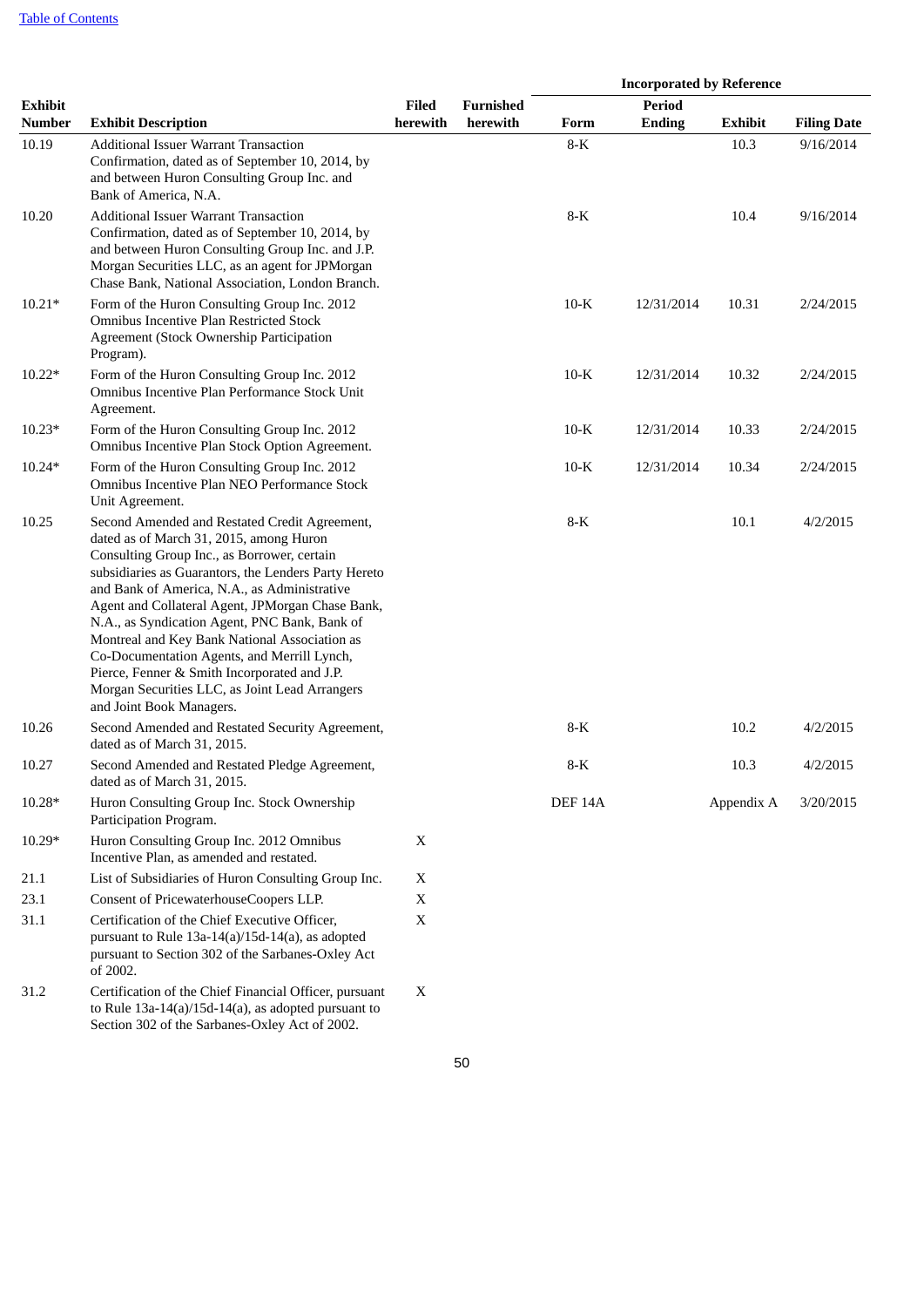|         |                                                                                                                                                                  |          |                  |      | <b>Incorporated by Reference</b> |         |                    |  |
|---------|------------------------------------------------------------------------------------------------------------------------------------------------------------------|----------|------------------|------|----------------------------------|---------|--------------------|--|
| Exhibit |                                                                                                                                                                  | Filed    | <b>Furnished</b> |      | Period                           |         |                    |  |
| Number  | <b>Exhibit Description</b>                                                                                                                                       | herewith | herewith         | Form | Ending                           | Exhibit | <b>Filing Date</b> |  |
| 32.1    | Certification of the Chief Executive Officer,<br>pursuant to 18 U.S.C. Section 1350, as adopted<br>pursuant to Section 906 of the Sarbanes-Oxley Act<br>of 2002. |          | X                |      |                                  |         |                    |  |
| 32.2    | Certification of the Chief Financial Officer, pursuant<br>to 18 U.S.C. Section 1350, as adopted pursuant to<br>Section 906 of the Sarbanes-Oxley Act of 2002.    |          | X                |      |                                  |         |                    |  |
| 101.INS | <b>XBRL Instance Document.</b>                                                                                                                                   | X        |                  |      |                                  |         |                    |  |
| 101.SCH | XBRL Taxonomy Extension Schema Document.                                                                                                                         | X        |                  |      |                                  |         |                    |  |
| 101.CAL | <b>XBRL Taxonomy Extension Calculation Linkbase</b><br>Document.                                                                                                 | X        |                  |      |                                  |         |                    |  |
| 101.LAB | XBRL Taxonomy Extension Label Linkbase<br>Document.                                                                                                              | X        |                  |      |                                  |         |                    |  |
| 101.PRE | <b>XBRL Taxonomy Extension Presentation Linkbase</b><br>Document.                                                                                                | X        |                  |      |                                  |         |                    |  |
| 101.DEF | <b>XBRL Taxonomy Extension Definition Linkbase</b><br>Document.                                                                                                  | X        |                  |      |                                  |         |                    |  |

\* Indicates the exhibit is a management contract or compensatory plan or arrangement.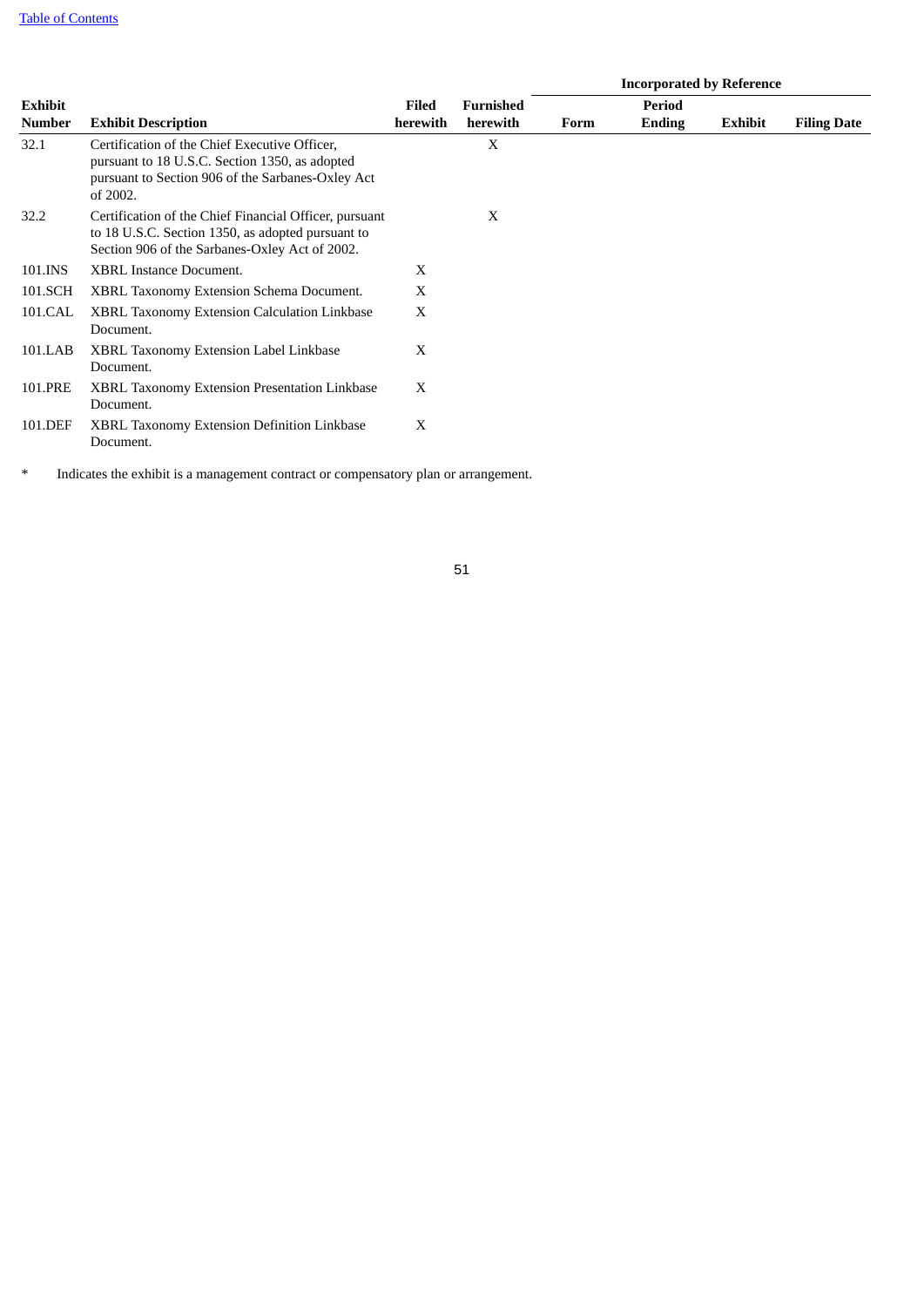### **SIGNATURES**

Pursuant to the requirements of Section 13 or 15(d) of the Securities Exchange Act of 1934, the registrant has duly caused this report to be signed on its behalf by the undersigned, thereunto duly authorized.

Huron Consulting Group Inc.

(Registrant)

**Signature Title Date**

/s/ James H. Roth President, Chief Executive Officer and Director February 22, 2016

James H. Roth

# **POWER OF ATTORNEY**

KNOW ALL PERSONS BY THESE PRESENTS, that each person whose signature appears below constitutes and appoints James H. Roth, C. Mark Hussey, and Diane Ratekin, and each of them, his or her true and lawful attorneys-in-fact and agents, with full power of substitution and resubstitution, for him or her and in his or her name, place and stead, in any and all capacities, to sign any and all amendments to this report, and to file the same, with all and any other regulatory authority, granting unto said attorneys-in-fact and agents, and each of them, full power and authority to do and perform each and every act and thing requisite and necessary to be done in and about the premises, as fully to all intents and purposes as he or she might or could do in person, hereby ratifying and confirming all that said attorneys-in-fact and agents or any of them, or their substitutes, may lawfully do or cause to be done by virtue hereof.

Pursuant to the requirements of the Securities Exchange Act of 1934, this report has been signed below by the following persons on behalf of the registrant and in the capacities indicated.

| <b>Signature</b>                       | <b>Title</b>                                                                                | <b>Date</b>       |
|----------------------------------------|---------------------------------------------------------------------------------------------|-------------------|
| <b>JAMES H. ROTH</b><br>$\sqrt{s}$     | President, Chief Executive Officer and Director                                             | February 22, 2016 |
| James H. Roth                          | (Principal Executive Officer)                                                               |                   |
| JOHN F. MCCARTNEY<br>$\sqrt{s}$        | Non-Executive Chairman of the Board                                                         | February 22, 2016 |
| John F. McCartney                      |                                                                                             |                   |
| <b>GEORGE E. MASSARO</b><br>$\sqrt{s}$ | Vice Chairman of the Board                                                                  | February 22, 2016 |
| George E. Massaro                      |                                                                                             |                   |
| <b>C. MARK HUSSEY</b><br>$\sqrt{s}$    | Executive Vice President, Chief Operating Officer,<br>Chief Financial Officer and Treasurer | February 22, 2016 |
| C. Mark Hussey                         | (Principal Financial Officer)                                                               |                   |
| JOHN D. KELLY<br>$\sqrt{s}$            | Chief Accounting Officer and Assistant Treasurer                                            | February 22, 2016 |
| John D. Kelly                          | (Principal Accounting Officer)                                                              |                   |
| <b>JAMES D. EDWARDS</b><br>$\sqrt{s}$  | Director                                                                                    | February 22, 2016 |
| James D. Edwards                       |                                                                                             |                   |
| H. EUGENE LOCKHART<br>$\sqrt{s}$       | Director                                                                                    | February 22, 2016 |
| H. Eugene Lockhart                     |                                                                                             |                   |
| <b>JOHN S. MOODY</b><br>$\sqrt{s}$     | <b>Director</b>                                                                             | February 22, 2016 |
| John S. Moody                          |                                                                                             |                   |
| DEBRA ZUMWALT<br>/s/                   | Director                                                                                    | February 22, 2016 |
| Debra Zumwalt                          |                                                                                             |                   |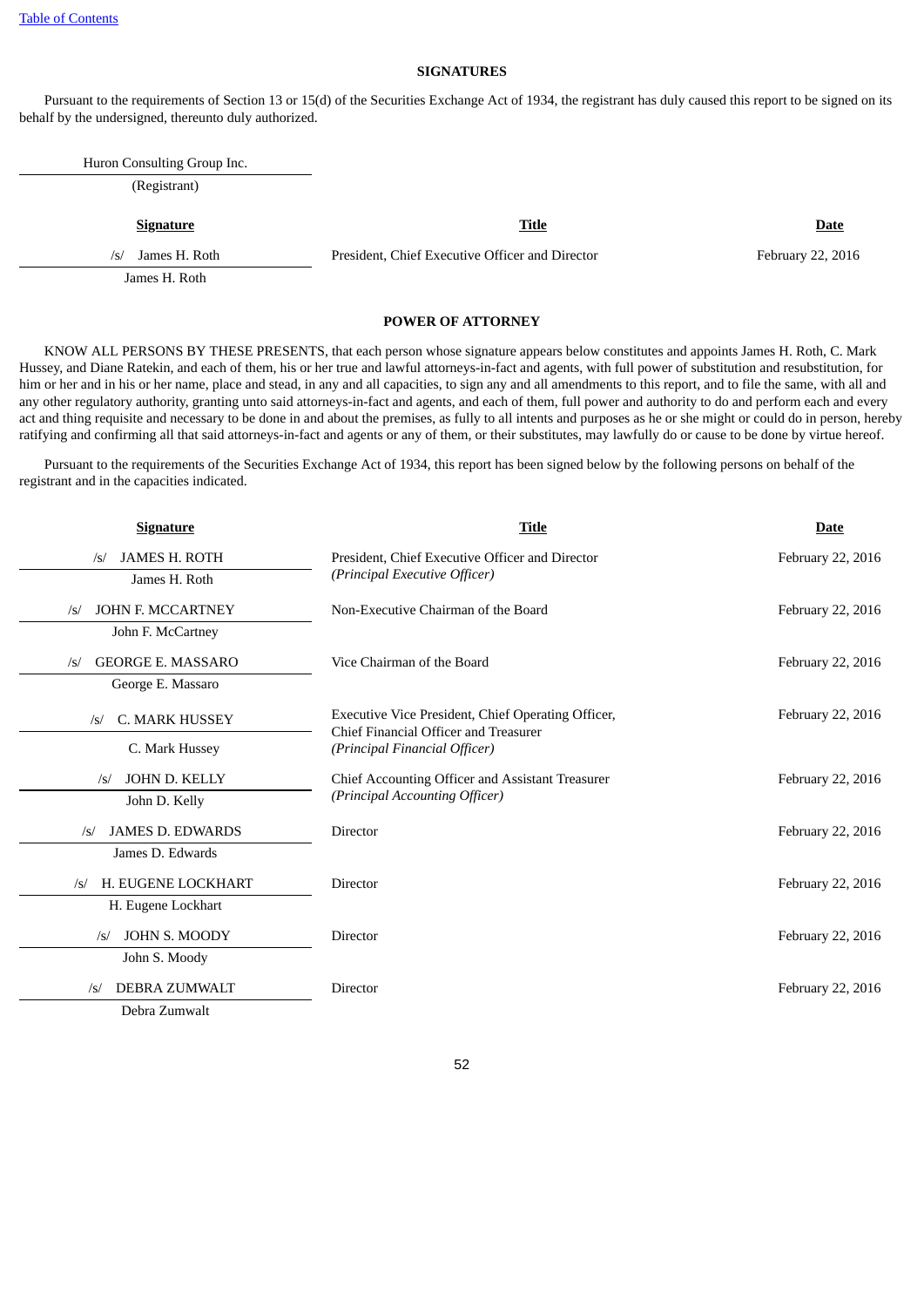# **HURON CONSULTING GROUP INC.** CONSOLIDATED FINANCIAL STATEMENTS

# INDEX

<span id="page-54-0"></span>

|                                                                                                                          | Page  |
|--------------------------------------------------------------------------------------------------------------------------|-------|
| <b>Report of Independent Registered Public Accounting Firm</b>                                                           | $F-2$ |
| Consolidated Balance Sheets at December 31, 2015 and 2014                                                                | $F-3$ |
| Consolidated Statements of Earnings and Other Comprehensive Income for the years ended December 31, 2015, 2014, and 2013 | $F-4$ |
| <u>Consolidated Statements of Stockholders' Equity for the years ended December 31, 2015, 2014, and 2013</u>             | F-5   |
| Consolidated Statements of Cash Flows for the years ended December 31, 2015, 2014, and 2013                              | $F-6$ |
| <b>Notes to Consolidated Financial Statements</b>                                                                        | $F-7$ |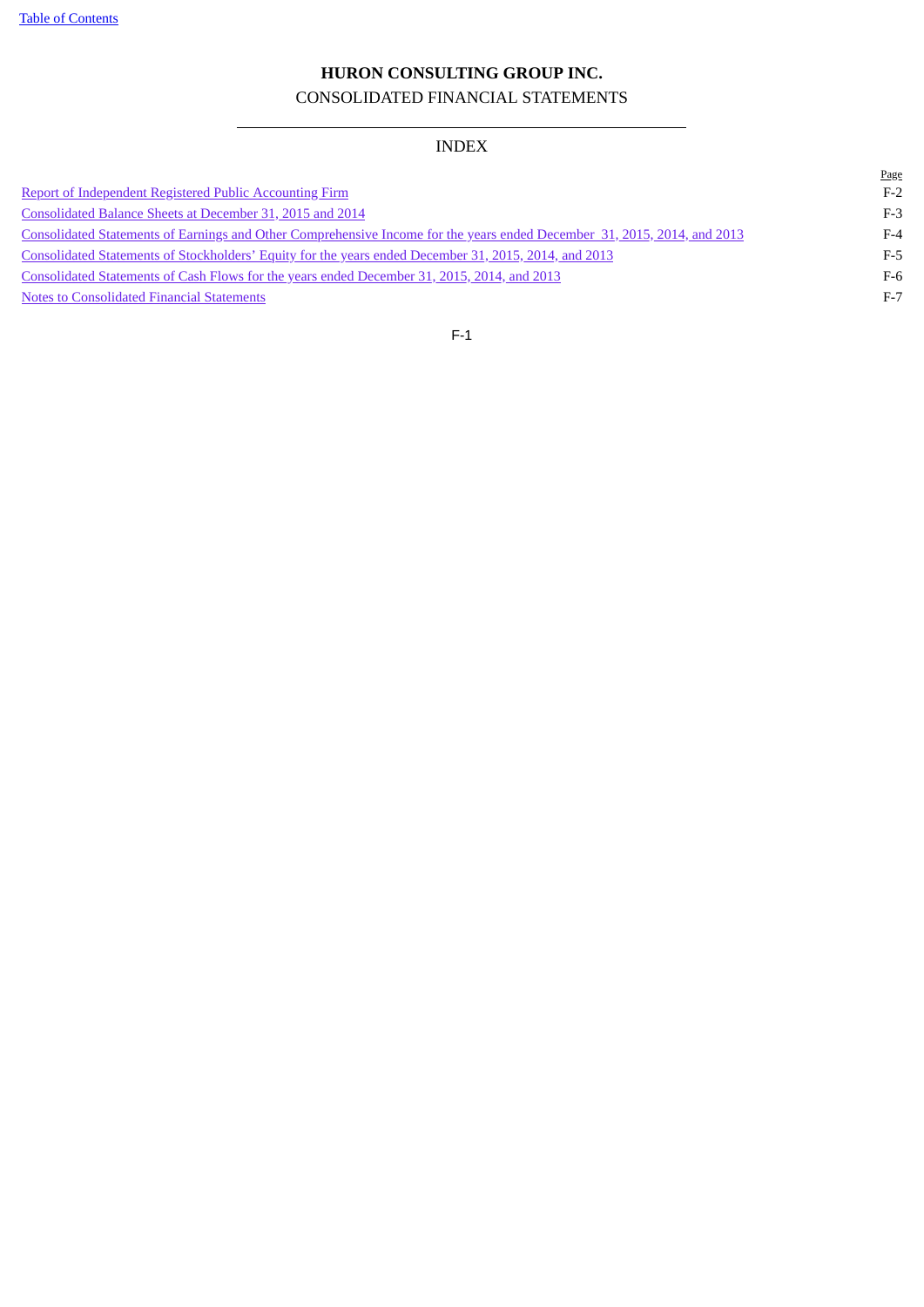### **Report of Independent Registered Public Accounting Firm**

To the Board of Directors and Stockholders of Huron Consulting Group Inc.:

In our opinion, the accompanying consolidated balance sheets and the related consolidated statements of earnings and other comprehensive income, stockholders' equity and cash flows present fairly, in all material respects, the financial position of Huron Consulting Group Inc. and its subsidiaries at December 31, 2015 and 2014, and the results of their operations and their cash flows for each of the three years in the period ended December 31, 2015 in conformity with accounting principles generally accepted in the United States of America. Also in our opinion, the Company maintained, in all material respects, effective internal control over financial reporting as of December 31, 2015, based on criteria established in *Internal Control - Integrated Framework* (2013) issued by the Committee of Sponsoring Organizations of the Treadway Commission (COSO). The Company's management is responsible for these financial statements, for maintaining effective internal control over financial reporting and for its assessment of the effectiveness of internal control over financial reporting, included in Management's Report on Internal Control Over Financial Reporting appearing under Item 9A. Our responsibility is to express opinions on these financial statements and on the Company's internal control over financial reporting based on our integrated audits. We conducted our audits in accordance with the standards of the Public Company Accounting Oversight Board (United States). Those standards require that we plan and perform the audits to obtain reasonable assurance about whether the financial statements are free of material misstatement and whether effective internal control over financial reporting was maintained in all material respects. Our audits of the financial statements included examining, on a test basis, evidence supporting the amounts and disclosures in the financial statements, assessing the accounting principles used and significant estimates made by management, and evaluating the overall financial statement presentation. Our audit of internal control over financial reporting included obtaining an understanding of internal control over financial reporting, assessing the risk that a material weakness exists, and testing and evaluating the design and operating effectiveness of internal control based on the assessed risk. Our audits also included performing such other procedures as we considered necessary in the circumstances. We believe that our audits provide a reasonable basis for our opinions.

As discussed in Note 2 to the consolidated financial statements, the Company changed the manner in which it presents deferred income taxes in 2015.

A company's internal control over financial reporting is a process designed to provide reasonable assurance regarding the reliability of financial reporting and the preparation of financial statements for external purposes in accordance with generally accepted accounting principles. A company's internal control over financial reporting includes those policies and procedures that (i) pertain to the maintenance of records that, in reasonable detail, accurately and fairly reflect the transactions and dispositions of the assets of the company; (ii) provide reasonable assurance that transactions are recorded as necessary to permit preparation of financial statements in accordance with generally accepted accounting principles, and that receipts and expenditures of the company are being made only in accordance with authorizations of management and directors of the company; and (iii) provide reasonable assurance regarding prevention or timely detection of unauthorized acquisition, use, or disposition of the company's assets that could have a material effect on the financial statements.

Because of its inherent limitations, internal control over financial reporting may not prevent or detect misstatements. Also, projections of any evaluation of effectiveness to future periods are subject to the risk that controls may become inadequate because of changes in conditions, or that the degree of compliance with the policies or procedures may deteriorate.

As described in Management's Report on Internal Control Over Financial Reporting appearing under Item 9A, management has excluded Studer Group from its assessment of internal control over financial reporting as of December 31, 2015 because they were acquired by the Company in a purchase business combination during 2015. We have also excluded Studer Group from our audit of internal control over financial reporting. Studer Group is a wholly-owned subsidiary whose total assets and total revenues represent 2% and 11%, respectively, of the related consolidated financial statement amounts as of and for the year ended December 31, 2015.

/s/ PricewaterhouseCoopers LLP

<span id="page-55-0"></span>Chicago, IL February 22, 2016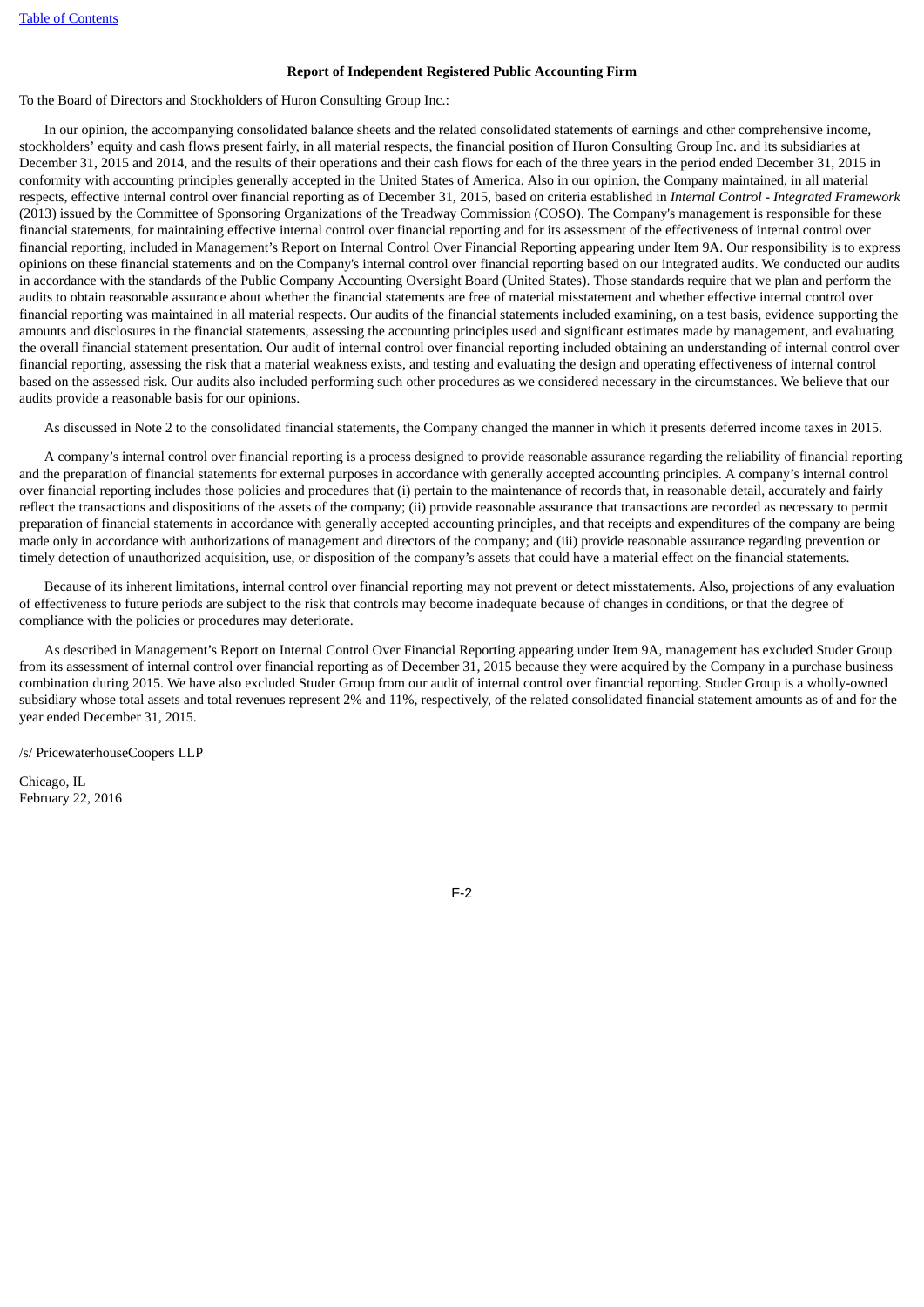# **CONSOLIDATED BALANCE SHEETS (In thousands, except share and per share amounts)**

|                                                                                                                                                                    |               | December 31,<br>2015 |              | December 31,<br>2014 |
|--------------------------------------------------------------------------------------------------------------------------------------------------------------------|---------------|----------------------|--------------|----------------------|
| Assets                                                                                                                                                             |               |                      |              |                      |
| Current assets:                                                                                                                                                    |               |                      |              |                      |
| Cash and cash equivalents                                                                                                                                          | $\$$          | 58,437               | \$           | 256,872              |
| Receivables from clients, net                                                                                                                                      |               | 85,297               |              | 76,490               |
| Unbilled services, net                                                                                                                                             |               | 56,527               |              | 84,206               |
| Income tax receivable                                                                                                                                              |               | 406                  |              | 8,016                |
| Deferred income taxes, net                                                                                                                                         |               |                      |              | 14,629               |
| Prepaid expenses and other current assets                                                                                                                          |               | 28,922               |              | 13,583               |
| Current assets of discontinued operations                                                                                                                          |               |                      |              | 32,363               |
| Total current assets                                                                                                                                               |               | 229,589              |              | 486,159              |
| Property and equipment, net                                                                                                                                        |               | 28,888               |              | 30,691               |
| Long-term investment                                                                                                                                               |               | 34,831               |              | 12,250               |
| Other non-current assets                                                                                                                                           |               | 24,460               |              | 19,920               |
| Intangible assets, net                                                                                                                                             |               | 94,992               |              | 21,729               |
| Goodwill                                                                                                                                                           |               | 751,400              |              | 514,591              |
| Non-current assets of discontinued operations                                                                                                                      |               |                      |              | 70,574               |
| <b>Total assets</b>                                                                                                                                                | ${\mathbb S}$ | 1,164,160            | $\mathbb{S}$ | 1,155,914            |
| Liabilities and stockholders' equity                                                                                                                               |               |                      |              |                      |
| <b>Current liabilities:</b>                                                                                                                                        |               |                      |              |                      |
| Accounts payable                                                                                                                                                   | \$            | 7,220                | \$           | 10,804               |
| Accrued expenses                                                                                                                                                   |               | 24,276               |              | 17,051               |
| Accrued payroll and related benefits                                                                                                                               |               | 80,839               |              | 105,522              |
| Current maturities of long-term debt                                                                                                                               |               |                      |              | 28,750               |
| Deferred revenues                                                                                                                                                  |               | 19,086               |              | 12,469               |
| Current liabilities of discontinued operations                                                                                                                     |               |                      |              | 1,780                |
| Total current liabilities                                                                                                                                          |               | 131,421              |              | 176,376              |
| Non-current liabilities:                                                                                                                                           |               |                      |              |                      |
| Deferred compensation and other liabilities                                                                                                                        |               | 23,768               |              | 11,221               |
| Long-term debt, net of current portion                                                                                                                             |               | 311,993              |              | 327,852              |
| Deferred lease incentives                                                                                                                                          |               | 9,965                |              | 12,671               |
| Deferred income taxes, net                                                                                                                                         |               | 34,688               |              | 26,657               |
| Non-current liabilities of discontinued operations                                                                                                                 |               |                      |              | 503                  |
| Total non-current liabilities                                                                                                                                      |               | 380,414              |              | 378,904              |
| <b>Commitments and Contingencies</b>                                                                                                                               |               |                      |              |                      |
| Stockholders' equity                                                                                                                                               |               |                      |              |                      |
| Common stock; \$0.01 par value; 500,000,000 shares authorized; 24,775,823 and 24,976,395 shares issued at<br>December 31, 2015 and December 31, 2014, respectively |               | 241                  |              | 241                  |
| Treasury stock, at cost, 2,249,630 and 2,097,173 shares at December 31, 2015 and December 31, 2014,<br>respectively                                                |               | (103, 734)           |              | (94,074)             |
| Additional paid-in capital                                                                                                                                         |               | 438,367              |              | 442,308              |
| Retained earnings                                                                                                                                                  |               | 313,866              |              | 254,814              |
| Accumulated other comprehensive income (loss)                                                                                                                      |               | 3,585                |              | (2,655)              |
| Total stockholders' equity                                                                                                                                         |               | 652,325              |              | 600,634              |
| Total liabilities and stockholders' equity                                                                                                                         | \$            | 1,164,160            | $\$$         | 1,155,914            |

<span id="page-56-0"></span>*The accompanying notes are an integral part of the consolidated financial statements.*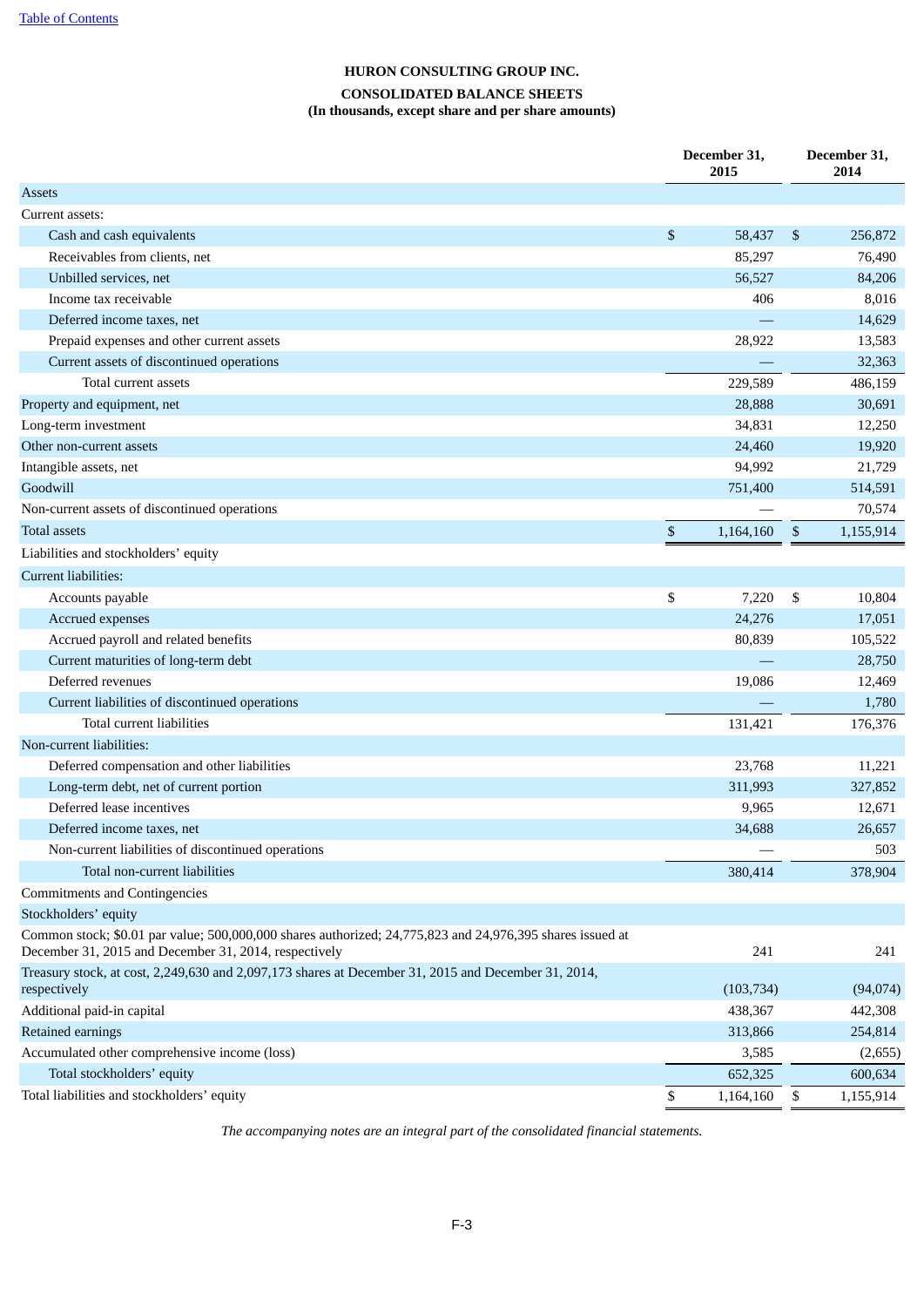# **CONSOLIDATED STATEMENTS OF EARNINGS AND OTHER COMPREHENSIVE INCOME (In thousands, except per share amounts)**

|                                                                                                                     | Year Ended December 31, |           |              |         |                           |          |
|---------------------------------------------------------------------------------------------------------------------|-------------------------|-----------|--------------|---------|---------------------------|----------|
|                                                                                                                     |                         | 2015      |              | 2014    |                           | 2013     |
| Revenues and reimbursable expenses:                                                                                 |                         |           |              |         |                           |          |
| Revenues                                                                                                            | \$                      | 699,010   | \$           | 627,686 | \$                        | 538,128  |
| Reimbursable expenses                                                                                               |                         | 70,013    |              | 73,847  |                           | 64,623   |
| Total revenues and reimbursable expenses                                                                            |                         | 769,023   |              | 701,533 |                           | 602,751  |
| Direct costs and reimbursable expenses (exclusive of depreciation and amortization shown in<br>operating expenses): |                         |           |              |         |                           |          |
| Direct costs                                                                                                        |                         | 401,915   |              | 384,277 |                           | 323,398  |
| Amortization of intangible assets and software development costs                                                    |                         | 16,788    |              | 4,590   |                           | 2,660    |
| Reimbursable expenses                                                                                               |                         | 69,932    |              | 73,855  |                           | 64,665   |
| Total direct costs and reimbursable expenses                                                                        |                         | 488,635   |              | 462,722 |                           | 390,723  |
| Operating expenses and other operating gains:                                                                       |                         |           |              |         |                           |          |
| Selling, general and administrative expenses                                                                        |                         | 157,902   |              | 132,799 |                           | 116,976  |
| Restructuring charges                                                                                               |                         | 3,329     |              | 2,811   |                           | 305      |
| Litigation and other gains, net                                                                                     |                         | (9, 476)  |              | (590)   |                           | (5,875)  |
| Depreciation and amortization                                                                                       |                         | 25,135    |              | 15,451  |                           | 10,723   |
| Total operating expenses and other operating gains                                                                  |                         | 176,890   |              | 150,471 |                           | 122,129  |
| Operating income                                                                                                    |                         | 103,498   |              | 88,340  |                           | 89,899   |
| Other income (expense), net:                                                                                        |                         |           |              |         |                           |          |
| Interest expense, net of interest income                                                                            |                         | (18, 136) |              | (8,679) |                           | (6, 475) |
| Other income (expense), net                                                                                         |                         | (1,797)   |              | 400     |                           | 353      |
| Total other expense, net                                                                                            |                         | (19, 933) |              | (8,279) |                           | (6, 122) |
| Income from continuing operations before income tax expense                                                         |                         | 83,565    |              | 80,061  |                           | 83,777   |
| Income tax expense                                                                                                  |                         | 21,670    |              | 33,059  |                           | 32,200   |
| Net income from continuing operations                                                                               |                         | 61,895    |              | 47,002  |                           | 51,577   |
| Income (loss) from discontinued operations, net of tax                                                              |                         | (2, 843)  |              | 32,049  |                           | 14,856   |
| Net income                                                                                                          | \$                      | 59,052    | \$           | 79,051  | $\mathfrak{S}$            | 66,433   |
| Net earnings per basic share:                                                                                       |                         |           |              |         |                           |          |
| Net income from continuing operations                                                                               | \$                      | 2.80      | \$           | 2.10    | $\mathfrak{S}$            | 2.31     |
| Income (loss) from discontinued operations, net of tax                                                              |                         | (0.13)    |              | 1.42    |                           | 0.67     |
| Net income                                                                                                          | \$                      | 2.67      | \$           | 3.52    | \$                        | 2.98     |
| Net earnings per diluted share:                                                                                     |                         |           |              |         |                           |          |
| Net income from continuing operations                                                                               | \$                      | 2.74      | \$           | 2.05    | $\boldsymbol{\mathsf{s}}$ | 2.26     |
| Income (loss) from discontinued operations, net of tax                                                              |                         | (0.13)    |              | 1.40    |                           | 0.66     |
| Net income                                                                                                          | \$                      | 2.61      | $\mathbb{S}$ | 3.45    | $\mathbb{S}$              | 2.92     |
| Weighted average shares used in calculating earnings per share:                                                     |                         |           |              |         |                           |          |
| <b>Basic</b>                                                                                                        |                         | 22,136    |              | 22,431  |                           | 22,322   |
| Diluted                                                                                                             |                         | 22,600    |              | 22,925  |                           | 22,777   |
| Comprehensive income:                                                                                               |                         |           |              |         |                           |          |
| Net income                                                                                                          | \$                      | 59,052    | \$           | 79,051  | \$                        | 66,433   |
| Foreign currency translation gain (loss), net of tax                                                                |                         | 1,817     |              | (1,618) |                           | 89       |
| Unrealized gain (loss) on investment, net of tax                                                                    |                         | 4,435     |              | (250)   |                           |          |
| Unrealized gain (loss) on cash flow hedging instruments, net of tax                                                 |                         | (12)      |              | 10      |                           | 473      |
| Other comprehensive income (loss)                                                                                   |                         | 6,240     |              | (1,858) |                           | 562      |
| Comprehensive income                                                                                                | \$                      | 65,292    | \$           | 77,193  | $\sqrt{5}$                | 66,995   |
|                                                                                                                     |                         |           |              |         |                           |          |

<span id="page-57-0"></span>*The accompanying notes are an integral part of the consolidated financial statements.*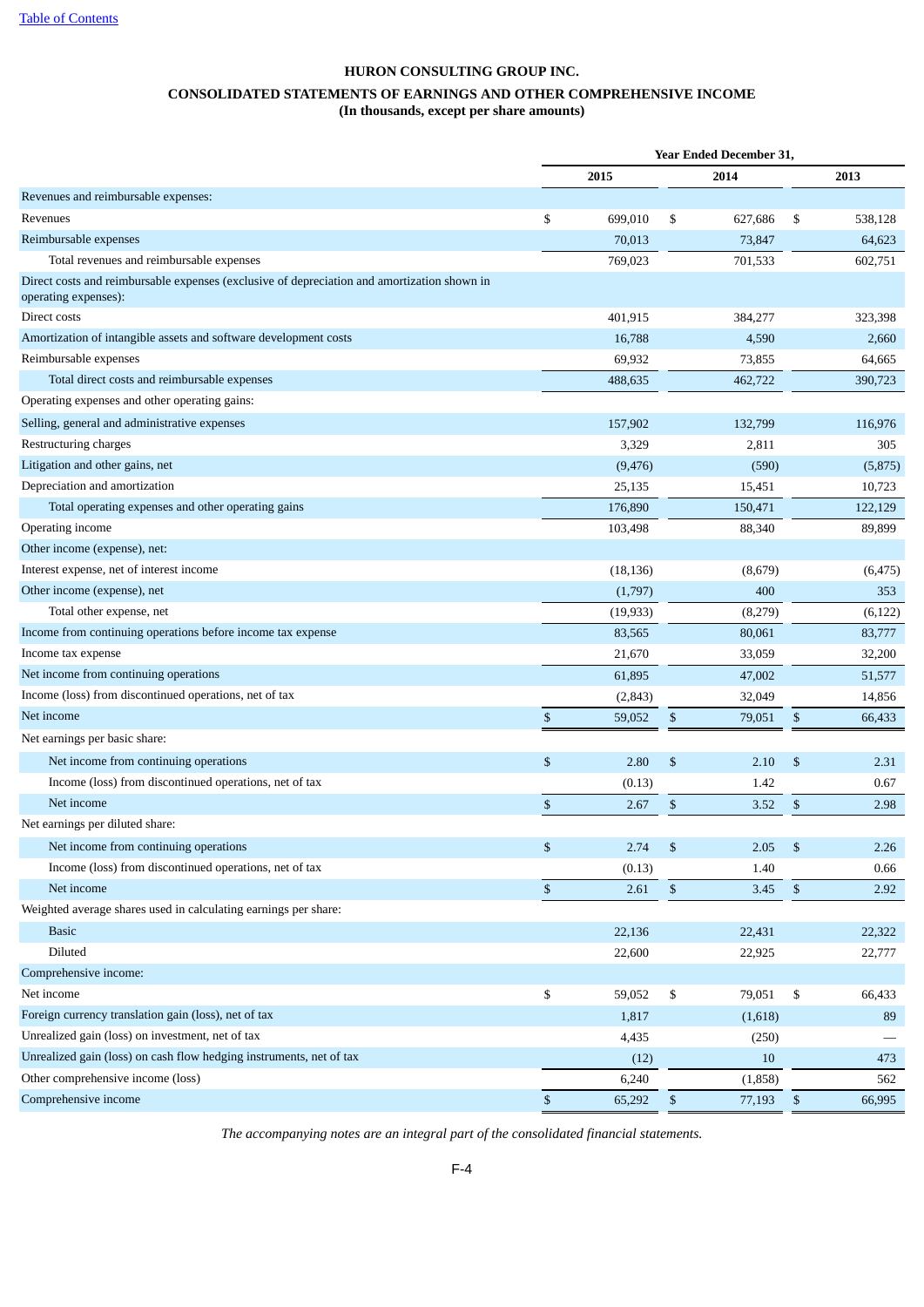# **CONSOLIDATED STATEMENTS OF STOCKHOLDERS' EQUITY (In thousands, except share amounts)**

|                                                                                | Common Stock  |           |               | <b>Treasury Stock</b> |               | Additional         |    |                      | Accumulated<br>Other |                                |                |                         |
|--------------------------------------------------------------------------------|---------------|-----------|---------------|-----------------------|---------------|--------------------|----|----------------------|----------------------|--------------------------------|----------------|-------------------------|
|                                                                                | <b>Shares</b> | Amount    | <b>Shares</b> | Amount                |               | Paid-In<br>Capital |    | Retained<br>Earnings |                      | Comprehensive<br>Income (Loss) |                | Stockholders'<br>Equity |
| <b>Balance at December 31, 2012</b>                                            | 23,904,125    | \$<br>240 | (1,889,465)   | \$ (83,715)           | \$            | 420,825            |    | \$ 109,330           | \$                   | (1,359)                        | \$             | 445,321                 |
| Comprehensive income                                                           |               |           |               |                       |               |                    |    | 66,433               |                      | 562                            |                | 66,995                  |
| Issuance of common stock in connection<br>with:                                |               |           |               |                       |               |                    |    |                      |                      |                                |                |                         |
| Restricted stock awards, net of<br>cancellations                               | 508,477       | 5         | (82, 674)     | (2,927)               |               | 2,922              |    |                      |                      |                                |                |                         |
| Exercise of stock options                                                      | 40,859        |           |               |                       |               | 198                |    |                      |                      |                                |                | 198                     |
| Share-based compensation                                                       |               |           |               |                       |               | 17,084             |    |                      |                      |                                |                | 17,084                  |
| Shares redeemed for employee tax<br>withholdings                               |               |           | (31, 565)     | (1,449)               |               |                    |    |                      |                      |                                |                | (1,449)                 |
| Income tax benefit on share-based<br>compensation                              |               |           |               |                       |               | 2,115              |    |                      |                      |                                |                | 2,115                   |
| <b>Balance at December 31, 2013</b>                                            | 24,453,461    | \$<br>245 | (2,003,704)   | \$ (88,091)           | $\sqrt[6]{3}$ | 443,144            | \$ | 175,763              | \$                   | (797)                          | $$\mathbb{S}$$ | 530,264                 |
| Comprehensive income                                                           |               |           |               |                       |               |                    |    | 79,051               |                      | (1,858)                        |                | 77,193                  |
| Issuance of common stock in connection<br>with:                                |               |           |               |                       |               |                    |    |                      |                      |                                |                |                         |
| Restricted stock awards, net of<br>cancellations                               | 429,482       | 4         | (50, 276)     | (2,330)               |               | 2,326              |    |                      |                      |                                |                |                         |
| Exercise of stock options                                                      | 38,042        |           |               |                       |               | 857                |    |                      |                      |                                |                | 857                     |
| Share-based compensation                                                       |               |           |               |                       |               | 20,118             |    |                      |                      |                                |                | 20,118                  |
| Shares redeemed for employee tax<br>withholdings                               |               |           | (55, 336)     | (3,653)               |               |                    |    |                      |                      |                                |                | (3,653)                 |
| Income tax benefit on share-based<br>compensation                              |               |           |               |                       |               | 5,103              |    |                      |                      |                                |                | 5,103                   |
| Equity component of convertible senior<br>notes, net of tax and issuance costs |               |           |               |                       |               | 22,739             |    |                      |                      |                                |                | 22,739                  |
| Purchase of convertible senior note<br>hedges, net of tax                      |               |           |               |                       |               | (25, 612)          |    |                      |                      |                                |                | (25, 612)               |
| <b>Issuance of warrants</b>                                                    |               |           |               |                       |               | 23,625             |    |                      |                      |                                |                | 23,625                  |
| Share repurchases                                                              | (805, 392)    | (8)       |               |                       |               | (49, 992)          |    |                      |                      |                                |                | (50,000)                |
| <b>Balance at December 31, 2014</b>                                            | 24,115,593    | \$<br>241 | (2,109,316)   | \$ (94,074)           | \$            | 442,308            | \$ | 254,814              | \$                   | (2,655)                        | \$             | 600,634                 |
| Comprehensive income                                                           |               |           |               |                       |               |                    |    | 59,052               |                      | 6,240                          |                | 65,292                  |
| Issuance of common stock in connection<br>with:                                |               |           |               |                       |               |                    |    |                      |                      |                                |                |                         |
| Restricted stock awards, net of<br>cancellations                               | 504,955       | 5         | (42, 797)     | (2,506)               |               | 2,501              |    |                      |                      |                                |                |                         |
| <b>Business acquisition</b>                                                    | 28,486        |           |               |                       |               | 2,204              |    |                      |                      |                                |                | 2,204                   |
| Share-based compensation                                                       |               |           |               |                       |               | 22,484             |    |                      |                      |                                |                | 22,484                  |
| Shares redeemed for employee tax<br>withholdings                               |               |           | (109, 967)    | (7, 154)              |               |                    |    |                      |                      |                                |                | (7, 154)                |
| Income tax benefit on share-based<br>compensation                              |               |           |               |                       |               | 3,456              |    |                      |                      |                                |                | 3,456                   |
| Share repurchases                                                              | (583, 880)    | (5)       |               |                       |               | (34, 586)          |    |                      |                      |                                |                | (34,591)                |
| <b>Balance at December 31, 2015</b>                                            | 24,065,154    | \$<br>241 | (2,262,080)   | \$(103,734)           | \$            | 438,367            |    | \$ 313,866           | \$                   | 3,585                          | \$             | 652,325                 |

<span id="page-58-0"></span>*The accompanying notes are an integral part of the consolidated financial statements.*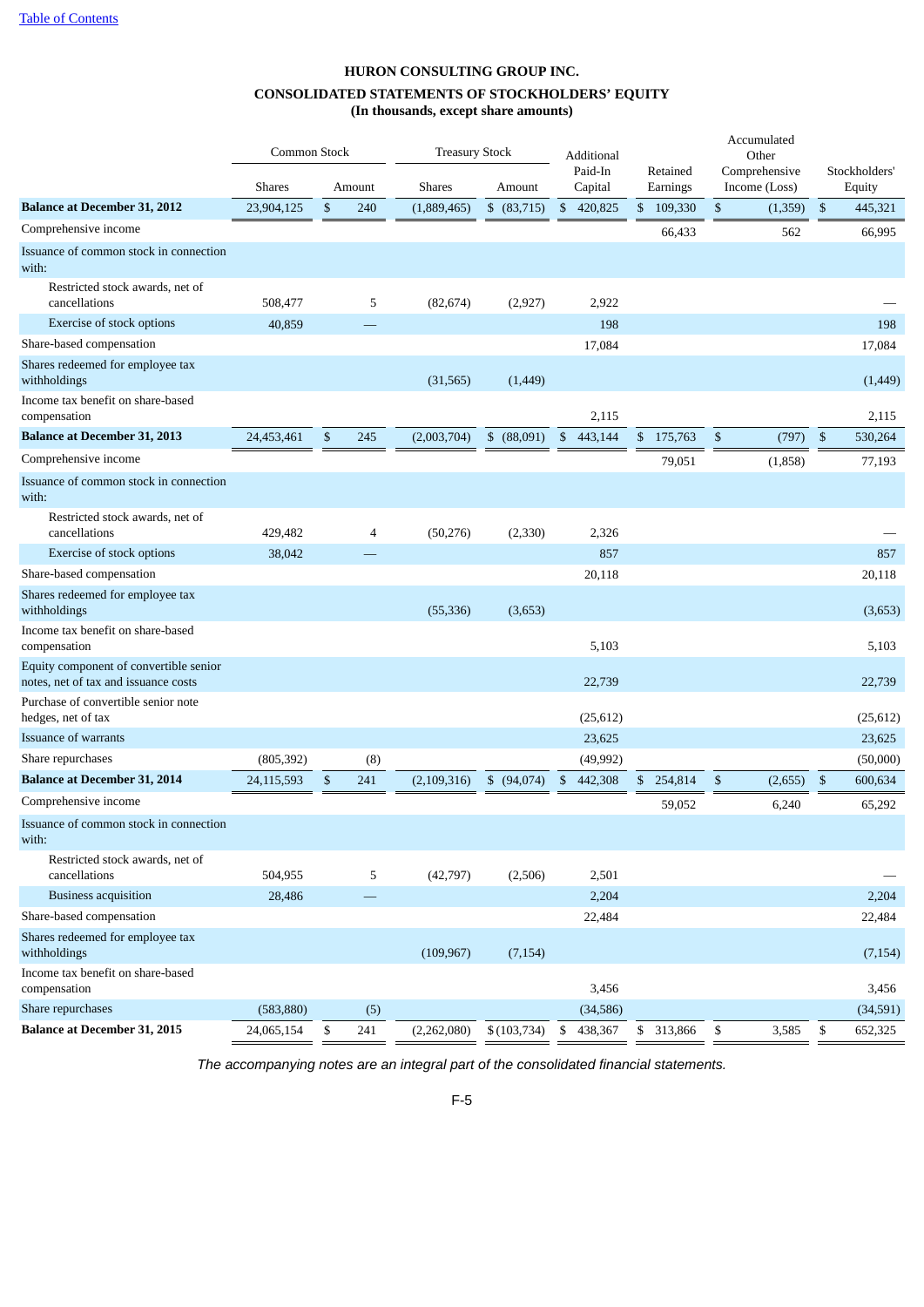# **CONSOLIDATED STATEMENTS OF CASH FLOWS**

**(In thousands)**

|                                                                                       | <b>Year Ended December 31,</b> |            |    |           |              |           |  |  |
|---------------------------------------------------------------------------------------|--------------------------------|------------|----|-----------|--------------|-----------|--|--|
|                                                                                       |                                | 2015       |    | 2014      |              | 2013      |  |  |
| Cash flows from operating activities:                                                 |                                |            |    |           |              |           |  |  |
| Net income                                                                            | \$                             | 59,052     | \$ | 79,051    | \$           | 66,433    |  |  |
| Adjustments to reconcile net income to net cash provided by operating activities:     |                                |            |    |           |              |           |  |  |
| Depreciation and amortization                                                         |                                | 58,053     |    | 30,989    |              | 23,609    |  |  |
| Share-based compensation                                                              |                                | 21,487     |    | 20,130    |              | 18,347    |  |  |
| Amortization of debt discount and issuance costs                                      |                                | 9,329      |    | 3,832     |              | 1,363     |  |  |
| Allowances for doubtful accounts and unbilled services                                |                                | 1,025      |    | 5,918     |              | 4,411     |  |  |
| Deferred income taxes                                                                 |                                | 2,765      |    | 8,096     |              | 4,683     |  |  |
| Loss on sale of business                                                              |                                | 2,303      |    |           |              |           |  |  |
| Changes in operating assets and liabilities, net of acquisitions and divestitures:    |                                |            |    |           |              |           |  |  |
| (Increase) decrease in receivables from clients                                       |                                | (2,836)    |    | 30,072    |              | (21, 731) |  |  |
| (Increase) decrease in unbilled services                                              |                                | 31,696     |    | (38, 211) |              | (11, 932) |  |  |
| (Increase) decrease in current income tax receivable / payable, net                   |                                | 8,818      |    | (10,773)  |              | (5,027)   |  |  |
| (Increase) decrease in other assets                                                   |                                | (14, 742)  |    | 2,324     |              | (174)     |  |  |
| Increase (decrease) in accounts payable and accrued liabilities                       |                                | 7,679      |    | 9,164     |              | 1,514     |  |  |
| Increase (decrease) in accrued payroll and related benefits                           |                                | (25, 221)  |    | 8,835     |              | 34,724    |  |  |
| Increase (decrease) in deferred revenues                                              |                                | 4,859      |    | (2,974)   |              | (962)     |  |  |
| Net cash provided by operating activities                                             |                                | 164,267    |    | 146,453   |              | 115,258   |  |  |
| Cash flows from investing activities:                                                 |                                |            |    |           |              |           |  |  |
| Purchases of property and equipment                                                   |                                | (18, 571)  |    | (25, 913) |              | (20, 225) |  |  |
| Investment in life insurance policies                                                 |                                | (5,804)    |    | (1,775)   |              | (1,002)   |  |  |
| Purchases of businesses, net of cash acquired                                         |                                | (339, 966) |    | (53, 971) |              | (30, 297) |  |  |
| Purchases of convertible debt investment                                              |                                |            |    | (12,500)  |              |           |  |  |
| Capitalization of internally developed software                                       |                                | (15, 438)  |    |           |              | (1,572)   |  |  |
| Proceeds from note receivable                                                         |                                | (866)      |    | 328       |              | 438       |  |  |
| Proceeds from sale of business, net of cash sold                                      |                                | 108,487    |    |           |              |           |  |  |
| Net cash used in investing activities                                                 |                                |            |    |           |              |           |  |  |
|                                                                                       |                                | (272, 158) |    | (93, 831) |              | (52, 658) |  |  |
| Cash flows from financing activities:                                                 |                                |            |    |           |              |           |  |  |
| Proceeds from exercise of stock options                                               |                                |            |    | 857       |              | 198       |  |  |
| Shares redeemed for employee tax withholdings                                         |                                | (7, 154)   |    | (3,653)   |              | (1, 449)  |  |  |
| Tax benefit from share-based compensation                                             |                                | 3,588      |    | 5,107     |              | 2,354     |  |  |
| Share repurchases                                                                     |                                | (34,591)   |    | (50,000)  |              |           |  |  |
| Proceeds from borrowings under credit facility                                        |                                | 314,000    |    | 129,000   |              | 96,000    |  |  |
| Repayments on credit facility                                                         |                                | (365, 750) |    | (154,000) |              | (119,750) |  |  |
| Proceeds from convertible senior notes issuance                                       |                                |            |    | 250,000   |              |           |  |  |
| Proceeds from sale of warrants                                                        |                                |            |    | 23,625    |              |           |  |  |
| Payments for convertible senior note hedges                                           |                                |            |    | (42, 125) |              |           |  |  |
| Payments for debt issuance costs                                                      |                                |            |    | (7, 346)  |              | (1, 155)  |  |  |
| Payments of capital lease obligations                                                 |                                | (48)       |    | (79)      |              | (19)      |  |  |
| Deferred payments for purchase of property and equipment                              |                                |            |    | (471)     |              | (471)     |  |  |
| Deferred acquisition payments                                                         |                                |            |    | (4,745)   |              | (5,356)   |  |  |
| Net cash provided by (used in) financing activities                                   |                                | (89, 955)  |    | 146,170   |              | (29, 648) |  |  |
| Effect of exchange rate changes on cash                                               |                                | (589)      |    | (51)      |              | 17        |  |  |
| Net increase (decrease) in cash and cash equivalents                                  |                                | (198, 435) |    | 198,741   |              | 32,969    |  |  |
| Cash and cash equivalents at beginning of the period                                  |                                | 256,872    |    | 58,131    |              | 25,162    |  |  |
| Cash and cash equivalents at end of the period                                        | \$                             | 58,437     | \$ | 256,872   | \$           | 58,131    |  |  |
| Supplemental disclosure of cash flow information:                                     |                                |            |    |           |              |           |  |  |
| Non-cash investing and financing activities:                                          |                                |            |    |           |              |           |  |  |
| Property and equipment expenditures included in accounts payable and accrued expenses | \$                             | 2,089      | \$ | 3,533     | $\mathbb{S}$ | 4,548     |  |  |
| Contingent consideration related to business acquisitions                             | \$                             | 2,963      | \$ | 816       | \$           |           |  |  |
| Common stock issued related to business acquisitions                                  | \$                             | 2,204      | \$ |           | $\mathbb{S}$ |           |  |  |
| Cash paid during the year for:                                                        |                                |            |    |           |              |           |  |  |
| Interest                                                                              | $\boldsymbol{\mathsf{S}}$      | 9,274      | \$ | 4,006     | \$           | 4,912     |  |  |
|                                                                                       |                                |            |    |           |              |           |  |  |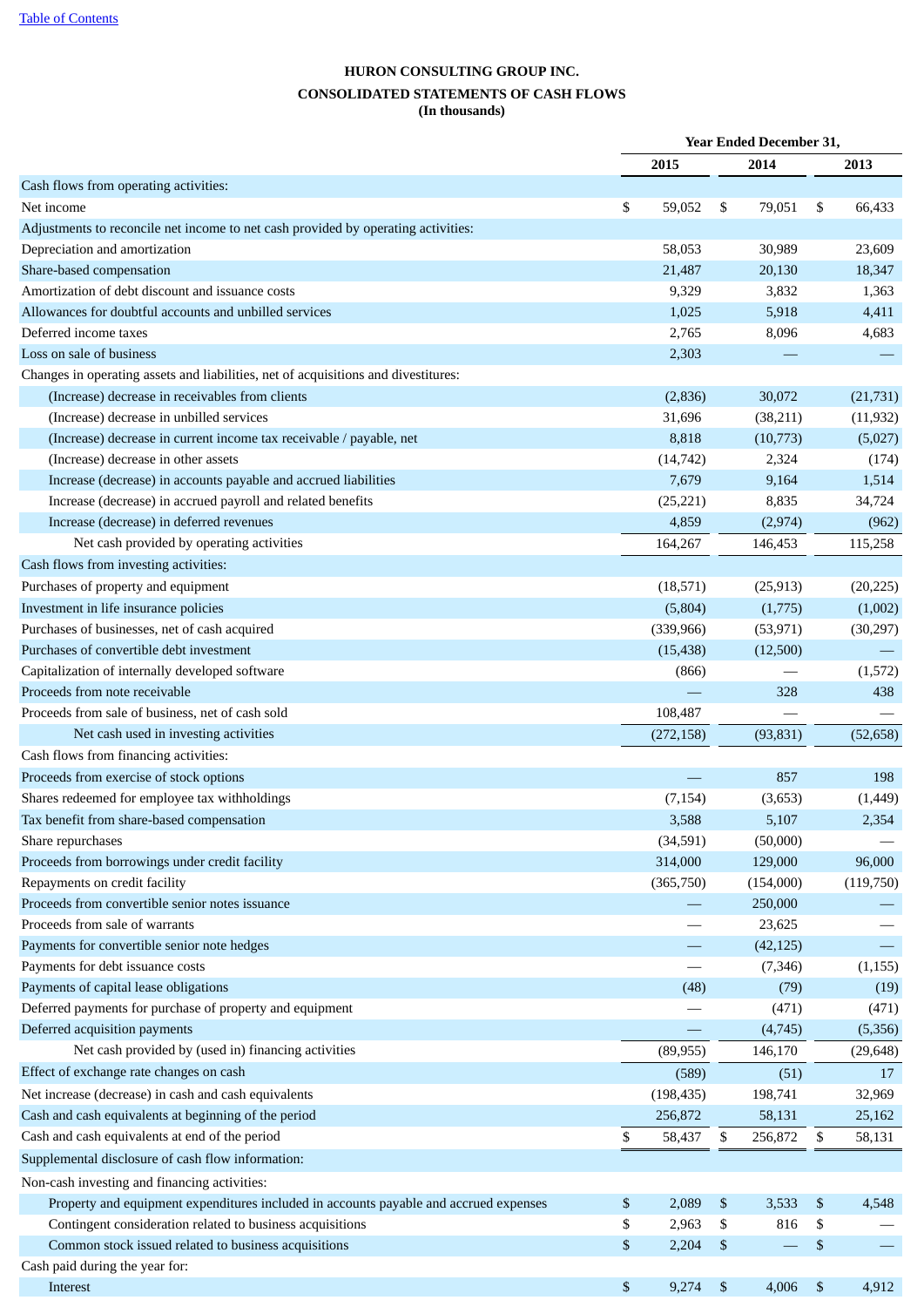<span id="page-60-0"></span>

| Income taxes                                                                          |  | 10.955 \$ 31.815 \$ | 45.658 |
|---------------------------------------------------------------------------------------|--|---------------------|--------|
| The accompanying notes are an integral part of the consolidated financial statements. |  |                     |        |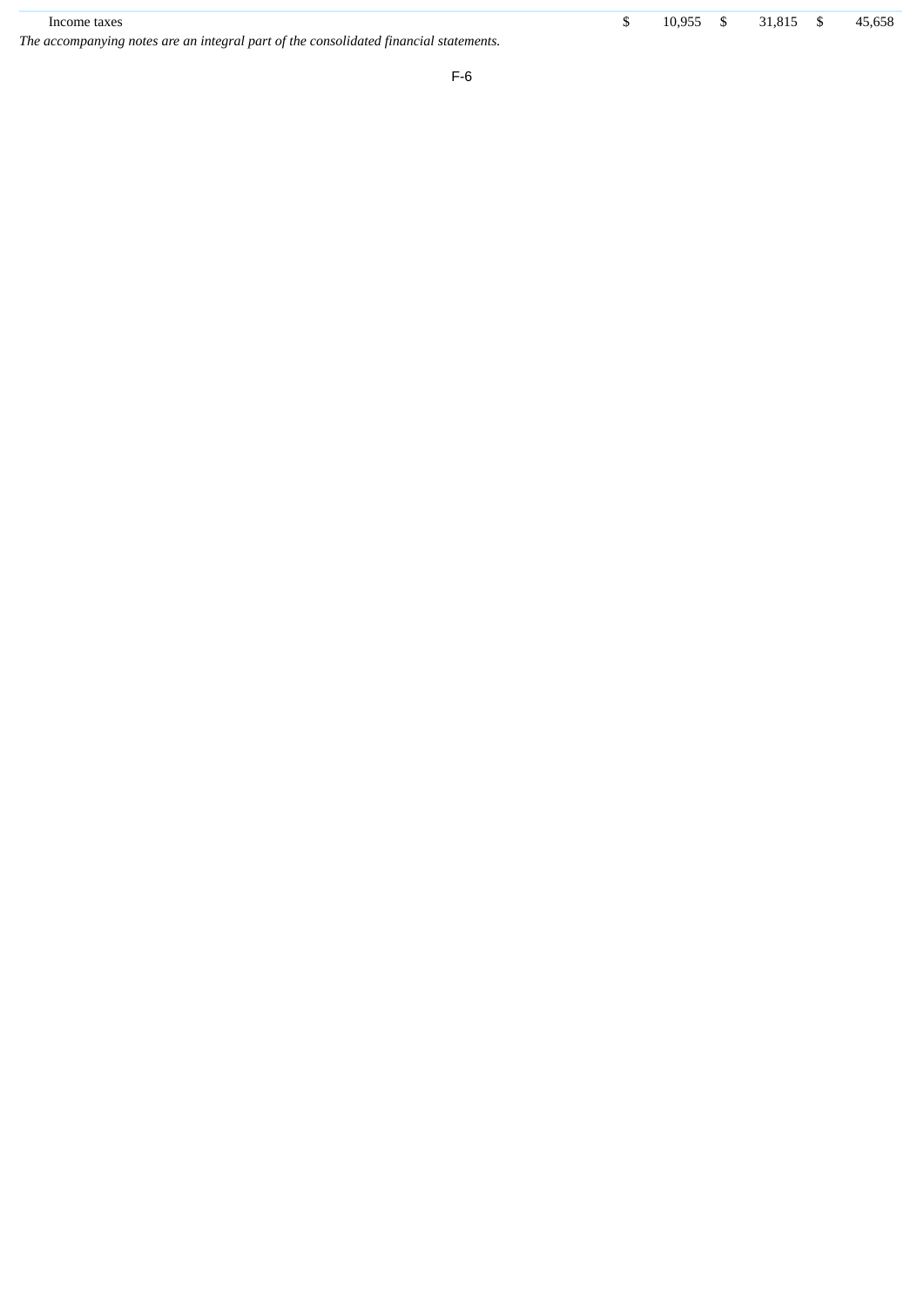### **1. Description of Business**

Huron is a global professional services firm focused on assisting clients with their most complex business issues by delivering high-value, quality solutions to support their long-term strategic objectives. Huron specializes in serving clients in the healthcare, higher education, life sciences, and commercial sectors as these organizations face significant transformational change and regulatory or economic pressures in dynamic market environments. With its deep industry and technical expertise, Huron provides advisory, consulting, technology, and analytic solutions to deliver sustainable and measurable results. We provide consulting services to a wide variety of both financially sound and distressed organizations, including healthcare organizations, leading academic institutions, Fortune 500 companies, and governmental entities.

### **2. Summary of Significant Accounting Policies**

# **Basis of Presentation and Principles of Consolidation**

The accompanying consolidated financial statements reflect the financial position at December 31, 2015 and 2014, and the results of operations and cash flows for the years ended December 31, 2015, 2014, and 2013.

Certain amounts reported in previous years have been reclassified to conform to the 2015 presentation. The consolidated financial statements include the accounts of Huron Consulting Group Inc. and its subsidiaries, all of which are wholly-owned. All intercompany balances and transactions have been eliminated in consolidation.

During 2015, we began evaluating strategic alternatives related to our Huron Legal segment, including the potential divestiture of the practice. On December 10, 2015, we entered into an agreement to sell our Huron Legal segment to Consilio, Inc. ("Consilio"). Pursuant to the agreement, Consilio acquired substantially all of the assets and assumed certain liabilities of Huron Legal, and acquired all issued and outstanding equity interests in certain entities wholly owned by the Company. As a result of the divestiture, the operating results of Huron Legal are reported as "discontinued operations." All other operations of the business are considered "continuing operations." Amounts previously reported have been reclassified to conform to this presentation in accordance with Financial Accounting Standards Board ("FASB") ASC 205, *Presentation of Financial Statements* to allow for meaningful comparison of continuing operations. Unless indicated otherwise, the information presented in the notes to the consolidated financial statements relates to our continuing operations and does not include results of Huron Legal. See Note 3 "Discontinued Operations" for additional information on our discontinued operations.

### **Use of Estimates**

The preparation of financial statements in conformity with GAAP requires management to make estimates and assumptions that affect the amounts that are reported in the consolidated financial statements and accompanying disclosures. Actual results may differ from these estimates and assumptions.

### **Revenue Recognition**

We recognize revenues in accordance with ASC 605, *Revenue Recognition*. Under ASC 605, revenue is recognized when persuasive evidence of an arrangement exists, the related services are provided, the price is fixed or determinable, and collectability is reasonably assured. We generate the majority of our revenues from providing professional services under four types of billing arrangements: fixed-fee (including software license revenue), time-and-expense, performance-based, and software support and maintenance and subscriptions.

In fixed-fee billing arrangements, we agree to a pre-established fee in exchange for a predetermined set of professional services. We set the fees based on our estimates of the costs and timing for completing the engagements. It is the client's expectation in these engagements that the pre-established fee will not be exceeded except in mutually agreed upon circumstances. We generally recognize revenues under fixed-fee billing arrangements using a proportionate performance approach, which is based on work completed to-date versus our estimates of the total services to be provided under the engagement. Contracts within our Studer Group solution are fixed-fee partner contracts with multiple deliverables, which primarily consist of coaching services, as well as seminars, materials and software products ("Partner Contracts"). Revenues for coaching services and software products are generally recognized on a straight-line basis over the length of the contract. All other revenues under Partner Contracts are recognized at the time the service is provided. Estimates of total engagement revenues and cost of services are monitored regularly during the term of the engagement. If our estimates indicate a potential loss, such loss is recognized in the period in which the loss first becomes probable and reasonably estimable.

We also generate revenues from software licenses for our revenue cycle management software and research administration and compliance software. Licenses for our revenue cycle management software are sold only as a component of our consulting projects, and the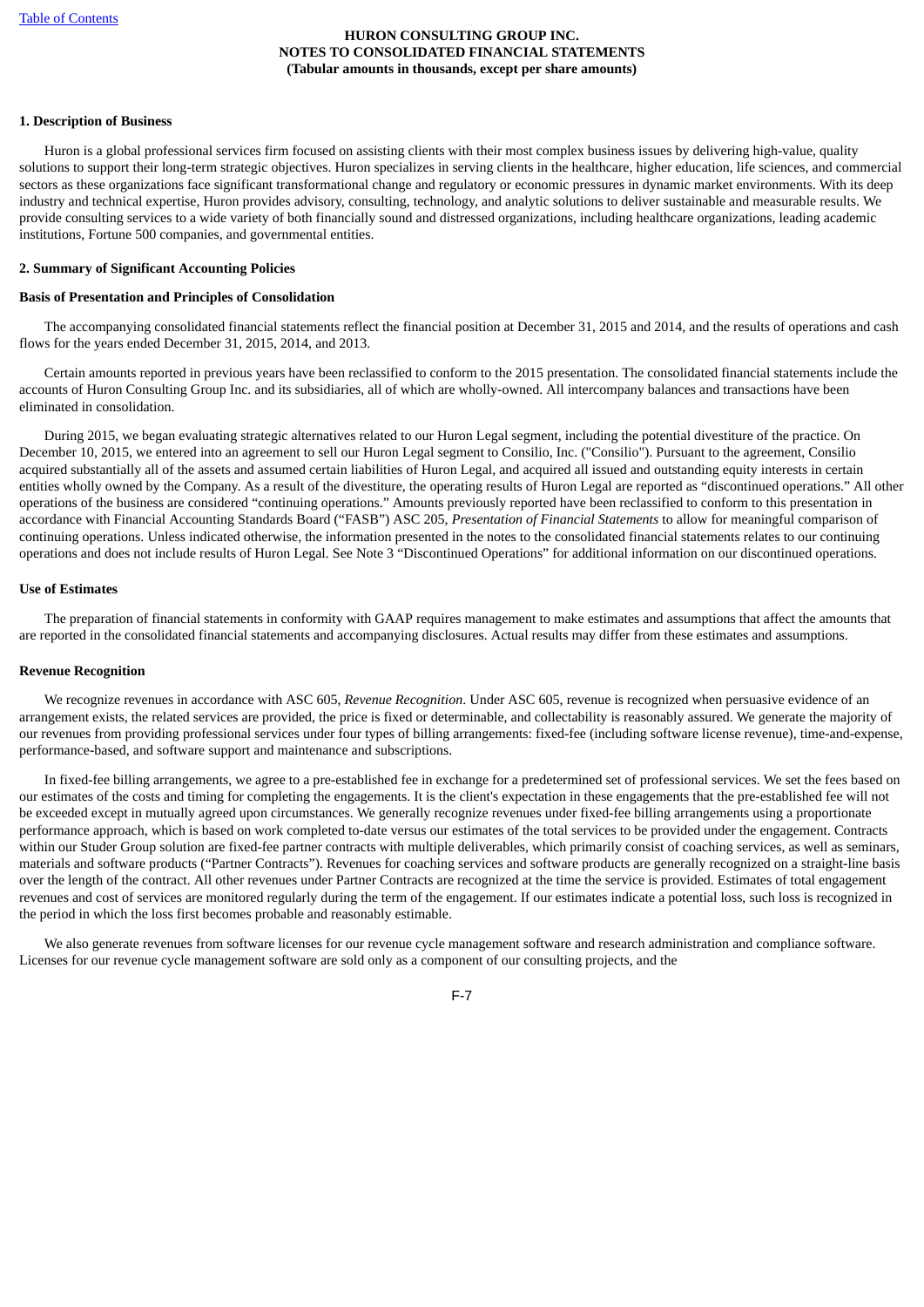services we provide are essential to the functionality of the software. Therefore, revenues from these software licenses are recognized over the term of the related consulting services contract in accordance with ASC 605. License revenue from our research administration and compliance software is recognized in accordance with ASC 985-605, generally in the month in which the software is delivered.

Time-and-expense billing arrangements require the client to pay based on the number of hours worked by our revenue-generating professionals at agreed upon rates. Time-and-expense arrangements also include certain speaking engagements, conferences, and publication orders purchased by our clients outside of Partner Contracts within our Studer Group solution. We recognize revenues under time-and-expense arrangements as the related services or publications are delivered.

In performance-based billing arrangements, fees are tied to the attainment of contractually defined objectives. We do not recognize revenues under performance-based billing arrangements until all related performance criteria are met.

Clients that have purchased one of our software licenses can pay an annual fee for software support and maintenance. We also generate subscription revenue from our cloud-based analytic tools and solutions. The software support and maintenance and subscription-based revenues are recognized ratably over the support or subscription period, which ranges from one to three years. These fees are billed in advance and included in deferred revenues until recognized.

We have arrangements with clients in which we provide multiple elements of services under one engagement contract. Revenues under these types of arrangements are allocated to each element based on the element's fair value in accordance with ASC 605 and recognized pursuant to the criteria described above.

Provisions are recorded for the estimated realization adjustments on all engagements, including engagements for which fees are subject to review by the bankruptcy courts. Expense reimbursements that are billable to clients are included in total revenues and reimbursable expenses, and typically an equivalent amount of reimbursable expenses are included in total direct costs and reimbursable expenses. Reimbursable expenses are primarily recognized as revenue in the period in which the expense is incurred. Subcontractors that are billed to clients at cost are also included in reimbursable expenses.

Differences between the timing of billings and the recognition of revenue are recognized as either unbilled services or deferred revenues in the accompanying consolidated balance sheets. Revenues recognized for services performed but not yet billed to clients are recorded as unbilled services. Client prepayments and retainers are classified as deferred revenues and recognized over future periods as earned in accordance with the applicable engagement agreement.

### **Allowances for Doubtful Accounts and Unbilled Services**

We maintain allowances for doubtful accounts and for services performed but not yet billed based on several factors, including the estimated cash realization from amounts due from clients, an assessment of a client's ability to make required payments, and the historical percentages of fee adjustments and write-offs by age of receivables and unbilled services. The allowances are assessed by management on a regular basis.

We record the provision for doubtful accounts and unbilled services as a reduction in revenue to the extent the provision relates to fee adjustments and other discretionary pricing adjustments. To the extent the provision relates to a client's inability to make required payments on accounts receivables, we record the provision to selling, general and administrative expenses.

# **Direct Costs and Reimbursable Expenses**

Direct costs and reimbursable expenses consist primarily of revenue-generating employee compensation and their related benefit and share-based compensation costs, the cost of outside consultants or subcontractors assigned to revenue-generating activities, other third-party costs directly attributable to our revenue-generating activities, and direct expenses to be reimbursed by clients. Direct costs and reimbursable expenses incurred on engagements are expensed in the period incurred.

# **Cash and Cash Equivalents**

We consider all highly liquid investments, including overnight investments and commercial paper, with original maturities of three months or less to be cash equivalents.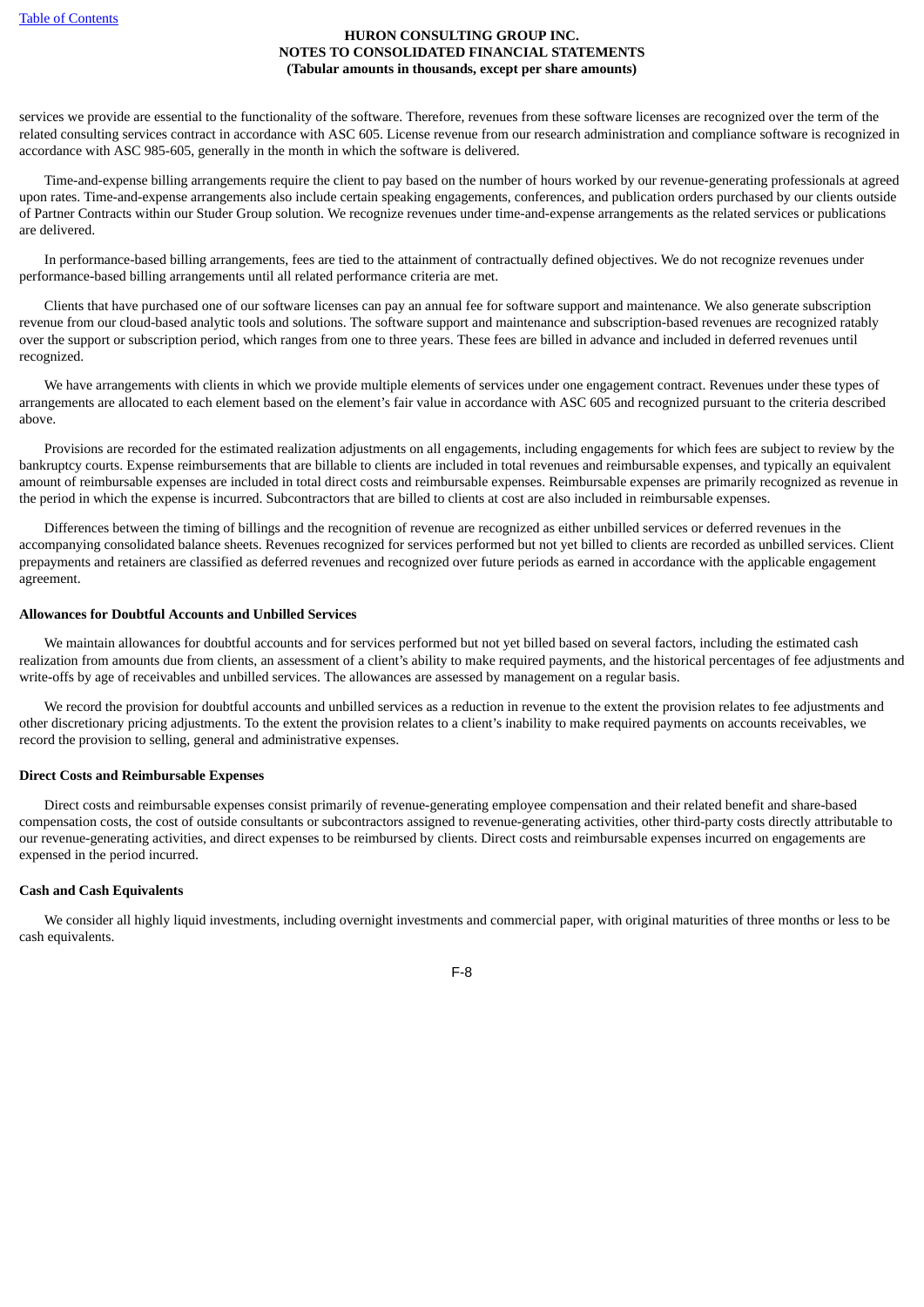### **Concentrations of Credit Risk**

To the extent receivables from clients become delinquent, collection activities commence. No single client balance is considered large enough to pose a material credit risk. The allowances for doubtful accounts and unbilled services are based upon the expected ability to collect accounts receivable, and bill and collect unbilled services. Management does not anticipate incurring losses on accounts receivable in excess of established allowances. See Note 18 "Segment Information" for concentration of accounts receivable and unbilled services.

We hold our cash in accounts at multiple third-party financial institutions. These deposits, at times, may exceed federally insured limits. We review the credit ratings of these financial institutions, regularly monitor the cash balances in these accounts, and adjust the balances as appropriate. However, these cash balances could be impacted if the underlying financial institutions fail or are subject to other adverse conditions in the financial markets.

### **Investments**

Our long-term investment consists of our convertible debt investment in Shorelight Holdings, LLC. We classified the investment as available-for-sale at the time of purchase and reevaluate such classification as of each balance sheet date. The investment is carried at fair value with unrealized holding gains and losses reported in other comprehensive income (loss). When the investment is in an unrealized loss position, we assess whether the investment is other than temporarily impaired. We consider impairments to be other than temporary if they are related to significant credit deterioration or if it is likely we will sell the security before the recovery of its cost basis. We have not identified any other than temporary impairments for our convertible debt investment. In the event there are realized gains and losses or declines in value judged to be other than temporary, we will record the amount in earnings. See Note 12 "Fair Value of Financial Instruments" for further information on our convertible debt investment.

# **Fair Value of Financial Instruments**

See Note 12 "Fair Value of Financial Instruments" for the accounting policies used to measure the fair value of our financial assets and liabilities that are measured at fair value on a recurring basis.

# **Property and Equipment**

Property and equipment are recorded at cost, less accumulated depreciation. Depreciation of property and equipment is computed on a straight-line basis over the estimated useful lives of the assets. Software, computers, and related equipment are depreciated over an estimated useful life of two to four years. Furniture and fixtures are depreciated over five years. Leasehold improvements are amortized over the lesser of the estimated useful life of the asset or the initial term of the lease.

### **Software Development Costs**

We expense development costs for software products that will be sold, leased, or otherwise marketed until technological feasibility has been established. Similarly, we expense all development costs after the software is available for general release to customers. During the period between the establishment of technological feasibility and availability for general release to customers, software development costs are capitalized and subsequently reported at the lower of unamortized cost or net realizable value. Capitalized development costs are amortized in proportion to current and future revenue for each product with an annual minimum equal to the straight-line amortization over the remaining estimated economic life of the product. We classify capitalized development costs for software products to be sold, leased, or otherwise marketed as other non-current assets on our consolidated balance sheet. Unamortized capitalized software development costs were \$1.4 million at both December 31, 2015 and 2014. During the years ended December 31, 2015, 2014, and 2013, we amortized \$1.0 million, \$0.8 million, and \$0.2 million, respectively, of capitalized software development costs.

### **Impairment of Long-Lived Assets**

Long-lived assets, including property and equipment, are reviewed for impairment whenever events or changes in circumstances indicate that the carrying amount of an asset may not be recoverable in accordance with ASC 360, *Property, Plant and Equipment*. Events relating to recoverability may include significant unfavorable changes in business conditions, recurring losses, or a significant decline in forecasted operating results over an extended period of time. The Company evaluates the recoverability of long-lived assets based upon forecasted undiscounted cash flows. No impairment charges for long-lived assets were recorded in 2015, 2014, or 2013.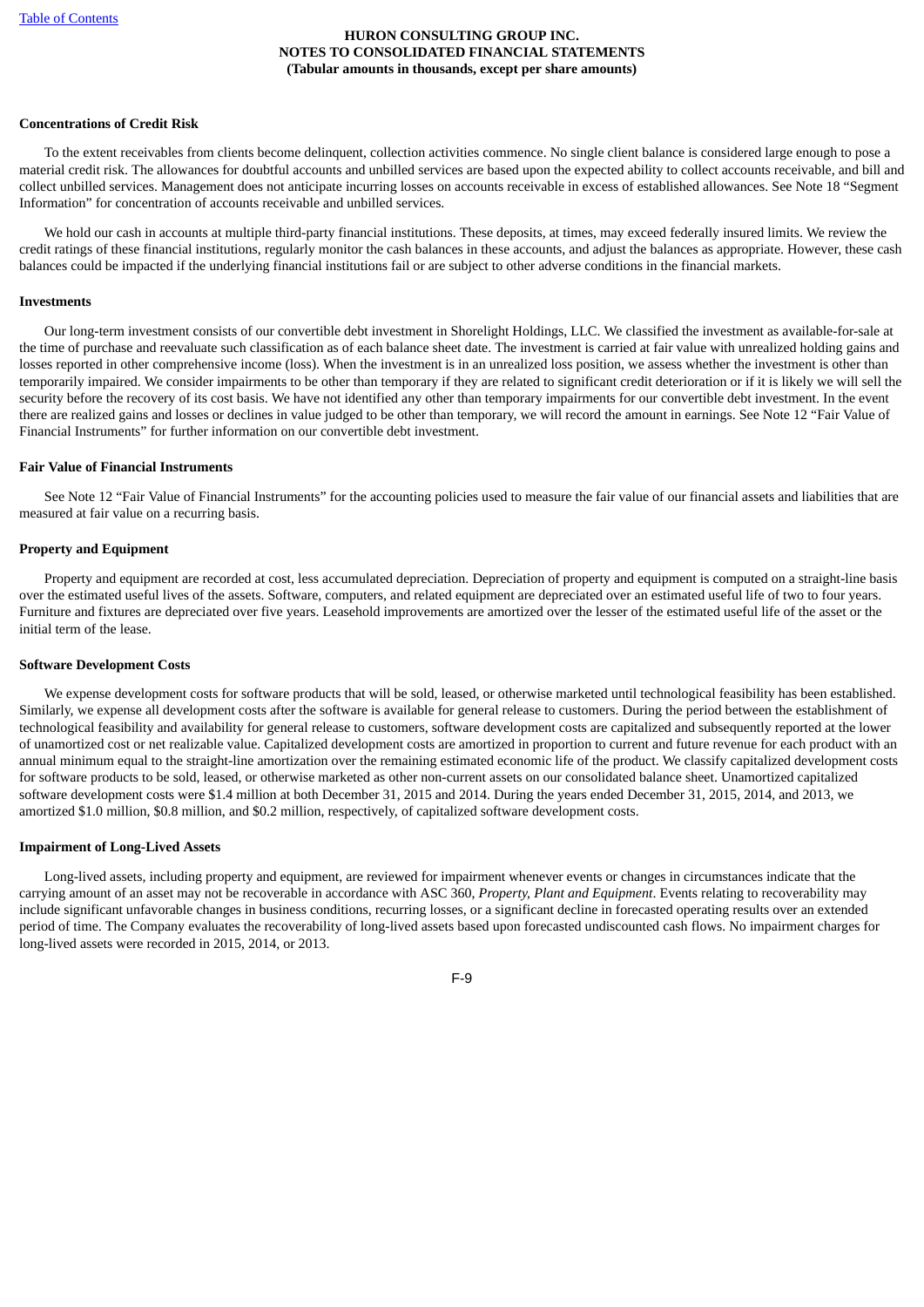### **Intangible Assets Other Than Goodwill**

We account for intangible assets in accordance with ASC 350, *Intangibles—Goodwill and Other*. This Topic requires that certain identifiable intangible assets be amortized over their expected useful lives using a method that reflects the economic benefit expected to be derived from the assets or on a straightline basis. Intangible assets are reviewed for impairment in a similar manner to our long-lived assets described above. No impairment charges for intangible assets were recorded in 2015, 2014, or 2013.

### **Goodwill**

For acquisitions accounted for as a business combination, goodwill represents the excess of the cost over the fair value of the net assets acquired. We are required to test goodwill for impairment, at the reporting unit level, annually and when events or circumstances indicate the fair value of a reporting unit may be below its carrying value. A reporting unit is an operating segment or one level below an operating segment (referred to as a component) to which goodwill is assigned when initially recorded. We assign goodwill to reporting units based on our integration plans and the expected synergies resulting from the acquisition. We have five reporting units, which consist of our Huron Healthcare, Huron Education and Life Sciences, and All Other operating segments, and our Financial Advisory practice and Enterprise Performance Management and Analytics ("EPM&A") practice, which together make up our Huron Business Advisory operating segment.

We test goodwill for impairment annually and whenever events or circumstances make it more likely than not that an impairment may have occurred. We perform our annual goodwill impairment test as of November 30 and monitor for interim triggering events on an ongoing basis.

Pursuant to our policy, we performed the annual goodwill impairment test as of November 30, 2015 and determined that no impairment of goodwill existed as of that date. Further, we evaluated whether any events have occurred or any circumstances have changed since November 30, 2015 that would indicate goodwill may have become impaired since our annual impairment test. Based on our evaluation as of December 31, 2015, we determined that no indications of impairment have arisen since our annual goodwill impairment test.

See Note 5 "Goodwill and Intangible Assets" for information regarding our recent goodwill impairment tests.

### **Business Combinations**

We use the acquisition method of accounting in accordance with ASC 805, *Business Combinations.* Each acquired company's operating results are included in our consolidated financial statements starting on the date of acquisition. The purchase price is equivalent to the fair value of consideration transferred. Tangible and identifiable intangible assets acquired and liabilities assumed are recorded at fair value as of the acquisition date. Goodwill is recognized for the excess of purchase price over the net fair value of assets acquired and liabilities assumed. Contingent consideration, which is primarily based on the business achieving certain performance targets, is recognized at its fair value on the acquisition date, and changes in fair value are recognized in earnings until settled. Refer to Note 12 "Fair Value of Financial Instruments" for further information regarding our contingent acquisition liability balances.

# **Deferred Lease Incentives**

We record as non-current the portion of the deferred lease incentive liability that we expect to recognize over a period greater than one year. The noncurrent portion of the deferred lease incentive liability totaled \$10.0 million and \$12.7 million at December 31, 2015 and 2014, respectively, and was primarily generated from tenant improvement allowances and rent abatement. Deferred lease incentives are amortized on a straight-line basis over the life of the lease. The portion of the deferred lease incentive corresponding to the rent payments that will be paid within 12 months of the balance sheet date is classified as current liabilities. We monitor the classification of such liabilities based on the expectation of their utilization periods.

### **Income Taxes**

We account for income taxes in accordance with ASC 740, *Income Taxes*. Current tax liabilities and assets are recognized for the estimated taxes payable or refundable, respectively, on the tax returns for the current year. Deferred tax assets and liabilities are recognized for the future tax consequences attributable to differences between the financial statement carrying amounts of existing assets and liabilities and their respective tax bases. Deferred tax assets and liabilities are measured using enacted tax rates expected to apply to taxable income in the years in which those temporary differences are expected to be recovered or settled. To the extent that deferred tax assets will not likely be recovered from future taxable income, a valuation allowance is established against such deferred tax assets.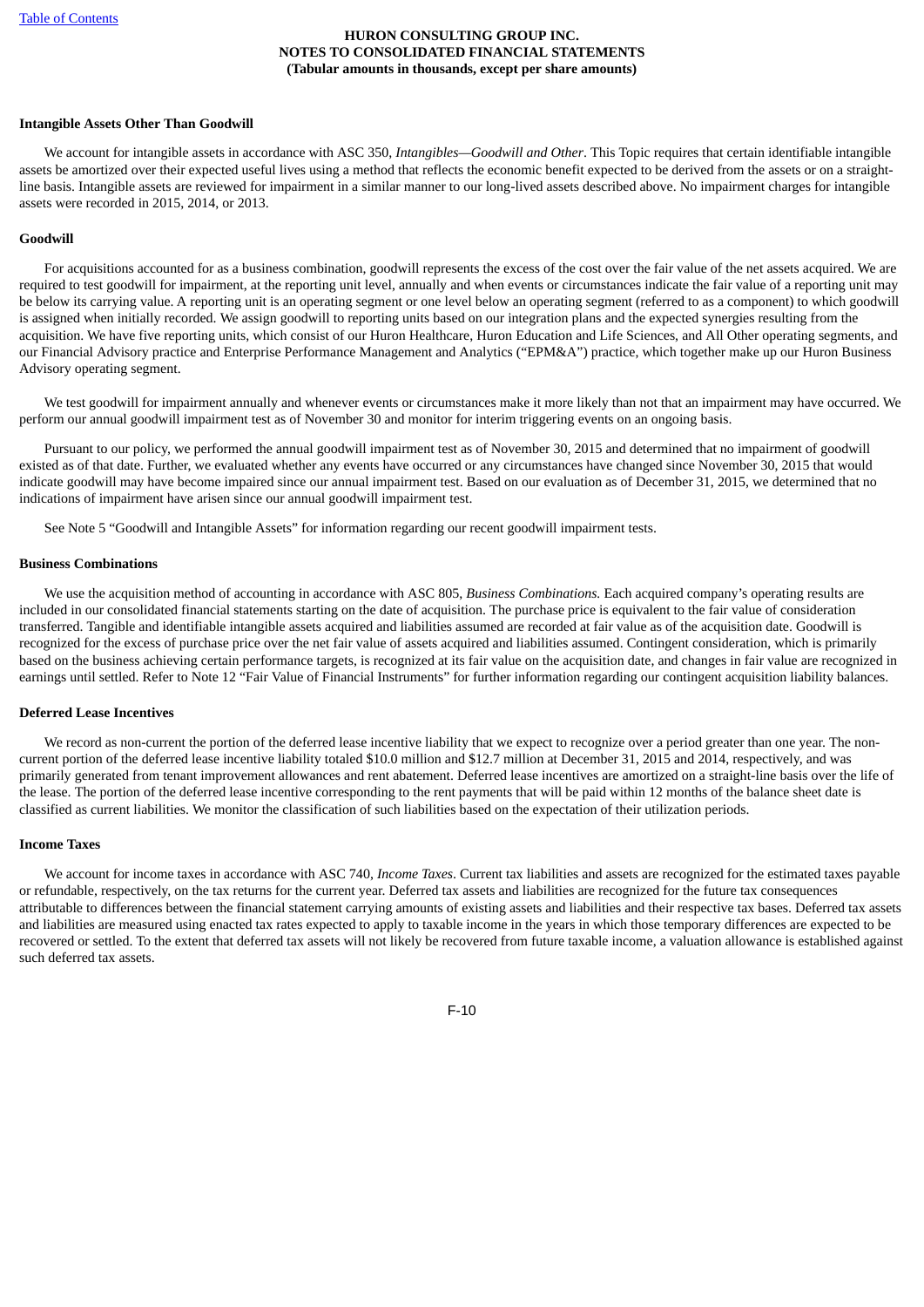### **Share-Based Compensation**

We account for share-based compensation in accordance with ASC 718, *Compensation—Stock Compensation*. Share-based compensation cost is measured based on the grant date fair value of the respective awards. We generally recognize share-based compensation ratably using the straight-line attribution method; however, for those awards with performance criteria and graded vesting features, we use the graded vesting attribution method. We net share-based compensation expense with our estimated amount of expected forfeitures.

### **Sponsorship and Advertising Costs**

Sponsorship and advertising costs are expensed as incurred. Such expenses for 2015, 2014, and 2013 totaled \$6.4 million, \$6.0 million, and \$4.6 million, respectively, and are a component of selling, general and administrative expenses on our consolidated statement of earnings.

### **Convertible Senior Notes**

In September 2014, we issued \$250 million principal amount of 1.25% convertible senior notes due 2019 (the "Convertible Notes") in a private offering. In accordance with ASC 470, *Debt*, we have separated the Convertible Notes into liability and equity components. The carrying amount of the liability component was determined by measuring the fair value of a similar liability that does not have an associated convertible feature. The carrying value of the equity component representing the conversion option, which is recognized as a debt discount, was determined by deducting the fair value of the liability component from the proceeds of the Convertible Notes. The debt discount is amortized to interest expense using the effective interest method over the term of the Convertible Notes. The equity component will not be remeasured as long as it continues to meet the conditions for equity classification. Refer to Note 7 "Financing Arrangements" for further information regarding the Convertible Notes.

# **Debt Issuance Costs**

We amortize the costs we incur to obtain debt financing over the contractual life of the related debt using the effective interest method for non-revolving debt and the straight-line method for revolving debt. The amortization expense is included in interest expense, net of interest income in our statement of earnings. Unamortized debt issuance costs attributable to our revolving credit facility are included as a component of prepaid expenses and other current assets and other non-current assets.

### **Foreign Currency**

Assets and liabilities of foreign subsidiaries whose functional currency is not the United States Dollar (USD) are translated into the USD using the exchange rates in effect at period end. Revenue and expense items are translated using the average exchange rates for the period. Foreign currency translation adjustments are included in accumulated other comprehensive loss, which is a component of stockholders' equity.

Foreign currency transaction gains and losses are included in other income, net on the statement of earnings. We recognized \$1.6 million of foreign currency transaction losses in 2015 and immaterial foreign currency transaction losses in 2014 and 2013.

### **Segment Reporting**

ASC 280, *Segment Reporting,* establishes annual and interim reporting standards for an enterprise's business segments and related disclosures about its products, services, geographic areas, and major customers. Segments are defined as components of a company that engage in business activities from which they may earn revenues and incur expenses, and for which separate financial information is available and is evaluated regularly by the chief operating decision maker, or decision making group, in deciding how to allocate resources and in assessing performance. Our chief operating decision maker manages the business under four operating segments, which are reportable segments: Huron Healthcare, Huron Education and Life Sciences, Huron Business Advisory, and All Other.

During the fourth quarter of 2015, we divested the Huron Legal segment. Refer to Note 3 "Discontinued Operations" for additional information on the divestiture.

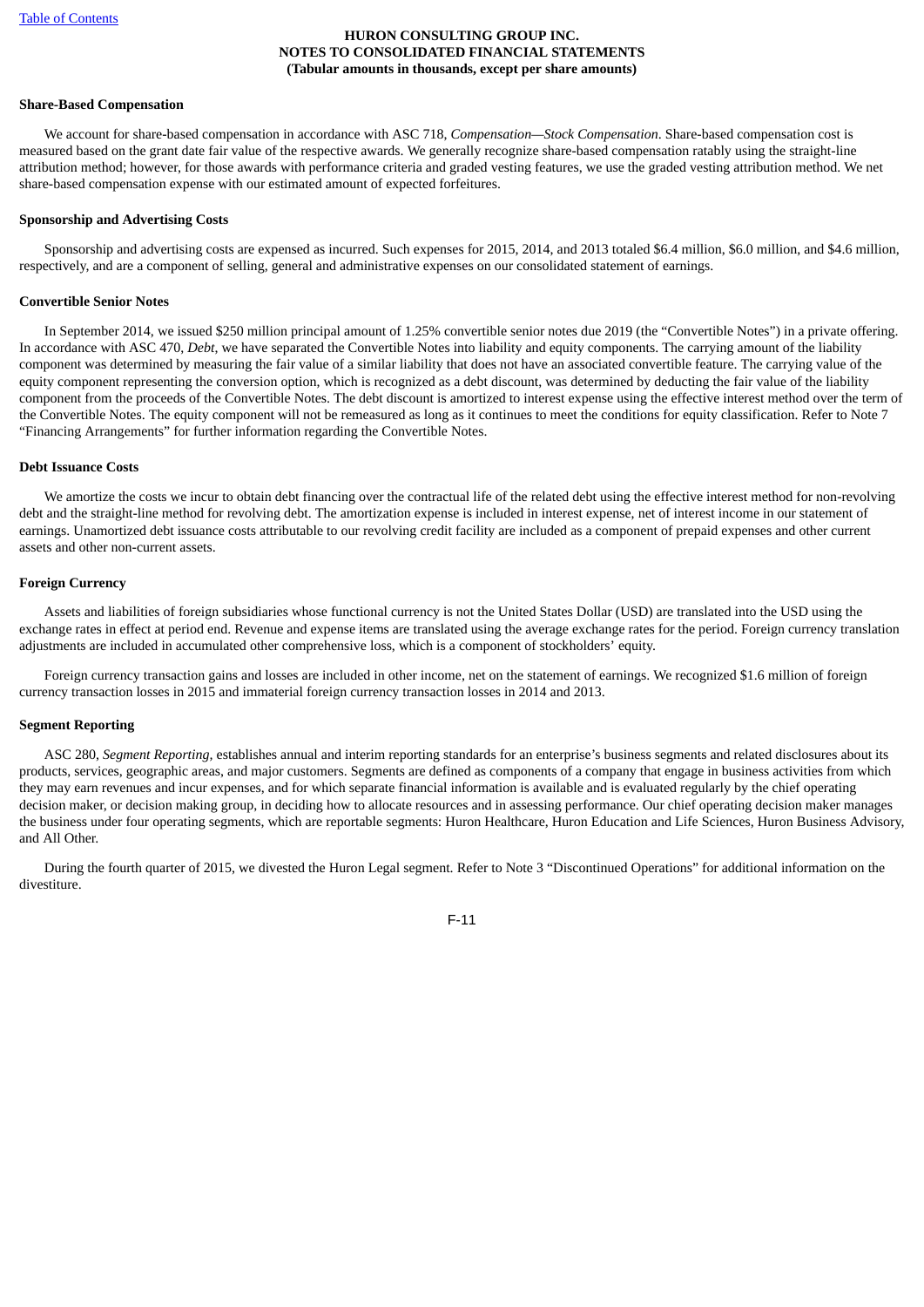### **New Accounting Pronouncements**

In January 2016, the FASB issued Accounting Standards Update ("ASU") No. 2016-01, *Financial Instruments - Overall (Subtopic 825-10): Recognition and Measurement of Financial Assets and Financial Liabilities*. The amendments to the guidance enhance the reporting model for financial instruments, which includes amendments to address aspects of recognition, measurement, presentation and disclosure. The updated guidance is effective for us beginning January 1, 2018. We are currently evaluating the potential effect this guidance will have on our consolidated financial statements.

In November 2015, the FASB issued ASU No. 2015-17, *Income Taxes (Topic 740): Balance Sheet Classification of Deferred Taxes* to simplify the presentation of deferred taxes in the statement of financial position. The amendments to the guidance require that deferred tax assets and liabilities be classified as noncurrent in a classified balance sheet. The updated guidance is effective for us beginning January 1, 2017 with early application permitted as of the beginning of any interim or annual reporting period. This guidance may be applied either prospectively to all deferred tax assets and liabilities or retrospectively to all periods presented. We have elected to early adopt the amendments to this guidance beginning with this Annual Report on Form 10-K for the year ended December 31, 2015 and apply the amendments prospectively. As a result, we reclassed \$14.5 million of net current deferred tax assets to noncurrent deferred income taxes, net on the consolidated balance sheet as of December 31, 2015. Prior periods were not retrospectively adjusted.

In April 2015, the FASB issued ASU No. 2015-05, *Intangibles-Goodwill and Other-Internal-Use Software (Subtopic 350-40): Customer's Accounting for Fees Paid in a Cloud Computing Arrangement*. The amendments in ASU 2015-05 provide guidance to customers about whether a cloud computing arrangement includes a software license. If a cloud computing arrangement includes a software license, the customer should account for the software license element of the arrangement consistent with other software licenses. If a cloud computing arrangement does not include a software license, the customer should account for the arrangement as a service contract. This guidance is effective for us beginning in the first quarter of 2016 with early adoption permitted. The guidance may be applied either prospectively to all arrangements entered into or materially modified after the effective date or retrospectively. We do not expect the adoption of this guidance to have a material impact on our consolidated financial statements.

In April 2015, the FASB issued ASU No. 2015-03, *Simplifying the Presentation of Debt Issuance Costs*. The amendments to the guidance require the presentation of debt issuance costs in the balance sheet as a deduction from the carrying amount of the related debt liability, consistent with debt discounts. In August 2015, the FASB issued ASU No. 2015-15, *Presentation and Subsequent Measurement of Debt Issuance Costs Associated with Line-of-Credit* Arrangements: Amendments to SEC Paragraphs Pursuant to Staff Announcement at June 18, 2015 EITF Meeting, which clarifies the treatment of debt issuance costs from line-of-credit arrangements after the adoption of ASU 2015-03. ASU 2015-15 clarifies that the SEC staff would not object to an entity deferring and presenting debt issuance costs related to a line-of-credit arrangement as an asset and subsequently amortizing the deferred debt issuance costs ratably over the term of such arrangement, regardless of whether there are any outstanding borrowings on the line-of-credit arrangement. This guidance is effective for us beginning in the first quarter of 2016 and will be applied on a retrospective basis. Upon adoption of these amendments, we expect to reclassify debt issuance costs of \$1.2 million included in prepaid expenses and other current assets and \$3.4 million included in other non-current assets to long-term debt, net of current portion on our consolidated balance sheet as of December 31, 2015.

In February 2015, the FASB issued ASU No. 2015-02, *Amendments to the Consolidation Analysis*, which amends the consolidation requirements in ASC 810, *Consolidation*. ASU 2015-02 makes targeted amendments to the current consolidation guidance, which could change consolidation conclusions. This guidance will be effective for us beginning in the first quarter of 2016 and early adoption is permitted. We do not expect the adoption of this guidance to have any impact on our consolidated financial statements.

In May 2014, the FASB issued ASU No. 2014-09, *Revenue from Contracts with Customers*, as a new Topic, ASC 606. The new revenue recognition standard provides a five-step analysis of transactions to determine when and how revenue is recognized. The core principle is that a company should recognize revenue to depict the transfer of promised goods or services to customers in an amount that reflects the consideration to which the entity expects to be entitled in exchange for those goods or services. In August 2015, the FASB issued ASU No. 2015-14, *Revenue from Contracts with Customers (Topic 606): Deferral of the Effective Date*, which delays the effective date of ASU 2014-09 by one year. As a result, ASU 2014-09, as amended, is effective for us beginning in the first quarter of 2018 and is to be applied retrospectively to each period presented or as a cumulative-effect adjustment as of the date of adoption. Early adoption will be permitted as of the original effective date in ASU 2014-09 (i.e., annual reporting periods beginning after December 15, 2016). We are currently evaluating the potential effect of adopting this guidance on our consolidated financial statements, as well as the transition methods.

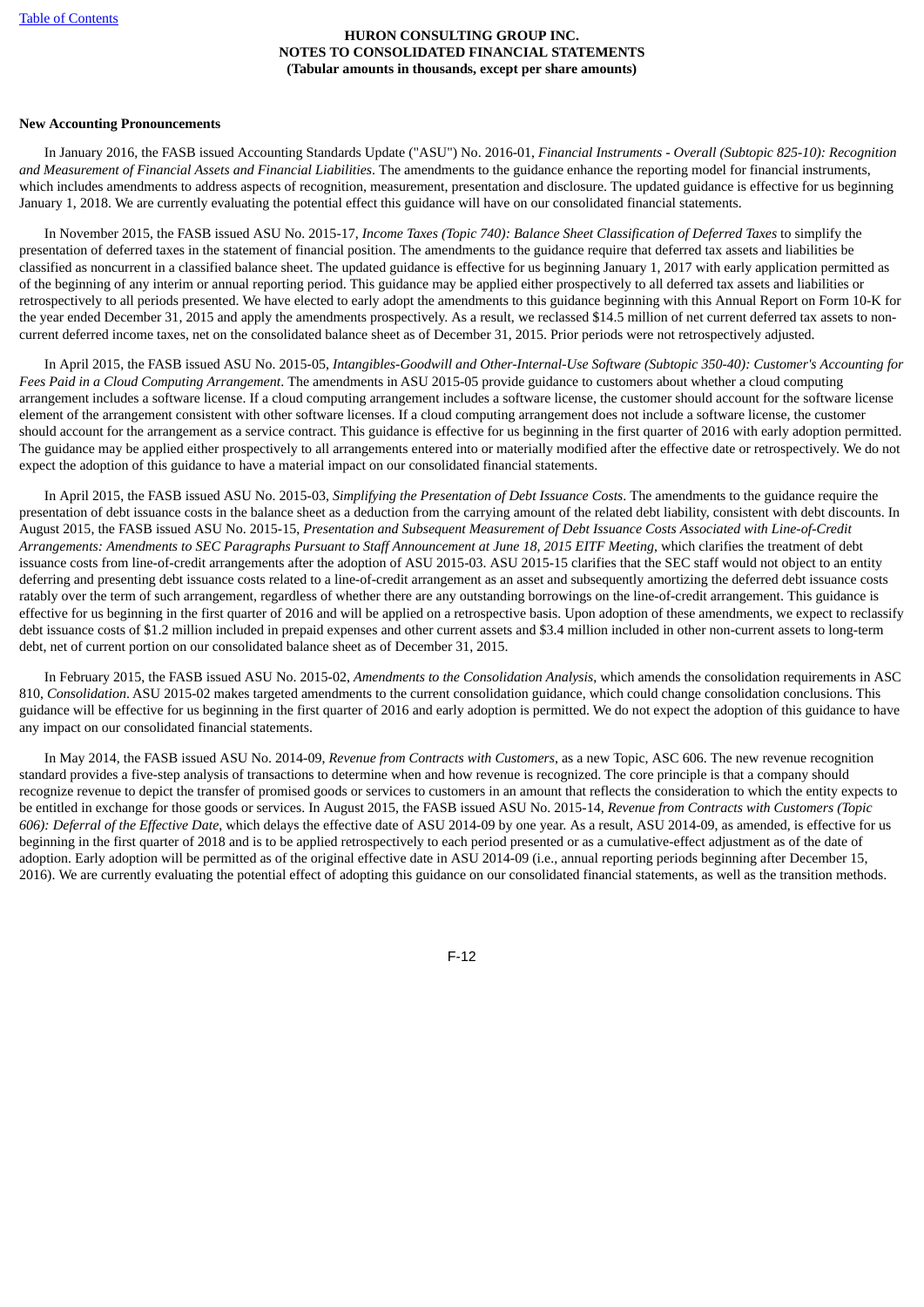# **3. Discontinued Operations**

During 2015, we began evaluating strategic alternatives related to our Huron Legal segment, including the potential divestiture of the practice. On December 10, 2015, we entered into an agreement to sell Huron Legal to Consilio, Inc. ("Consilio"). Pursuant to the agreement, Consilio acquired substantially all of the assets and assumed certain liabilities of Huron Legal, and acquired all issued and outstanding equity interests in certain entities wholly owned by the Company. Huron Legal provides eDiscovery services, consulting services and contract management services related to law department management, information governance and compliance, legal discovery, litigation management, and legal analytics to legal departments, law firms and companies in connection with their eDiscovery, law department operations and contract and litigation management needs.

The sale closed on December 31, 2015, at which time we received proceeds of \$110.1 million, which consisted of the following:

### **Fair value of consideration received**

| Gross cash proceeds                          | 112,000  |
|----------------------------------------------|----------|
| Estimated net working capital adjustment     | 4,536    |
| Transaction costs and other closing payments | (6, 402) |
| Total                                        | 110,134  |

The divestiture of the Huron Legal segment represents a strategic shift that has a major effect on our operations and financial results as contemplated under ASC 205-20, *Presentation of Financial Statements - Discontinued Operations*. As such, the operations of our Huron Legal segment have been reclassified as discontinued operations in our consolidated statements of earnings for the years ended December 31, 2015, 2014 and 2013 and in our consolidated balance sheets as of December 31, 2015 and 2014. We recognized a pretax disposal loss of \$2.3 million, which is reported in discontinued operations for the year ended December 31, 2015.

As of December 31, 2015, no assets or liabilities of the disposed business remained on our consolidated balance sheet. The following table summarizes Huron Legal's assets and liabilities classified as discontinued operations as of December 31, 2014.

|                                                          | <b>December 31, 2014</b> |        |  |  |
|----------------------------------------------------------|--------------------------|--------|--|--|
| <b>Assets</b>                                            |                          |        |  |  |
| Current assets:                                          |                          |        |  |  |
| Receivables from clients, net                            | \$                       | 22,150 |  |  |
| Unbilled services, net                                   |                          | 7,186  |  |  |
| Prepaid expenses and other current assets                |                          | 3,027  |  |  |
| Total current assets of discontinued operations          | \$                       | 32,363 |  |  |
| Non-current assets:                                      |                          |        |  |  |
| Property and equipment, net                              | \$                       | 13,986 |  |  |
| Other non-current assets                                 |                          | 1,078  |  |  |
| Intangible assets, net                                   |                          | 2,955  |  |  |
| Goodwill                                                 |                          | 52,555 |  |  |
| Total non-current assets of discontinued operations      | \$                       | 70,574 |  |  |
| <b>Liabilities</b>                                       |                          |        |  |  |
| Current liabilities:                                     |                          |        |  |  |
| Accrued expenses and other current liabilities           |                          | 1,780  |  |  |
| Total current liabilities of discontinued operations     | \$                       | 1,780  |  |  |
| Non-current liabilities:                                 |                          |        |  |  |
| Deferred compensation and other liabilities              | \$                       | 503    |  |  |
| Total non-current liabilities of discontinued operations | \$                       | 503    |  |  |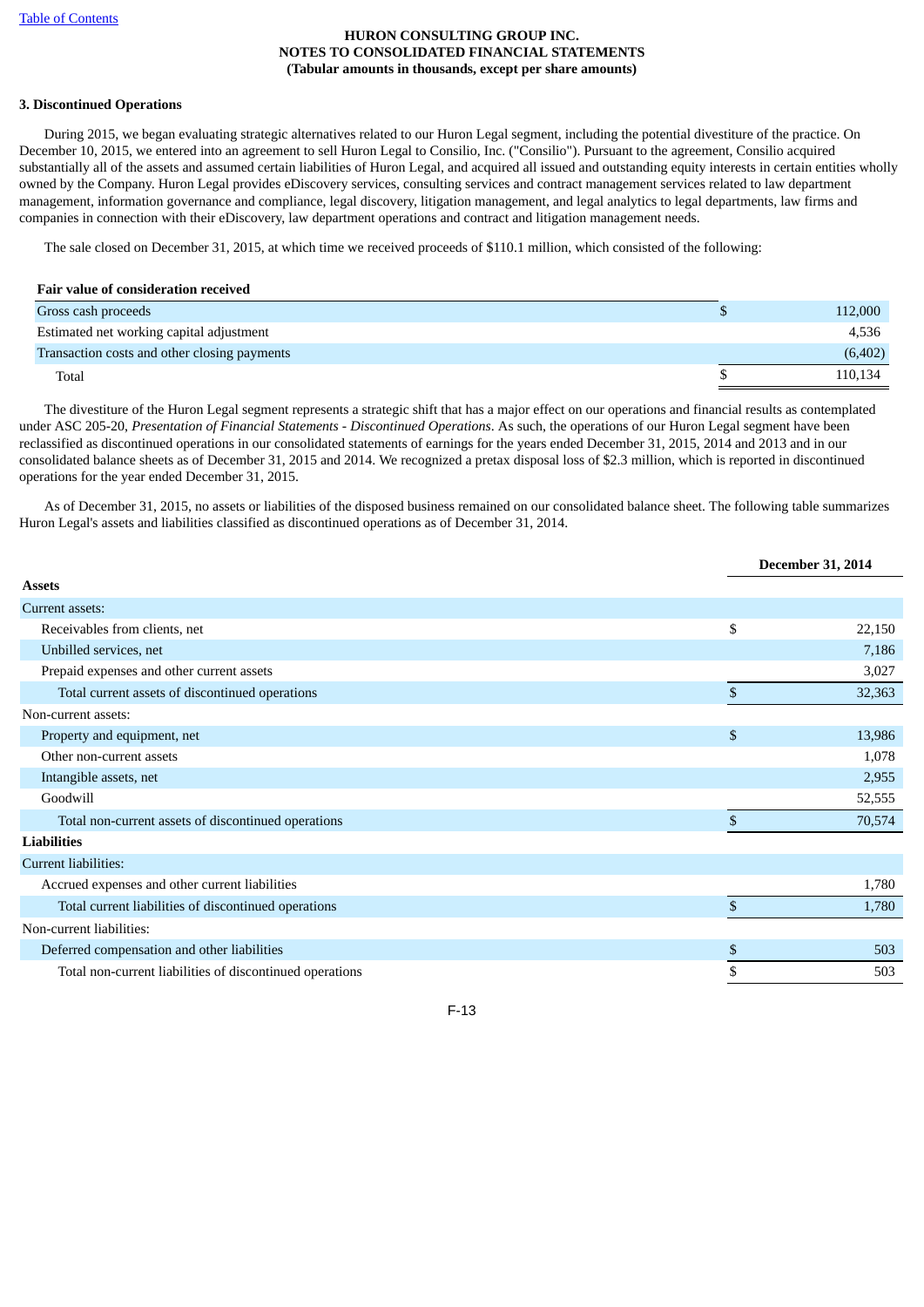The table below summarizes the operating results of Huron Legal for the years ended December 31, 2015, 2014, and 2013.

|                                                                                                                     | For the Year Ended December 31. |          |      |         |    |         |
|---------------------------------------------------------------------------------------------------------------------|---------------------------------|----------|------|---------|----|---------|
|                                                                                                                     | 2015                            |          | 2014 |         |    | 2013    |
| Revenues and reimbursable expenses:                                                                                 |                                 |          |      |         |    |         |
| <b>Revenues</b>                                                                                                     | \$                              | 139,430  | S    | 183,646 | \$ | 182,394 |
| Reimbursable expenses                                                                                               |                                 | 3,148    |      | 4,028   |    | 2,644   |
| Total revenues and reimbursable expenses                                                                            |                                 | 142,578  |      | 187,674 |    | 185,038 |
| Direct costs and reimbursable expenses (exclusive of depreciation and amortization shown in<br>operating expenses): |                                 |          |      |         |    |         |
| Direct costs                                                                                                        |                                 | 95,247   |      | 115,894 |    | 120,141 |
| Amortization of intangible assets and software development costs                                                    |                                 | 233      |      | 298     |    | 431     |
| Reimbursable expenses                                                                                               |                                 | 3,153    |      | 4,001   |    | 2,655   |
| Total direct costs and reimbursable expenses                                                                        |                                 | 98,633   |      | 120,193 |    | 123,227 |
| Operating expenses and other operating gains:                                                                       |                                 |          |      |         |    |         |
| Selling, general and administrative expenses                                                                        |                                 | 20,640   |      | 22,635  |    | 21,562  |
| Restructuring charges <sup>(1)</sup>                                                                                |                                 | 13,341   |      | 627     |    | 456     |
| Other gains                                                                                                         |                                 | (900)    |      |         |    |         |
| Depreciation and amortization                                                                                       |                                 | 9,605    |      | 9,563   |    | 9,787   |
| Total operating expenses and other operating gains                                                                  |                                 | 42,686   |      | 32,825  |    | 31,805  |
| Operating income                                                                                                    |                                 | 1,259    |      | 34,656  |    | 30,006  |
| Other expense, net                                                                                                  |                                 | (13)     |      | (109)   |    | (144)   |
| Income from discontinued operations before income tax expense                                                       |                                 | 1,246    |      | 34,547  |    | 29,862  |
| Loss on disposal                                                                                                    |                                 | (2,303)  |      |         |    |         |
| Total income (loss) from discontinued operations before income tax expense                                          |                                 | (1,057)  |      | 34,547  |    | 29,862  |
| Income tax expense $(2)$                                                                                            |                                 | 1,786    |      | 2,498   |    | 14,976  |
| Net income (loss) from discontinued operations                                                                      | \$                              | (2, 843) | -\$  | 32,049  | \$ | 14,886  |

(1) During 2015, the Huron Legal segment incurred a \$13.3 million restructuring charge. Of the \$13.3 million, \$6.1 million related to accelerated depreciation on assets disposed of as a result of the sale, \$5.1 million related to employee costs incurred in connection with the sale, \$1.1 million related to the accrual of our remaining lease obligations for vacated spaces, net of estimated sublease income, and \$1.0 million related to severance costs incurred from prior workforce reductions.

(2) See Note 16 "Income Taxes" for additional detail on the income tax expense recognized for discontinued operations.

The table below summarizes the amounts reflected in our consolidated statements of cash flows that relate to the discontinued operations for the years ended December 31, 2015, 2014, and 2013.

|                                                                                       | For the Year Ended December 31, |                                 |  |                   |  |        |  |
|---------------------------------------------------------------------------------------|---------------------------------|---------------------------------|--|-------------------|--|--------|--|
|                                                                                       |                                 | 2015                            |  | 2014              |  | 2013   |  |
| Depreciation and amortization                                                         |                                 | 15.974                          |  | 9.861             |  | 10,218 |  |
| Share-based compensation                                                              |                                 | 2.215                           |  | 1,374             |  | 2,299  |  |
| Purchases of property and equipment                                                   |                                 | 6.234                           |  | 11.910            |  | 6,888  |  |
| Significant noncash investing items of discontinued operations:                       |                                 |                                 |  |                   |  |        |  |
| Property and equipment expenditures included in accounts payable and accrued expenses |                                 | $\hspace{0.1mm}-\hspace{0.1mm}$ |  | 1.464             |  | 3,124  |  |
| Contingent consideration related to business acquisitions                             | S                               | 900                             |  | $\hspace{0.05cm}$ |  |        |  |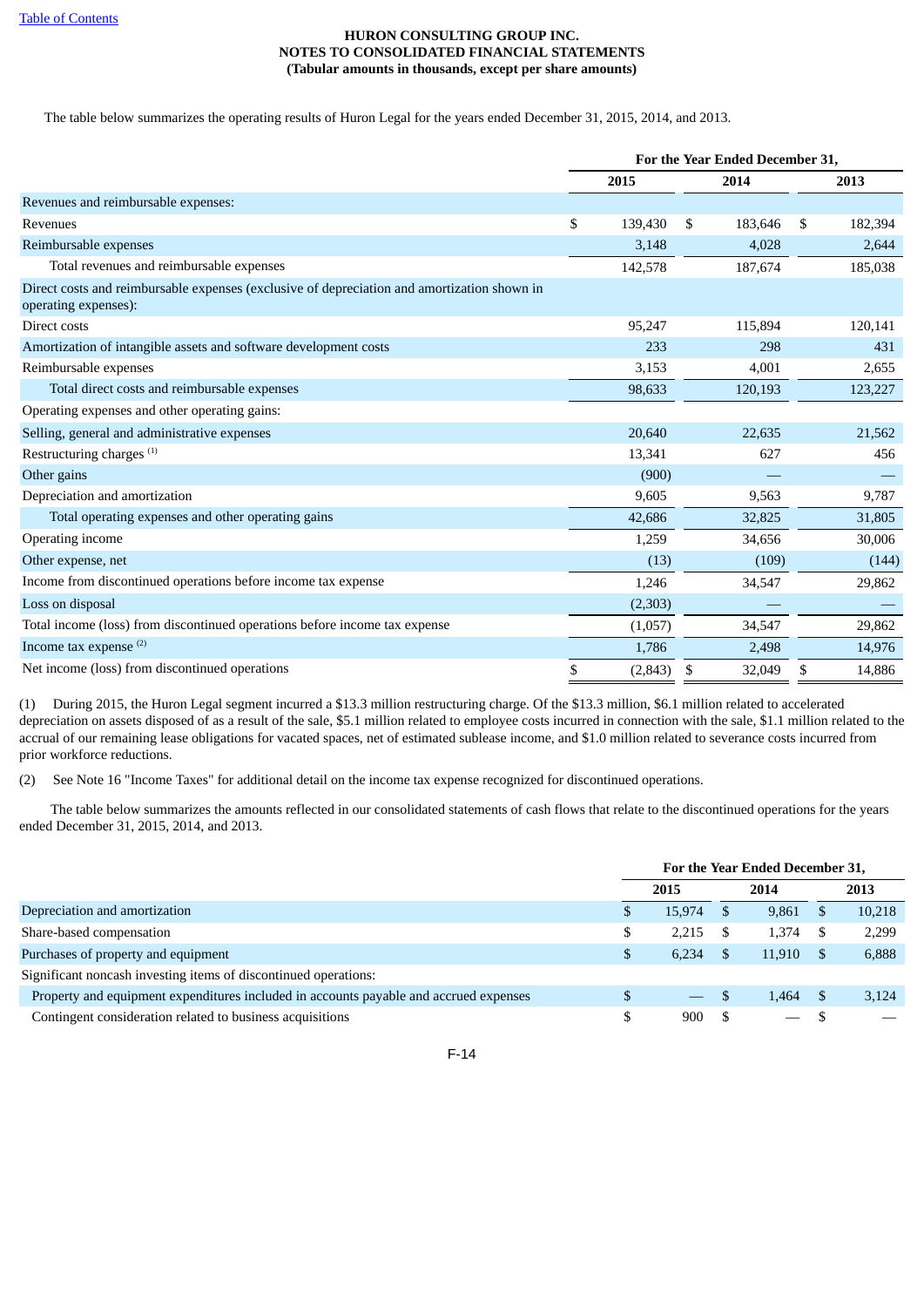In connection with the sale of Huron Legal, we entered into a transition services agreement ("TSA") with Consilio, whereby Huron will provide certain post-closing services and support to Consilio to facilitate an orderly transfer of the Huron Legal business operations. Billings under the TSA will be recorded as a reduction of the costs to provide the respective service, primarily in selling, general and administrative expenses in the consolidated statements of earnings. Services under the TSA began on January 1, 2016 and are expected to continue for six to twelve months. Other than the TSA, we have no continuing involvement with the Huron Legal segment.

# **4. Acquisitions**

# *Studer Holdings, Inc.*

On February 12, 2015, we acquired 100% of the outstanding stock of Studer Holdings, Inc. ("Studer Group") from the existing shareholders in accordance with an Agreement and Plan of Merger dated January 26, 2015 (the "Merger Agreement"). Studer Group is a professional services firm that assists healthcare providers achieve cultural transformation to deliver and sustain improvement in clinical outcomes and financial results. The acquisition combines Huron Healthcare's performance improvement and clinical transformation capabilities with Studer Group's Evidence-Based Leadership $^{\rm SM}$ framework to provide leadership and cultural transformation expertise for healthcare provider clients.

The acquisition date fair value of the consideration transferred for Studer Group was approximately \$325.2 million, which consisted of the following:

### **Fair value of consideration transferred**

| Cash                            | 323,237 |
|---------------------------------|---------|
| Common stock                    | 2,204   |
| Net working capital adjustment  | (255)   |
| Total consideration transferred | 325,186 |

We funded the cash component of the purchase price with cash on hand and borrowings of \$102.0 million under our senior secured credit facility. We issued 28,486 shares of our common stock as part of the consideration transferred, with an acquisition date fair value of \$2.2 million based on the closing price of \$77.35 on the date of acquisition.

The acquisition was accounted for using the acquisition method of accounting. Tangible and identifiable intangible assets acquired and liabilities assumed are recorded at fair value as of the acquisition date. The following table summarizes the allocation of the purchase price to the fair value of assets acquired and liabilities assumed as of the acquisition date.

|                                                | <b>Amount</b> |
|------------------------------------------------|---------------|
| <b>Assets acquired:</b>                        |               |
| Accounts receivable                            | \$<br>14,906  |
| Prepaid expenses and other current assets      | 1,385         |
| Deferred income tax asset                      | 4,335         |
| Property and equipment                         | 4,509         |
| Intangible assets                              | 97,500        |
| <b>Liabilities assumed:</b>                    |               |
| Accounts payable                               | 760           |
| Accrued expenses and other current liabilities | 2,868         |
| Accrued payroll and related benefits           | 1,574         |
| Deferred revenues                              | 2,449         |
| Deferred income tax liability                  | 21,263        |
| Other non-current liabilities                  | 1,211         |
| Total identifiable net assets                  | 92,510        |
| Goodwill                                       | 232,676       |
| Total purchase price                           | \$<br>325,186 |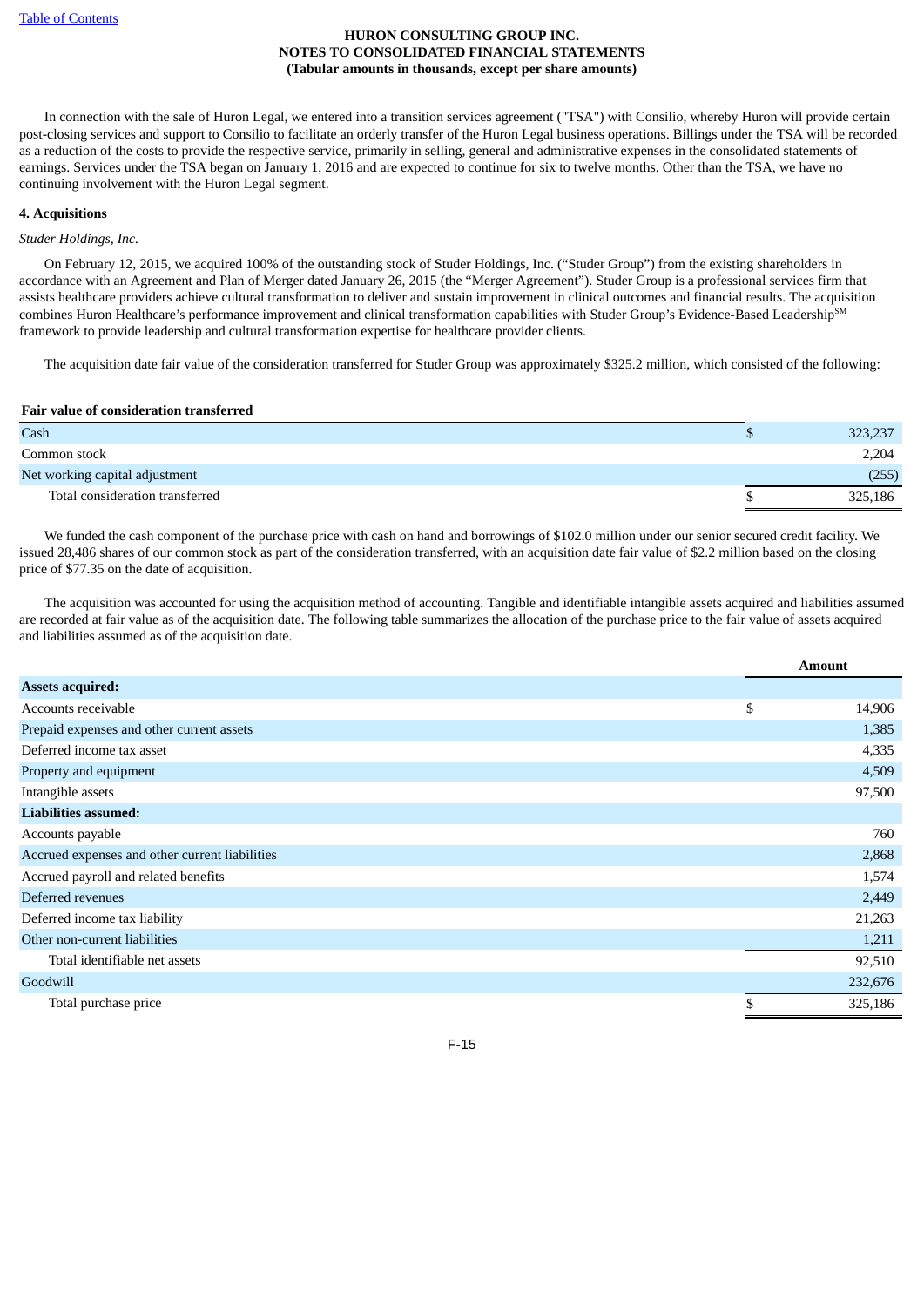The following table sets forth the components of identifiable intangible assets acquired and their estimated useful lives as of the acquisition date.

|                                                 |   |                   | <b>Useful Life in</b> |
|-------------------------------------------------|---|-------------------|-----------------------|
|                                                 |   | <b>Fair Value</b> | <b>Years</b>          |
| <b>Customer relationships</b>                   | D | 42,400            | 9                     |
| Customer contracts                              |   | 25,100            | 4                     |
| Trade name                                      |   | 22,800            | 5                     |
| Technology and software                         |   | 3.900             | л. 1                  |
| Publishing content                              |   | 3,300             |                       |
| Total intangible assets subject to amortization |   | 97,500            |                       |

The weighted-average amortization period for the identifiable intangible assets shown above is 6.3 years. Customer relationships and customer contracts represent the fair values of the underlying relationships and agreements with Studer Group customers. The trade name represents the fair value of the brand and name recognition associated with the marketing of Studer Group's service offerings. Technology and software and publishing content represent the estimated fair values of Studer Group's software and books that are sold to customers. Goodwill is recognized for the excess of purchase price over the net fair value of assets acquired and liabilities assumed, and largely reflects the expanded market opportunities expected from combining the service offerings of Huron and Studer Group, as well as the assembled workforce of Studer Group. Goodwill recognized in conjunction with the acquisition of Studer Group was recorded in the Huron Healthcare segment. Goodwill of \$119.5 million is expected to be deductible for income tax purposes.

Studer Group's results of operations have been included in our consolidated statements of earnings and other comprehensive income and results of operations of our Huron Healthcare segment from the date of acquisition. For the twelve months ended December 31, 2015, revenues from Studer Group were \$79.9 million and operating income was \$5.1 million, which included \$21.3 million of amortization expense for intangible assets acquired. In connection with the acquisition of Studer Group, we incurred \$2.1 million of transaction and acquisition-related expenses, \$0.9 million of which were incurred in 2014, and \$1.2 million of which were incurred in 2015. These costs are recorded in selling, general and administrative expenses in the period in which they were incurred.

The following supplemental pro forma information summarizes the combined results of operations for Huron and Studer Group as though the companies were combined on January 1, 2014.

|                                                           | For the Year Ended<br>December 31, |  |         |  |  |  |  |
|-----------------------------------------------------------|------------------------------------|--|---------|--|--|--|--|
|                                                           | 2015                               |  | 2014    |  |  |  |  |
| <b>Revenues</b>                                           | 709,813                            |  | 705,285 |  |  |  |  |
| Net income from continuing operations                     | 63,600                             |  | 44,495  |  |  |  |  |
| Net income from continuing operations per share - basic   | 2.87                               |  | 1.98    |  |  |  |  |
| Net income from continuing operations per share - diluted | 2.81                               |  | 1.94    |  |  |  |  |

The historical financial information has been adjusted to give effect to pro forma adjustments, which consist of intangible assets amortization expense, transaction and acquisition-related costs, interest expense, the related income tax effects, and shares issued as consideration. These adjustments are based upon currently available information and certain assumptions. Therefore, the pro forma consolidated results are not necessarily indicative of what the Company's consolidated results of operations actually would have been had it completed the acquisition on January 1, 2014. The historical results included in the pro forma consolidated results do not purport to project future results of operations of the combined companies nor do they reflect the expected realization of any cost savings or revenue synergies associated with the acquisition.

# *Sky Analytics, Inc.*

Effective January 1, 2015, we completed the acquisition of Sky Analytics, Inc. ("Sky Analytics"), a Massachusetts-based provider of legal spend management software for corporate law departments. The acquisition date fair value of the consideration transferred totaled \$9.7 million, which included cash of \$8.8 million and the fair value of contingent consideration of \$0.9 million. Sky Analytics' results of operations have been included in the results of operations of our Huron Legal segment from the date of acquisition, and classified as discontinued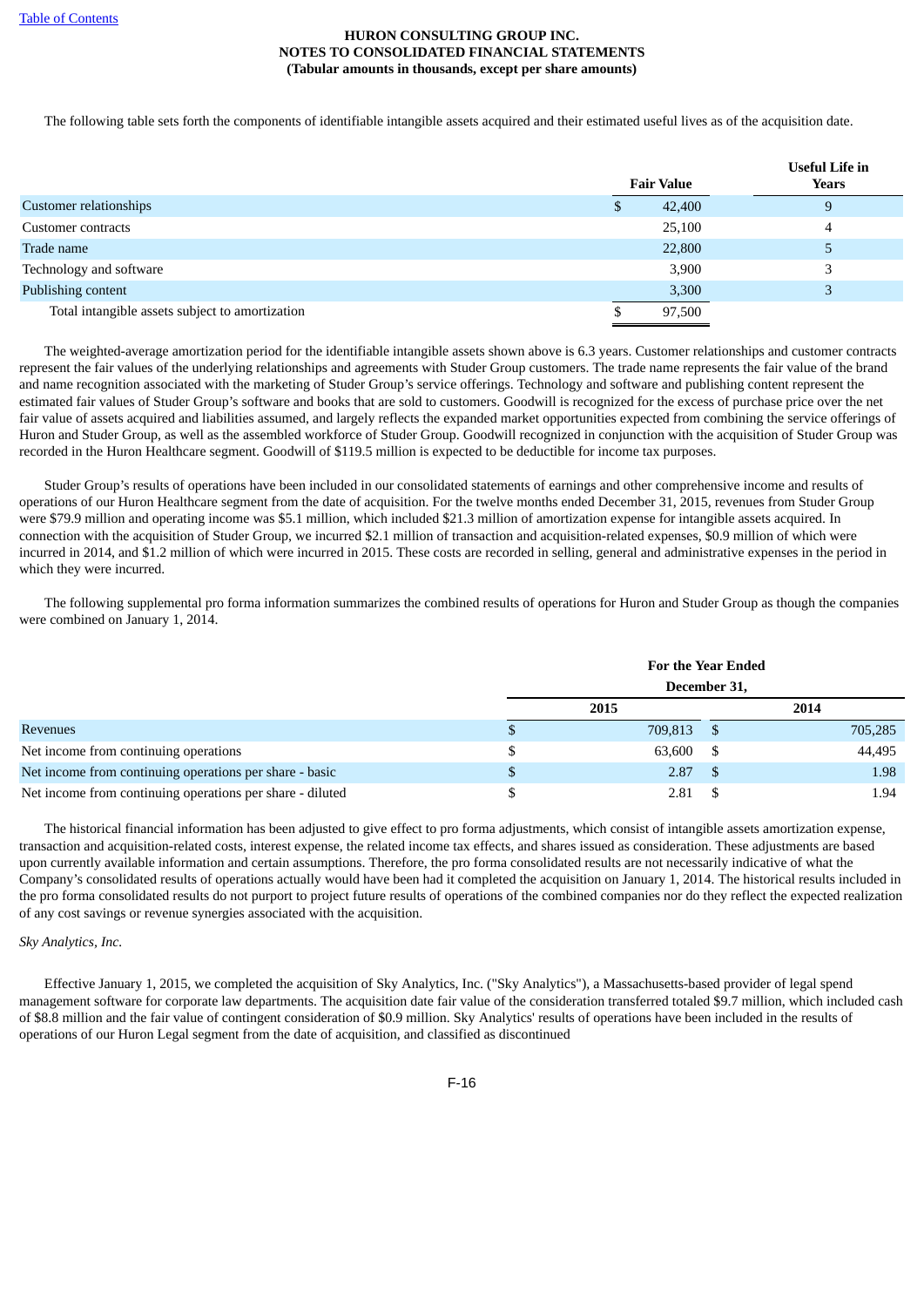operations upon the sale of the Huron Legal segment in the fourth quarter of 2015. Refer to Note 3 "Discontinued Operations" for additional detail on the sale of the Huron Legal segment.

### *Rittman Mead India*

Effective July 1, 2015, we completed the acquisition of Rittman Mead Consulting Private Limited ("Rittman Mead India"), the India affiliate of Rittman Mead Consulting Ltd. Rittman Mead India is a data and analytics consulting firm that specializes in the implementation of enterprise performance management and analytics systems. The acquisition date fair value of the consideration transferred totaled \$1.2 million. Rittman Mead India's results of operations have been included in our consolidated financial statements and results of operations of our Huron Business Advisory segment from the date of acquisition.

### *Cloud62, Inc.*

Effective October 1, 2015, we completed the acquisition of Cloud62, Inc. ("Cloud62"), a New York-based consulting firm specializing in Salesforce.com implementations and related cloud-based applications. The acquisition date fair value of the consideration transferred totaled \$9.2 million, which included cash of \$7.1 million and the fair value of contingent consideration of \$2.1 million. As part of the purchase price allocation, we recorded \$4.2 million of intangible assets and \$4.4 million of goodwill. Cloud62's results of operations have been included in our consolidated financial statements and results of operations of our Huron Business Advisory segment from the date of acquisition.

### *The Frankel Group Associates LLC*

During the first quarter of 2014, we completed the acquisition of The Frankel Group Associates LLC, a New York-based life sciences consulting firm, within the Huron Education and Life Sciences segment. The acquisition date fair value of the consideration transferred totaled \$18.0 million, which included the fair value of contingent consideration of \$0.6 million. As part of the purchase price allocation, we recorded \$5.7 million of intangible assets and \$8.3 million of goodwill.

### *Vonlay, LLC*

During the second quarter of 2014, we completed the acquisition of Vonlay, LLC, a healthcare technology consulting firm, within the Huron Healthcare segment. The fair value of the consideration transferred totaled \$34.5 million. As part of the purchase price allocation, we recorded \$8.3 million of intangible assets and \$21.7 million of goodwill.

### *Threshold Consulting, Inc.*

During the fourth quarter of 2014, we completed the acquisition of Threshold Consulting, Inc., a provider of cloud-based software as a service applications, data warehousing and business intelligence solutions, as well as customer relationship management consulting services, within the Huron Business Advisory segment. The fair value of the consideration transferred totaled \$2.1 million, which included the fair value of contingent consideration of \$0.2 million. As part of the purchase price allocation, we recorded \$0.6 million of intangible assets and \$1.5 million of goodwill.

## *Blue Stone International, LLC*

During 2013, we completed the acquisition of Blue Stone International, LLC, a Chicago-based provider of professional services supporting Oracle enterprise performance management, information management and business intelligence solutions. The aggregate fair value of the consideration transferred totaled \$30.0 million. We recorded \$8.8 million of intangible assets and \$17.1 million of goodwill related to this acquisition. Blue Stone's results of operations have been included in our consolidated financial statements and results of operations of our Huron Business Advisory segment from the date of acquisition.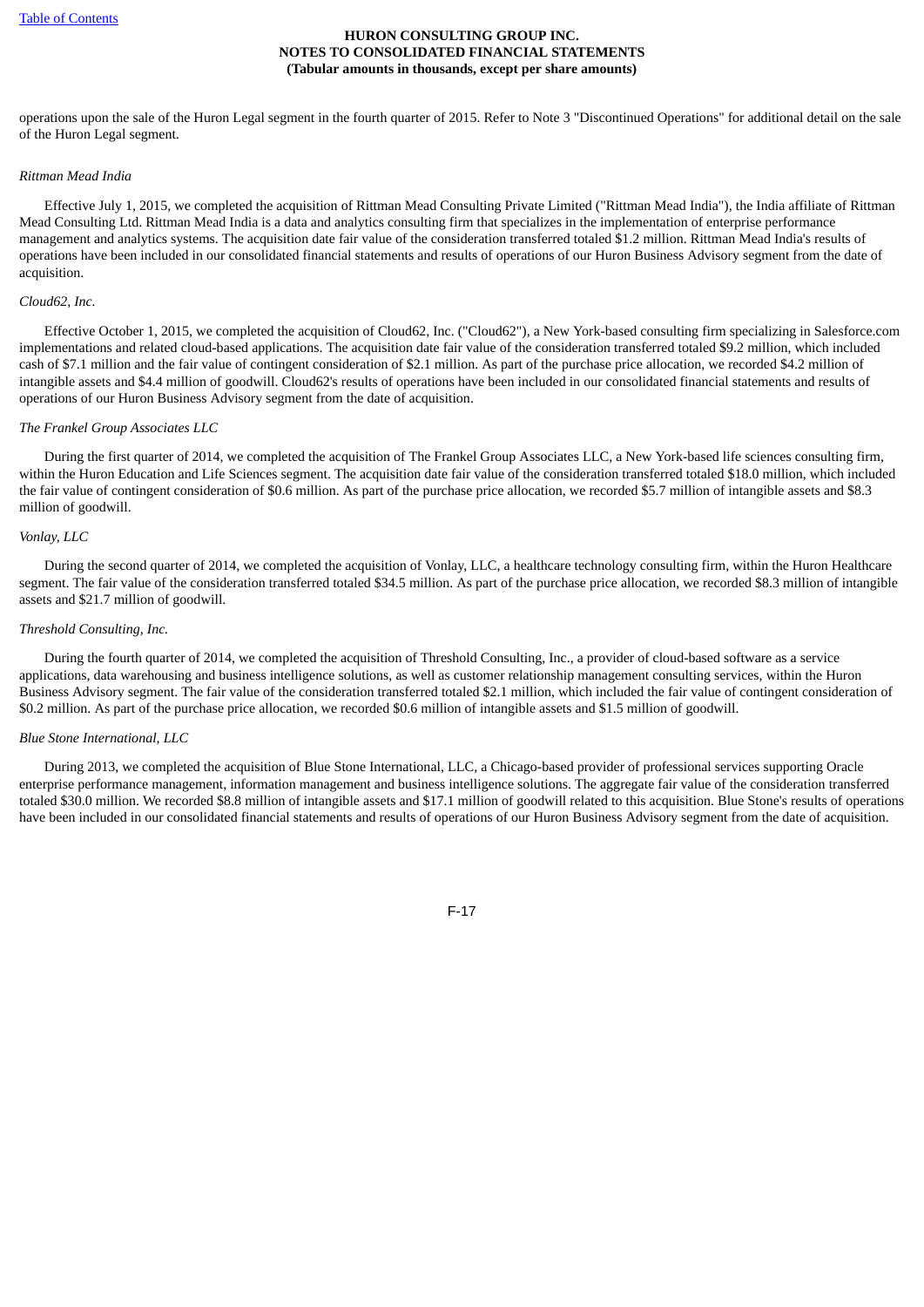## **5. Goodwill and Intangible Assets**

The table below sets forth the changes in the carrying amount of goodwill by reportable segment for the years ended December 31, 2015 and 2014.

|                                                                  | <b>Huron</b><br><b>Healthcare</b> |         | <b>Huron</b><br><b>Education</b><br>and Life |                 |    |                 |     |              |  |  | <b>Huron</b><br><b>Business</b> |  |  |  |
|------------------------------------------------------------------|-----------------------------------|---------|----------------------------------------------|-----------------|----|-----------------|-----|--------------|--|--|---------------------------------|--|--|--|
| Balance as of December 31, 2013:                                 |                                   |         |                                              | <b>Sciences</b> |    | <b>Advisory</b> |     | <b>Total</b> |  |  |                                 |  |  |  |
| Goodwill                                                         | \$                                |         | \$                                           |                 | \$ |                 | \$  |              |  |  |                                 |  |  |  |
|                                                                  |                                   | 355,880 |                                              | 111,504         |    | 159,077         |     | 626,461      |  |  |                                 |  |  |  |
| Accumulated impairment losses                                    |                                   |         |                                              |                 |    | (142, 983)      |     | (142, 983)   |  |  |                                 |  |  |  |
| Goodwill, net as of December 31, 2013                            |                                   | 355,880 |                                              | 111,504         |    | 16,094          |     | 483,478      |  |  |                                 |  |  |  |
| Goodwill recorded in connection with business combinations $(1)$ |                                   | 21,708  |                                              | 8,308           |    | 1,489           |     | 31,505       |  |  |                                 |  |  |  |
| Goodwill reallocation $(2)$                                      |                                   |         |                                              | (16,744)        |    | 16,744          |     |              |  |  |                                 |  |  |  |
| Foreign currency translation                                     |                                   |         |                                              | (162)           |    | (230)           |     | (392)        |  |  |                                 |  |  |  |
| Balance as of December 31, 2014:                                 |                                   |         |                                              |                 |    |                 |     |              |  |  |                                 |  |  |  |
| Goodwill                                                         |                                   | 377,588 |                                              | 102,906         |    | 177,080         |     | 657,574      |  |  |                                 |  |  |  |
| Accumulated impairment losses                                    |                                   |         |                                              |                 |    | (142, 983)      |     | (142, 983)   |  |  |                                 |  |  |  |
| Goodwill, net as of December 31, 2014                            | \$                                | 377,588 | $\mathbb{S}$                                 | 102,906         | \$ | 34,097          | \$. | 514,591      |  |  |                                 |  |  |  |
| Goodwill recorded in connection with business combinations $(1)$ |                                   | 232,676 |                                              |                 |    | 4,874           |     | 237,550      |  |  |                                 |  |  |  |
| Foreign currency translation                                     |                                   |         |                                              |                 |    | (741)           |     | (741)        |  |  |                                 |  |  |  |
| Balance as of December 31, 2015:                                 |                                   |         |                                              |                 |    |                 |     |              |  |  |                                 |  |  |  |
| Goodwill                                                         |                                   | 610,264 |                                              | 102,906         |    | 181,213         |     | 894,383      |  |  |                                 |  |  |  |
| Accumulated impairment losses                                    |                                   |         |                                              |                 |    | (142, 983)      |     | (142, 983)   |  |  |                                 |  |  |  |
| Balance as of December 31, 2015 <sup>(3)</sup>                   | $\mathbb{S}$                      | 610,264 | \$                                           | 102,906         | \$ | 38,230          | \$  | 751,400      |  |  |                                 |  |  |  |

(1) Refer to Note 4 "Acquisitions" for additional information on the goodwill recorded in connection with business combinations.

(2) During the first quarter of 2014, we reorganized our internal operating structure to better align our service offerings and moved our Enterprise Performance Management and Analytics ("EPM&A") practice (formerly referred to as Blue Stone International, LLC, a business which we acquired during the fourth quarter of 2013) from the Huron Education and Life Sciences segment to the Huron Business Advisory segment. As a result of this change, we reassigned the goodwill balance of the EPM&A practice, which totaled \$16.7 million as of March 31, 2014, from the Huron Education and Life Sciences reporting unit to the EPM&A reporting unit, which is part of the Huron Business Advisory segment.

(3) In connection with the sale of the Huron Legal segment in 2015, we wrote off \$59.5 million of goodwill, which represents the Huron Legal segment goodwill carrying balance as of the closing date. Refer to Note 3 "Discontinued Operations" for additional information on the sale.

## **First Quarter 2015 Goodwill Impairment Test**

During the first three months of 2015, the operating results for Huron Legal were generally in line with management's expectations for the quarter but still significantly below the results achieved during the first three quarters of 2014. Given the increase in the reporting unit's carrying value as a result of the Sky Analytics acquisition and weakened results compared to the first nine months of 2014, we performed an interim impairment test for the goodwill balances within our Huron Legal reporting unit as of March 31, 2015. Our goodwill impairment test was performed using the quantitative two-step process. Based on the results of the first step of the goodwill impairment test, we determined that the fair value of our Huron Legal reporting unit exceeded its carrying value, and, therefore, the second step of the goodwill impairment test was not necessary.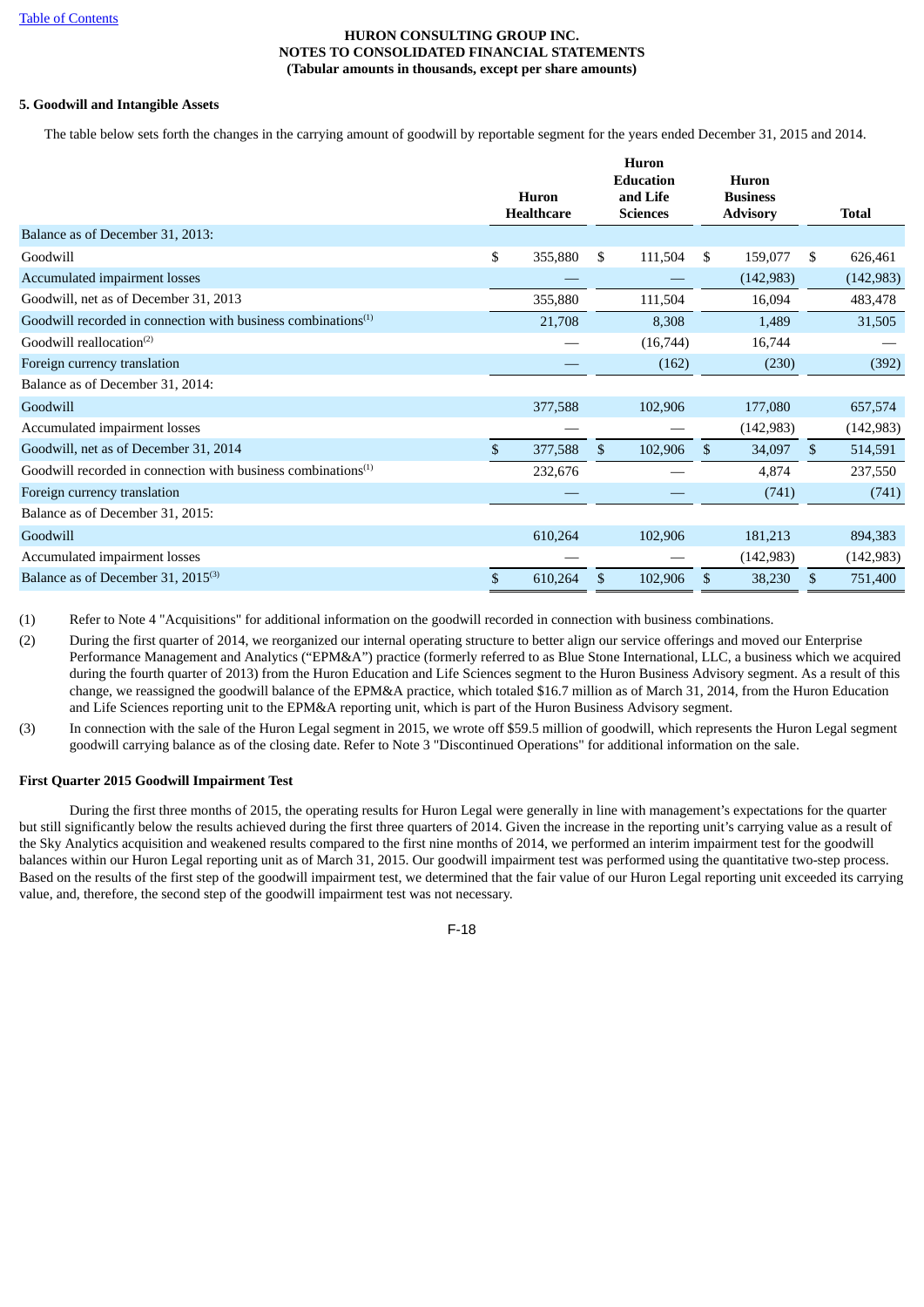#### **2015 Annual Goodwill Impairment Test**

Pursuant to our policy, we performed our annual goodwill impairment test as of November 30, 2015 on our five reporting units with goodwill balances: Huron Healthcare, Huron Education and Life Sciences, Financial Advisory, EPM&A, and Huron Legal, which was subsequently sold in December 2015. Our All Other reporting unit does not have a goodwill balance.

For each reporting unit, we reviewed goodwill for impairment utilizing the quantitative two-step process. We performed the first step of the quantitative two-step impairment test by comparing the fair value of each reporting unit to its respective carrying amount, including goodwill. Based on the results of the first step of the goodwill impairment test, we determined that the fair values of all reporting units exceeded their carrying value. Therefore, the second step of the goodwill impairment test was not necessary.

#### **Intangible Assets**

Intangible assets as of December 31, 2015 and 2014 consisted of the following:

|                            |                                | December 31. |                                           |      |                                           |      |                                    |      |                                           |
|----------------------------|--------------------------------|--------------|-------------------------------------------|------|-------------------------------------------|------|------------------------------------|------|-------------------------------------------|
|                            |                                |              |                                           | 2015 |                                           |      |                                    | 2014 |                                           |
|                            | <b>Useful Life</b><br>in Years |              | <b>Gross</b><br>Carrying<br><b>Amount</b> |      | <b>Accumulated</b><br><b>Amortization</b> |      | Gross<br>Carrying<br><b>Amount</b> |      | <b>Accumulated</b><br><b>Amortization</b> |
| Customer contracts         | $1$ to $4$                     | \$           | 25,332                                    | -\$  | 11,943                                    | - \$ | 243                                | - \$ | 71                                        |
| Customer relationships     | 5 to 13                        |              | 79,449                                    |      | 22,360                                    |      | 33,586                             |      | 15,168                                    |
| Non-competition agreements | $2$ to 5                       |              | 3,415                                     |      | 1,498                                     |      | 3,005                              |      | 758                                       |
| Trade names                | 5                              |              | 22,800                                    |      | 5,396                                     |      | 40                                 |      | 27                                        |
| Technology and software    | 3                              |              | 4,180                                     |      | 1,324                                     |      | 4,321                              |      | 3,461                                     |
| Publishing content         | 3                              |              | 3,300                                     |      | 963                                       |      |                                    |      |                                           |
| License                    | $\overline{2}$                 |              |                                           |      |                                           |      | 50                                 |      | 31                                        |
| Total                      |                                |              | 138,476                                   | - \$ | 43,484                                    | -\$  | 41,245                             |      | 19,516                                    |

In connection with the sale of the Huron Legal segment in 2015, we wrote off \$3.3 million of intangible assets, which represents the Huron Legal segment intangible asset carrying balance as of the closing date. Refer to Note 3 "Discontinued Operations" for additional information on the sale.

Identifiable intangible assets with finite lives are amortized over their estimated useful lives. The majority of the customer relationships, as well as the customer contracts and the trade name acquired in the acquisition of Studer Group, are amortized on an accelerated basis to correspond to the cash flows expected to be derived from these assets. All other intangible assets are amortized on a straight-line basis.

Intangible assets amortization expense for the years ended December 31, 2015, 2014, and 2013 was \$28.7 million, \$8.9 million, and \$3.9 million, respectively. The table below sets forth the estimated annual amortization expense for the next five years for the intangible assets recorded as of December 31, 2015.

|      |                                 | <b>Estimated</b>            |
|------|---------------------------------|-----------------------------|
|      | <b>Year Ending December 31,</b> | <b>Amortization Expense</b> |
| 2016 |                                 | \$<br>29,082                |
| 2017 |                                 | \$<br>25,069                |
| 2018 |                                 | \$<br>14,987                |
| 2019 |                                 | \$<br>9,427                 |
| 2020 |                                 | \$<br>5,830                 |

Actual future amortization expense could differ from these estimated amounts as a result of future acquisitions, dispositions, and other factors.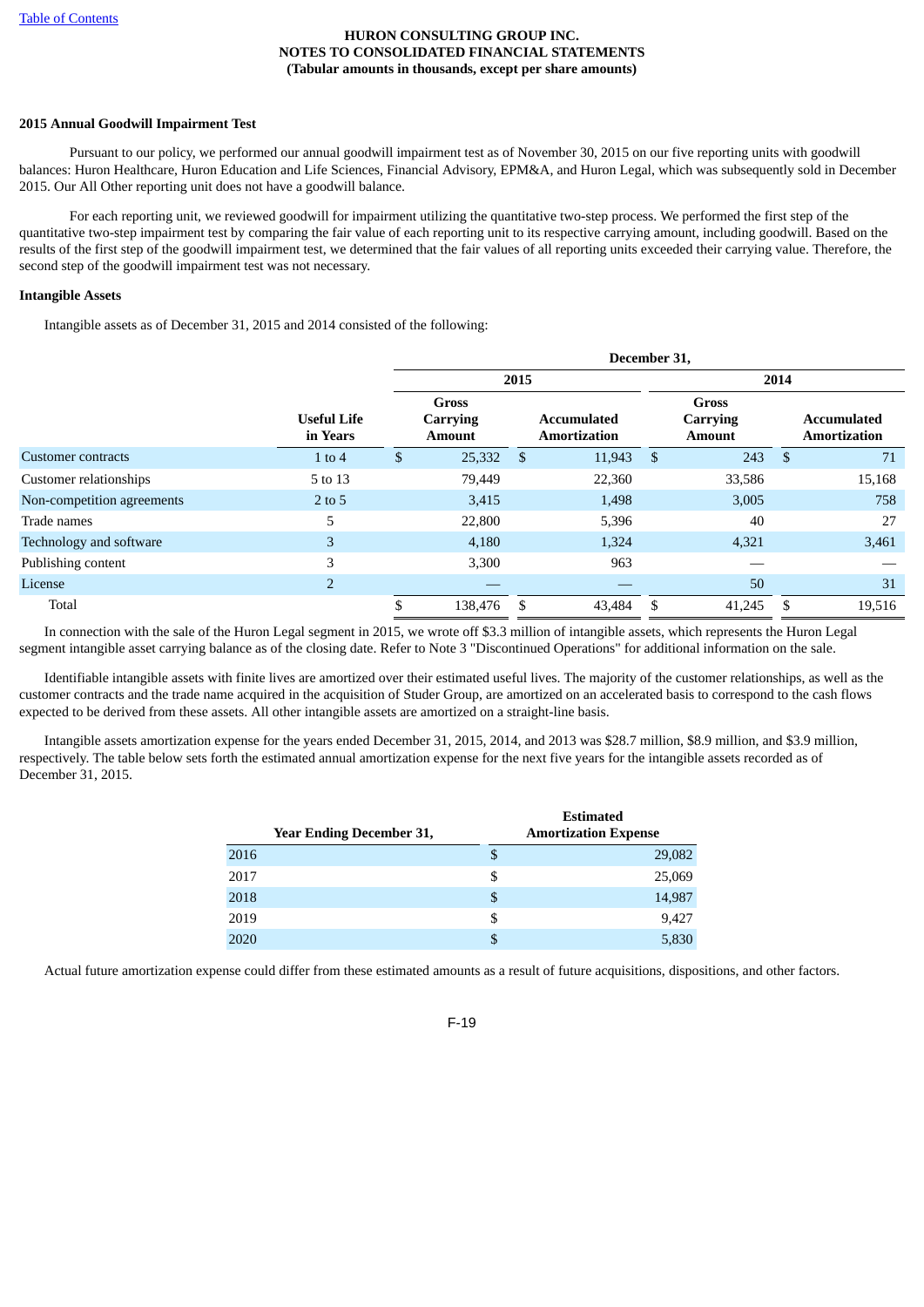## **6. Property and Equipment, Net**

Depreciation expense for property and equipment was \$12.3 million, \$10.3 million, and \$9.2 million for 2015, 2014, and 2013, respectively. Property and equipment at December 31, 2015 and 2014 are detailed below:

|                                            |   | December 31, |      |           |  |  |
|--------------------------------------------|---|--------------|------|-----------|--|--|
|                                            |   | 2015         |      | 2014      |  |  |
| Computers, related equipment, and software | ъ | 48,033       | - \$ | 65,464    |  |  |
| Leasehold improvements                     |   | 32,163       |      | 40,701    |  |  |
| Furniture and fixtures                     |   | 12,891       |      | 15,908    |  |  |
| Assets under capital lease                 |   | 409          |      | 925       |  |  |
| Assets under construction                  |   | 261          |      | 594       |  |  |
| Property and equipment                     |   | 93,757       |      | 123,592   |  |  |
| Accumulated depreciation and amortization  |   | (64, 869)    |      | (92, 901) |  |  |
| Property and equipment, net                |   | 28,888       |      | 30,691    |  |  |

## **7. Financing Arrangements**

A summary of the carrying amounts of our debt follows:

|                                         | December 31,  |               |          |  |  |
|-----------------------------------------|---------------|---------------|----------|--|--|
|                                         | 2015          |               |          |  |  |
| 1.25% convertible senior notes due 2019 | \$<br>219,993 | <sup>\$</sup> | 212,852  |  |  |
| Senior secured credit facility          | 92,000        |               | 143,750  |  |  |
| Total debt                              | 311,993       |               | 356,602  |  |  |
| Current maturities of debt              |               |               | (28,750) |  |  |
| Long-term debt, net of current portion  | 311,993       |               | 327,852  |  |  |

A summary of the scheduled maturities of our debt follows:

|      | <b>Scheduled Maturities of</b><br><b>Long-Term Debt</b> |
|------|---------------------------------------------------------|
| 2016 |                                                         |
| 2017 |                                                         |
| 2018 |                                                         |
| 2019 | 250,000                                                 |
| 2020 | 92,000                                                  |

## **Convertible Notes**

In September 2014, the Company issued \$250 million principal amount of 1.25% convertible senior notes due 2019 (the "Convertible Notes") in a private offering. The Convertible Notes are governed by the terms of an indenture between the Company and U.S. Bank National Association, as Trustee (the "Indenture"). The Convertible Notes are senior unsecured obligations of the Company and will pay interest semi-annually on April 1 and October 1 of each year at an annual rate of 1.25%. The Convertible Notes will mature on October 1, 2019, unless earlier repurchased by the Company or converted in accordance with their terms.

Upon conversion, the Convertible Notes will be settled, at our election, in cash, shares of the Company's common stock, or a combination of cash and shares of the Company's common stock. Our current intent and policy is to settle conversions with a combination of cash and shares of common stock with the principal amount of the Convertible Notes paid in cash, in accordance with the settlement provisions of the Indenture.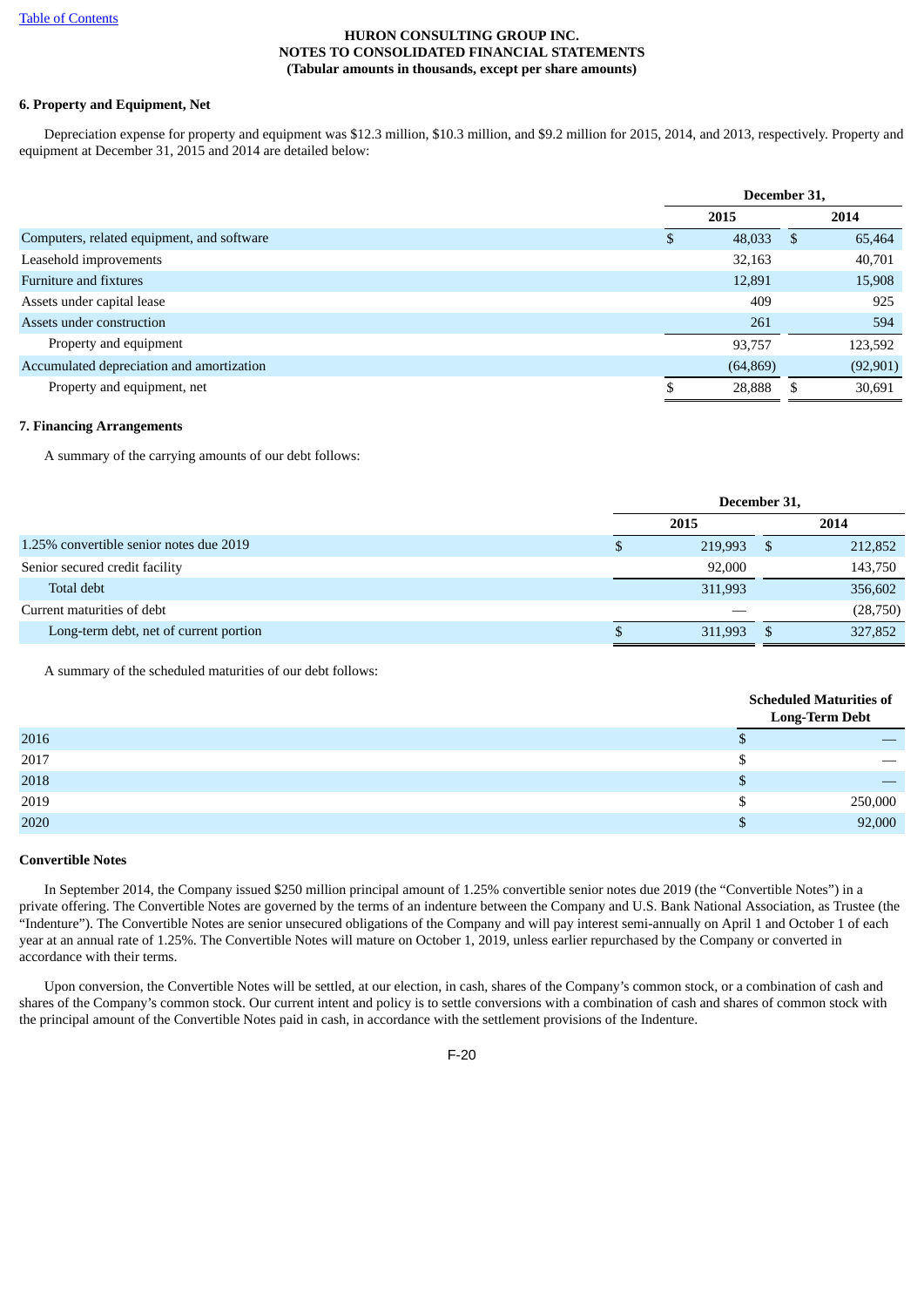The initial conversion rate for the Convertible Notes is 12.5170 shares of our common stock per \$1,000 principal amount of the Convertible Notes, which is equal to an initial conversion price of approximately \$79.89 per share of our common stock. The conversion rate will be subject to adjustment upon the occurrence of certain specified events but will not be adjusted for accrued and unpaid interest, except in certain limited circumstances described in the Indenture. Upon the occurrence of a "make-whole fundamental change" (as defined in the Indenture) the Company will, in certain circumstances, increase the conversion rate by a number of additional shares for a holder that elects to convert its Convertible Notes in connection with such make-whole fundamental change. Additionally, if the Company undergoes a "fundamental change" (as defined in the Indenture), a holder will have the option to require the Company to repurchase all or a portion of its Convertible Notes for cash at a price equal to 100% of the principal amount of the Convertible Notes being repurchased plus any accrued and unpaid interest. As discussed below, the warrants, which were entered into in connection with the Convertible Notes, effectively raise the price at which economic dilution would occur from the initial conversion price of approximately \$79.89 to approximately \$97.12 per share.

Holders of the Convertible Notes may convert their Convertible Notes at their option at any time prior to July 1, 2019, only under the following circumstances:

- during any calendar quarter (and only during such calendar quarter) commencing after December 31, 2014 if, for each of at least 20 trading days (whether or not consecutive) during the 30 consecutive trading day period ending on, and including, the last trading day of the immediately preceding calendar quarter, the last reported sale price of the Company's common stock for such trading day is equal to or greater than 130% of the applicable conversion price on such trading day;
- during the five consecutive business day period immediately following any five consecutive trading day period (such five consecutive trading day period, the "measurement period") in which, for each trading day of the measurement period, the "trading price" (as defined in the Indenture) per \$1,000 principal amount of the Convertible Notes for such trading day was less than 98% of the product of the last reported sale price of the Company's common stock for such trading day and the applicable conversion rate on such trading day; or
- upon the occurrence of specified corporate transactions described in the Indenture.

On or after July 1, 2019 until the close of business on the second scheduled trading day immediately preceding the maturity date, a holder may convert all or a portion of its Convertible Notes, regardless of the foregoing circumstances.

In accordance with ASC 470, *Debt*, we have separated the Convertible Notes into liability and equity components. The carrying amount of the liability component was determined by measuring the fair value of a similar liability that does not have an associated convertible feature, assuming our nonconvertible debt borrowing rate. The carrying value of the equity component representing the conversion option, which is recognized as a debt discount, was determined by deducting the fair value of the liability component from the proceeds of the Convertible Notes. The debt discount is amortized to interest expense using an effective interest rate of 4.751% over the term of the Convertible Notes. As of December 31, 2015, the remaining life of the Convertible Notes is 3.8 years. The equity component will not be remeasured as long as it continues to meet the conditions for equity classification.

As of December 31, 2015 and 2014, the Convertible Notes consisted of the following:

|                                              | December 31, |          |      |           |      |  |
|----------------------------------------------|--------------|----------|------|-----------|------|--|
|                                              | 2015         |          |      |           | 2014 |  |
| Liability component:                         |              |          |      |           |      |  |
| Proceeds                                     | S            | 250,000  | - \$ | 250,000   |      |  |
| Less: debt discount, net of amortization     |              | (30,007) |      | (37, 148) |      |  |
| Net carrying amount                          |              | 219,993  | S    | 212,852   |      |  |
| Equity component <sup><math>(1)</math></sup> |              | 39,287   | \$.  | 39,287    |      |  |

(1) Included in Additional paid-in capital on the consolidated balance sheet.

The transaction costs related to the issuance of the Convertible Notes were separated into liability and equity components based on their relative values, as determined above. Transaction costs attributable to the liability component are capitalized and amortized to interest expense over the term of the Convertible Notes, and transaction costs attributable to the equity component were netted with the equity component of the Convertible Notes in stockholders' equity. Total debt issuance costs were \$7.3 million, of which \$6.2 million was allocated to liability issuance costs and \$1.1 million was allocated to equity issuance costs.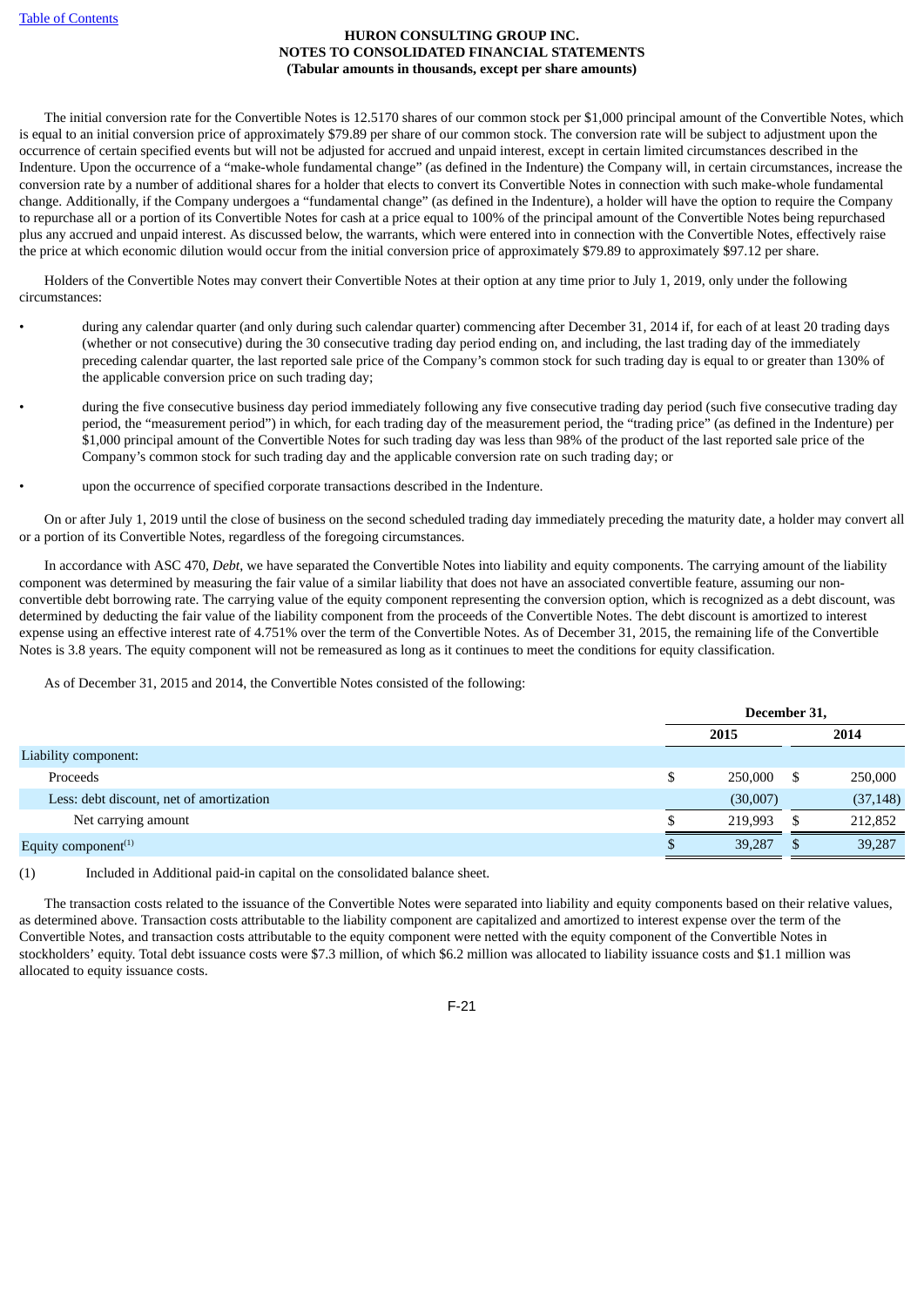The following table presents the amount of interest expense recognized related to the Convertible Notes:

|                                     | <b>Year Ended December 31,</b> |        |  |       |  |
|-------------------------------------|--------------------------------|--------|--|-------|--|
|                                     |                                | 2015   |  | 2014  |  |
| Contractual interest coupon         |                                | 3,125  |  | 964   |  |
| Amortization of debt issuance costs |                                | 1,180  |  | 360   |  |
| Amortization of debt discount       |                                | 7.141  |  | 2,139 |  |
| Total interest expense recognized   |                                | 11.446 |  | 3,463 |  |

In connection with the issuance of the Convertible Notes, we entered into convertible note hedge transactions and warrant transactions. The convertible note hedge transactions are intended to reduce the potential future economic dilution associated with the conversion of the Convertible Notes and, combined with the warrants, effectively raise the price at which economic dilution would occur from the initial conversion price of approximately \$79.89 to approximately \$97.12 per share. For purposes of the computation of diluted earnings per share in accordance with U.S. GAAP, dilution will occur when the average share price of our common stock for a given period exceeds the conversion price of the Convertible Notes, which initially is equal to approximately \$79.89 per share. The convertible note hedge transactions and warrant transactions are discussed separately below.

• *Convertible Note Hedge Transactions*. In connection with the issuance of the Convertible Notes, the Company entered into the convertible note hedge transactions whereby the Company has call options to purchase a total of approximately 3.1 million shares of the Company's common stock, which is the number of shares initially issuable upon conversion of the Convertible Notes in full, at a price of approximately \$79.89, which corresponds to the initial conversion price of the Convertible Notes, subject to customary anti-dilution adjustments substantially similar to those in the Convertible Notes. The convertible note hedge transactions are exercisable upon conversion of the Convertible Notes and will expire in 2019 if not earlier exercised. We paid an aggregate amount of \$42.1 million for the convertible note hedge transactions, which was recorded as additional paid-in capital in the consolidated balance sheets. The convertible note hedge transactions are separate transactions and are not part of the terms of the Convertible Notes.

• *Warrants.* In connection with the issuance of the Convertible Notes, the Company sold warrants whereby the holders of the warrants have the option to purchase a total of approximately 3.1 million shares of the Company's common stock at a strike price of approximately \$97.12. The warrants will expire incrementally on 100 different dates from January 6, 2020 to May 28, 2020 and are exercisable at each such expiry date. If the average market value per share of our common stock for the reporting period exceeds the strike price of the warrants, the warrants will have a dilutive effect on our earnings per share. We received aggregate proceeds of \$23.6 million from the sale of the warrants, which was recorded as additional paid-in capital in the consolidated balance sheets. The warrants are separate transactions and are not part of the terms of the Convertible Notes or the convertible note hedge transactions.

The Company recorded an initial deferred tax liability of \$15.4 million in connection with the debt discount associated with the Convertible Notes and recorded an initial deferred tax asset of \$16.5 million in connection with the convertible note hedge transactions. The deferred tax liability and deferred tax asset are included in non-current deferred tax liabilities on the consolidated balance sheets.

## **Senior Secured Credit Facility**

On March 31, 2015, the Company and certain of the Company's subsidiaries entered into a Second Amended and Restated Credit Agreement dated as of March 31, 2015 (the "Amended Credit Agreement") by and among the Company, as borrower, certain subsidiaries of the Company, as guarantors, the lenders identified therein, and Bank of America, N.A., as administrative agent and collateral agent, consisting of a \$500 million five-year senior secured revolving credit facility. The Amended Credit Agreement becomes due and payable in full upon maturity on March 31, 2020. The Amended Credit Agreement amended and restated, in its entirety, the credit agreement entered into as of April 14, 2011 (as amended and modified, the "Existing Credit Agreement"). The Amended Credit Agreement provides for, among other things, an extension of the maturity date and a reduction in pricing, and replaced the existing revolving credit and term loan facility with an increased revolving credit facility.

The Amended Credit Agreement provides for the option to increase the revolving credit facility or establish term loan facilities in an aggregate amount of up to \$100 million, subject to customary conditions and the approval of any lender whose commitment would be increased, resulting in a maximum available principal amount under the Amended Credit Agreement of \$600 million.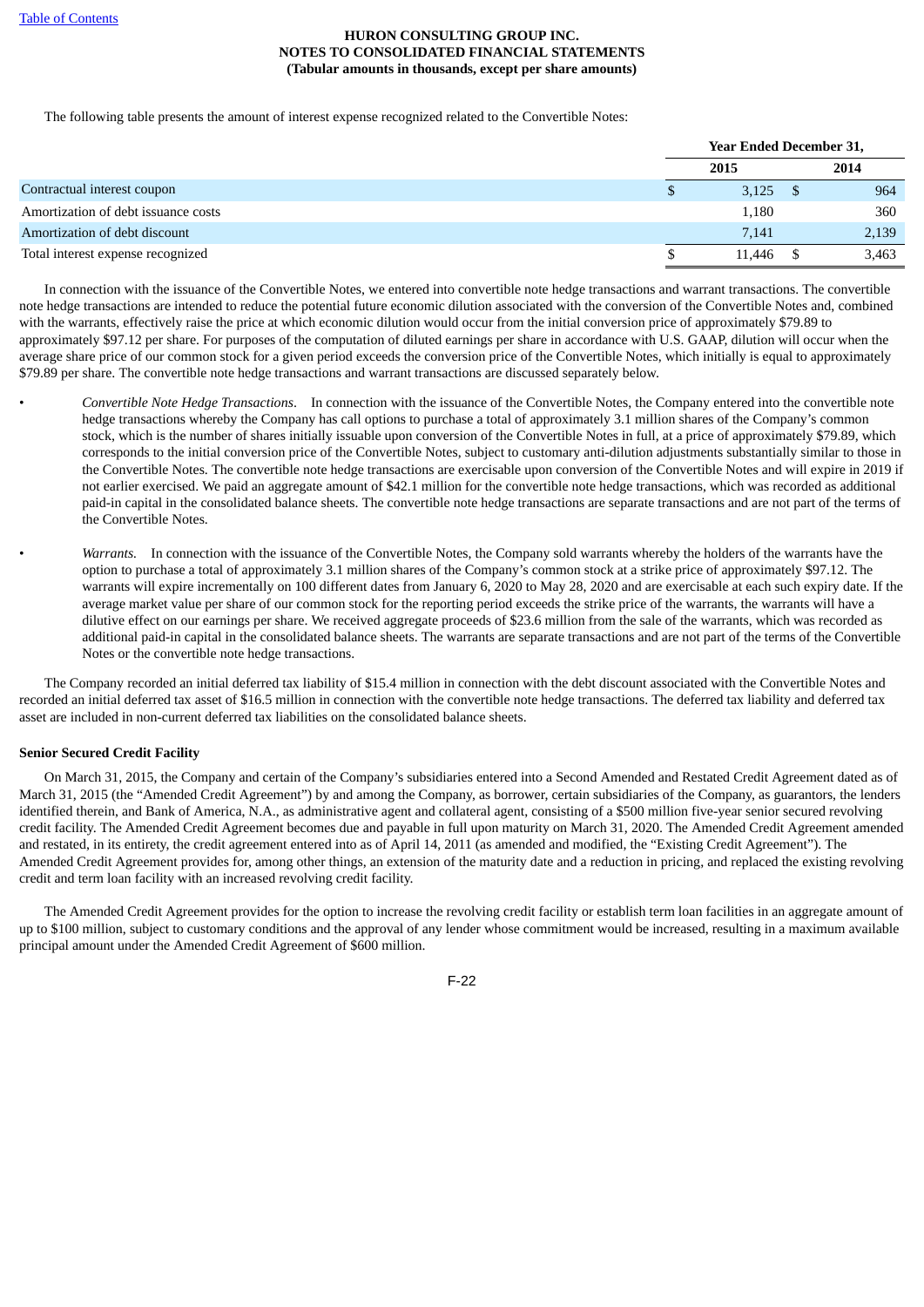The initial borrowings under the Amended Credit Agreement were used to refinance borrowings outstanding under the Existing Credit Agreement, and future borrowings under the Amended Credit Agreement may be used for working capital, capital expenditures, share repurchases, and general corporate purposes.

Fees and interest on borrowings vary based on our Consolidated Leverage Ratio (as defined in the Amended Credit Agreement). At our option, borrowings under the Amended Credit Agreement will bear interest at one, two, three or six-month LIBOR or an alternate base rate, in each case plus the applicable margin. The applicable margin will fluctuate between 1.25% per annum and 1.75% per annum, in the case of LIBOR borrowings, or between 0.25% per annum and 0.75% per annum, in the case of base rate loans, based upon our Consolidated Leverage Ratio at such time.

Amounts borrowed under the Amended Credit Agreement may be prepaid at any time without premium or penalty. We are required to prepay the amounts outstanding under the Amended Credit Agreement in certain circumstances, including a requirement to pay all amounts outstanding under the Amended Credit Agreement 90 days prior to the Convertible Indebtedness Maturity Date (as defined in the Amended Credit Agreement) unless (1) the Convertible Indebtedness Maturity Date is waived or extended to a later date, (2) the Company can demonstrate (a) Liquidity (as defined in the Amended Credit Agreement) in an amount at least equal to the principal amount due on the Convertible Indebtedness Maturity Date, and (b) financial covenant compliance after giving effect to such payments and any additional indebtedness incurred on a pro forma basis, or (3) this requirement is waived by the Required Lenders (as defined in the Amended Credit Agreement). In addition, we have the right to permanently reduce or terminate the unused portion of the commitments provided under the Amended Credit Agreement at any time.

The loans and obligations under the Amended Credit Agreement are secured pursuant to a Second Amended and Restated Security Agreement and a Second Amended and Restated Pledge Agreement (the "Amended Pledge Agreement") with Bank of America, N.A. as collateral agent, pursuant to which the Company and the subsidiary guarantors grant Bank of America, N.A., for the ratable benefit of the lenders under the Amended Credit Agreement, a firstpriority lien, subject to permitted liens, on substantially all of the personal property assets of the Company and the subsidiary guarantors, and a pledge of 100% of the stock or other equity interests in all domestic subsidiaries and 65% of the stock or other equity interests in each "material first-tier foreign subsidiary" (as defined in the Amended Pledge Agreement).

The Amended Credit Agreement contains usual and customary representations and warranties; affirmative and negative covenants, which include limitations on liens, investments, additional indebtedness, and restricted payments; and two quarterly financial covenants as follows: (i) a maximum Consolidated Leverage Ratio (defined as the ratio of debt to consolidated EBITDA) of either 3.25 to 1.00 or 3.50 to 1.00, depending on the measurement period, and (ii) a minimum Consolidated Interest Coverage Ratio (defined as the ratio of consolidated EBITDA to interest) of 3.50 to 1.00. Consolidated EBITDA for purposes of the financial covenants is calculated on a continuing operations basis and includes adjustments to add back share-based compensation costs, certain non-cash restructuring charges, and pro forma historical EBITDA for businesses acquired. At December 31, 2015, we were in compliance with these financial covenants with a Consolidated Leverage Ratio of 2.09 to 1.00 and a Consolidated Interest Coverage Ratio of 15.70 to 1.00.

Borrowings outstanding under the Amended Credit Agreement at December 31, 2015 totaled \$92.0 million. These borrowings carried a weighted average interest rate of 2.4%, including the effect of the interest rate swaps described below in Note 11 "Derivative Instruments and Hedging Activity." Borrowings outstanding under the Existing Credit Agreement at December 31, 2014 were \$143.8 million and carried a weighted average interest rate of 2.3%. The borrowing capacity under the revolving credit facility is reduced by any outstanding borrowings under the revolving credit facility and outstanding letters of credit. At December 31, 2015, we had outstanding letters of credit totaling \$4.8 million, which are primarily used as security deposits for our office facilities. As of December 31, 2015, the unused borrowing capacity under the revolving credit facility was \$403.2 million.

## **8. Capital Structure**

#### **Preferred Stock**

We are authorized to issue up to 50,000,000 shares of preferred stock. Our certificate of incorporation authorizes our board of directors, without any further stockholder action or approval, to issue these shares in one or more classes or series, to establish from time to time the number of shares to be included in each class or series, and to fix the rights, preferences and privileges of the shares of each wholly unissued class or series and any of its qualifications, limitations or restrictions. As of December 31, 2015 and 2014, no such preferred stock has been approved or issued.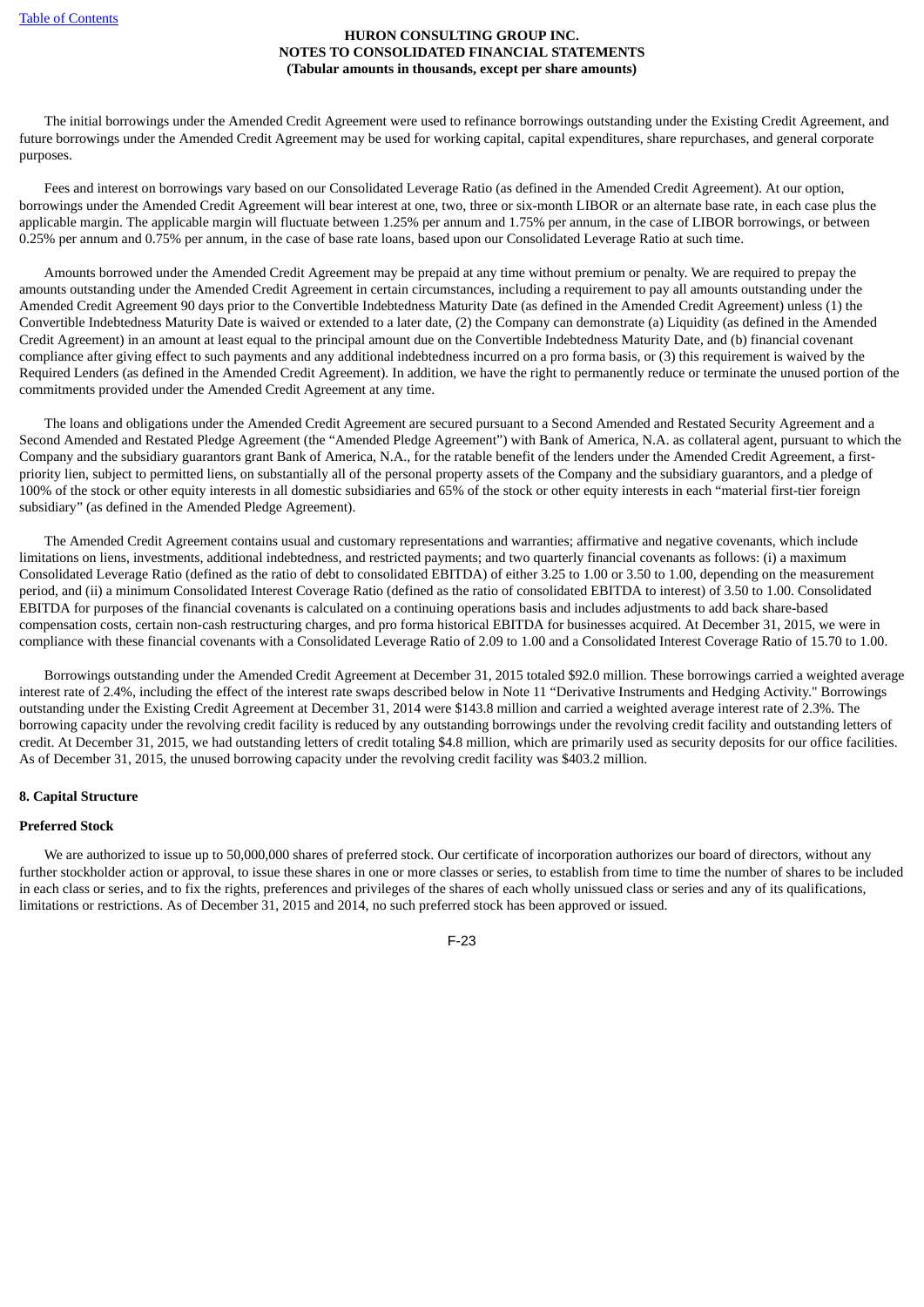#### **Common Stock**

We are authorized to issue up to 500,000,000 shares of common stock, par value \$.01 per share. The holders of common stock are entitled to one vote for each share held of record on each matter submitted to a vote of stockholders. Subject to the rights and preferences of the holders of any series of preferred stock that may at the time be outstanding, holders of common stock are entitled to such dividends as our board of directors may declare. In the event of any liquidation, dissolution or winding-up of our affairs, after payment of all of our debts and liabilities and subject to the rights and preferences of the holders of any series of preferred stock that may at the time be outstanding, holders of common stock will be entitled to receive the distribution of any of our remaining assets.

#### **9. Earnings Per Share**

Basic earnings per share excludes dilution and is computed by dividing net income by the weighted average number of common shares outstanding for the period, excluding unvested restricted common stock. Diluted earnings per share reflects the potential reduction in earnings per share that could occur if securities or other contracts to issue common stock were exercised or converted into common stock under the treasury stock method. Such securities or other contracts include unvested restricted stock awards, outstanding common stock options, convertible senior notes, and outstanding warrants, to the extent dilutive. Earnings per share under the basic and diluted computations are as follows:

|                                                        | <b>Year Ended December 31,</b> |         |     |        |    |        |
|--------------------------------------------------------|--------------------------------|---------|-----|--------|----|--------|
|                                                        |                                | 2015    |     | 2014   |    | 2013   |
| Net income from continuing operations                  | \$                             | 61,895  | -\$ | 47,002 | \$ | 51,577 |
| Income (loss) from discontinued operations, net of tax |                                | (2,843) |     | 32,049 |    | 14,856 |
| Net income                                             | \$                             | 59,052  |     | 79,051 |    | 66,433 |
| Weighted average common shares outstanding-basic       |                                | 22,136  |     | 22,431 |    | 22,322 |
| Weighted average common stock equivalents              |                                | 464     |     | 494    |    | 455    |
| Weighted average common shares outstanding-diluted     |                                | 22,600  |     | 22,925 |    | 22,777 |
| Net earnings per basic share:                          |                                |         |     |        |    |        |
| Net income from continuing operations                  | \$                             | 2.80    | -\$ | 2.10   | -S | 2.31   |
| Income (loss) from discontinued operations, net of tax |                                | (0.13)  |     | 1.42   |    | 0.67   |
| Net income                                             |                                | 2.67    |     | 3.52   |    | 2.98   |
| Net earnings per diluted share:                        |                                |         |     |        |    |        |
| Net income from continuing operations                  | \$                             | 2.74    | \$. | 2.05   | -S | 2.26   |
| Income (loss) from discontinued operations, net of tax |                                | (0.13)  |     | 1.40   |    | 0.66   |
| Net income                                             | \$                             | 2.61    | \$. | 3.45   |    | 2.92   |

The anti-dilutive securities excluded from the computation of the weighted average common stock equivalents presented above were as follows:

|                                                              | As of December 31, |       |      |  |
|--------------------------------------------------------------|--------------------|-------|------|--|
|                                                              | 2015               | 2014  | 2013 |  |
| Unvested restricted stock awards                             | 21                 | 17    |      |  |
| Outstanding common stock options                             |                    |       | 76   |  |
| Convertible senior notes                                     | 3,129              | 3,129 |      |  |
| Warrants related to the issuance of convertible senior notes | 3.129              | 3.129 |      |  |
| Total anti-dilutive securities                               | 6,279              | 6,275 | 76   |  |

See Note 7 "Financing Arrangements" for further information on the convertible senior notes and warrants related to the issuance of convertible notes.

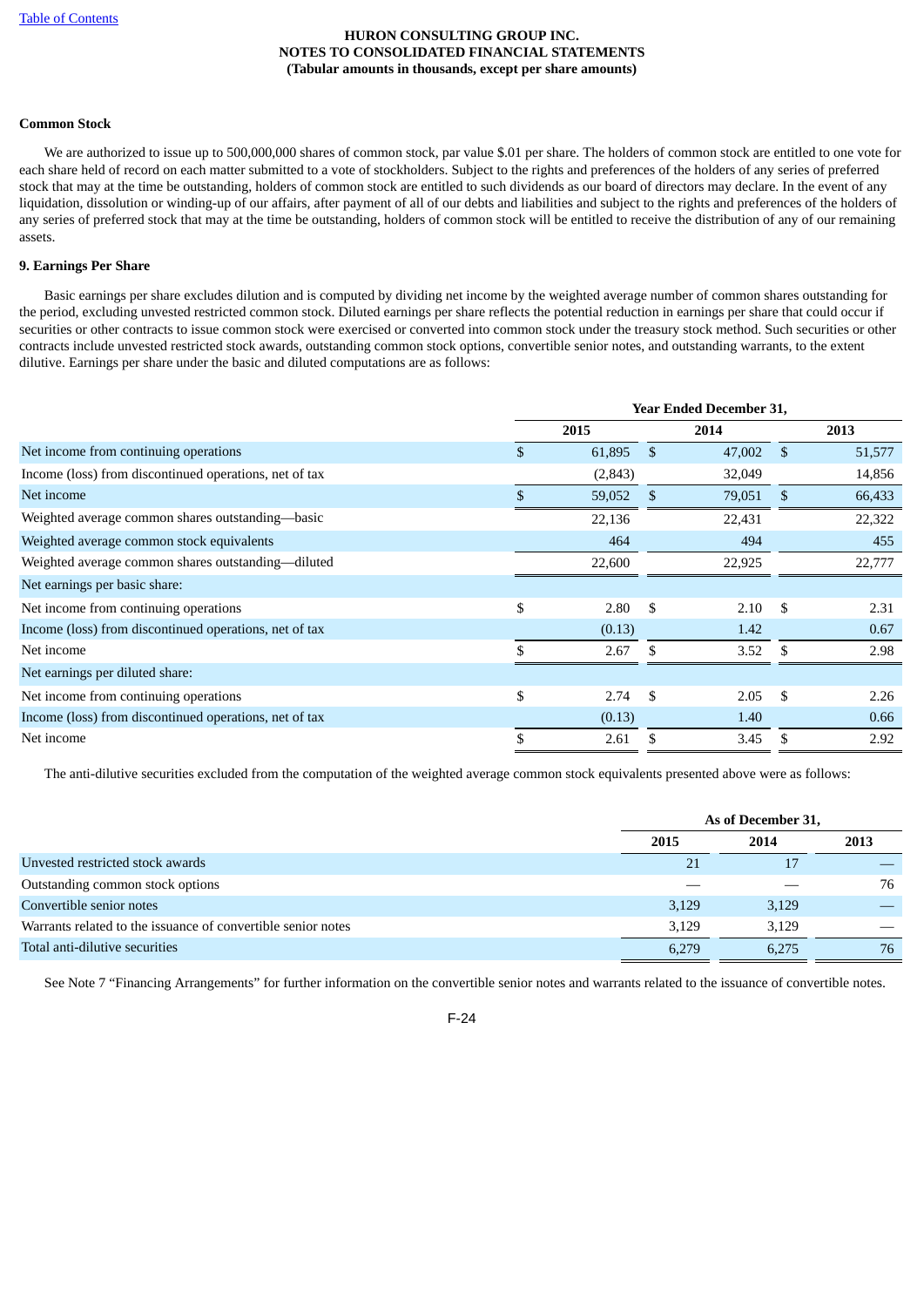In February 2014, our board of directors authorized a share repurchase program allowing us to repurchase up to \$50 million of our common stock through February 28, 2015 (the "February 2014 Share Repurchase Program"). During the twelve months ended December 31, 2014, we completed the February 2014 Share Repurchase Program by repurchasing 805,392 shares at an average cost of \$62.08 per share.

In October 2014, our board of directors authorized an additional share repurchase program pursuant to which we may, from time to time, repurchase up to \$50 million of our common stock through October 31, 2015 (the "October 2014 Share Repurchase Program"). In October 2015, our board of directors authorized an extension of the October 2014 Share Repurchase Program through October 31, 2016; and in December 2015, our board of directors increased the authorized amount to \$125 million. The amount and timing of the repurchases will be determined by management and will depend on a variety of factors, including the trading price of our common stock, general market and business conditions, and applicable legal requirements. No shares were repurchased under this program in 2014. During the twelve months ended December 31, 2015, we repurchased 583,880 shares at an average cost of \$59.24 per share.

#### **10. Restructuring Charges**

During 2015, we incurred \$3.3 million of pretax restructuring expense. This expense primarily consisted of the following charges:

*Office exit costs -* In 2015, we incurred \$0.5 million of office exit costs primarily related to updated assumptions for the lease accrual of the Washington, D.C. space vacated in the fourth quarter of 2014.

*Severance -* In 2015, we incurred \$2.8 million of severance expense to better align our resources with market demand.

Of the \$3.3 million pretax restructuring expense, \$1.2 million was incurred by our Healthcare segment, \$1.1 million was incurred by our All Other segment as we wind down our public sector consulting practice and our foreign consulting operations based in the Middle East, and \$1.0 million was incurred from corporate operations.

During 2014, we incurred \$2.8 million of pretax restructuring expense. This expense primarily consisted of the following charges:

*Office exit costs -* In 2014, we incurred charges totaling \$1.8 million related to the consolidation of office space in Washington, D.C., Chicago, and New York, and the closure of our office in San Diego. The charges primarily consisted of the accrual of remaining lease obligations at vacated spaces, net of estimated sublease income. The vacated locations in Chicago and New York were acquired as part of business acquisitions during 2013 and 2014.

*Accelerated depreciation -* We incurred \$0.9 million of accelerated depreciation expense on leasehold improvements at our vacated offices discussed above.

*Contract termination costs -* In the fourth quarter of 2014, we paid \$0.1 million for the early termination of certain telecom contracts related to the vacated office space in San Diego.

All of the \$2.8 million pretax restructuring expense incurred in 2014 was related to corporate operations.

During 2013, we incurred \$0.3 million of pretax restructuring expense. This expense primarily consisted of the early termination of certain computer lease contracts related to the integration of our Blue Stone acquisition.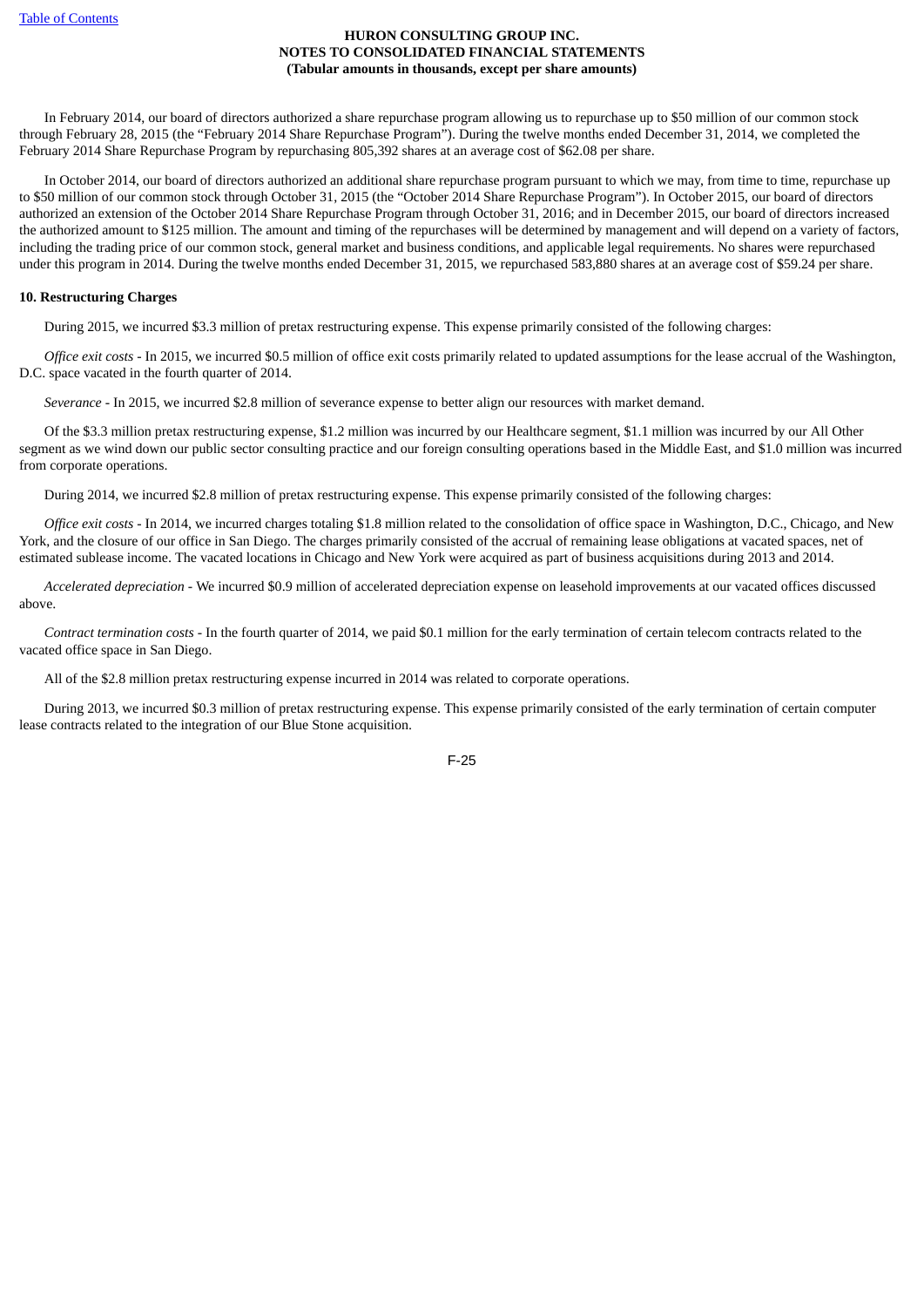The table below sets forth the changes in the carrying amount of our restructuring charge liability by restructuring type for the years ended December 31, 2015 and 2014.

|                                 | <b>Employee Costs</b> |    | <b>Office Space</b><br><b>Reductions</b> |    | <b>Total</b> |
|---------------------------------|-----------------------|----|------------------------------------------|----|--------------|
| Balance as of December 31, 2013 | 98                    | S, | 752                                      | -S | 850          |
| Additions <sup>(1)(2)</sup>     | 188                   |    | 2,837                                    |    | 3,025        |
| Payments                        | (280)                 |    | (1,385)                                  |    | (1,665)      |
| Adjustments                     |                       |    |                                          |    |              |
| Balance as of December 31, 2014 | 6                     |    | 2,204                                    |    | 2,210        |
| Additions <sup>(1)(2)</sup>     | 7,209                 |    | 5,820                                    |    | 13,029       |
| Payments                        | (4,938)               |    | (2,014)                                  |    | (6,952)      |
| Adjustments <sup>(3)</sup>      | 46                    |    | 369                                      |    | 415          |
| Balance as of December 31, 2015 | 2,323                 | -S | 6,379                                    | S  | 8,702        |

(1) Additions for the years ended December 31, 2015 and 2014 include \$10.2 million and \$0.4 million, respectively, related to discontinued operations. Refer to Note 3 "Discontinued Operations" for additional information on our discontinued operation.

(2) Additions for the years ended December 31, 2015 and 2014 exclude \$3.5 million and \$0.2 million, respectively, of net noncash restructuring charges as these items do not result in a restructuring charge liability.

(3) Adjustments to office space reductions represents changes in sublease assumptions and reductions in our remaining lease obligations.

As of December 31, 2015, our restructuring charge liability related to office space reductions of \$6.4 million represented the present value of remaining lease payments, net of estimated sublease income, primarily for our vacated office spaces in Washington, D.C., New York, and Houston. The \$2.3 million restructuring charge liability related to employee costs at December 31, 2015 is expected to be paid in 2016. The restructuring charge liability is included as a component of accrued expenses and deferred compensation and other liabilities.

## **11. Derivative Instruments and Hedging Activity**

On December 8, 2011, we entered into a forward amortizing interest rate swap agreement effective on February 29, 2012 and ending on April 14, 2016. We entered into this derivative instrument to hedge against the interest rate risks of our variable-rate borrowings described in Note 7 "Financing Arrangements." The swap had an initial notional amount of \$56.6 million and amortizes throughout the term. Under the terms of the interest rate swap agreement, we receive from the counterparty interest on the notional amount based on one-month LIBOR and we pay to the counterparty a fixed rate of 0.9875%.

On May 30, 2012, we entered into an amortizing interest rate swap agreement effective on May 31, 2012 and ending on April 14, 2016. We entered into this derivative instrument to further hedge against the interest rate risks of our variable-rate borrowings. The swap had an initial notional amount of \$37.0 million and amortizes throughout the term. Under the terms of the interest rate swap agreement, we receive from the counterparty interest on the notional amount based on one-month LIBOR and we pay to the counterparty a fixed rate of 0.70%.

On April 4, 2013, we entered into a forward amortizing interest rate swap agreement effective on March 31, 2014 and ending on August 31, 2017. We entered into this derivative instrument to further hedge against the interest rate risks of our variable-rate borrowings. The swap has an initial notional amount of \$60.0 million and amortizes throughout the term. Under the terms of the interest rate swap agreement, we will receive from the counterparty interest on the notional amount based on one-month LIBOR and we will pay to the counterparty a fixed rate of 0.985%.

ASC 815, *Derivatives and Hedging*, requires companies to recognize all derivative instruments as either assets or liabilities at fair value on the balance sheet. In accordance with ASC 815, we have designated these derivative instruments as cash flow hedges. As such, changes in the fair value of the derivative instruments are recorded as a component of other comprehensive income ("OCI") to the extent of effectiveness and reclassified into interest expense upon settlement. The ineffective portion of the change in fair value of the derivative instruments is recognized in interest expense. As of December 31, 2015, it was anticipated that \$0.1 million of the losses, net of tax, currently recorded in accumulated other comprehensive income will be reclassified into earnings within the next 12 months. Our interest rate swap agreements were effective during the twelve months ended December 31, 2015, inclusive of consideration of our credit facility amendment discussed in Note 7 "Financing Arrangements."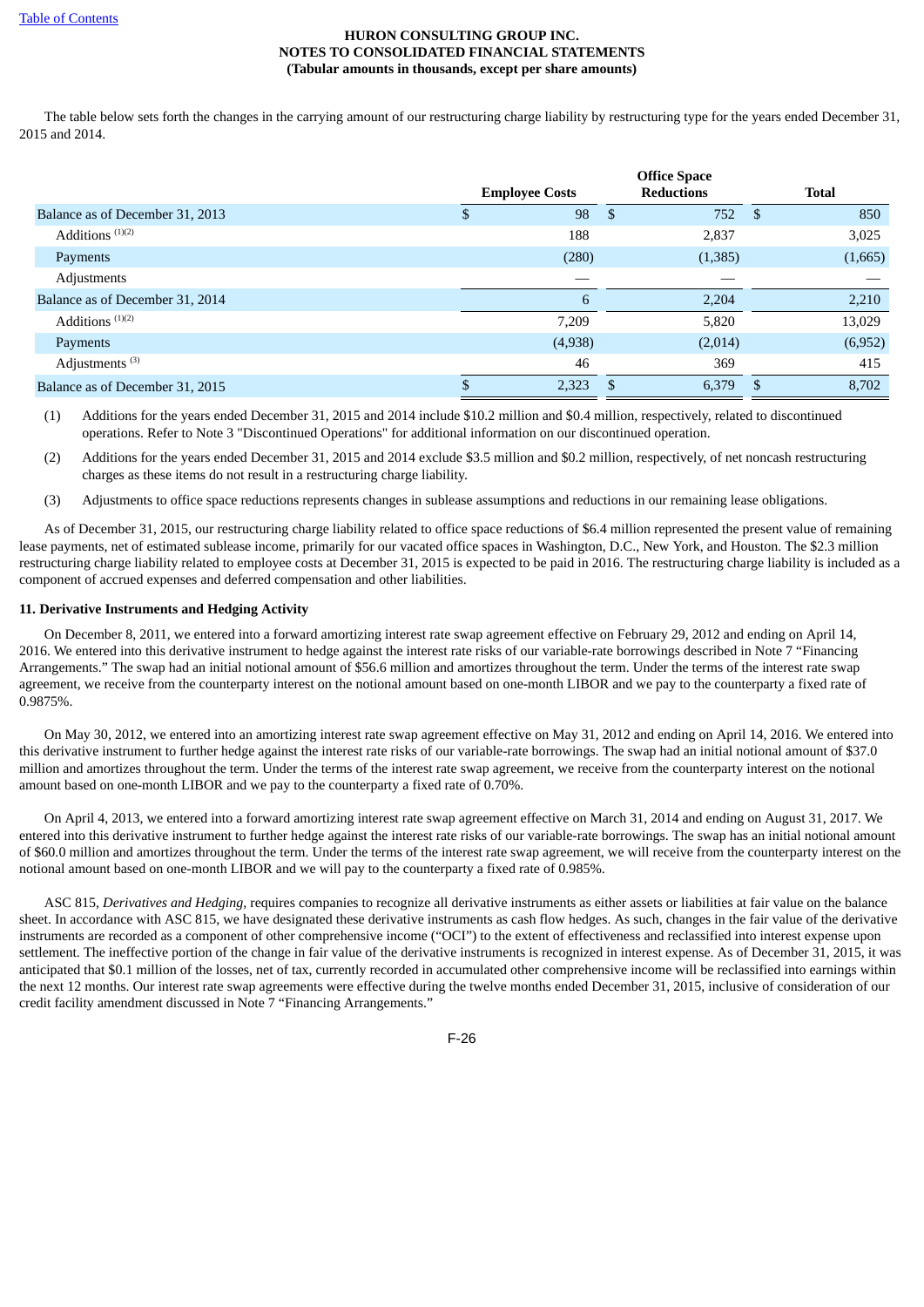The table below sets forth additional information relating to these interest rate swaps designated as cash flow hedging instruments as of December 31, 2015 and December 31, 2014.

| <b>Balance Sheet Location</b>               | <b>Fair Value (Derivative Asset and Liability)</b><br>December 31, |      |    |      |  |  |  |  |  |
|---------------------------------------------|--------------------------------------------------------------------|------|----|------|--|--|--|--|--|
|                                             |                                                                    | 2015 |    | 2014 |  |  |  |  |  |
| Other non-current assets                    |                                                                    | 86   |    | 516  |  |  |  |  |  |
| Accrued expenses                            |                                                                    | 242  | -S | 643  |  |  |  |  |  |
| Deferred compensation and other liabilities |                                                                    | سند  |    | 10   |  |  |  |  |  |

All of the Company's derivative instruments are transacted under the International Swaps and Derivatives Association (ISDA) master agreements. These agreements permit the net settlement of amounts owed in the event of default and certain other termination events. Although netting is permitted, it is the Company's policy to record all derivative assets and liabilities on a gross basis on our consolidated balance sheet. All of the Company's derivative instruments as of December 31, 2015 and 2014 were held with the same counterparty.

We do not use derivative instruments for trading or other speculative purposes. Refer to Note 13 "Other Comprehensive Income (Loss)" for additional information on our derivative instruments.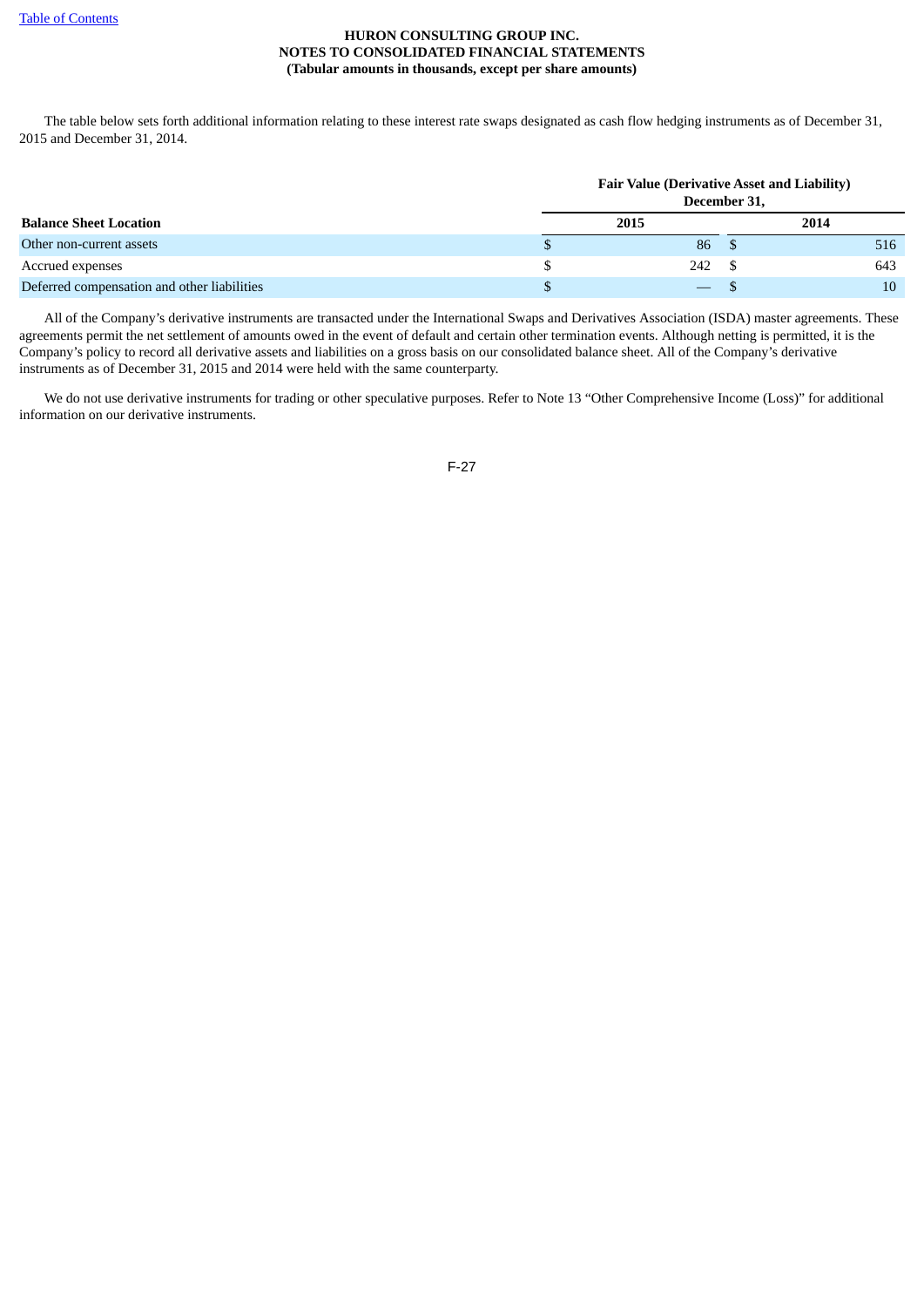## **12. Fair Value of Financial Instruments**

Certain of our assets and liabilities are measured at fair value. ASC 820, *Fair Value Measurements and Disclosures,* defines fair value as the price that would be received to sell an asset or the price that would be paid to transfer a liability in an orderly transaction between market participants at the measurement date. ASC 820 establishes a fair value hierarchy for inputs used in measuring fair value and requires companies to maximize the use of observable inputs and minimize the use of unobservable inputs. The fair value hierarchy consists of three levels based on the objectivity of the inputs as follows:

| Level 1 Inputs | Quoted prices in active markets for identical assets or liabilities that the reporting entity has the ability to access at the<br>measurement date.                                                                                                                                                                                                                        |
|----------------|----------------------------------------------------------------------------------------------------------------------------------------------------------------------------------------------------------------------------------------------------------------------------------------------------------------------------------------------------------------------------|
| Level 2 Inputs | Quoted prices in active markets for similar assets or liabilities; quoted prices for identical or similar assets or liabilities in markets<br>that are not active; inputs other than quoted prices that are observable for the asset or liability; or inputs that are derived<br>principally from or corroborated by observable market data by correlation or other means. |
| Level 3 Inputs | Unobservable inputs for the asset or liability, and include situations in which there is little, if any, market activity for the asset or<br>liability.                                                                                                                                                                                                                    |

The table below sets forth the fair value hierarchy for our financial assets and liabilities measured at fair value on a recurring basis as of December 31, 2015 and 2014.

|                                                    |              | <b>Level 1</b> | <b>Level 2</b> |     | <b>Level 3</b>     |        |                | <b>Total</b> |
|----------------------------------------------------|--------------|----------------|----------------|-----|--------------------|--------|----------------|--------------|
| <b>December 31, 2015</b>                           |              |                |                |     |                    |        |                |              |
| Assets:                                            |              |                |                |     |                    |        |                |              |
| Promissory note                                    | \$           |                | \$             |     | $\mathfrak{L}$     | 2,309  | \$             | 2,309        |
| Convertible debt investment                        |              |                |                |     |                    | 34,831 |                | 34,831       |
| Total assets                                       | \$           |                | \$             |     | \$                 | 37,140 | \$             | 37,140       |
| <b>Liabilities:</b>                                |              |                |                |     |                    |        |                |              |
| Interest rate swaps                                | \$           |                | \$             | 156 | $\mathbf{\hat{S}}$ |        | $\$$           | 156          |
| Contingent consideration for business acquisitions |              |                |                |     |                    | 2,063  |                | 2,063        |
| <b>Total liabilities</b>                           | $\mathbb{S}$ |                | $\mathbb{S}$   | 156 | $\mathfrak{S}$     | 2,063  | $\mathfrak{S}$ | 2,219        |
| <b>December 31, 2014</b>                           |              |                |                |     |                    |        |                |              |
| <b>Assets:</b>                                     |              |                |                |     |                    |        |                |              |
| Promissory note                                    | \$           |                | \$             |     | \$                 | 2,137  | \$             | 2,137        |
| Interest rate swaps                                |              |                |                | 172 |                    |        |                | 172          |
| Convertible debt investment                        |              |                |                |     |                    | 12,250 |                | 12,250       |
| <b>Total assets</b>                                | $\mathbb{S}$ |                | \$             | 172 | $\mathfrak{S}$     | 14,387 | \$             | 14,559       |
| <b>Liabilities:</b>                                |              |                |                |     |                    |        |                |              |
| Interest rate swaps                                | \$           |                | $\mathbb{S}$   | 309 | $\mathbb{S}$       |        | \$             | 309          |
| Contingent consideration for business acquisitions |              |                |                |     |                    | 226    |                | 226          |
| <b>Total liabilities</b>                           | \$           |                | \$             | 309 | $\mathfrak{s}$     | 226    | \$             | 535          |
|                                                    |              |                |                |     |                    |        |                |              |

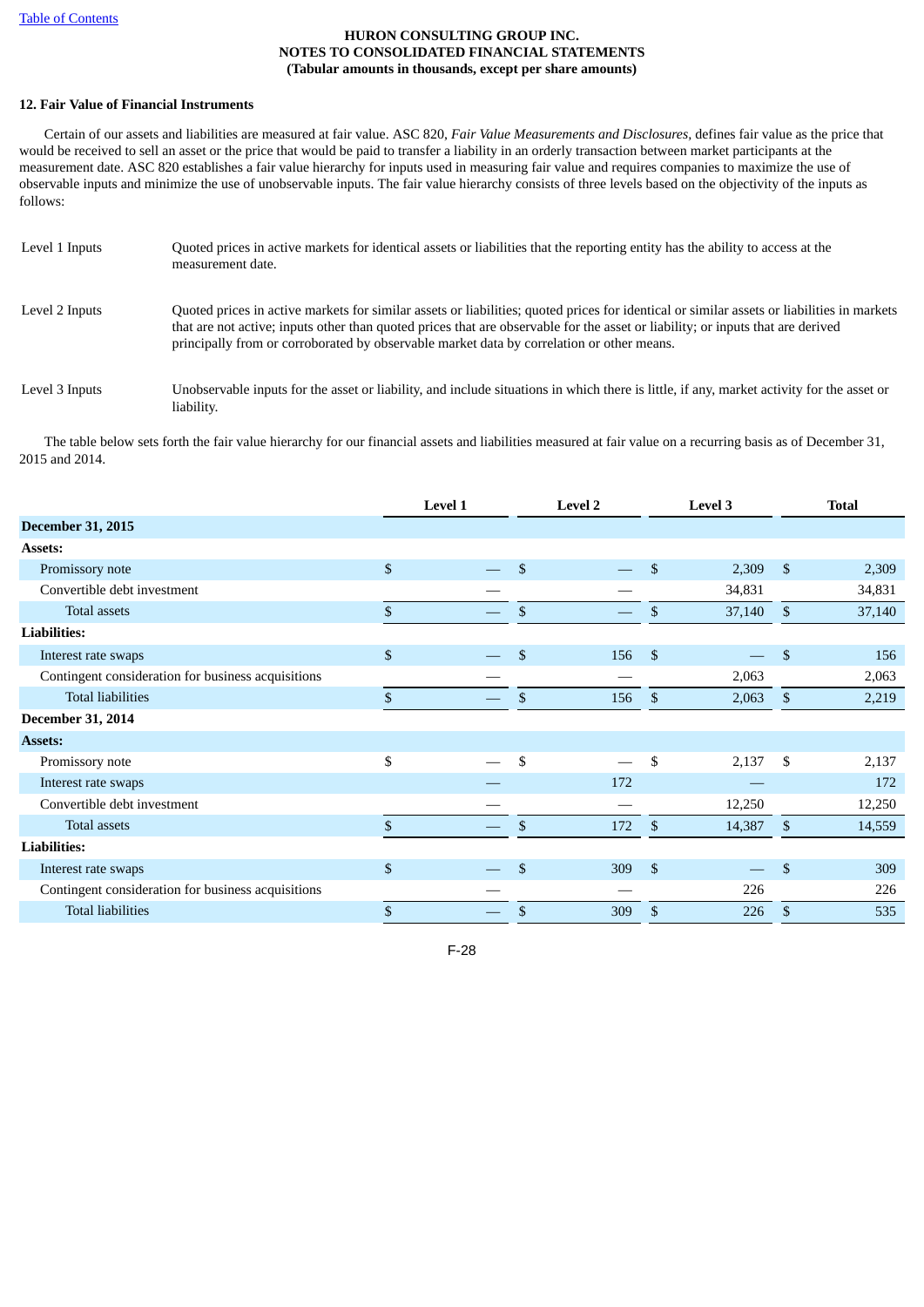*Promissory note*: As part of the consideration received for the sale of our Accounting Advisory practice on December 30, 2011, the Company received a \$3.5 million promissory note payable over four years. During the second quarter of 2014, we agreed to amend and restate the note such that principal payments will be paid to us annually based on the amount of excess cash flows earned each year by the maker of the note until the maturity date of December 31, 2018, at which time the remaining principal balance and any accrued interest is due. The fair value of the note is based on the net present value of the projected cash flows using a discount rate of 17%, which accounts for the risks associated with the note. The increase in the fair value of the note during 2015 reflects the accretion of interest income in excess of interest payments received. The portion of the note expected to be received in the next twelve months is recorded as a receivable in prepaid expenses and other current assets. The remaining portion of the note is recorded in other non-current assets.

*Interest rate swaps:* The fair value of the interest rate swaps was derived using estimates to settle the interest rate swap agreements, which are based on the net present value of expected future cash flows on each leg of the swaps utilizing market-based inputs and discount rates reflecting the risks involved.

*Convertible debt investment:* In the third quarter of 2014, we invested \$12.5 million, in the form of zero coupon convertible debt, in Shorelight Holdings, LLC ("Shorelight"), the parent company of Shorelight Education, a U.S.-based company that partners with leading nonprofit universities to increase access to and retention of international students, boost institutional growth, and enhance an institution's global footprint. In 2015, we invested an additional \$15.4 million in convertible notes of Shorelight, increasing the cost basis of our investment to \$27.9 million. The notes will mature on July 1, 2020, unless converted earlier.

To determine the appropriate accounting treatment for our investment, we performed a variable interest entity ("VIE") analysis and concluded that Shorelight does not meet the definition of a VIE. We also reviewed the characteristics of our investment to confirm that the convertible notes are not insubstance common stock that would warrant equity method accounting. After we reviewed all of the terms of the investment, we concluded the appropriate accounting treatment to be that of an available-for-sale security in accordance with ASC 320, *Investments—Debt and Equity Securities*.

The investment is carried at fair value with unrealized holding gains and losses excluded from earnings and reported in other comprehensive income. We estimated the fair value of our investment using a Monte Carlo simulation model, cash flow projections discounted at a risk-adjusted rate, and certain assumptions related to equity volatility, default probability, and recovery rate, all of which are Level 3 inputs. The use of alternative estimates and assumptions could increase or decrease the estimated fair value of the investment, which would result in different impacts to our consolidated balance sheet and comprehensive income. Actual results may differ from our estimates. An unrealized pretax gain of \$7.1 million was recorded in other comprehensive income for the twelve months ended December 31, 2015. The fair value of the convertible debt investment is recorded in long-term investment.

*Contingent acquisition liability:* We estimate the fair value of acquisition-related contingent consideration using either a probability-weighted discounted cash flow model or a Monte Carlo simulation model, as appropriate. These fair value measurements are based on significant inputs not observed in the market and thus represents a Level 3 measurement. The significant unobservable inputs used in the fair value measurements of our contingent consideration are our measures of the estimated payouts based on internally generated financial projections and discount rates. The fair value of the contingent consideration is reassessed on a quarterly basis based on assumptions used in our latest projections and input provided by practice leaders and management. Any change in the fair value estimate is recorded in the earnings of that period. During the year ended December 31, 2015, we recorded a \$2.1 million contingent consideration liability for an acquisition that was completed during 2015. In addition, we determined that the fair value of another contingent consideration liability for a separate acquisition that was also completed during 2015 had declined to zero and recorded a remeasurement gain of \$0.3 million. Refer to Note 5 "Goodwill and Intangible Assets" for information on the acquisitions completed in 2015. The fair value of the contingent acquisition liability is recorded in accrued consideration for business acquisitions.

Financial assets and liabilities not recorded at fair value are as follows:

## **Senior Secured Credit Facility**

The carrying value of our borrowings outstanding under senior secured credit facility is stated at cost. Our carrying value approximates fair value, using Level 2 inputs, as the senior secured credit facility bears interest at variable rates based on market rates as set forth in the Amended Credit Agreement. Refer to Note 7 "Financing Arrangements."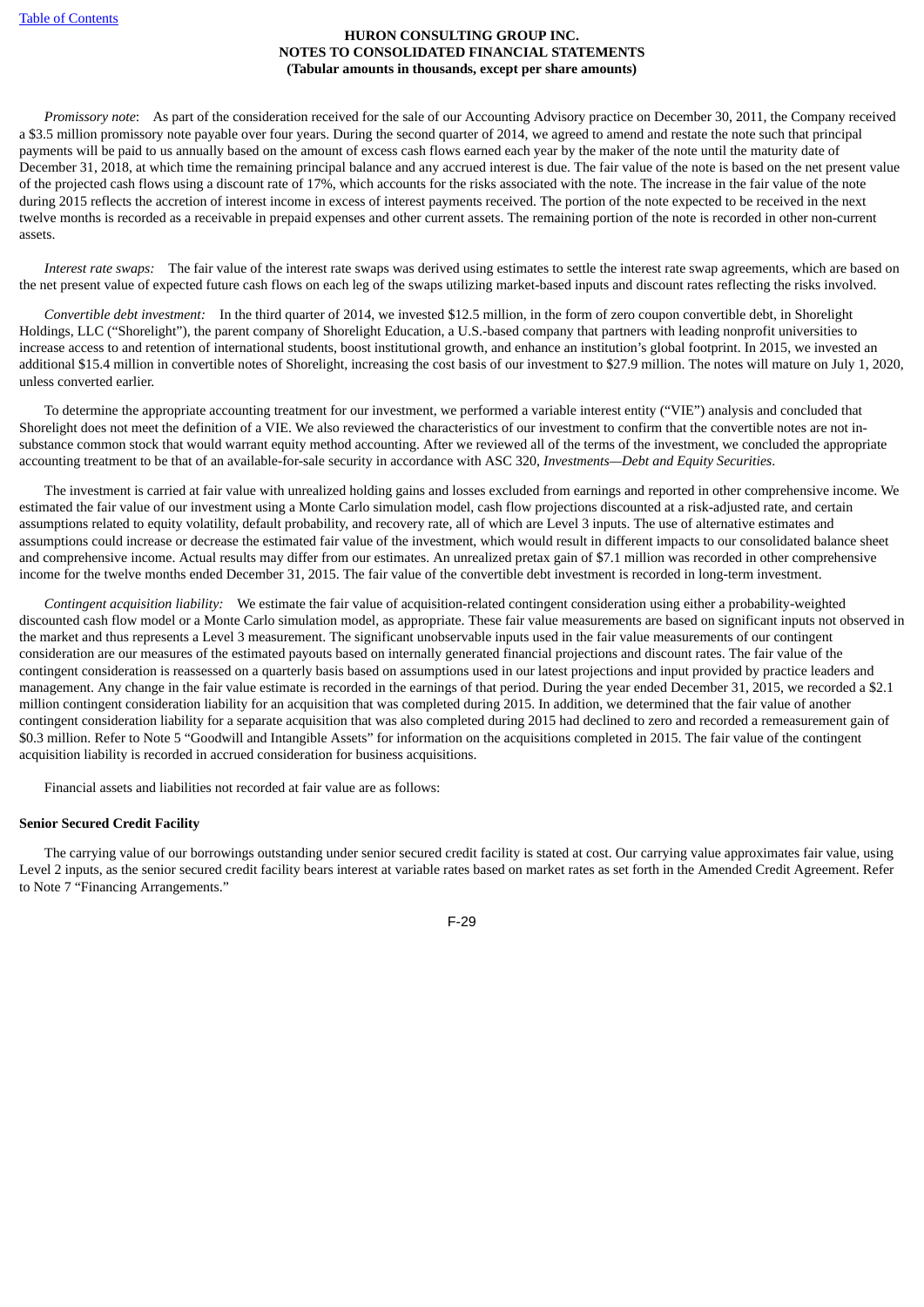## **Convertible Notes**

The carrying amount and estimated fair value of the Convertible Notes are as follows (in thousands):

|                                         |  | <b>December 31, 2015</b> |  |                                |  | <b>December 31, 2014</b> |  |                                |  |
|-----------------------------------------|--|--------------------------|--|--------------------------------|--|--------------------------|--|--------------------------------|--|
|                                         |  | Carrying<br>Amount       |  | <b>Estimated</b><br>Fair Value |  | Carrving<br>Amount       |  | Estimated<br><b>Fair Value</b> |  |
| 1.25% convertible senior notes due 2019 |  | 219.993                  |  | 248,010                        |  | 212,852                  |  | 261,903                        |  |

The difference between the \$250 million principal amount of the Convertible Notes and the carrying amounts represents the unamortized debt discount. As of December 31, 2015 and 2014, the carrying value of the equity component of \$39.3 million was unchanged from the date of issuance. Refer to Note 7 "Financing Arrangements" for additional details of our Convertible Notes. The estimated fair value of the Convertible Notes was determined based on the quoted bid price of the Convertible Notes in an over-the-counter market on December 31, 2015 and 2014, which is a Level 2 input.

Based on the closing price of our common stock of \$59.40 on December 31, 2015, the if-converted value of the Convertible Notes was less than the principal amount.

Cash and cash equivalents are stated at cost, which approximates fair market value. The carrying values for receivables from clients, unbilled services, accounts payable, deferred revenues, and other accrued liabilities reasonably approximate fair market value due to the nature of the financial instrument and the short-term maturity of these items.

## **13. Other Comprehensive Income (Loss)**

The table below sets forth the components of accumulated other comprehensive income (loss), net of tax for the years ended December 31, 2015, 2014, and 2013.

|                                                                             | Foreign<br><b>Currency</b><br><b>Translation</b> | <b>Available-for-</b><br><b>Sale</b><br><b>Investments</b> |       |     | <b>Cash Flow</b><br>$Hedges^{(1)}$ |                | <b>Total</b> |
|-----------------------------------------------------------------------------|--------------------------------------------------|------------------------------------------------------------|-------|-----|------------------------------------|----------------|--------------|
| Balance as of December 31, 2012                                             | \$<br>(805)                                      | $\mathbb{S}$                                               |       | \$  | (554)                              | -\$            | (1,359)      |
| Foreign currency translation adjustment, net of tax of \$48                 | 89                                               |                                                            |       |     |                                    |                | 89           |
| Unrealized gain (loss) on cash flow hedges:                                 |                                                  |                                                            |       |     |                                    |                |              |
| Change in fair value, net of tax of \$(83)                                  |                                                  |                                                            |       |     | 139                                |                | 139          |
| Reclassification adjustment into earnings, net of tax of \$(223)            |                                                  |                                                            |       |     | 334                                |                | 334          |
| Balance as of December 31, 2013                                             | (716)                                            |                                                            |       |     | (81)                               |                | (797)        |
| Foreign currency translation adjustment, net of tax of \$111                | (1,618)                                          |                                                            |       |     |                                    |                | (1,618)      |
| Unrealized loss on investments, net of tax of \$0                           |                                                  |                                                            | (250) |     |                                    |                | (250)        |
| Unrealized gain (loss) on cash flow hedges:                                 |                                                  |                                                            |       |     |                                    |                |              |
| Change in fair value, net of tax of \$341                                   |                                                  |                                                            |       |     | (510)                              |                | (510)        |
| Reclassification adjustment into earnings, net of tax of \$(347)            |                                                  |                                                            |       |     | 520                                |                | 520          |
| Balance as of December 31, 2014                                             | (2, 334)                                         |                                                            | (250) |     | (71)                               |                | (2,655)      |
| Foreign currency translation adjustment, net of tax of \$(33)               | (403)                                            |                                                            |       |     |                                    |                | (403)        |
| Reclassification adjustment into earnings, net of tax of \$0 <sup>(2)</sup> | 2,220                                            |                                                            |       |     |                                    |                | 2,220        |
| Unrealized gain on investments, net of tax of \$(2,709)                     |                                                  |                                                            | 4,435 |     |                                    |                | 4,435        |
| Unrealized gain (loss) on cash flow hedges:                                 |                                                  |                                                            |       |     |                                    |                |              |
| Change in fair value, net of tax of \$327                                   |                                                  |                                                            |       |     | (492)                              |                | (492)        |
| Reclassification adjustment into earnings, net of tax of \$(320)            |                                                  |                                                            |       |     | 480                                |                | 480          |
| Balance as of December 31, 2015                                             | \$<br>(517)                                      | \$                                                         | 4,185 | \$. | (83)                               | $\mathfrak{S}$ | 3,585        |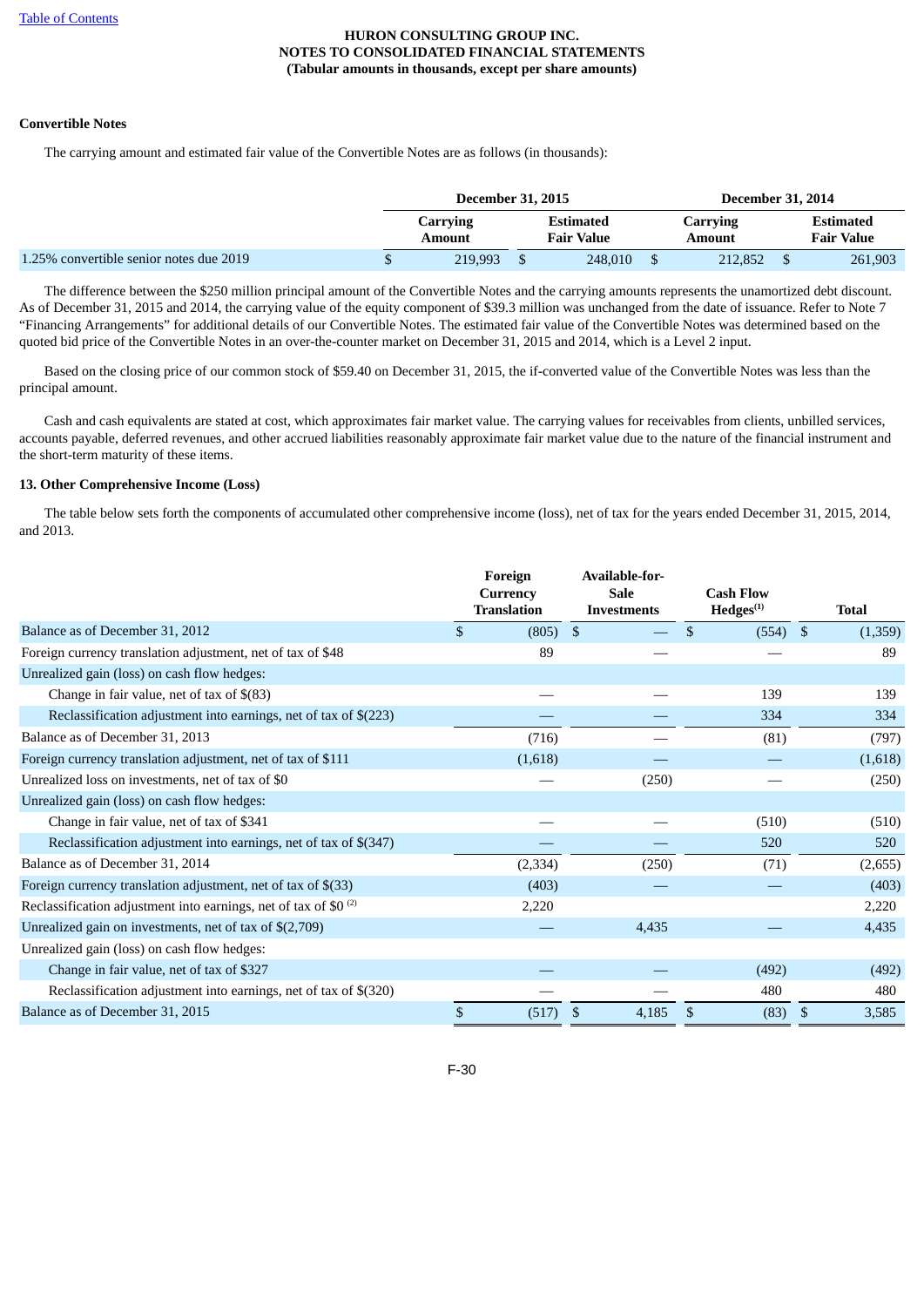- (1) The before tax amounts reclassified from accumulated other comprehensive income (loss) related to our cash flow hedges are recorded to interest expense, net of interest income.
- (2) In connection with the divestiture of Huron Legal, which included the sale of certain wholly-owned foreign subsidiaries, we reclassified \$2.2 million of accumulated translation losses to net income from discontinued operations.

## **14. Employee Benefit and Deferred Compensation Plans**

We sponsor a qualified defined contribution 401(k) plan covering substantially all of our employees. Under the plan, employees are entitled to make pretax contributions. We match an amount equal to the employees' contributions up to 6% of the employees' salaries. Our matching contributions, including those related to our discontinued operations, for the years ended December 31, 2015, 2014, and 2013 were \$17.8 million, \$16.2 million, and \$13.8 million, respectively.

We have a non-qualified deferred compensation plan (the "Plan") that is administered by our board of directors or a committee designated by the board of directors. Under the Plan, members of the board of directors and a select group of our employees may elect to defer the receipt of their director retainers and meeting fees or base salary and bonus, as applicable. Additionally, we may credit amounts to a participant's deferred compensation account in accordance with employment or other agreements entered into between us and the participant. At our sole discretion, we may, but are not required to, credit any additional amount we desire to any participant's deferred compensation account. Amounts credited are subject to vesting schedules set forth in the Plan, employment agreement or any other agreement entered into between us and the participant. The deferred compensation liability at December 31, 2015 and 2014 was \$13.1 million and \$7.5 million, respectively.

## **15. Equity Incentive Plans**

In 2012, Huron adopted the 2012 Omnibus Incentive Plan (the "2012 Plan"), in order to increase the number of shares of common stock available as equity compensation to employees, non-employee directors, and independent contractors, and to make certain updates to reflect changes in market practices. The 2012 Plan permits the grant of stock options, stock appreciation rights, restricted stock, performance shares and other share-based or cash-based awards valued in whole or in part by reference to, or otherwise based on, our common stock. The 2012 Plan replaced, on a prospective basis, our 2004 Plan such that future grants will be granted under the 2012 Plan and any outstanding awards granted under the 2004 Plan that are cancelled, expired, forfeited, settled in cash, or otherwise terminated without a delivery of shares to the participant will not become available for grant under the 2012 Plan. The 2012 Plan was amended on May 2, 2014 to increase the number of shares authorized for issuance by 850,000 shares.

On May 1, 2015, we adopted the Stock Ownership Participation Program (the "SOPP"), which is available to Huron employees below the managing director level who do not receive equity-based awards as part of their normal compensation plan. Under the SOPP, eligible employees may elect to use aftertax payroll deductions, or cash contributions, to purchase shares of the Company's common stock on certain designated purchase dates. Employees who purchase stock under the SOPP are granted restricted stock equal to 25% of their purchased shares. Vesting of the restricted stock is subject to both a timebased vesting schedule and requirement that the purchased shares be held for a specified holding period. The initial shares available for issuance under the SOPP was 300,000. Prior to adopting the SOPP, the matching share grants and the employee purchased shares under the stock ownership participation program were governed by the 2012 Plan.

As of December 31, 2015, approximately 1.2 million shares remain available for issuance under the 2012 Plan and SOPP. It has been our practice to issue shares of common stock upon exercise of stock options and granting of restricted stock from authorized but unissued shares, with the exception of the SOPP under which shares are issued from treasury stock.

The Compensation Committee of the board of directors has the responsibility of interpreting the 2012 Plan and SOPP and determining all of the terms and conditions of awards made under the plans, including when the awards will become exercisable or otherwise vest. In the fourth quarter of 2013, the Compensation Committee amended certain share-based awards outstanding under our 2012 Plan and our 2004 Plan to provide for a retirement eligibility provision. Under this provision, eligible employees who have reached 62 years of age and have completed seven years of employment with the Company will continue vesting in their share-based awards after retirement, subject to certain conditions. This retirement eligibility provision will also apply to future awards granted to eligible employees under the 2012 Plan.

Total share-based compensation cost recognized for the years ended December 31, 2015, 2014, and 2013 was \$19.2 million, \$18.8 million, and \$16.0 million, respectively, with related income tax benefits of \$7.6 million, \$7.4 million, and \$6.3 million, respectively. As of December 31, 2015, there was \$24.3 million of total unrecognized compensation cost related to nonvested share-based awards. This cost is expected to be recognized over a weighted average period of 2.4 years.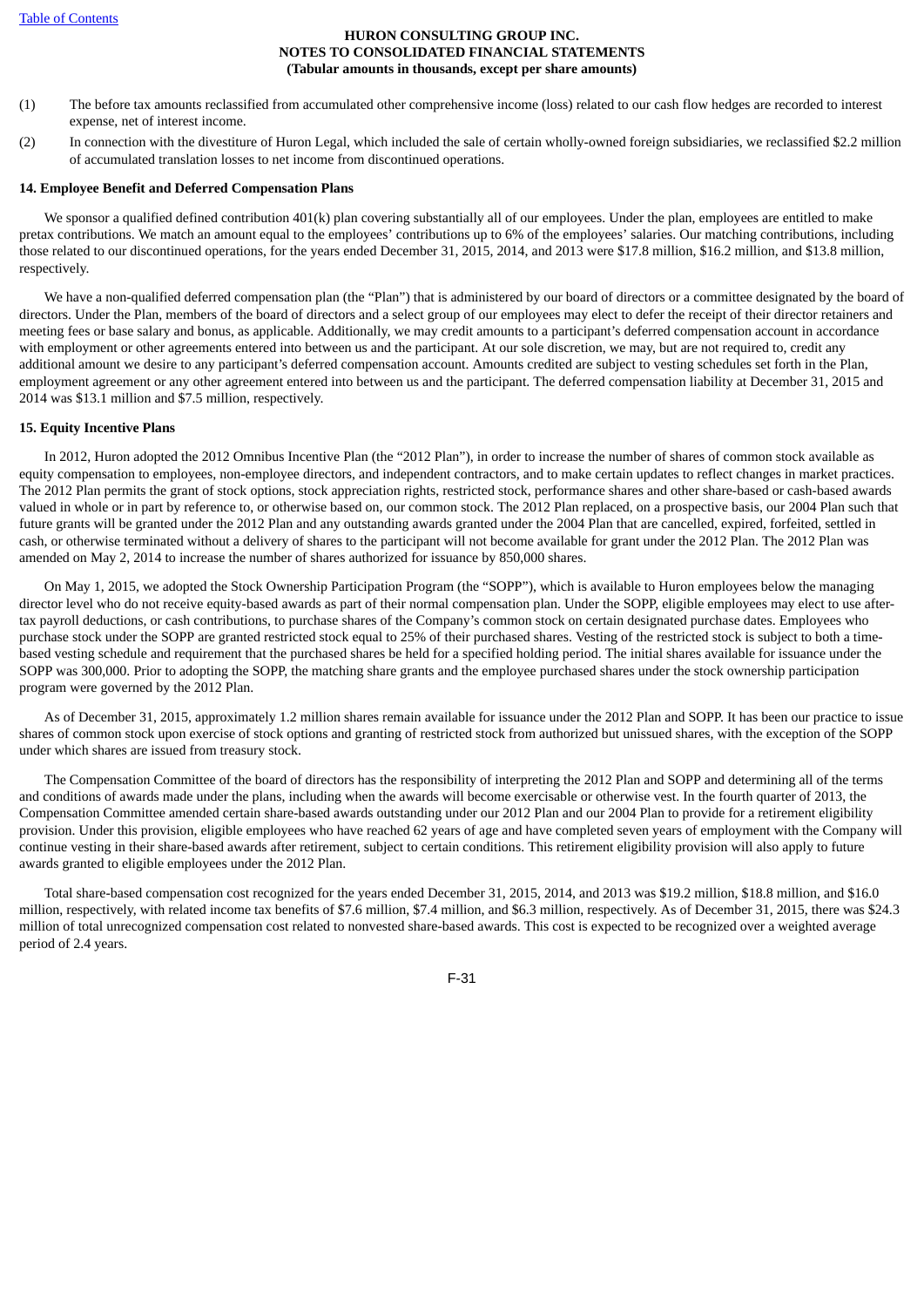## **Stock Options**

During 2013, the Company granted stock option awards to certain named executive officers. No stock option awards were granted in 2014 and 2015. The exercise prices of stock options are equal to the fair value of a share of common stock on the date of grant. Subject to acceleration under certain conditions, our stock options vest annually over four years. All stock options have a ten-year contractual term.

The fair value of the options granted during 2013 were calculated using the Black-Scholes option-pricing model using the following assumptions:

|                                 | 2013  |
|---------------------------------|-------|
| Expected dividend yield         | $-$ % |
| Expected volatility             | 45.0% |
| Risk-free rate                  | 1.1%  |
| Expected option life (in years) | 6.25  |

Expected volatility was based on our historical stock prices, the historical volatility of comparable companies, and implied volatilities from traded options in our stock. The risk-free interest rate was based on the rate of U.S. Treasury bills with equivalent expected terms of the stock options at the time of the option grant. The expected option life was estimated using the simplified method. The simplified method was used due to the lack of sufficient historical data available to provide a reasonable basis upon which to estimate the expected term.

Stock option activity for the year ended December 31, 2015 was as follows:

|                                  | <b>Number</b><br>of<br><b>Options</b><br>(in thousands) |      | Weighted<br>Average<br><b>Exercise</b><br>Price<br>(in dollars) | Weighted<br>Average<br><b>Remaining</b><br><b>Contractual</b><br>Term<br>(in years) |      | <b>Aggregate</b><br><b>Intrinsic</b><br><b>Value</b><br>(in millions) |
|----------------------------------|---------------------------------------------------------|------|-----------------------------------------------------------------|-------------------------------------------------------------------------------------|------|-----------------------------------------------------------------------|
| Outstanding at December 31, 2014 | 199                                                     | \$   | 28.99                                                           | 6.3 \$                                                                              |      | 7.8                                                                   |
| Granted                          | _                                                       |      |                                                                 |                                                                                     |      |                                                                       |
| Exercised                        |                                                         |      |                                                                 |                                                                                     |      |                                                                       |
| Forfeited or expired             |                                                         |      |                                                                 |                                                                                     |      |                                                                       |
| Outstanding at December 31, 2015 | 199                                                     | - \$ | 28.99                                                           | 5.3 $\sqrt{3}$                                                                      |      | 6.1                                                                   |
| Exercisable at December 31, 2015 | 173                                                     | S    | 27.53                                                           | 5.0                                                                                 | - \$ | 5.5                                                                   |

The weighted average grant date fair value of stock options granted during the year ended December 31, 2013 was \$17.46. No stock options were granted in 2014 and 2015. The aggregate intrinsic value of options exercised during 2014 and 2013 was \$1.6 million and \$1.7 million, respectively. No options were exercised in 2015.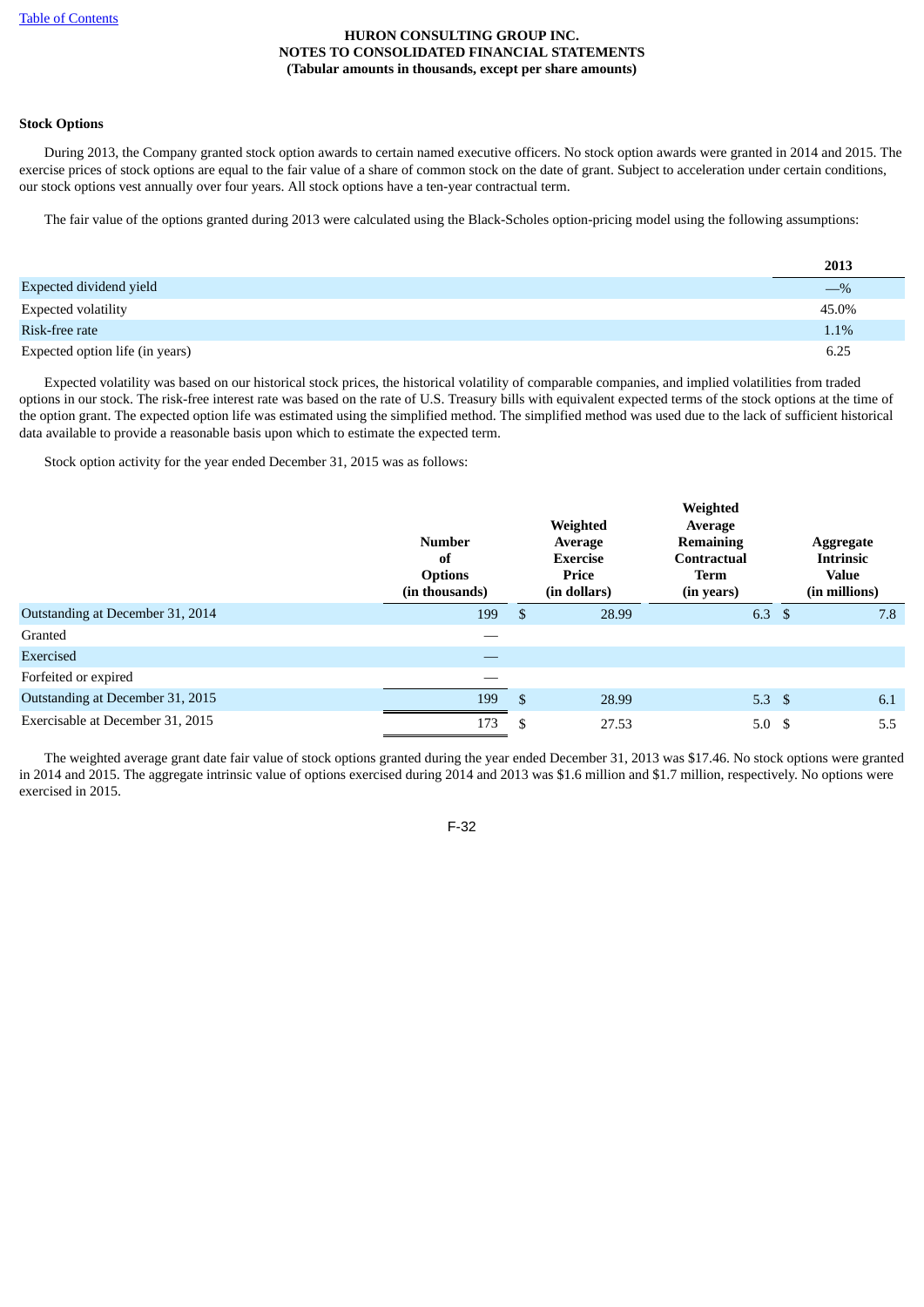#### **Restricted Stock Awards**

The grant date fair values of our restricted stock awards are measured pursuant to ASC 718 and amortized into expense over the service period. Subject to acceleration under certain conditions, the majority of our restricted stock vests annually over four years.

The table below summarizes the restricted stock activity for the year ended December 31, 2015, which includes activity related to our discontinued operations. As of December 31, 2015, there were no nonvested restricted stock awards outstanding related to our discontinued operations.

|                                                 | Number of<br><b>Shares</b><br>(in thousands) |      | Weighted<br>Average<br><b>Grant Date</b><br><b>Fair Value</b><br>(in dollars) |
|-------------------------------------------------|----------------------------------------------|------|-------------------------------------------------------------------------------|
| Nonvested restricted stock at December 31, 2014 | 780                                          | \$   | 50.61                                                                         |
| Granted                                         | 307                                          | \$   | 66.21                                                                         |
| Vested                                          | (363)                                        | - \$ | 46.57                                                                         |
| Forfeited                                       | (56)                                         | \$   | 57.40                                                                         |
| Nonvested restricted stock at December 31, 2015 | 668                                          | \$   | 59.41                                                                         |

The aggregate fair value of restricted stock that vested during the years ended December 31, 2015, 2014, and 2013 was \$23.9 million, \$19.8 million, and \$14.3 million, respectively. The weighted average grant date fair value per share of restricted stock granted during 2014 and 2013 was \$66.21 and \$39.76, respectively.

#### **Performance-based Share Awards**

During 2015, 2014, and 2013, the Company granted performance-based share awards to our named executive officers and certain managing directors. The total number of shares earned by recipients of these awards is contingent upon meeting practice and Company-wide performance goals. Following the performance period, the awards are subject to the completion of a service period, which is generally an additional two to three years. The earned awards vest on a graded vesting schedule over the service period. For certain performance awards, the recipients may earn additional shares of stock for performance achieved above the stated target. The grant date fair values of our performance-based share awards are measured based on the fair value of our common stock at grant date. Compensation cost is amortized into expense over the service period.

The table below summarizes the performance-based stock activity for the year ended December 31, 2015, which includes activity related to our discontinued operations. As of December 31, 2015, there were no nonvested performance-based stock awards outstanding related to our discontinued operations.

|                                                                       | Number of<br><b>Shares</b><br>(in thousands) |      | Weighted<br>Average<br><b>Grant Date</b><br><b>Fair Value</b><br>(in dollars) |
|-----------------------------------------------------------------------|----------------------------------------------|------|-------------------------------------------------------------------------------|
| Nonvested performance-based stock at December 31, 2014                | 236                                          | -\$  | 55.55                                                                         |
| Granted <sup>(1)</sup>                                                | 162                                          | -S   | 66.63                                                                         |
| Vested                                                                | (98)                                         | - \$ | 47.67                                                                         |
| Forfeited <sup>(2)</sup>                                              | (66)                                         | - \$ | 66.21                                                                         |
| Nonvested performance-based stock at December 31, 2015 <sup>(3)</sup> | 234                                          |      | 63.54                                                                         |

(1) Shares granted in 2015 are presented at the stated target level, which represents the base number of shares that could be earned. Actual shares earned may be below or, for certain grants, above the target level based on the achievement of specific financial goals. Included in the granted shares amount are 8,100 shares earned above the target level for awards granted in 2014.

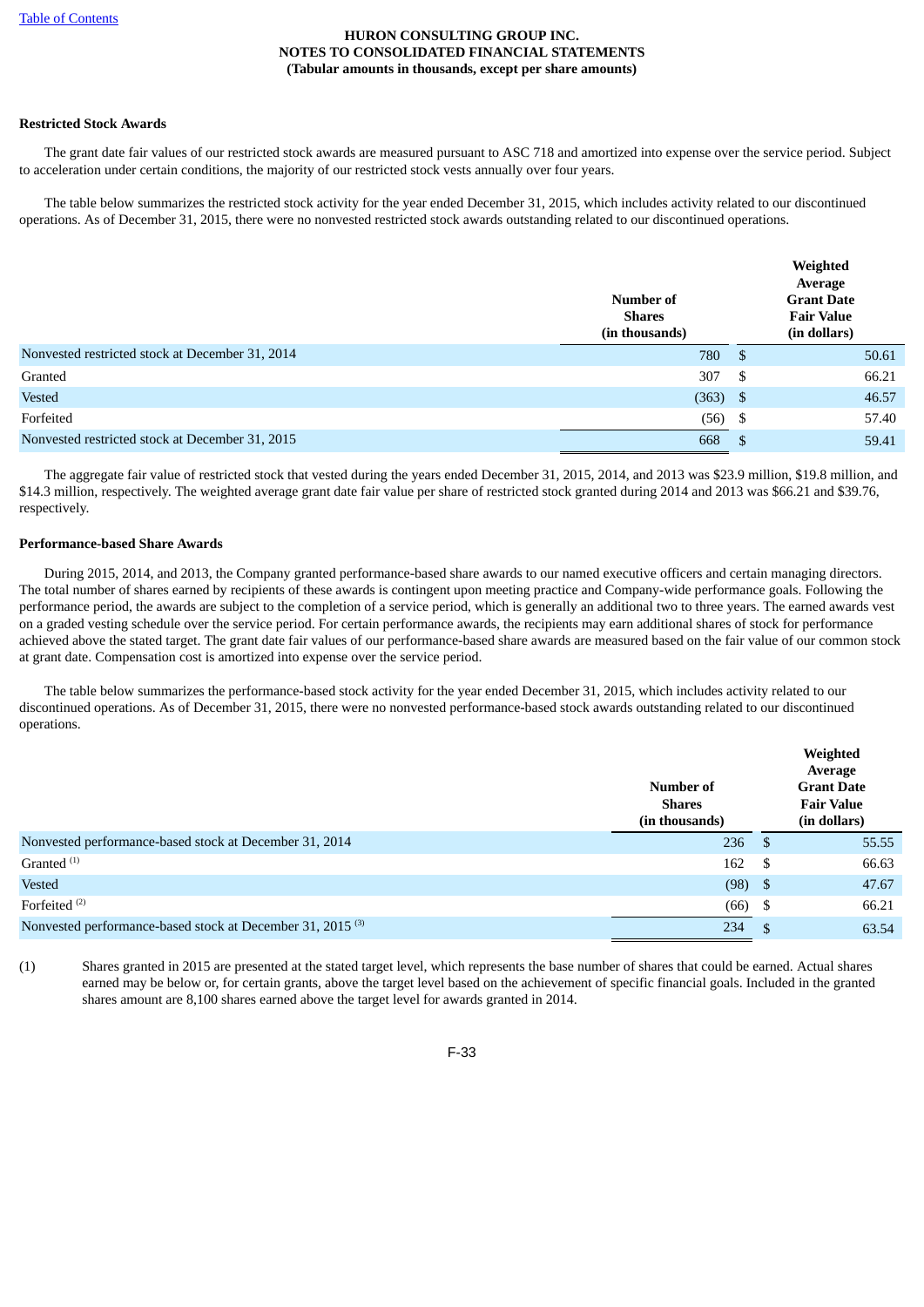- (2) Forfeited shares includes shares forfeited as a result of not meeting the performance criteria of the award as well as shares forfeited upon termination.
- (3) Of the 234,000 nonvested performance-based shares outstanding as of December 31, 2015, 178,100 shares were unearned and subject to achievement of specific financial goals. Once earned, the awards will be subject to time-based vesting according to the terms of the award. Based on 2015 financial results, 111,041 shares that were granted in 2015 will be forfeited in the first quarter of 2016.

The aggregate fair value of performance-based stock that vested during the years ended December 31, 2015, 2014, and 2013 was \$6.5 million, \$5.2 million, and \$3.6 million, respectively. The weighted average grant date fair value per share of performance-based stock granted during 2014 and 2013 was \$64.52 and \$39.19, respectively.

#### **16. Income Taxes**

The income tax expense for continuing operations for the years ended December 31, 2015, 2014, and 2013 consists of the following:

|                                              | <b>Year ended December 31,</b> |        |      |        |     |        |
|----------------------------------------------|--------------------------------|--------|------|--------|-----|--------|
|                                              |                                | 2015   |      | 2014   |     | 2013   |
| <b>Current:</b>                              |                                |        |      |        |     |        |
| Federal                                      | \$                             | 4,806  | - \$ | 16,361 | -\$ | 19,760 |
| <b>State</b>                                 |                                | 2,380  |      | 4,881  |     | 4,642  |
| Foreign                                      |                                | 350    |      | (175)  |     | (205)  |
| <b>Total current</b>                         |                                | 7,536  |      | 21,067 |     | 24,197 |
| Deferred:                                    |                                |        |      |        |     |        |
| Federal                                      |                                | 12,450 |      | 10,637 |     | 6,953  |
| State                                        |                                | 1,482  |      | 1,170  |     | 995    |
| Foreign                                      |                                | 202    |      | 185    |     | 55     |
| Total deferred                               |                                | 14,134 |      | 11,992 |     | 8,003  |
| Income tax expense for continuing operations | \$                             | 21,670 | - \$ | 33,059 | \$  | 32,200 |

The components of income from continuing operations before income tax expense were as follows:

|         | Year ended December 31, |         |  |         |  |         |
|---------|-------------------------|---------|--|---------|--|---------|
|         |                         | 2015    |  | 2014    |  | 2013    |
| U.S.    | ۰                       | 85,164  |  | 83,851  |  | 88,664  |
| Foreign |                         | (1,599) |  | (3,790) |  | (4,887) |
| Total   | τυ                      | 83,565  |  | 80,061  |  | 83,777  |

A reconciliation of the U.S. statutory income tax rate to our effective tax rate for continuing operations is as follows:

|                                                               | <b>Year ended December 31,</b> |       |        |  |  |
|---------------------------------------------------------------|--------------------------------|-------|--------|--|--|
|                                                               | 2015                           | 2014  | 2013   |  |  |
| Percent of pretax income from continuing operations:          |                                |       |        |  |  |
| At U.S. statutory tax rate                                    | 35.0%                          | 35.0% | 35.0 % |  |  |
| State income taxes, net of federal benefit                    | 4.6                            | 4.5   | 3.9    |  |  |
| Meals and entertainment                                       | 0.6                            | 0.6   | 0.5    |  |  |
| Valuation allowance                                           | 0.5                            | 1.2   | 0.6    |  |  |
| Foreign source income                                         | 0.5                            | 0.9   | 0.2    |  |  |
| Tax credits / Section 199 Deduction                           | (1.0)                          | (0.9) | (1.1)  |  |  |
| Net tax (benefit) expense related to "check-the-box" election | (14.7)                         | 0.4   |        |  |  |
| Other                                                         | 0.4                            | (0.4) | (0.7)  |  |  |
| Effective income tax expense rate for continuing operations   | 25.9%                          | 41.3% | 38.4 % |  |  |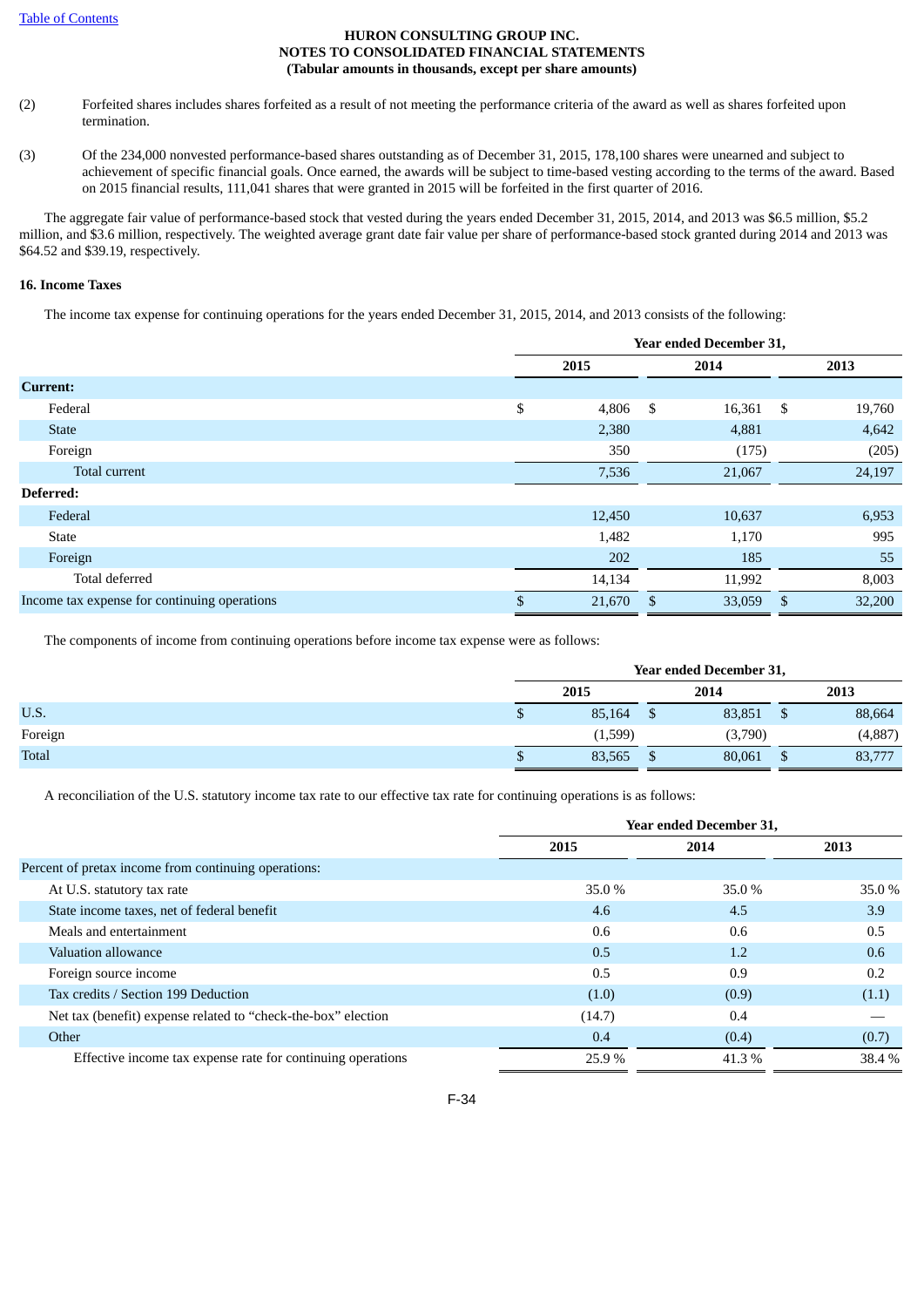In the fourth quarter of 2015, we made a tax election to classify two of our wholly-owned foreign subsidiaries as disregarded entities for U.S. federal income tax purposes (commonly referred to as a "check-the-box" election). As a result of this election, we expect to realize an income tax benefit of \$13.0 million, of which \$0.7 million is unrecognized, resulting in a net recognized tax benefit of \$12.3 million.

The effective tax rate for discontinued operations in 2015 was 169.0%, based on tax expense of \$1.8 million, and was higher than the statutory tax rate primarily due to the tax expense recognized from the sale of the Huron Legal segment. Refer to Note 3 "Discontinued Operations" for further detail on the sale of the Huron Legal segment.

The effective tax rate for discontinued operations in 2014 was 7.2%, based on tax expense of \$2.5 million, and was lower than the statutory tax rate primarily due to the impact of a "check-the-box" election made in the first quarter of 2014. As a result of this election, we realized an income tax benefit of \$13.8 million, of which \$2.4 million is unrecognized, resulting in a net recognized tax benefit for discontinued operations of \$11.4 million.

The effective tax rate for discontinued operations in 2013 was 50.2% based on tax expense of \$15.0 million.

The net deferred tax liabilities for continuing operations at December 31, 2015 and 2014 consist of the following:

|                                                      | December 31, |              |  |  |
|------------------------------------------------------|--------------|--------------|--|--|
|                                                      | 2015         | 2014         |  |  |
| Deferred tax assets:                                 |              |              |  |  |
| Share-based compensation                             | \$<br>10,234 | \$<br>10,234 |  |  |
| Accrued payroll and other liabilities                | 9,074        | 8,215        |  |  |
| Deferred lease incentives                            | 4,691        | 6,143        |  |  |
| Convertible note hedge transactions                  | 12,690       | 15,582       |  |  |
| Revenue recognition                                  | 1,611        | 2,074        |  |  |
| Net operating loss carry-forwards                    | 529          | 2,069        |  |  |
| Tax credits                                          | 1,935        | 1,182        |  |  |
| Other                                                | 3,632        | 1,084        |  |  |
| Total deferred tax assets                            | 44,396       | 46,583       |  |  |
| Valuation allowance                                  | (2, 242)     | (2, 431)     |  |  |
| Net deferred tax assets                              | 42,154       | 44,152       |  |  |
| Deferred tax liabilities:                            |              |              |  |  |
| Prepaid expenses                                     | (2,943)      | (3,316)      |  |  |
| Property and equipment                               | (2,406)      | (4,037)      |  |  |
| Intangibles and Goodwill                             | (56, 584)    | (33, 288)    |  |  |
| Convertible note discount                            | (11,793)     | (14, 562)    |  |  |
| Other                                                | (3, 116)     | (926)        |  |  |
| Total deferred tax liabilities                       | (76, 842)    | (56, 129)    |  |  |
| Net deferred tax liability for continuing operations | (34, 688)    | (11, 977)    |  |  |

As of December 31, 2015 and 2014, we had valuation allowances of \$2.2 million and \$2.4 million, respectively, primarily due to uncertainties relating to the ability to utilize deferred tax assets recorded for foreign losses and foreign tax credits.

The Company has federal net operating losses of \$1.4 million which expire in 2029 and state net operating loss carry-forwards of \$0.6 million which will expire between 2029 and 2030. The Company also has federal and state tax credit carry-forwards of \$1.9 million which expire in 2021 and 2020, respectively.

In accordance with ASC 740, *Income Taxes*, we recognize the tax benefit from an uncertain tax position only if it is more likely than not that the tax position will be sustained on examination by the taxing authorities, based on the technical merits of the position. The tax benefits recognized in the financial statements from such a position are measured based on the largest benefit that has a greater than fifty percent likelihood of being realized upon ultimate resolution.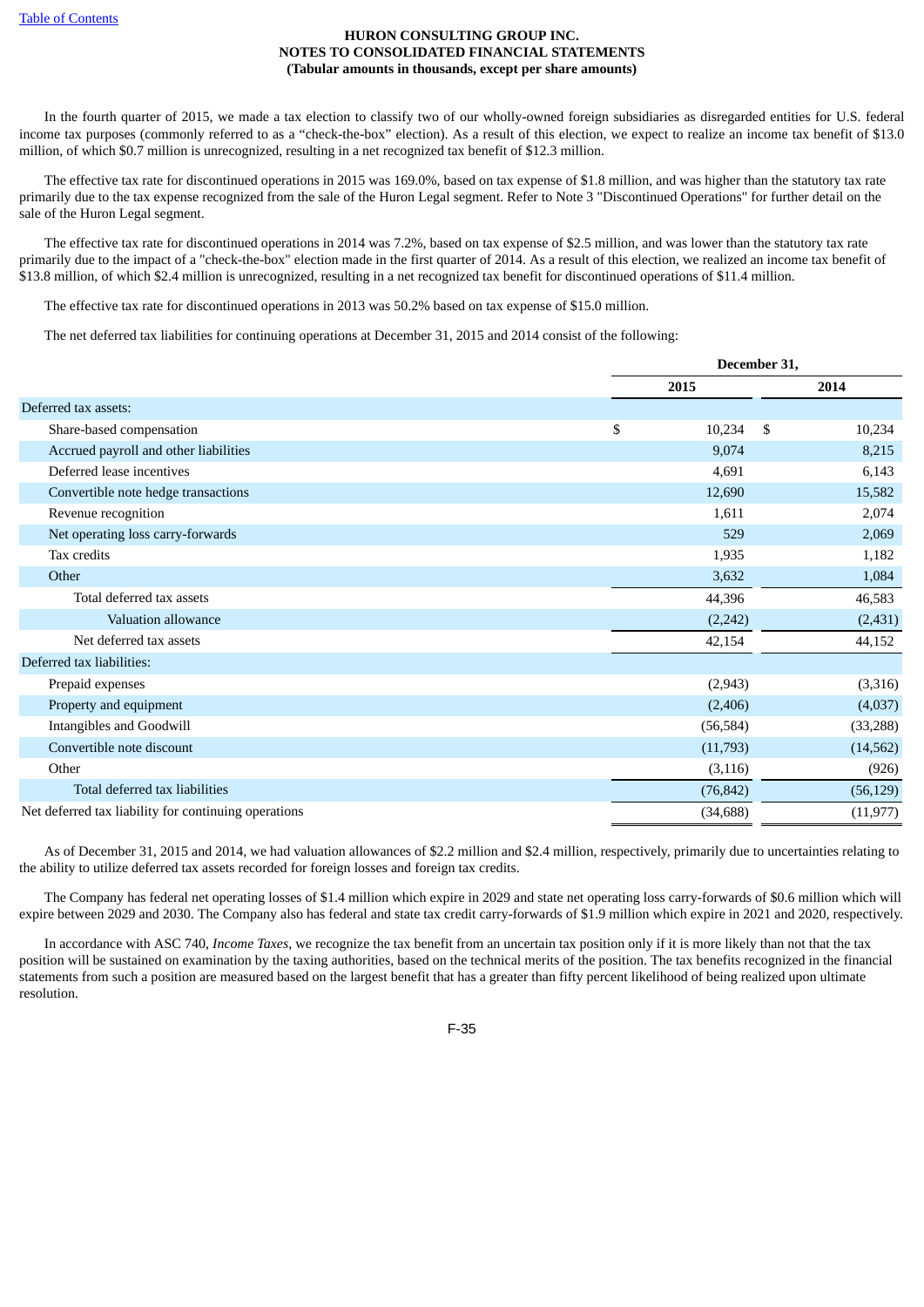A reconciliation of our beginning and ending amount of unrecognized tax benefits is as follows:

| Balance at January 1, 2012                                   | 441   |
|--------------------------------------------------------------|-------|
| Additions based on tax positions related to the prior years  | 40    |
| Decrease based on tax positions related to the prior year    | (51)  |
| Decrease based on settlements with taxing authorities        | (19)  |
| Balance at December 31, 2013                                 | 411   |
| Additions based on tax positions related to the current year | 2,410 |
| Decrease based on tax positions related to the prior year    | (333) |
| Balance at December 31, 2014                                 | 2.488 |
| Additions based on tax positions related to the current year | 735   |
| Balance at December 31, 2015                                 | 3.223 |

Of the \$3.2 million of unrecognized tax benefits at December 31, 2015, \$0.8 million would affect the effective tax rate of continuing operations and \$2.4 million would affect the effective tax rate of discontinued operations, if recognized. We do not expect that changes in the liability for unrecognized tax benefits during the next 12 months will have a significant impact on our financial position or results of operations.

As of December 31, 2015 and 2014, an immaterial amount was accrued for the potential payment of interest and penalties. Accrued interest and penalties are recorded as a component of provision for income taxes on our consolidated statement of operations.

We file income tax returns with federal, state, local and foreign jurisdictions. Tax years 2012, 2013, and 2014 are subject to future examinations by federal tax authorities. Tax years 2009 through 2014 are subject to future examinations by state and local tax authorities. The Company is currently under audit by the states of Illinois, New York, and Florida. Our foreign income tax filings are subject to future examinations by the local foreign tax authorities for tax years 2007 through 2014.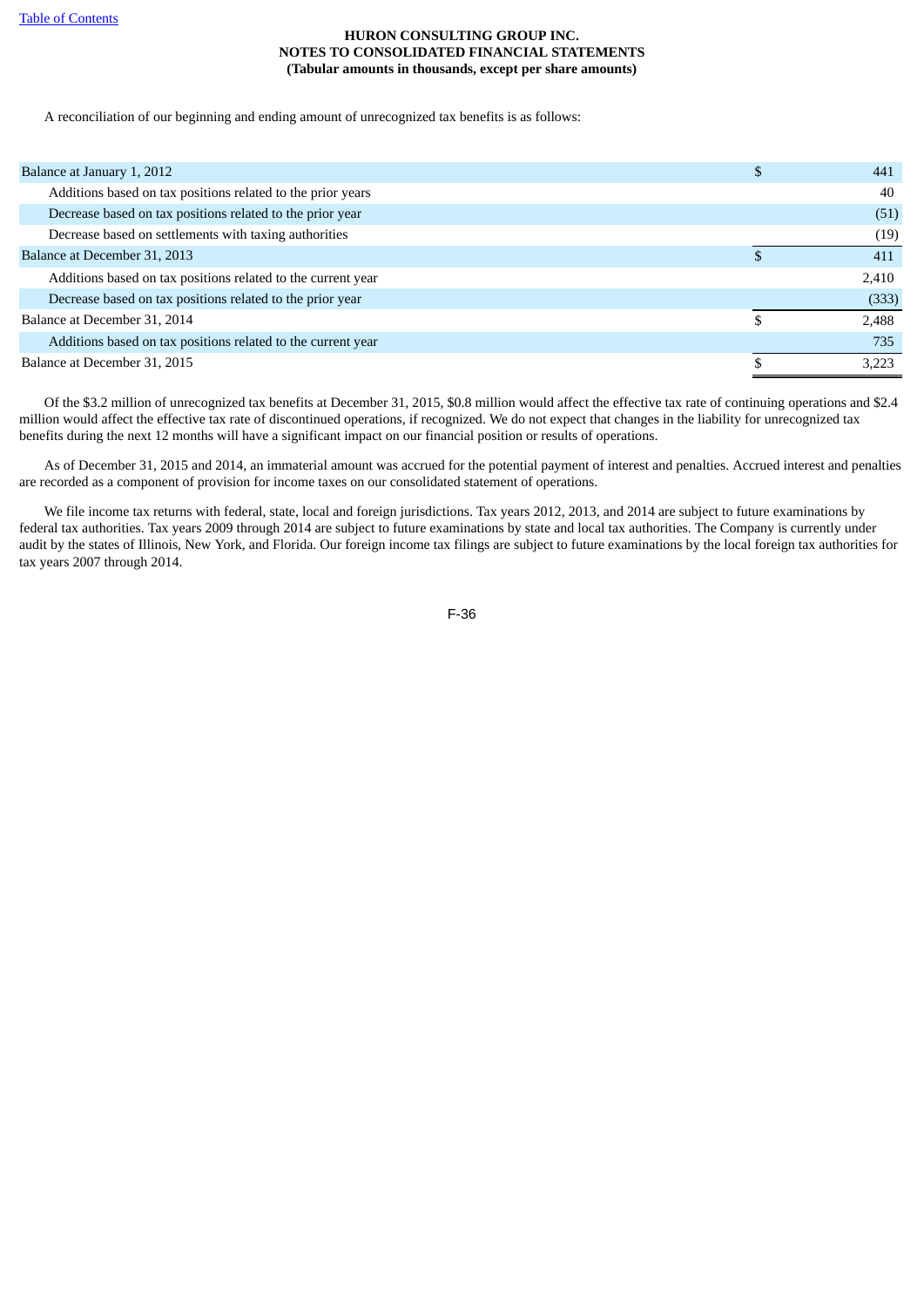## **17. Commitments, Contingencies and Guarantees**

#### **Lease Commitments**

We lease office space under non-cancelable operating lease arrangements expiring on various dates through 2026, with various renewal options. Our principal executive offices located in Chicago, Illinois are under a lease expiring in September 2024. We have a five-year renewal option that will allow us to continue to occupy this office space until September 2029. Office facilities under operating leases include fixed or minimum payments plus, in some cases, scheduled base rent increases over the term of the lease. Certain leases require monthly payments of real estate taxes, insurance and other operating expenses applicable to the property. Some of the leases contain provisions whereby the future rental payments may be adjusted for increases in operating expenses above the specified amount. Rental expense, including operating costs and taxes, for the years ended December 31, 2015, 2014, and 2013 was \$12.3 million, \$9.8 million, and \$8.2 million, respectively. Future minimum rental commitments under non-cancelable leases and sublease income as of December 31, 2015, are as follows:

|              |   | <b>Operating</b><br><b>Lease</b><br><b>Obligations</b> |      | <b>Sublease</b><br>Income |
|--------------|---|--------------------------------------------------------|------|---------------------------|
| 2016         | D | 16,896 \$                                              |      | 2,943                     |
| 2017         |   | 12,392                                                 |      | 1,141                     |
| 2018         |   | 10,795                                                 |      | 945                       |
| 2019         |   | 8,345                                                  |      |                           |
| 2020         |   | 8,112                                                  |      |                           |
| Thereafter   |   | 26,505                                                 |      |                           |
| <b>Total</b> |   | 83,045                                                 | - \$ | 5,029                     |

#### **Litigation**

## *Tamalluk Business Development LLC v. Huron Consulting Services LLC (Abu Dhabi Court of First Instance)*

On August 22, 2013, we learned that Tamalluk Business Development LLC, who was Huron's agent in Abu Dhabi, and its principal, Mubarak Ahmad Bin Hamouda Al Dhaheri, filed a claim against Huron Consulting Services LLC in the Abu Dhabi Court of First Instance. The lawsuit alleged that under the agency agreement, Tamalluk was entitled to a commission on certain amounts that Huron collected from Abu Dhabi clients, and that Huron breached the agreement with Tamalluk and caused damages by declining to enter into a client engagement in Abu Dhabi and subsequently terminating the agency agreement with Tamalluk. Claimants alleged they were entitled to \$50 million for damage to reputation and defamation and another \$50 million for breach of contract. Huron submitted its written response on September 25, 2013. The response stated that Huron had the right to terminate the agency agreement with Tamalluk, and Huron had the sole discretion whether to accept or reject an engagement. Huron also filed a counterclaim on October 10, 2013 seeking a judicial order to permit the cancellation of Huron's commercial license to allow Huron to cease doing business in Abu Dhabi. On December 17, 2013, the Abu Dhabi court ruled in Huron's favor on all claims and held that Huron permissibly terminated the contract with Tamalluk and Huron did not owe Tamalluk any compensation related to Tamalluk's claims. In addition, the court terminated the Local Sponsorship Agreement as requested by Huron in its counterclaim. Tamalluk appealed the decision, and on March 18, 2014, the appellate court upheld the decision in Huron's favor. Tamalluk filed an appeal on May 18, 2014 to the Court of Cassation, which is the highest court in Abu Dhabi. On October 21, 2014, the Court of Cassation referred the case back to the appellate court for consideration of Claimants' allegations relating to damage to reputation and defamation, which the appellate court had not previously addressed. The Court of Cassation ruled in Huron's favor on the other claims and on Huron's counterclaim. On October 13, 2015, the appellate court ruled in Huron's favor and denied Tamalluk's claims for damage to reputation and defamation. Tamalluk did not appeal to the Court of Cassation in the time period prescribed by law, and therefore the litigation is concluded.

## *Physiotherapy Associates*

In 2011, Huron was engaged to design and implement new processes, software, tools, and techniques to assist Physiotherapy Associates, Inc. ("PA") in reducing older accounts receivable levels and optimizing cash flow. The engagement agreement specifically provided that Huron will not be auditing financial statements and that Huron's services are not designed, and should not be relied on, to disclose weaknesses in internal controls, financial statement errors, irregularities, illegal acts, or disclosure deficiencies.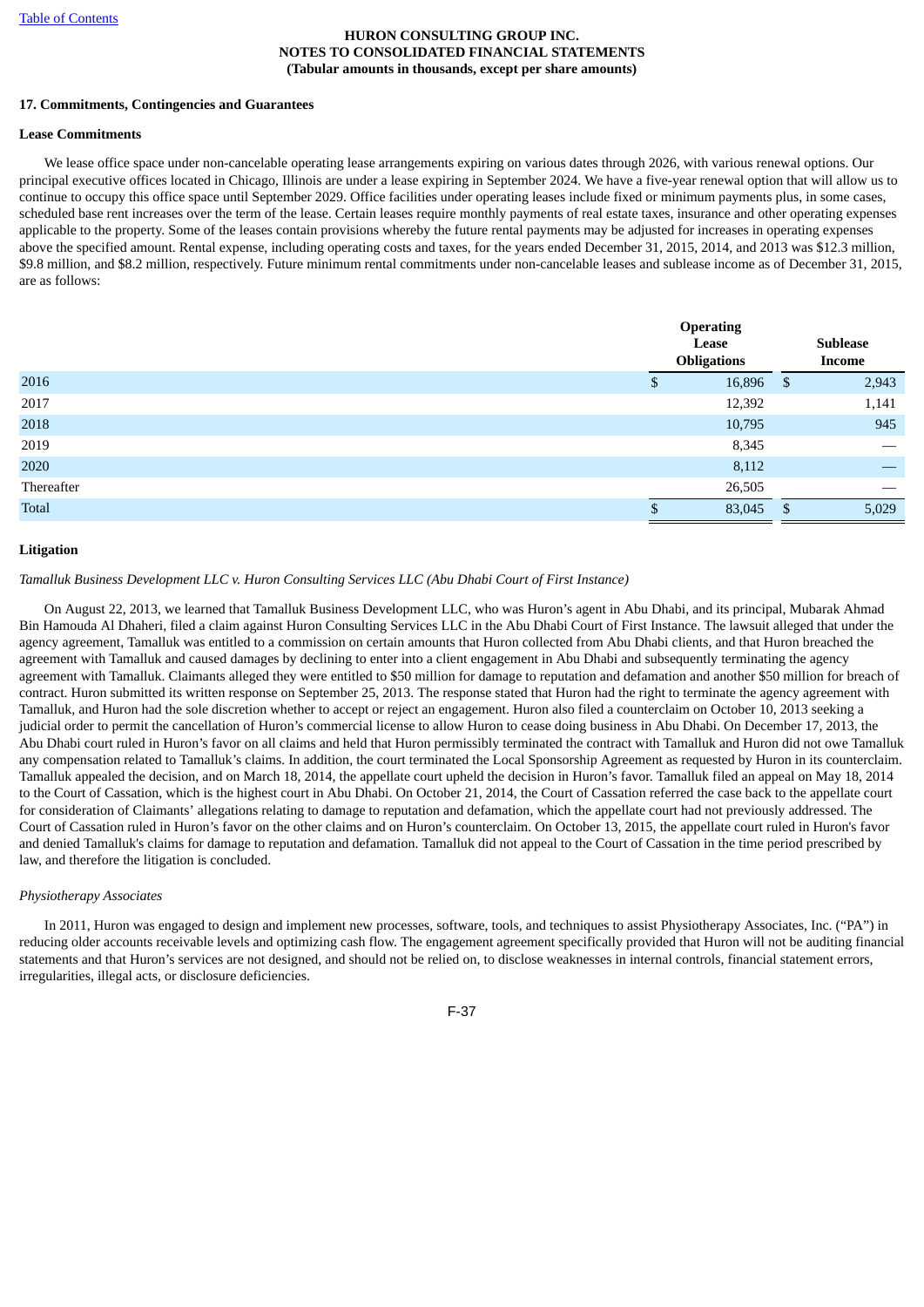In November 2013, Physiotherapy Holdings, Inc., and certain subsidiaries and affiliates (including PA) filed a voluntary petition for bankruptcy pursuant to Chapter 11 of the Bankruptcy Code, which resulted in part from claims related to an alleged overstatement of PA's revenues and profitability in connection with the sale of PA in 2012. The Joint Prepackaged Plan of Reorganization (the "Plan"), which was confirmed by the Bankruptcy Court in December 2013, established and funded a Litigation Trust to pursue certain claims on behalf of certain beneficiaries. The Plan disclosed a lengthy list of potential defendants and witnesses regarding these claims, including but not limited to the debtors' officers, directors, certain employees, former owners, investment bankers, auditors, and various consultants. This list of potential defendants and witnesses included Huron, as well as three of Huron's current or former employees.

The Plan suggested that Huron, among others, was involved in "actively marketing PA" for sale and provided opinions to unnamed parties "defending the quality of PA's earnings." While we believe that we have meritorious defenses, to avoid the time and expense of protracted litigation, in September 2015 we reached an agreement with the Litigation Trust to settle the matter for \$3.6 million. As a result, in the third quarter of 2015 we increased our accrued liability from \$1.3 million to \$3.6 million, and increased our insurance receivable from \$0.5 million to \$2.8 million. The settlement agreement has been finalized and approved by the Bankruptcy Court.

#### *Other Litigation*

During the fourth quarter of 2015, we settled two lawsuits brought by Huron, resulting in a gain of \$10.0 million being recorded. We collected the \$10.0 million in January 2016.

From time to time, we are involved in legal proceedings and litigation arising in the ordinary course of business. As of the date of this Annual Report on Form 10-K, e are not a party to any other litigation or legal proceeding that, in the current opinion of management, could have a material adverse effect on our financial position or results of operations. However, due to the risks and uncertainties inherent in legal proceedings, actual results could differ from current expected results.

#### **Guarantees**

Guarantees in the form of letters of credit totaling \$4.8 million and \$5.1 million were outstanding at December 31, 2015 and 2014, respectively, to support certain office lease obligations as well as Middle East performance and bid bonds.

In connection with certain business acquisitions, we may be required to pay post-closing consideration to the sellers if specific financial performance targets are met over a number of years as specified in the related purchase agreement. As of December 31, 2015 and 2014, the estimated fair value of our contingent consideration liability was \$2.1 million and \$0.2 million, respectively.

To the extent permitted by law, our bylaws and articles of incorporation require that we indemnify our officers and directors against judgments, fines and amounts paid in settlement, including attorneys' fees, incurred in connection with civil or criminal action or proceedings, as it relates to their services to us if such person acted in good faith. Although there is no limit on the amount of indemnification, we may have recourse against our insurance carrier for certain payments made.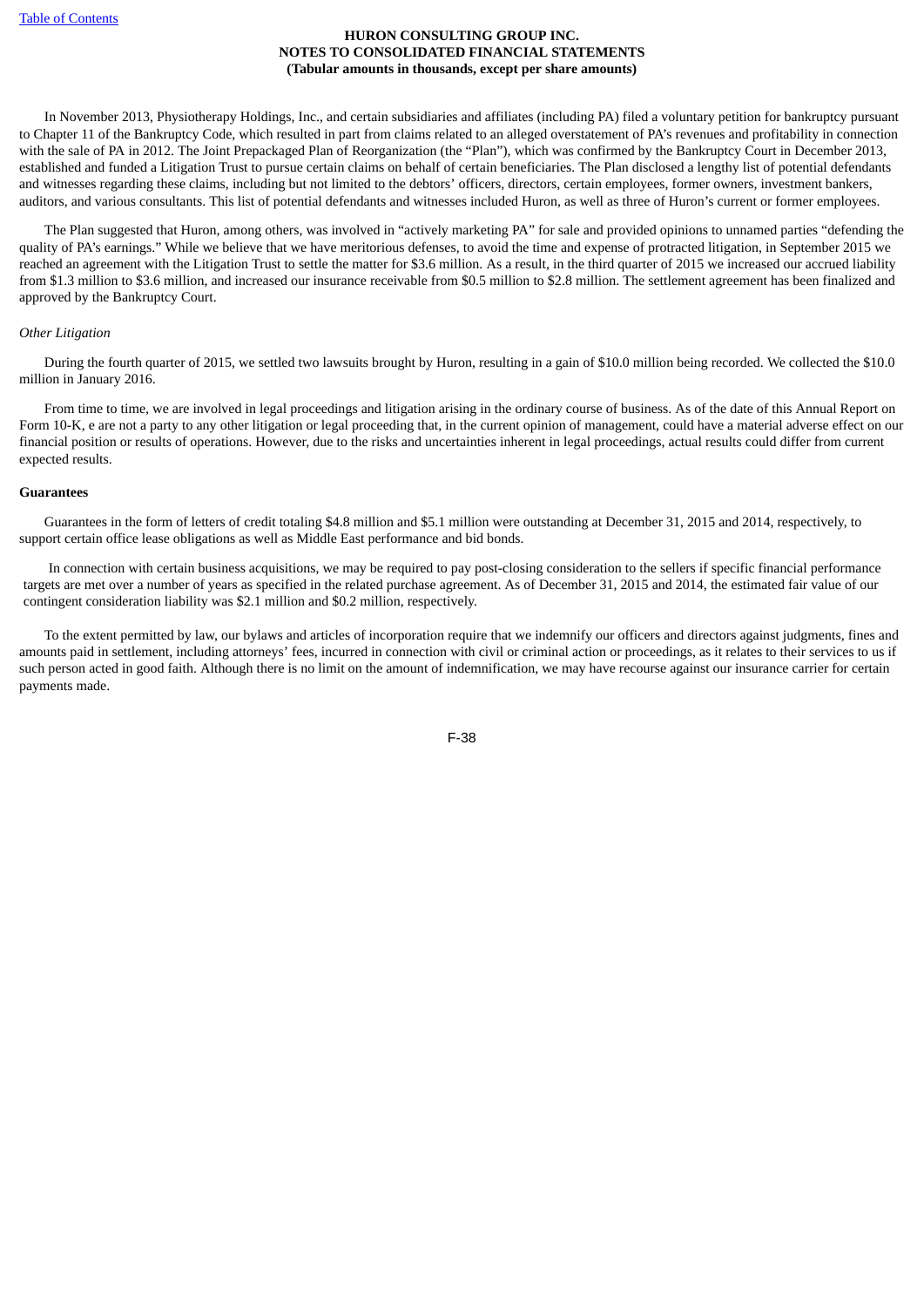## **18. Segment Information**

Segments are defined by ASC 280, *Segment Reporting*, as components of a company that engage in business activities from which they may earn revenues and incur expenses, and for which separate financial information is available and is evaluated regularly by the chief operating decision maker, or decision-making group, in deciding how to allocate resources and in assessing performance. Our chief operating decision maker manages the business under four operating segments, which are our reportable segments: Huron Healthcare, Huron Education and Life Sciences, Huron Business Advisory, and All Other.

#### • **Huron Healthcare**

Our Huron Healthcare segment provides strategic advisory, consulting, and technology solutions to national and regional hospitals and integrated health systems, academic medical centers, community hospitals, and physician practices. We deliver solutions to address challenges in the rapidly evolving healthcare environment to improve quality and patient outcomes, increase revenue, reduce expenses, and enhance physician, patient, and employee satisfaction across the healthcare enterprise. By partnering with healthcare organizations, we design solutions that teach providers how to achieve cultural transformation and deliver and sustain improvement in clinical outcomes and financial results. Our people provide a depth of expertise across the healthcare industry, and our culture of collaboration extends to our client engagements, enabling teams to effectively implement successful client projects.

#### • **Huron Education and Life Sciences**

Our Huron Education and Life Sciences segment provides management consulting services and technology solutions to the higher education, academic medical center, pharmaceutical and medical device, and research industries. We work with our clients to develop and implement strategic priorities, performance improvement, technology, and research enterprise solutions to help them address challenges relating to financial management, strategy, operational and organizational effectiveness, research administration, and regulatory compliance.

## • **Huron Business Advisory**

Our Huron Business Advisory segment provides services to the C-suite of middle market and large organizations, lending institutions, law firms, investment banks, and private equity firms. We assist clients in a broad range of industries and across the spectrum from healthy, well-capitalized companies to organizations in transition, and to creditors, owners, and other key constituents. Also included in the Huron Business Advisory segment is our Enterprise Performance Management and Analytics practice, which delivers solutions that enable organizations to manage and optimize their financial performance, operational efficiency, and client experience. With expertise in full-service enterprise performance management (EPM), business analytics, customer relationship management (CRM), and big data professional services, Huron's global presence and remote delivery capabilities help clients drive results and gain a competitive advantage.

## • **All Other**

Our All Other segment consists of any line of business not managed by our other three operating segments. These businesses include our public sector consulting practice and our foreign consulting operations based in the Middle East, both of which we wound down in 2015.

Segment operating income consists of the revenues generated by a segment, less the direct costs of revenue and selling, general and administrative costs that are incurred directly by the segment. Unallocated corporate costs include costs related to administrative functions that are performed in a centralized manner that are not attributable to a particular segment. These administrative function costs include costs for corporate office support, certain office facility costs, costs relating to accounting and finance, human resources, legal, marketing, information technology, and Company-wide business development functions, as well as costs related to overall corporate management.

$$
F-39
$$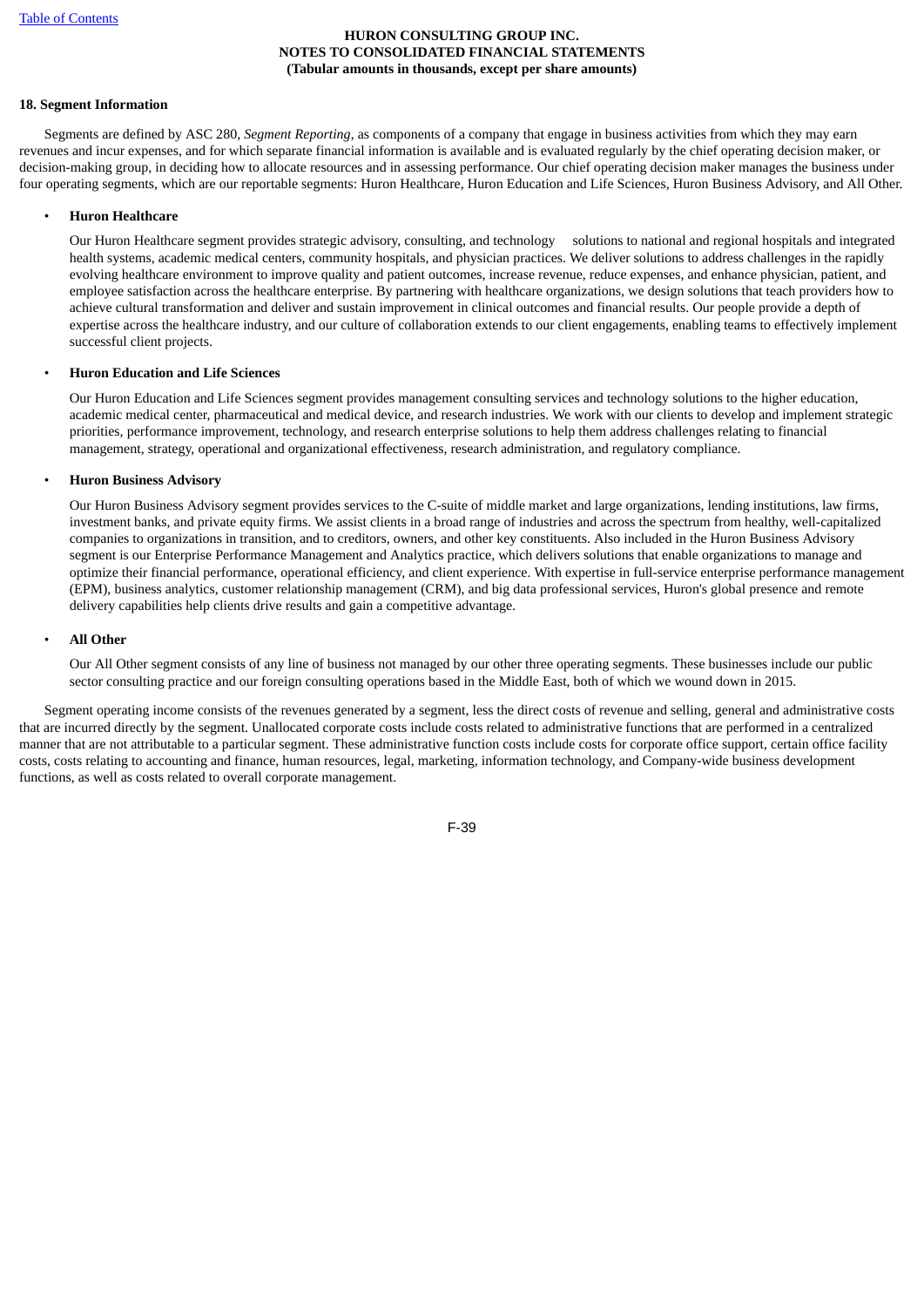The table below sets forth information about our operating segments along with the items necessary to reconcile the segment information to the totals reported in the accompanying consolidated financial statements. We do not present financial information by geographic area because our international operations are immaterial. Refer to Note 3 "Discontinued Operations" for information on the divestiture of the Huron Legal segment completed in 2015.

|                                                              | <b>Year Ended December 31,</b> |         |              |         |      |         |  |  |  |  |
|--------------------------------------------------------------|--------------------------------|---------|--------------|---------|------|---------|--|--|--|--|
|                                                              | 2015                           |         |              | 2014    |      | 2013    |  |  |  |  |
| <b>Huron Healthcare:</b>                                     |                                |         |              |         |      |         |  |  |  |  |
| Revenues                                                     | \$                             | 446,887 | \$           | 415,803 | \$   | 358,766 |  |  |  |  |
| Operating income                                             | \$                             | 169,560 | \$           | 159,015 | \$   | 141,870 |  |  |  |  |
| Segment operating income as a percentage of segment revenues |                                | 37.9%   |              | 38.2%   |      | 39.5%   |  |  |  |  |
| <b>Huron Education and Life Sciences:</b>                    |                                |         |              |         |      |         |  |  |  |  |
| Revenues                                                     | \$                             | 167,933 | \$           | 145,962 | \$   | 143,609 |  |  |  |  |
| Operating income                                             | \$                             | 44,216  | \$           | 36,131  | \$   | 35,966  |  |  |  |  |
| Segment operating income as a percentage of segment revenues |                                | 26.3%   |              | 24.8%   |      | 25.0%   |  |  |  |  |
| <b>Huron Business Advisory:</b>                              |                                |         |              |         |      |         |  |  |  |  |
| Revenues                                                     | \$                             | 82,968  | \$           | 62,840  | \$   | 34,669  |  |  |  |  |
| Operating income                                             | \$                             | 19,263  | \$           | 14,035  | \$   | 7,211   |  |  |  |  |
| Segment operating income as a percentage of segment revenues |                                | 23.2%   |              | 22.3%   |      | 20.8%   |  |  |  |  |
| <b>All Other:</b>                                            |                                |         |              |         |      |         |  |  |  |  |
| Revenues                                                     | \$                             | 1,222   | \$           | 3,081   | \$   | 1,084   |  |  |  |  |
| <b>Operating loss</b>                                        | \$                             | (1,718) | \$           | (2,466) | \$   | (1,256) |  |  |  |  |
| Segment operating loss as a percentage of segment revenues   |                                | N/M     |              | N/M     |      | N/M     |  |  |  |  |
| <b>Total Company:</b>                                        |                                |         |              |         |      |         |  |  |  |  |
| Revenues                                                     | \$                             | 699,010 | \$           | 627,686 | \$   | 538,128 |  |  |  |  |
| Reimbursable expenses                                        |                                | 70,013  |              | 73,847  |      | 64,623  |  |  |  |  |
| Total revenues and reimbursable expenses                     | \$                             | 769,023 | \$           | 701,533 | \$   | 602,751 |  |  |  |  |
| Statements of Earnings reconciliation:                       |                                |         |              |         |      |         |  |  |  |  |
| Segment operating income                                     | \$                             | 231,321 | \$           | 206,715 | \$   | 183,791 |  |  |  |  |
| Items not allocated at the segment level:                    |                                |         |              |         |      |         |  |  |  |  |
| Other operating expenses and gains                           |                                | 102,688 |              | 102,924 |      | 83,169  |  |  |  |  |
| Depreciation and amortization expense                        |                                | 25,135  |              | 15,451  |      | 10,723  |  |  |  |  |
| Other expense, net                                           |                                | 19,933  |              | 8,279   |      | 6,122   |  |  |  |  |
| Income from continuing operations before income tax expense  | $\mathbb{S}$                   | 83,565  | $\mathbb{S}$ | 80,061  | $\$$ | 83,777  |  |  |  |  |

N/M – Not Meaningful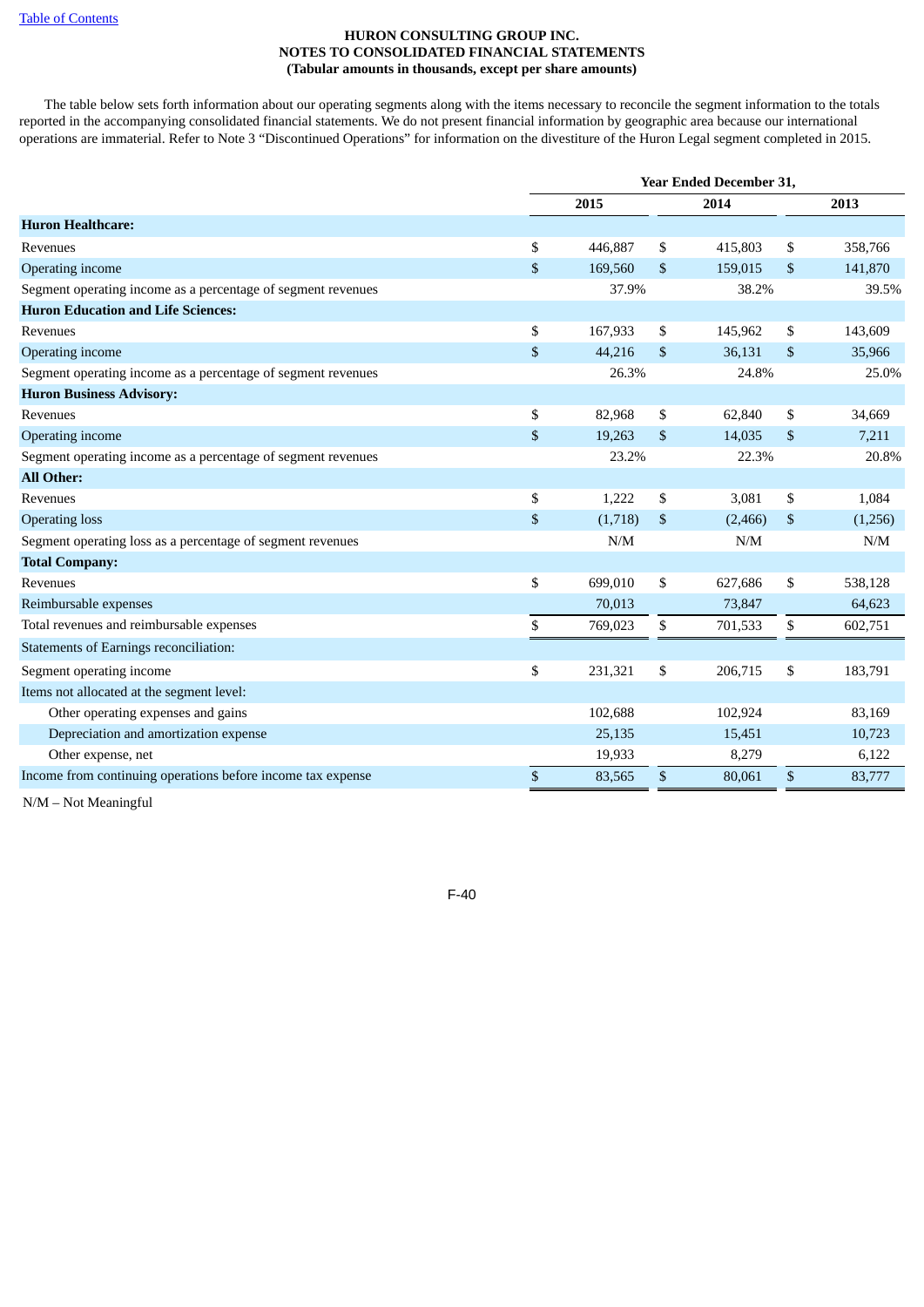|                                   | December 31, |           |      |           |  |  |  |
|-----------------------------------|--------------|-----------|------|-----------|--|--|--|
| <b>Segment Assets:</b>            |              | 2015      | 2014 |           |  |  |  |
| Huron Healthcare                  |              | 84,088    | S    | 112,190   |  |  |  |
| Huron Education and Life Sciences |              | 35,916    |      | 28,973    |  |  |  |
| <b>Huron Business Advisory</b>    |              | 21,885    |      | 19,134    |  |  |  |
| All Other                         |              |           |      | 379       |  |  |  |
| Unallocated assets <sup>(1)</sup> |              | 1,022,271 |      | 995,238   |  |  |  |
| Total assets                      |              | 1,164,160 |      | 1,155,914 |  |  |  |

(1) Unallocated assets includes goodwill and intangible assets, our convertible debt investment, and assets of discontinued operations, as management does not evaluate these items at the segment level when assessing segment performance or allocating resources. See Note 5 "Goodwill and Intangible Assets," Note 12 "Fair Value of Financial Instruments," and Note 3 "Discontinued Operations" for further information on these assets.

For the years ended December 31, 2015, 2014, and 2013, substantially all of our revenues and long-lived assets were attributed to or located in the United States.

No single client generated greater than 10% of our consolidated revenues for the years ended December 31, 2015, 2014, and 2013. At December 31, 2015 and 2014, no single client's total receivables and unbilled services balance represented greater than 10% of our total receivables and unbilled services balance.

## **19. Valuation and Qualifying Accounts**

The following table summarizes the activity of the allowances for doubtful accounts and unbilled services and the valuation allowance for deferred tax assets:

|                                                        | <b>Beginning</b><br><b>balance</b> | Additions <sup>(1)</sup> | <b>Deductions</b> |     | Ending<br>balance |
|--------------------------------------------------------|------------------------------------|--------------------------|-------------------|-----|-------------------|
| Year ended December 31, 2013:                          |                                    |                          |                   |     |                   |
| Allowances for doubtful accounts and unbilled services | \$<br>6.675                        | 28,948                   | 25,698            | -S  | 9.925             |
| Valuation allowance for deferred tax assets            | \$<br>1.290                        | 116                      |                   | \$  | 1.406             |
| Year ended December 31, 2014:                          |                                    |                          |                   |     |                   |
| Allowances for doubtful accounts and unbilled services | \$<br>9,925                        | 36,044                   | 31,840            | -\$ | 14.129            |
| Valuation allowance for deferred tax assets            | \$<br>1,406                        | 1,025                    |                   | S   | 2,431             |
| Year ended December 31, 2015:                          |                                    |                          |                   |     |                   |
| Allowances for doubtful accounts and unbilled services | \$<br>14.129                       | 40,003                   | 37.246            | -\$ | 16.886            |
| Valuation allowance for deferred tax assets            | \$<br>2.431                        | 1.212                    | 1,401             | -S  | 2.242             |

(1) Additions to allowances for doubtful accounts and unbilled services are charged to revenues to the extent the provision relates to fee adjustments and other discretionary pricing adjustments. To the extent the provision relates to a client's inability to make required payments on accounts receivables, the provision is charged to operating expenses. Additions also include allowances acquired in business acquisitions, which were not material in any period presented.

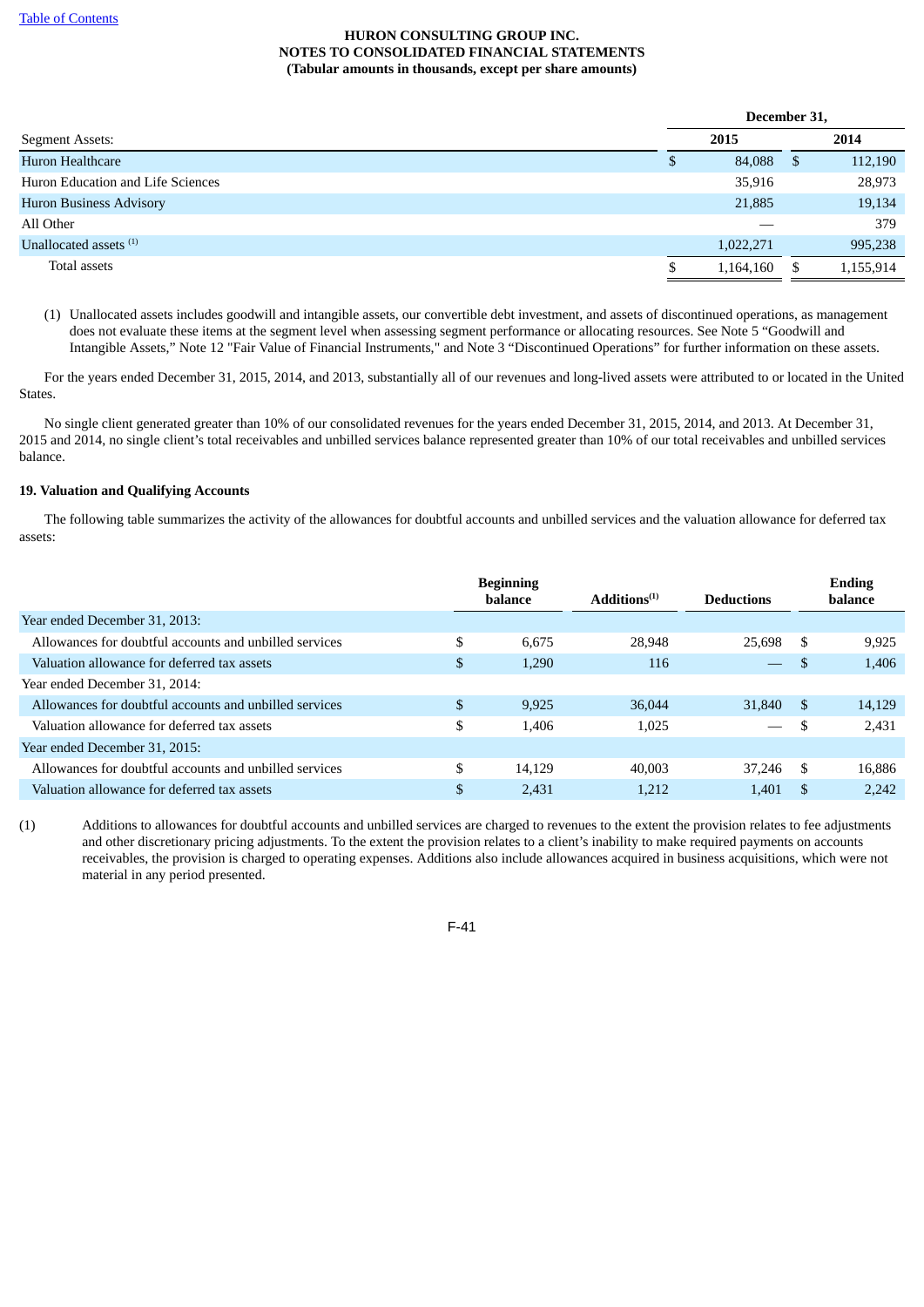# **20. Selected Quarterly Financial Data (unaudited)**

|                                                                 | <b>Quarter Ended</b> |                                  |              |         |                |         |               |                |
|-----------------------------------------------------------------|----------------------|----------------------------------|--------------|---------|----------------|---------|---------------|----------------|
| 2015                                                            |                      | <b>Jun. 30</b><br><b>Mar. 31</b> |              |         | <b>Sep. 30</b> |         |               | <b>Dec. 31</b> |
| Revenues                                                        | $\mathfrak{S}$       | 154,426                          | $\mathbb{S}$ | 184,019 | $\mathfrak{S}$ | 175,465 | <sup>\$</sup> | 185,100        |
| Reimbursable expenses                                           |                      | 16,308                           |              | 20,867  |                | 16,091  |               | 16,747         |
| Total revenues and reimbursable expenses                        |                      | 170,734                          |              | 204,886 |                | 191,556 |               | 201,847        |
| Gross profit                                                    |                      | 50,479                           |              | 77,793  |                | 76,160  |               | 75,956         |
| Operating income                                                |                      | 7,936                            |              | 28,797  |                | 30,056  |               | 36,709         |
| Net income from continuing operations                           |                      | 968                              |              | 14,148  |                | 14,277  |               | 32,502         |
| Income (loss) from discontinued operations, net of tax          |                      | 534                              |              | 4,685   |                | 5,097   |               | (13, 159)      |
| Net income                                                      |                      | 1,502                            |              | 18,833  |                | 19,374  |               | 19,343         |
| Net earnings per basic share:                                   |                      |                                  |              |         |                |         |               |                |
| Net income from continuing operations                           | \$                   | 0.04                             | \$           | 0.64    | \$             | 0.65    | \$            | 1.47           |
| Income (loss) from discontinued operations, net of tax          |                      | 0.03                             |              | 0.21    |                | 0.23    |               | (0.59)         |
| Net income                                                      | \$                   | 0.07                             | \$           | 0.85    | \$             | 0.88    | \$            | 0.88           |
| Net earnings per diluted share:                                 |                      |                                  |              |         |                |         |               |                |
| Net income from continuing operations                           | \$                   | 0.04                             | \$           | 0.62    | \$             | 0.63    | \$            | 1.44           |
| Income (loss) from discontinued operations, net of tax          |                      | 0.03                             |              | 0.21    |                | 0.23    |               | (0.58)         |
| Net income                                                      | \$                   | 0.07                             | \$           | 0.83    | \$             | 0.86    | \$            | 0.86           |
| Weighted average shares used in calculating earnings per share: |                      |                                  |              |         |                |         |               |                |
| <b>Basic</b>                                                    |                      | 22,126                           |              | 22,220  |                | 22,107  |               | 22,093         |
| <b>Diluted</b>                                                  |                      | 22,602                           |              | 22,654  |                | 22,592  |               | 22,551         |
|                                                                 |                      |                                  |              |         |                |         |               |                |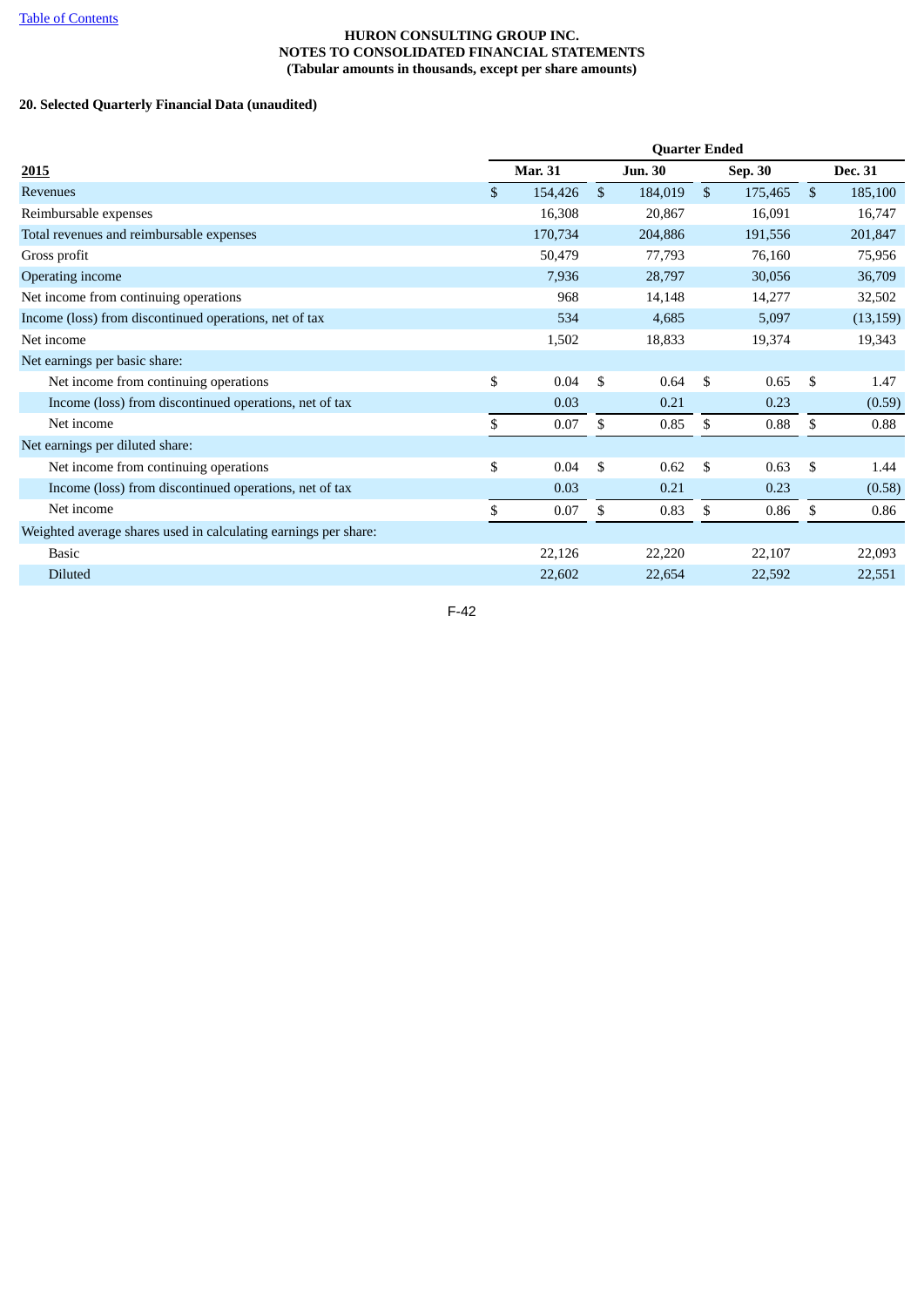|                                                                    |                | <b>Quarter Ended</b>             |              |                |              |         |                |         |
|--------------------------------------------------------------------|----------------|----------------------------------|--------------|----------------|--------------|---------|----------------|---------|
| 2014                                                               |                | <b>Jun. 30</b><br><b>Mar. 31</b> |              | <b>Sep. 30</b> |              |         | <b>Dec. 31</b> |         |
| <b>Revenues</b>                                                    | $\mathfrak{S}$ | 155,756                          | $\mathbb{S}$ | 156,109        | $\mathbb{S}$ | 151,904 | $\mathfrak{F}$ | 163,917 |
| Reimbursable expenses                                              |                | 18,617                           |              | 19,907         |              | 17,689  |                | 17,634  |
| Total revenues and reimbursable expenses                           |                | 174,373                          |              | 176,016        |              | 169,593 |                | 181,551 |
| Gross profit                                                       |                | 66,832                           |              | 62,704         |              | 50,862  |                | 58,413  |
| Operating income                                                   |                | 32,060                           |              | 21,517         |              | 13,130  |                | 21,633  |
| Net income from continuing operations                              |                | 17,094                           |              | 12,473         |              | 7,467   |                | 9,968   |
| Income from discontinued operations, net of tax                    |                | 17,032                           |              | 7,440          |              | 4,752   |                | 2,825   |
| Net income                                                         |                | 34,126                           |              | 19,913         |              | 12,219  |                | 12,793  |
| Net earnings per basic share:                                      |                |                                  |              |                |              |         |                |         |
| Net income from continuing operations                              | \$             | 0.76                             | \$           | 0.55           | \$           | 0.33    | \$             | 0.45    |
| Income from discontinued operations, net of tax                    |                | 0.75                             |              | 0.33           |              | 0.21    |                | 0.13    |
| Net income                                                         | \$             | 1.51                             | \$           | 0.88           | \$           | 0.54    | \$             | 0.58    |
| Net earnings per diluted share:                                    |                |                                  |              |                |              |         |                |         |
| Net income from continuing operations                              | \$             | 0.74                             | \$           | 0.54           | \$           | 0.33    | \$             | 0.44    |
| Income from discontinued operations, net of tax                    |                | 0.74                             |              | 0.32           |              | 0.20    |                | 0.13    |
| Net income                                                         | \$             | 1.48                             | \$           | 0.86           | \$           | 0.53    | \$             | 0.57    |
| Weighted average shares used in calculating<br>earnings per share: |                |                                  |              |                |              |         |                |         |
| <b>Basic</b>                                                       |                | 22,588                           |              | 22,645         |              | 22,488  |                | 22,010  |
| <b>Diluted</b>                                                     |                | 23,086                           |              | 23,098         |              | 22,975  |                | 22,548  |

## **21. Subsequent Event**

Effective February 1, 2016, we completed our acquisition of MyRounding Solutions LLC ("MyRounding"), a Denver, Colorado-based firm specializing in digital health solutions to improve patient care. The addition of MyRounding strengthens Huron's cultural transformation services for healthcare providers and expands the integration of Huron's software and consulting solutions. The results of operations of MyRounding will be included within the Huron Healthcare segment. We have not yet completed a valuation of the assets acquired and liabilities assumed in the acquisition.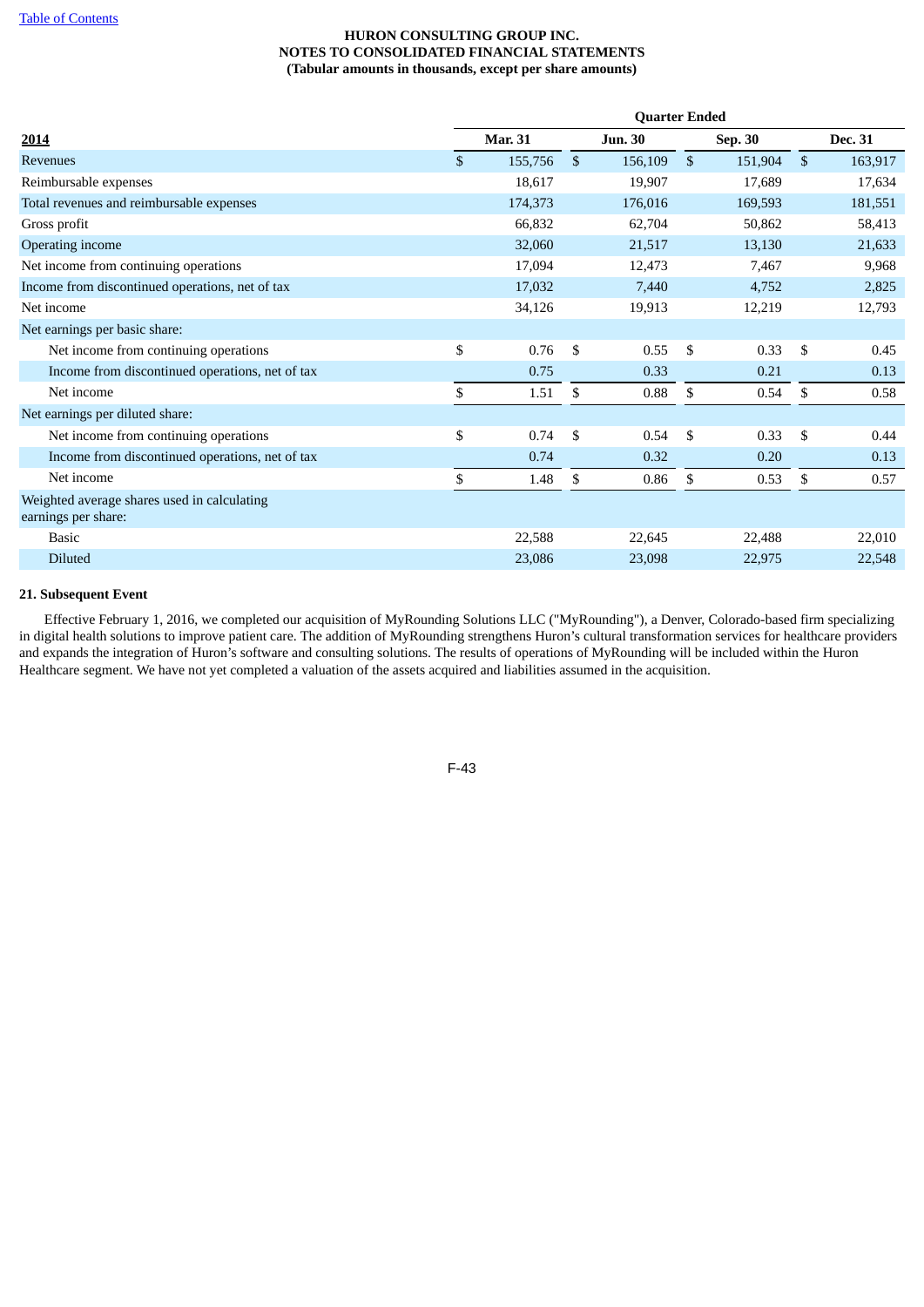# **HURON CONSULTING GROUP INC. 2012 OMNIBUS INCENTIVE PLAN (As Amended and Restated Effective as of December 17, 2015)**

- **1. History and Purpose.** Huron Consulting Group Inc., a Delaware corporation ("Huron"), previously established the Huron Consulting Group Inc. 2012 Omnibus Incentive Plan (the "Plan") to attract and retain employees, non-employee directors and independent contractors providing services to Huron and/or the Affiliates, to motivate Participants to achieve long-term goals of Huron and the Affiliates, to provide incentive compensation opportunities that are competitive with those of other corporations, and to further align Participants' interests with those of Huron's stockholders, and thereby to promote the long-term financial interest of Huron and the Affiliates, including growth in value of Huron's equity and enhancement of long-term stockholder value. The Plan has been previously amended and the following provisions constitute an amendment, restatement and continuation of the Plan effective as of May 2, 2014.
- **2. Definitions.** As used in the Plan, the following definitions apply to the terms indicated below:
	- (a) **"Administrative Actions"** shall have the meaning set forth in Section 5(d).
	- (b) **"Affiliate"** means any corporation, partnership, joint venture or other entity during any period in which (i) Huron, directly or indirectly, owns at least 50% of the combined voting power of all classes of stock of such entity or at least 50% of the ownership interests in such entity or (ii) such entity, directly or indirectly, owns at least 50% of the combined voting power of all classes of stock of Huron.
	- (c) **"Agreement"** shall mean an agreement between Huron and a Participant evidencing an Award or a notice of an Award, in a form approved by the Committee.
	- (d) **"Alternative Agreement"** shall mean, with respect to any Participant, an employment agreement, senior management agreement or other written agreement describing the Participant's terms of employment with Huron or an Affiliate.
	- (e) **"Award"** shall mean any award described in Section 7 or 8 of the Plan.
	- (f) **"Board of Directors"** shall mean the Board of Directors of Huron.
	- (g) **"Business Criteria"** shall mean (i) return on total stockholder equity; (ii) earnings or book value per share of Common Stock ("EPS"); (iii)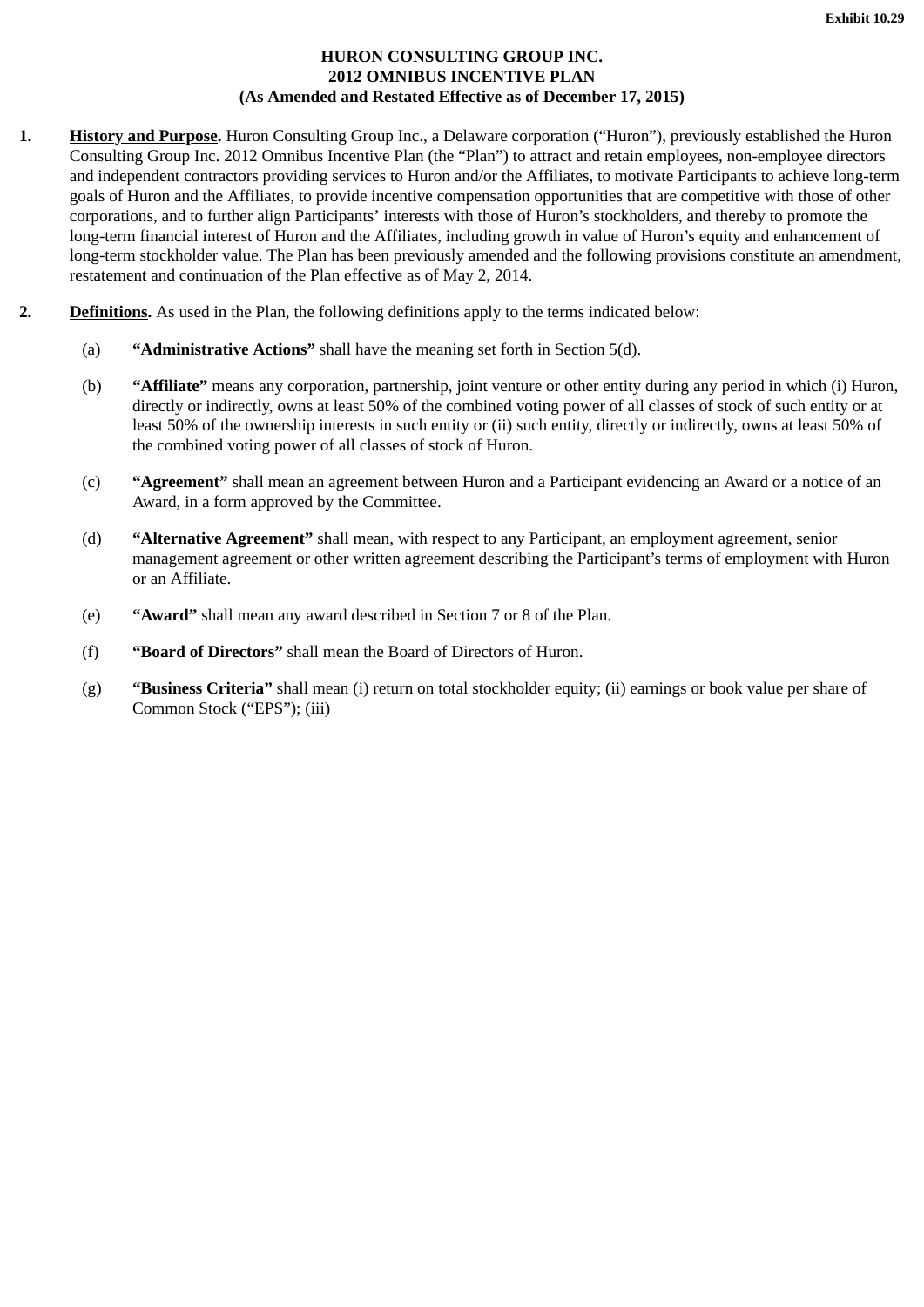(h) adjusted EPS; (iv) net income (before or after taxes); (v) earnings before all or any interest, taxes, depreciation and/or amortization ("EBIT", "EBITA" or "EBITDA") measured as a dollar amount or a percentage of revenue; (vi) return on assets, capital or investment; (vii) market share; (viii) market capitalization (ix) cost reduction goals; (x) levels of expense, costs or liabilities; (xi) department, division or business unit level performance; (xii) operating income; (xiii) sales or revenues; (xiv) stock price appreciation; (xv) total stockholder return (TSR); (xvi) implementation or completion of critical projects or processes; (xvii) adjusted EBITDA; (xviii) days sales outstanding (DSO); (xix) financial coverage ratios; (xx) other non-GAAP financial measures, or (xxi) any combination of the foregoing. Where applicable, Business Criteria may be applied to results including or excluding discontinued operations, expressed in terms of attaining a specified level of the particular criteria or the attainment of a percentage increase or decrease in the particular criteria, and may be applied to one or more of Huron, an Affiliate, or a department, division or strategic business unit of Huron and/or one or more Affiliates, or may be applied to the performance of Huron and/or one or more Affiliates relative to a market index, a group of other companies or a combination thereof, all as determined by the Committee. The Business Criteria may be subject to a threshold level of performance below which no payment will be made (or no vesting will occur), levels of performance at which specified payments will be made (or specified vesting will occur), and a maximum level of performance above which no additional payment will be made (or at which full vesting will occur). Each of the Business Criteria shall be determined, where applicable, in accordance with generally accepted accounting principles and shall be subject to certification by the Committee; provided that the Committee shall have the authority to make equitable adjustments to the Business Criteria applicable to any Award in recognition of (1) unusual or non-recurring events affecting Huron or any Affiliate or the financial statements of Huron or any Affiliate, (2) changes in applicable laws or regulations (including tax laws, accounting principles or other laws or provisions affecting reported results), (3) gains, losses or expenses determined to be extraordinary or unusual in nature or infrequent in occurrence or related to the disposal of a segment of a business or related to a change in accounting principles, (4) asset write-downs, (5) litigation, claim judgments, settlements or restatement related expenses, (6) accruals for reorganization and restructuring programs, (7) acquisitions or divestitures (including expenses related thereto), and (8) an event either not directly related to the operations of the Company or not within the reasonable control of the Company's management. To the extent that such inclusions or exclusions affect Awards to Covered Employees which are intended to qualify as "performance-based compensation" within the meaning of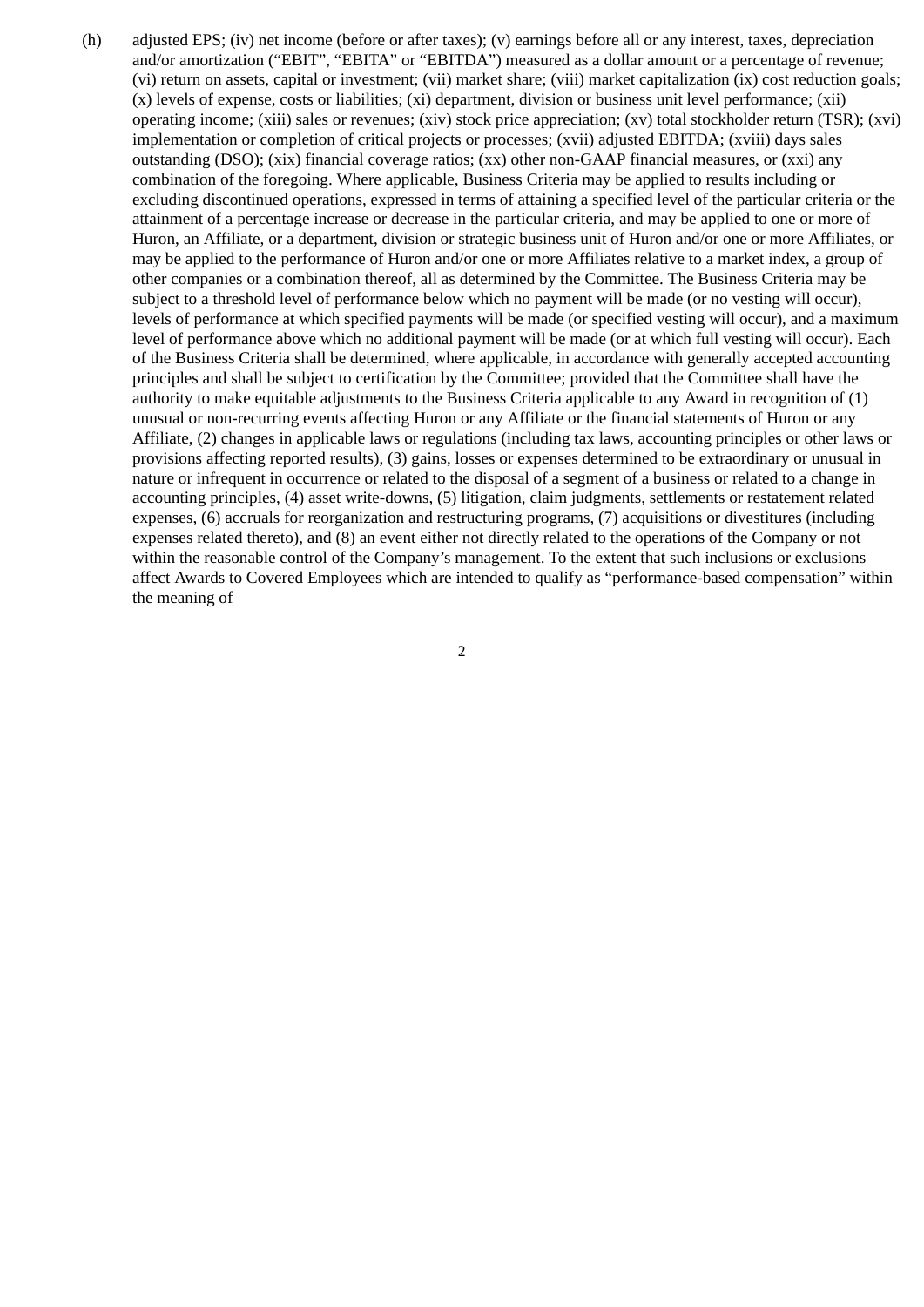Section 162(m) of the Code and regulations thereunder, such adjustments shall be prescribed in a form that meets the requirements of Section 162(m) of the Code.

- (i) **"Cash Incentive Award"** shall mean the grant of a right to receive a payment of cash (or, in the discretion of the Committee, shares of Common Stock having value equivalent to the cash otherwise payable) that is contingent on achievement of performance objectives or other conditions over a specified period established by the Committee. The grant of Cash Incentive Awards may also be subject to such other conditions, restrictions and contingencies, as determined by the Committee, including provisions relating to deferred payment.
- (j) **"Cause"** shall mean, unless otherwise defined in a Participant's Agreement or an Alternative Agreement, any of the following actions or failures by the Participant, as determined in the reasonable judgment of Huron: (i) engaging in conduct that violates written policies of Huron or any Affiliate; (ii) failure to perform the essential functions of his or her job (except for a failure resulting from a bona fide illness or incapacity); (iii) failure to carry out the reasonable directions of Huron or any Affiliate, issued through Huron's Chief Executive Officer, the Board of Directors, other appropriate senior employee responsible for the Participant's business unit or area, the Participant's supervisor, or the person to whom the Participant reports, (iv) embezzlement, misappropriation of corporate funds, any act of fraud, dishonesty or self-dealing, or the commission of a felony or any significant violation of any statutory or common law duty of loyalty to Huron or any Affiliate; (v) an act or omission that could adversely and materially affect the business or reputation of Huron or any Affiliate or involves moral turpitude; or (vi) a breach of a material provision of this Plan, the Agreement evidencing an Award or an Alternate Agreement.
- (k) **"Change of Control"** shall mean the first to occur of the following events:
	- (i) any Person becomes the Beneficial Owner, directly or indirectly, of Common Stock or voting securities of Huron (not including in the amounts beneficially owned by such Person any Common Stock or voting securities acquired directly from Huron or the Affiliates) representing 40% or more of the combined voting power of Huron's then outstanding securities;
	- (ii) there is consummated a merger or consolidation of Huron or any direct or indirect subsidiary of Huron with any Person, other than (1) a merger or consolidation which would result in the voting securities of Huron outstanding immediately prior to such merger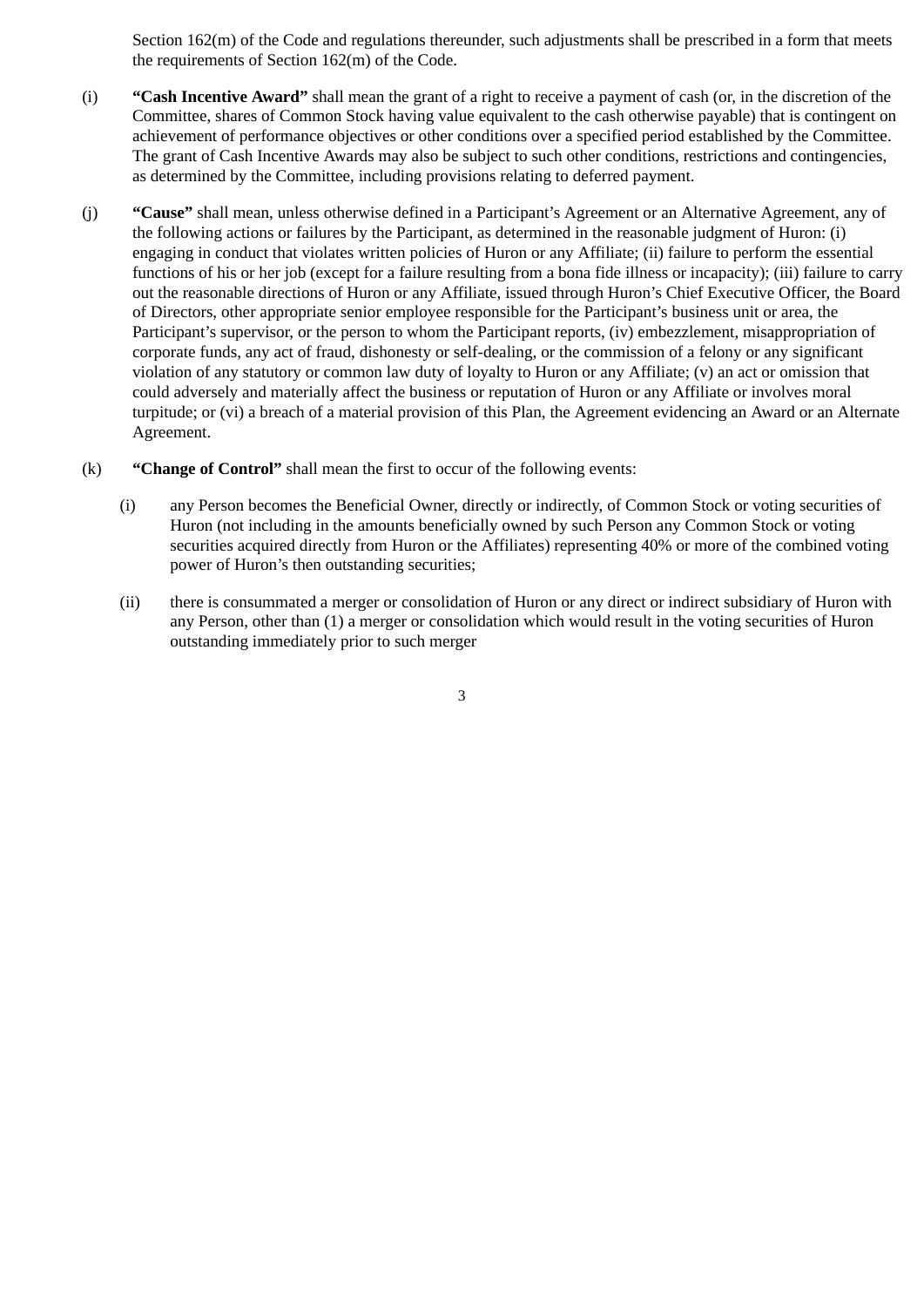or consolidation continuing to represent (either by remaining outstanding or by being converted into voting securities of the surviving entity or any parent thereof) at least 50% of the combined voting power of the securities of Huron or such surviving entity or any parent thereof outstanding immediately after such merger or consolidation; (2) a merger or consolidation effected to implement a recapitalization of Huron (or similar transaction) in which no Person other than existing security holders is or becomes the Beneficial Owner, directly or indirectly, of securities of Huron (not including in the amount Beneficially Owned by such Person any Common Stock or voting securities acquired directly from Huron or any Affiliate) representing 50% or more of the combined voting power of Huron's then outstanding securities; or (3) a merger or consolidation of a subsidiary of Huron that does not represent a sale of all or substantially all of the assets of Huron;

- (iii) the stockholders of Huron approve a plan of complete liquidation or dissolution of Huron (except for a plan of liquidation or dissolution effected to implement a recapitalization of Huron addressed in paragraph (ii) above); or
- (iv) there is consummated an agreement for the sale or disposition of all or substantially all of the assets of Huron to a Person, other than a sale or disposition by Huron of all or substantially all of the assets of Huron to an entity, at least 50% of the combined voting power of the voting securities of which are owned by stockholders of Huron.

Notwithstanding the foregoing, a "Change of Control" shall not be deemed to have occurred by virtue of the consummation of any transaction or series of integrated transactions immediately following which the record holders of the Common Stock of Huron immediately prior to such transaction or series of transactions continue to have substantially the same proportionate ownership in an entity which owns all or substantially all of the assets of Huron immediately following such transaction or series of transactions.

For purposes of this Change of Control definition, (I) "Beneficial Owner" shall have the meaning set forth in Rule 13d-3 under the Exchange Act; (II) "Person" shall have the meaning given in Section 3(a)(9) of the Exchange Act, as modified and used in Sections 13(d) and 14(d) thereof, except that such term shall not include (w) Huron or any of Huron's direct or indirect subsidiaries; (x) a trustee or other fiduciary holding securities under an employee benefit plan of Huron or any of the Affiliates; (y) an underwriter temporarily holding securities pursuant to an offering of such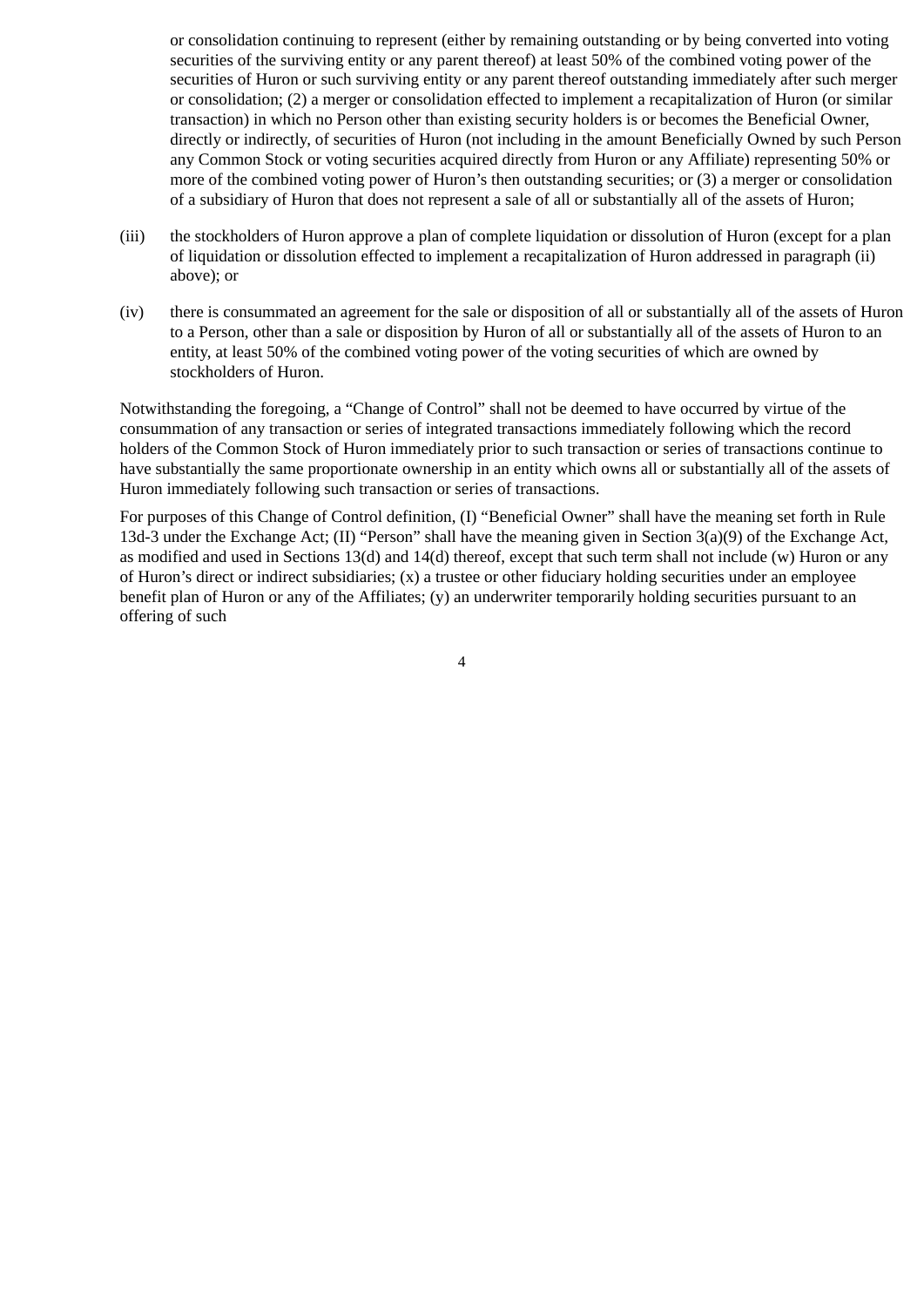securities; or (z) a corporation owned, directly or indirectly, by the stockholders of Huron in substantially the same proportions as their ownership of stock of Huron; and (III) "Affiliate" shall have the meaning set forth in Rule 12b-2 promulgated under Section 12 of the Exchange Act.

- (l) **"Code"** shall mean the Internal Revenue Code of 1986, as amended from time to time, and any regulations promulgated thereunder.
- (m) **"Committee"** shall mean a committee of the Board of Directors consisting of two or more persons each of whom shall qualify as an "outside director" within the meaning of Section 162(m) of the Code, a "nonemployee director" within the meaning of Rule 16b-3 promulgated under the Exchange Act, as amended from time to time, and an "independent director" within the meaning of the NASD Rule  $4350(c)(1)$ .
- (n) **"Common Stock"** shall mean the common stock of Huron, par value \$.01 per share.
- (o) **"Covered Employee**" shall have the meaning set forth in Section 162(m) of the Code.
- (p) **"Disabled"** shall mean permanently and totally disabled within the meaning of Section 22(e)(3) of the Code.
- (q) **"Effective Date"** shall have the meaning set forth in Section 3.
- (r) **"Eligible Individuals"** shall mean employees of Huron or any of the Affiliates (including officers, whether or not they are directors of Huron or any Affiliate), independent contractors providing services to Huron or any Affiliate and non-employee directors of Huron or any Affiliate.
- (s) **"Exchange Act"** shall mean the Securities Exchange Act of 1934, as amended from time to time.
- (t) **"Exercise Price"** shall have the meaning set forth in Section 7(d).
- (u) **"Fair Market Value"** of a share of Common Stock as of any date shall mean the value determined in accordance with the following rules:
	- (i) If the Common Stock is at the time listed or admitted to trading on any stock exchange, then the Fair Market Value shall be the closing price per share of Common Stock on the trading day immediately preceding such date on the principal exchange on which the Common Stock is then listed or admitted to trading or, if no such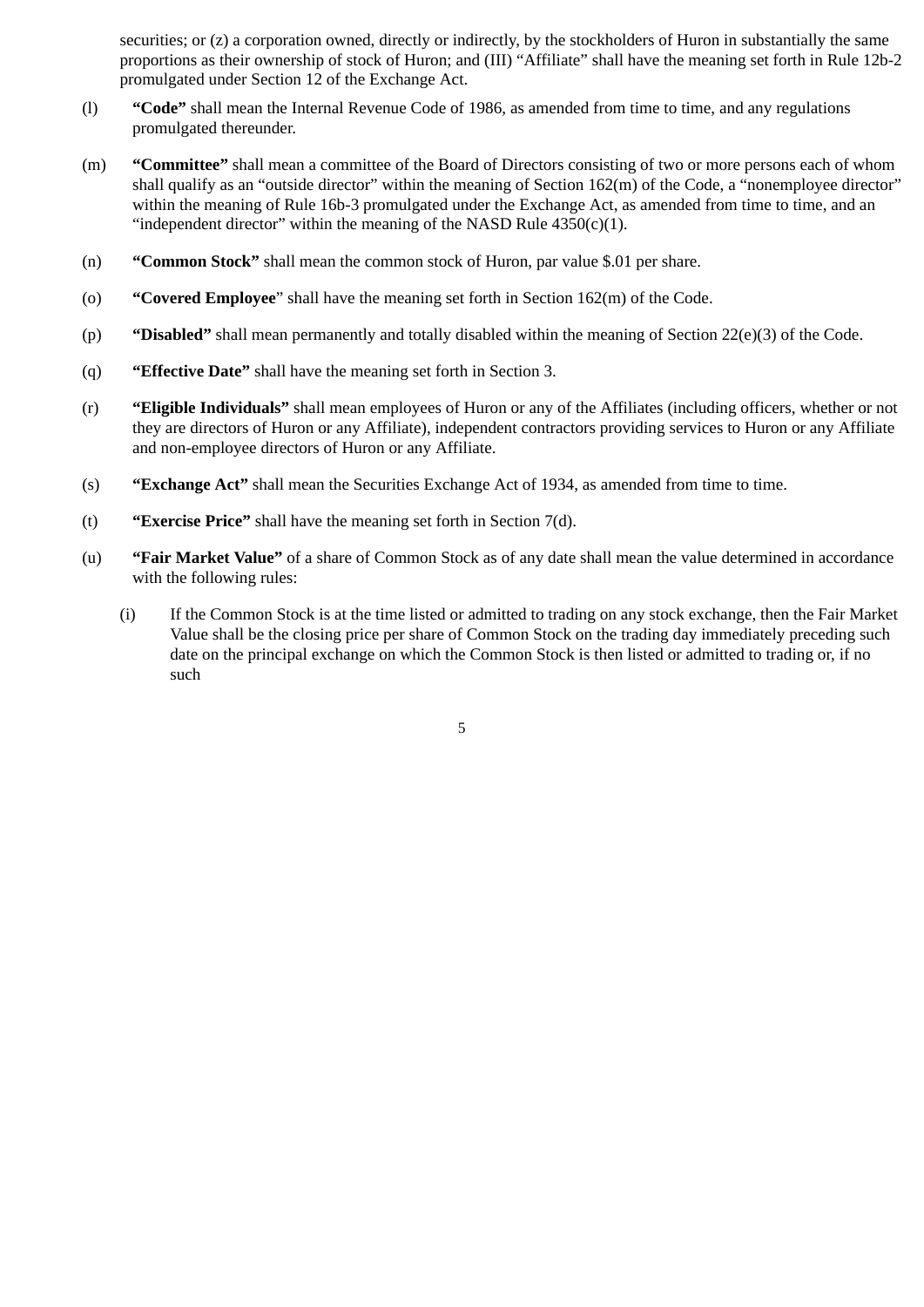sale is reported on such preceding date, on the last preceding date on which a sale was so reported.

- (ii) If the Common Stock is not at the time listed or admitted to trading on a stock exchange but bid and asked prices for the Common Stock are regularly reported, then the Fair Market Value shall be the arithmetic mean between the closing or last bid and asked prices for the Common Stock on the trading day immediately preceding such date or, if no bid and asked prices for Common Stock are reported on such preceding date, on the most recent day immediately prior thereto on which bid and asked prices were so reported.
- (iii) If the Common Stock is not listed or admitted to trading on any stock exchange and if prices are not regularly reported for the Common Stock as described in paragraph (ii), the Fair Market Value shall be as determined by the Committee in good faith in its sole discretion or under procedures established by the Committee, whose determination shall be conclusive and binding.
- (iv) For purposes of determining the Fair Market Value of shares of Common Stock that are sold pursuant to a broker-assisted cashless exercise program, Fair Market Value shall be the price at which such shares are sold.
- (v) **"Full Value Award"** shall mean an Award that is granted pursuant to Section 8 hereof and that is the grant of one or more shares of Common Stock or a right to receive one or more shares of Common Stock in the future, which grant may be subject to one or more of the following, as determined by the Committee:
	- (i) The grant may be in consideration of a Participant's previously performed services or surrender of other compensation that may be due.
	- (ii) The grant may be contingent on the achievement of performance or other objectives during a specified period.
	- (iii) The grant may be subject to a risk of forfeiture or other restrictions that will lapse upon the achievement of one or more goals relating to completion of service by the Participant or achievement of performance or other objectives.

The grant of Full Value Awards may also be subject to such other conditions, restrictions and contingencies, as determined by the Committee, including provisions relating to dividend or dividend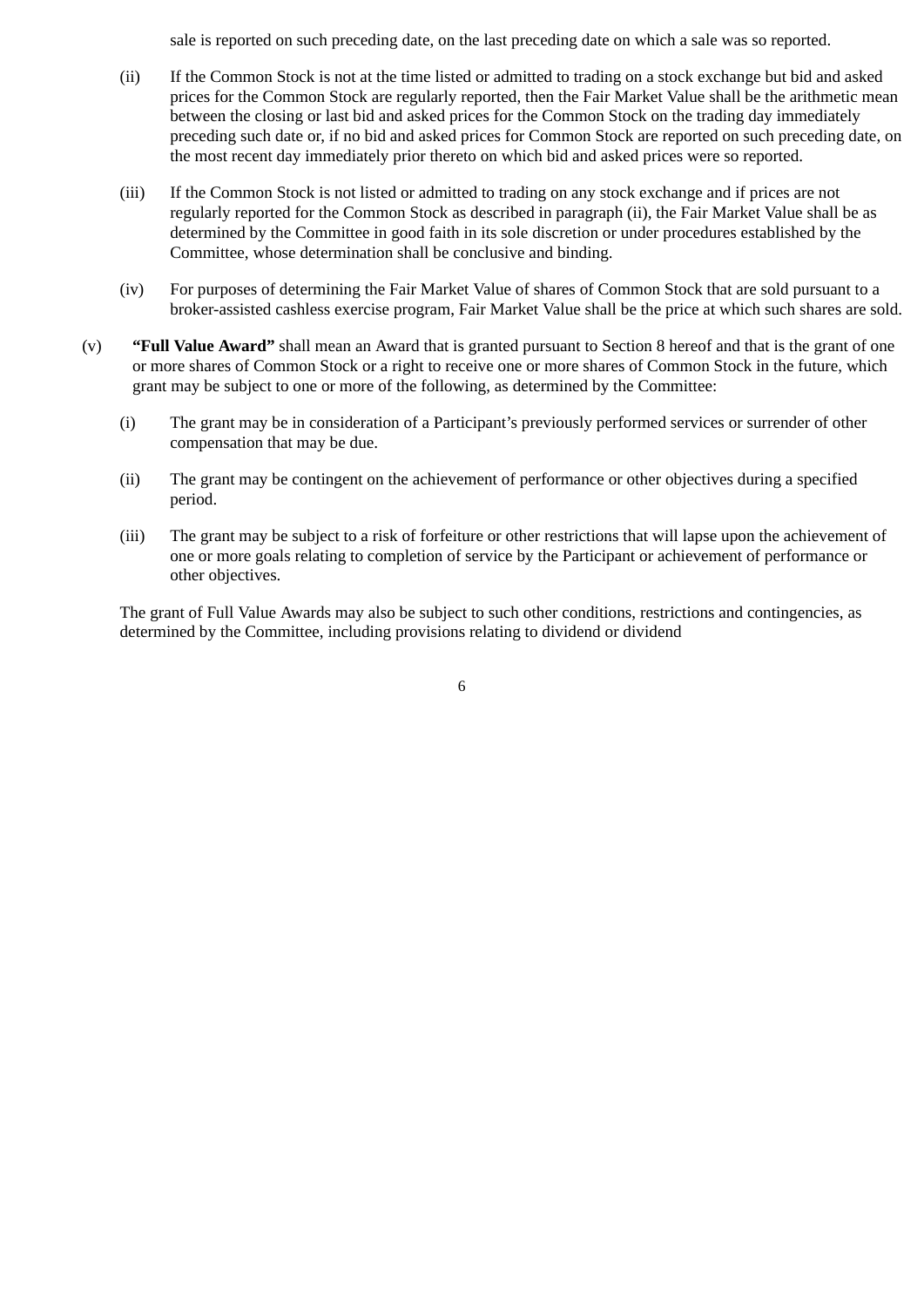equivalent rights, deferred payment or settlement and purchase in the open market (including with a Participant's own funds). Full Value Awards may include, but are not limited to, restricted stock, stock units, performance stock units, and bonus stock.

- (w) **"Huron"** shall have the meaning set forth in Section 1.
- (x) **"Incentive Stock Option"** shall mean an Option that qualifies as an "incentive stock option" within the meaning of Section 422 of the Code, or any successor provision, and which is designated by the Committee as an Incentive Stock Option.
- (y) **"Nonqualified Stock Option"** shall mean an Option other than an Incentive Stock Option.
- (z) **"Option"** shall mean an Award that is granted pursuant to Section 7 hereof that entitles a Participant to purchase shares of Common Stock at the applicable Exercise Price established by the Committee.
- (aa) **"Participant"** shall mean an Eligible Individual to whom an Award is granted pursuant to the Plan.
- (bb) **"Performance-Based Compensation"** shall have the meaning set forth in Section 9.
- (cc) **"Plan"** shall mean the Huron Consulting Group Inc. 2012 Omnibus Incentive Plan as set forth herein.
- (dd) **"Retirement"** shall mean the voluntary termination with Huron and the Affiliates of a Participant who is in the position of corporate vice president, managing director or executive officer and (i) such termination occurs on or after the date on which he or she has attained age 62 and completed at least seven years of employment with Huron and (ii) in conjunction with such termination such Participant has executed a non-competition and nonsolicitation agreement provided by Huron. A Participant's termination of employment shall not be considered to be on account of Retirement if the employment is terminated by Huron or any Affiliate for any reason.
- (ee) **"Stock Appreciation Right"** shall mean an Award is granted pursuant to Section 7 hereof that entitles a Participant to receive, upon exercise of the Award, an amount of cash or shares of Common Stock (as determined in accordance with the terms of the Plan and the Award) having a value equal to the excess of: (i) the Fair Market Value, determined at the time of exercise, of a specified number of shares of Common Stock; over (ii) the applicable Exercise Price.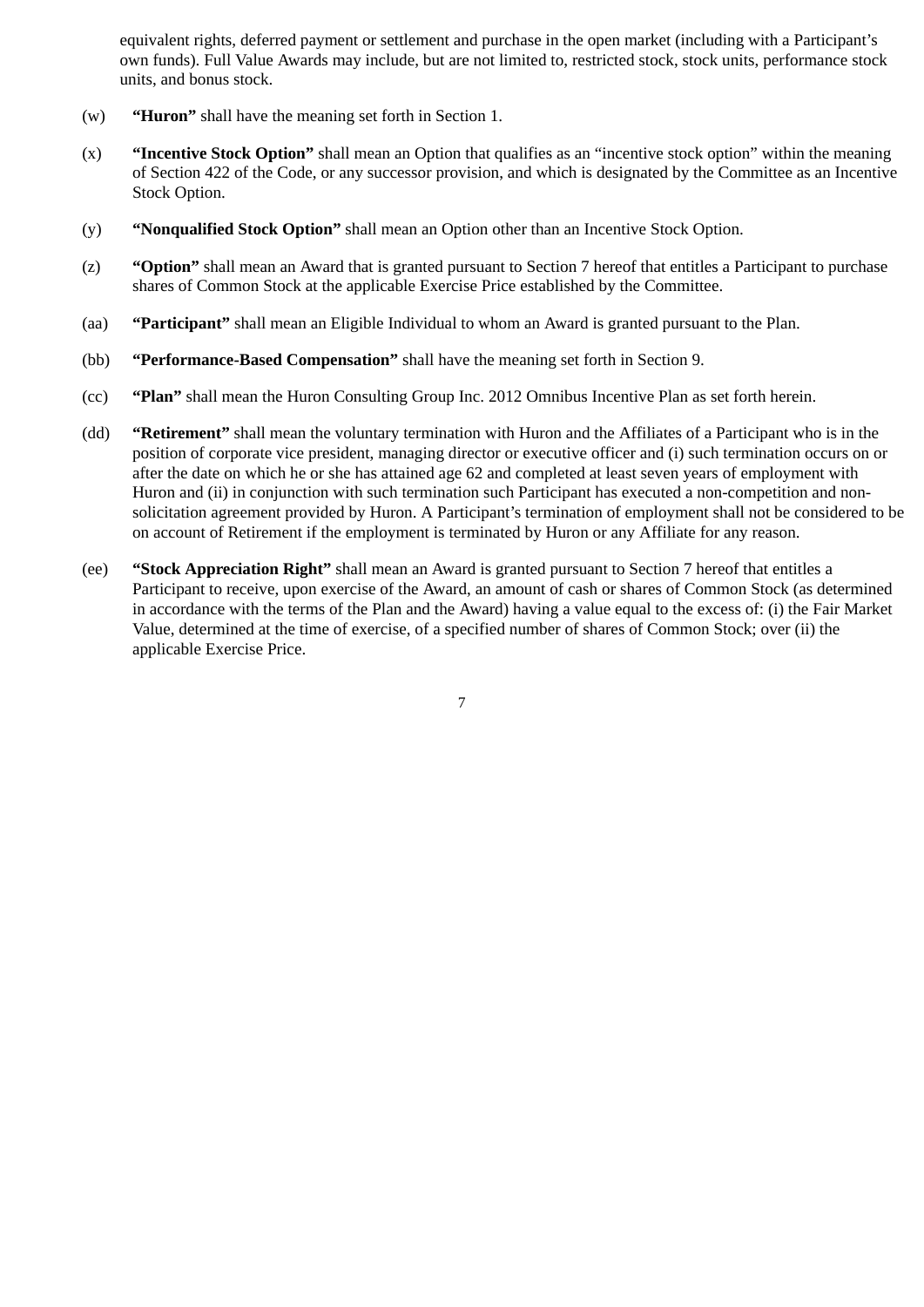- (ff) **"Subsidiary"** shall mean a "subsidiary corporation" of Huron within the meaning of Section 424(f) of the Code.
- **3. Effective Date and Duration of Plan.** The Plan, as amended and restated, will be effective as of the date (the "Effective Date") that it is approved by the Board of Directors, subject to approval by Huron's stockholders. The Plan shall be unlimited in duration and, in the event of Plan termination, shall remain in effect as long as any shares of Common Stock awarded under it are outstanding and not fully vested; provided, however, that no new Awards will be made under the Plan on or after the tenth anniversary of the Effective Date.

## **4. Shares Reserved and Other Limitations.**

- (a) Source of Shares. Shares of Common Stock reserved for issuance under the Plan may be authorized but unissued shares of Common Stock or authorized and issued shares of Common Stock held in Huron's treasury, including shares purchased in the open market or in private transactions.
- (b) Shares Available for Awards. Subject to the terms and conditions of the Plan, the number of shares of Common Stock reserved for issuance under the Plan shall be 2,248,204 shares (subject to adjustment as provided herein).
- (c) Individual Limitations on Awards.
	- (i) The maximum number of shares of Common Stock that may be granted to any Participant during any calendar-year period with respect to Full Value Awards that are intended to be Performance-Based Compensation shall not exceed 500,000 shares in the aggregate (subject to adjustment as provided herein).
		- (1) If Awards are denominated in shares of Common Stock but an equivalent amount of cash is delivered in lieu of shares of Common Stock, the foregoing limit shall be applied based on the methodology used by the Committee to convert the number of shares into cash.
		- (2) If delivery of shares of Common Stock or cash is deferred until after shares of Common Stock have been earned, any adjustment in the amount delivered to reflect actual or deemed investment experience after the date the shares are earned shall be disregarded.
	- (ii) In any fiscal year of Huron, no Participant who is a non-employee director of Huron may be granted Awards under the Plan valued at more than \$1,000,000 at the time of grant. For the avoidance of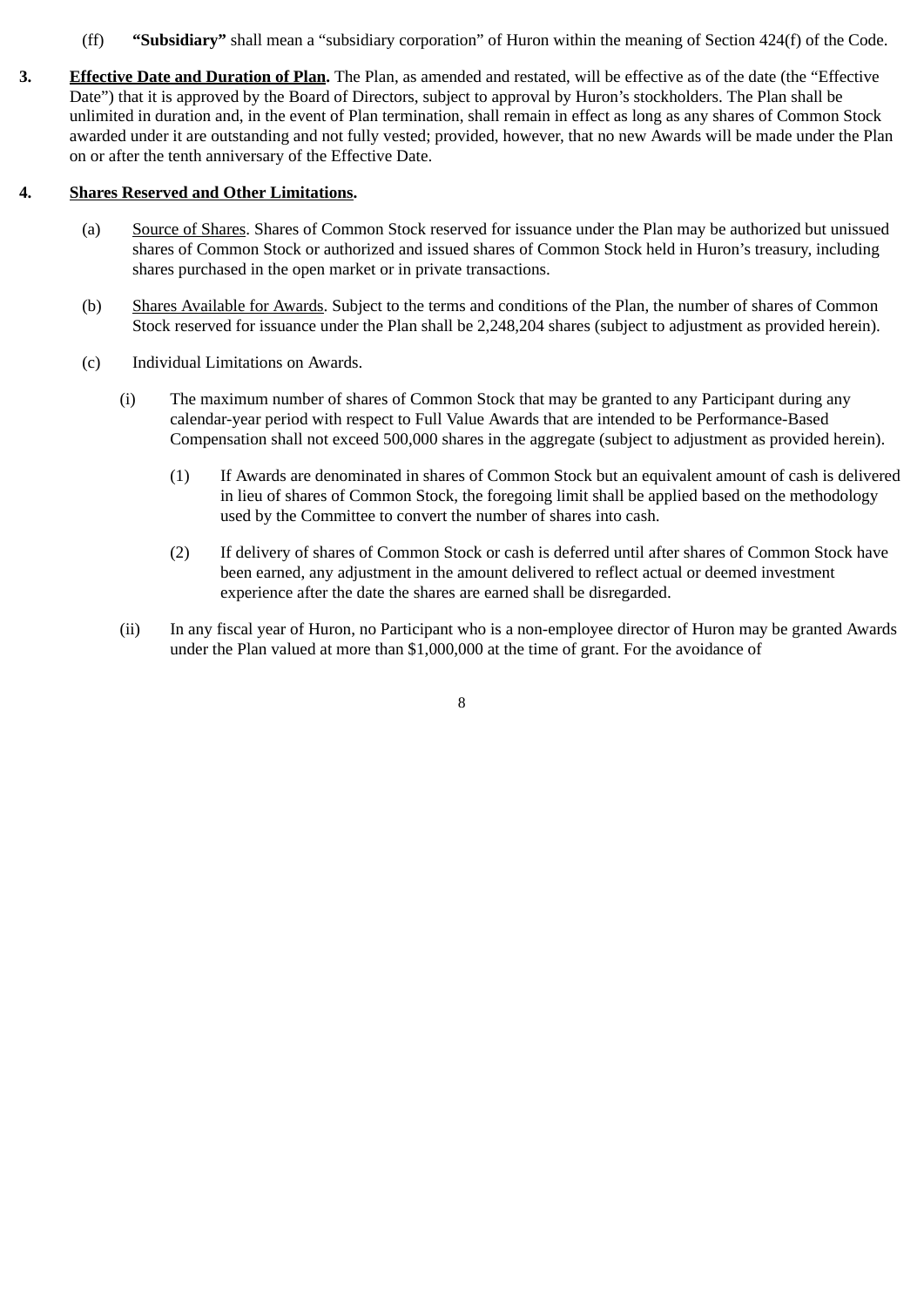doubt, the following amounts paid to non-employee directors shall be excluded for purposes of applying the limit contained in the preceding sentence: annual cash retainers, annual committee chairperson retainer, board and committee meeting fees, and any similar cash retainers or fees.

- (d) Limits on Incentive Stock Options. The maximum number of shares of Common Stock to which Incentive Stock Options relate that may be granted under the Plan shall be 325,000 (subject to adjustment as provided herein).
- (e) Individual Limitations on Cash Incentive Awards. The maximum amount payable to any Participant for any 12 month performance period with respect to a Cash Incentive Award granted under the Plan that is intended to be Performance-Based Compensation shall be \$10,000,000 (prorated for performance periods that are greater or lesser than 12 months). For purposes of this Section 4(e):
	- (i) If the Award is denominated in cash but an equivalent amount of Common Stock is delivered in lieu of delivery of cash, the foregoing limit shall be applied to the cash based on the methodology used by the Committee to convert the cash into shares.
	- (ii) If delivery of shares of Common Stock or cash is deferred until after cash has been earned, any adjustment in the amount delivered to reflect actual or deemed investment experience after the date the cash is earned shall be disregarded.
- (f) Adjustments for Change in Capitalization. In the event that any dividend or other distribution is declared (whether in the form of cash, Common Stock, or other property), or there occurs any recapitalization, stock split, reverse stock split, reorganization, merger, consolidation, spin-off, combination, repurchase, share exchange or other similar corporate transaction or event, the Committee shall equitably adjust, in its sole and absolute discretion, (i) the number and kind of shares of stock which may thereafter be issued in connection with Awards; (ii) the number and kind of shares of stock or other property issued or issuable in respect of outstanding Awards; (iii) the exercise price, grant price or purchase price relating to any Award; (iv) the limitations set forth in Sections 4(b), 4(c), 4(d), and 4(e) (provided that, with respect to Incentive Stock Options, such adjustment shall be made in accordance with Section 424 of the Code and any regulations thereunder and provided further that, to the extent applicable, such adjustment shall comply with Section 409A of the Code); and (v) any other adjustments that the Committee determines to be equitable (which may include,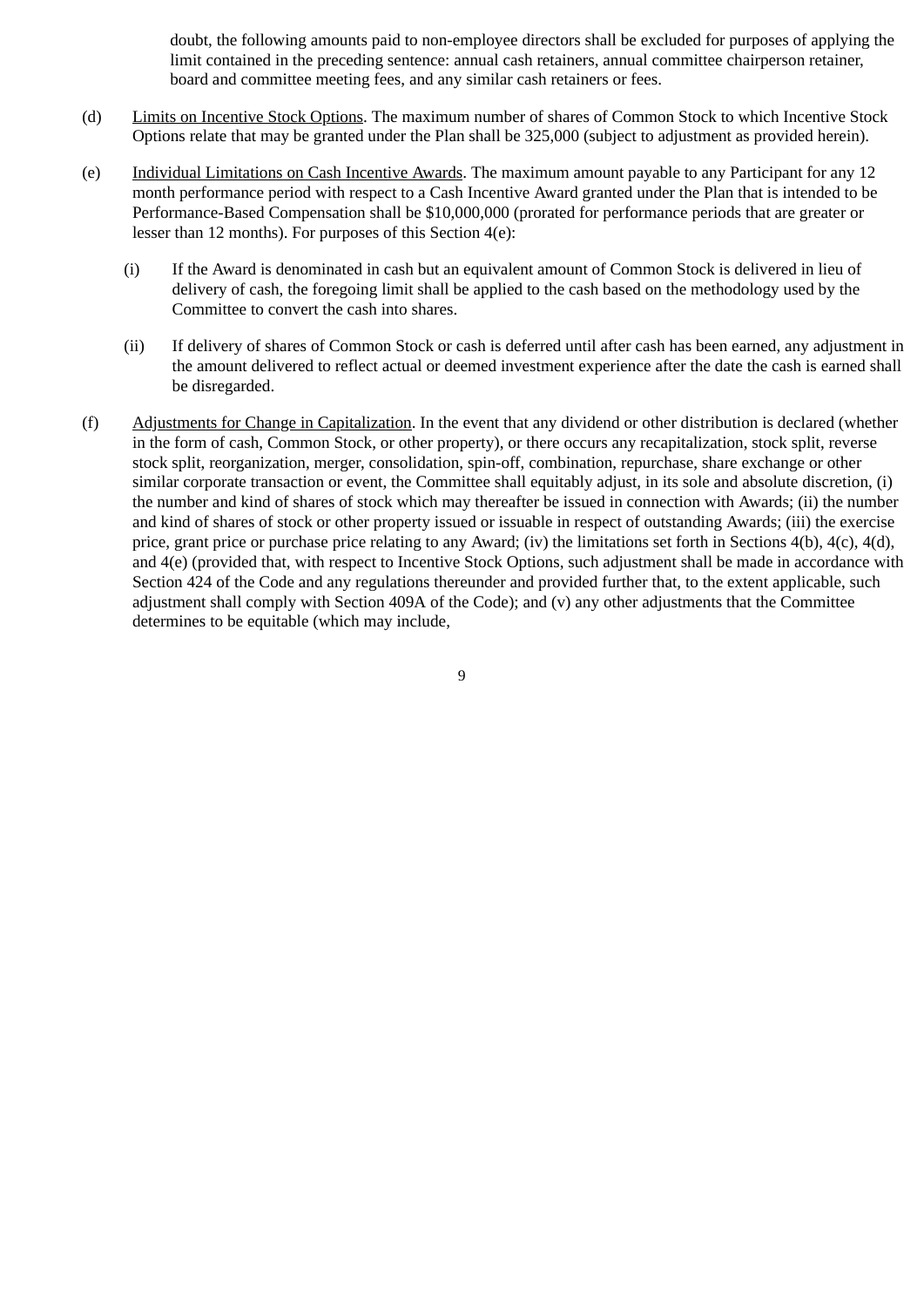without limitation, (1) replacement of Awards with other Awards which the Committee determines have comparable value and which are based on stock of a company resulting from the transaction and (2) cancellation of the Award in return for cash payment of the current value of the Award, determined as though the Award is fully vested at the time of payment, provided that in the case of an Option or Stock Appreciation Right, the amount of such payment may be the excess of value of the shares of Common Stock subject to the Option or Stock Appreciation Right at the time of the transaction over the Exercise Price).

(g) Reuse of Shares. Except to the extent that to do so would prevent the grant of Incentive Stock Options hereunder, the following shares of Common Stock shall again become available for Awards: (i) any shares subject to an Award that remain unissued upon the cancellation, surrender, exchange, forfeiture or termination of such Award without having been exercised or settled, (ii) any shares subject to an Award that are retained as payment of the exercise price or tax withholding obligations with respect to an Award, and (iii) a number of shares equal to the number of previously owned shares of Common Stock surrendered as payment of the exercise price of an Option or to satisfy tax withholding obligations with respect to an Award. In addition, (x) to the extent an Award is paid or settled in cash, the number of shares of Common Stock with respect to which such payment or settlement is made shall again be available for grants of Awards pursuant to the Plan and  $(v)$  in the event of the exercise of a Stock Appreciation Right granted in relation to an Option, the excess of the number of shares subject to the Stock Appreciation Right over the number of shares delivered upon the exercise of the Stock Appreciation Right shall again be available for grants of Awards pursuant to the Plan.

# **5. Administration of the Plan.**

(a) General. The Plan shall be administered by the Committee. The Committee shall have the authority in its sole discretion, subject to and not inconsistent with the express provisions of the Plan, to administer the Plan and to exercise all the powers and authorities either specifically granted to it under the Plan or necessary or advisable in the administration of the Plan, including, without limitation, the authority to (i) grant Awards; (ii) determine the Eligible Individuals to whom, and the time or times at which, Awards shall be granted; (iii) determine the type and number of Awards to be granted; the number of shares of Common Stock or cash or other property to which an Award may relate and the terms, conditions, restrictions and performance criteria relating to any Award; (iv) determine whether, to what extent, and under what circumstances an Award may be settled, cancelled, forfeited, exchanged,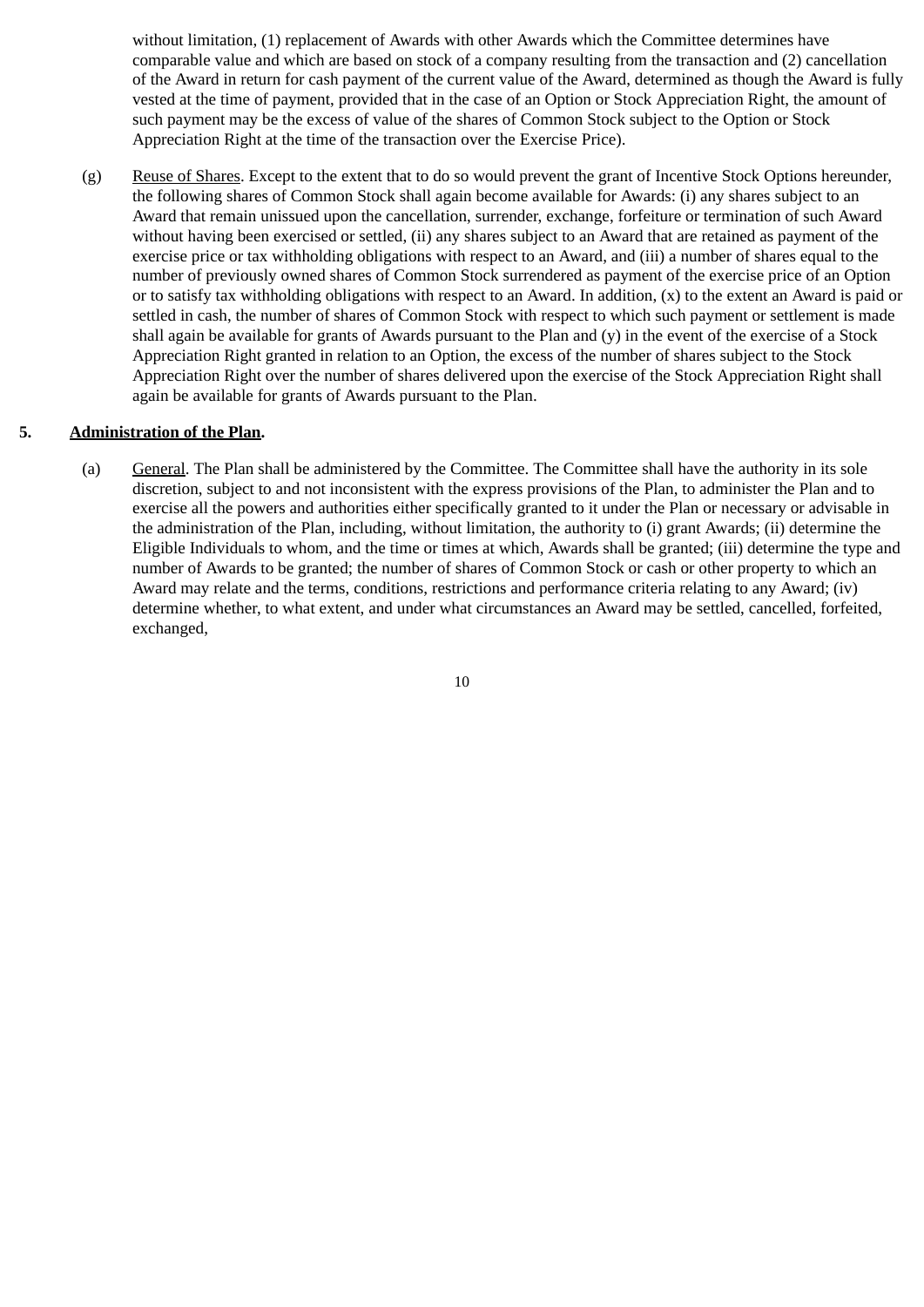or surrendered; (v) conclusively construe and interpret the Plan and all Awards; (vi) prescribe, amend and rescind rules and regulations relating to the Plan; (vii) determine the terms and provisions of Agreements; and (viii) make all other determinations deemed necessary or advisable for the operation and administration of the Plan. The Committee may, in its sole and absolute discretion, without amendment to the Plan (but subject to the terms and conditions of the Plan), (w) accelerate the date on which any Option or Stock Appreciation Right becomes exercisable; (x) waive or amend the operation of Plan provisions respecting exercise after termination of employment (provided that the term of an Option or Stock Appreciation Right may not be extended beyond ten years from the date of grant); (y) accelerate the vesting date, or waive any condition imposed hereunder, with respect to any Full Value Award; and (z) otherwise adjust any of the terms applicable to any such Award in a manner consistent with the terms of the Plan.

- (b) Decisions Binding. Any interpretations of the Plan by the Committee and any decisions made by it under the Plan are final and binding on all persons.
- (c) Delegation. Except to the extent prohibited by the applicable rules of any stock exchange, the Committee may allocate all or any portion of its responsibilities and powers to any one or more of its members and may delegate all or any part of its administrative responsibilities and powers to any person or persons selected by it. Any such allocation or delegation may be revoked by the Committee at any time.
- (d) Indemnification. No member of the Committee (or an authorized delegate of the Committee), and no officer of Huron or any of the Affiliates, shall be liable for any action taken or omitted to be taken by such individual or by any other member of the Committee or officer of Huron or any Affiliate in connection with the performance of duties under this Plan, except for such individual's own willful misconduct or as expressly provided by law (the "Administrative Actions"). Further, the Committee (and all delegates of the Committee), in addition to such other rights of indemnification as they may have as members of the Board of Directors or officers of Huron or an Affiliate, any individual serving as a Committee member (and any authorized delegate) shall be indemnified and held harmless by Huron to the fullest extent allowed by law against all costs and expenses reasonably incurred by them in connection with any action, suit or proceeding to which they or any of them may be party by reason of any Administrative Action.
- **6. Participation.** Subject to the terms and conditions of the Plan, the Committee shall determine and designate, from time to time, from among the Eligible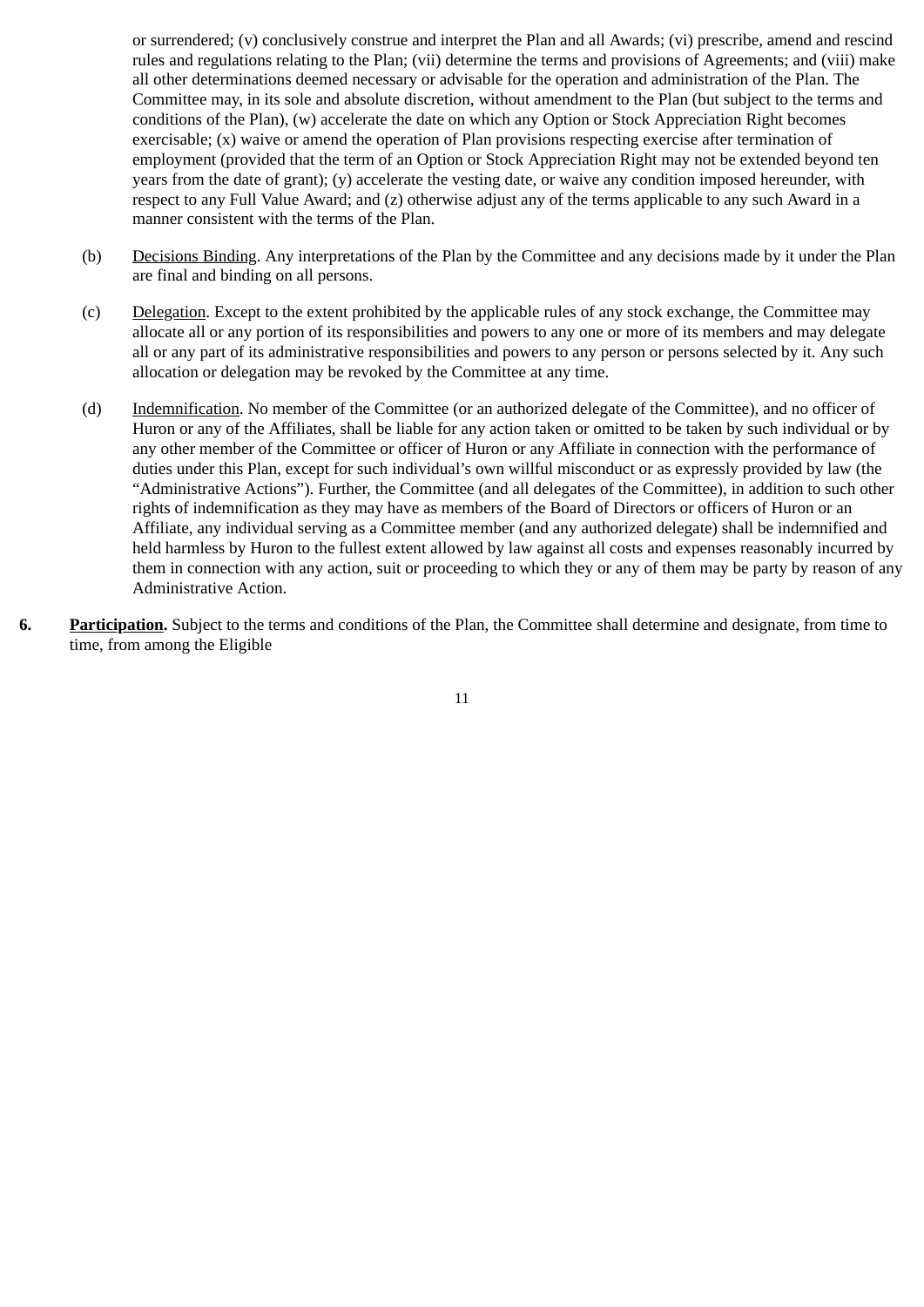Individuals those persons who will be granted one or more Awards under the Plan and, subject to the terms and conditions of the Plan, a Participant may be granted any Award permitted under the provisions of the Plan and more than one Award may be granted to a Participant. Except as otherwise agreed between Huron and the Participant, or except as otherwise provided in the Plan, an Award under the Plan shall not affect any previous Award under the Plan or an award under any other plan maintained by Huron or any of the Affiliates. No Participant or other person shall have any claim to be granted any Award, and there is no obligation for uniformity of treatment of Participants, or holders or beneficiaries of Awards, or of multiple Awards granted to a Participant. The terms and conditions of Awards and the Committee's determinations and interpretations with respect thereto need not be the same with respect to each Participant (whether or not such Participants are similarly situated).

## **7. Options and Stock Appreciation Rights.**

- (a) Grant of Awards. The Committee may grant Options and/or Stock Appreciation Rights to Eligible Individuals, subject to the terms and conditions of the Plan.
- (b) Identification of Options. Each Option shall be clearly identified as either an Incentive Stock Option or a Nonqualified Stock Option.
- (c) Tandem Awards. An Option may but need not be in tandem with a Stock Appreciation Right, and a Stock Appreciation Right may but need not be in tandem with an Option (in either case, regardless of whether the original award was granted under this Plan or another plan or arrangement.) If an Option is in tandem with a Stock Appreciation Right, the exercise price of both the Option and Stock Appreciation Right shall be the same, and the exercise of the Option or Stock Appreciation Right with respect to a share of Common Stock shall cancel the corresponding tandem Stock Appreciation Right or Option right with respect to such share. If a Stock Appreciation Right is in tandem with an Option but is granted after the grant of the Option, or if an Option is in tandem with an Stock Appreciation Right but is granted after the grant of the Stock Appreciation Right, the later granted tandem Award shall have the same exercise price as the earlier granted Award, but in no event less than the Fair Market Value of a share of Common Stock at the time of such grant.
- (d) Exercise Price. The "Exercise Price" of an Option or Stock Appreciation Right shall be established by the Committee at the time the Option or Stock Appreciation Right is granted; provided, however, that in no event shall the Exercise Price be less than 100% of the Fair Market Value of a share of Common Stock on the date of grant (or, if greater, the par value of a share of Common Stock on the date of grant).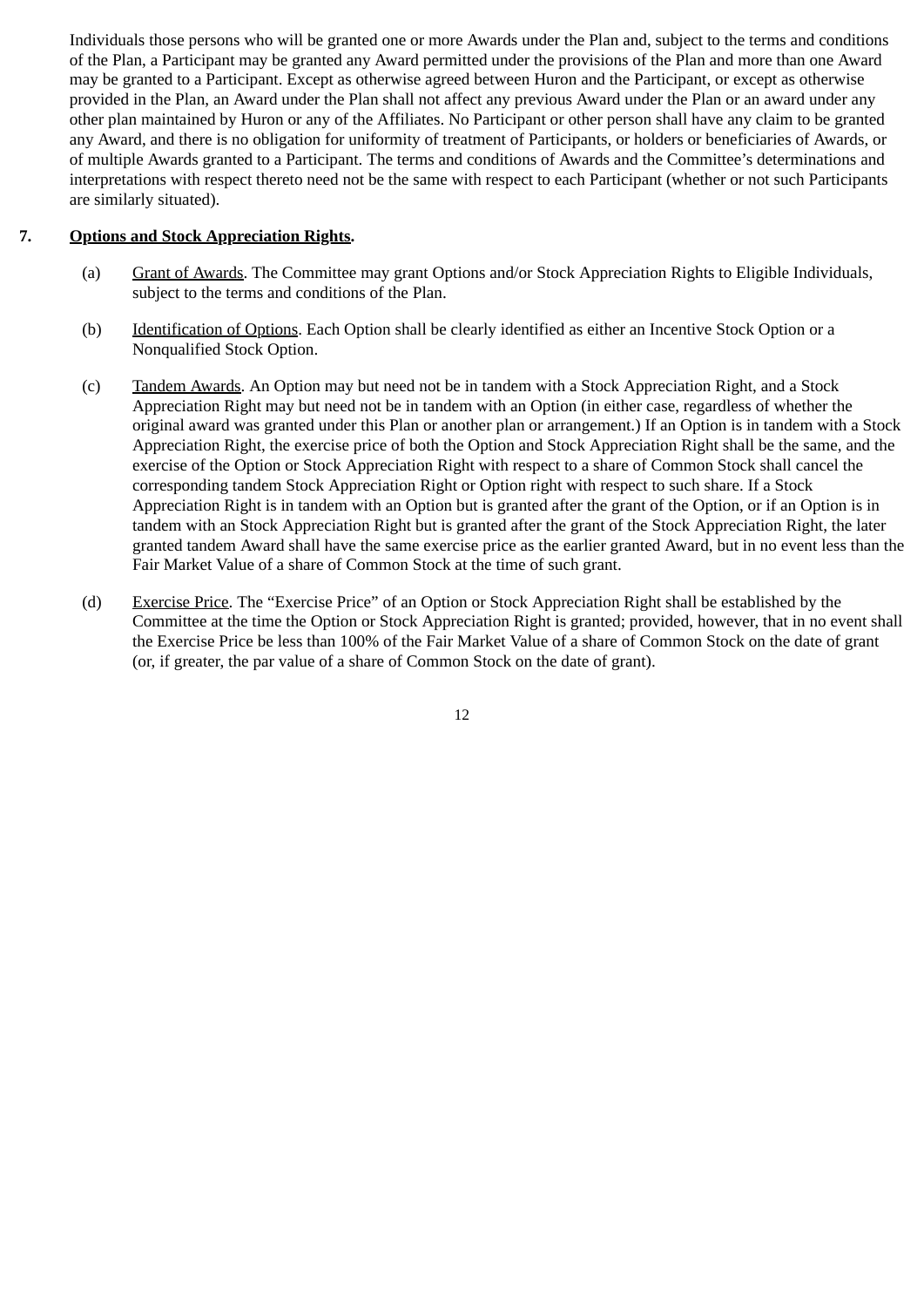(e) No Repricing/Prohibition on Buy-Back. Except for either adjustments pursuant to Section 3(g) or reductions of the Exercise Price approved by Huron's stockholders, the Exercise Price for any outstanding Option or Stock Appreciation Right may not be decreased after the date of grant nor may an outstanding Option or Stock Appreciation Right granted under the Plan be surrendered to Huron as consideration for the grant of a replacement Option or Stock Appreciation Right with a lower Exercise Price. Except as approved by Huron's stockholders, in no event shall any Option or Stock Appreciation Right granted under the Plan be surrendered to Huron in consideration for a cash payment if, at the time of such surrender, the Exercise Price of the Option or Stock Appreciation Right is greater than the then current Fair Market Value of a share of Common Stock. In addition, no repricing of an Option shall be permitted without the approval of Huron's stockholders if such approval is required under the rules of any stock exchange on which Common Stock is listed.

## (f) Term and Exercise.

- (v) Each Option or Stock Appreciation Right shall become exercisable at the time determined by the Committee at the date of grant, subject to the terms and conditions of the Plan. At the time of grant of an Option or Stock Appreciation Right, as applicable, the Committee may impose such restrictions or conditions of the exercisability of the Award as it, in its absolute discretion, deems appropriate, including, but not limited to, achievement of performance goals based on one or more Business Criteria or conditions relating to the completion of a specified period of service. Subject to Section 7(g) hereof, the Committee shall determine the expiration date of each Option and Stock Appreciation Right, as applicable, which shall be no later than the tenth anniversary of the date of grant of the Award. No Option or Stock Appreciation Right, as applicable, may be exercised after the expiration date applicable thereto.
- (vi) An Option or Stock Appreciation Right shall be exercised by delivering the form of notice of exercise provided by Huron.
- (vii) Payment for shares of Common Stock purchased upon the exercise of the Option shall be made on the effective date of such exercise by one or a combination of the following means (except that in the case of exercise using a broker assisted cashless exercise, payment may be made as soon as practicable after exercise): (1) in cash or cash equivalents; (2) by tendering, by actual delivery or attestation, shares of Common Stock owned by the Participant for at least six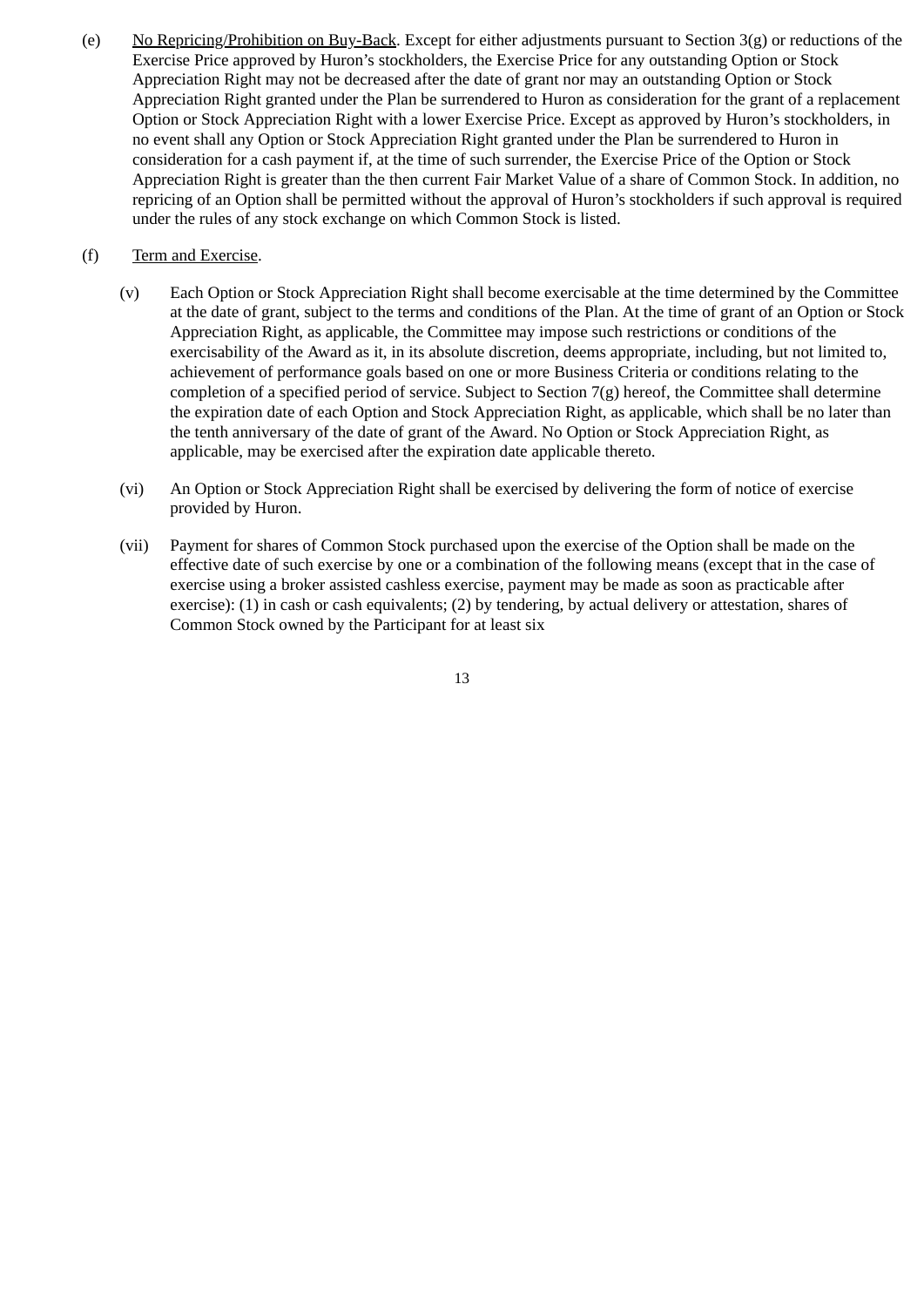months prior to the date of exercise and valued at their Fair Market Value on the effective date of such exercise; or (3) by any such other methods (including broker assisted cashless exercise via a broker selected by the Committee) as the Committee may from time to time authorize; provided, however, that in all cases, the method of making such payment shall be in compliance with applicable law.

- (viii) Payment in settlement of a Stock Appreciation Right may be made solely in whole shares of Common Stock valued at their Fair Market Value on the date of exercise of the Stock Appreciation Right or alternatively, in the sole discretion of the Committee, solely in cash or a combination of cash and shares. If the Committee decides that payment will be made in shares of Common Stock, and the amount payable results in a fractional share, payment for the fractional share will be made in cash.
- (ix) Upon the exercise of an Option or settlement of a Stock Appreciation Right in shares of Common Stock, in a manner determined by the Committee, either (1) certificates for shares of Common Stock shall be issued in the name of or for the account of the Participant or other person entitled to receive such shares or (2) shares of Common Stock shall be credited to such person's account via book-entry transfer and shall be registered in such person's name solely on the records of Huron's transfer agent, in each case, as soon as practicable following the effective date on which the Option or Stock Appreciation Right, as applicable, is exercised.
- (g) Provisions Relating to Incentive Stock Options. Incentive Stock Options may only be granted to employees of Huron and its Subsidiaries, in accordance with the provisions of Section 422 of the Code. To the extent that the aggregate Fair Market Value of shares of Common Stock with respect to which Incentive Stock Options are exercisable for the first time by a Participant during any calendar year under the Plan and any other stock option plan of Huron or any of its Subsidiaries shall exceed \$100,000, such Options shall be treated as Nonqualified Stock Options. For purposes of the preceding sentence, Fair Market Value shall be determined as of the date on which each such Incentive Stock Option is granted. No Incentive Stock Option may be granted to an individual if, at the time of the proposed grant, such individual owns (or is deemed to own under the Code) stock possessing more than ten percent of the total combined voting power of all classes of stock of Huron and its Subsidiaries unless (i) the exercise price of such Incentive Stock Option is at least 110% of the Fair Market Value of a share of Common Stock at the time such Incentive Stock Option is granted and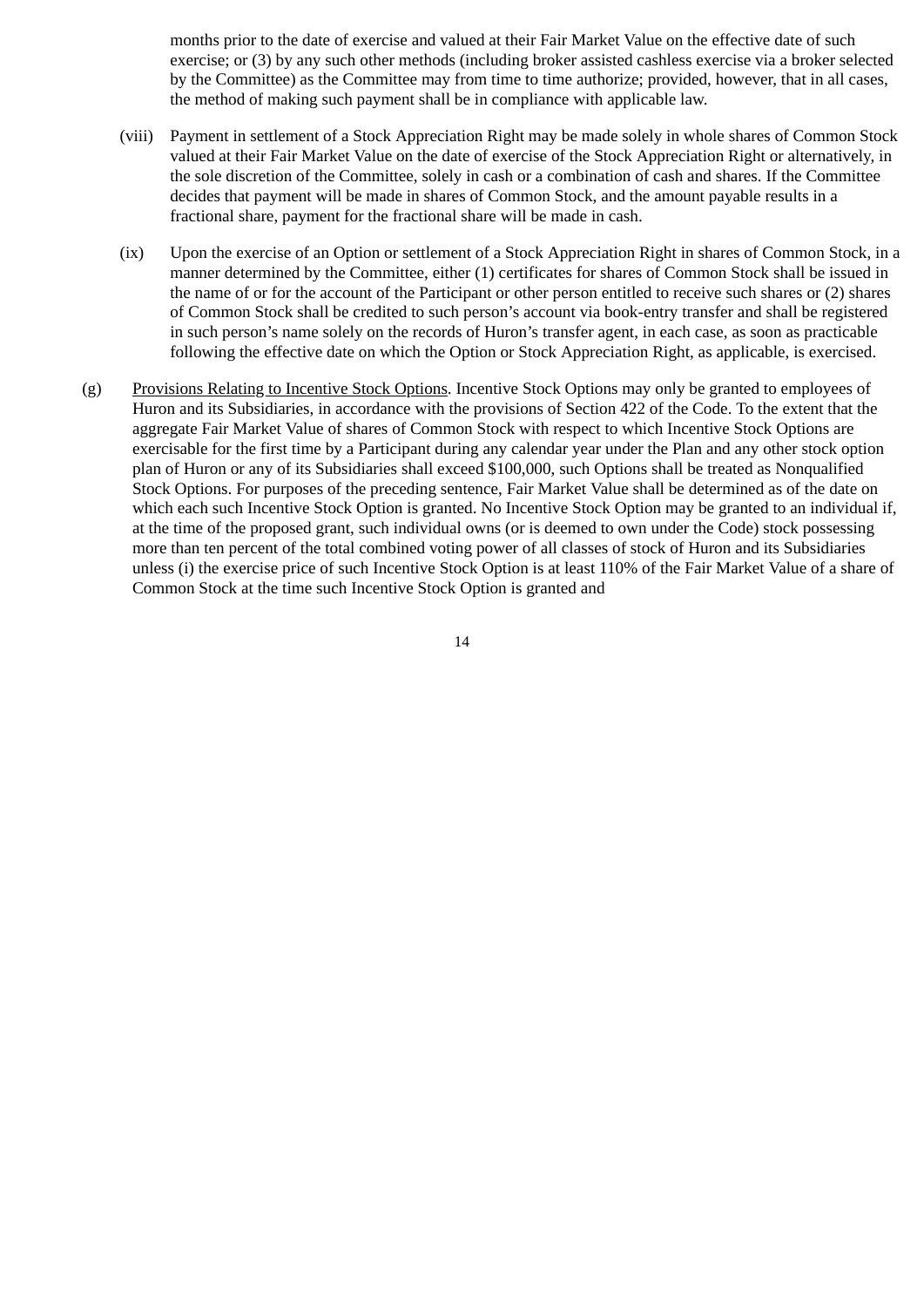(ii) such Incentive Stock Option is not exercisable after the expiration of five years from the date such Incentive Stock Option is granted. A Participant shall be required to notify Huron of any disposition of shares of Common Stock issued pursuant to the exercise of an Incentive Stock Option under the circumstances described in Section 421(b) of the Code (relating to certain disqualifying dispositions), within 10 days of such disposition.

- (h) Effect of Termination of Employment or Provision of Services on Options and Stock Appreciation Rights. The Committee shall determine the effect of termination of employment or termination of service on each Option and Stock Appreciation Right, subject to the terms and conditions of the Plan. Unless otherwise provided by the Committee:
	- (i) any Option or Stock Appreciation Right that is outstanding on the date on which a Participant's employment or service with Huron and the Affiliates terminates due to death or as a result of the Participant's being Disabled shall become fully vested and exercisable on the date on which the Participant's employment or service terminates due to the Participant's death or as a result of the Participant's being Disabled;
	- (ii) any Option or Stock Appreciation Right that is outstanding on the date on which a Participant's employment or service with Huron and the Affiliates terminates for Cause, whether or not then exercisable, shall be terminated effective as of the day immediately prior to the date of termination; and
	- (iii) any Option or Stock Appreciation Right that is outstanding on the date that a Participant's employment or service with Huron and the Affiliates terminates for any reason other than Cause, death, or the Participant's being Disabled, (1) shall remain exercisable for the 90 day period following such termination to the extent that it is exercisable at the time of such termination, but in no event following the expiration of its term and (2) shall be terminated effective as of the date of termination to the extent it remains unexercisable as of the date of termination; and
	- (iv) with respect to any Participant who is an employee of Huron or any Affiliate and who is in a position of corporate vice president, managing director or executive officer, any Option or Stock Appreciation Right that is outstanding on the date on which such Participant's employment with Huron and the Affiliates terminates due to Retirement shall continue to vest and be exercisable in accordance with its terms as though the Participant had remained in the employ of Huron and its Affiliates, provided that the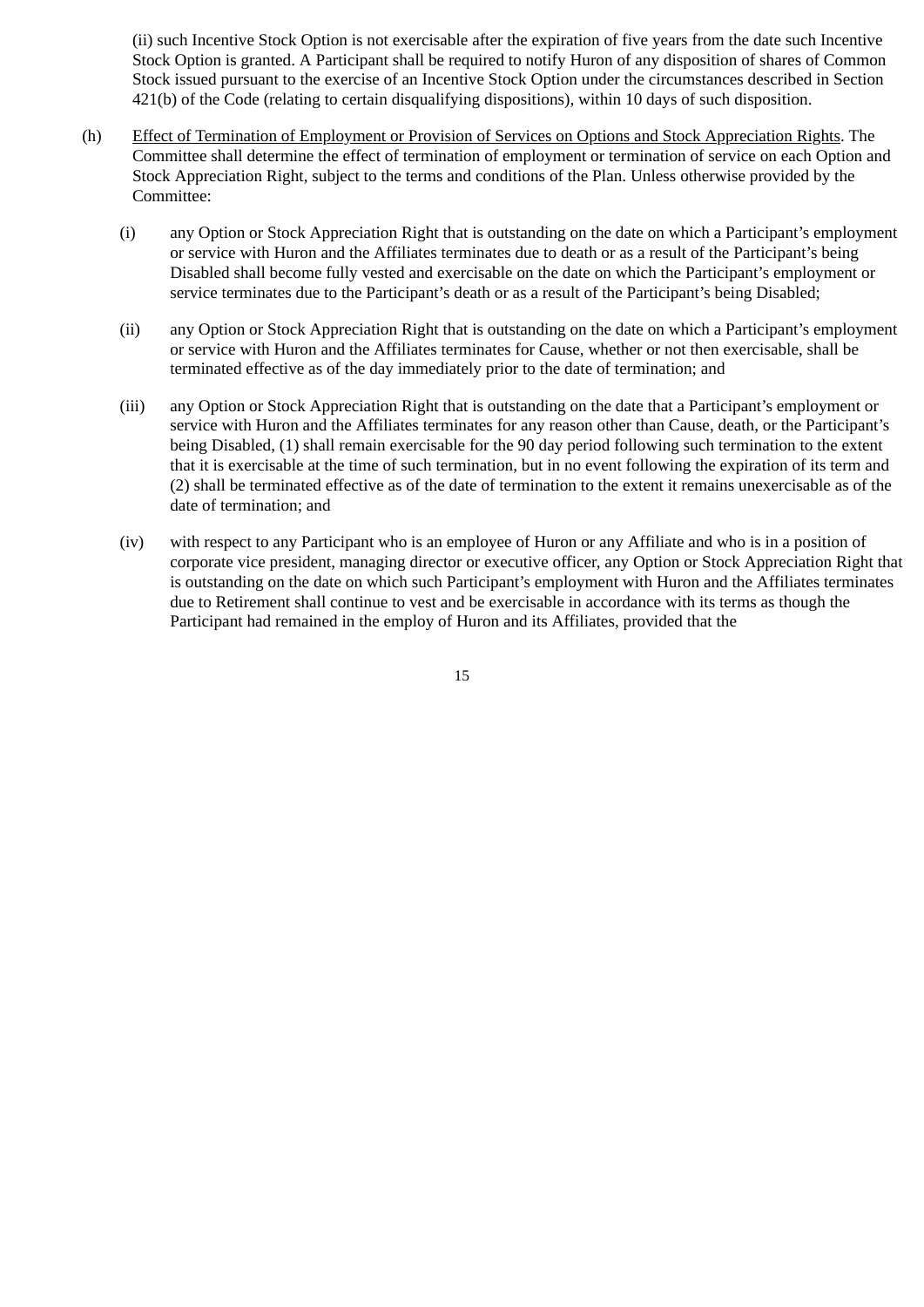Participant complies with the terms of the non-competition agreement and non-solicitation agreement in the form determined by Huron and signed by the Participant; provided further, however, that the foregoing provisions of this paragraph (iv) shall not apply with respect to any Option or Stock Appreciation Right that is subject to Section 409A of the Code.

- (i) Leaves of Absence. Unless otherwise provided by the Committee and, with respect to Incentive Stock Options, to the extent permitted under Section 422 of the Code, subject in all cases to the terms and conditions of the Award, in the case of any Participant who takes an approved unpaid leave of absence (i) the Participant's employment or service shall not be deemed to be terminated solely because of such leave of absence; (ii) the Participant shall continue to vest in his outstanding Options and Stock Appreciation Rights under the Plan during the first 30 days of such leave of absence; and (iii) the Participant shall cease to vest in his outstanding Options and Stock Appreciation Rights under the Plan during any period of such leave of absence which exceeds 30 days.
- (j) Post-Exercise Limitations. Without otherwise limiting the Committee's authority under the Plan, the Committee, in its discretion, may impose such restrictions on shares of Common Stock acquired pursuant to the exercise of an Option or received in settlement of a Stock Appreciation Right as it determines to be desirable, including, without limitation, restrictions relating to disposition of the shares and forfeiture restrictions based on service, performance, share ownership by the Participant, conformity with Huron's recoupment or clawback policies and such other factors as the Committee determines to be appropriate.

## **8. Full Value Awards and Cash Incentive Awards.**

- (a) Grant of Awards. The Committee may grant Full Value Awards and/or Cash Incentive Awards to Eligible Individuals, subject to the terms and conditions of the Plan.
- (b) Special Vesting Rules for Full Value Awards. Notwithstanding any other provision of the Plan or an Agreement to the contrary (other than Section 8(c)(i)), except for (i) Awards (when aggregated with all other Awards under the Plan) which do not exceed 5% of the total number of shares of Common Stock reserved for issuance under the Plan in the aggregate, (ii) grants made to newly eligible Participants to replace awards from a prior employer, and (iii) grants that are a form of payment of earned performance awards, (1) if an employee's right to become vested in a Full Value Award is conditioned on the completion of a specified period of service with Huron or the Affiliates, without achievement of performance targets or other performance objectives (whether or not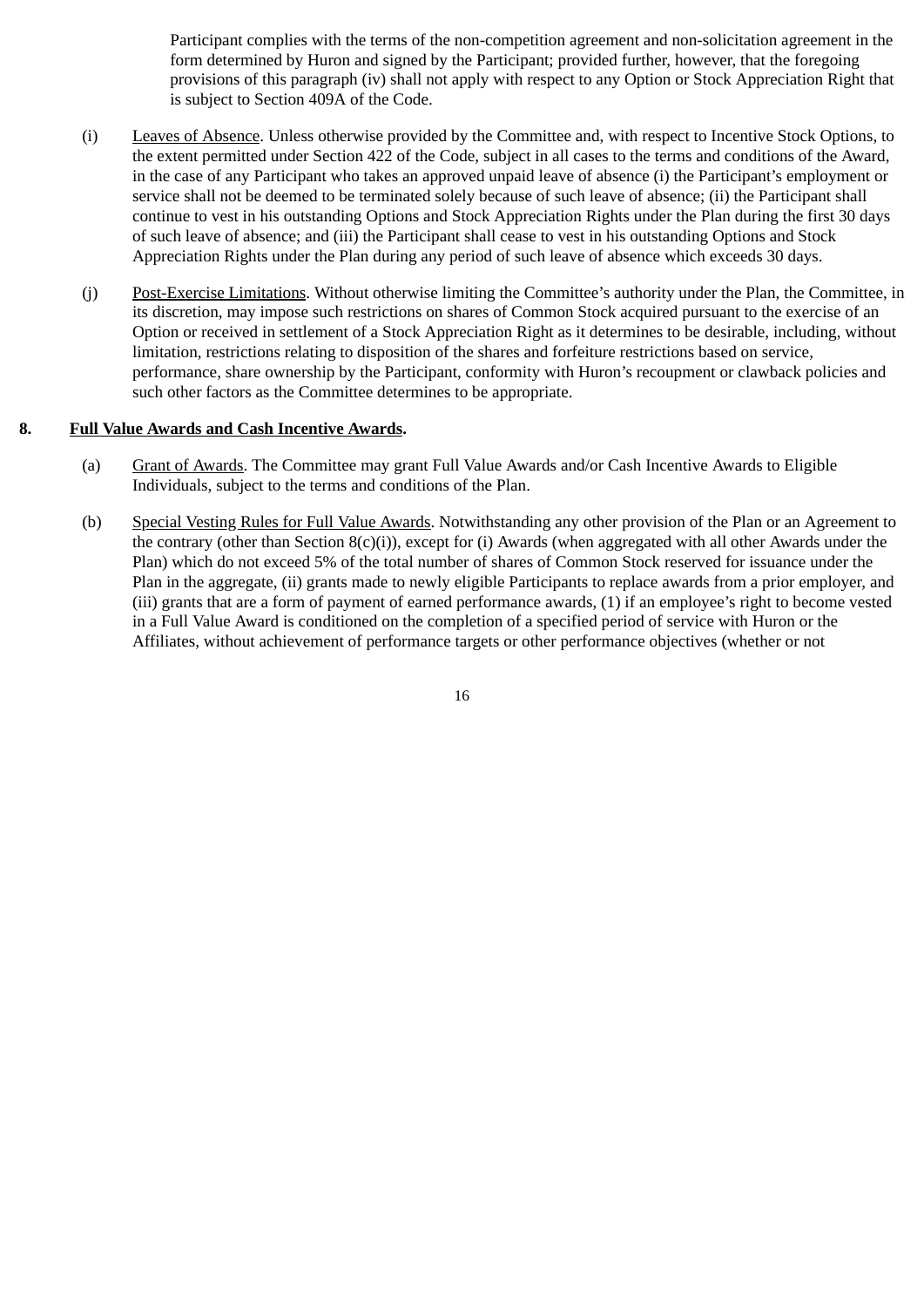related to performance measures) being required as a condition of vesting, and without it being granted in lieu of other compensation, then in no event shall the required period of service for full vesting be less than three years (subject, to the extent provided by the Committee, to prorated vesting over the course of such three year period and to acceleration of vesting in the event of the Participant's death, Disability, Retirement, Change of Control or involuntary termination).

- (c) Effect of Termination of Employment or Provision of Services on Full Value Awards. The Committee shall determine the effect of termination of employment or termination of service on each Full Value Award, subject to the terms and conditions of the Plan. Unless otherwise provided by the Committee:
	- (i) any Full Value Award that is outstanding on the date on which a Participant's employment or service with Huron and the Affiliates terminates due to death or as a result of the Participant's being Disabled shall become fully vested (and exercisable, if applicable) on the date on which the Participant's employment or service terminates due to the Participant's death or as a result of the Participant's being Disabled;
	- (ii) a Full Value Award that is outstanding on the date on which a Participant's employment or service with Huron and the Affiliates terminates for Cause shall be terminated effective as of the day immediately prior to the date of termination and all shares subject to the Full Value Award (whether or not then vested or distributable) shall be terminated effective as of the day immediately prior to the date of termination;
	- (iii) any Full Value Award that is outstanding on the date that a Participant's employment or service with Huron and the Affiliates terminates for any reason other than Cause, death, the Participant's being Disabled or Retirement and that has not vested on the date of termination (and all rights with respect thereto, such as dividends or dividend equivalents) shall be terminated effective as of the date of termination; and
	- (iv) with respect to any Participant who is an employee of Huron or any Affiliate and who is in a position of corporate vice president, managing director or executive officer, any Full Value Award that is outstanding on the date on which such Participant's employment with Huron and the Affiliates terminates due to Retirement shall continue to vest and be distributable in accordance with its terms as though the Participant had remained in the employ of Huron and the Affiliates provided that the Participant complies with the terms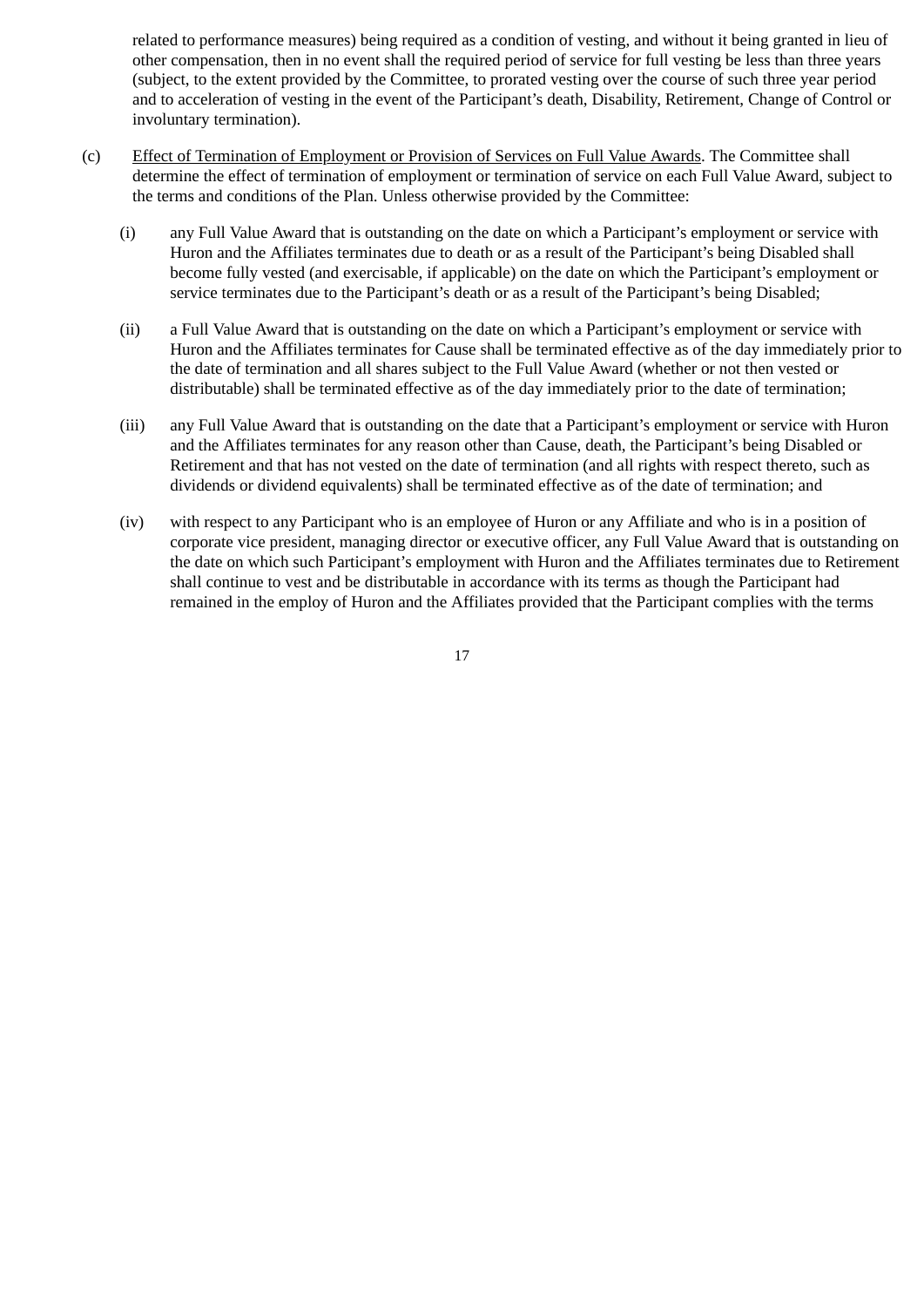of the non-competition agreement and non-solicitation agreement in the form determined by Huron and signed by the Participant; provided further, however, that the foregoing provisions of this paragraph (iv) shall not apply with respect to any Full Value Award that is subject to Section 409A of the Code.

- (d) Leaves of Absence. Unless otherwise provided by the Committee, subject in all cases to the terms and conditions of the Award, in the case of any Participant who takes an approved unpaid leave of absence (i) the Participant's employment or service shall not be deemed to be terminated solely because of such leave of absence; (ii) the Participant shall continue to vest in his outstanding Full Value Awards under the Plan during the first 30 days of such leave of absence; and (iii) the Participant shall cease to vest in his outstanding Full Value Awards under the Plan during any period of such leave of absence which exceeds 30 days.
- (e) Restrictions. Without otherwise limiting the Committee's authority under the Plan, the Committee, in its discretion, may impose such restrictions on shares of Common Stock acquired pursuant to the grant or settlement of a Full Value Award or the payment or retention of a Cash Incentive Award as it determines to be desirable, including, without limitation, restrictions relating to disposition of the shares and forfeiture restrictions based on service, performance, share ownership by the Participant, conformity with Huron's recoupment or clawback policies and such other factors as the Committee determines to be appropriate.
- **9. Performance-Based Compensation.** The Committee may designate any Full Value Award or a Cash Incentive Award granted to a Participant under the Plan as "Performance-Based Compensation" within the meaning of Section 162(m) of the Code and regulations thereunder. To the extent required by Section 162(m) of the Code, any such Award so designated shall be conditioned on the achievement of one or more performance targets as determined by the Committee and the following shall apply:
	- (a) Establishment of Performance Criteria. The performance targets established for the performance period established by the Committee shall be objective (as that term is described in regulations under Section 162(m) of the Code), and shall be established in writing by the Committee not later than 90 days after the beginning of the performance period (but in no event after 25% of the performance period has elapsed), and while the outcome as to the performance targets is substantially uncertain. The performance targets established by the Committee may be with respect to corporate performance, operating group or sub-group performance, individual performance, other group or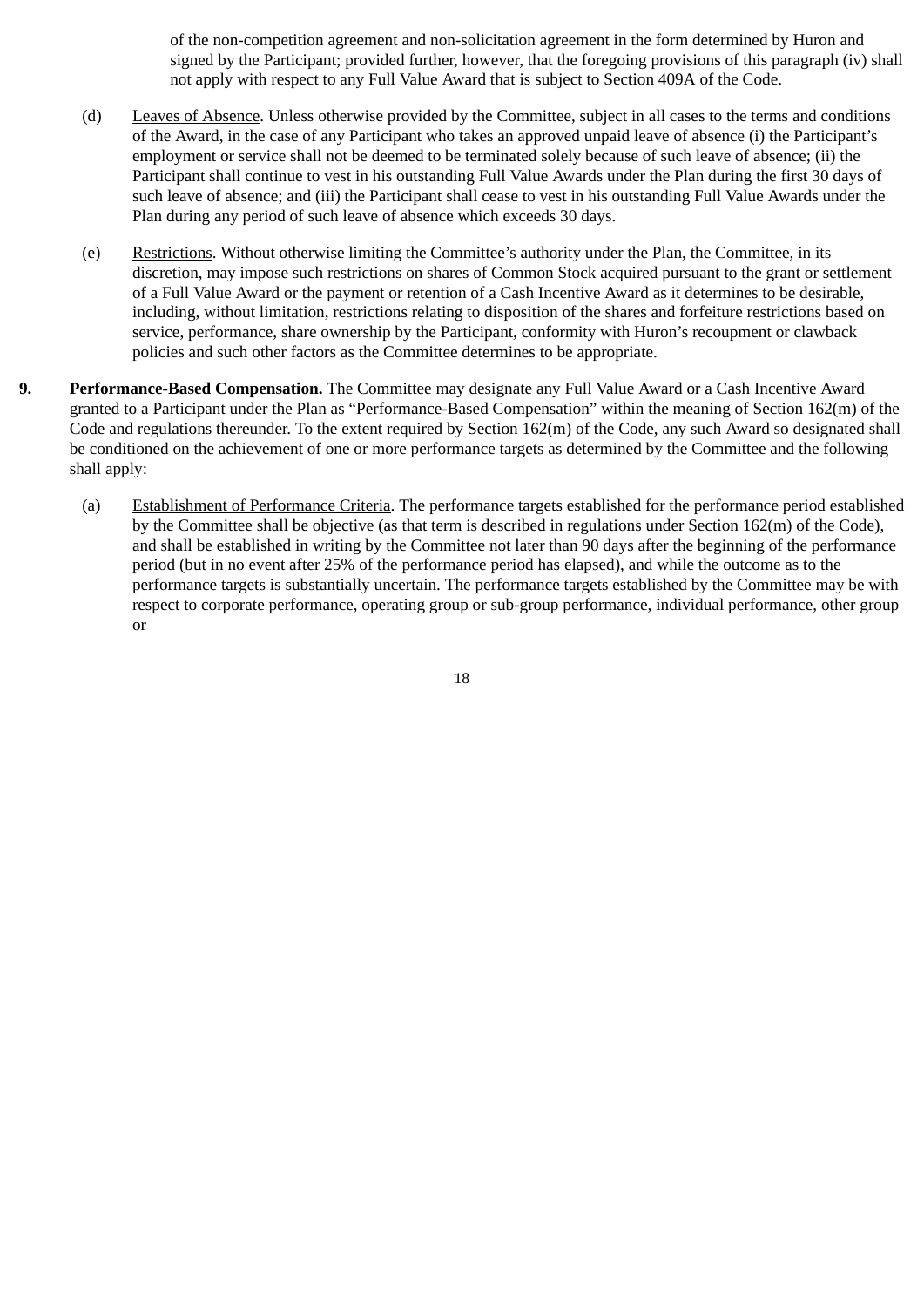individual performance, or division performance, and shall be based on one or more of the Business Criteria.

- (b) Certification of Targets. A Participant otherwise entitled to receive a Performance-Based Compensation Award for any performance period shall not receive a settlement or payment of the Award until the Committee has determined that the applicable performance target(s) have been attained. To the extent that the Committee exercises discretion in making the determination required by this Section 9(b), such exercise of discretion may not result in an increase in the amount of the payment.
- (c) Special Termination Rules. Subject to the other terms and conditions of the Plan, if an Award is intended to constitute Performance-Based Compensation, the Committee may provide that if a Participant's employment with Huron and the Affiliates terminates because of death or the Participant's being Disabled, or if a Change of Control occurs prior to the Participant's termination date, the Participant's Performance-Based Compensation may become vested without regard to whether the Award would continue to constitute Performance-Based Compensation.

Nothing in this Section 9 shall preclude the Committee from granting Awards under the Plan, or the Committee, Huron or any Affiliate from granting any cash awards outside of the Plan, that are not intended to be Performance-Based Compensation; provided, however, that, at the time of grant of Awards by the Committee (other than a Stock Option or Stock Appreciation Right), the Committee shall designate whether such Awards are intended to constitute Performance-Based Compensation. To the extent that the provisions of this Section 9 reflect the requirements applicable to Performance-Based Compensation, such provisions shall not apply to the portion of an Award, if any, that is not intended to constitute Performance-Based Compensation.

**10.** Change of Control. Except as otherwise provided in an Agreement or an Alternative Agreement, in the event that (a) a Participant is employed on the date of a Change of Control and the Participant's employment or service, as applicable, is terminated by Huron or the successor to Huron (or a Related Company which is his or her employer) for reasons other than Cause within 12 months following the Change of Control, or (b) the Plan is terminated by Huron or its successor following a Change of Control without provision for the continuation of outstanding Awards hereunder, all Options and Stock Appreciation Rights which are then outstanding shall become immediately exercisable and all other Awards shall become fully vested. If, (i) upon a Change of Control, awards in other shares or securities are substituted for outstanding Awards under the Plan and immediately following the Change of Control the Participant becomes employed (if the Participant was an employee immediately prior to the Change of Control)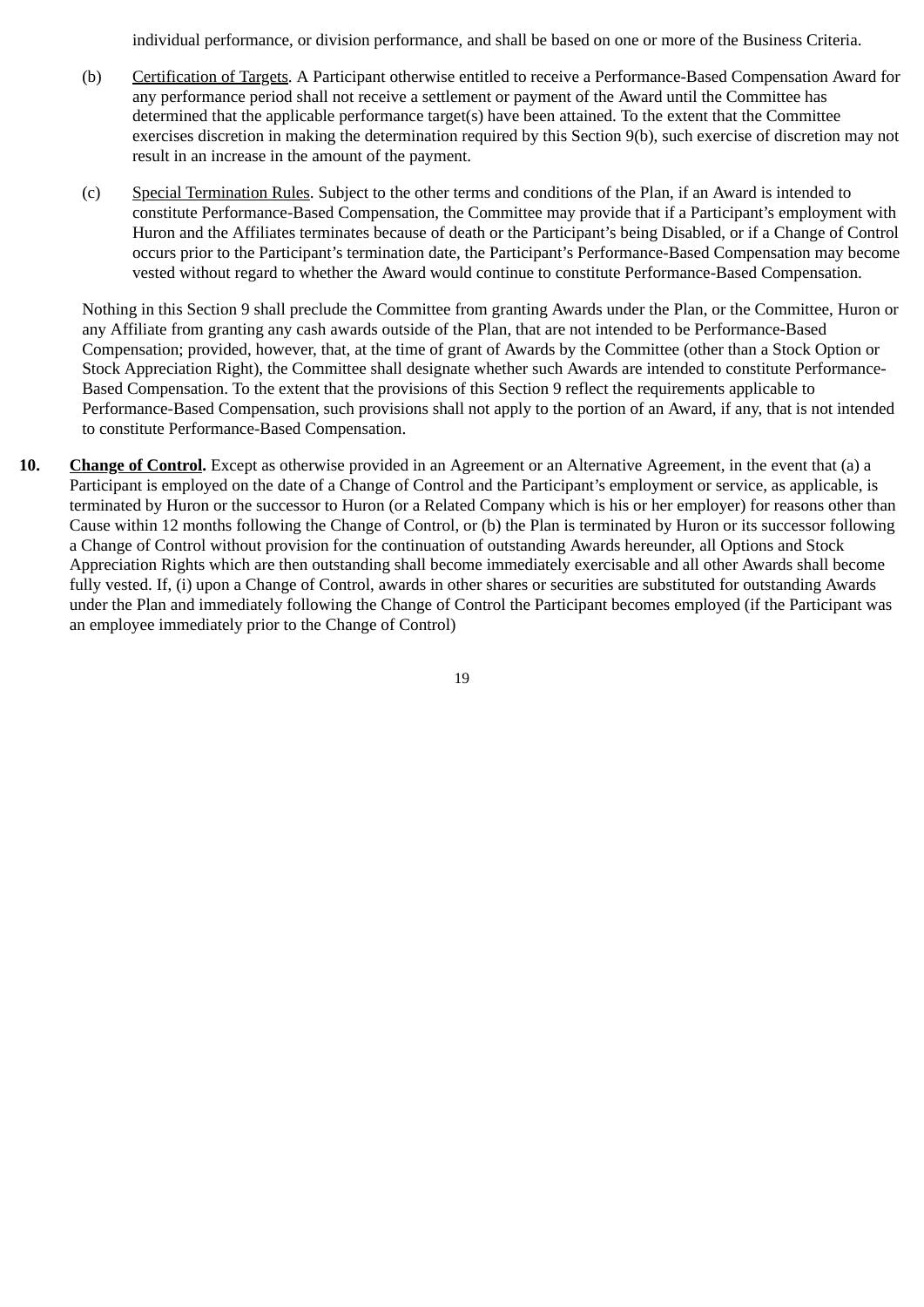or remains in continued service (as a director or independent contractor if the Participant was a director or independent contractor immediately prior to the Change of Control) of the entity into which Huron merged, or the purchaser of substantially all of the assets of Huron or a successor to such entity or purchaser, the Participant shall not be treated as having terminated employment or service for purposes of this Section 10 until such time as the Participant terminates employment or service with the merged entity or purchaser (or successor), as applicable, and (ii) if, in connection with a Change of Control, a Participant is offered employment with a successor to Huron (or an Affiliate) for which the Participant is reasonably qualified and on financial terms and conditions which are comparable to the financial terms and conditions that applied to the Participant's employment immediately prior to the Change of Control, if the Participant does not accept the offer of employment and if, as a result, the Participant's employment with Huron, the Affiliates and their respective successors is terminated, the Participant shall not be treated as having a termination of employment for purposes of this Section 10.

**11. Rights as a Stockholder.** No person shall have any rights as a stockholder with respect to any shares of Common Stock covered by or relating to any Award until the date of issuance of a stock certificate with respect to such shares or the date of crediting such shares to such person's account via book-entry transfer. Except for adjustments pursuant to Section 3(g), no adjustment to any Award shall be made for dividends or other rights for which the record date occurs prior to the date such stock certificate is issued or credit via book-entry transfer is made.

# **12. Limitations of Implied Rights.**

- (a) No Right to Employment or Continued Service. Nothing contained in the Plan or any Agreement shall confer upon any Participant any right with respect to the continuation of employment by or provision of services to Huron and the Affiliates or interfere in any way with the right of Huron and the Affiliates, subject to the terms of any separate agreement to the contrary, at any time to terminate such employment or service or to increase or decrease the compensation of any Participant.
- (b) No Claim to Award. No person shall have any claim or right to receive an Award hereunder. The grant of an Award to a Participant at any time shall neither require the Committee to grant any other Award to such Participant or other person at any time nor preclude the Committee from making subsequent grants to such Participant or any other person.
- (c) No Right to Assets or Property. Neither a Participant nor any other person shall, by reason of the Plan, acquire any right in or title to any assets, funds or property of Huron or any Affiliate whatsoever, including, without limitation, any specific funds, assets, or other property which Huron or any Affiliate, in its sole discretion, may set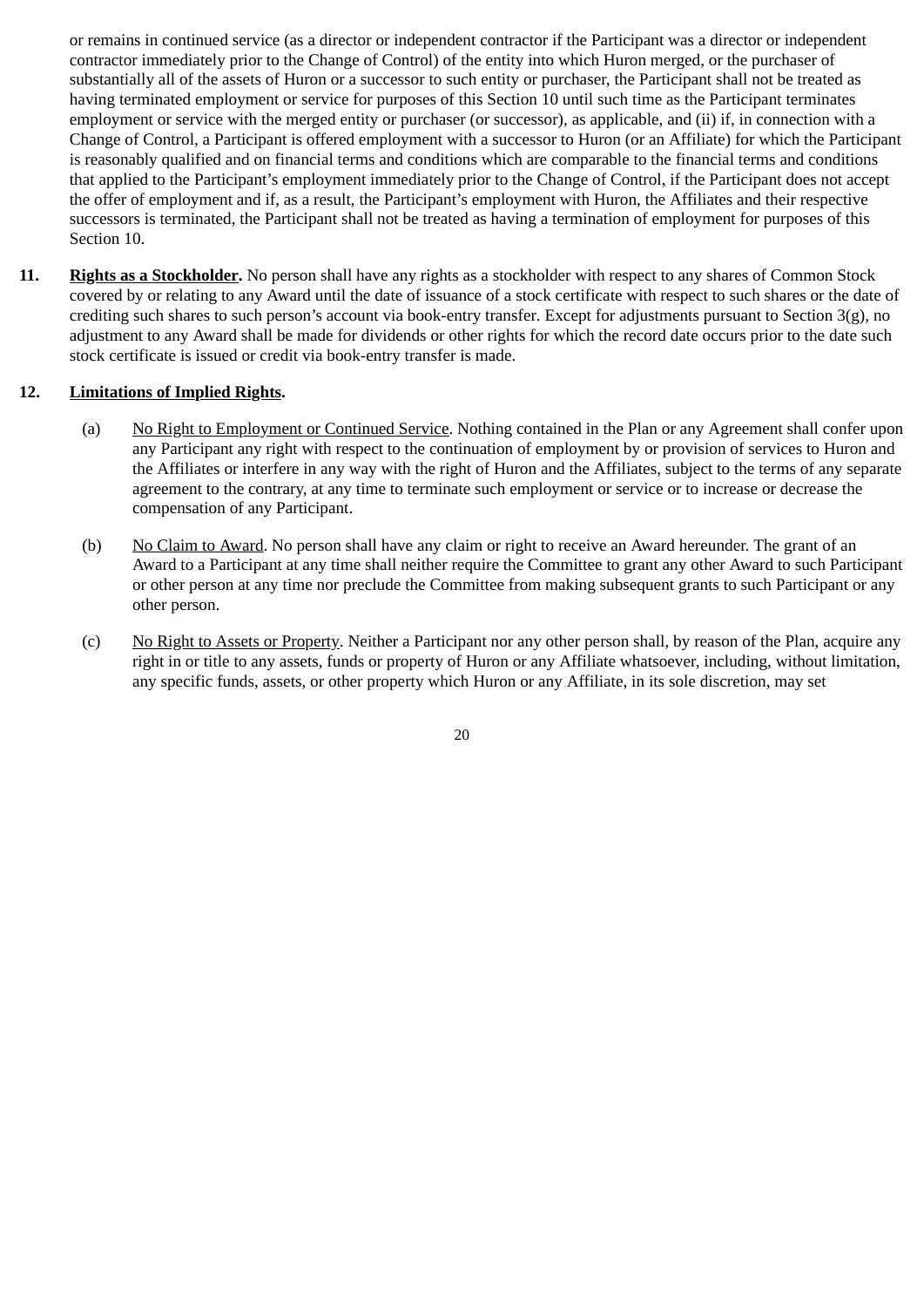aside in anticipation of a liability under the Plan. A Participant shall have only a contractual right to the amounts, if any, payable under the Plan, unsecured by any assets of Huron and any Affiliate. Nothing contained in the Plan shall constitute a guarantee by Huron or any Affiliate that the assets of such companies shall be sufficient to pay any benefits to any person.

## **13. Securities Matters.**

- (a) Compliance with Law. Notwithstanding anything herein to the contrary, Huron shall not be obligated to cause to be issued or delivered any certificates evidencing shares of Common Stock pursuant to the Plan (or any crediting of shares to a person's account via book-entry transfer) unless and until Huron is advised by its counsel (which may be Huron's in-house counsel) that the issuance and delivery of such certificates (or crediting of such shares to an account) is in compliance with all applicable laws, regulations of governmental authority and the requirements of any securities exchange on which shares of Common Stock are traded. The Committee may require, as a condition of the issuance and delivery of certificates (or crediting to an account) pursuant to the terms hereof, that the recipient of such shares make such agreements and representations, and that, if applicable, such certificates bear such legends, as the Committee, in its sole discretion, deems necessary or advisable.
- (b) Transfer of Shares. The transfer of any shares of Common Stock hereunder shall be effective only at such time as counsel to Huron (which may be Huron's in-house counsel) shall have determined that the issuance and delivery of such shares is in compliance with all applicable laws, regulations of governmental authority and the requirements of any securities exchange on which shares of Common Stock are traded. The Committee may, in its sole discretion, defer the effectiveness of any transfer of shares of Common Stock hereunder in order to allow the issuance of such shares to be made pursuant to registration or an exemption from registration or other methods for compliance available under federal or state securities laws. The Committee shall inform the Participant in writing of its decision to defer the effectiveness of a transfer. During the period of such deferral in connection with the exercise of an Option, the Participant may, by written notice, withdraw such exercise and obtain the refund of any amount paid with respect thereto.
- **14. Withholding Taxes.** All Awards and other payments under the Plan are subject to withholding of all applicable taxes. Whenever cash is to be paid pursuant to an Award, Huron and the Affiliates shall have the right to deduct therefrom an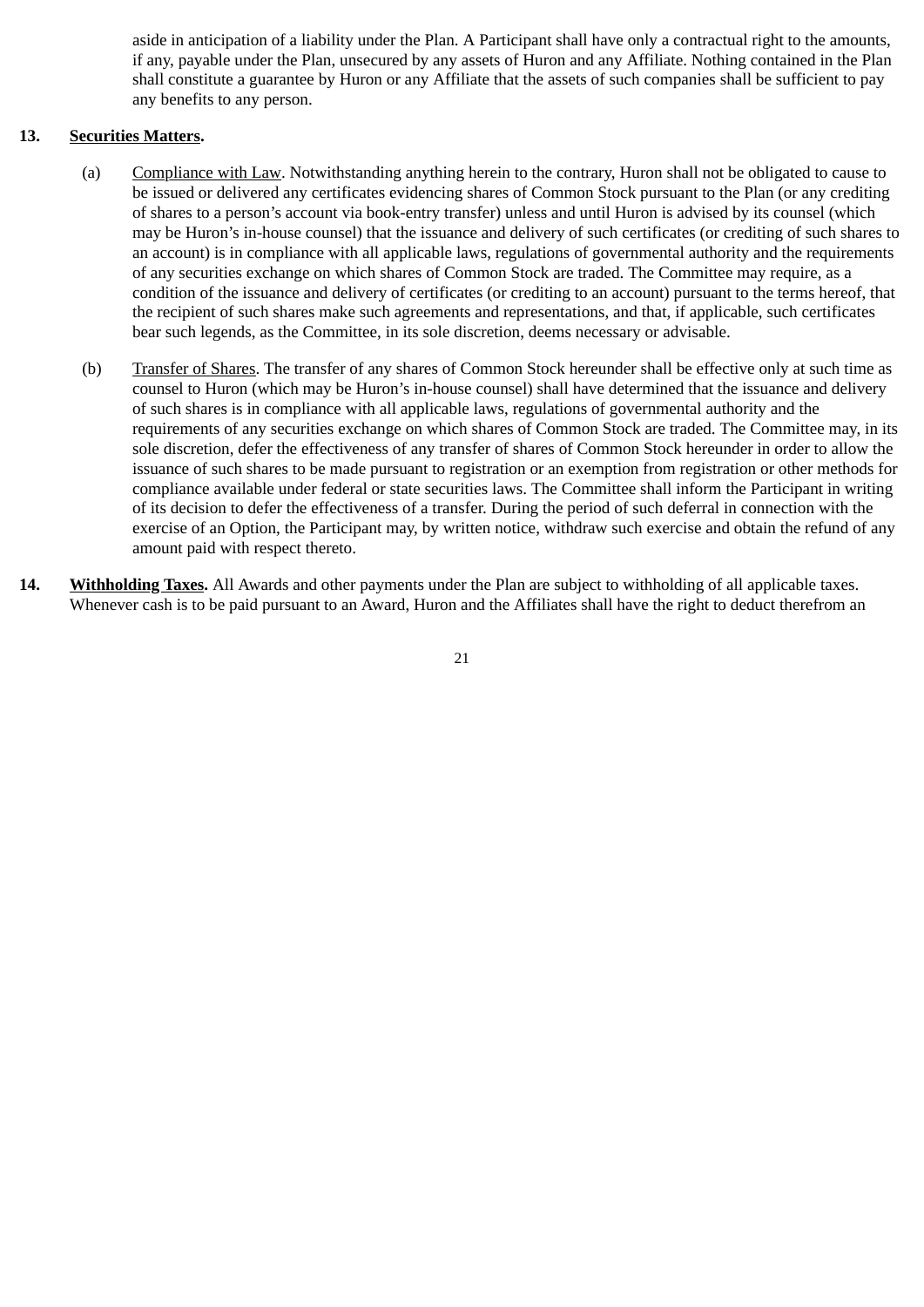amount sufficient to satisfy any federal, state and local withholding tax requirements related thereto. Whenever shares of Common Stock are to be delivered pursuant to an Award, Huron and the Affiliates shall have the right to require the Participant to remit to Huron and the Affiliates in cash an amount sufficient to satisfy any federal, state and local withholding tax requirements related thereto. With the approval of the Committee, a Participant may satisfy the foregoing requirement by electing to have Huron and the Affiliates withhold from delivery shares of Common Stock having a value equal to the amount of tax required to be withheld, as determined by the Committee or through the surrender of shares of Common Stock which the Participant already owns; provided, however, that previously-owned shares of Common Stock that have been held by the Participant or shares to which the Participant is entitled under the Plan may only be used to satisfy the minimum tax withholding required by applicable law (or other rates that will not have a negative accounting impact). Any shares used to satisfy the withholding obligation shall be valued at their Fair Market Value on the date of which the amount of tax to be withheld is determined. Such a withholding election may be made with respect to all or any portion of the shares to be delivered pursuant to an Award.

- **15. Notification of Election Under Section 83(b) of the Code.** If any Participant shall, in connection with the acquisition of shares of Common Stock under the Plan, make the election permitted under Section 83(b) of the Code, such Participant shall notify Huron of such election within 10 days of filing notice of the election with the Internal Revenue Service.
- **16. Amendment or Termination of the Plan.** The Board of Directors may, at any time, suspend or terminate the Plan or revise or amend it in any respect whatsoever; provided, however, that approval of Huron's stockholders shall be required for any such amendment if and to the extent such approval is required in order to comply with applicable law (including, but not limited to, the Incentive Stock Option regulations and any amendments thereto), or stock exchange or automated quotation system listing requirement; provided, further, that the approval of Huron's stockholders shall be required for any amendment that would increase the per Participant limit on Awards that may be granted to non-employee directors of Huron or any Affiliate set forth in Section 4(c)(ii). Without limiting the generality of the foregoing, no amendment of the Plan will be made without the approval of Huron's stockholders if such amendment would (a) materially increase the benefits accruing to a Participant under the Plan; (b) increase the aggregate number of shares of Common Stock that may be issued under the Plan; (c) modify the requirements as to eligibility for participation in the Plan; or (d) be required under Section 7(e) of the Plan (relating to prohibitions on repricing and buy-backs).

Nothing in this Section 16 shall restrict the Committee's ability to exercise its discretionary authority pursuant to Sections 4 and 5, which discretion may be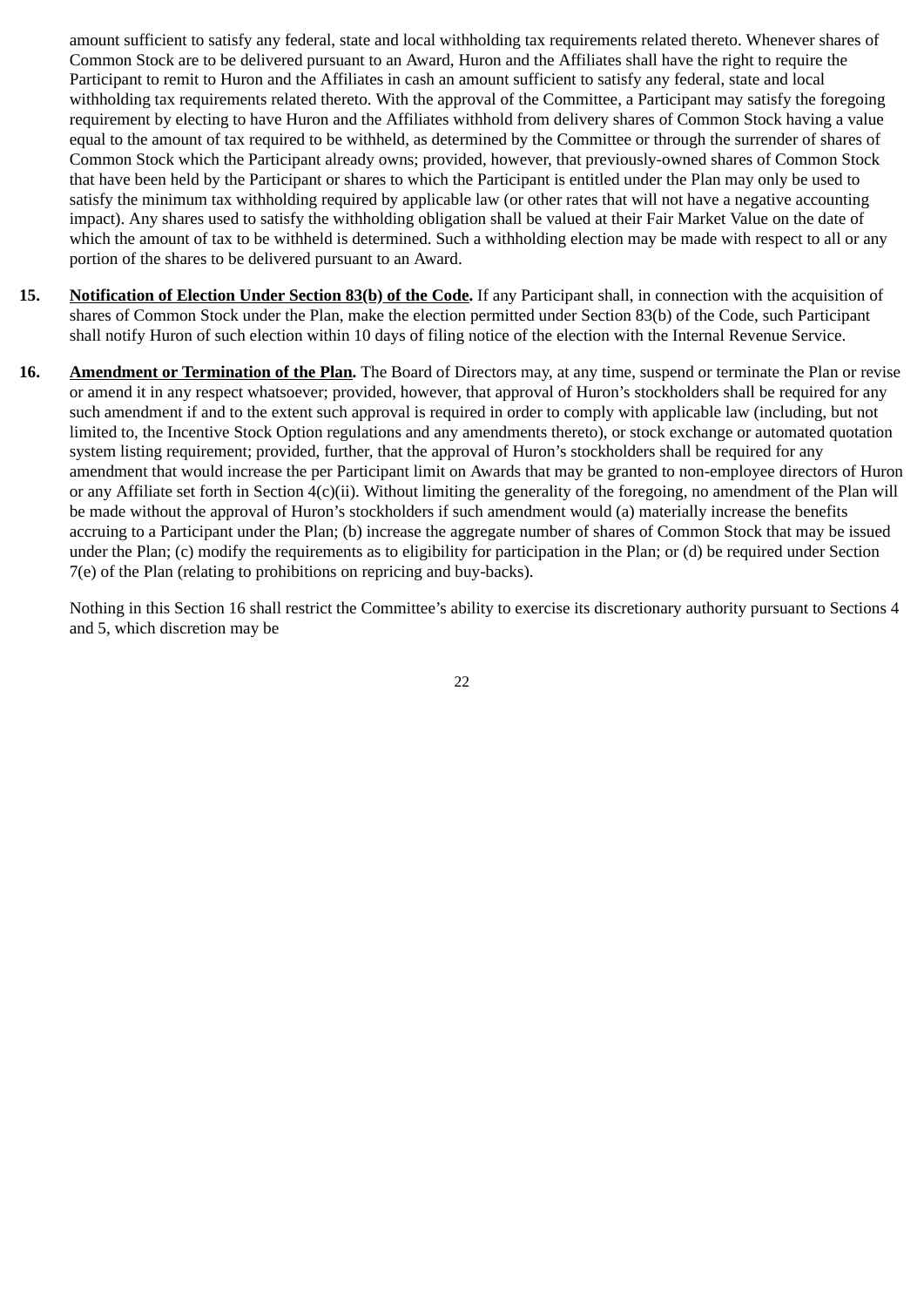exercised without amendment to the Plan. No action hereunder may, without the consent of a Participant, reduce the Participant's rights under any outstanding Award.

# **17. Transferability.**

- (a) General. Awards under the Plan are not transferable except as designated by the Participant by will or by the laws of descent and distribution. Upon the death of a Participant, outstanding Awards granted to such Participant may be exercised only by the executor or administrator of the Participant's estate or by a person who shall have acquired the right to such exercise by will or by the laws of descent and distribution. No transfer of an Award by will or the laws of descent and distribution shall be effective to bind Huron unless the Committee shall have been furnished with (i) written notice thereof and with a copy of the will and/or such evidence as the Committee may deem necessary to establish the validity of the transfer and (ii) an agreement by the transferee to comply with all the terms and conditions of the Award that are or would have been applicable to the Participant and to be bound by the acknowledgments made by the Participant in connection with the grant of the Award.
- (b) Family Members. Notwithstanding Section 17(a), during a Participant's lifetime, the Committee may, in its sole discretion, pursuant to the provisions set forth in this Section 17(b), permit the transfer, assignment or other encumbrance of an outstanding Option, unless such Option is an Incentive Stock Option and the Committee and the Participant intend that it shall retain such status. Subject to the approval of the Committee and to any conditions that the Committee may prescribe, a Participant may, upon providing written notice to Huron, elect to transfer any or all Options granted to such Participant pursuant to the Plan to members of his or her immediate family, including, but not limited to, children, grandchildren and spouse or to trusts for the benefit of such immediate family members or to partnerships in which such family members are the only partners; provided, however, that no such transfer by any Participant may be made in exchange for consideration. Any such transferee must agree, in writing, to be bound by all terms and conditions of the Plan.
- (c) Beneficiary. A Participant may file with the Committee a written designation of a beneficiary on such form as may be prescribed by the Committee and may, from time to time, amend or revoke such designation. If no designated beneficiary survives the Participant, the executor or administrator of the Participant's estate shall be deemed to be the Participant's beneficiary.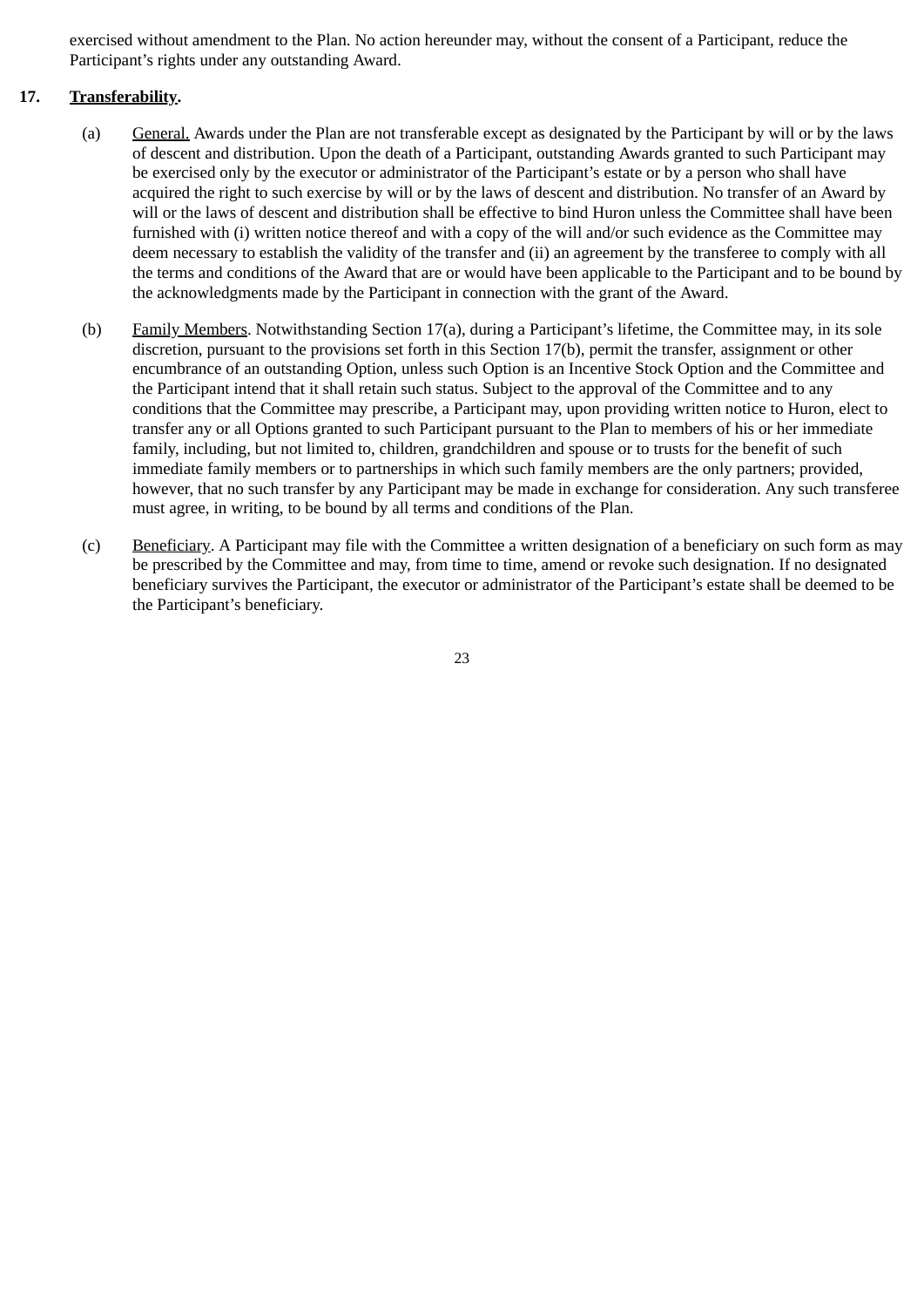## **18. Miscellaneous.**

- (a) Notices. Any notice or document required to be filed with the Committee under the Plan will be properly filed if delivered or mailed by registered mail, postage prepaid, to the Committee, in care of Huron at its principal executive offices. The Committee may, by advance written notice to affected persons, revise such notice procedure from time to time. Any notice required under the Plan (other than exercise notice) may be waived by the person entitled to notice.
- (b) Form and Time of Elections. Unless otherwise specified herein, each election required or permitted to be made by any Participant or other person entitled to benefits under the Plan, and any permitted modification or revocation thereof, shall be in writing filed with the applicable Committee at such times, in such form, and subject to such restrictions and limitations, not inconsistent with the terms of the Plan, as the Committee shall require.
- (c) Agreement. The Committee may require a Participant to enter into an Agreement evidencing the Award, which Agreement shall contain such terms and conditions, not inconsistent with the Plan, as the Committee determines in its discretion.
- (d) Liability for Cash Payments. Subject to the terms and conditions of the Plan, Huron and each Affiliate shall be liable for payment of cash due under the Plan with respect to any Participant to the extent that such benefits are attributable to the service rendered for Huron or the Affiliate, as applicable, by the Participant. Any disputes relating to liability of Huron or an Affiliate for cash payments shall be resolved by the Committee.
- (e) Evidence. Evidence required of anyone under the Plan may be by certificate, affidavit, document or other information which the person acting on it considers pertinent and reliable, and signed, made or presented by the proper party or parties.
- (f) Gender and Number. Where the context admits, words in any gender shall include any other gender, words in the singular shall include the plural and the plural shall include the singular.
- (g) Expenses and Receipts. The expenses of the Plan shall be paid by Huron. Any proceeds received by Huron in connection with any Award may be used for general corporate purposes.
- (h) Applicable Law. Except to the extent preempted by any applicable federal law, the Plan shall be construed and administered in accordance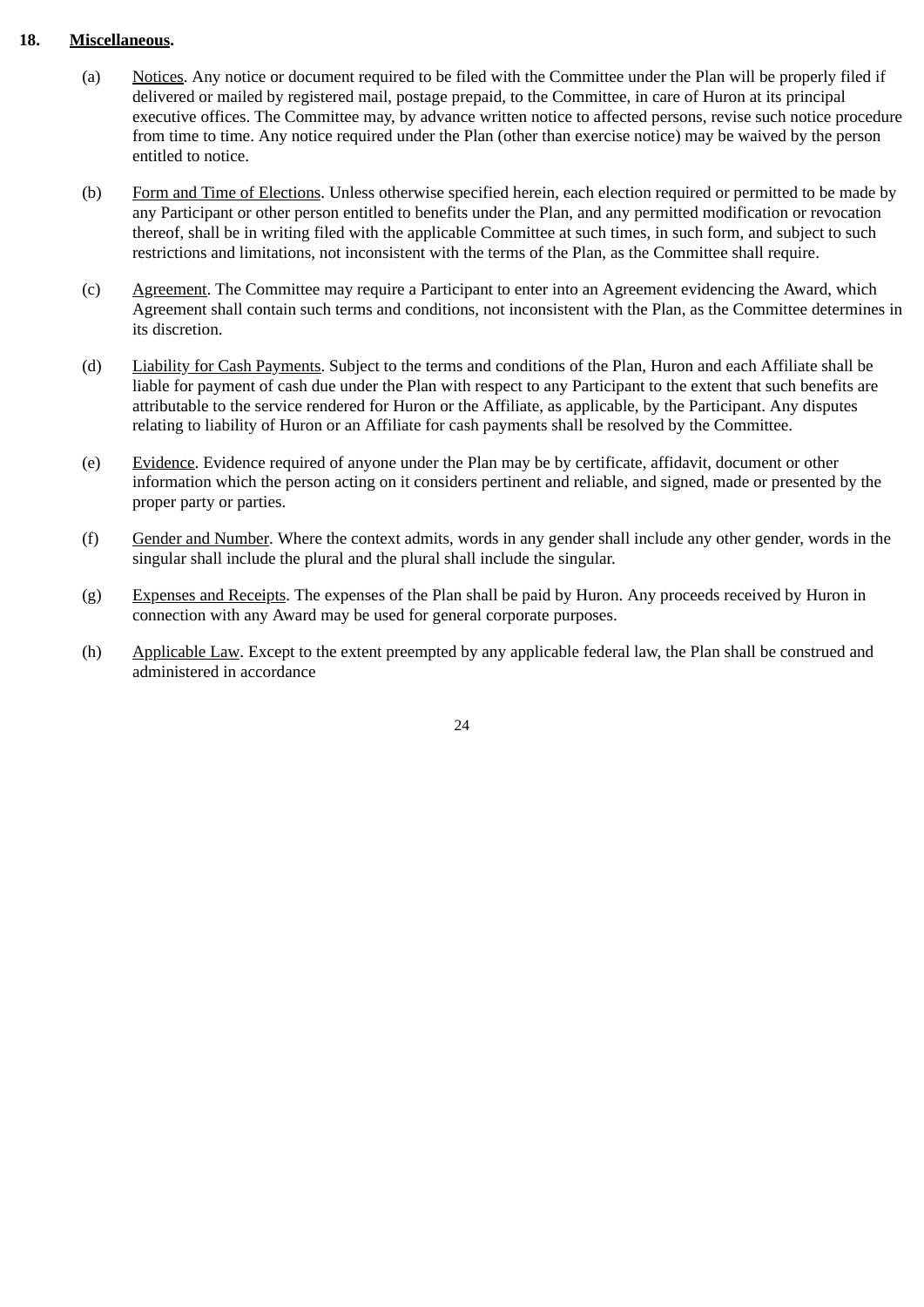with the laws of the State of Delaware without reference to its principles of conflicts of law.

- (i) No Fractional Shares. No fractional shares of Common Stock shall be issued or delivered pursuant to the Plan. The Committee shall determine whether cash, other Awards, or other property shall be issued or paid in lieu of such fractional shares or whether such fractional shares or any rights thereto shall be forfeited or otherwise eliminated.
- **19. Severability.** If any provision of the Plan is held to be invalid or unenforceable, the other provisions of the Plan shall not be affected but shall be applied as if the invalid or unenforceable provision had not been included in the Plan.
- **20. Foreign Employees.** Notwithstanding any other provision of the Plan to the contrary, the Committee may grant Awards to eligible persons who are foreign nationals on such terms and conditions different from those specified in the Plan as may, in the judgment of the Committee, be necessary or desirable to foster and promote achievement of the purposes of the Plan. In furtherance of such purposes, the Committee may make such modifications, amendments, procedures and subplans as may be necessary or advisable to comply with provisions of laws in other countries or jurisdictions in which Huron or an Affiliate operates or has employees.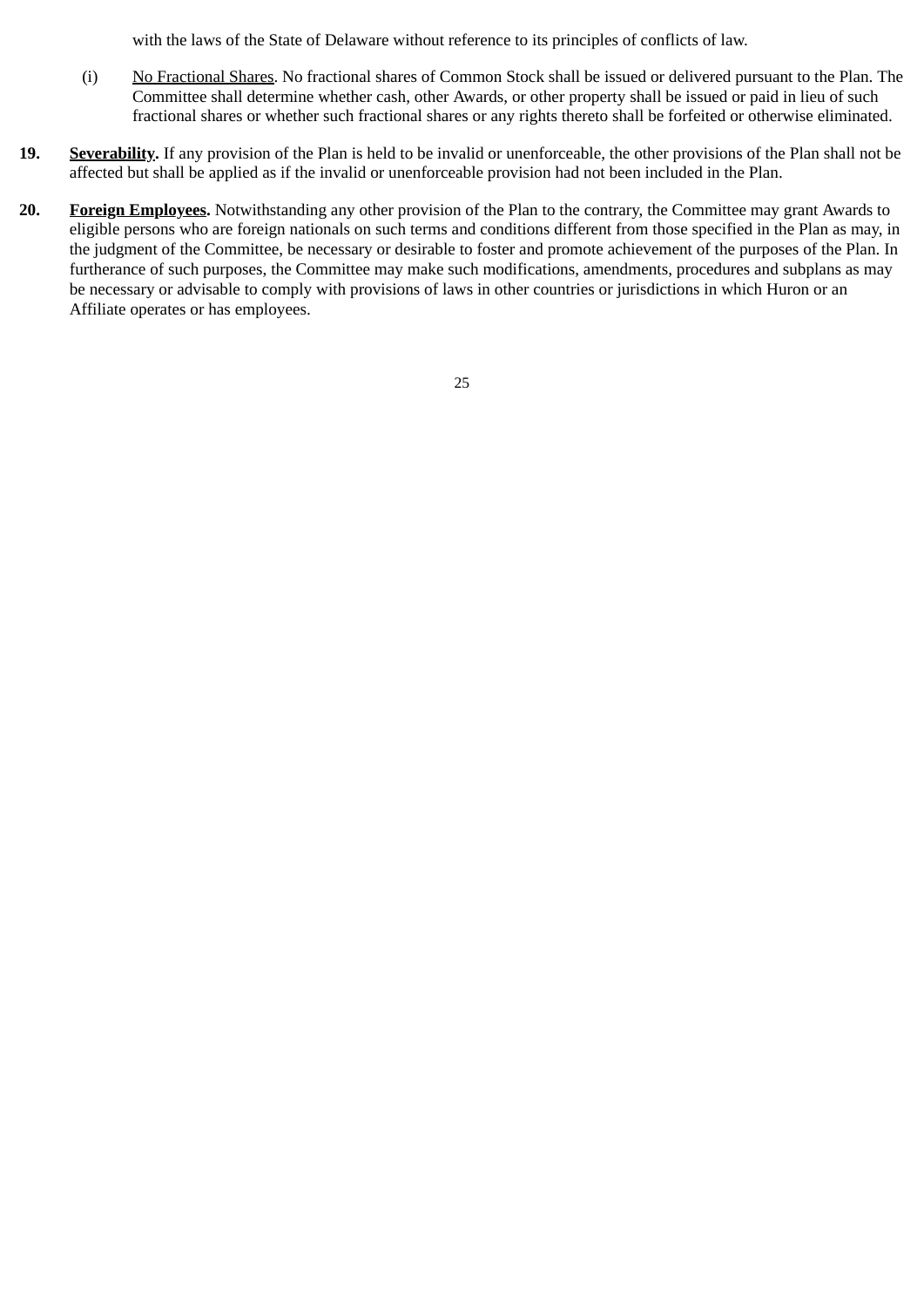### **LIST OF SUBSIDIARIES OF HURON CONSULTING GROUP INC. (as of December 31, 2015)**

Huron Consulting Group Holdings LLC Delaware Huron Consulting South East Asia PTE. LTD. **Singapore** Singapore Huron Middle East LLC **No. 1998** United Arab Emirates—Dubai Huron Saudi Limited **Saudi Arabia** Saudi Arabia Huron Consulting Services LLC **Delaware** Huron Management Services LLC **Delaware** Delaware Huron Demand LLC Delaware Conseillers Huron Canada Limitée Conseillers Huron Canada Limitée Huron Technologies Inc. **Delaware** Delaware Huron Transaction Advisory LLC **Community** Change and Delaware Studer Holdings, Inc. **Delaware Delaware** The Studer Group, LLC Florida Rittman Mead Consulting Private Limited **India** India

Name **Name** Jurisdiction of Organization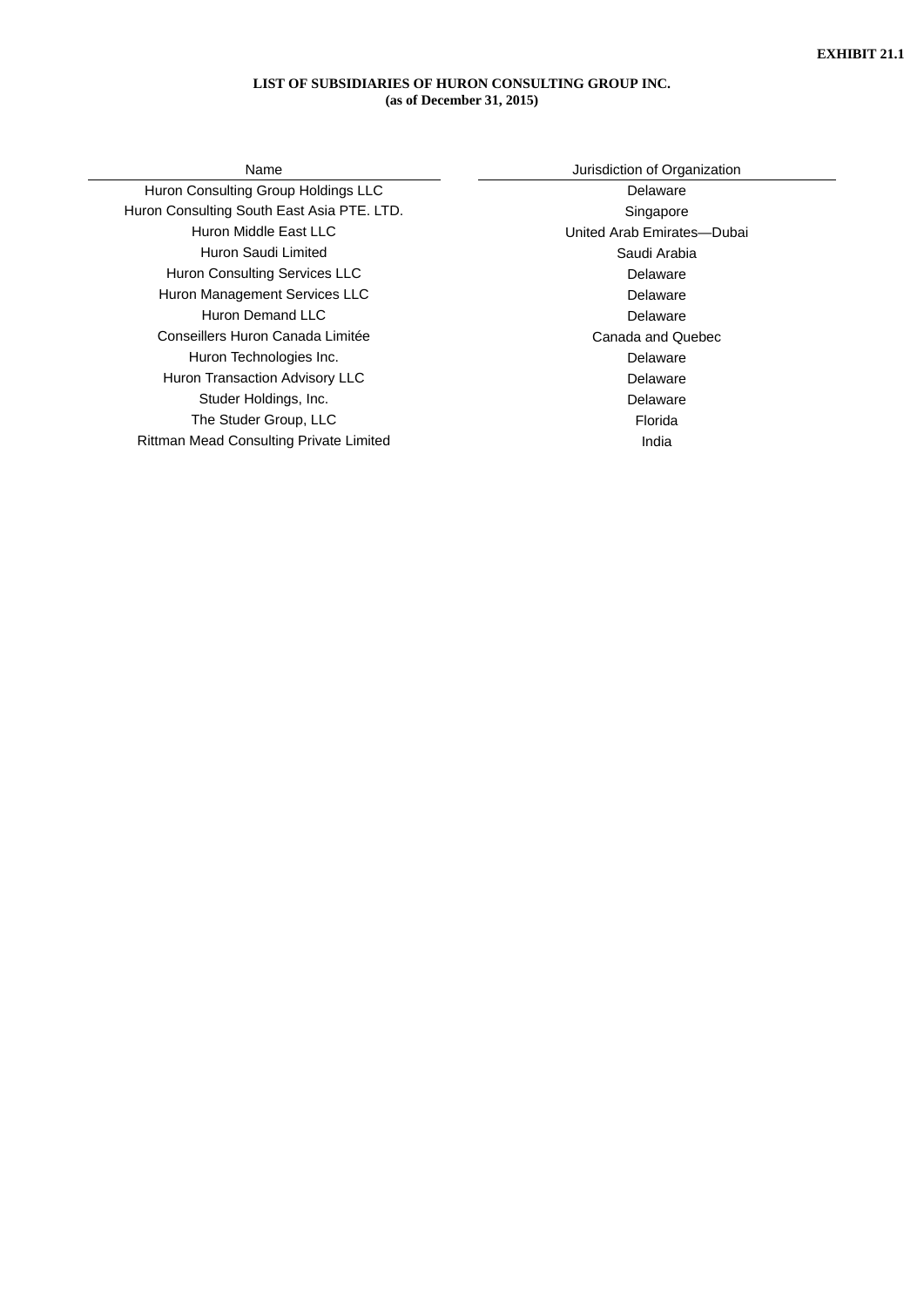### **CONSENT OF INDEPENDENT REGISTERED PUBLIC ACCOUNTING FIRM**

We hereby consent to the incorporation by reference in the Registration Statements on Form S-8 (Nos. 333-119697, 333-137107, 333-166542, 333-181445, 333-196397, and 333-204353) of Huron Consulting Group Inc. of our report dated February 22, 2016 relating to the financial statements and the effectiveness of internal control over financial reporting, which appears in this Form 10-K.

/s/ PricewaterhouseCoopers LLP

Chicago, IL February 22, 2016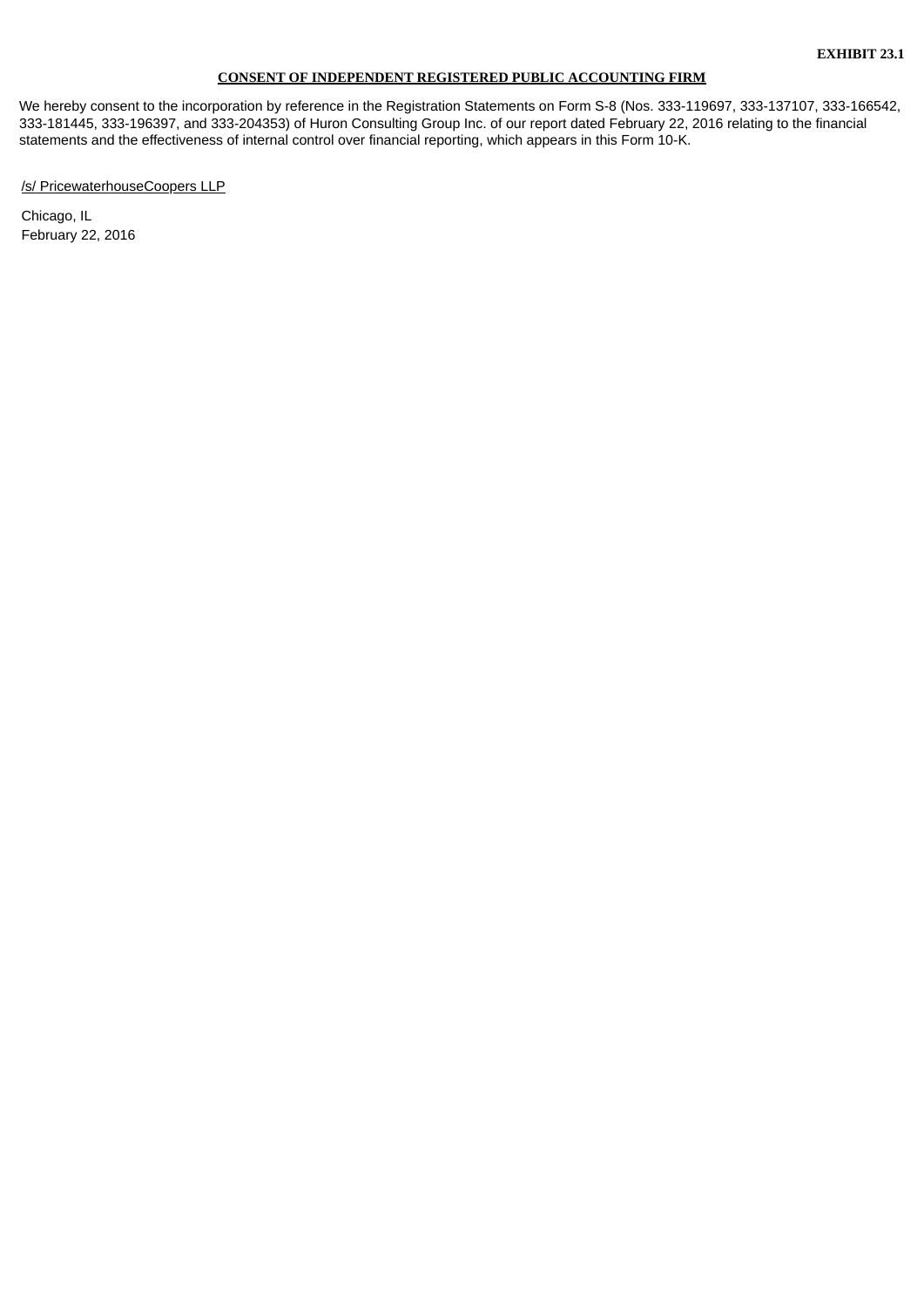### **CERTIFICATION OF THE CHIEF EXECUTIVE OFFICER, PURSUANT TO RULE 13a-14(a)/15d-14(a), AS ADOPTED PURSUANT TO SECTION 302 OF THE SARBANES-OXLEY ACT OF 2002**

I, James H. Roth, certify that:

- 1. I have reviewed this annual report on Form 10-K of Huron Consulting Group Inc.;
- 2. Based on my knowledge, this report does not contain any untrue statement of a material fact or omit to state a material fact necessary to make the statements made, in light of the circumstances under which such statements were made, not misleading with respect to the period covered by this report;
- 3. Based on my knowledge, the financial statements, and other financial information included in this report, fairly present in all material respects the financial condition, results of operations and cash flows of the registrant as of, and for, the periods presented in this report;
- 4. The registrant's other certifying officer and I are responsible for establishing and maintaining disclosure controls and procedures (as defined in Exchange Act Rules 13a-15(e) and 15d-15(e)) and internal control over financial reporting (as defined in Exchange Act Rules 13a-15(f) and 15d-15(f)) for the registrant and have:
	- a) Designed such disclosure controls and procedures, or caused such disclosure controls and procedures to be designed under our supervision, to ensure that material information relating to the registrant, including its consolidated subsidiaries, is made known to us by others within those entities, particularly during the period in which this report is being prepared;
	- b) Designed such internal control over financial reporting, or caused such internal control over financial reporting to be designed under our supervision, to provide reasonable assurance regarding the reliability of financial reporting and the preparation of financial statements for external purposes in accordance with generally accepted accounting principles;
	- c) Evaluated the effectiveness of the registrant's disclosure controls and procedures and presented in this report our conclusions about the effectiveness of the disclosure controls and procedures, as of the end of the period covered by this report based on such evaluation; and
	- d) Disclosed in this report any change in the registrant's internal control over financial reporting that occurred during the registrant's most recent fiscal quarter (the registrant's fourth fiscal quarter in the case of an annual report) that has materially affected, or is reasonably likely to materially affect, the registrant's internal control over financial reporting; and
- 5. The registrant's other certifying officer and I have disclosed, based on our most recent evaluation of internal control over financial reporting, to the registrant's auditors and the audit committee of the registrant's Board of Directors (or persons performing the equivalent functions):
	- a) All significant deficiencies and material weaknesses in the design or operation of internal control over financial reporting which are reasonably likely to adversely affect the registrant's ability to record, process, summarize and report financial information; and
	- b) Any fraud, whether or not material, that involves management or other employees who have a significant role in the registrant's internal control over financial reporting.

Date: February 22, 2016 **By:** By: *ISI* JAMES H. ROTH

James H. Roth President and Chief Executive Officer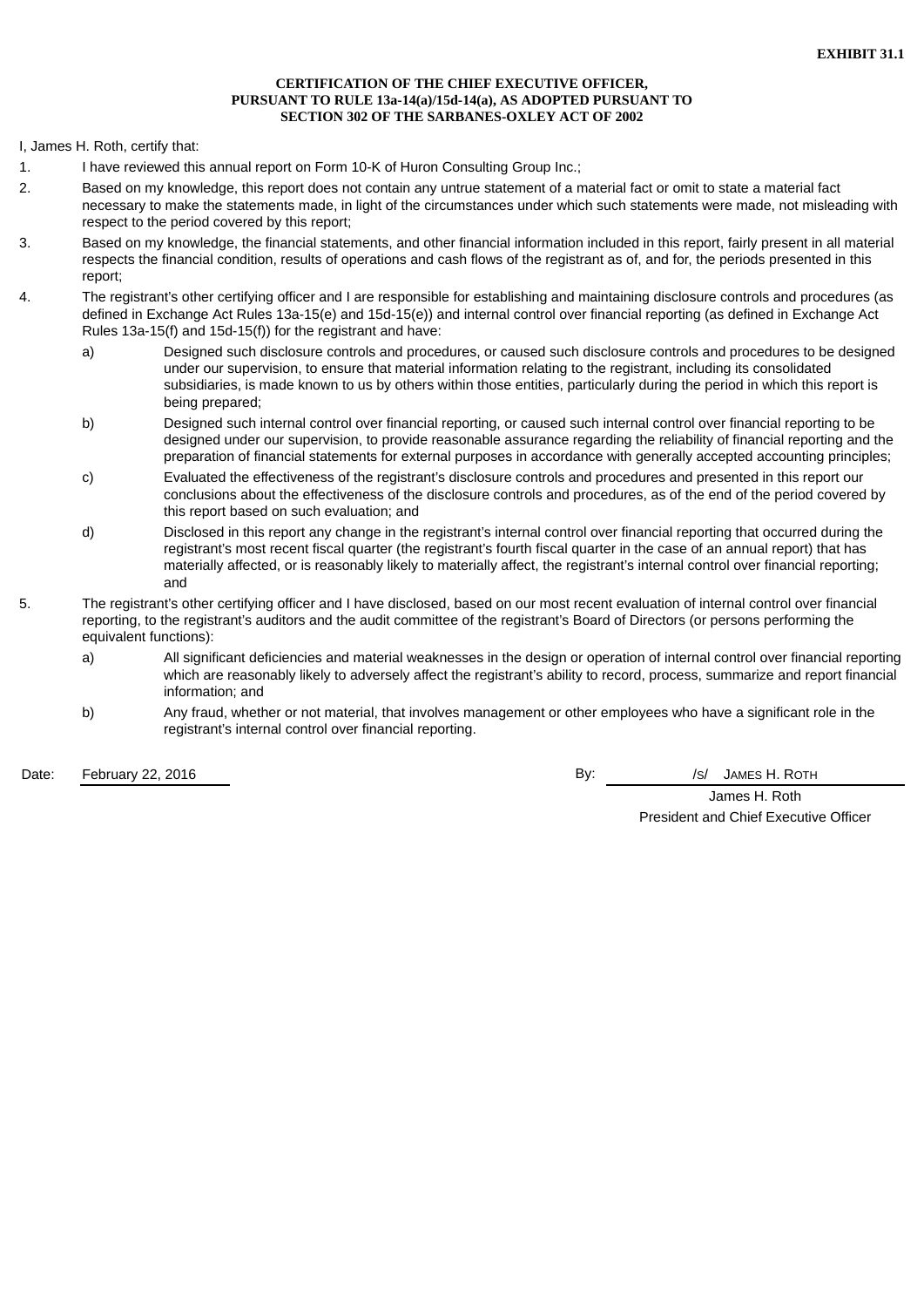### **CERTIFICATION OF THE CHIEF FINANCIAL OFFICER, PURSUANT TO RULE 13a-14(a)/15d-14(a), AS ADOPTED PURSUANT TO SECTION 302 OF THE SARBANES-OXLEY ACT OF 2002**

I, C. Mark Hussey, certify that:

- 1. I have reviewed this annual report on Form 10-K of Huron Consulting Group Inc.;
- 2. Based on my knowledge, this report does not contain any untrue statement of a material fact or omit to state a material fact necessary to make the statements made, in light of the circumstances under which such statements were made, not misleading with respect to the period covered by this report;
- 3. Based on my knowledge, the financial statements, and other financial information included in this report, fairly present in all material respects the financial condition, results of operations and cash flows of the registrant as of, and for, the periods presented in this report;
- 4. The registrant's other certifying officer and I are responsible for establishing and maintaining disclosure controls and procedures (as defined in Exchange Act Rules 13a-15(e) and 15d-15(e)) and internal control over financial reporting (as defined in Exchange Act Rules 13a-15(f) and 15d-15(f)) for the registrant and have:
	- a) Designed such disclosure controls and procedures, or caused such disclosure controls and procedures to be designed under our supervision, to ensure that material information relating to the registrant, including its consolidated subsidiaries, is made known to us by others within those entities, particularly during the period in which this report is being prepared;
	- b) Designed such internal control over financial reporting, or caused such internal control over financial reporting to be designed under our supervision, to provide reasonable assurance regarding the reliability of financial reporting and the preparation of financial statements for external purposes in accordance with generally accepted accounting principles;
	- c) Evaluated the effectiveness of the registrant's disclosure controls and procedures and presented in this report our conclusions about the effectiveness of the disclosure controls and procedures, as of the end of the period covered by this report based on such evaluation; and
	- d) Disclosed in this report any change in the registrant's internal control over financial reporting that occurred during the registrant's most recent fiscal quarter (the registrant's fourth fiscal quarter in the case of an annual report) that has materially affected, or is reasonably likely to materially affect, the registrant's internal control over financial reporting; and
- 5. The registrant's other certifying officer and I have disclosed, based on our most recent evaluation of internal control over financial reporting, to the registrant's auditors and the audit committee of the registrant's Board of Directors (or persons performing the equivalent functions):
	- a) All significant deficiencies and material weaknesses in the design or operation of internal control over financial reporting which are reasonably likely to adversely affect the registrant's ability to record, process, summarize and report financial information; and
	- b) Any fraud, whether or not material, that involves management or other employees who have a significant role in the registrant's internal control over financial reporting.

Date: February 22, 2016 **By: By:** *ISI* C. MARK HUSSEY

C. Mark Hussey Executive Vice President, Chief Operating Officer, Chief Financial Officer and Treasurer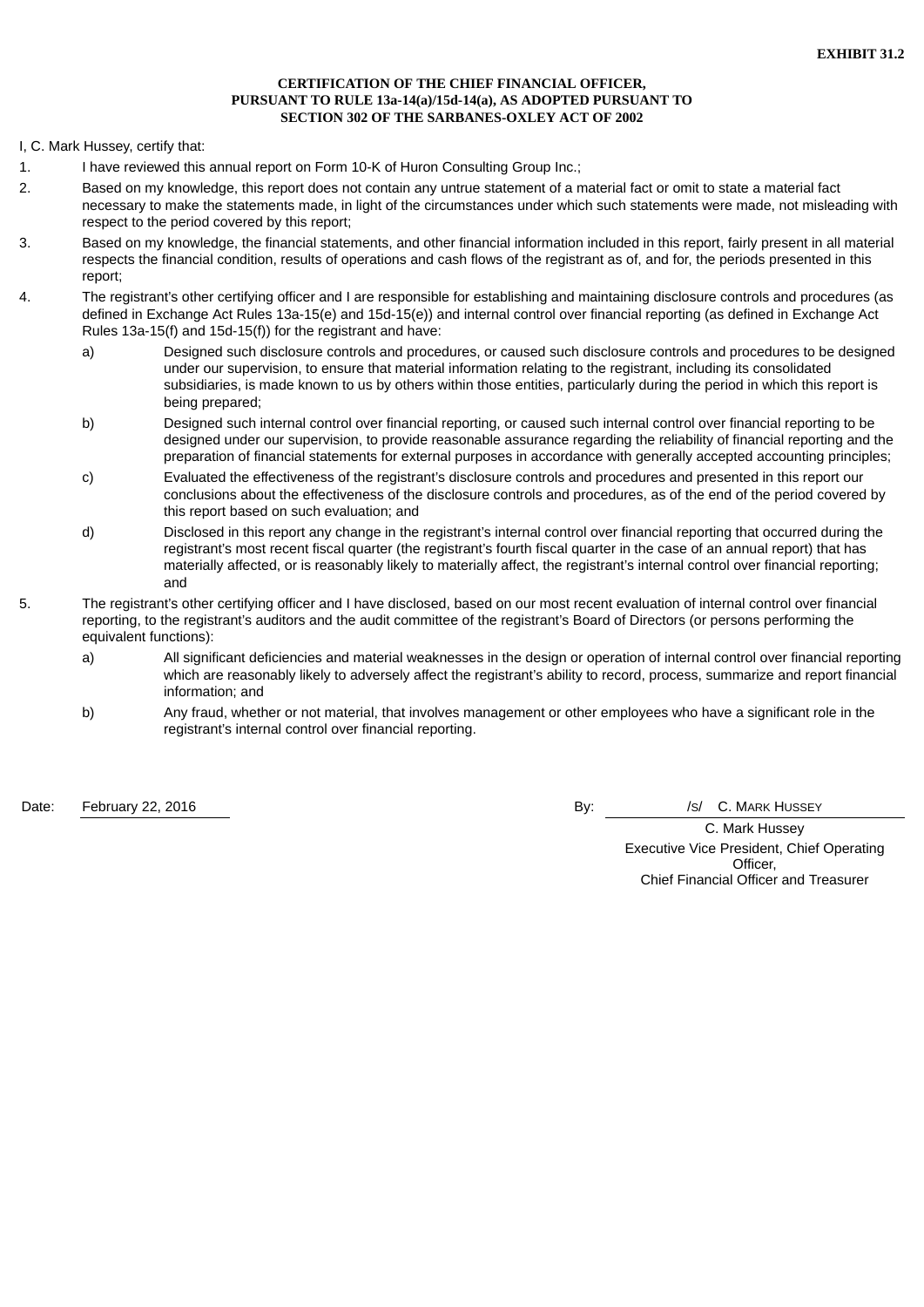### **CERTIFICATION OF THE CHIEF EXECUTIVE OFFICER, PURSUANT TO 18 U.S.C. SECTION 1350, AS ADOPTED PURSUANT TO SECTION 906 OF THE SARBANES-OXLEY ACT OF 2002**

In connection with the annual report of Huron Consulting Group Inc. (the "Company") on Form 10-K for the year ended December 31, 2015 as filed with the Securities and Exchange Commission on the date hereof (the "Report"), I, James H. Roth, President and Chief Executive Officer of the Company, hereby certify, pursuant to 18 U.S.C. Section 1350, as adopted pursuant to Section 906 of the Sarbanes-Oxley Act of 2002, that:

| The Report fully complies with the requirements of Section 13(a) or 15(d) of the Securities Exchange Act of 1934; |
|-------------------------------------------------------------------------------------------------------------------|
| and                                                                                                               |

2. The information contained in the Report fairly presents, in all material respects, the financial condition and results of operations of the Company for the periods presented therein.

Date: February 22, 2016 **By:** By: *ISI* JAMES H. ROTH

James H. Roth

President and Chief Executive Officer

A signed original of this written statement required by Section 906, or other document authenticating, acknowledging, or otherwise adopting the signature that appears in typed form within the electronic version of this written statement required by Section 906, has been provided to the Company and will be retained by the Company and furnished to the Securities and Exchange Commission or its staff upon request.

The foregoing certification is being furnished to the Securities and Exchange Commission as an exhibit to the Form 10-K and shall not be considered filed as part of the Form 10-K.